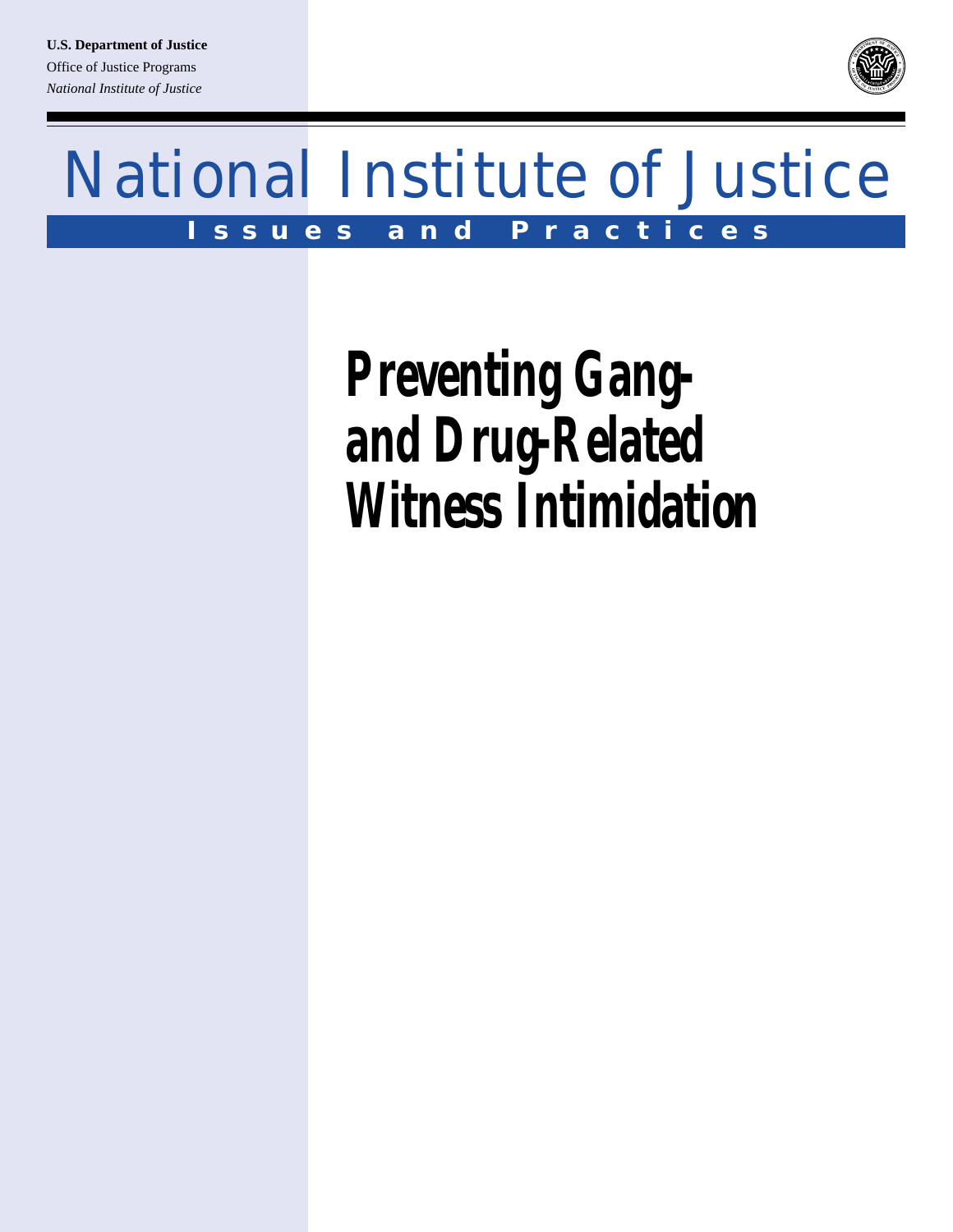## **About the National Institute of Justice**

The National Institute of Justice (NIJ), a component of the Office of Justice Programs, is the research and development agency of the U.S. Department of Justice. NIJ was established to prevent and reduce crime and to improve the criminal justice system. Specific mandates established by Congress in the Omnibus Crime Control and Safe Streets Act of 1968, as amended, and the Anti-Drug Abuse Act of 1988 direct the National Institute of Justice to:

- *Sponsor special projects, and research and development programs* that will improve and strengthen the criminal justice system and reduce or prevent crime.
- *Conduct national demonstration projects* that employ innovative or promising approaches for improving criminal justice.
- *Develop new technologies* to fight crime and improve criminal justice.
- *Evaluate the effectiveness of criminal justice programs* and identify programs that promise to be successful if continued or repeated.
- *Recommend actions* that can be taken by Federal, State, and local governments as well as by private organizations to improve criminal justice.
- *Carry out research on criminal behavior.*
- *Develop new methods of crime prevention* and reduction of crime and delinquency.

The National Institute of Justice has a long history of accomplishments, including the following:

- Basic research on career criminals that led to the development of special police and prosecutor units to deal with repeat offenders.
- Research that confirmed the link between drugs and crime.
- The research and development program that resulted in the creation of police body armor that has meant the difference between life and death to hundreds of police officers.
- Pioneering scientific advances such as the research and development of DNA analysis to positively identify suspects and eliminate the innocent from suspicion.
- The evaluation of innovative justice programs to determine what works, including drug enforcement, community policing, community anti-drug initiatives, prosecution of complex drug cases, drug testing throughout the criminal justice system, and user accountability programs.
- Creation of a corrections information-sharing system that enables State and local officials to exchange more efficient and cost-effective concepts and techniques for planning, financing, and constructing new prisons and jails.
- Operation of the world's largest criminal justice information clearinghouse, a resource used by State and local officials across the Nation and by criminal justice agencies in foreign countries.

The Institute Director, who is appointed by the President and confirmed by the Senate, establishes the Institute's objectives, guided by the priorities of the Office of Justice Programs, the Department of Justice, and the needs of the criminal justice field. The Institute actively solicits the views of criminal justice professionals to identify their most critical problems. Dedicated to the priorities of Federal, State, and local criminal justice agencies, research and development at the National Institute of Justice continues to search for answers to what works and why in the Nation's war on drugs and crime.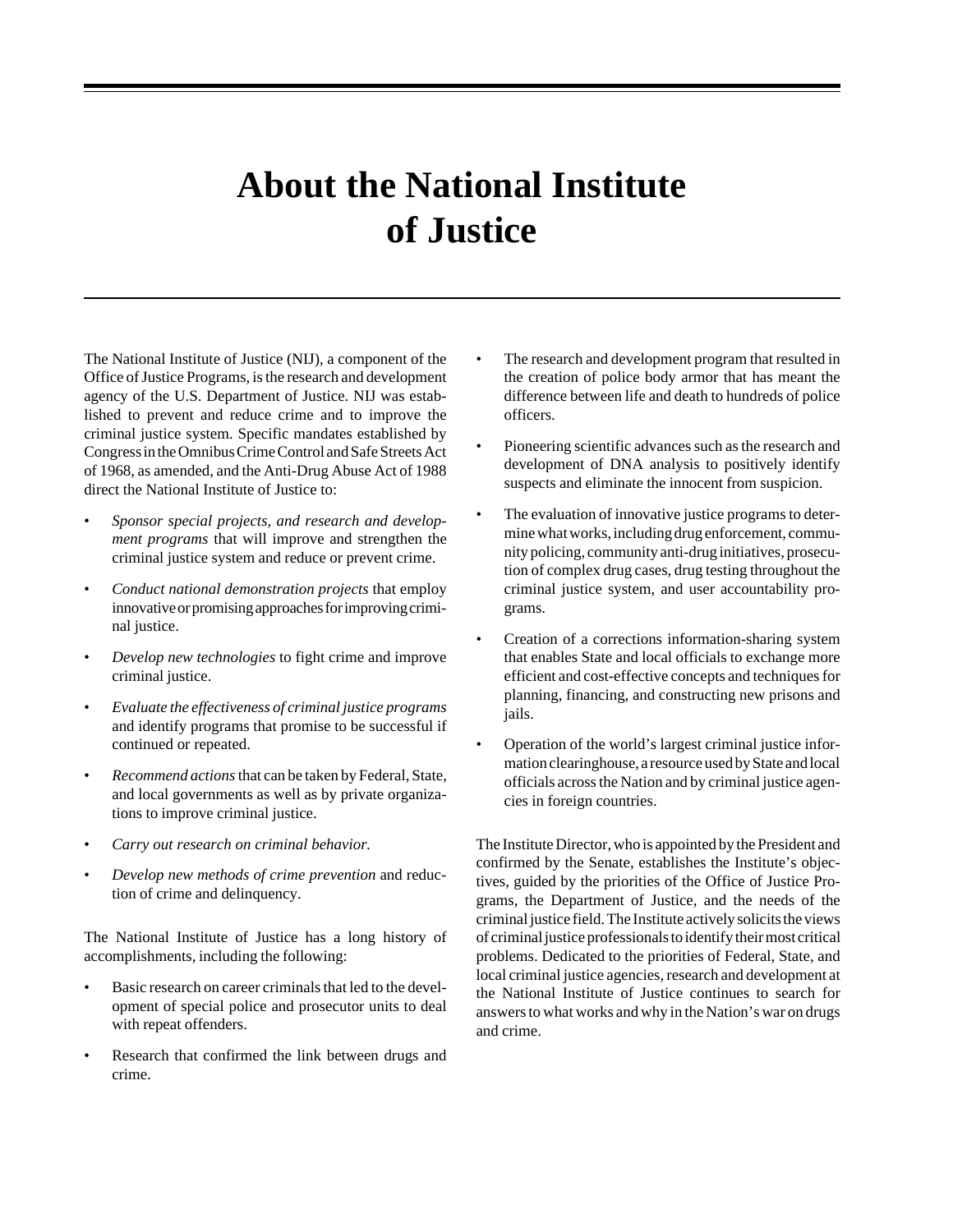U.S. Department of Justice **Office of Justice Programs** *National Institute of Justice*

## **Preventing Gang- and Drug-Related Witness Intimidation**

**by Peter Finn and Kerry Murphy Healey**

November 1996

*Issues and Practices in Criminal Justice* is a publication series of the National Institute of Justice. Each report presents the program options and management issues in a topic area, based on a review of research and evaluation findings, operational experience, and expert opinion on the subject. The intent is to provide information to make informed choices in planning, implementing, and improving programs and practice in criminal justice.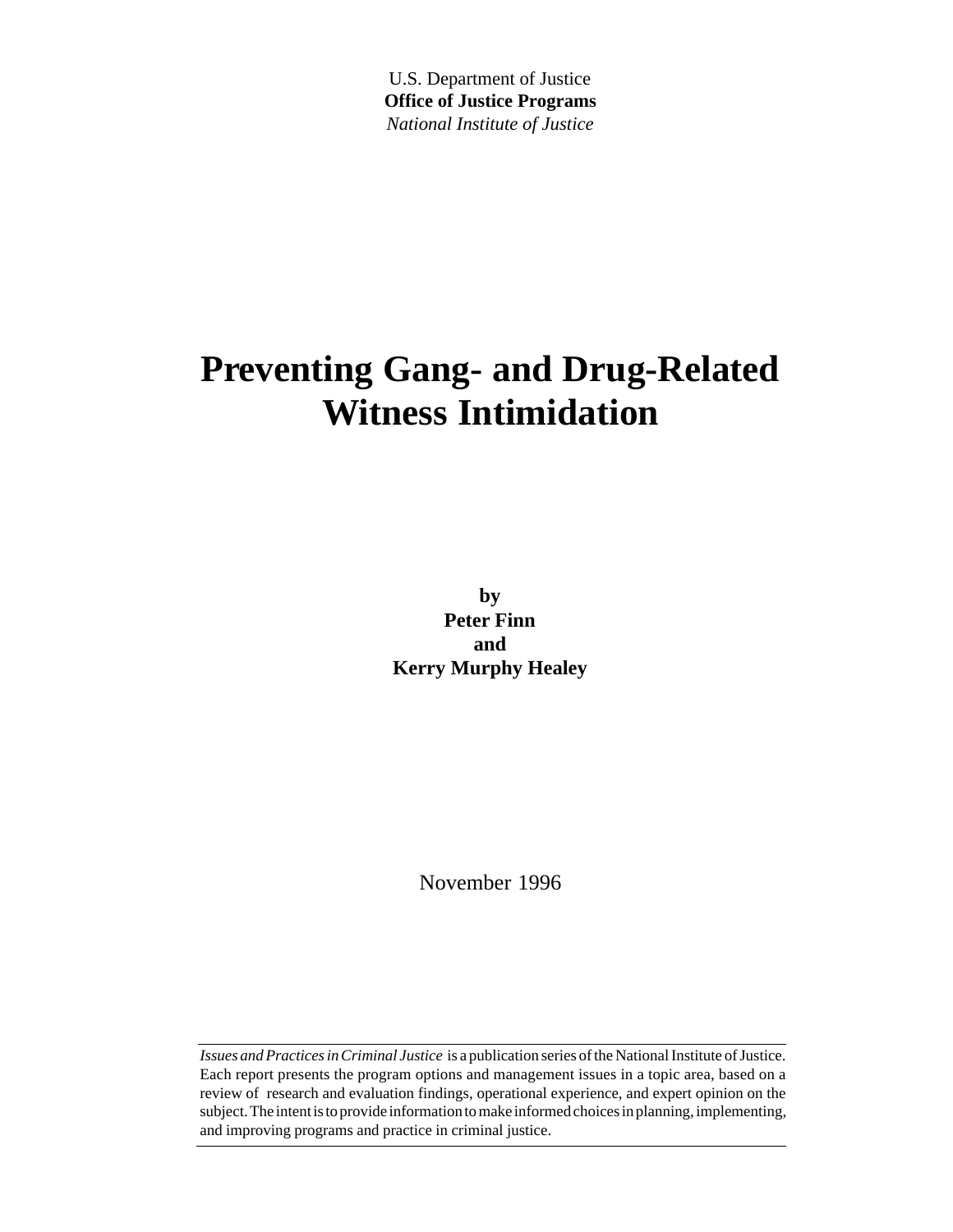## **National Institute of Justice**

Jeremy Travis **Director** 

### Samuel C. McQuade Program Monitor

#### *Advisory Panel*

#### **A. Franklin Burgess, Jr.**

Deputy Presiding Judge Criminal Division Superior Court of the District of Columbia 500 Indiana Avenue, NW Room 2500 Washington, DC 20001

#### **Michael O. Freeman**

Hennepin County Attorney C200 Hennepin County Government Center Minneapolis, MN 55487

#### **Thomas O. Mills** Deputy Chief Kansas City, Missouri, Police Department Police Headquarters 1125 Locust Street Kansas City, MO 64106

**John J. Pogash** 9954 Mallow Street Manassas, VA 22100

#### **James W. Rice**

Special Agent Federal Bureau of Investigation Violent Crimes and Gang Unit 1900 Half Street, SW Washington, DC 20535

Prepared for the National Institute of Justice, U.S. Department of Justice by Abt Associates Inc., under contract #OJP-94-C-007. Points of view or opinions stated in this document are those of the authors and do not necessarily represent the official position or policies of the U.S. Department of Justice.

The National Institute of Justice is a component of the Office of Justice Programs, which also includes the Bureau of Justice Assistance, the Bureau of Justice Statistics, the Office of Juvenile Justice and Delinquency Prevention, and the Office for Victims of Crime.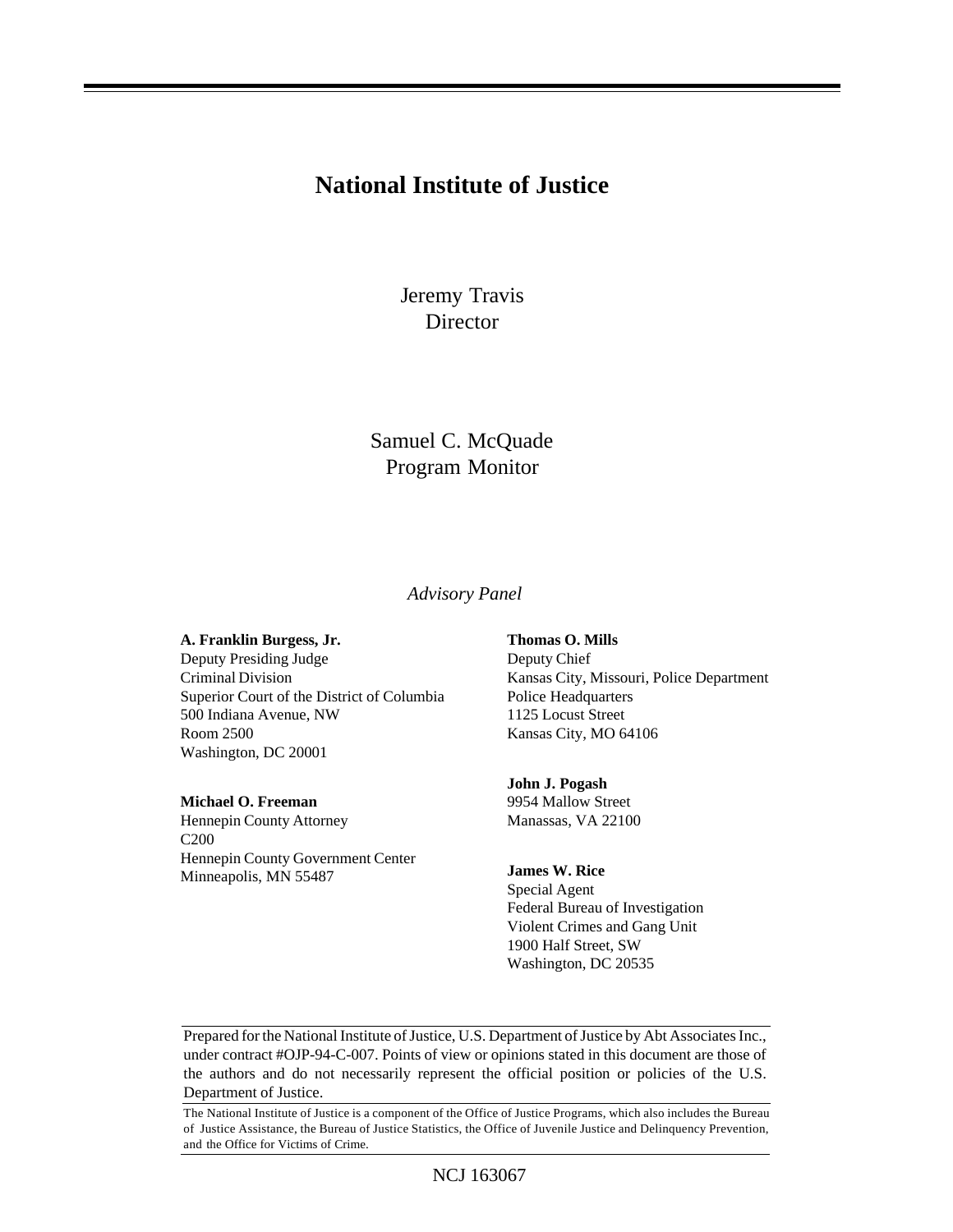## **Table of Contents**

| <b>Chapter 1:</b> |                                                               |  |
|-------------------|---------------------------------------------------------------|--|
|                   |                                                               |  |
|                   |                                                               |  |
|                   |                                                               |  |
|                   |                                                               |  |
|                   |                                                               |  |
|                   |                                                               |  |
|                   |                                                               |  |
|                   |                                                               |  |
|                   |                                                               |  |
|                   |                                                               |  |
|                   |                                                               |  |
|                   |                                                               |  |
|                   |                                                               |  |
|                   |                                                               |  |
|                   |                                                               |  |
|                   |                                                               |  |
|                   |                                                               |  |
|                   |                                                               |  |
| <b>PARTI</b>      | <b>COMPONENTS OF A COMPREHENSIVE WITNESS SECURITY PROGRAM</b> |  |
| <b>Chapter 2:</b> |                                                               |  |
|                   |                                                               |  |
|                   |                                                               |  |
|                   |                                                               |  |
|                   |                                                               |  |
|                   |                                                               |  |
|                   |                                                               |  |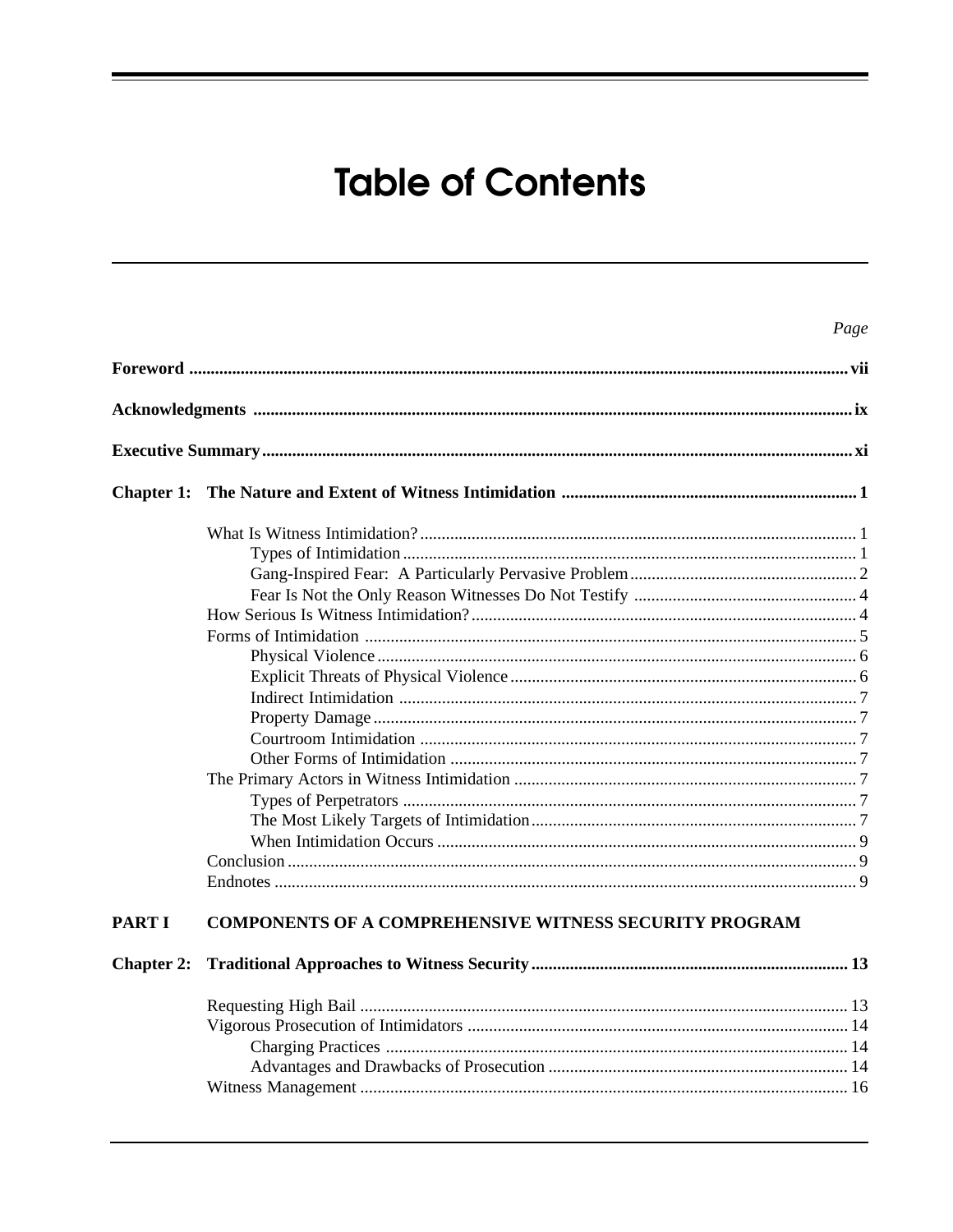#### Page

| How Emergency and Short-Term Relocation Procedures Work               |  |
|-----------------------------------------------------------------------|--|
|                                                                       |  |
|                                                                       |  |
| Short-Term Relocation With Out-of-Town Family Members or Friends  29  |  |
|                                                                       |  |
|                                                                       |  |
|                                                                       |  |
|                                                                       |  |
|                                                                       |  |
|                                                                       |  |
|                                                                       |  |
|                                                                       |  |
|                                                                       |  |
|                                                                       |  |
|                                                                       |  |
|                                                                       |  |
|                                                                       |  |
|                                                                       |  |
|                                                                       |  |
|                                                                       |  |
| Court–Related Actions Prosecutors and Police Can Take on Their Own 44 |  |
|                                                                       |  |
|                                                                       |  |
|                                                                       |  |
|                                                                       |  |
|                                                                       |  |
|                                                                       |  |
|                                                                       |  |
|                                                                       |  |
|                                                                       |  |
|                                                                       |  |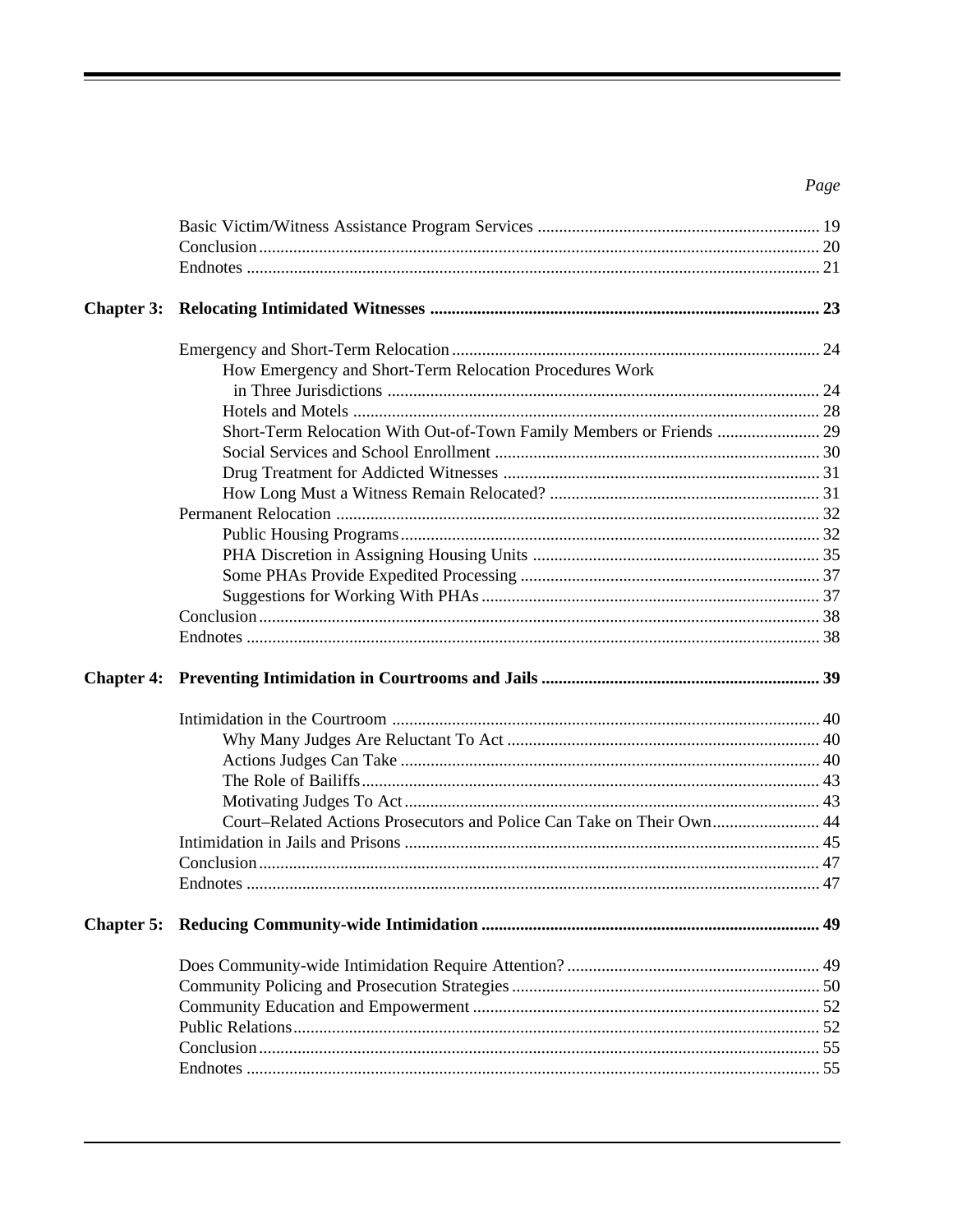#### **PART II DEVELOPING OR IMPROVING THE PROGRAM**

| 5. Law Enforcement: The Indispensable Partner in the Witness Security Effort  69 |  |
|----------------------------------------------------------------------------------|--|
|                                                                                  |  |
|                                                                                  |  |
|                                                                                  |  |
|                                                                                  |  |
|                                                                                  |  |
|                                                                                  |  |
|                                                                                  |  |
|                                                                                  |  |
|                                                                                  |  |
|                                                                                  |  |
| Using Hearsay Testimony From Law Enforcement Officers in Lieu of                 |  |
|                                                                                  |  |
|                                                                                  |  |
|                                                                                  |  |
|                                                                                  |  |
|                                                                                  |  |
|                                                                                  |  |
|                                                                                  |  |
|                                                                                  |  |
|                                                                                  |  |
| Governmental Responsibility To Protect Threatened Victims and Witnesses  84      |  |
|                                                                                  |  |
|                                                                                  |  |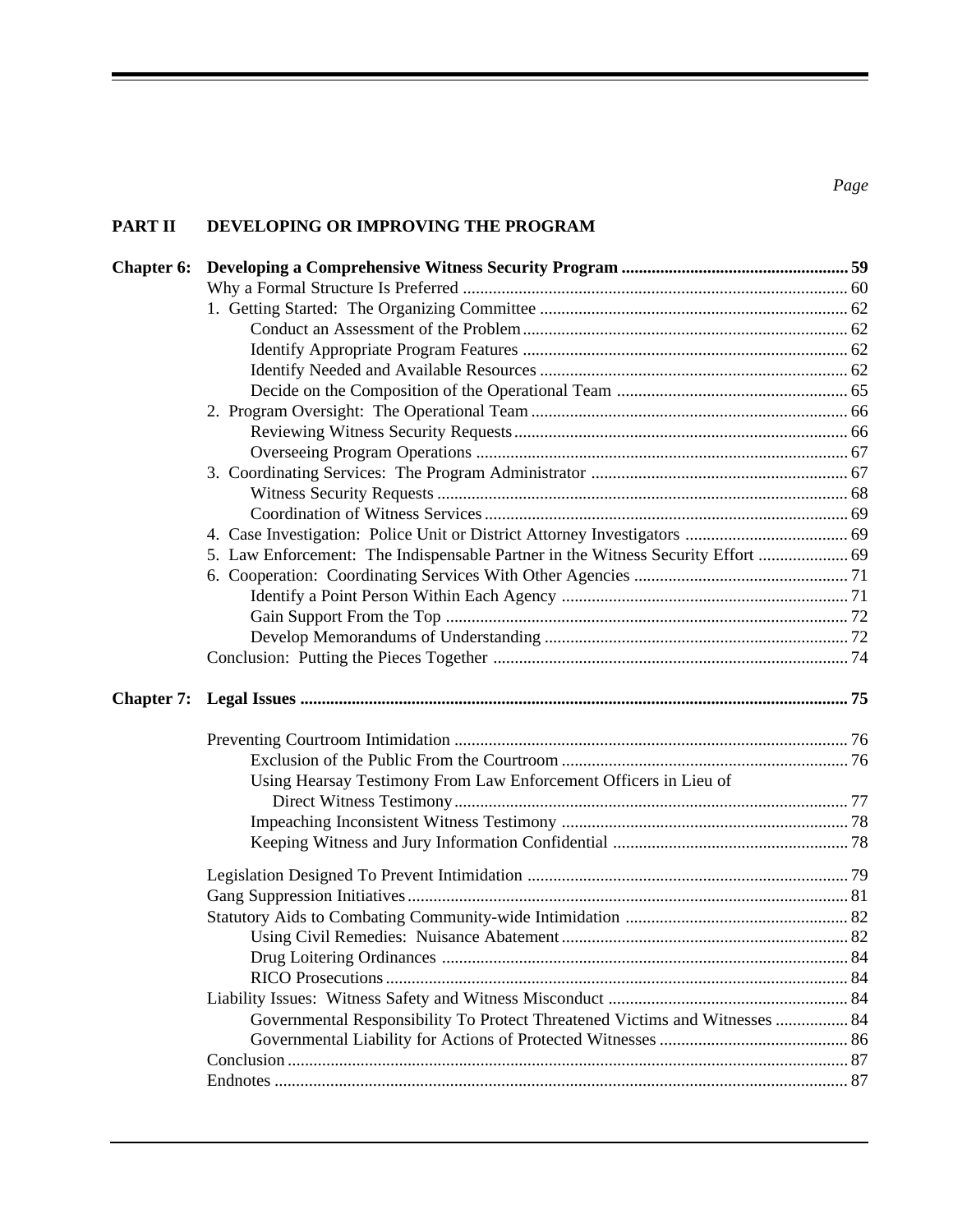#### Page

#### **Appendixes**

| Appendix E Sample Public Housing Authority Procedures for Expediting Transfers of |  |
|-----------------------------------------------------------------------------------|--|
|                                                                                   |  |
|                                                                                   |  |
|                                                                                   |  |

## List of Figures

| Figure 6-2: Respondents' Perceptions Concerning the Effectiveness of Principal |  |
|--------------------------------------------------------------------------------|--|
|                                                                                |  |
|                                                                                |  |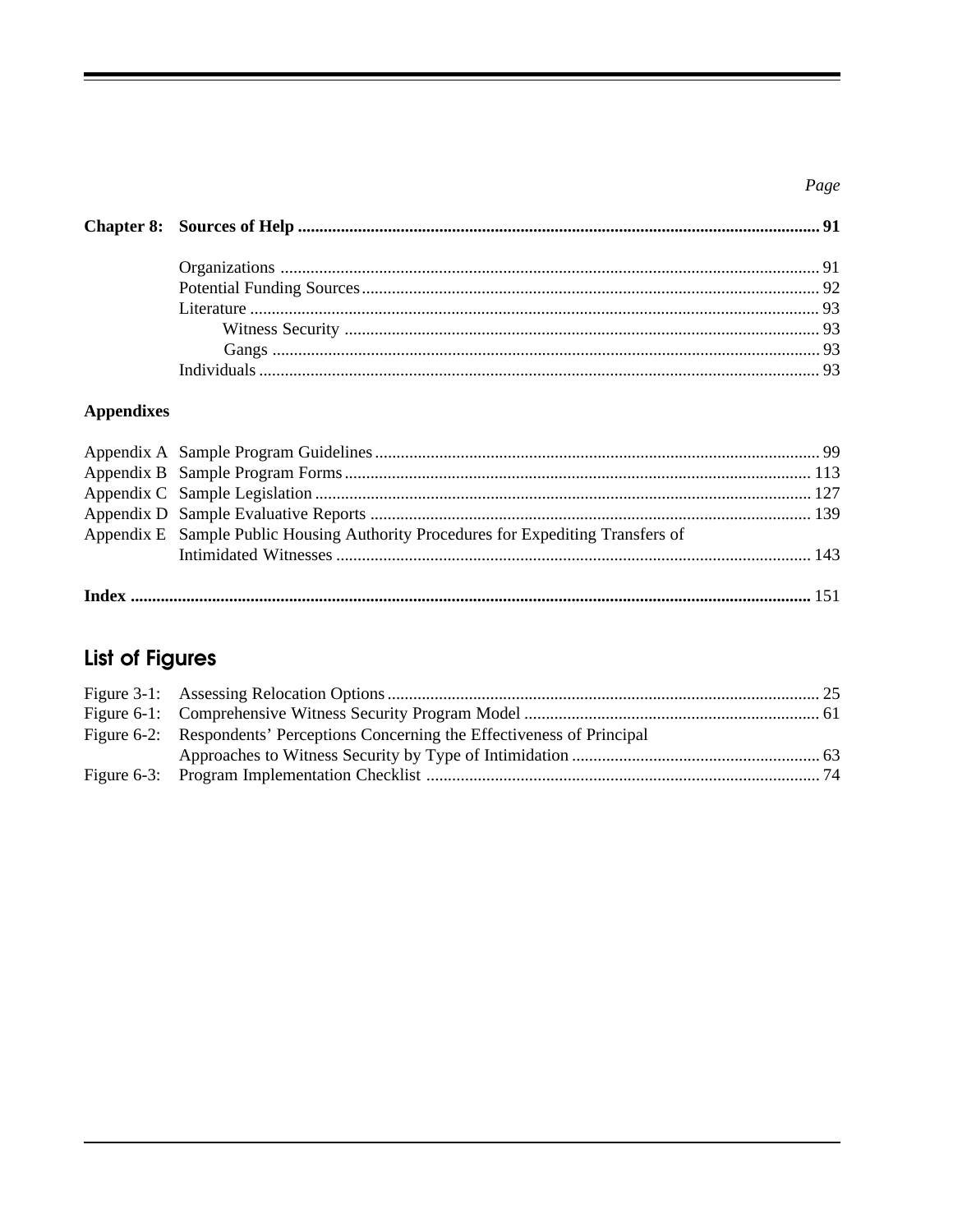## **Foreword**

Many police officers and prosecutors have become increasingly frustrated by their inability to investigate and prosecute cases successfully when key witnesses refuse to provide critical evidence or to testify because they fear retaliation by the defendant or his family and friends. This problem is particularly acute, and apparently increasing, in gang- and drug-related criminal cases. Witnesses' refusal to cooperate with investigations and prosecutions should be a major concern: it adversely affects the justice system's functioning while simultaneously eroding public confidence in the government's ability to protect citizens.

A number of law enforcement agencies and prosecutors' offices across the country have already taken steps to prevent witness intimidation. These include increased use of traditional witness security measures such as routinely requesting high bail for known intimidators, aggressively prosecuting reported intimidation, closely managing key witnesses, and expanding victim/witness assistance services. Several jurisdictions have also adopted innovative approaches, such as emergency and short-term relocation of witnesses (sometimes in collaboration with local public housing authorities), methods to prevent intimidation in the courthouse and jails, and outreach programs to reduce community-wide fear and intimidation.

This *Issues and Practices* report describes how several jurisdictions have carried out these victim/witness security strategies. It offers a blueprint for combining these discrete approaches into a comprehensive, structured program to protect witnesses and help ensure their cooperation with the justice system. Investigators and prosecutors can benefit by the approaches discussed here—which their colleagues have undertaken—to help ensure that offenders do not go unpunished and communities do not lose faith in the justice system.

Jeremy Travis *Director* **National Institute of Justice**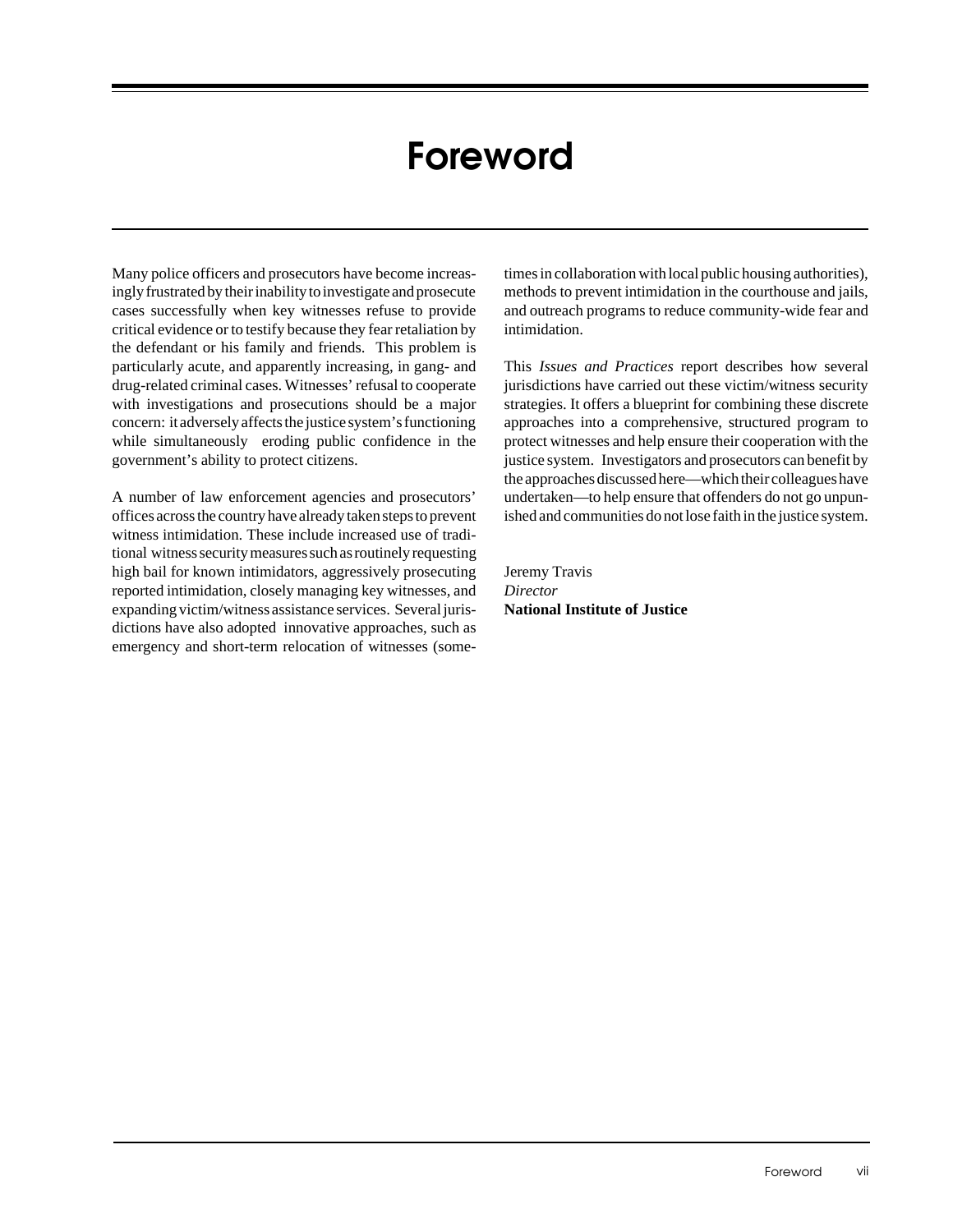## **Acknowledgements**

We wish to thank the many individuals from the jurisdictions chosen as study sites who patiently answered our questions and sent us materials about their efforts to prevent witness intimidation. In particular, we thank Patricia C. Jessamy in Baltimore; Daniel C. Voogt in Des Moines, Iowa; Walter Arsenault in New York City; Harold Boscovich in Oakland, California; Earl Sanders in San Francisco; and David Schertler and Steve T'Kach in Washington, D.C. We also thank Gary Balzer, Sharon May, and Donald Todd in Baltimore; Blaine Tellis, Dennis O'Donnell, and James Rowley in Des Moines; Teresa Lesney, Barbara J. Schell, and Victoria Villegas in Las Vegas; Michael Genelin in Los Angeles; James H. Anderson, Stanley Paul Golde, Ralph M. Lacer, and Theodore Schwartz in Oakland, California; Micky Cook and Paul Scoggin in Minneapolis; Tom Allessandro, Judy Osoria, and Fred Watts in New York City; Marcia Thomas Bayne, Richard Carroll, and Charles Grant in Philadelphia; G. Wayne Cox in Prince Georges County, Maryland; John Edward Dupuy, Alfred Giannini, Ronan Byrne, and Veronica Zecchini in San Francisco; and Mike Berry, Cathy Breeden, John Cleveland, Kenneth J. Darnall, Mary Lou Leary, Jeffrey Stowe, and Kathryn Turman in Washington, D.C.

The following advisory board members provided very useful comments in the course of a one-day meeting in Washington, D.C., periodic phone consultations, and reviews of the report outline and draft report: A. Franklin Burgess, Jr., Michael O. Freeman, Thomas O. Mills, John J. Pogash, and James W. Rice.

Samuel C. McQuade, Program Manager for the project at the National Institute of Justice (NIJ), provided constant support and beneficial advice throughout the project. Cheryl Crawford, Contracting Officer's Technical Representative at NIJ, and Virginia Baldau, Director of NIJ's Program Development Division, Office of Development and Dissemination, provided helpful suggestions for improving the report. Ted Hammett of Abt Associates made useful comments. Mary-Ellen Perry and Myradia Rivera masterfully coordinated production, and Karen Minich expertly desktopped the final publication.

Peter Finn **Abt Associates Inc.** *Cambridge, Massachusetts*

Kerry Murphy Healey, Ph.D. **Consultant to Abt Associates Inc.** *Beverly, Massachusetts*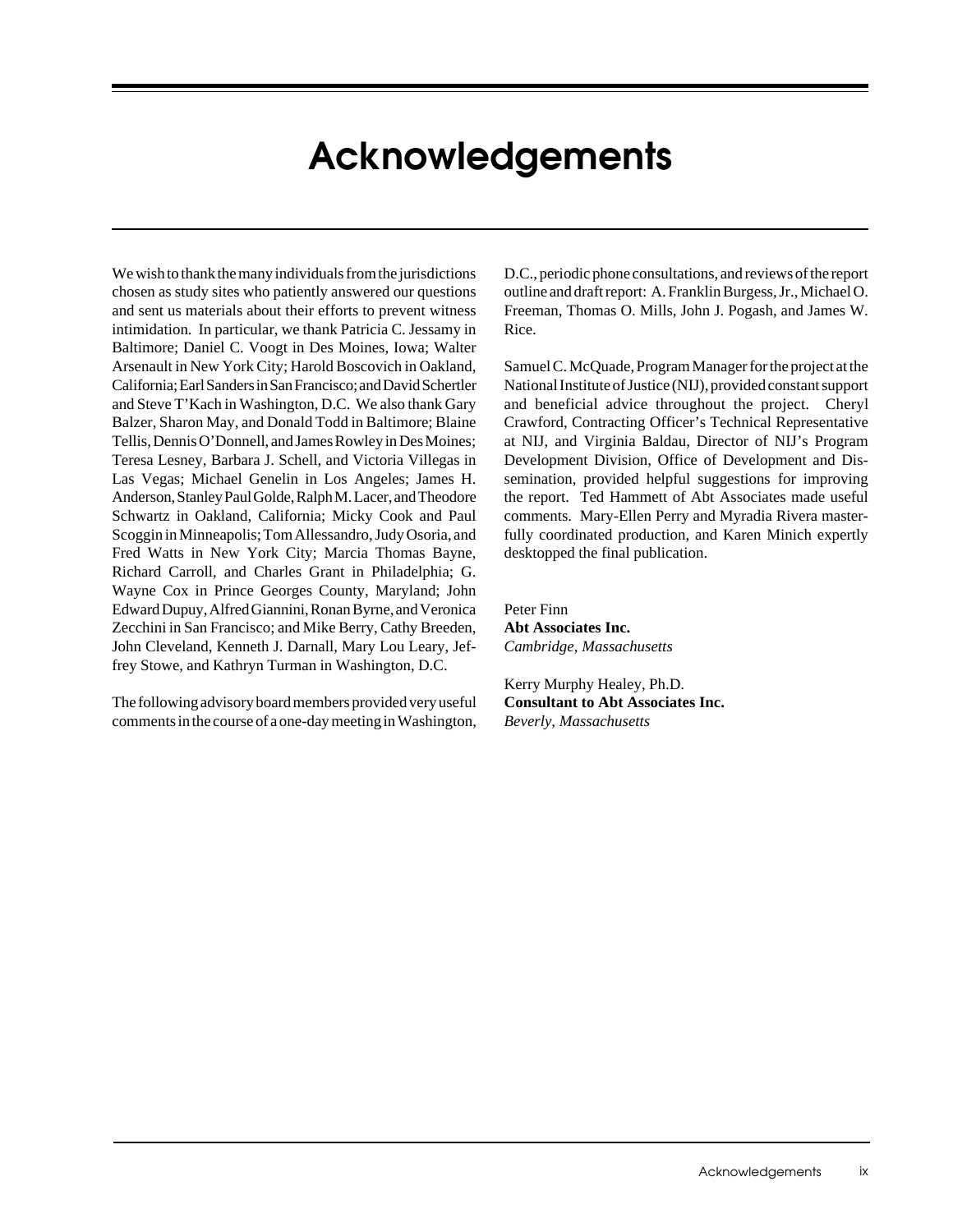## **Executive Summary**

This report focuses on efforts to prevent witness intimidation, in gang- and drug-related cases—efforts that prosecutors' offices and law enforcement agencies have developed separately from their standard victim assistance programs.

### **The Nature and Extent of Witness Intimidation**

Two forms of witness intimidation are hampering the investigation and prosecution of crime throughout the country:

- *overt intimidation*, when someone does something explicitly to intimidate a witness; and
- implicit intimidation, when there is a real but unexpressed threat of harm, as when rampant gang violence creates a community-wide atmosphere of fear.

Most overt intimidation occurs only when there is a previous connection between the defendant and the victim, and when they live relatively close to each other.

### **Components of a Comprehensive Witness Security Program**

#### *Traditional Approaches to Witness Protection*

Historically, prosecutors and police investigators have used four approaches to witness protection:

- requesting high bail to put and keep intimidators behind bars,
- prosecuting intimidators vigorously,
- making a conscientious effort to manage witnesses, and
- enhancing basic victim/witness program services.

All too often, these traditional approaches are not sufficient to prevent intimidation or actual harm to witnesses, or to motivate them to testify. Nevertheless, innovative twists can

make these measures more effective, and using them makes a symbolic statement that the criminal justice system takes witness intimidation seriously.

#### *Relocating Intimidated Witnesses*

Most innovative witness security programs include provisions for relocating genuinely endangered witnesses, and most of the prosecutors and law enforcement officers interviewed for this study report that confidential witness relocation is the core protection service that all programs need to provide. Respondents identified three levels of relocation:

- *emergency relocation*—placing the witness and his or her family in a hotel or motel for up to a few weeks;
- *short-term* or *temporary relocation*—using a hotel or motel for up to a year or placing the witness with out-oftown relatives or friends; and
- *permanent relocation*—moving the witness between public housing facilities or providing a one-time grant to reestablish the witness in new private housing.

Because most relocations involve witnesses living in public housing, prosecutors and police investigators have implemented a variety of approaches to working with local housing authorities to arrange the necessary transfers.

#### *Preventing Intimidation in Courtrooms and Jails*

Gang members and associates of defendants often appear in court in order to frighten witnesses into not testifying. Since the threat may be very subtle and because judges often feel that the constitutional requirement of a public trial prevents them from removing such individuals from the courtroom, it is often difficult to stop this kind of intimidation. Nevertheless, a number of judges have taken steps to remove gang members from the courtroom, to segregate gang members and other intimidating spectators, or to close the courtroom entirely to spectators.

Incarcerated witnesses who are targets for intimidation in gang- and drug-related cases require special protection,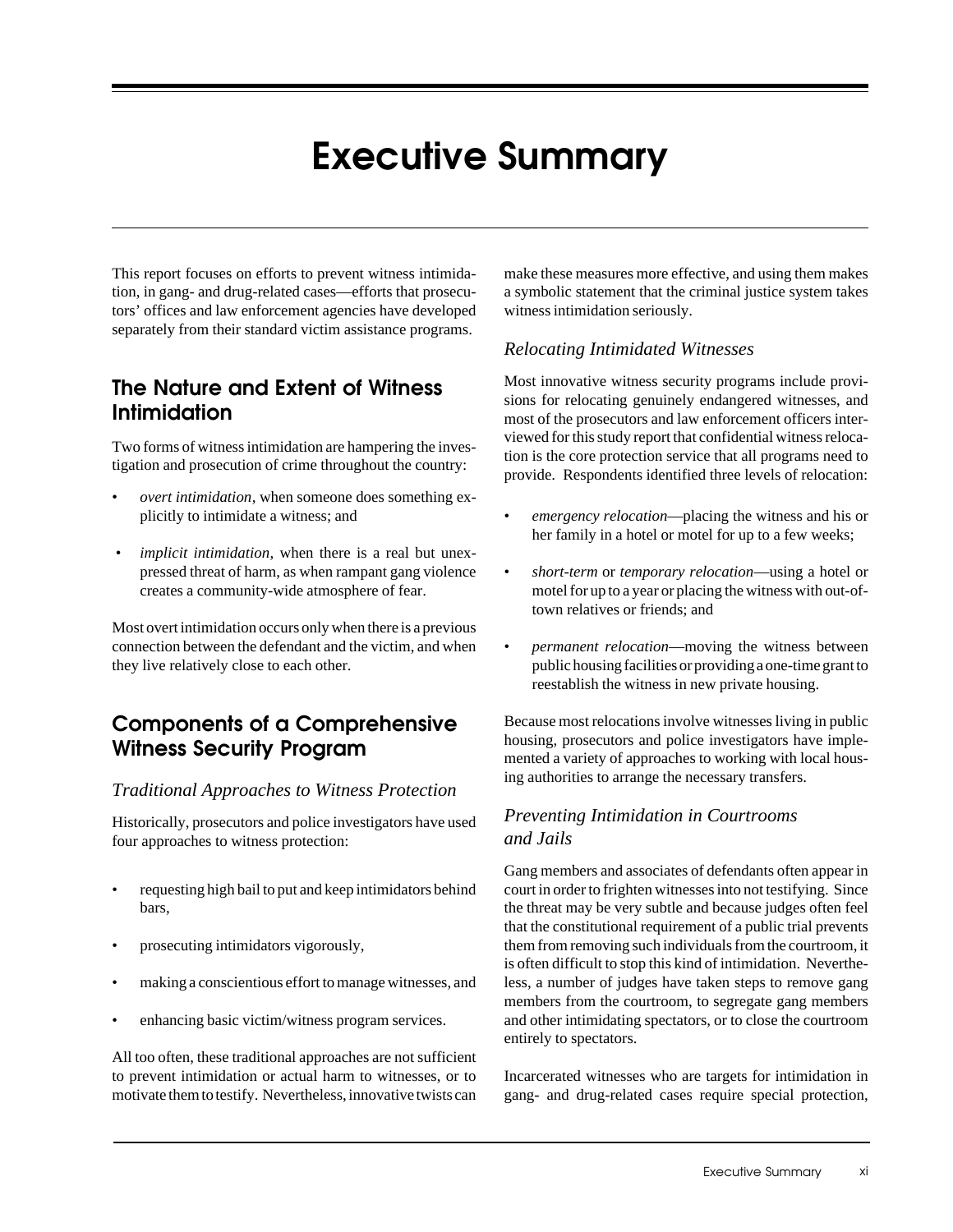including separation from the defendant within the same correctional facility or transfer to a nearby correctional facility, and separate transportation to court to testify.

#### *Reducing Community-wide Intimidation*

An atmosphere of community-wide intimidation, even when there is no explicit threat against a particular person, can also discourage witnesses from testifying. Prosecutors and police investigators try to reduce community-wide intimidation through community-based policing and prosecution strategies, vertical prosecution, and other strategies.

### **Developing or Improving the Program**

#### *Developing a Comprehensive Witness Security Program*

Whenever possible, jurisdictions can combine the range of witness protection approaches discussed above into a coordinated, comprehensive, and formal witness security program. Prosecutors and police investigators recommend that a witness security program be structured carefully in order to maximize the use of shared resources, reduce prosecutor and police investigator involvement with time-consuming witness management tasks, and minimize civil liability of the prosecutor's office and police department. To achieve these goals, a comprehensive witness security model includes an organizing committee, an operational team, a program administrator, and case investigators. Formal interagency cooperation among the groups involved in protecting witnesses is essential to achieving these goals.

#### *Legal Issues*

Prosecutors often have statutory authority to prevent intimidation through techniques ranging from requesting the exclusion of gang members from the courtroom to impeaching the prosecution's own witnesses if they change their testimony between deposition or preliminary hearing and trial. To avoid liability for the safety or misconduct of witnesses participating in witness security programs, experts strongly advise that no promises be made to witnesses unless they can be kept and that any promises that are made be cleared first with whoever has authority to comply with the promises.

#### *Sources of Help*

This study has found written materials, organizations, and funding sources that can provide guidance and support for the development of witness protection programs. In addition, several experienced practitioners are available to assist in setting up or improving a comprehensive witness security effort.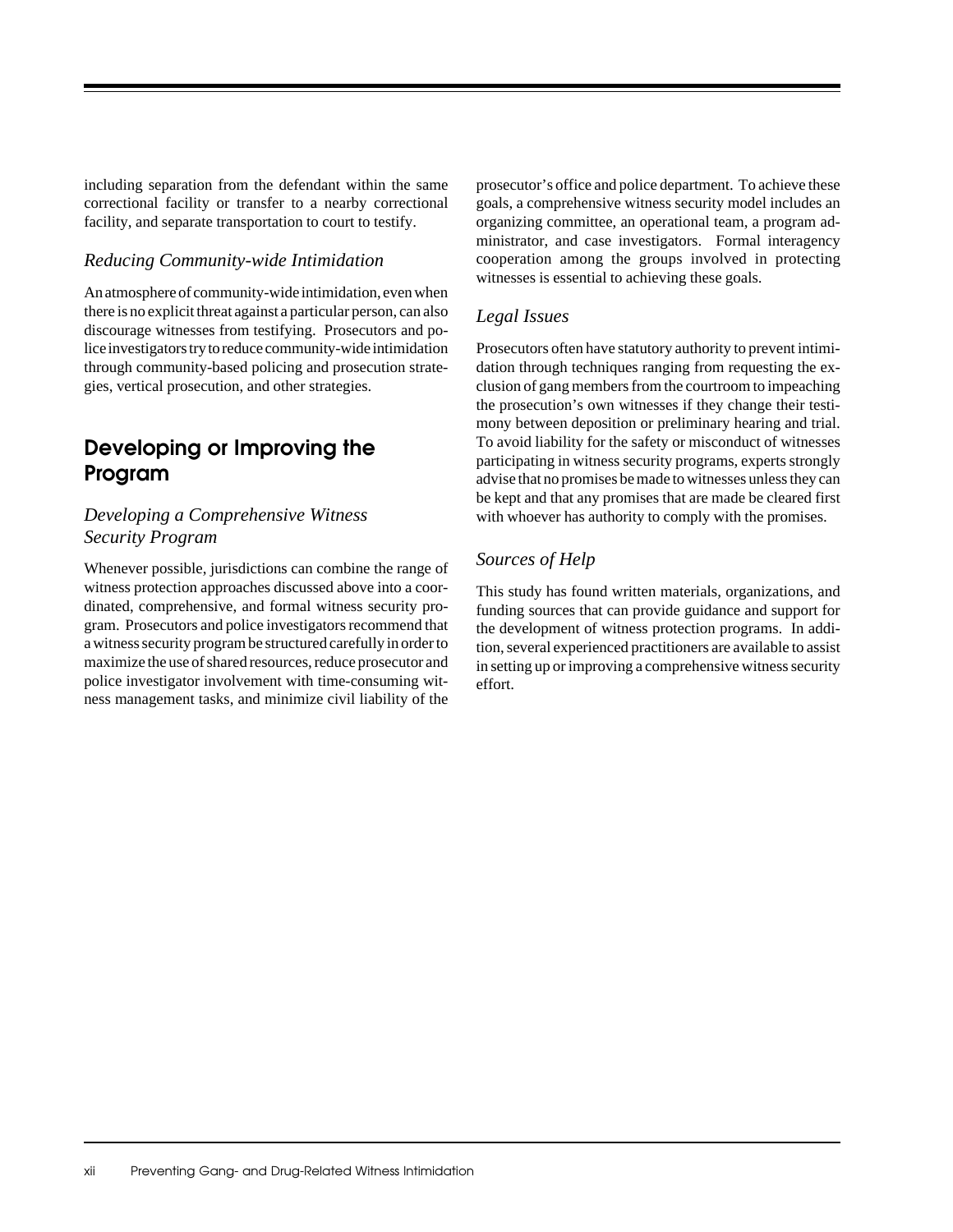## **Chapter 1 The Nature and Extent of Witness Intimidation**

## **Key Points**

- Because in most jurisdictions the problem of witness intimidation has only recently begun to have a major impact on the investigation and prosecution of crime, there appear to be few comprehensive, coordinated programs that address the issue. However, jurisdictions can plan a comprehensive and formal program by taking advantage of the discrete efforts that a number of law enforcement agencies and county attorney's offices have already implemented.
- Prosecutors, police officers, judges, and victim advocates agree that witness intimidation is widespread, increasing, and having a serious impact on the prosecution of crime across the entire country.
- There are two principal types of witness intimidation:
	- overt intimidation, when someone does something explicitly to intimidate a witness, often in connection with a single case; and
	- implicit intimidation, when there is a real but unexpressed threat of harm, as when a history of gang violence creates a community-wide atmosphere of fear.

Sometimes witnesses feel intimidated even when they are in no actual danger.

- In addition to fear, a witness may be deterred from testifying because of strong community ties, a deep-seated distrust of law enforcement, or a personal history of criminal behavior.
- Intimidation takes many forms: it may involve physical violence, explicit threats of physical violence, implicit threats, property damage, and intimidation in the courtroom or from the jail.
- Most explicit intimidation is said to occur only when there is a previous connection between the defendant and the victim and they live relatively close to each other.
- Intimidation is most likely to occur between arrest and trial—especially as the trial date approaches but it also occurs frequently during the trial itself.

### **What Is Witness Intimidation?**

Witness intimidation—which includes threats against the victims of crimes—strikes at the root of the criminal justice system by denying critical evidence to police investigators and prosecutors and by undermining the confidence of whole communities in the government's ability to protect and represent them.

#### *Types of Intimidation*

There are two principal types of witness intimidation:

(1) *Overt intimidation* occurs when someone does something explicitly to intimidate a witness into withholding, changing, or falsifying testimony: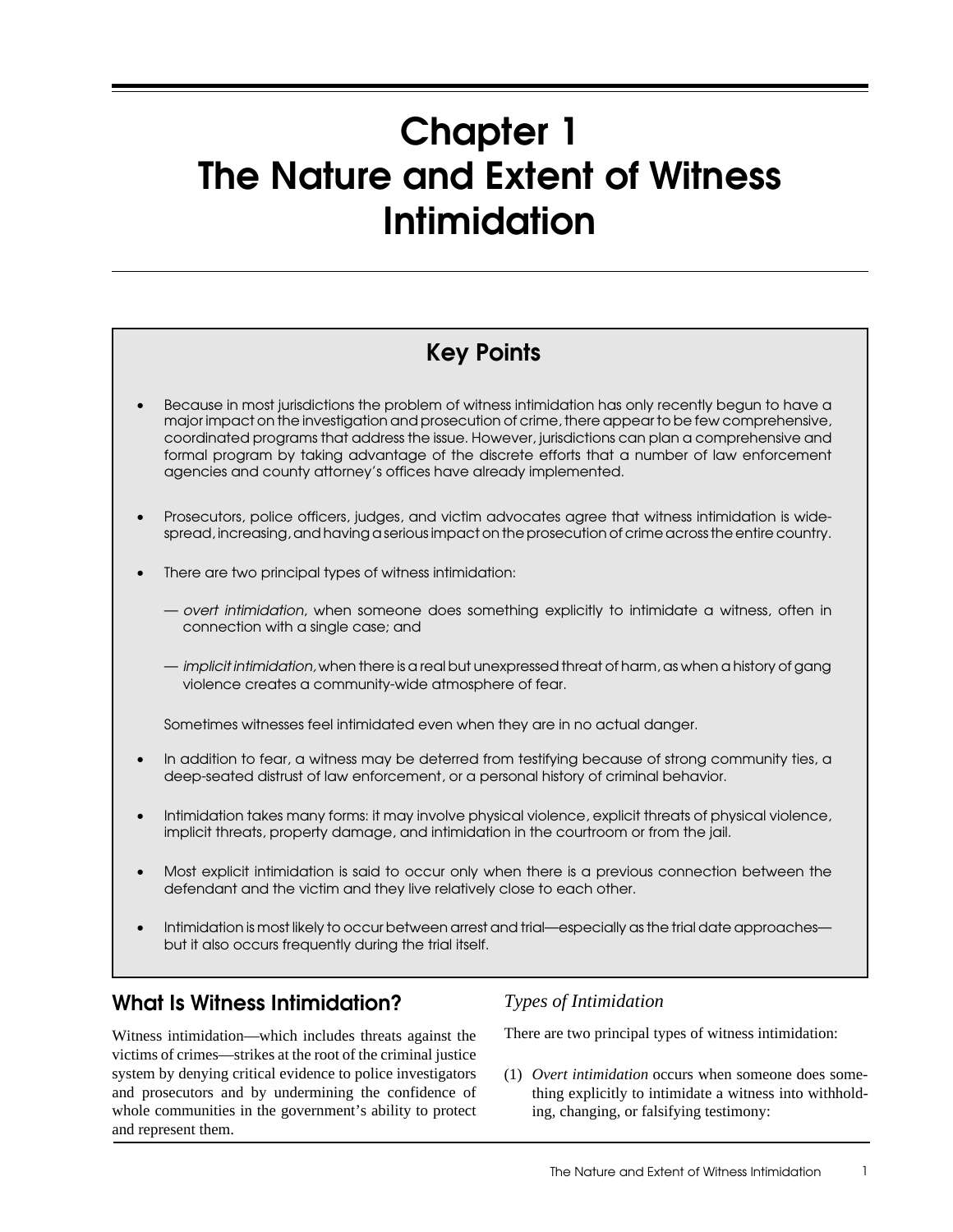- The sister of a defendant slaps a witness outside the courtroom and says she will kill her if she testifies.
- Two gang associates of a defendant drive by a witness's apartment, slash his car tires, and smash the windshield.
- An incarcerated defendant puts the word out on the street through fellow gang members that a murder witness will be killed if he cooperates with the prosecution.
- (2) *Implicit intimidation* involves a situation in which there is a real but unexpressed (or indirectly expressed) threat of harm to anyone who may testify. Implicit intimidation is often community-wide in nature and is characterized by an atmosphere of fear and noncooperation generated by a history of violent gang retaliation against cooperating witnesses or by a cultural mistrust of the criminal justice system:
- A drug-related shooting occurs at a softball game; three players are killed in full view of spectators, but no cooperative witnesses can be found.
- Two individuals suspected of stealing money from the homes of Vietnamese immigrants are arrested, but the victims all claim they did not see the faces of the perpetrators.

*"Occasionally, there is actual witness intimidation . . . but while actual witness intimidation is obviously a serious problem, it is the general fear of retaliation on the part of virtually all of our witnesses that presents an even bigger problem. In almost every case we prosecute involving violence, there is at least some level of apprehension on the part of the witness."*

> — J. Ramsey Johnson, Assistant U.S. Attorney for the District of Columbia, Superior Court Division

Sometimes witnesses feel intimidated even when there is no actual danger. Threat assessments by police and prosecutors do not always support the fears of potential witnesses, as when the defendant and his associates do not have a history of violence or the witness lives and works outside their neighborhood. As J. Ramsey Johnson, Assistant U.S. Attorney for the District of Columbia, Superior Court Division, states, "Of course, all claims of intimidation must be taken seriously enough at least to conduct a threat assessment. Occasionally, there is actual witness intimidation . . . but while actual witness intimidation is obviously a serious problem, it is the general fear of retaliation on the part of virtually all of our witnesses that presents an even bigger problem. In almost every case we prosecute involving violence, there is at least some level of apprehension on the part of the witness."

Overt intimidation, implicit intimidation, and misperceived intimidation may operate separately or in tandem. Furthermore, each instance of actual intimidation or violence against witnesses by gangs or drug-selling groups promotes the community-wide perception that any cooperation with the criminal justice system is dangerous.

Overt intimidation, because it may be publicized widely in the press or by word of mouth, may contribute to an exaggerated perception of the risk of injury. Many of the prosecutors and police inspectors contacted for this study reported that, as bad as intimidation may be, the public often overestimates both its likelihood and the danger it represents. Moreover, community-wide and misperceived intimidation can be as harmful to witness cooperation as explicit threats. A public *perception* that the criminal justice system cannot protect the citizens of a community is as effective in destroying the ability of police investigators and prosecutors to do their jobs as any specific threat. As a result, prosecutors, police administrators, and victim/witness program administrators need to prevent all types of intimidation.

#### *Gang-Inspired Fear: A Particularly Pervasive Problem*

Both case-specific and community-wide fear of retaliation are often fed by the fear that incarcerated gang members will return quickly to the community after serving brief sentences or will be able, from behind bars, to arrange for friends or family members to threaten potential witnesses. Because connections between incarcerated gang members and neighborhood gangs are often uninterrupted, most witnesses no longer feel that imprisonment of the defendant pending trial, or even after conviction, can ensure their safety in the community.

Prosecutors note that the mere fact that a crime is gangrelated can be sufficient to prevent an entire neighborhood from cooperating. This type of community-wide intimidation is especially frustrating for prosecutors and police investigators because, while no actionable threat is ever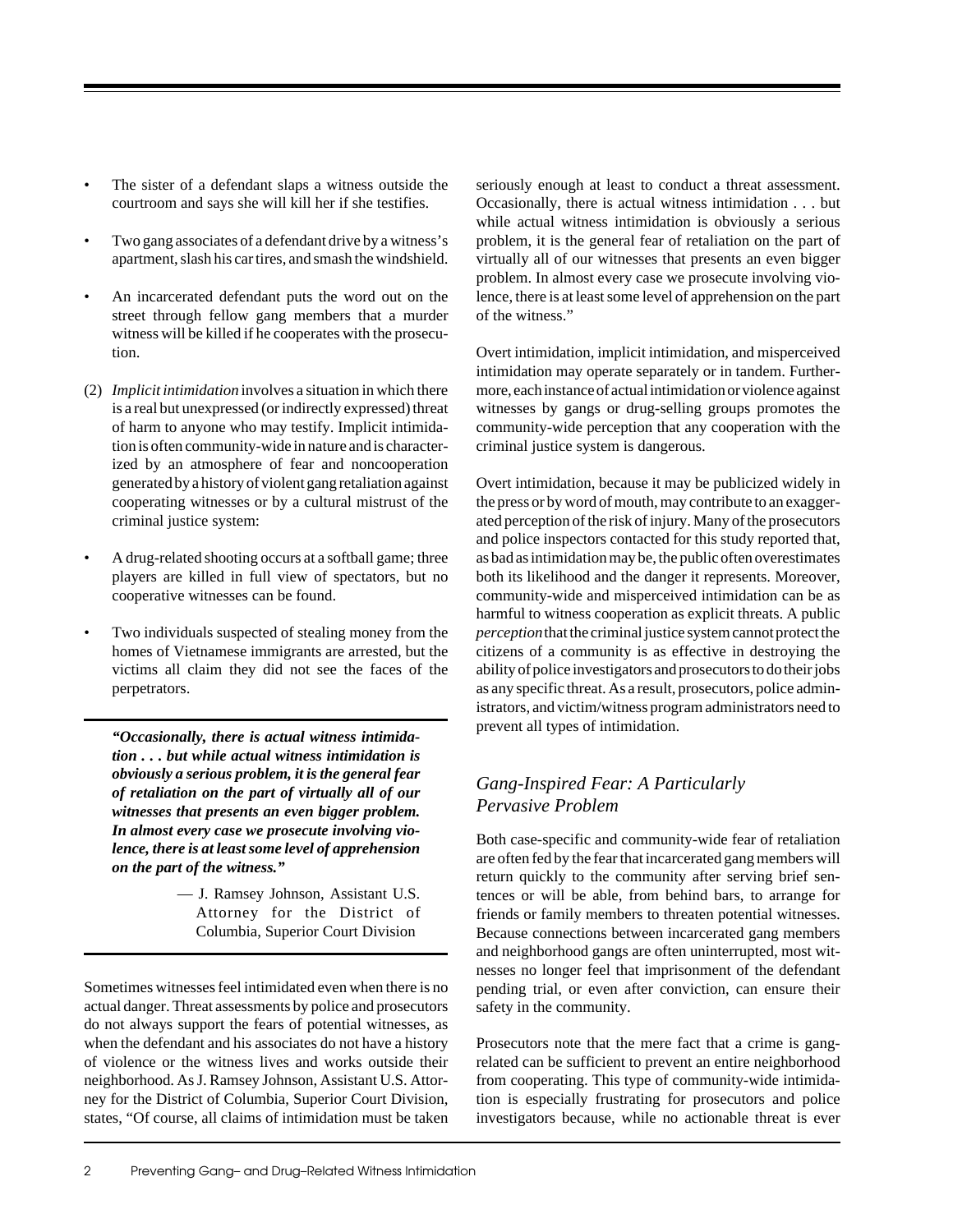## **The Focus of This Report**

This publication is intended as a practical guide for assisting prosecutors, police investigators and administrators, and coordinators of victim/witness assistance programs to improve their efforts to prevent witness intimidation. In addition, judges will learn about strategies for preventing intimidation in the courtroom in chapter 4, and legislators will find suggestions for witness protection in chapter 7.

The report focuses on intimidation in gang- and drug-related cases. While victims in domestic violence cases are also intimidated, prosecutors, police investigators, and victim advocates agreed that a separate publication devoted exclusively to the intimidation problem as it relates to drug- and gangrelated violence was needed because

- intimidation associated with gang- and drug-related violent crime is escalating,
- little has been written about gang- and drug-related intimidation, and
- intimidation in domestic violence cases is different in nature from gang-related intimidation because it does not terrify the community at large and because the intimate relationship between domestic partners makes intimidation in violent domestic relationships inevitable.

Useful information on the nature of witness intimidation in domestic violence cases, and how to prevent it, may be found in Civil Protection Orders: Legislation, Current Court Practice, and Enforcement, by Peter Finn and Sarah Colson (Washington, D.C.: U.S. Department of Justice, National Institute of Justice, March 1990), and Domestic Violence, Stalking, and Anti-Stalking Legislation (Washington, D.C.: U.S. Department of Justice, National Institute of Justice, April 1996.) Furthermore, many of the suggestions for preventing witness intimidation provided in this publication can be implemented as a means of reducing intimidation in cases of domestic violence.

Only two programs were identified that address the witness intimidation problem in a comprehensive and coordinated fashion: one in Baltimore, which was just starting when the research for this publication was conducted, and one in Washington, D.C., which is atypical because most of the primary groups involved are Federal agencies. It is not surprising that few mature, comprehensive programs were found or that the formal programs that have been established are in special settings: most prosecutors and police investigators report that witness intimidation has only recently become such a severe impediment to investigating and prosecuting cases that it requires sustained attention. As a result, while this report largely describes discrete responses to witness intimidation that jurisdictions have implemented, police administrators and county attorneys can combine these approaches into a comprehensive plan to prevent intimidation (see chapter 6).

made in a given case—thereby precluding conventional responses—witnesses and victims are still discouraged from testifying.

Given these circumstances, this report goes beyond recommending measures for countering explicit gang-related intimidation to provide suggestions for *building community* *trust* in the criminal justice system through *community policing, community prosecution*, and *outreach to community groups* interested in reclaiming ownership of their neighborhoods and housing developments from gang members and drug dealers (see chapter 5, "Reducing Community-wide Intimidation").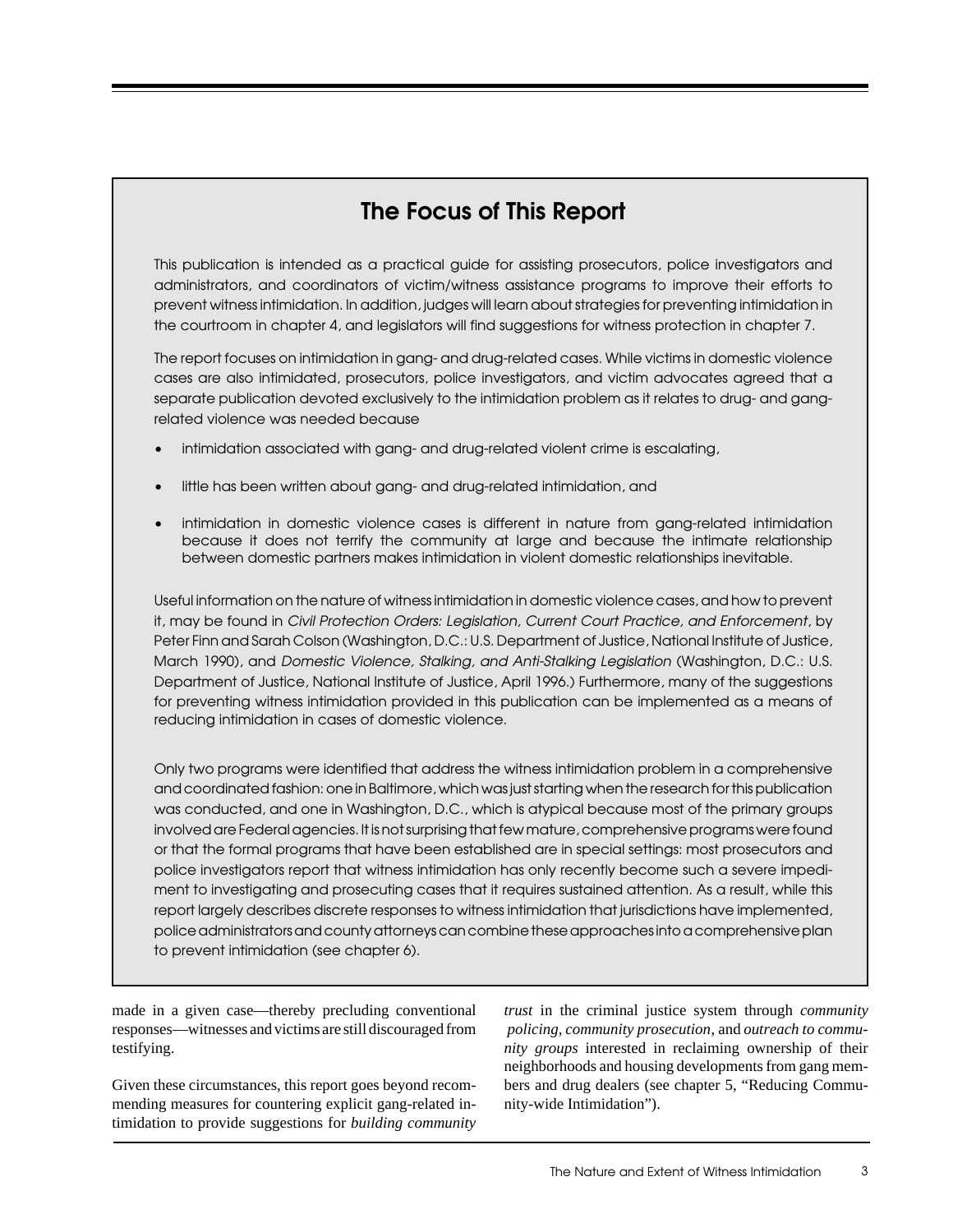#### *Fear Is Not the Only Reason Witnesses Do Not Testify*

Police and prosecutors suggest that fear is only one of several factors that may deter witnesses from testifying; strong community ties and a deep-seated distrust of the criminal justice system can also be formidable barriers to cooperation. Many of the communities in which gangs operate are worlds unto themselves—places where people live, attend school, and work all within a radius of only a few blocks beyond which they rarely venture. As a result, victims and witnesses are often the children of a defendant's friends or relatives, members of the same church as the defendant, or classmates or neighbors. Furthermore, community residents may regard many of the crimes for which witnesses are sought as private "business matters" among gang members or drug dealers, rather than as offenses against the community which should inspire willing civic participation in the process of law enforcement. To many, the police are "outsiders" who do not understand or care about their problems.

At the same time, prosecutors and police investigators uniformly report that most of the key witnesses who need their protection in gang- and drug-related cases are themselves "bad guys"—or, as is often said, "today's witness is tomorrow's suspect." Some witnesses are even said to be "commuter victims"—drug dealers and gang members who were on their way to committing a crime when *they* were victimized. These individuals are often unwilling to testify not necessarily because they fear retaliation but because they want to avoid any contact with the criminal justice system if there are (real or imagined) outstanding warrants against them, if they think they might be arrested for having broken the conditions of their probation or parole, of if they have developed a lifelong dislike for and mistrust of police officers and prosecutors. Fear of gang retaliation among honest citizens in gang-dominated neighborhoods forces prosecutors and police to rely increasingly on these unwilling and perhaps tainted witnesses—including incarcerated witnesses and co-defendants—for testimony in gang cases. Prosecutors in larger jurisdictions estimate that as few as 5 percent of witnesses requiring security are so-called innocent witnesses, that is, people with no prior contact with the criminal justice system as suspects or offenders.

Prosecutors and police investigators interviewed for this study also report that many members of some minority and ethnic groups avoid cooperating with the criminal justice system for cultural reasons, including a sense of group loyalty that makes them reluctant to testify against members of their own culture. In particular, recent Asian immigrants who have experienced repression at the hands of the law enforcement systems in their countries of origin may be apprehensive that the American criminal justice system will be similarly unresponsive, and illegal immigrants from all cultures may be reluctant to have contact with law enforcement because they are vulnerable to the threat of deportation. Fortunately, some jurisdictions report that newly initiated outreach efforts with minority populations can reduce these obstacles to cooperation.

### **How Serious Is Witness Intimidation?**

No one knows the precise extent of witness intimidation because only limited scientific research has been conducted on the problem.1 However, most of the prosecutors, police officers, judges, and victim advocates interviewed for this report agreed that witness intimidation is widespread, that it is increasing, and that it seriously affects the prosecution of violent crimes.

#### *"The number of gang cases is definitely growing here, and there is more intimidation than ever before."*

— Daniel Voogt, Assistant County Attorney, Drug and Gang Unit, Polk County (Des Moines, Iowa) Attorney's Office

A 1990 study by the Victim Services Agency of New York City found that 36 percent of victims and witnesses interviewed in the Bronx Criminal Court in 1988 had been threatened, and 57 percent of those who had not been threatened feared reprisals; 71 percent of all the witnesses interviewed said they would feel threatened if the defendants were to be released on bail.<sup>2</sup> The problem is prevalent in many parts of the country, not just in New York City: prosecutors and police administrators from such heartland cities as Des Moines, Tulsa, and Minneapolis also report serious problems with witness intimidation. According to Daniel Voogt, an assistant county attorney in Polk County, Iowa, "The number of gang cases is definitely growing here, and there is more intimidation than ever before."

Witness intimidation and its debilitating impact on prosecution are not new problems.<sup>3</sup> However, a number of prosecutors and police investigators report that the problem has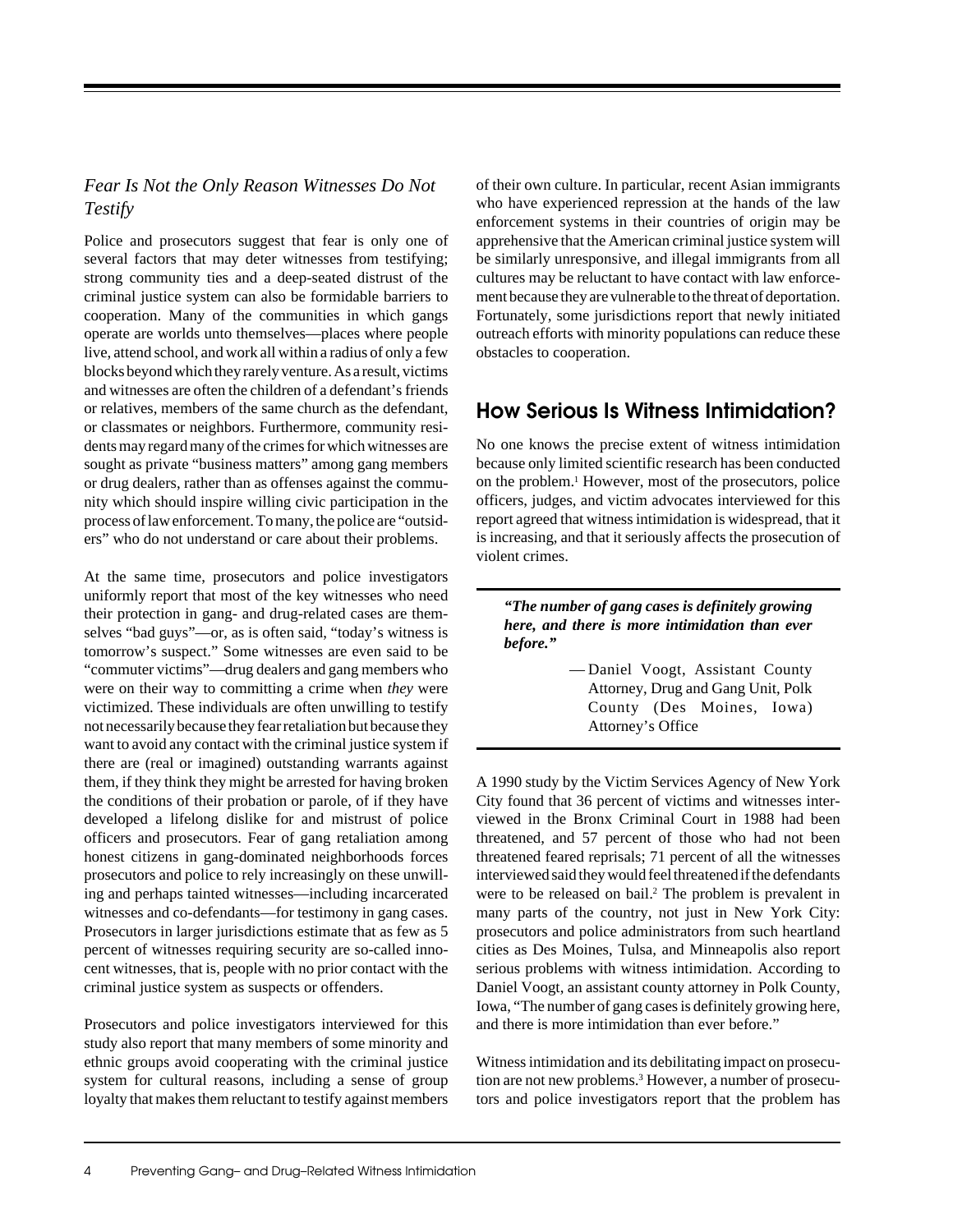worsened and spread dramatically with the advent of crack cocaine and the growth of drug gangs in many urban centers since the mid-1980s.<sup>4</sup>

Whatever the exact extent of the problem, most criminal justice system professionals report that witness intimidation *feels* like a new problem and indisputably *is* a serious one:

- A 1994 survey of a sample of 192 prosecutors found that intimidation of victims and witnesses was a major problem for 51 percent of prosecutors in large jurisdictions (counties with populations greater than 250,000) and 43 percent of prosecutors in small jurisdictions (counties with populations between 50,000 and 250,000); an additional 30 percent of prosecutors in large jurisdictions and 25 percent in small jurisdictions considered intimidation a moderately serious problem.<sup>5</sup>
- Several prosecutors interviewed for this report estimated that they suspect witness intimidation occurs in up to 75 to 100 percent of the violent crimes committed in some gang-dominated neighborhoods.
- In a 1993 survey of 319 victim/witness assistance programs, more than 60 percent of program directors reported there was a need to investigate threats of harassment of victims by suspects.<sup>6</sup>

*"We don't have any national gangs here in the District of Columbia, but we do have small neighborhood 'crews' involved in drug trafficking that are often just as ruthless in their willingness to shoot or murder potential witnesses."*

> — David Schertler, Chief, Homicide Section, U.S. Attorney's Office, District of Columbia

Prosecutors and police administrators in some jurisdictions may feel that witness intimidation is *not* a significant problem in their community and does not hamper their ability to bring offenders to trial. However, some individuals in the criminal justice system have warned, "If you feel you don't have a serious witness intimidation problem *now*—just wait." Furthermore, a jurisdiction need not have nationally affiliated gangs or rampant cocaine dealing for extensive witness intimidation to be occurring: small informal groups of neighborhood criminals and more fluid drug-dealing groups can be just as intimidating as "gang-bangers." For example, David Schertler, who heads the U.S. Attorney's Homicide Section in Washington, D.C., emphasizes that while no national gangs have taken root locally, "we do have small neighborhood 'crews' involved in drug trafficking that are often just as ruthless in their willingness to murder potential witnesses."7

In short, gangs or drug-selling groups do not need to be highly organized to engage in effective witness intimidation. Indeed, current research strongly suggests that these groups are not highly structured or disciplined organizations in most jurisdictions, although there are notable exceptions, including the well-established multigenerational gangs of Los Angeles and Chicago.8

### **Forms of Intimidation**

Intimidation—whether of an individual or a community may involve the following tactics:

- physical violence,
- explicit threats of physical violence,
- implicit threats,
- property damage, and
- courtroom intimidation.

Attempts by gangs or drug dealers to promote communitywide noncooperation may include the public humiliation or assault, or even execution of victims or witnesses (or members of their families), as well as isolated public acts of extreme brutality that, intentionally or unintentionally, terrify potential witnesses.

- According to one police investigator, a gang leader in Des Moines was afraid that a man he had forced out of business for refusing to pay extortion money would testify in court about the gang leader's extortion racket. When the two met at a party, the gang leader roughed up the businessman and warned him to keep his mouth shut.
- In Washington, D.C., a prosecutor reported that a female resident of a gang-dominated neighborhood where a homicide had occurred was shot and killed by gang members who saw her simply speaking to police (in fact, she had refused to cooperate in the investigation).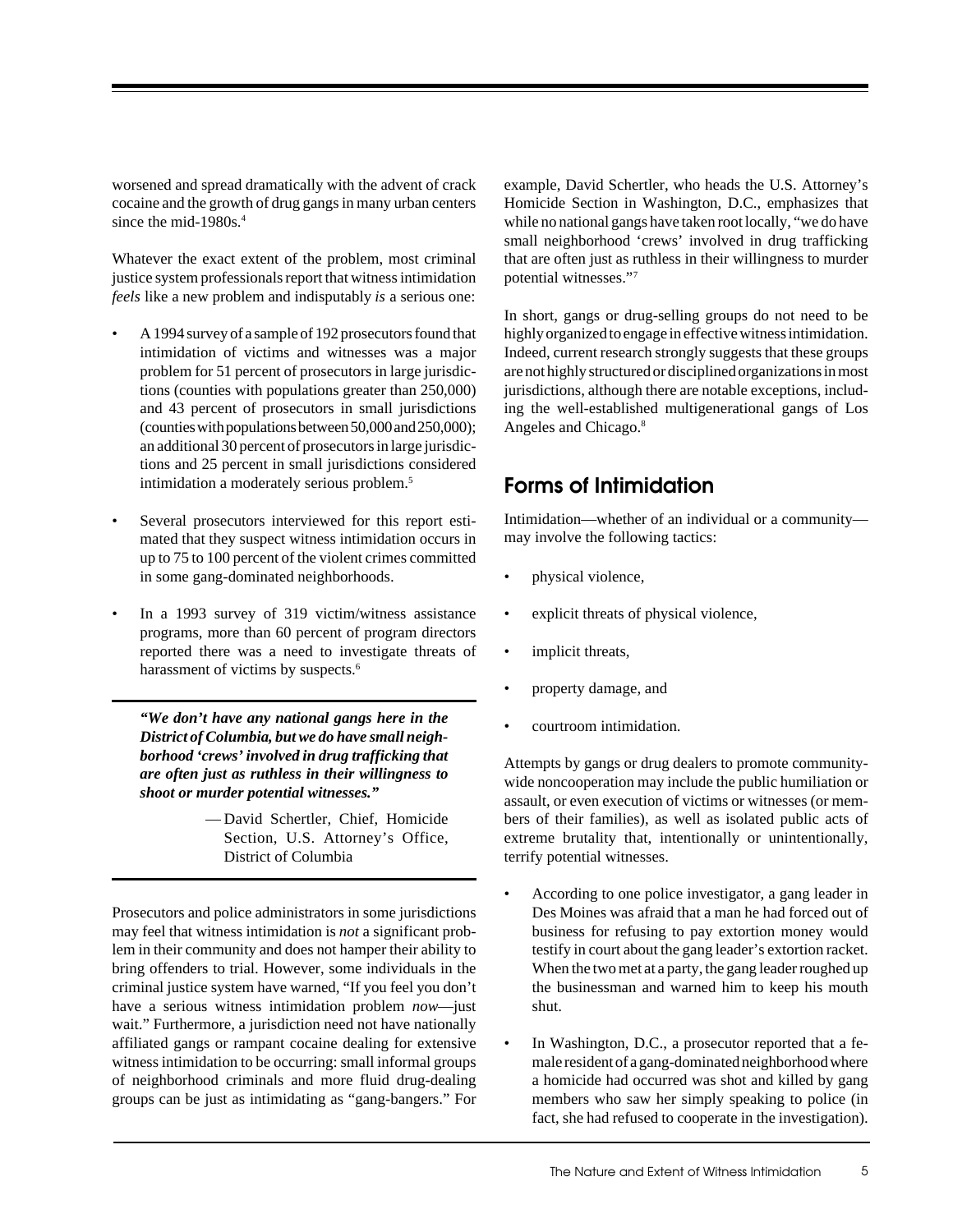## **Some Explanations for the Recent Increase in Intimidation**

"In my view the reasons for this dramatic increase in fear and intimidation are many and varied. The defendants we prosecute for committing violent crime are not only much younger than in the past, but they very often display several commonly held attitudes and beliefs, including

- a profound lack of respect for authority,
- the expectation that their own lives will be brief or will be lived out in prison,
- a sense of powerlessness and social inadequacy that can lead to the formation of gangs or neighborhood crews,
- the ready availability of very powerful firearms,
- a willingness to use those firearms for almost no reason or in retaliation for the most minimal slight to their extraordinarily fragile egos, and
- lastly, and ironically, the increased penalties being imposed on those convicted of violent crime, which can raise the stakes of a prosecution."
- J. Ramsey Johnson, Assistant U.S. Attorney for the District of Columbia.<sup>9</sup>

Prosecutors and police emphasize that the general atmosphere of intimidation and violence common to drug- and gang-dominated neighborhoods—including frequent personal exposure to drive-by shootings, armed robberies, and drug sales—is itself sufficiently intimidating to dissuade many witnesses from testifying.

• According to one homicide prosecutor, a local drugselling gang in New York City executed a local man for a petty drug theft, decapitated him, and used his head as a soccer ball in the street. In this neighborhood, resident noncooperation was said to have prevented law enforcement officials from solving about 30 homicides in 1994 and to have allowed an atmosphere of violence in which an average of eight gunshots occurred each night.

#### *Physical Violence*

While incidents of physical violence were described by respondents in all jurisdictions, they were reported to be much more common in some jurisdictions than others. Some prosecutors, mostly from nonurban jurisdictions, reported an exaggerated sense of alarm in their communities about victim and witness intimidation, citing statistics that showed that threats were rarely carried out. However, prosecutors and police investigators in eight urban jurisdictions reported that violent acts of intimidation—including homicides, driveby shootings, and physical assaults—occur on a daily or weekly basis.

*"We get as many witnesses who want protection for their family as witnesses who want it for themselves. We had a woman who saw an attempted homicide, but she wouldn't testify because she was afraid for her mother, who lived nearby."*

> — Daniel Voogt, Assistant County Attorney, Drug and Gang Unit, Polk County (Des Moines, Iowa) Attorney's Office

#### *Explicit Threats of Physical Violence*

Prosecutors and police investigators reported a high incidence of threats of physical violence against victims, witnesses, and their families. These respondents said that threats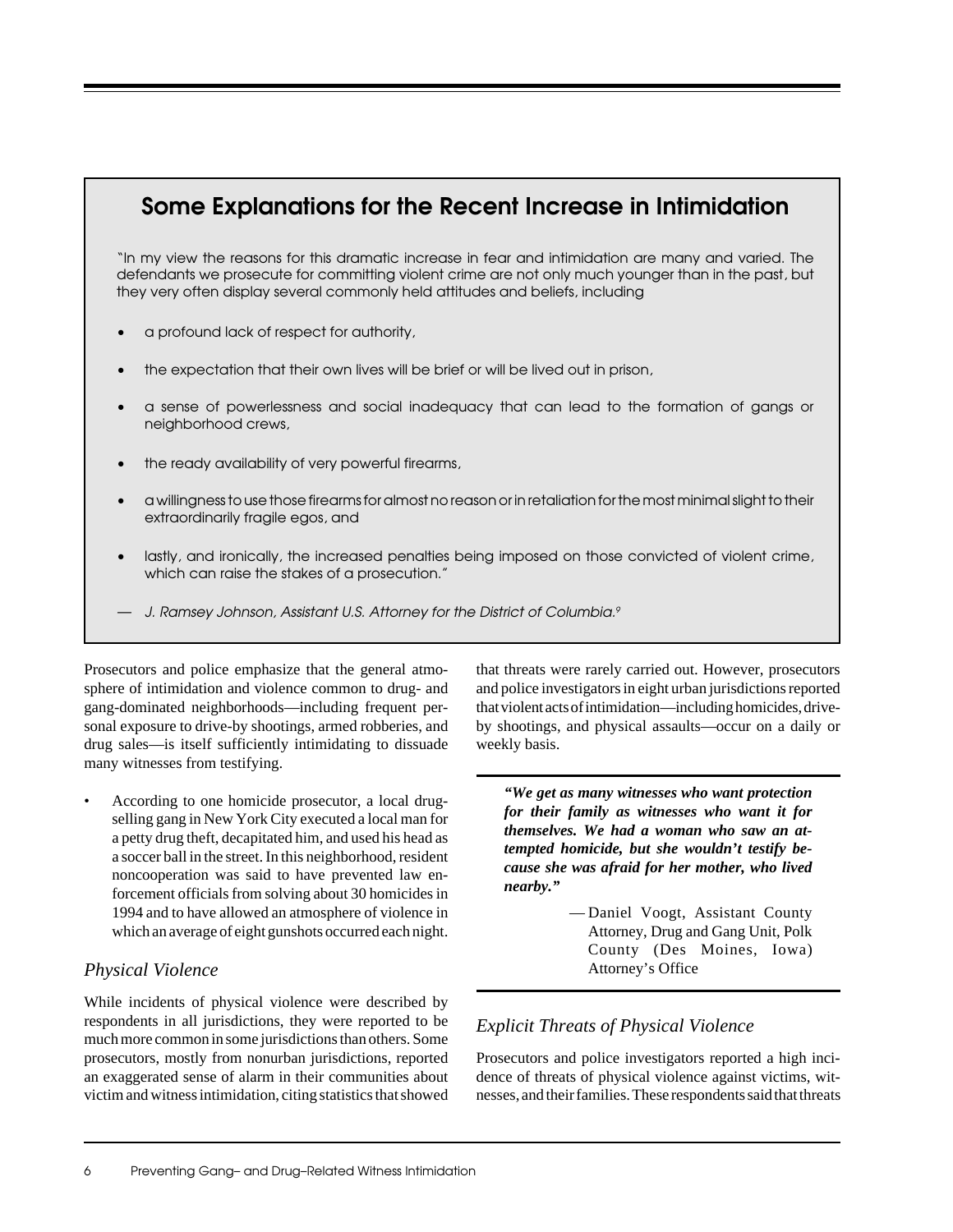are much more common than actual violence but that threats were often just as effective in deterring cooperation because in gang- and drug-dominated communities these threats are credible. Threats against a victim's or witness's mother, children, wife, or partner were cited as being particularly effective forms of intimidation. According to Daniel Voogt in Des Moines, "We get as many witnesses who want protection for their family as witnesses who want it for themselves. We had a woman who saw an attempted homicide, but she wouldn't testify because she was afraid for her mother, who lived nearby."

#### *Indirect Intimidation*

A third common form of intimidation, reported in almost every jurisdiction, involves indirect intimidation, such as gang members parked outside a victim's or witness's house, nuisance phone calls, and vague verbal warnings by the defendant or his or her associates.

#### *Property Damage*

Only slightly less common than the three types of intimidation described above is intimidation involving the destruction of property: drive-by shootings into a witness's house, fire-bombing of cars, burning of houses, hurling bricks through the window of a car or home, and other types of violence.

#### *Courtroom Intimidation*

Another common form of intimidation occurs when friends or relatives of the defendant direct threatening looks or gestures at a witness in the courtroom or courthouse during a preliminary hearing or a trial. Court-packing by gang members is a particularly effective form of intimidation. Gang members may demonstrate solidarity with the defendant—and make clear their readiness and ability to harm the witness—by wearing black (symbolizing death), staring intently at the witness, or using threatening hand signals. If judges and prosecutors do not understand the meaning of certain gestures or other nonverbal threats, they may fail to address these explicit attempts to intimidate the witness. In other cases, the judge may be aware of what gang members are doing but feel that ejecting these individuals from the courtroom would violate their right to freedom of expression or the judiciary's duty to provide an open trial (see chapter 7, "Legal Issues").

#### *Other Forms of Intimidation*

Less common forms of intimidation cited by prosecutors and police include economic threats (in domestic violence or fraud cases) and threats concerning the custody of children, deportation, or the withholding of drugs from an addicted victim or witness or from addicted members of his or her family.

### **The Primary Actors in Witness Intimidation**

Certain types of individuals are more likely than others to engage in witness intimidation or to be its targets.

#### *Types of Perpetrators*

Interviews with prosecutors, police administrators, and working-group members suggest that, if witness intimidation is known to be aggressively prosecuted in a jurisdiction, the primary intimidators will most likely be the gang, family, or friends of the defendant rather than the defendant himself. Even in the absence of aggressive prosecution, intimidation in gang-related cases is rarely carried out by defendants themselves; other gang members usually take on this responsibility. Gangs may also be ruthless in their self-protection: sometimes a gang member who becomes a defendant is seen as a potential threat to the gang and is therefore targeted for intimidation or execution.

Some prosecutors interviewed for this report expressed concerns about information gained from witnesses and then provided to defendants by defense attorneys, including, in some instances, confidential court papers. In many jurisdictions, prisoners have unmonitored access to phones and their correspondence is not screened, making it easy for even defendants who are incarcerated to arrange for intimidation attempts on the basis of improperly obtained information.10 Some gangs are said to hire attorneys to represent witnesses who may be in custody in relation to the crime in question or on another unrelated charge, without the witness's knowledge or consent, in an effort to control his or her testimony (see chapter 7, "Legal Issues").

#### *The Most Likely Targets of Intimidation*

*Anyone* is a potential victim of intimidation, as the criminal justice professionals consulted for this study have empha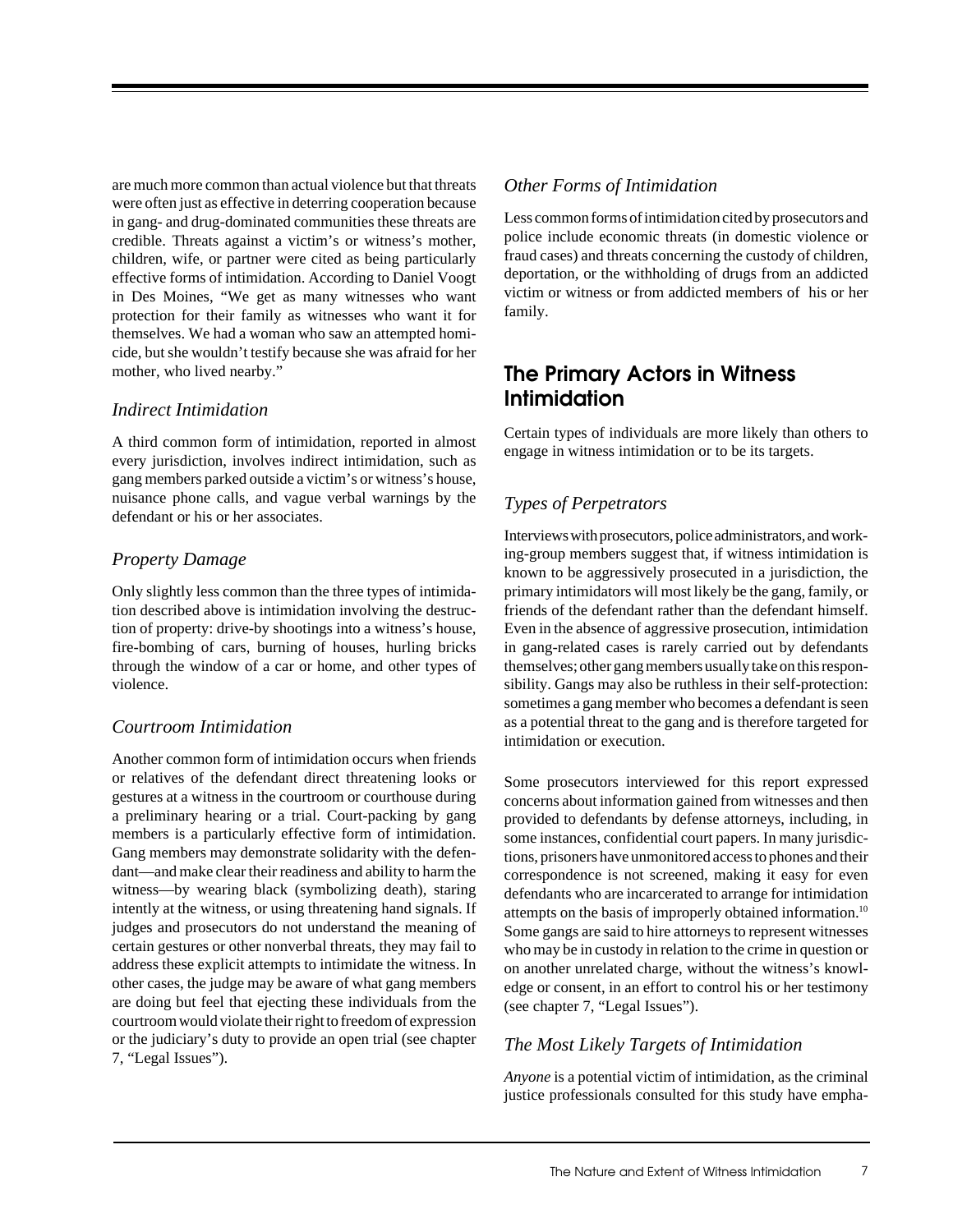sized; however, they also pointed to four factors that increase the chance that a witness will be intimidated:

- the initial crime was violent;
- the defendant has a personal connection to the witness;
- the defendant lives near the witness; and
- the witness is especially vulnerable—for example, he or she is elderly or a recent or illegal immigrant.

Residents of gang-dominated neighborhoods often fall into more than one of these categories, greatly increasing their exposure to intimidation.

Incarcerated witnesses and juvenile witnesses are also especially vulnerable to intimidation. Witnesses who are in jail or prison are easily identified by offenders (who may themselves be either inside or outside the facility), and because they cannot hide, they are easy prey to other inmates, including the defendants in the case at hand or defendants' associates or family members.

## **Sources of Information for This Report**

The information presented in this report comes principally from four sources:

- a literature search and a review of the relevant case law;
- structured telephone interviews with 32 criminal justice professionals from 20 urban jurisdictions, including prosecutors; Federal, State, and local law enforcement officers; directors of victim/witness services programs; judges; and academics;
- the comments of a working group of 20 criminal justice professionals, including several of those already interviewed, contributed during an all-day meeting held in Washington, D.C., in September 1994;11
- structured telephone interviews with from four to six additional criminal justice system professionals in each of four jurisdictions—Las Vegas, Los Angeles, Minneapolis, and Philadelphia; and
- on-site interviews with over 50 professionals, conducted in Baltimore, Des Moines, New York City, Oakland, San Francisco, and Washington, D.C.

Candidate study sites were identified on the basis of telephone calls made to over 40 jurisdictions selected to represent a wide geographic distribution. The project's advisory board (see page ii) and other criminal justice practitioners and experts also made recommendations. Jurisdictions were then selected for site visits or telephone interviews on the basis of the size, geographic distribution, and the thoroughness and creativity of their witness protection procedures.

No formal witness protection programs in rural areas were identified; rural law enforcement officers and prosecutors reported that formal programs were not needed because intimidation cases requiring special measures occurred too infrequently. However, these practitioners also felt that most of the individual protection strategies available in larger jurisdictions could be used in rural areas on an ad hoc basis, although in some cases planning would be required to make sure the approaches, even if needed infrequently, could be used on short notice. Furthermore, since the research for this publication was completed, some rural law enforcement administrators and prosecutors have begun to suggest that, with the spread of gangs to their jurisdictions, they are beginning to see the need for comprehensive witness protection programs.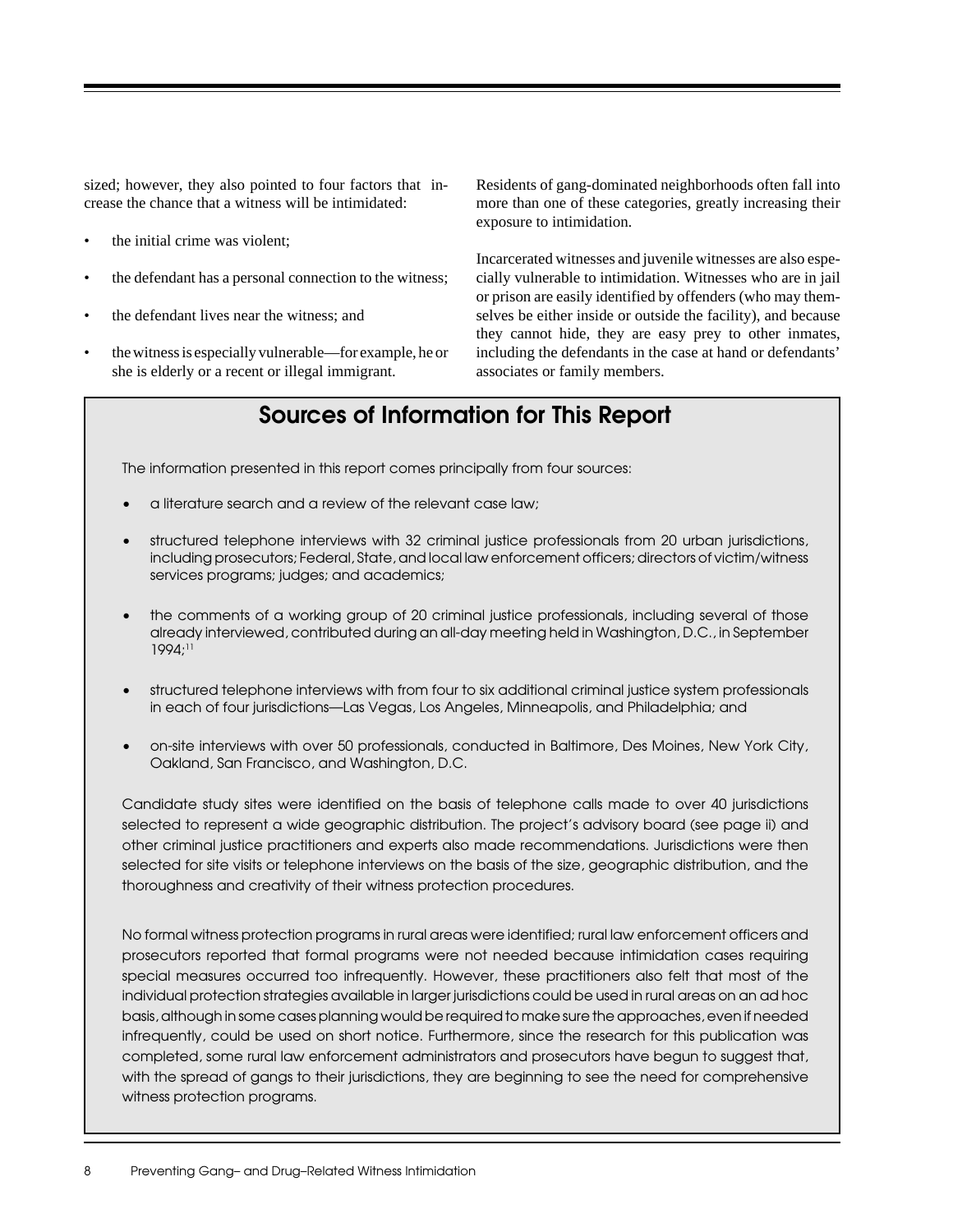*"Once the testimony has been given, it's done; all the pressure is gone. Bad guys don't want to go to jail for intimidation* **after** *the witness has testified."*

> — Dennis O'Donnell, Investigator, Des Moines, Iowa, Police Department

Juveniles are another especially vulnerable group because they are often less able or less willing to take precautions against being located by would-be intimidators, and because they are more susceptible to family or peer pressure not to testify. Relocated juveniles may endanger themselves by contacting old friends and visiting old neighborhoods. Juveniles may also be less able to take advantage of witness security measures, even where these are available, because minors not living with both parents may not relocate out of State, or in extreme cases, change their identity, without the consent of the noncustodial parent.

Despite the diversity of individuals associated with witness intimidation, most explicit intimidation occurs only *when there is a previous relationship or other connection between the defendant and the victim* and *they live relatively close to each other*. As a result, witnesses who have been—and stay—relocated and are able to keep their home and work addresses secret are generally immune to intimidation. Most prosecutors and police consider it extremely rare for defendants or their associates to leave their own communities to intimidate a witness in another jurisdiction or even another neighborhood.

#### *When Intimidation Occurs*

Prosecutors and police agree that the most dangerous time for a witness is between the arrest and the trial of a defendant. Although there was some variation by jurisdiction, in general, as the trial approaches, the victim or witness becomes a more likely target, and the long trial delays experienced in most jurisdictions allow ample opportunity for intimidation. The second most dangerous period for victims and witnesses is during the trial itself. However, according to one police investigator in Des Moines, whose observation was reflected in the experience of other law enforcement officers and prosecutors, "Once the testimony has been given, it's done; all the pressure is gone. Bad guys don't want to go to jail for intimidation *after* the witness has testified."

Very few intimidation attempts are made at the scene of the crime (although violent crime is in itself intimidating) or at the time of arrest. However, in cases involving communitywide intimidation, the witness may feel endangered from the moment he or she is aware that the crime is gang- or drugrelated.

## **Conclusion**

Witness intimidation is a pervasive and insidious problem. No part of the country is spared, and no witness can feel entirely free or safe. The remainder of this report provides police investigators and prosecutors with a variety of methods—all currently in use—for helping to prevent intimidation. While the severity and ubiquity of the problem may seem discouraging, investigators and prosecutors who have used these approaches have made it possible for key witnesses to testify and thereby convict thousands of violent felons who might otherwise have gone free.

## **Endnotes**

- 1. However, see, for example, Connick, E., and R.C. Davis, "Examining the Problem of Witness Intimidation," *Judicature* 66 (1983): 439–447; and Davis, R.C., "Victim/Witness Intimidation in the Bronx Courts: How Common Is It, and What Are Its Consequences?" unpublished monograph, New York: Victim Services Agency, 1990.
- 2. Davis, "Victim/Witness Intimidation in the Bronx Courts."
- 3. In the late 1960s, the U.S. Department of Justice recognized that victim and witness intimidation had become a serious impediment to obtaining testimony in organized crime cases. In response, Congress enacted the Organized Crime Control Act of 1970, laying the basis for the Federal Witness Security Program, which operates today under the Witness Security Reform Act of 1984. In 1982, the Victim and Witness Protection Act expanded Federal laws regarding witness security and victim services by establishing significant penalties for witness tampering, intimidation, and harassment; providing for civil restraining orders; authorizing restitution for crime victims; and outlining Federal guidelines for the fair treatment of victims and witnesses. The problem of witness intimidation was also highlighted by the American Bar Association in the early 1980s in "Reducing Victim/ Witness Intimidation: A Package," Washington, D.C.: American Bar Association, 1983; in Connick and Davis,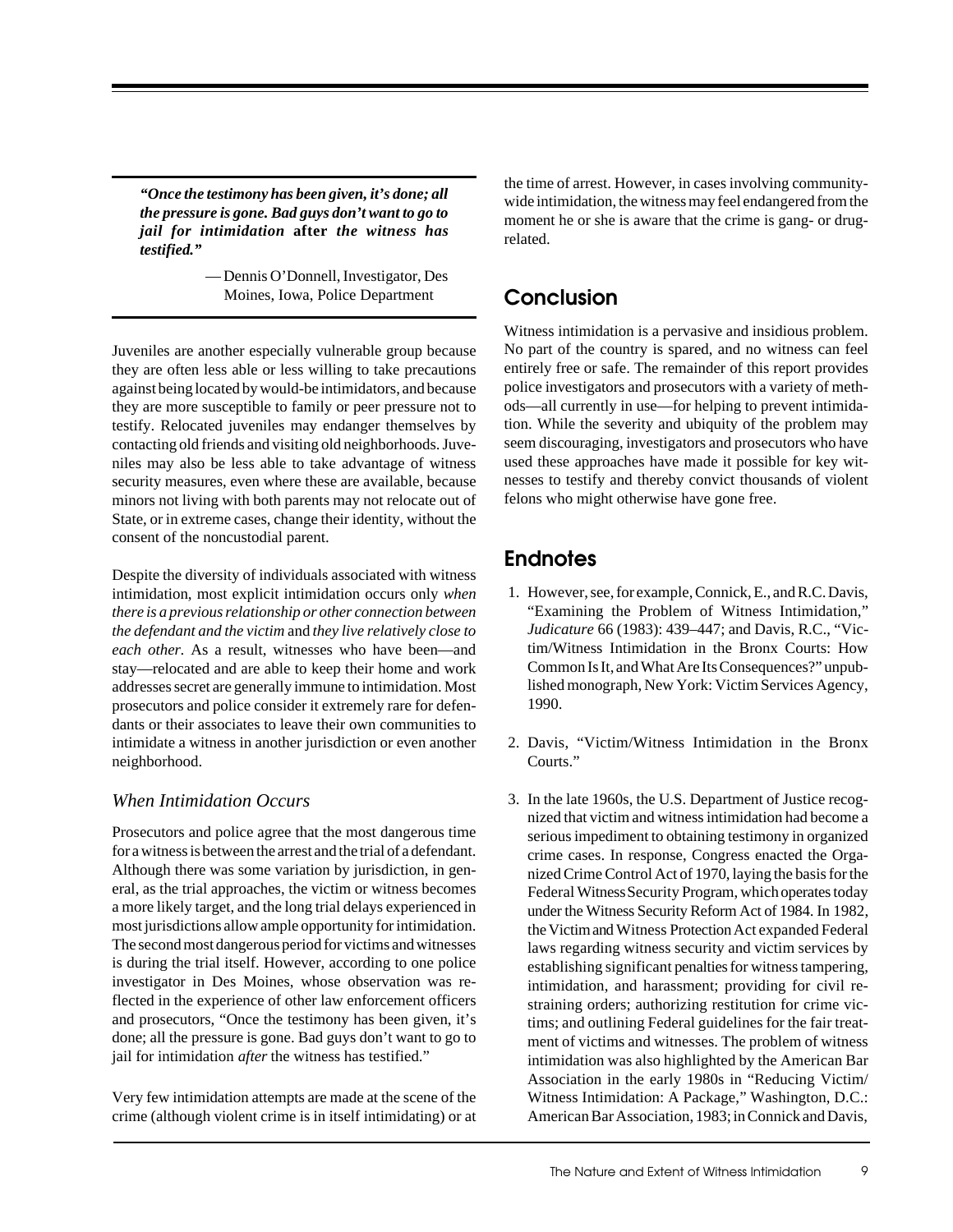"Examining the Problem of Witness Intimidation"; and in Cannavale, F.J., and W.D. Falcon, *Witness Cooperation*, Lexington, Massachusetts: D.C. Heath, 1976.

- 4. Although there is no research supporting the perceived connection between the arrival of crack cocaine in the mid-1980s and an escalation in gang- and drug-related violence, the majority of prosecutors and police officers interviewed for this report attributed the escalation of gang- and drug-related intimidation to this event. A recent publication that examines the perceived connection between gangs, violence, and crack sales suggests that the statistical connection between street gangs, drug sales, and violence is smaller than anticipated. See Maxon, C. L., *Street Gangs and Drugs Sales in Two Suburban Cities*, Research in Brief, Washington, D.C.: U.S. Department of Justice, National Institute of Justice, September 1995.
- 5. Johnson, C., B. Webster, and E. Conners, *Prosecuting Gangs: A National Assessment*, Research in Brief, U.S. Department of Justice, National Institute of Justice, February 1995.
- 6. McEwen, T., "Understanding the Needs of Victim Assistance Programs," unpublished report, U.S. Department of Justice, National Institute of Justice, n.d.
- 7. The violent intimidation practiced by Washington, D.C., crews is well documented in the news media. See, for example, "The Teflon Suspect: In 6 Years, Prosecution Hasn't Been Able To Make Charges Stick," *Washington Post*, March 27, 1994.
- 8. For an analysis of the relationship between gang membership, crime, drug sales, and gang structure, see Decker, S.H., "Gangs, Gang Members, and Drug Sales," unpublished paper presented at the National Institute of Justice Workshop on Gangs, August 6, 1995. (See also chapter 8, "Sources of Help.")
- 9. Johnson, J. Ramsey, Assistant U.S. District Attorney for the District of Columbia, Statement Before the Subcommittee on Crime and Criminal Justice, Committee on the Judiciary, U.S. House of Representatives, August 4, 1994.
- 10. For an illustration of intimidation orchestrated by mail from jail, see "Letters from Gang Members Leave Trail of Violence," *Washington Post*, May 24, 1995.
- 11. The results of the interviews and working group meeting are available in Healey, K.M., *Victim and Witness Intimidation:New Developments and Emerging Responses*, Research in Action, Washington, D.C.: U.S. Department of Justice, National Institute of Justice, October 1995.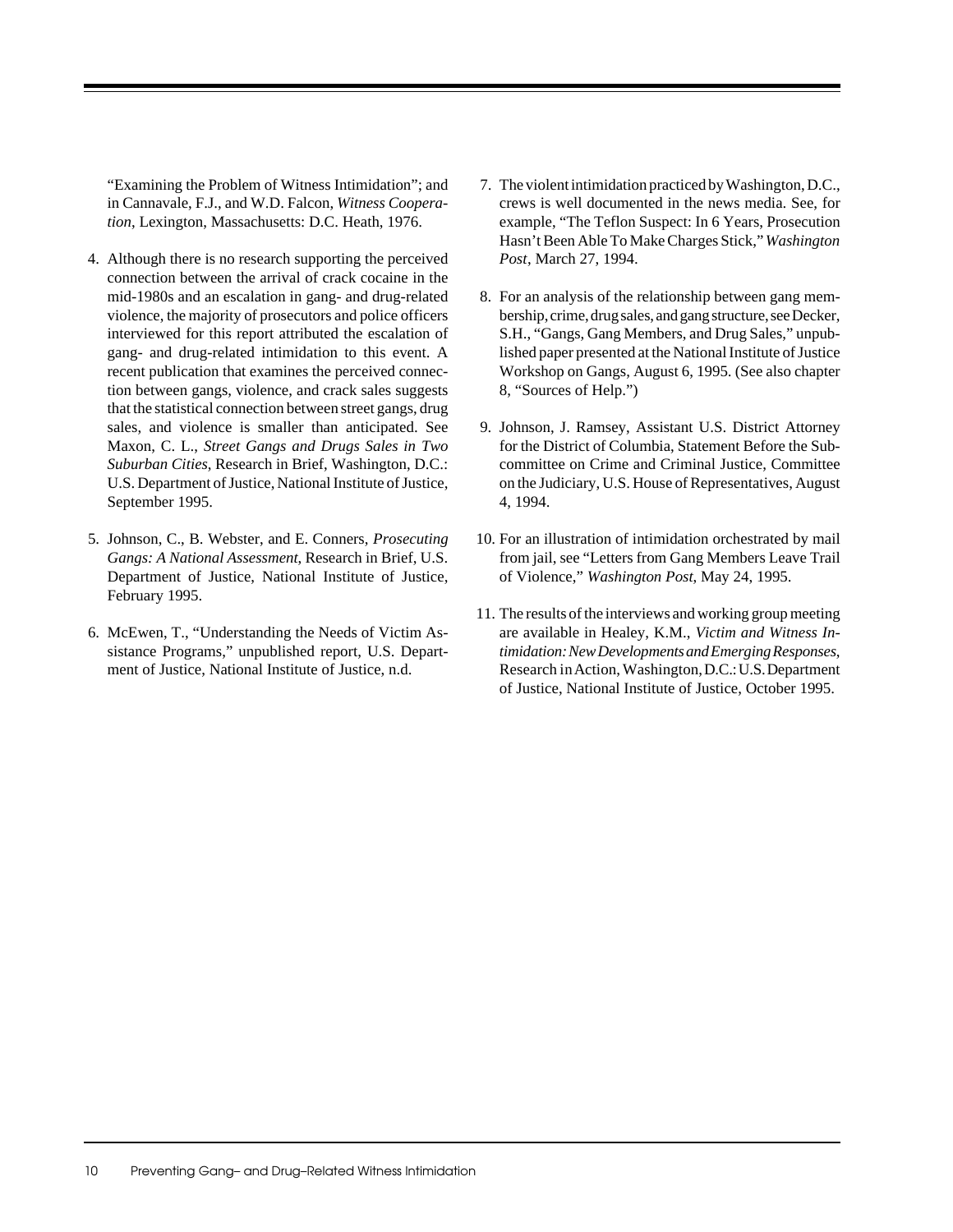## **PART I Components of a Comprehensive Witness Security Program**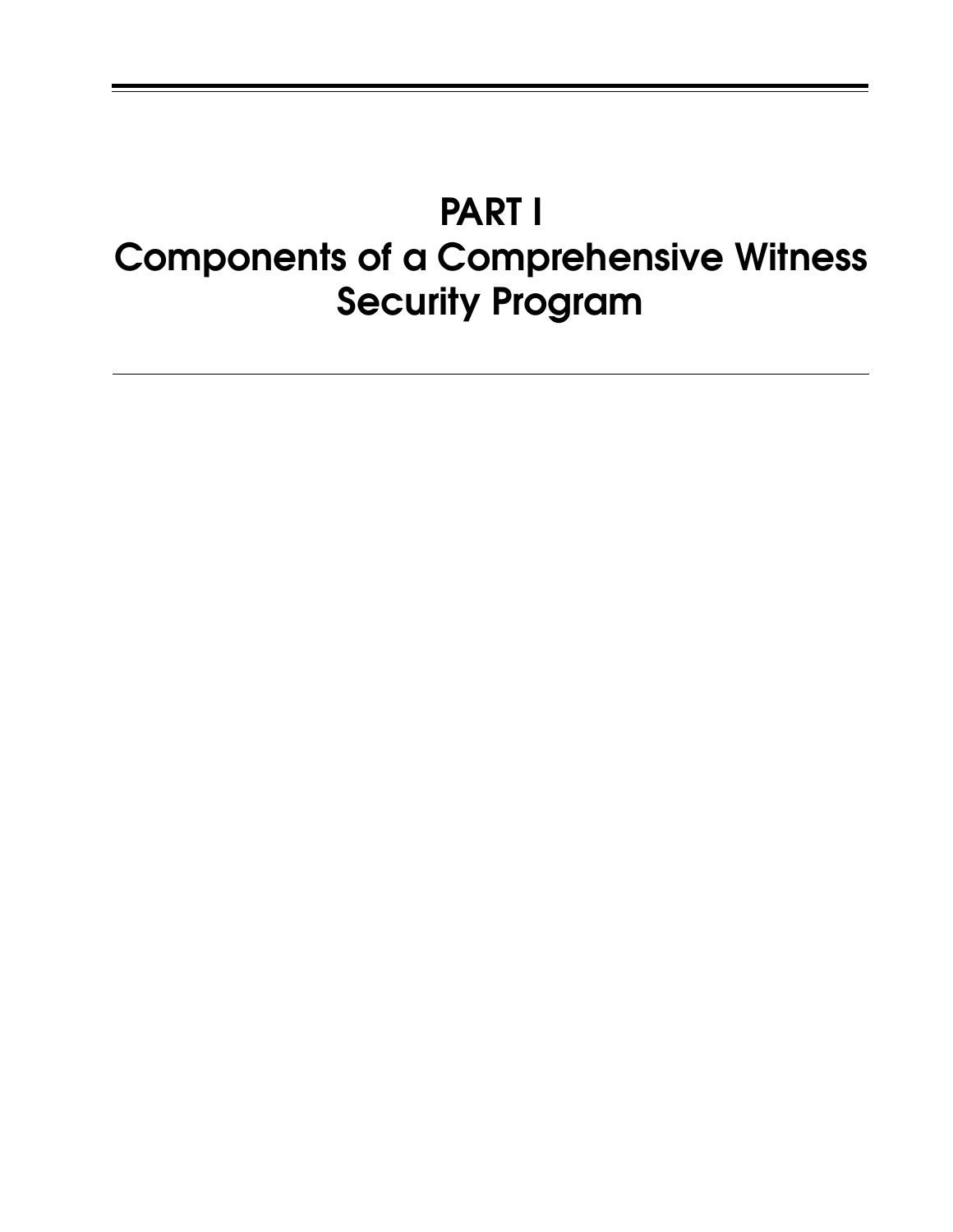## **Chapter 2 Traditional Approaches to Witness Security**

## **Key Points** • Four traditional approaches to witness security are — requesting high bail, — prosecuting intimidators vigorously, — making a conscientious effort to manage witnesses, and — enhancing basic victim/witness program services. • These traditional approaches to addressing witness intimidation tend to have limited effectiveness, but some prosecutors and police investigators have added innovative twists that make them more useful. • Practitioners suggest that witness management in particular can be effective in addressing implicit, imagined, and overt intimidation, especially when intimidation occurs in the courtroom or is caused by juveniles. • While all four traditional approaches to addressing witness intimidation have drawbacks, they are important to implement because they make symbolic statements to the community and to other potential witnesses that the criminal justice system takes witness intimidation seriously.

For the purposes of discussion, the steps that criminal justice agencies have taken for preventing witness intimidation can be divided into two types:

- (1) approaches that many jurisdictions have been using for a long time, which are here called "traditional," and
- (2) approaches that relatively few jurisdictions have implemented, here termed "innovative."<sup>1</sup>

This chapter discusses four traditional approaches to witness protection:

• requesting high bail,

- prosecuting intimidators vigorously,
- conscientiously managing witnesses, and
- enhancing basic services provided by victim/witness assistance programs.

The following three chapters address innovative—that is, less widely used—methods. The remaining chapters suggest a process for combining both types of approaches into a comprehensive master plan for preventing intimidation.

## **Requesting High Bail**

A long-standing strategy for preventing witness intimidation has been to request high bail for defendants or to ask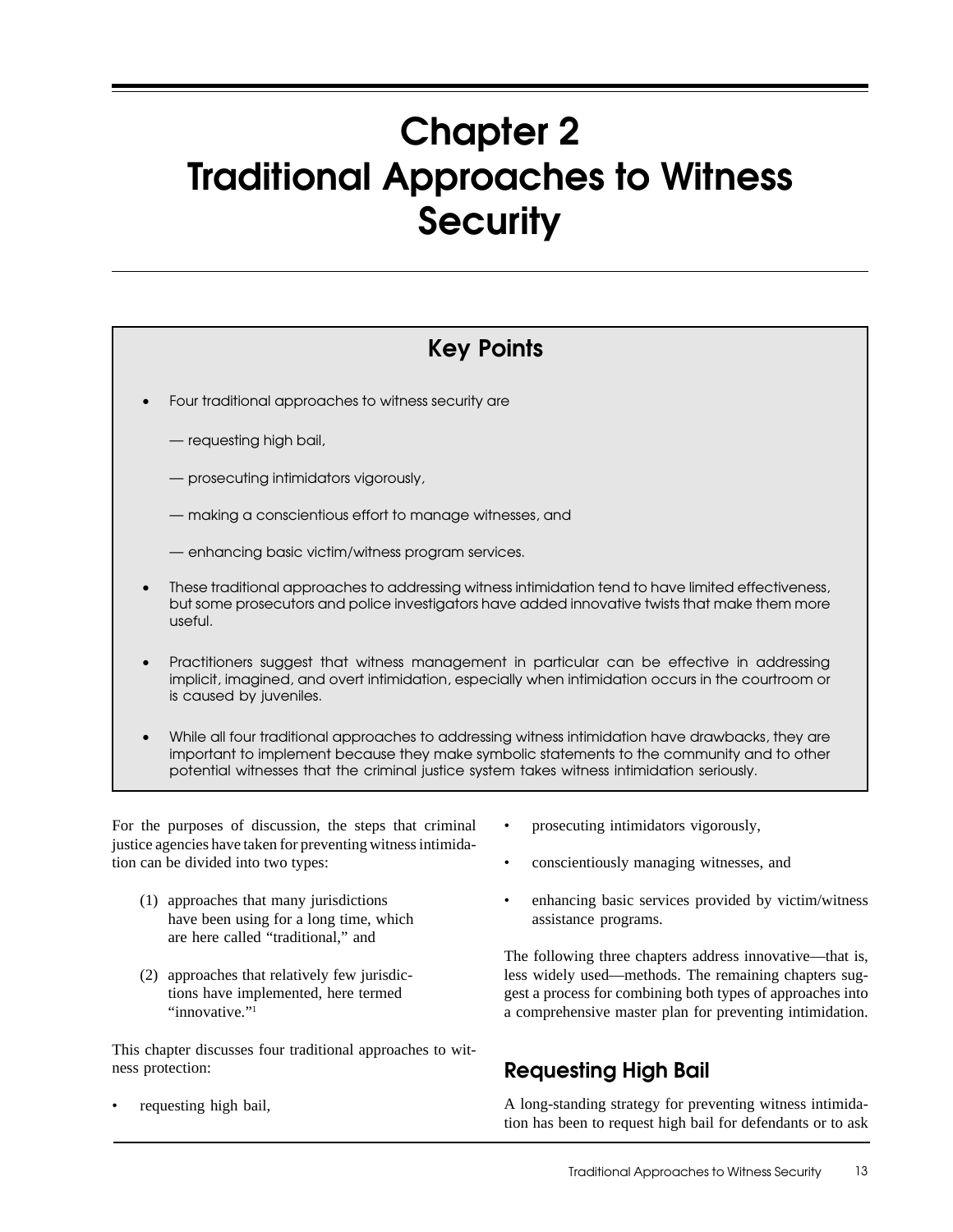that they be jailed without bail, in an effort to put and keep them behind bars so that they cannot personally threaten or harm witnesses. Most prosecutors interviewed for this report consider high bail an essential component of an effective witness protection program. However, the strategy has limitations:

- Unless there is State legislation that permits judges to establish bond on the basis of the defendant's danger to the community (so-called preventive detention statutes), a judge may consider only the defendant's predisposition to show up for trial in setting bail.
- Judges in many jurisdictions operate under strict bond schedules that typically provide for relatively small bail levels for intimidation.
- Jail and prison crowding in most jurisdictions weighs heavily on the minds of judges when setting bail.
- Locking up defendants who are gang members does not prevent the incarcerated individuals from arranging for gang associates to intimidate witnesses. Even without prompting, the defendant's family members may threaten or injure the witness.

Daniel Voogt, one of three assistant county attorneys who make up the special Gang and Drug Unit in the Polk County (Des Moines) Attorney's Office, uses three strategies to make bond requests more effective. First, whenever possible, Voogt will file more than one charge against the defendant and ask for bond on each charge. For example, with a drive-by shooting, he will charge attempted murder, terrorism, and weapons possession (if the defendant is a felon). Although some judges will then give the highest bond among the charges, about half the time the court agrees to setting separate bonds for each charge.

Second, Voogt sometimes asks for high bond immediately after an arrest to force the defendant to request a bond reduction hearing; if granted, this at least keeps the defendant in jail for a few days while the police and Voogt talk with witnesses. In addition, Voogt tries to make his bond request when the on-call judge on duty is one who is known for setting high bail. The potential value of this approach was illustrated in a case in which a gang leader was arrested on a Friday. Voogt asked for no bond, charging that the defendant had already intimidated the witness. The judge agreed, and the man spent the weekend in jail until a bond reduction hearing on Monday enabled him to post bail.

Third, on occasion Voogt himself requests a bond review hearing to request higher bail. In one case, the court had already followed his recommendation and set a \$100,000 cash-only bond for a defendant wanted for attempted murder who had been at large for over a week. However, when the defendant turned himself in on a Friday, he received an automatic bond review on Saturday that resulted in a bond reduction to cash or surety because the assistant attorney on weekend duty was unfamiliar with the case. When Voogt discovered this on Monday morning, he asked for another bond review, at which police officers testified to the defendant's gang membership and to his refusal to surrender himself for over a week despite a manhunt. As a result, the judge reinstated the cash-only bond and, since the defendant had been ordered to come to court for the bond review, he was ordered back to jail, where he remained until his later guilty plea.

Deputy Chief Thomas Mills of the Kansas City (Missouri) Police Department tries to buttress his case for high bail by looking up the defendant's records for previous violations with which to charge him, since he can then argue that the greater the number of charges, the greater the risk the defendant will not appear for trial. Mills also sees if he can charge the defendant with a violation of a Federal statute for example, possession of a firearm after a prior felony conviction—which also makes it more difficult for the person to get bond.

### **Vigorous Prosecution of Intimidators**

All the jurisdictions studied for this report have some type of statute prohibiting witness intimidation or obstruction of justice. In addition, all the prosecutors interviewed charge some individuals under these statutes. However, because they have very different perceptions about how useful their statutes are, some prosecutors charge intimidation frequently and others rarely.

#### *Charging Practices*

The Philadelphia District Attorney's Office frequently prosecutes individuals for violating the Pennsylvania felony intimidation statute, getting a warrant issued within one to five days after a detective takes the witness's statement. Although the bail commissioner who issues the warrant is bound by the city's prison cap guidelines, witness intimidation is an exception to these guidelines. By contrast, Alfred Giannini, a homicide prosecutor in San Francisco, rarely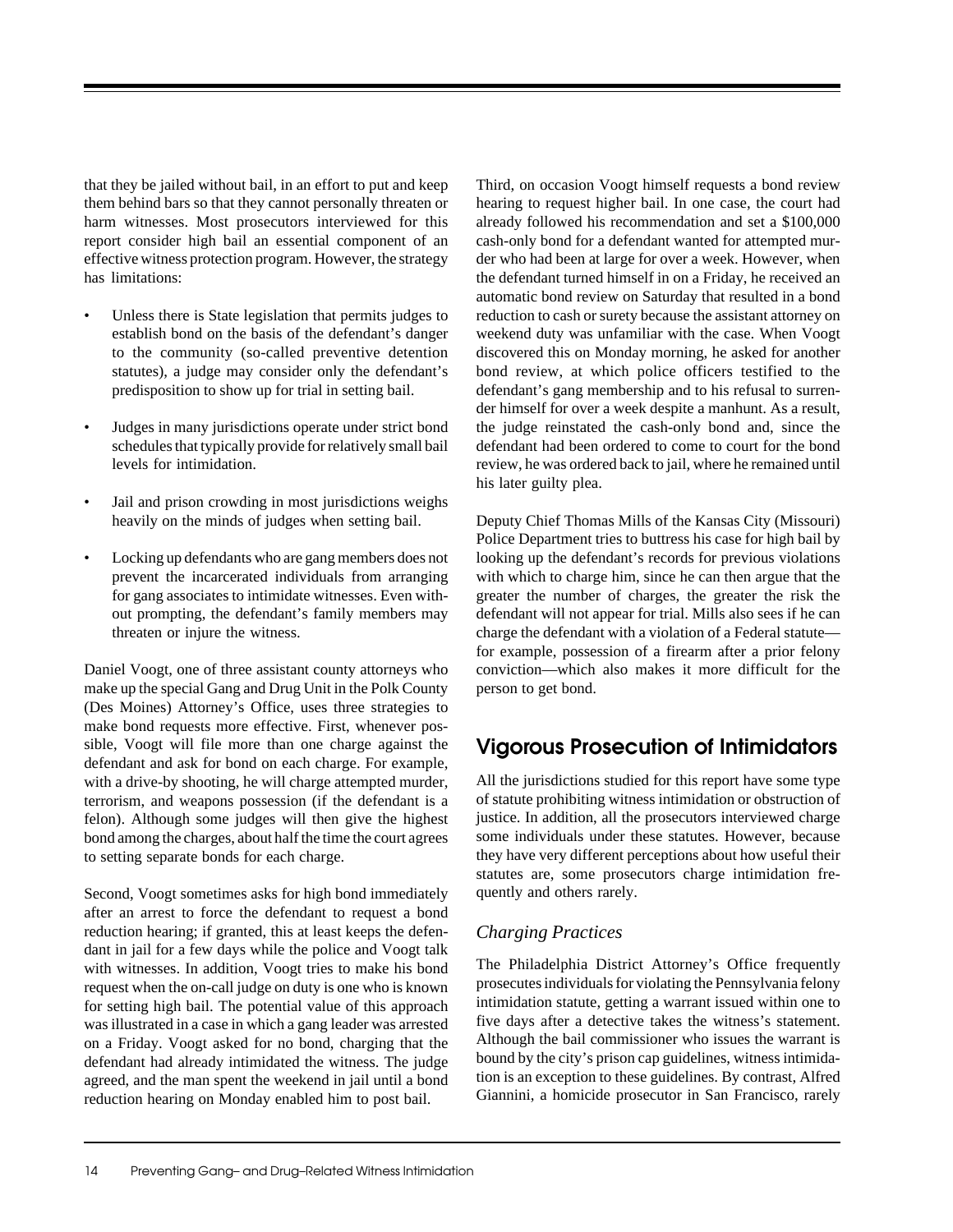brings charges under the California witness intimidation statute even though the legislation makes the act a felony punishable by 16 months to 3 years in prison; Giannini says he uses the statute with great discretion because "if you arrest and don't charge or make it stick, you send a message that you're impotent."

Minnesota has a witness tampering statute, but Paul Scoggin, the deputy county attorney in charge of the appellate division of the special litigation unit in the Hennepin (Minneapolis) County Attorney's Office, makes more frequent use of a State accomplice-after-the-fact statute because it permits much stiffer sentences. Scoggin reports that because of the potential severity of the punishment, prosecutors rarely have to bring actual charges. Instead, they or police investigators explain to intimidators the penalties they risk under this statute if they continue to threaten witnesses. As a result, Scoggin says, many intimidators stop their behavior. Victoria Villegas, a deputy district attorney in the Las Vegas prosecutor's Major Violators Unit, charged a gang member with six counts of intimidation after he had used his finger to simulate pointing a gun to his head in an attempt to intimidate a witness in court. Villegas used a Nevada law that, when combined with the State's gang enhancement statute, doubles the punishment for intimidation. The judge put the gang member in jail because of the gang enhancement charge (and because the intimidation occurred in *her* court).

The Washington, D.C., Council has increased the maximum penalty for obstruction of justice to the maximum penalty for the underlying offense. In an unusual resolution, the Federal judges of the U.S. district court notified criminal defendants and those assisting them that "stern measures will be taken by the court to halt witness intimidation," including the imposition of maximum sentences.<sup>2</sup> In addition, the judges resolved to request that law enforcement authorities investigate reports of witness intimidation on an urgent basis.

The principal features of these and other anti-intimidation statutes are discussed further in the section, "Legislation Designed To Prevent Intimidation" in chapter 7, "Legal Issues."

#### *Advantages and Drawbacks of Prosecution*

Several prosecutors and police officers agreed with Richard Carroll, the head of the Felony Waiver Unit in the Philadelphia District Attorney's Office, who said, "Courts like and respect intimidation charges and take these cases seriously—sometimes more seriously than the underlying case." Carroll offers another reason to prosecute individuals who intimidate witnesses: if the person charged is on probation or parole, binding him or her over for a felony trial, unlike simple arrest, constitutes a *prima facie* case to revoke probation or parole and detain that person pending a hearing on whether any parole or probation conditions have been violated. In addition, when defendants are drug dealers, they are likely to be especially reluctant to risk jail and be forced to leave their businesses.

*"Courts like and respect intimidation charges and take these cases seriously—sometimes more seriously than the underlying case."*

> — Richard Carroll, Chief, Felony Waiver Unit, Philadelphia District Attorney's Office

Alfred Giannini, assistant district attorney in the San Francisco District Attorney's homicide unit, used the California witness intimidation statute in a case involving

## **Prosecution Strategies**

- $\blacktriangleright$  If the defendant is on probation or parole, ask the probation or parole officer to make it very clear that any harassment (or additional act of harassment) will result in imprisonment.
- ✔ Look at the defendant's rap sheet for dismissed cases or withdrawn complaints, which often indicate the use of intimidation in the past. Reopen these old cases and bring new charges against the defendant based on any past transgressions that are still within the statute of limitations.
- $\checkmark$  Go to the defendant's home, or to the homes of other reported intimidators, and tell them what will happen if they intimidate the witness.
- $\blacktriangleright$  Ask the defendant's attorney to warn the defendant against trying to intimidate witnesses and to explain the possible consequences.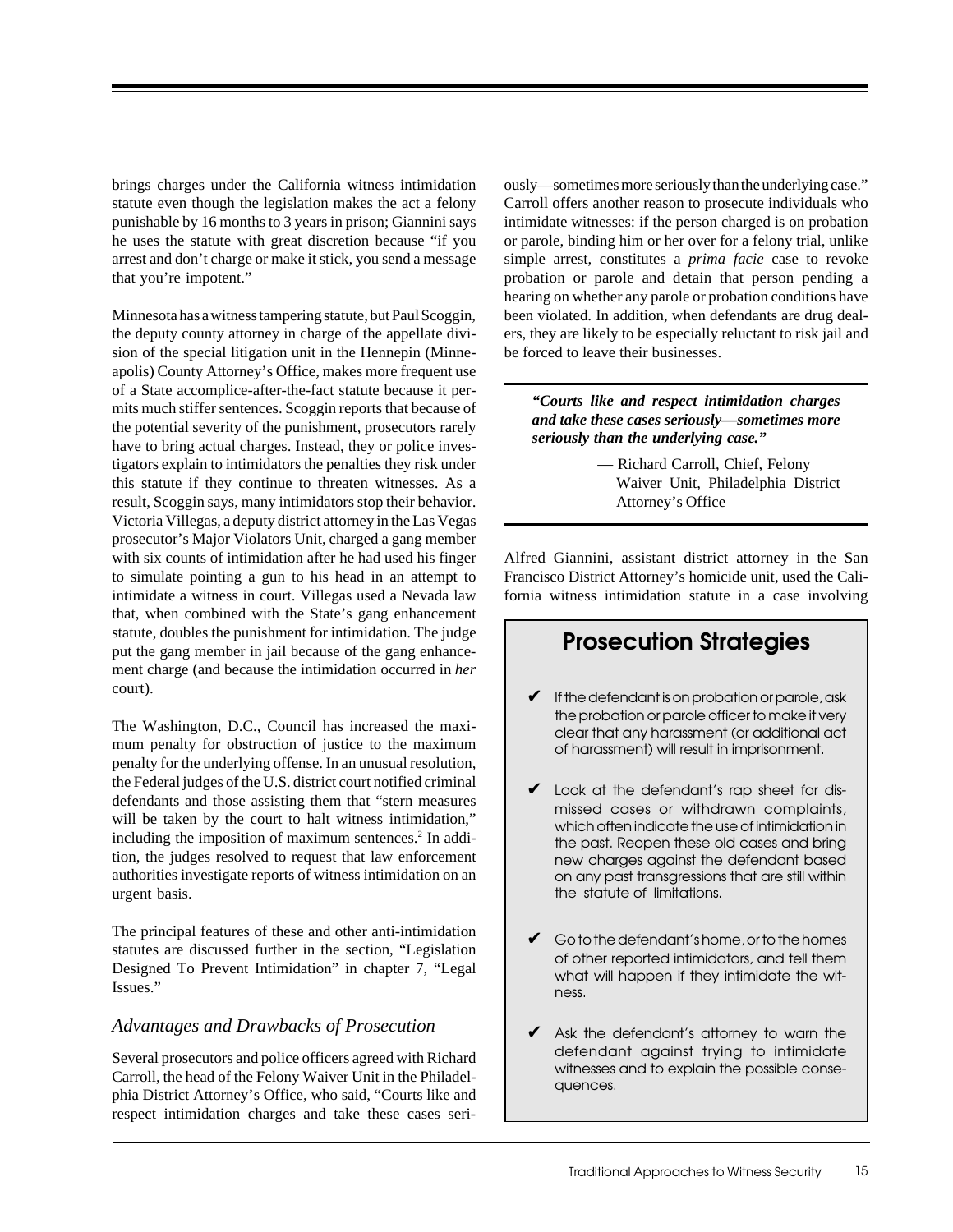an explicit death threat as part of a plea bargain, and the court sent the defendant to jail for a year for the intimidation. Charles Grant, former chief of the Philadelphia District Attorney's homicide unit, observes, "Going after intimidators shows the witness 'We will help you, we care about you, we're not just after your testimony and then bye-bye.'" To emphasize the point, Grant made sure that witnesses were informed whenever the court locked someone up who had tried to intimidate them.

According to Lieutenant Teresa Lesney, Commander of the Gang Investigation Section of the Las Vegas Police Department, an intimidation charge is a useful tool for stacking charges. Because defendants usually have cases pending , a prosecutor can often use the witness intimidation charge in

## **Jurors Can Also Be Intimidated**

According to James Anderson, Assistant District Attorney in Alameda County (Oakland), "Jurors do feel intimidation. On the questionnaire that prospective jurors complete, some people write, 'I could not vote for the death penalty [in a capital case] because I know it's gang-related and I don't feel safe.'" For this reason, Alfred Giannini in San Francisco uses his peremptory challenges to exclude potential jurors who live in the same neighborhood as the defendant. Anderson himself once used a peremptory challenge to keep a man off the jury whom he suspected might be susceptible to intimidation; the next day, when he ran into the rejected juror at a fast food restaurant, the man spontaneously thanked him for excluding him because, indeed, he had been afraid of retaliation. An assistant State's attorney in Baltimore reported he found it difficult even to impanel a jury in some cases because of the prevalence of implicit, community-wide fear. According to New York City gang prosecutor Walter Arsenault, in order to make juror intimidation more difficult, instead of revealing their precise address, jurors in Manhattan are required to provide only the section of the borough where they live.

a plea bargain to get a higher sentence on another charge. As a result, most defendants charged with intimidation in Las Vegas serve at least a little time. However, this approach may inadvertently backfire if the witness and other potential intimidators feel the prosecutor is sending the message that witness intimidation is unimportant compared to the other charges. As a result, Deputy Chief Thomas Mills in Kansas City recommends bargaining away the other charges in exchange for a guilty plea to the intimidation charge if jail time is likely to be part of the intimidator's sentence.

The principal drawback to charging offenders with witness intimidation is that it is often difficult to convince judges to set high bail, or any bail at all. Furthermore, according to Daniel Voogt in Des Moines, "Defendants come up with amazing amounts of cash, or their friends post bond, or they find a bondsman." Voogt has also found that prosecuting these cases can be difficult in terms of getting sufficient evidence because the threats themselves are often subtle. Furthermore, because the Iowa tampering statute makes the offense only a misdemeanor, getting jail time is all but impossible. "Intimidators simply see the tampering statute as the cost of doing business." Richard Carroll notes that a weakness in the Pennsylvania statute is that it does not cover associates or family members who are intimidated, only the witness.

Even in jurisdictions with strong statutes, some prosecutors feel that the types of individuals who will engage in intimidation are not frightened by the prospect of spending time in jail. Paradoxically, other prosecutors feel that strong antiintimidation statutes could make some intimidators *more* dangerous: alleged offenders who know that with one more conviction they will be locked up (for example, because of a three-strikes or habitual offender statute) may decide to escalate the intimidation in an effort to ensure that no one will dare accuse them of threatening a witness.

### **Witness Management**

A number of prosecutors and police investigators reported that they spend considerable time—sometimes an inordinate amount of time—taking steps to make sure particularly important witnesses will testify. The steps may include

- reassuring witnesses that they are safe;
- arranging protection;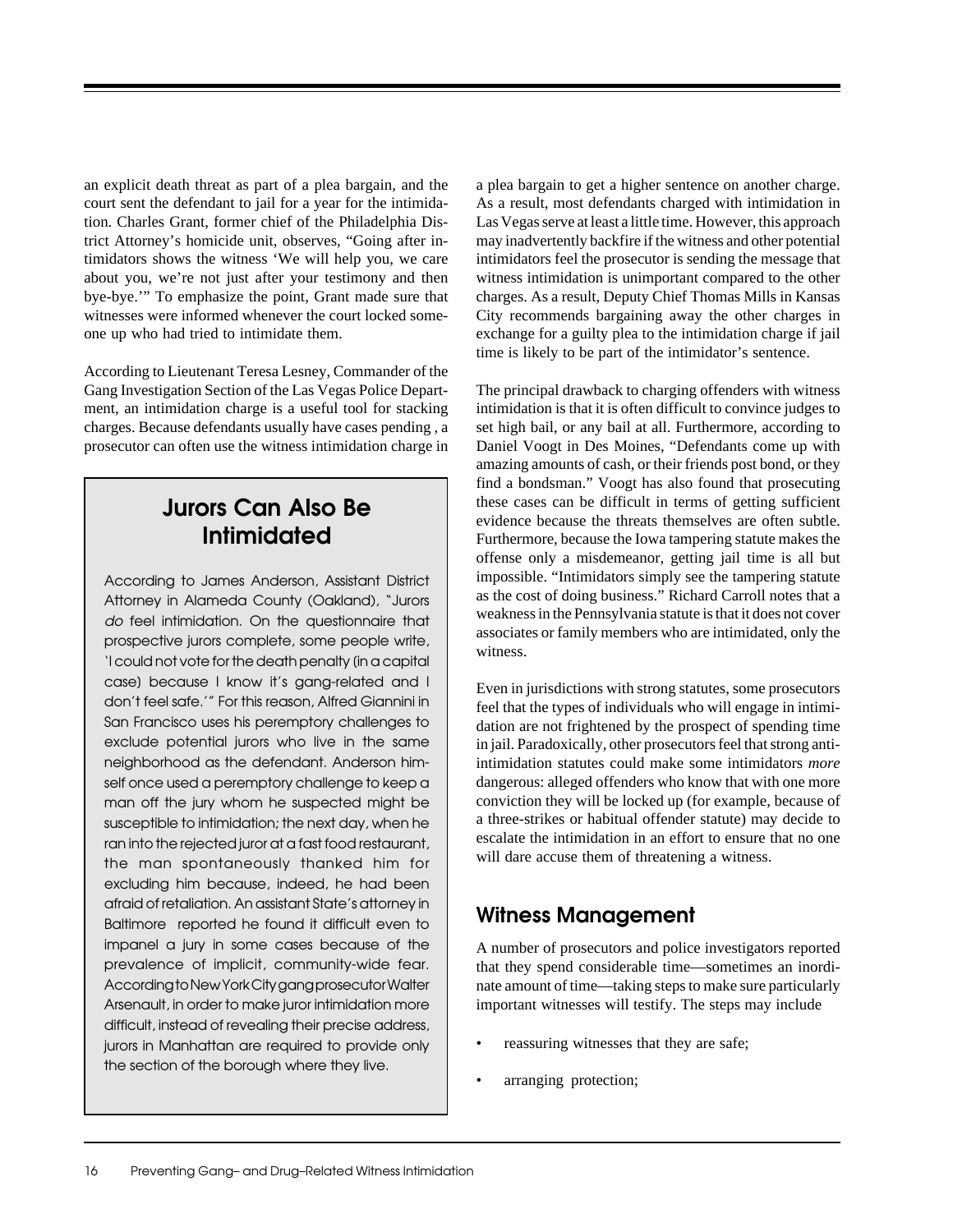## **Witness Management Strategies**

- Contact witnesses as soon as possible and let them know how they can get in touch with you quickly.
- Don't dodge the intimidation issue with witnesses, or give false assurances; simply explain that you are available and how to reach you if the witness has any problems. If other witness security services are available, make the witness aware of them.
- ✔ Audiotape or videotape witness's statements in case he or she recants.
- $\checkmark$  Start witnesses off without the tape running, to avoid making them nervous, and then turn it on, telling them, "We want to have a record of what you know." Make duplicate tapes for the police investigator (or prosecutor) and for discovery.
- Find out what the source of the intimidation problem is; it may be the witness's fear for his or her family, not for his or her own safety.
- $\blacktriangleright$  Don't change personnel on the witness, who may become frightened at losing the relationship that has been established with a particular investigator or deputy county attorney.
- Be accessible to key witnesses at all times by giving them your pager number, direct office telephone number, or even your home telephone number, and by meeting with them in person.
- $\blacktriangleright$  If true, explain to witnesses that they are not the only ones putting themselves at risk to get the defendant convicted.
- $\blacktriangleright$  Although the majority of witnesses may have criminal backgrounds or associates and they may be scorned as "snitches," treat them with respect and concern.
- ✔ Consider managing potential intimidators, as well. In one small jurisdiction, police officers found it effective to visit the families of potential intimidators to explain forcefully the laws concerning obstruction of justice.
- providing material support, ranging from small amounts of cash for food to a part-time job; and
- checking regularly on their whereabouts.

Why do all this? According to prosecutor Alfred Giannini in San Francisco, "You have to be prepared to deal with the entire range of witness problems from the beginning. It wrecks a case if a key witness recants; you don't just lose a witness, you lose the case because it kills the DA's and cops' credibility." So Giannini does whatever it takes. He gives key witnesses his home phone number and puts up with callers asking, "My mother is sick; can you send me to Georgia to be with her?" or, "How can I live on \$15 a day for food?"

Polk County prosecutor Daniel Voogt in Des Moines gives his pager numbers to key witnesses and shows up at the scene of many gang and felony-level drug cases in part to make sure that witnesses know whom to call if they are intimidated. John Sarcone, the county attorney and Voogt's supervisor, goes to the scene of *every* murder, and he encourages key witnesses to call him, giving them his direct office telephone number and, when necessary, meeting with them in person.

Investigator Blaine Tellis of the Des Moines Police Department's Special Investigations Unit gave a key Vietnamese witness in an Asian gang extortion case his 24-hour pager number and home phone number (warning him strongly not to misuse the latter). The witness made proper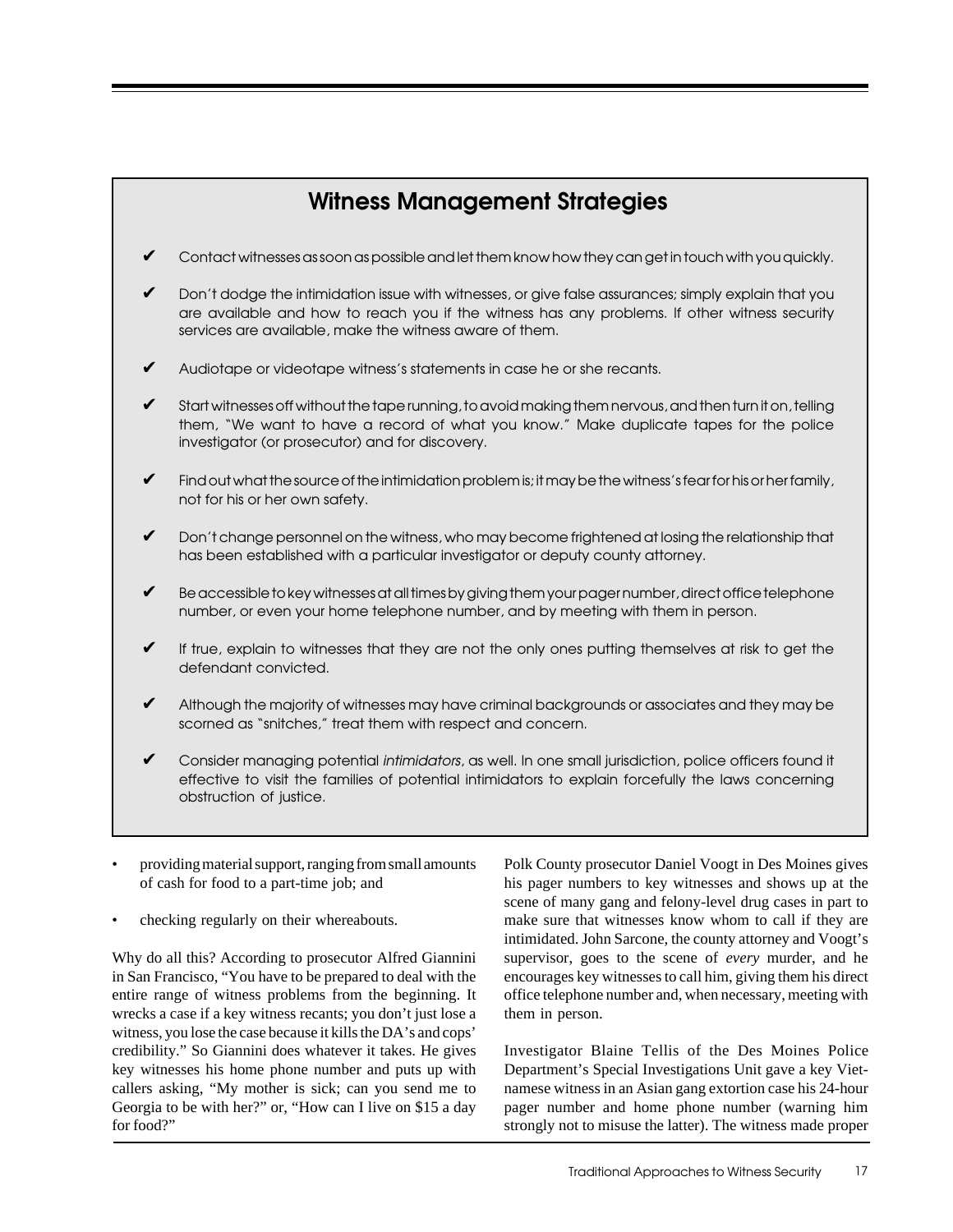use of both numbers. In one instance, he had been roughed up at a party and called to question whether it was safe to stay at home. Tellis offered to put him up in a motel, and, although the witness chose to stay with friends instead, also asked an officer who was stationed in the precinct to drive by the man's house a few times during the night. The second time the witness called he was out of money and hungry. Because the man was reluctant to ask for help, Tellis insisted on giving him aid. Tellis hand-carried him \$50 in cash and got a receipt. Tellis also called him three to six times a day for the first week to make sure he was safe, then daily for two weeks, then once every two or three weeks even after the man had relocated temporarily to Vietnam pending trial. When the witness was flown back for trial at the police department's and prosecutor's expense, the defendant agreed to a plea bargain during the deposition hearing—as soon as he saw that the man was available and prepared to testify. Tellis and Daniel Voogt, the prosecutor, then arranged to have the witness's moving expenses paid so that he could relocate to another State.

Several county attorneys also emphasized the following advantages of vertical prosecution for witness management, whereby the same assistant county attorney handles a given case from initial filing through motions, trial, and any appeals:

- It makes it easier to manage witnesses because they feel reassured by maintaining continuity with the same prosecutor.
- It precludes the need for police investigators to establish rapport with each new prosecutor and provide each one all the details of the case.
- It enables county attorneys to develop expertise on gang- and drug-related cases that facilitates their working with the investigators and handling witnesses effectively.

These prosecutors and investigators in effect act as case managers for their witness "clients"— largely because there is no one else available to shoulder these responsibilities. Investigators who stay with a case through all its stages often have the strongest motivation and the most knowledge to keep the witness on board. Furthermore, they know that most witnesses feel a lot safer, and are more likely to testify, if there is a single point of contact within the criminal justice system to whom they can go whenever they are afraid. Finally, some investigators feel that existing witness protection services fail to provide adequate services. One detective reported, "I don't use our department's protection program because it's difficult to get funds from the program, some key witnesses don't meet its criteria, and it doesn't provide the level of protection witnesses need to get them to cooperate. So I do it [case management] on my own." Other programs fail to provide 24-hour, 7-day-a-week service and investigators often need help most critically at night or on weekends.

Advocates in the Hennepin County (Minneapolis) Victim Witness Program tell witnesses that most people are afraid to testify but that program staff have yet to see retaliation against a fearful witness who has taken the proper precautions. Advocates emphasize that the safety of witnesses depends far more on what they do than on what advocates and prosecutors do. They also try to get witnesses who seem unjustifiably afraid to articulate what *they* feel they need in

## **Interviewing Strategies**

- Don't talk to witnesses at the scene; they may fear being seen "cooperating" with the police or prosecutor.
- ✔ Don't appear at the door of potential (or actual) witnesses, which may label them as "snitches" and increase their reluctance to cooperate with the investigation. Arrange interviews away from the community in a neutral place, such as on a boat, in a church whose clergy you know, or in an unmarked van.
- Witnesses will often say they will talk to you but will not go to court. Tell them that is all right and get all the information you can anyway. You can always consider subpoenaing an individual later as a hostile witness, if necessary.
- Tell witnesses that they have vital information—and what can be done for them. Use salesmanship, because they may not believe you at first. Tell witnesses specifically what you can do to protect them.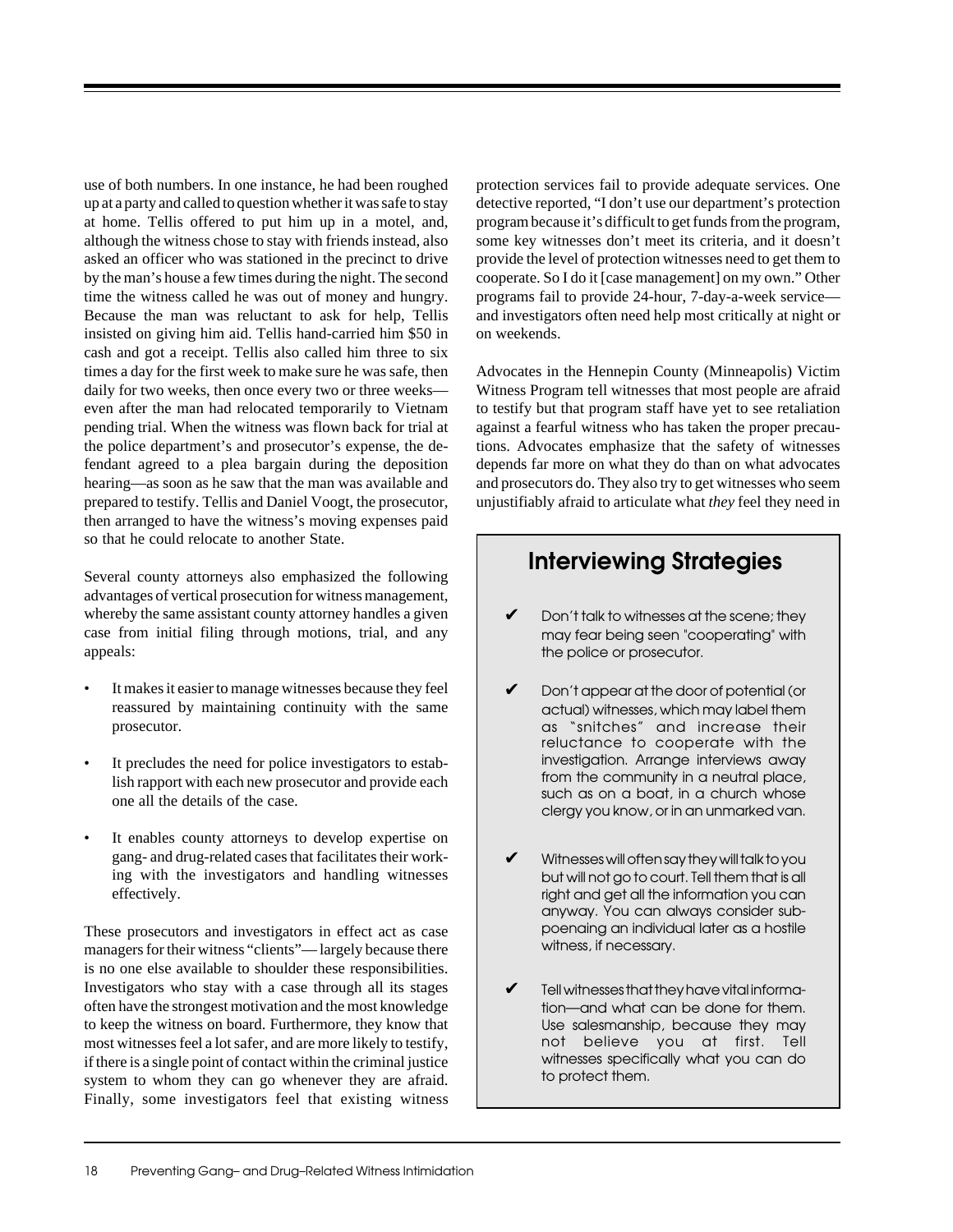order to feel safe enough to testify. A witness may say, "I just need my door fixed and a good lock put on it," or "I don't have a telephone to call 911 if I am threatened"; the Hennepin County program will then pay for having the door fixed and a lock installed, or pay for the installation (but not monthly charge) of a telephone.

*"When you get involved with witness security you become a huge social service agency. You're responsible for treating venereal disease, solving personal and financial problems, and dealing with pregnancies, immigration issues, and Social Security payments. [Witnesses] are often dysfunctional."*

> —Walter Arsenault, Chief, Homicide Investigation Unit, Manhattan District Attorney's Office

The burden on a prosecutor's or a police officer's time and emotions in managing a witness can be considerable. As Walter Arsenault, Chief of the Manhattan District Attorney's Office's Homicide Investigation Unit, says, "When you get involved with witness security you become a huge social service agency. You're responsible for treating venereal disease, solving personal and financial problems, and dealing with pregnancies, immigration issues, and Social Security payments. [Witnesses] are often dysfunctional." As a result, few prosecutors or police officers have the time or energy to manage a witness from the beginning to the end of a given case. Because of this limitation, a few prosecutors' offices have identified a single person to act as a case manager for all their intimidated witnesses. Chapter 6, "Developing a Comprehensive Witness Security Program," describes such an organized case management approach; however, even with the efforts of skilled case managers, it is likely that prosecutors and police investigators will themselves need to provide special attention to key witnesses in order to keep them reassured and willing to cooperate throughout the frequently lengthy criminal justice process.

Given the likely need for continued time-consuming witness management, police executives and chief prosecutors need to consider ways to lessen the burden on investigators and assistants, such as by streamlining procedures for providing funds (at least in emergency situations) for witness support activities, identifying a staff person to act as a case manager, and providing public recognition to staff who take extra time to manage witnesses.

## **Basic Victim/Witness Assistance Program Services**

Almost all jurisdictions contacted for this report provide some support services for witnesses through victim/witness assistance programs housed in the prosecutor's office, police department, or another local government agency, or operating as freestanding community-based organizations. Depending on their resources, most victim/witness assistance programs offer basic support by explaining the operations of the criminal justice system and providing court escort.3

- Most programs provide victims and witnesses with an explanation of the adjudication process and a tour of the courtroom. This orientation can allay the fears of some intimidated witnesses by removing uncertainty about what will happen to them as the case proceeds.
- Many programs provide areas where victims may wait apart from the defendant before testifying, and most also provide advocates to escort frightened witnesses to and from court. Prosecutors in the Clark County (Las Vegas) Attorney's Office regularly call the county's victim/witness assistance program if they know that a witness feels intimidated to request that the program advocate stationed in the court sit with the witness during the hearing or trial. Based on public hearings, the American Bar Association has concluded that

the mere presence of a third person who knows the criminal justice system can be dramatically reassuring to the crime victim or key witness. Simply having someone to talk to during the trial or to walk to the drinking fountain or the restroom with (vitally important if the defendant is on bail or his family is in or near the court) are very important to the victim or witness in reducing perceived intimidation in almost every case and to the reduction of real threats in a considerable number.<sup>4</sup>

Some programs take further measures that may help prevent intimidation as well as reduce witnesses' fears. When they learn that a victim has been intimidated by a defendant, Polk County victim service program staff often call the public defender to ask that the client be told to "ease up"; typically, the intimidation stops. Some programs provide victims with security surveys and lock repairs. The St. Louis Victim Service Council arranges for police to conduct security surveys of homes. Staff of the Greenville (South Carolina)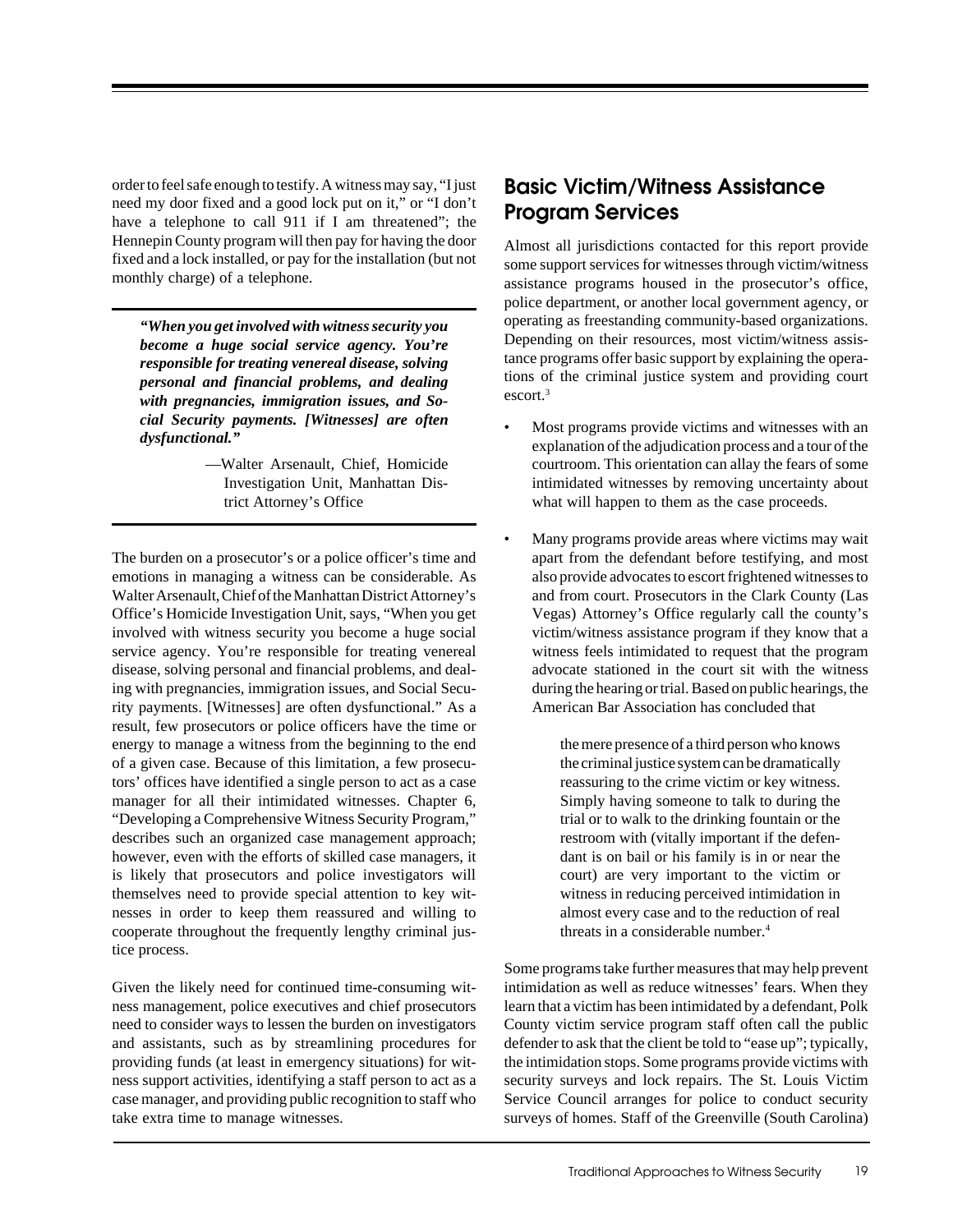Victim/Witness Assistance Unit, having been trained by local police, conduct these security checks themselves. These services can be expanded to include witnesses who feel that would-be intimidators could invade their homes. On a few occasions, the Hennepin County Attorney's Office has arranged to have security systems installed in the home of key witnesses who refused to relocate even temporarily due to job requirements or family ties, or because they felt they would be safe as long as their homes were wired into the police station. The cost of a security system may even be less than the expense of relocation in some cases.

*"Victim advocates help immensely with witness intimidation because the primary battle is perceived intimidation, and advocates can convince people through a lot of day-to-day hand-holding that, unless they have actually been threatened, they can testify safely."*

> — Paul Scoggin, Chief, Appellate Division, Special Litigation Unit, Hennepin County (Minnesota) Attorney's Office

Many victim assistance programs encourage witnesses to contact them immediately if they experience intimidation. The Clark County victim/witness assistance program gives a pamphlet to clients that includes a discussion of witness intimidation under the heading "What if Someone Threatens Me To Drop the Case?" Prosecutors and police administrators can ask the coordinators of every local victim assistance program to make it standard operating procedure for all advocates to ask victims and witnesses if they are afraid of retaliation. Program staff can then do what they can to reassure each witness, including providing assurances that, unless there has been an actual threat made to them, they have little to be worried about. Advocates can work to allay apprehensions on a long-term basis, not just during the two days before trial when most prosecutors begin to spend time with a witness. For a sample victim/witness services interview guide for intimidated witnesses, see appendix A1, "Intimidation Interview Guide."

Victim/witness assistance programs can be especially helpful and cost-effective by counseling, staying in regular touch with, and escorting witnesses who exaggerate the risk of retaliation—thereby making it unnecessary to expend scarce resources on actually relocating them. According to Paul Scoggin of the Hennepin County Attorney's Office, "Victim advocates help immensely with witness intimidation because the primary battle is perceived intimidation, and advocates can convince people through a lot of day-to-day handholding that, unless they have actually been threatened, they can testify safely."

Although lack of funds and limited hours of operation place constraints on the help that most victim/witness assistance programs can offer, the reassurance and court escort services they provide are an indispensable component of a comprehensive witness security effort. Furthermore, as illustrated in the box "Las Vegas Witness Assistance Center Helps Relocate Witnesses" a few victim assistance programs have begun to provide actual security by arranging for witnesses to relocate temporarily.

### **Conclusion**

A number of jurisdictions have implemented other traditional forms of witness protection, but each has serious drawbacks. For example, many police departments have on occasion provided 24-hour protection, but this approach is very expensive, and in the vast majority of cases it is not needed. Some judges issue warnings to defendants and other people in the courtroom not to contact witnesses, but prosecutors and police agree that these admonitions are usually ineffective in dealing with today's hardened gang members and drug dealers.

Despite the limitations of traditional approaches, it is still important for prosecutors and police investigators to include them as part of a comprehensive plan for preventing intimidation. In some cases, these methods *can* be effective with certain types of intimidation. In addition, using traditional approaches makes an essential symbolic statement that the criminal justice system cares about witnesses, takes intimidation seriously, and is determined to prevent it. Sending this message may encourage some hesitant witnesses to testify and discourage some would-be intimidators from taking action. Furthermore, in rural areas, where intimidation may occur infrequently and where, as a result, it may be impractical or not cost-effective to develop a comprehensive witness protection program, selected traditional approaches by themselves may provide adequate protection. However, even in rural areas traditional approaches are likely to have a greater impact if they are implemented in conjunction with other techniques for preventing intimidation. By applying several strategies in tandem, a comprehensive program creates the impression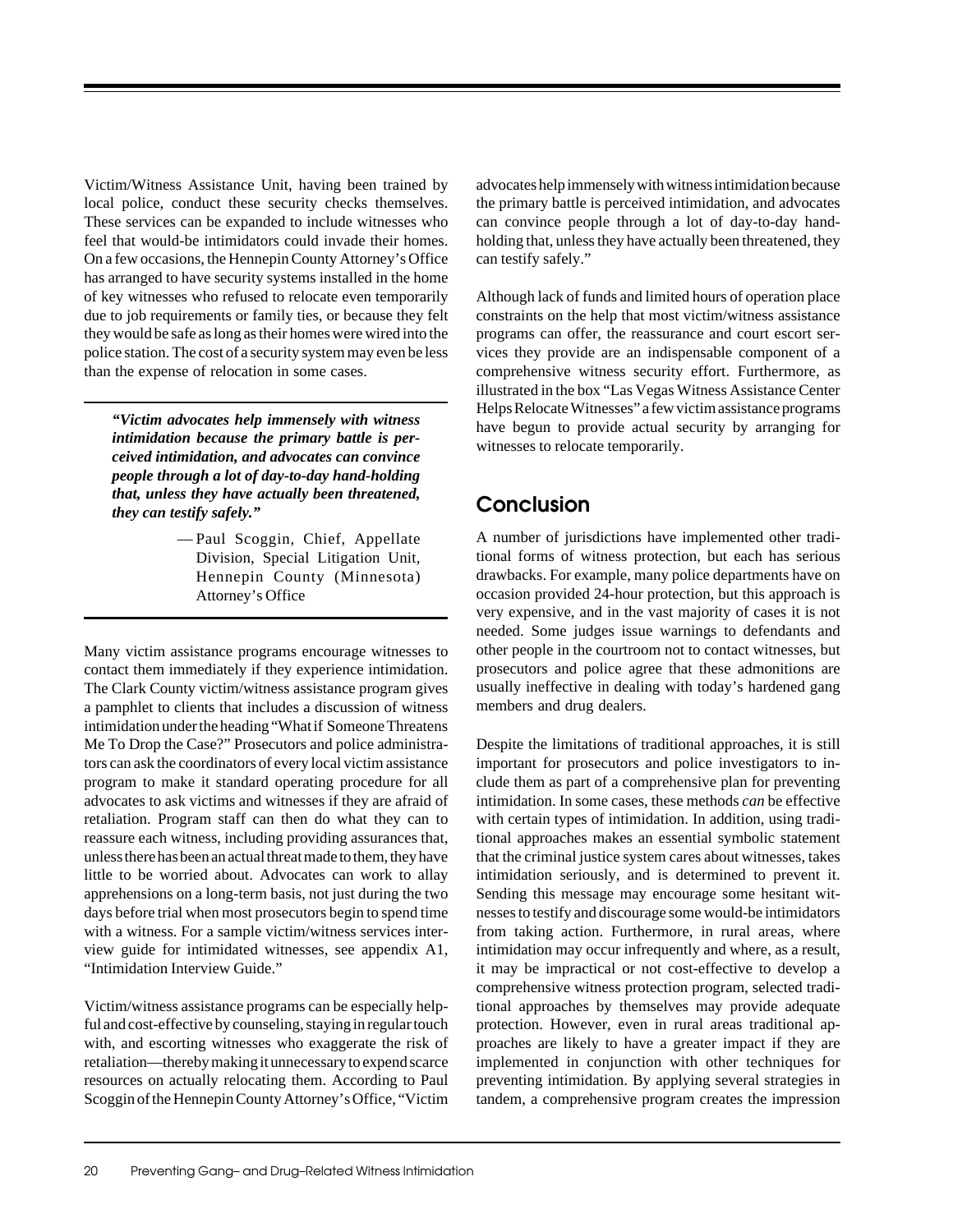## **Las Vegas Witness Assistance Center Helps Relocate Witnesses**

Barbara Schell, the director of the Las Vegas District Attorney's Witness Assistance Center, estimates she devotes about 10 percent of her time—much of it overtime and after hours—to protecting witnesses, mostly in gang-related cases. Schell accepts these cases only from the police and prosecutors; she refers call-ins and walk-ins seeking protection to the police investigator or deputy district attorney handling the case in question. Acting as case manager, Schell assesses the witness's need for protection and lines up the needed services.

Schell makes herself available by beeper 24 hours a day to police officers and selected witnesses. She helps about four witnesses in gang cases per month and relocates about six of these individuals a year. She may spend two weeks nearly full time on a single case. For example, on one occasion when police officers referred a family to her for assistance, the father said that the defendants boasted they were going to firebomb his house with his wife and children in it. As a result, she moved the family twice during the night from one motel to another and at 10:00 a.m. the next morning arranged for them to stay with relatives in another town.

For the most part, these witness protection efforts are a one-person operation that Schell has voluntarily decided to undertake because the need is there—and not being met. However, she coordinates her activities closely with prosecutors and local police departments. If she puts someone in a hotel, she tells the sector shift sergeant and police gang detail so that, if a call comes into the station from the hotel or from the witness, the officers sent to the scene will know what to expect and with whom they are dealing. Schell also calls the assistant district attorney prosecuting the case regarding any actions she has taken.

and the reality of a concerted and determined effort by the criminal justice system to deal effectively with this problem.

The following three chapters present more innovative approaches to witness security which, when used with the traditional approaches presented in this chapter as part of a comprehensive witness protection strategy, may do a great deal to prevent intimidation and encourage a larger percentage of intimidated witnesses to testify.

## **Endnotes**

- 1. The separation of approaches into "traditional" and "innovative" is somewhat arbitrary in that some prosecutors and police administrators who have never used the methods referred to as traditional may find them unfamiliar, while other criminal justice system practitioners who have been using so-called innovative approaches for a number of years may consider them standard practice.
- 2. Johnson, J. Ramsey, Assistant U.S. Attorney for the District of Columbia, Statement Before the Subcommittee on Crime and Criminal Justice, Committee on the Judiciary, U.S. House of Representatives, August 4, 1994.
- 3. Tomz, J.E., and D. McGillis, *Serving Crime Victims and Witnesses*, 2nd ed., Issues and Practices, Washington, D.C.: U.S. Department of Justice, National Institute of Justice, 1996.
- 4. American Bar Association, "Reducing Victim/Witness Intimidation: A Package and 'How To Do It' Suggestions for Implementing the ABA Victim/Witness Intimidation Recommendations," Washington, D.C.: American Bar Association, 1982, 28–30.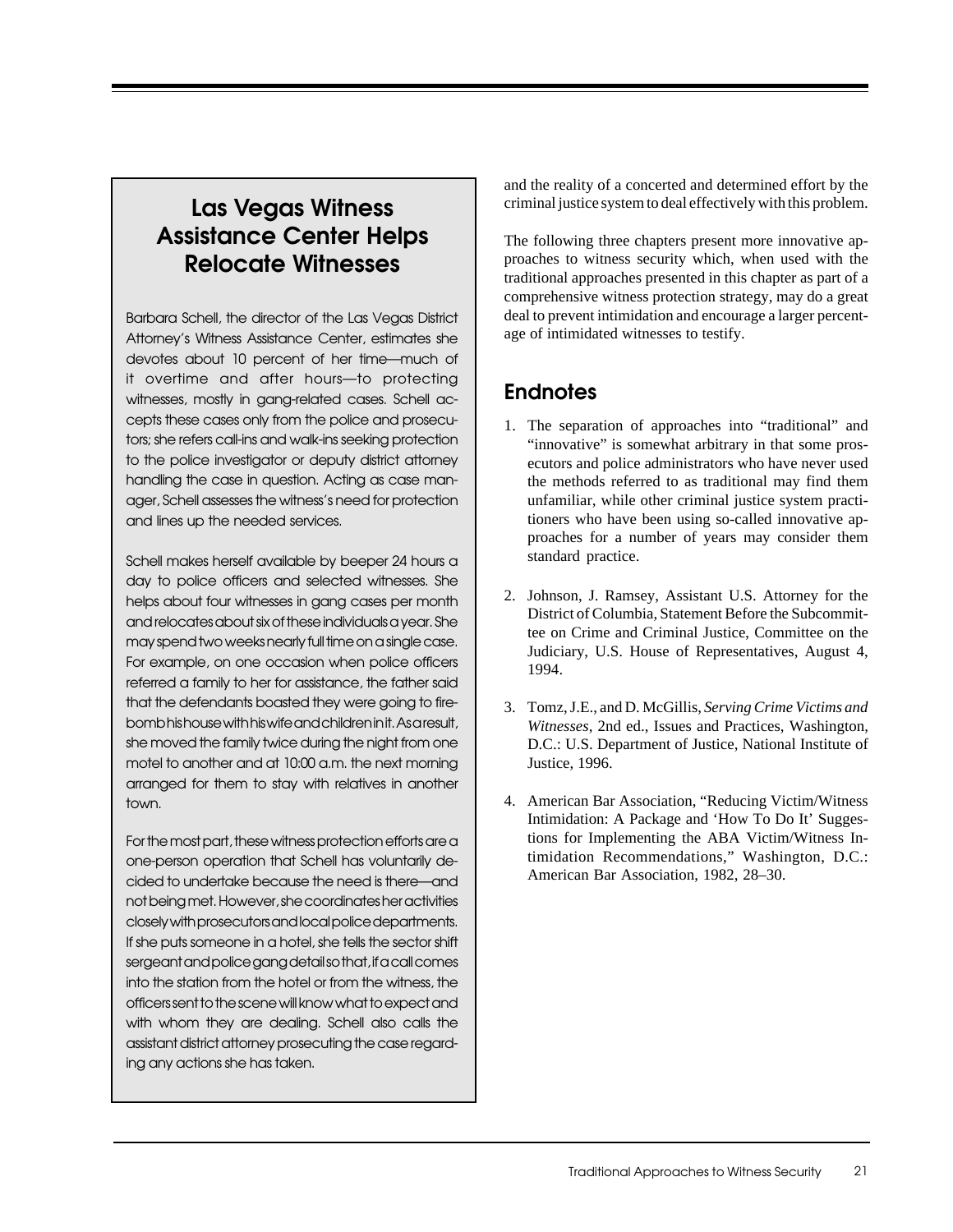## **Chapter 3 Relocating Intimidated Witnesses**

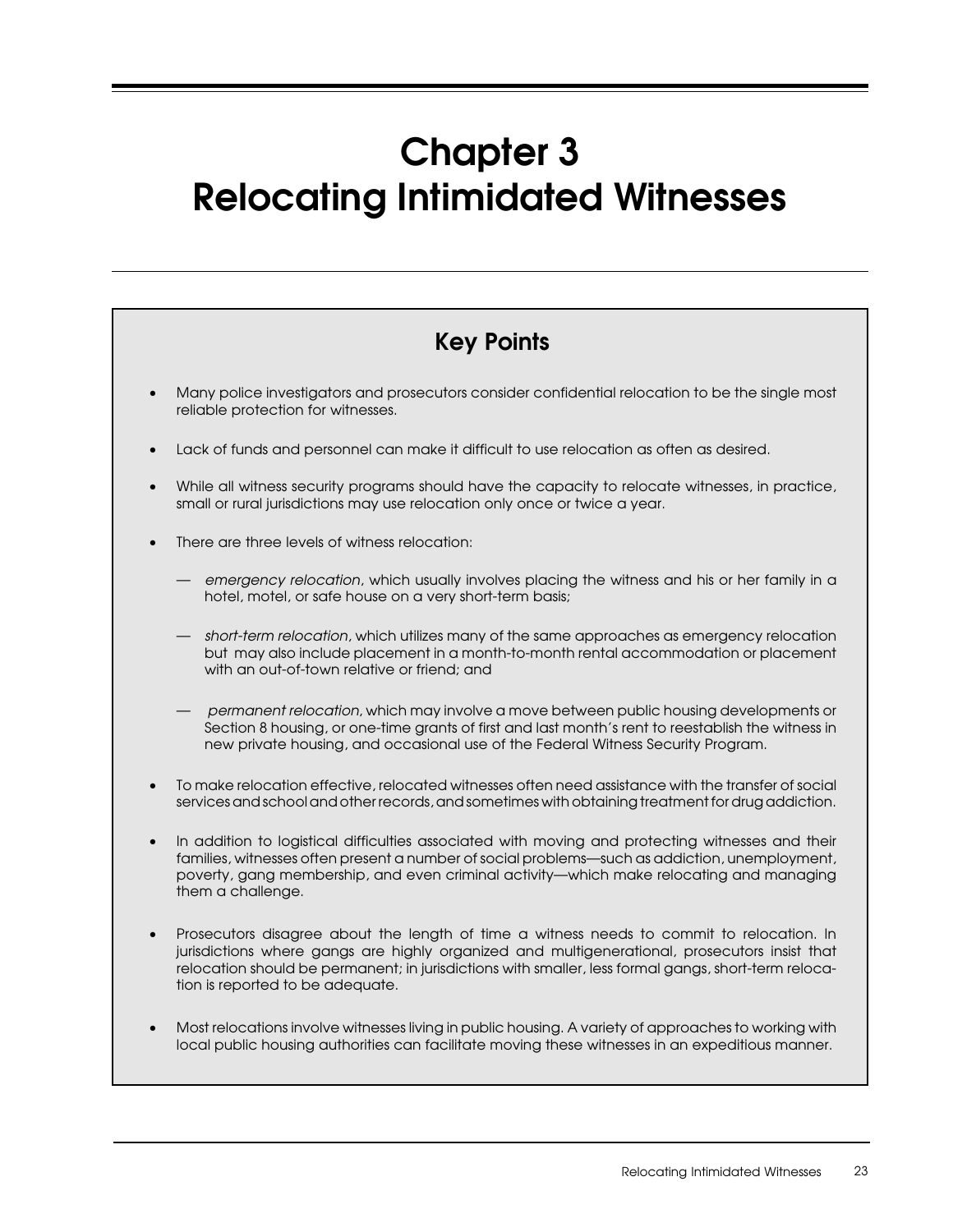Witness relocation is a critical component of all serious witness security efforts examined in this report. Many police investigators and prosecutors consider secure relocation to be the single most reliable protection for witnesses in urban, suburban, and rural areas. However, lack of funds and personnel, and problems related to managing relocated witnesses, make it difficult for most jurisdictions to use relocation as often as they would like.

In general, there are three levels of witness relocation: emergency relocation, which is needed immediately and typically lasts only a few days; short-term or temporary relocation, which typically lasts for a few months or up to a year (or until the conclusion of the trial); and permanent relocation. These three levels may overlap in some jurisdictions and, as discussed below, there are differences of opinion concerning the length of time a witness needs to commit to relocation. Figure 3-1 presents the steps that investigators and prosecutors can use in deciding whether to offer a witness relocation in a given case, and at what level.

### **Emergency and Short-Term Relocation**

Short-term relocation is handled differently in each jurisdiction studied, depending on the housing needs of the intimidated witnesses and the resources available to prosecutors and police investigators. Three common approaches are

maintaining witnesses and their families in hotels and motels for the duration of the threat or until a permanent option can be found (the most expensive approach),

- a combination of a motel and such measures as the offer of a bus or plane ticket to send the witness to stay with out-of-town friends or relatives, and
- relocation to temporary out-of-town accommodations under a month-to-month lease arrangement.

Prosecutors' choices regarding the type of emergency or short-term relocation they use are determined by the available resources, the structure of the security program, and the assistance available from other agencies.

#### *How Emergency and Short-Term Relocation Procedures Work in Three Jurisdictions*

The following descriptions summarize relocation approaches in Hennepin County (Minneapolis), New York City, and Washington, D.C. The approaches and procedures that each site uses reflect local needs and available funding.

• **Hennepin County, Minneapolis.** Minneapolis police investigators typically make their own determination of whether a witness needs special security assistance, pending review by the county attorney, and then provide whatever is required, from increased patrols to temporary placement in a motel. The county attorney's office and the police department may negotiate an agreement as to which agency will pay for temporary witness relocation costs. The assistant county attorney handling the case may learn of a potential need to relocate a witness from victim/witness program staff (who, in turn, may have heard about the problem from police investigators or the victim) or at a later date directly

## **How Far Away?**

Prosecutors and police investigators differ on how remote emergency and short-term relocations need to be from the source of the threat. Some prosecutors report that the lives of gang members are often so insular that a move to a hotel across town is sufficient protection for intimidated witnesses; others believe that there are significant advantages to placing a witness outside the jurisdiction and, whenever possible, in another State. A police inspector in San Francisco placed a witness with her grandmother in Samoa pending trial; a prosecutor in Des Moines relocated a witness to Vietnam. New York City gang prosecutor Walter Arsenault observed that intimidated witnesses "always go back, so the farther away the better." In practice, however, long-distance witness relocations are the exception. Most prosecutors feel that local relocations—for example, between public housing developments in the same city—are adequate to protect most witnesses.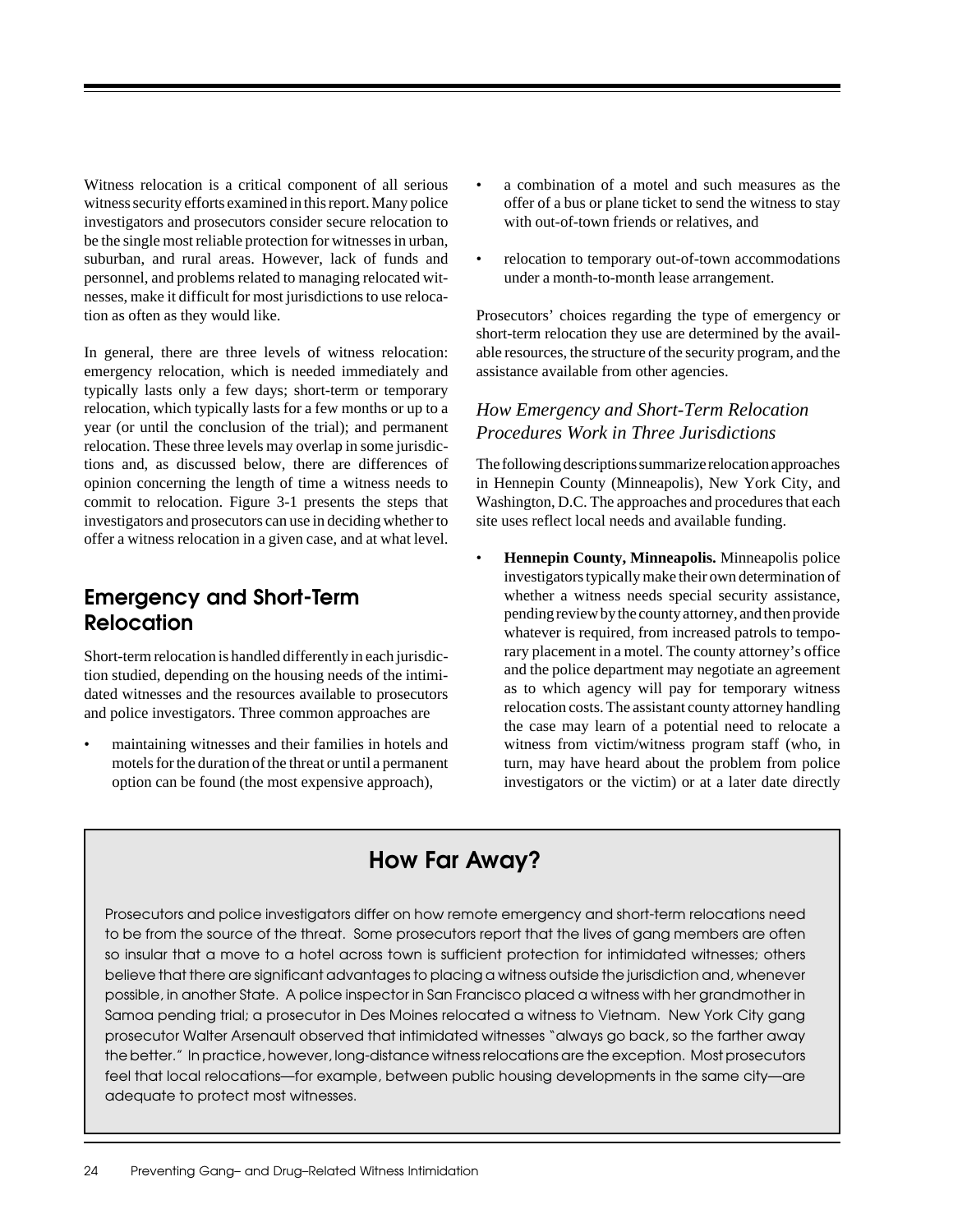

## **Figure 3–1**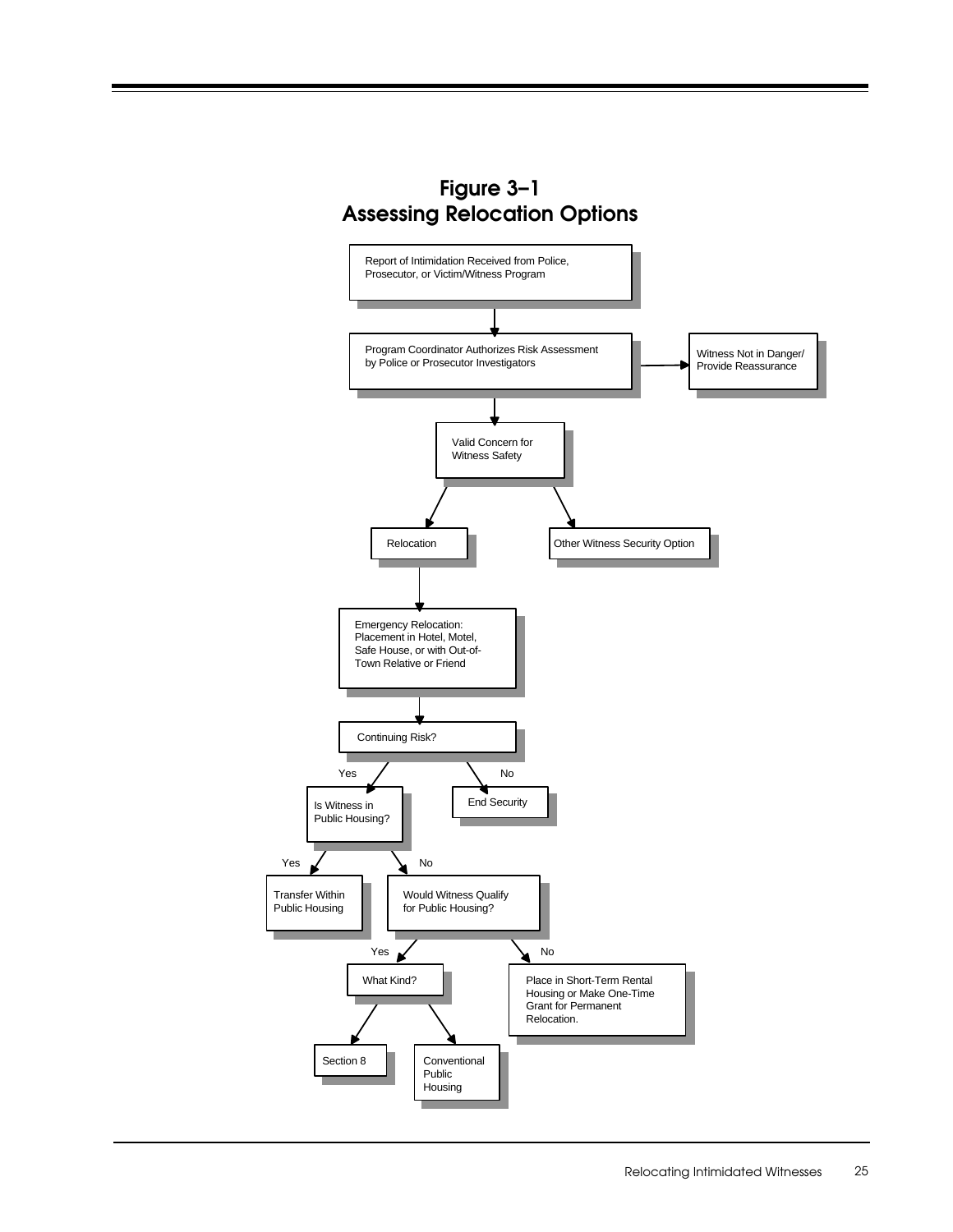from the witness after charges have been filed. The attorney then contacts an investigator in the county attorney's office, who interviews the witness, attempts to substantiate the need for assistance, and records the information on a series of special witness assistance forms.

Next, the victim/witness program director convenes a meeting with the assistant county attorney, the investigator assigned to the attorney's trial team, and the victim/witness staff assigned from the program to work with the witness. Using the information gathered, the team determines what type of assistance to offer and the approximate amount of money to be allowed to cover the costs. If the request is approved, the victim/witness advocate is responsible for making any hotel, travel, or other authorized arrangements.

If the witness is found to need temporary relocation, the advocate first tries to place the witness with a relative. The second choice, if the witness is living in public housing, is to try to arrange for the person to move to another development, but this can rarely be done swiftly enough to make it a viable option. For the 10 to 15 witnesses each year who cannot move in with a relative or be quickly transferred to another public housing development, victim/witness advocates have the witnesses find suitable apartments on their own and send the program documentation of their new addresses; then the program provides money for damage deposits and the first month's rent. On occasion, an advocate may ask the director of a victim/witness assistance program in another jurisdiction to locate temporary housing for a witness.

Advocates try to arrange for any case manager the witness may have (such as a social worker) to take care of such time-consuming logistical problems as switching the children's school records rather than assume the burden themselves. The entire team meets weekly to review the status of any witness who receives special assistance for longer than a week. To pay for relocation services, such as reimbursement for out-of-pocket expenses, the prosecutor uses county funds earmarked for witnesses.

• **New York City.** In New York City, the Manhattan District Attorney's Office spent approximately \$775,000

## **Relocated Witnesses Have Many Needs**

In addition to housing, witnesses relocated on an emergency or short-term basis have a wide range of needs and rely on prosecutors, police investigators, and victim/witness assistance program staff for everything from basic necessities, such as food, to more complex needs like referral to substance abuse counseling and emergency medical care. Some prosecutors and police attempt to provide a flexible array of services to relocated witnesses (all focused on ensuring that the witness will be available to testify); others provide only those services that meet the most basic needs of the witness.

- Witnesses in hotels usually require a per diem stipend for food and other necessities.
- One prosecutor reported that he needed to go to one witness and her family on a daily basis to dole out their food subsidy in order to prevent the witness from spending the entire week's allotment in one night.
- Prosecutors told of supplying everything from diapers to methadone for witnesses in hiding. California has written guidelines specifying the expenses that can be authorized for relocated witnesses, including food, transportation and travel expenses to the new area, emergency lodging (for up to 21 days), and moving expenses. More telling, however, is the list of specified nonreimbursable witness expenses, which includes private transportation not related to testifying, medical and dental care, alcohol, tobacco, pet supplies, cosmetics, candy, books and magazines, furniture, and cable television service.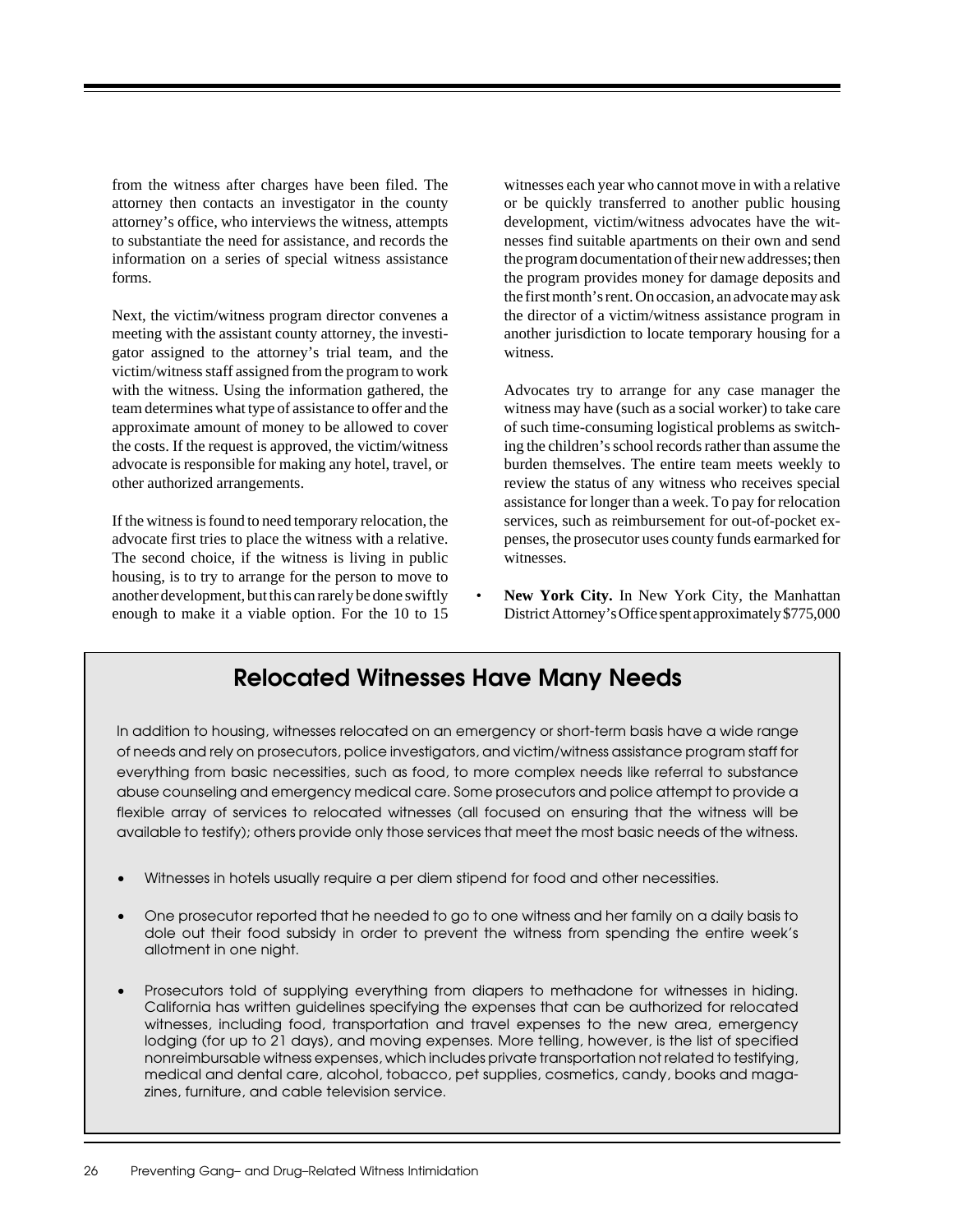in 1994 to protect 134 witnesses. Most of the money was spent on hotel and motel costs for witnesses waiting for public housing transfers or placement with friends or relatives. The average stay for a witness in a motel was reported to be approximately one week, but some witnesses stayed only a few days, while others were housed in hotels for more than three months. Emergency hotel costs for one family were reported to exceed \$100,000.<sup>1</sup>

This heavy reliance on hotels and motels was largely a result of a shortage of public housing. Witness security staff in the Manhattan District Attorney's Office estimated that a priority case might be relocated within public housing in three to six months and that new Section 8 certificates (see below) could be completed in three months, but they cautioned that relocation could take anywhere from between three weeks to more than a year depending on the case. Nonetheless, the witness aid services unit completed 484 housing relocations in 1994, 41 percent more than in 1993.

Only in exceptional cases do investigators place witnesses out-of-State or work with Federal authorities to effect a permanent relocation. Despite the difficulties encountered in administering this program, the effort is reported to have significantly improved the prosecutor's ability to obtain witness cooperation and convictions in drug, gang, and homicide cases. (See the program evaluation data in appendix D.)

• **Washington, D.C.** Short-term relocation is the core of the witness security program in Washington, D.C. In the District of Columbia, the U.S. attorney fills the role usually assumed by a local district or State's attorney.

The U.S. Attorney's Office in Washington, D.C., differs from both other U.S. Attorneys' offices and local prosecutors' offices in that it currently participates in the Short-Term Protection Program, a Federal pilot program for relocating threatened or intimidated witnesses temporarily. However, unlike many local prosecutors, the U.S. Attorney's Office has no source of funding for the *emergency placement* of witnesses in hotels or motels, or for informal protection arrangements such as a bus or plane ticket to send an intimidated witness to stay briefly with out-of-town relatives or friends (although possible funding options for these services are being considered). As a result, the Metropolitan Police Department is called on to provide immediate assistance to these witnesses until the individuals can be authorized by the U.S. Department of Justice for emergency protection (usually within 24 to 72 hours) under the Short-Term Protection Program. However, because the department has only limited funds for witness protection, some witnesses are left without protection until they are authorized for temporary Federal protection.

The Short-Term Protection Program is a derivative of the Federal Witness Security Program and is administered under the authority of the Witness Security Reform Act of 1984. It is overseen by the Office of Enforcement Operations of the U.S. Department of Justice and administered by the U.S Marshals Service. The project uses U.S. marshals to relocate threatened witnesses and their families out of the District and to guard them during testimony, but it does not give witnesses new identities or, except on rare occasions, education or job assistance.

# **Special Security for Moving Witnesses**

In especially threatening cases, police officers need to take extra precautions when they move witnesses to temporary housing. These tactical measures are covered in a five-day training course offered by the Prince Georges County (Maryland) Sheriff's Office. The course explains how to set up a special witness team and provide dignitary and witness security. Using a 120-page in-service training module, the course provides guidance in developing route surveys, staking out a hotel, and doing a site survey for a potential safe house; engages trainees in simulated on-road motorcade driving techniques, ways to lead and follow the protected vehicle, the use of decoy vehicles, and moving witnesses from the vehicle to the courthouse and back to the vehicle; provides hands-on training in moving people in and out of hotels; and gives instruction in courthouse security. Additional information on the course is available from Colonel Gerry Powers, Assistant Sheriff, Office of the Sheriff, Prince Georges County, 14524 Elm Street, P.O. Box 548, Upper Marlboro, MD 20772, (301) 952–4000.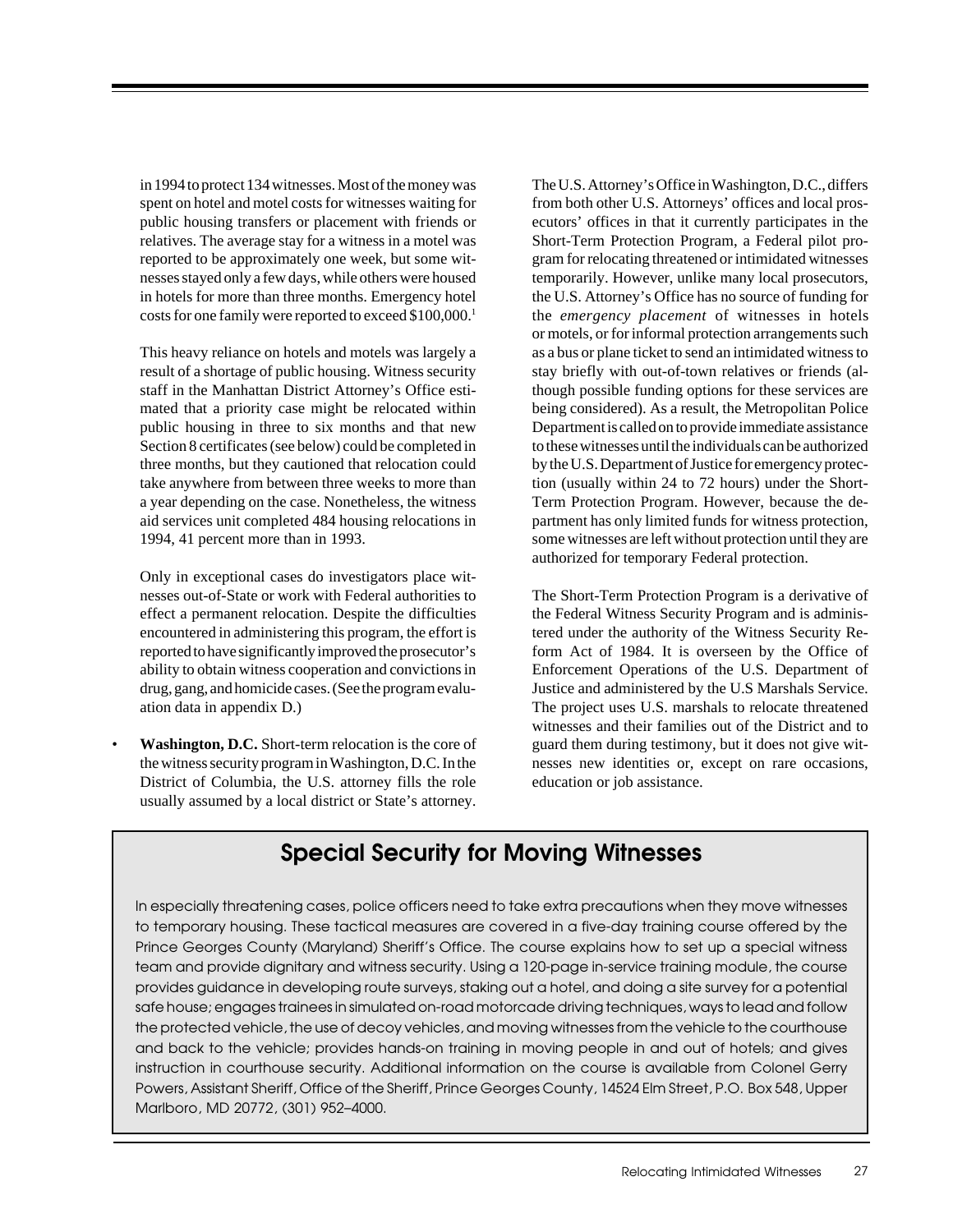Typically, witnesses are housed in hotels or motels for a month or longer while the application and approval process is completed for a transfer from emergency program authorization to the full short-term program authorization, which moves all participating witnesses out of the jurisdiction. The Short-Term Protection Program uses public housing transfers and HUD-assisted housing placements as a part of its witness protection efforts, as well as private rental housing.

### *Hotels and Motels*

Police investigators or prosecutors in almost every jurisdiction use hotels and motels for emergency relocation and, when no other options are available, for short-term relocation. Using motels provides an instant, if short-term, solution to witness fears. When the danger to a witness (or the witness's family) is immediate and genuine, a motel functions as a form of safe house where the person can be hidden or—in extreme cases—guarded while victim services advocates, the prosecutor, or investigators search for a longerterm relocation option.<sup>2</sup>

Most jurisdictions rely on police officers or sheriffs to transport endangered witnesses to hotels or motels for emergency relocation. Although some prosecutors or victim services advocates perform this job, many consider it too dangerous for civilians. When possible, the assignment is given to law enforcement officers who have received special training in the secure moving of witnesses or dignitaries (see

## **Tips for Moving Witnesses Safely to and From Hotels and Motels**

Police investigators and prosecutors offered a number of suggestions concerning placing witnesses in motels and hotels.

- $\blacktriangleright$  Whoever transports the witness should be dressed in street clothes and drive a civilian car. One prosecutor reported having to relocate a witness after the police delivered him to the chosen motel in a squad car and then used a uniformed officer to check him in, thereby identifying the man as a protected witness. Precautions to disguise the escort should also be taken by whoever has responsibility for transporting the witness to and from court and to meetings with the prosecutor. Other police officers recommend the use of side entrances or service elevators, and avoiding motel and hotel lobbies.
- ✔ A number of police investigators and prosecutors charged witness's rooms to their own credit cards—or to another account that was not easily identifiable as belonging to the police department or district attorney's office—and preregistered them under false names. Often the motels were not notified that the guest was a protected witness. However, one prosecutor cautioned that room payments should not be refundable to the guest—in one case a witness had gotten a refund, left the hotel to commit a crime, and returned.
- $\blacktriangleright$  In Las Vegas, the victim services director considers the safety of the *other* guests as well as the safety of the witness when choosing accommodations. She recommended using hotels for witnesses who are not gang members, because hotel-style accommodations offer added security, but using motel-style accommodations—those which have doors that open directly to the outside—for gang-member witnesses, who are more likely to engage in illegal activity from the room or attract a violent attack which would endanger other guests.
- $\blacktriangleright$  A number of hotel and motels should be used to avoid the easy identification of one site as a "witness motel." Some prosecutors reported never using the same motel twice; others used the opposite approach, placing endangered witnesses among regular out-of-town witnesses whose transportation had been arranged by the district attorney's travel agent.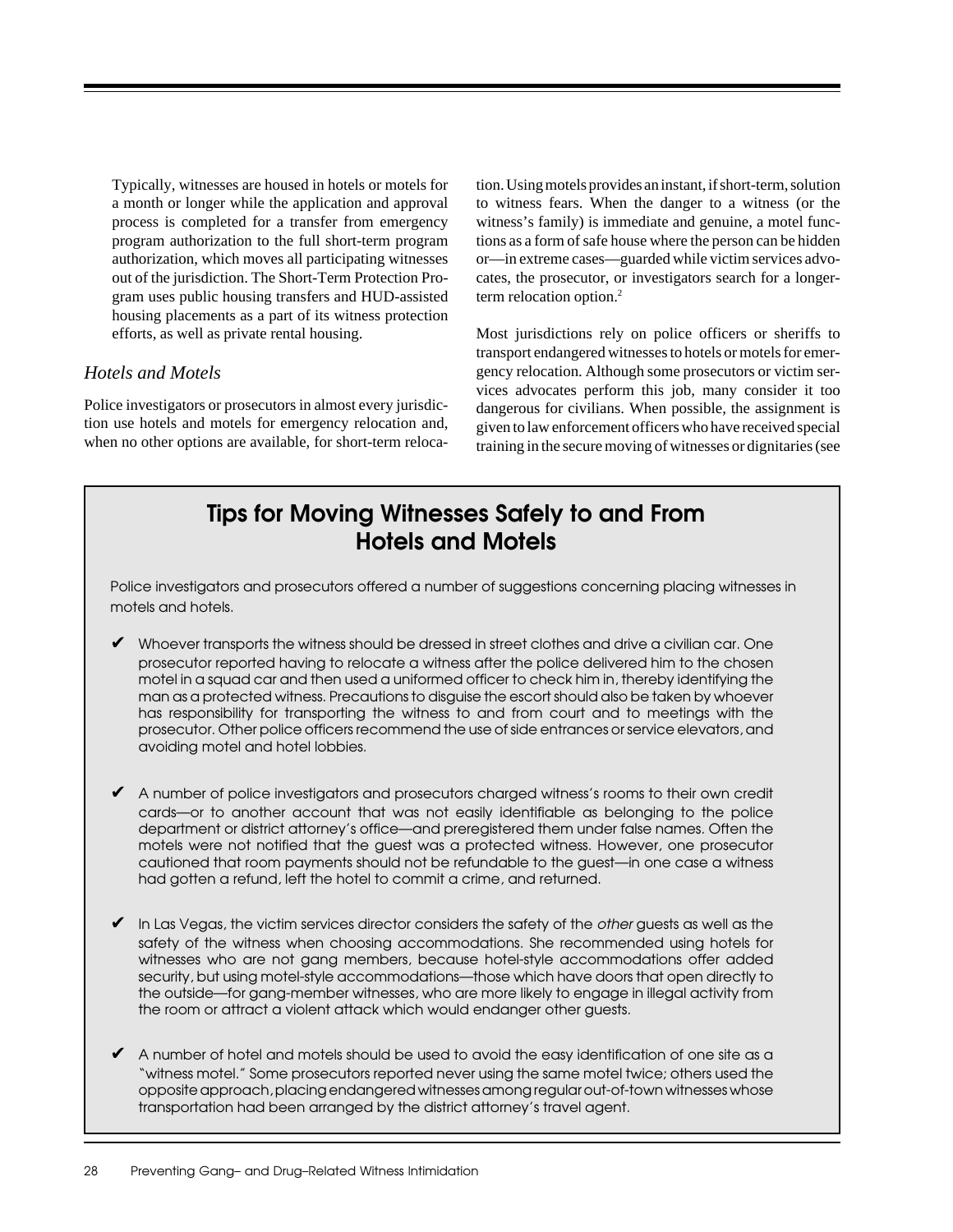the box "Special Security for Moving Witnesses") because the evacuation of witnesses and their family members can be a dangerous and logistically difficult process. For example, Baltimore City sheriff's deputies commanded by Captain G. Wayne Cox, who had received special tactical training from the Prince Georges County (Maryland) Sheriff's Office, were called on to evacuate a witness and her 13 children who were being pursued by several intimidators. The sheriff's deputies coded the children by the color of the cars in which they were to be transported and then shielded them as they ran to the vehicles. The evacuation took only 30 seconds.

#### *Short-Term Relocation With Out-of-Town Family Members or Friends*

For many prosecutors, the first—and sometimes only short-term relocation option is to offer a witness a bus or plane ticket out-of-town. Victim services advocates, prosecutors, and police investigators often inquire about outof-town friends or relatives with whom the witness or his or her family might stay before discussing more costly alternatives. The advantages of using friends and relatives as safe havens are that the relocated witnesses are

- less likely to return to the jurisdiction due to the expense and difficulty of travel,
- less likely to endanger themselves by contacting old associates or local family members due to loneliness or boredom (as is common with witnesses housed in hotels or motels),
- generally less of a financial burden to the program, even if a stipend is given to the sponsoring family (in the majority of cases no further financial assistance is offered), and
- unlikely to be the victims of violent intimidation attempts, because prosecutors and police investigators agree that when the location of the witness is a secret, no further police protection is needed until the witness returns to testify.

Because they often do not have the self-restraint to avoid their old neighborhoods and need constant family support, "relocating witnesses with out-of-State relatives is especially important if you need to protect juveniles," says Lieutenant Earl Sanders of the San Francisco Police Department. "We sent one young witness to live with an aunt in Memphis. We spent only \$250 for a bus ticket and \$300 for

a couple of months to help the aunt with the kid's living expenses."

In short, witnesses staying with friends or family members are provided with the sort of social and emotional support that the prosecutor or victim services advocate cannot furnish. In addition, the witness's travel to and from the jurisdiction to testify is usually paid out of the prosecutor's witness travel fund, instead of the typically limited witness security budget.

In San Francisco County, the district attorney's office relocates approximately 20 people per year, about a third of whom are sent to stay with family or friends. Prosecutor Alfred Giannini gave the example of a case in which the witness, a mother, was housed in a hotel, while her teenage son was sent to live with relatives in Alabama. With the permission of her mother, Lieutenant Earl Sanders sent a 14 year-old witness to live with her grandparents in Samoa at a cost of \$800 for airfare. The juvenile was essential to securing the conviction of two murderers.

*"Relocating witnesses with out-of-State relatives is especially important if you need to protect juveniles. We sent one young witness to live with an aunt in Memphis. We spent only \$250 for a bus ticket and \$300 for a couple of months to help the aunt with the kid's living expenses."*

> — Lieutenant Earl Sanders, San Francisco Police Department

Police officers and prosecutors offered the following advice regarding family- and friend-based relocation:

- Advise witnesses not to choose to stay with a close friend or family member who is known to the defendant and may therefore be contacted by the defendant or his or her associates.
- Check to make sure that the witness is not engaging in any criminal activity at the new site.
- Before buying the ticket, check with the friend or relative to confirm the person is willing to receive and keep the witness until trial.
- Screen requests for relocation with distant family members carefully around Christmas and Thanksgiving, to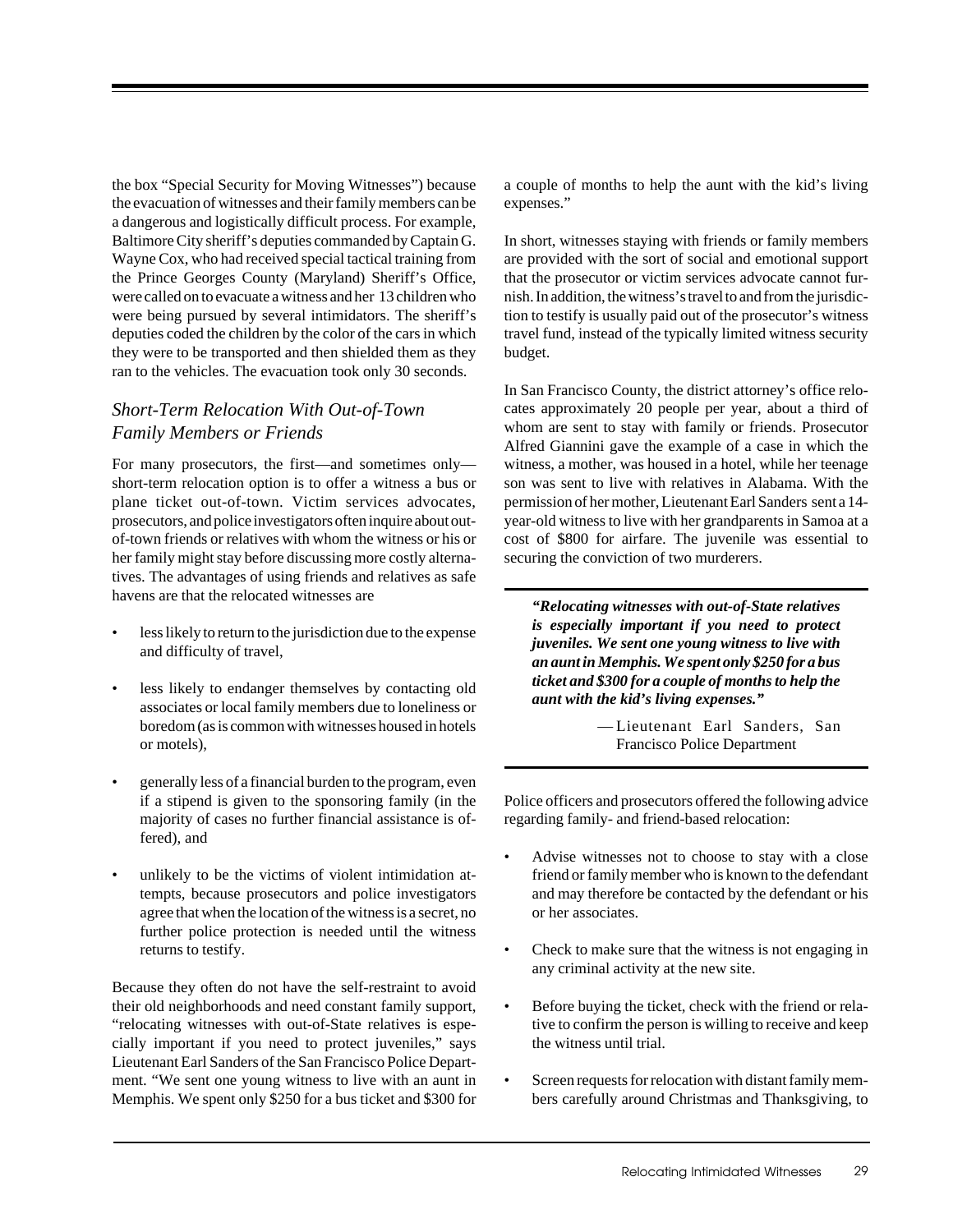eliminate people who try to exploit the system to obtain free holiday travel.

- Arrange to send any support payments for minors directly to the out-of-town relative, and provide the first month's support payment immediately.
- Reevaluate each placement every six months and end support after one year, unless there is a continuing threat.
- Check with the witness and host family member or sponsor on a regular basis to make sure that the witness is still available to testify and has not revealed his or her whereabouts to anyone in the old neighborhood (such as

receiving phone calls or visits from a former girlfriend or boyfriend).

• Notify the local law enforcement agency of the witness's relocation—innocent witnesses may need protection if their location is discovered, while witnesses with criminal records may pose a danger to the new community.

#### *Social Services and School Enrollment*

Many intimidated witnesses receive social service benefits such as Aid to Families with Dependent Children (AFDC), food stamps, Medicaid, Medicare, Social Security, or disability payments. Because the prosecutor or investigator becomes responsible for maintaining a relocated witness for

## **Who Pays the Rent?**

A few witness security efforts operate according to strict well-documented guidelines and are adequately funded entirely or in part by State appropriations, the prosecutor's budget or the police department budget (see appendix A2 for sample program guidelines). One program's financial officer reported that his State's witness security fund was never fully expended. But the majority of witness security efforts are not centrally administered or financed. Most are the product of necessity, cobbled together with makeshift funding, one-time grants, borrowed administrators, and personal favors. Across the country, prosecutors and police investigators told of small "pots of money" or "special funds," reserved for loosely defined purposes, from which they were able to draw limited amounts to protect witnesses in key cases.

Resourceful prosecutors and police officers found funding not only in their own offices but also in places like a "Friends of Victim/Witness Fund" maintained by a victim services agency or in State agencies with the authority to make small grants. Others managed to protect witnesses by sharing costs with other interested agencies on an ad hoc basis. A handwritten addendum to a funding request to one prosecutor promised that the police department had agreed to fund half of the \$600 cost of relocating a witness to a new apartment (first and last month's rent). Prosecutors and police officers told of jointly funding bus or plane tickets.

Prosecutors and police investigators have used their own credit cards or cash to pay for food, lodging, or transportation for witnesses. Most were reimbursed, but one police officer who purchased a bus ticket with his own money simply charged an equivalent amount of overtime and marked it "bus ticket." Many witness protection efforts depend on funding of as little as a few thousand dollars a year as much as a number of larger jurisdictions spend on an average hotel stay for only a single witness. Respondents in some jurisdictions were reluctant to discuss the precise source or size of their funding. One simply did not know: the prosecutor had been told by the mayor that the funding was "there" for witness security without any indication of the limits or duration of the funding or its source.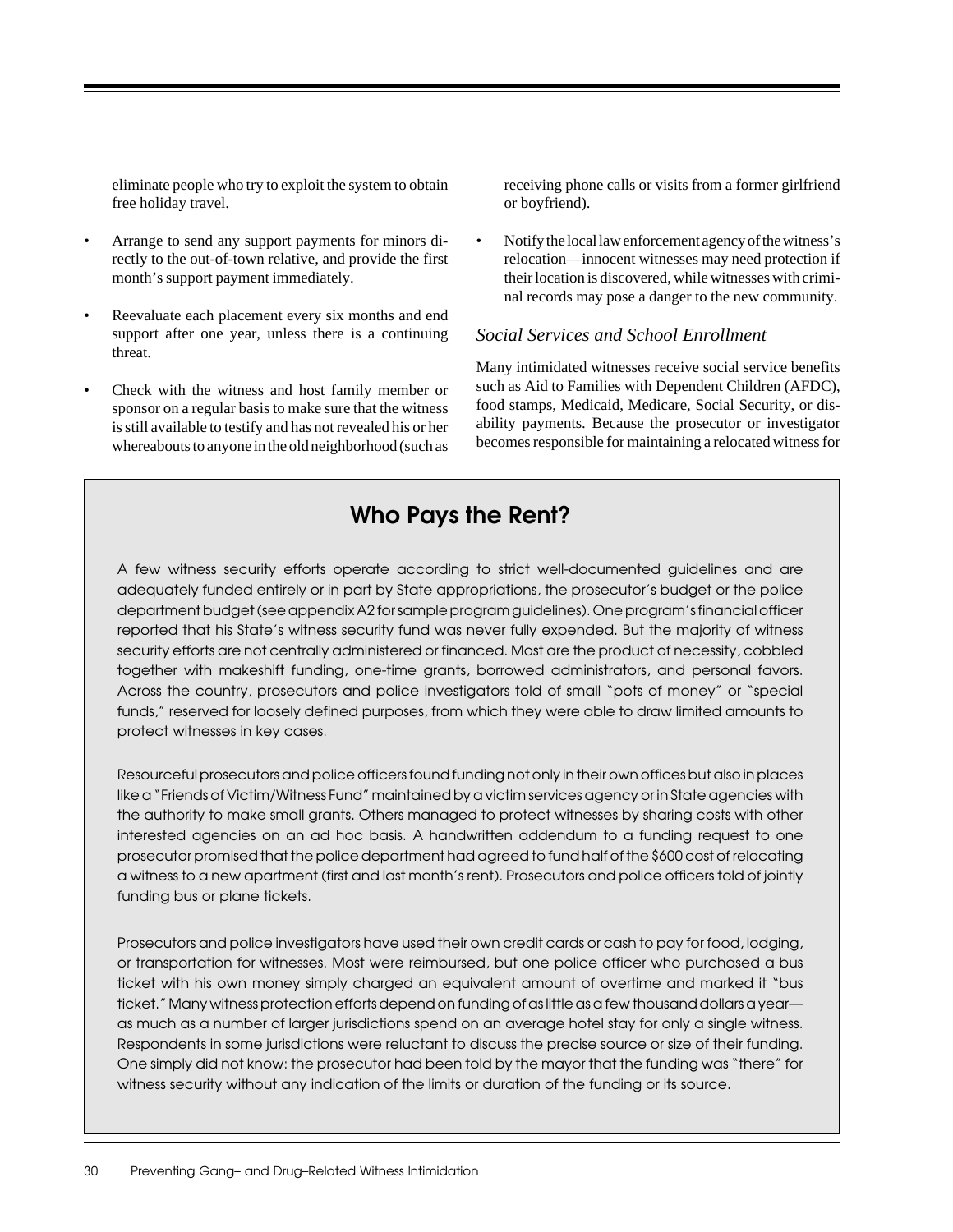some period of time, it may be necessary to assist the witness in transferring all his or her social services to the new location as soon as possible and in a secure manner. Prosecutors also report assisting witnesses with children to transfer school records to the new district in a confidential manner.

Some prosecutors, such as the Philadelphia and Manhattan district attorneys, have specially assigned coordinators who assist with the transfer of services; other prosecutors, and some police investigators and victim advocates, have liaisons within the various agencies involved who assist with the confidential transfer of benefits.

For example, in the newly organized Baltimore Witness Security Program, the State's Attorney's Office is seeking a memorandum of understanding with the Department of Social Services to ensure the speedy and confidential handling of social service transfers for intimidated witnesses. Gary Balzer, former director of social services for the City of Baltimore, noted that this department has a particularly important role to play in witness protection because "so many intimidated people are already on public assistance." In fact, all 11 witnesses who participated in the witness security program in its first year of operation were covered by Aid to Families with Dependent Children (AFDC). The Department of Social Services arranges the transfers of benefits—including AFDC, food stamps, Medicaid, and emergency food— through the agency's executive office to help maintain confidentiality. In the first few cases, the State's Attorney's Office has called the contact person in the department with the new addresses of witnesses; the department disguises this information in its computerized records so that it will not be available to the hundreds of workers who use the system.

Although the Baltimore program is new, Balzer offers the following advice for working with social service agencies:

- *Cross-training is essential*. The prosecutor's office or police investigator responsible for managing the witness must have a working knowledge of social services eligibility requirements and the bureaucratic process.
- *Cooperative agreements at the highest level are essential*. For security reasons, one person should be assigned to witness services transfers, and that person needs highlevel authority to disguise or hide data and to expedite requests for services.
- *Whenever possible, use electronic means to transfer benefits*. Some jurisdictions now have technology that

allows social services recipients to draw their benefits directly from automatic teller machines (ATMs) throughout the area, thereby avoiding the need for time-consuming changes of address when witnesses move.

#### *Drug Treatment for Addicted Witnesses*

Many prosecutors reported struggling to meet the needs of addicted witnesses who had been relocated. Addicted witnesses are more likely than others to endanger themselves by returning to their old neighborhoods, recontacting dangerous gang members to buy drugs, and failing to manage support money appropriately. The U.S. attorney in Washington, D.C., had in the past occasionally placed addicted witnesses in residential drug treatment facilities but now feels that 12-step programs such as Alcoholics Anonymous and Narcotics Anonymous can stabilize most witnesses for testimony. The prosecutor believes that self-help groups are available at a lower cost than residential treatment programs and that residential programs are frequently unsuccessful in creating long-term behavioral change.

In another jurisdiction, when a homicide detective needs to find treatment for a witness who is also a drug addict, he has to negotiate for a bed in an inpatient program, usually through a *quid pro quo*. On one occasion, the detective was able to place a witness with the Salvation Army because he had previously helped its director to get some city property rehabilitated that had been a blight in the neighborhood. On another, he was able to get an addicted witness placed at the top of a waiting list for an inpatient program run by a local minister; previously, the clergyman had called the detective for help with traffic jams that arose each year when the minister distributed Easter and Christmas baskets, and the detective had called the traffic department to request that officers be assigned to direct traffic during those two days.

#### *How Long Must a Witness Remain Relocated?*

There is a significant difference of opinion concerning the importance of permanent versus short-term witness relocation. A majority of prosecutors and police investigators interviewed for this report testified to the effectiveness of programs that seek to compel witnesses to remain relocated only for the minimal period necessary to ensure their safety. Advocates of short-term relocation estimate that most intimidated witnesses can return to their communities within a year, or after the relevant trial is completed and the defendants are incarcerated. Prosecutors in Los Angeles disagree, stressing that the risk involved in testifying against an established gang in their city requires witnesses to move perma-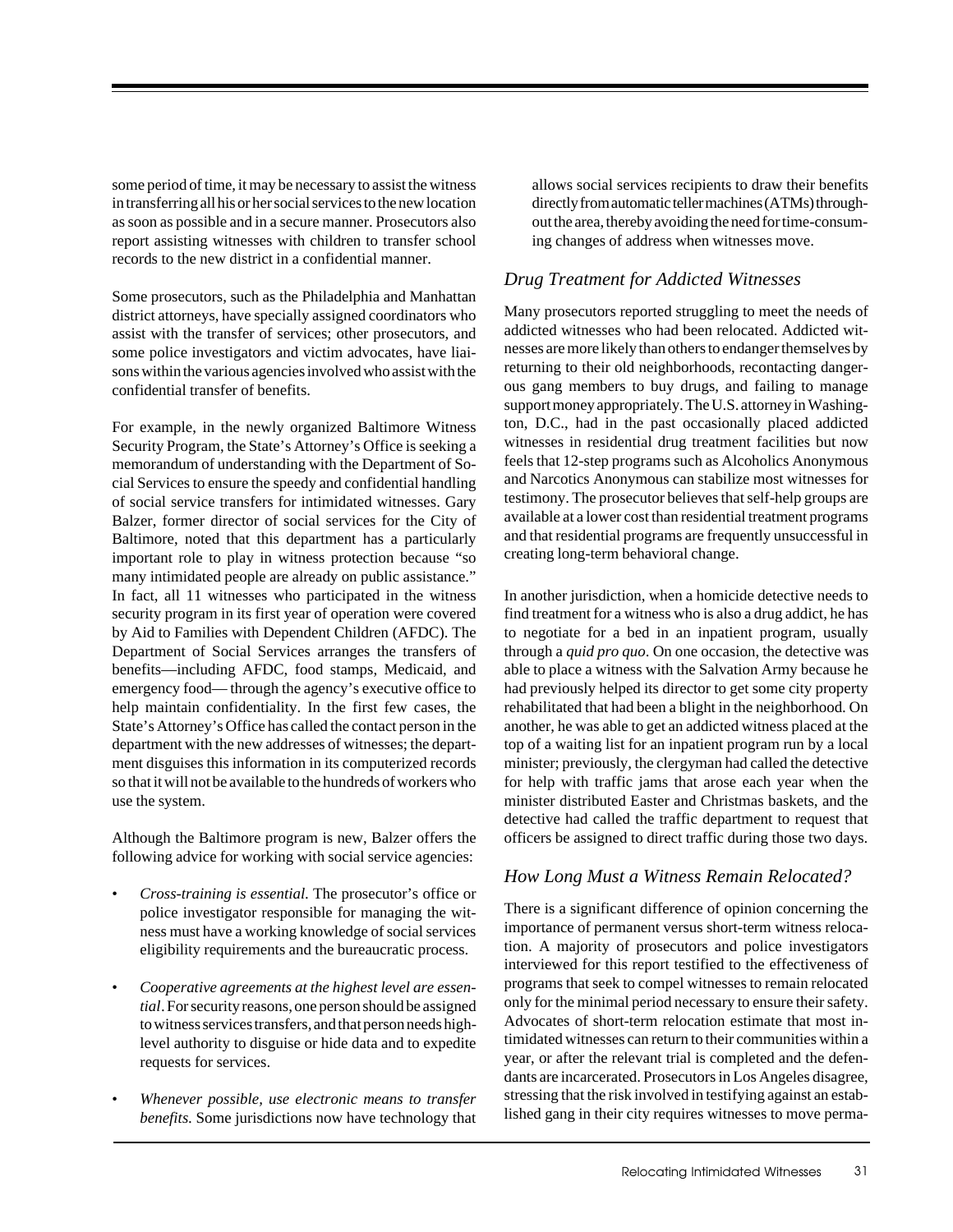nently and to sever all ties with former friends and family members from their old community.

These differences of opinion are probably attributable to the differences in the types of gangs that operate in these jurisdictions. For example, while the gangs—or "crews"—in Washington, D.C., have a record of ruthless witness intimidation, most are not large or nationally well-connected organizations. As a result, once crew members and their associates are incarcerated, there is probably little need for witnesses to fear further retribution; in fact, as of the end of 1995, no witnesses who had participated in the District of Columbia's short-term Protection Program had been killed following the conclusion of a successful prosecution. On the other hand, in California some gangs have multigenerational memberships and connections throughout the State, the prison system, and much of the rest of the country. In Los Angeles, retribution against witnesses and their families continues past trial. For witnesses testifying against such well-established national gangs, permanent relocation may be the only safe alternative.

### **Permanent Relocation**

Permanent relocation by local prosecutors is more a matter of program objectives than a particular procedure. Any relocation beyond a short-term stay in a hotel or safe house can be permanent if the witness is willing to stay in the new location and abide by the program rules regarding communication with friends and relatives from the former neighborhood. As noted above, Los Angeles prosecutor Michael Genelin strongly advocates the permanent relocation of all intimidated witnesses in gang cases (although most prosecutors in other jurisdictions use short-term alternatives). In New York City in 1994, the Queens District Attorney's Office permanently relocated half a dozen witnesses, using new identities. In Rhode Island, where local relocation offers little safety, the State's attorney general (who acts as a district attorney due to the size of the jurisdiction) has reimbursed the U.S. Government for the cost of participation of State witnesses in the long-term Federal Witness Security Program (see box).

Permanent relocation need not cost more than short-term relocation. The primary expenses in each are the move itself, initial housing costs (first and last month's rent, and security deposit), and any initial support necessary until social services benefits can be transferred or a job can be found by the witness. A worthy program objective might be for witnesses

to achieve financial independence following an initial adjustment. From the standpoint of the prosecutor, it may be much easier to obtain witness cooperation if the relocation is not expected to be permanent because witnesses are understandably reluctant to abandon friendships and break family ties. However, Michael Genelin points out that prosecutors must act responsibly toward witnesses, which means that witnesses who are intimidated again after they return to their neighborhoods, or are discovered due to their own carelessness, must be relocated again at additional expense. Genelin considers it to be safer for witnesses and more efficient financially for the government to insist on permanent relocation from the beginning.

To relocate intimidated witnesses on a permanent basis, a few prosecutors and police investigators make occasional use of the Federal Witness Security Program. Lieutenant Earl Sanders of the San Francisco Police Department has used the Federal program a few times in his career as homicide inspector and reports that on those occasions it has been beneficial. However, Sanders adds that "short-term relocation and assistance is usually more effective than the Federal program. Witnesses don't want to give up so much [such as their names, homes, jobs, friends], and they really don't have to." Instead, most prosecutors and police investigators interviewed for this report rely primarily on public housing transfers for permanent relocations because many intimidated witnesses either are currently in public or subsidized housing or are on the waiting list to receive these benefits. (This is not surprising since most serious gang and drug crime is concentrated in the poorest inner-city neighborhoods and housing projects; residents of these neighborhoods are the most likely to witness gang- and drug-related crime.)

In general, prosecutors found that within a large city permanent transfer to another public housing development within the city was often sufficient to provide the witness with security. In smaller jurisdictions, or in jurisdictions where gangs are well organized and in communication with other local gangs, it may be necessary to relocate witnesses outside the city. In San Francisco, Lieutenant Sanders has found it necessary to work with housing officials in neighboring Oakland and beyond in order to protect witnesses from defendants in cases involving large, highly structured gangs with good communication networks.

#### *Public Housing Programs*

The U.S. Department of Housing and Urban Development (HUD) offers two principal subsidized housing programs to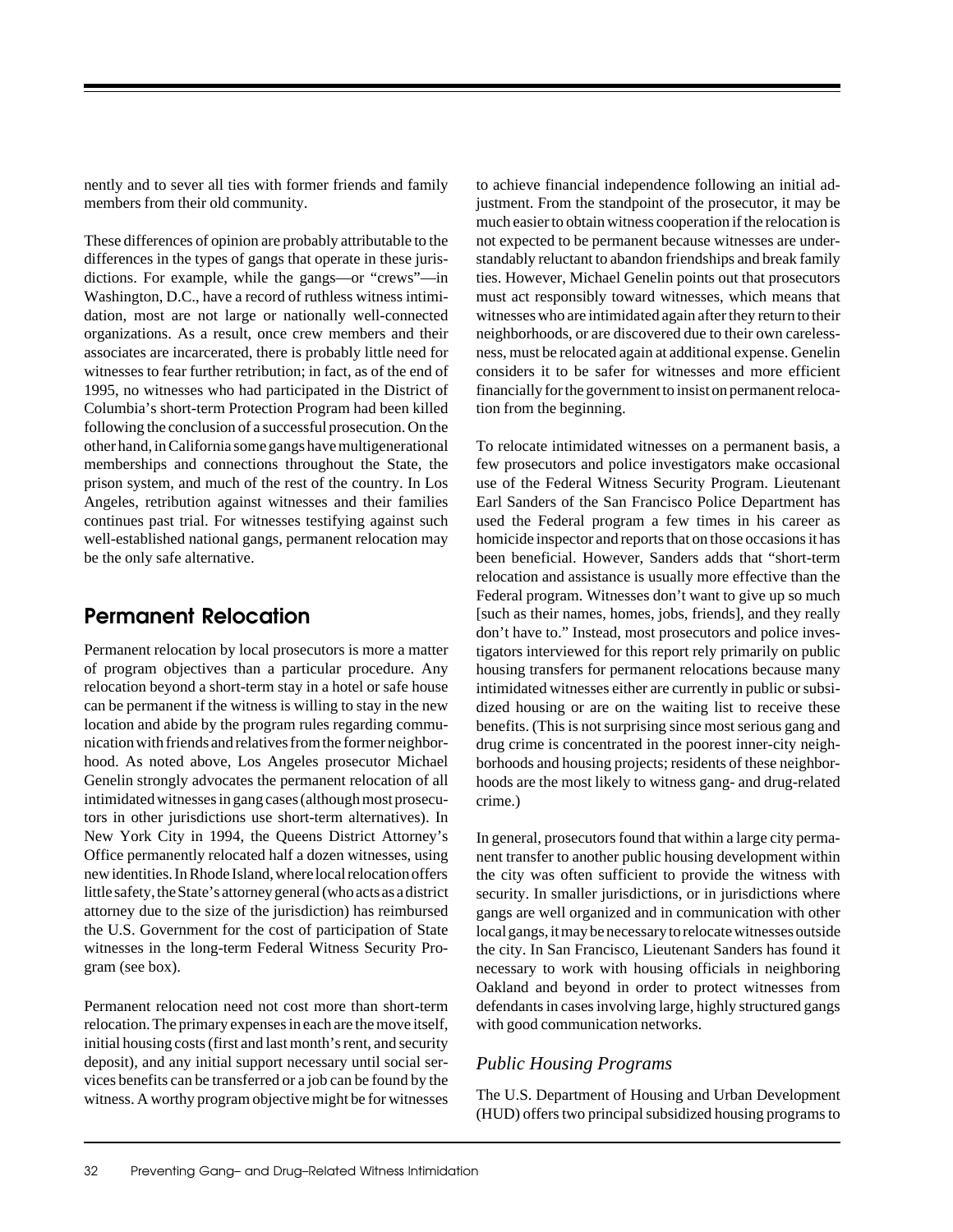# **The Federal Witness Security Program**

The Federal Witness Security Program is a long-term relocation program created by congressional statute in 1970 and revised by the Witness Security Reform Act of 1984, which broadened the scope of cases for which the program may be used to include the following:

- (1) Federal organized crime and racketeering offenses,
- (2) Federal drug trafficking offenses,
- (3) other serious Federal felonies for which a witness may provide testimony that may subject the person to retaliation by violence or threats of violence,
- (4) any State offense that is similar in nature to these above, and
- (5) certain civil and administrative proceedings in which testimony given by a witness may place the safety of that witness in jeopardy.

Whenever a State witness is accepted into the program, it is with the stipulation that the State will reimburse the U.S. Government for expenses incurred. States are expected to reimburse expenses for both relocated and incarcerated witnesses placed in the Federal program.

Within the U.S. Department of Justice, the Criminal Division's Office of Enforcement Operations (OEO) oversees the Federal Witness Security Program. The OEO makes the final decision as to whether program services will be authorized or denied for each individual witness. The U.S. attorney in whose jurisdiction the witness's testimony will be used must request the services. Strict criteria determine who can and will be admitted into the program, including the following:

- The conviction of the defendant against whom charges are brought must be of such significance that it will further the administration of criminal justice and help meet the overall goals of the Attorney General.
- There must be a clear indication that the witness's life is, or will be, in jeopardy as a result of his or her testimony, such that there are no alternatives to using the program.
- The witness must be able to provide significant and unique testimony.
- The need for the testimony of the witness must outweigh the risk of danger to the public.

Participation in the program is considered a lifetime commitment on the part of the U.S. Government. Witnesses and family members are given new legal identities, including birth records and driver's licenses, and they are given assistance with civilian employment in their new location. The program provides witnesses and their families with temporary lodging and expenses, and free medical and psychological care, until a permanent residence in another jurisdiction has been arranged. No witness who has followed the security rules has been killed.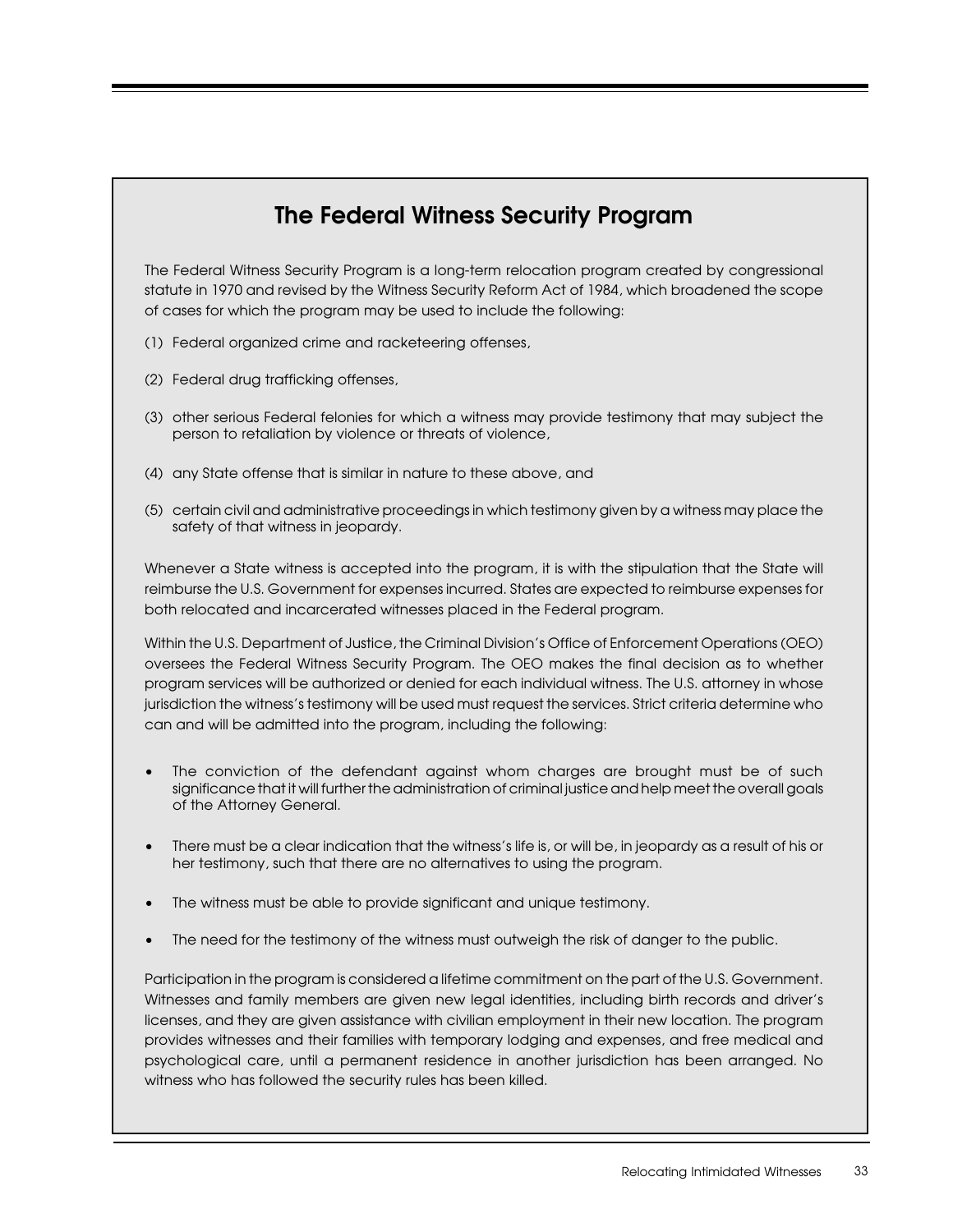qualified individuals, both of which can be used in structuring a witness relocation program.

• *The Public Housing Program* provides Federal funds to local housing authorities for the purpose of developing

and maintaining publicly owned residential property for housing eligible families (and, in certain cases, individuals) at assisted rents reflecting low-income families' ability to pay.

# **Letter From the HUD Assistant Secretary Explaining the Preference Rule for Relocating Intimidated Witnesses, September 1, 1994**

Dear Housing Authority Chairperson:

This past February, Secretary Cisneros, Attorney General Reno, [Treasury] Secretary Bentsen, and ONDCP Director Lee Brown launched Operation Safe Home, coordinating the anti-drug, anti-crime efforts of those agencies in public housing. One of HUD's contributions has been a regulatory change to encourage public housing residents to participate as witnesses in criminal prosecutions. Recent experience has shown public housing residents to be reluctant to serve as witnesses because of fear of reprisals and the inability to relocate away from threats.

In response, HUD has eased the ability of housing authorities (HAs) to move residents who are willing to serve as a witness. In the recently released Final Rule for "Preferences for Admission to Assisted Housing" (24 CFR 880.615) HUD has made "Displacement to avoid reprisals" a federal preference for involuntary displacement, allowing HAs to quickly accept and/or move residents who have:

- a) provided information on criminal activities to a law enforcement agency:
- b) based on a threat assessment, been determined by a law enforcement agency to be at risk of violence as a reprisal for providing such information.

All HAs, and especially those developing or administering comprehensive anti-crime programs, should incorporate this new preference in their preferences for admission and relocation.

Relocation of public housing residents willing to serve as a witness or informant requires more than revision of preferences, however. HAs should also begin coordination with law enforcement agencies to develop policies and procedures for residents to approach HA management or law enforcement, for conducting "threat assessments," and for maintaining confidentiality of all information regarding residents and their addresses.

Questions regarding the new preference, recommended policies and procedures, and guidance on Operation Safe Home should be directed to the Public Housing Division Director at your local HUD Field Office.

Sincerely,

Joseph Shuldiner [Assistant Secretary Public and Indian Housing]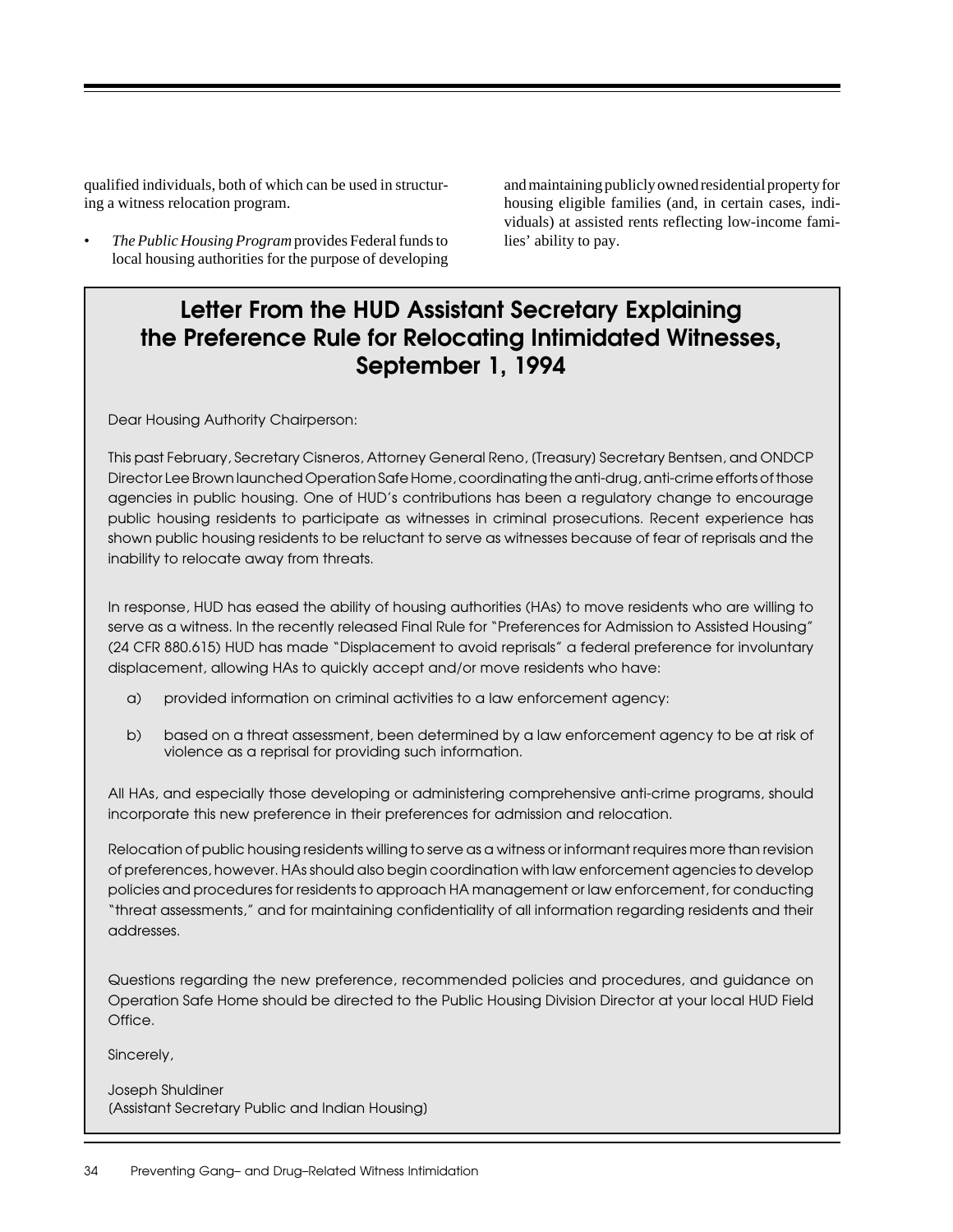# **Some "Witnesses" May Try To Abuse the System**

Some prosecutors initially had concerns about witnesses coming forward with false claims of intimidation in order to accelerate a housing transfer request. While prosecutors and witness services workers do hear from people who are trying to manipulate the system, no one considers this problem to be insurmountable. Most prosecutors quickly discern which witnesses have genuine information, and they are able to weed out those witnesses who are not valuable to the case. In addition, few witnesses who are not in fact intimidated are willing to undergo the inconveniences imposed by witness security procedures (including losing contact, if only temporarily, with family and friends) and are thus likely to withdraw their relocation request voluntarily before a housing transfer can be effected.

• *The Section 8 program* provides qualified individuals with certificates and vouchers entitling them to a Federal rent subsidy, which can be used to assist with rent payment for a privately owned house or apartment. Under tenant-based Section 8, the U.S. Government provides local housing authorities (PHAs) with funds, with which the PHAs in turn make payments to private property owners on behalf of eligible tenants. The certificate or voucher makes up the difference between 30 percent of a tenant's "adjusted" income and an approved "fair market rent," adjusted for family size and local cost levels. Section 8 housing certificates and vouchers are particularly useful for local witness relocation because they allow police investigators and prosecutors to place witnesses outside neighborhoods frequented by gangs and drug dealers; Section 8 certificates and vouchers can be used in middle-class areas of a city, where neighborhood-bound gangs are less likely to venture.

There are serious barriers to relocating anyone, including intimidated witnesses, under the Section 8 program. Section 8 certificates are usually in extremely—and often increasingly—high demand. (In Baltimore, with a total population of only 600,000, there are 21,000 families on the waiting list for Section 8 housing.) In addition, many landlords will not accept tenants who rely on Section 8 assistance. Above and beyond the problems associated with increasing demand and the unwillingness of some landlords to accept individuals with Section 8 vouchers, local PHAs lack the money to pay for relocated tenants' moving expenses, first month's utilities, rental deposits, and other expenses of moving. (To address this obstacle, HUD is in the process of creating a centralized dedicated fund and procedures through which to pay for emergency relocations of intimidated witnesses under the Section 8 program.)

#### *PHA Discretion in Assigning Housing Units*

The Department of Housing and Urban Development authorizes PHAs to permit certain categories of individuals who are already in one of their programs or on one of their waiting lists to move to the top of the waiting list. These categories include victims of hate crime and domestic violence; applicants who have been or will be involuntarily displaced due, for example, to disaster (such as fire or flood) or government action (such as code enforcement or public improvement); and tenants whose physical impairment prevents them from using critical elements of their current housing unit. Intimidated witnesses are another group that now qualifies for receiving preference if

- "[f]amily members provided information on criminal activities to a law enforcement agency," and
- "[b]ased on a threat assessment, a law enforcement agency recommends rehousing the family to avoid or minimize a risk of violence against family members as a reprisal for providing such information."3

*"HUD has eased the ability of housing authorities (HAs) to move residents who are willing to serve as a witness . . . HUD has made 'Displacement to avoid reprisals' a federal preference for involuntary displacement, allowing HAs to quickly accept and/or move qualified residents."*

> — Joseph Shuldiner, Assistant Secretary Public and Indian Housing, U.S. Department of Housing and Urban Development

This local discretion applies both to HUD's Public Housing Program and to its Section 8 program.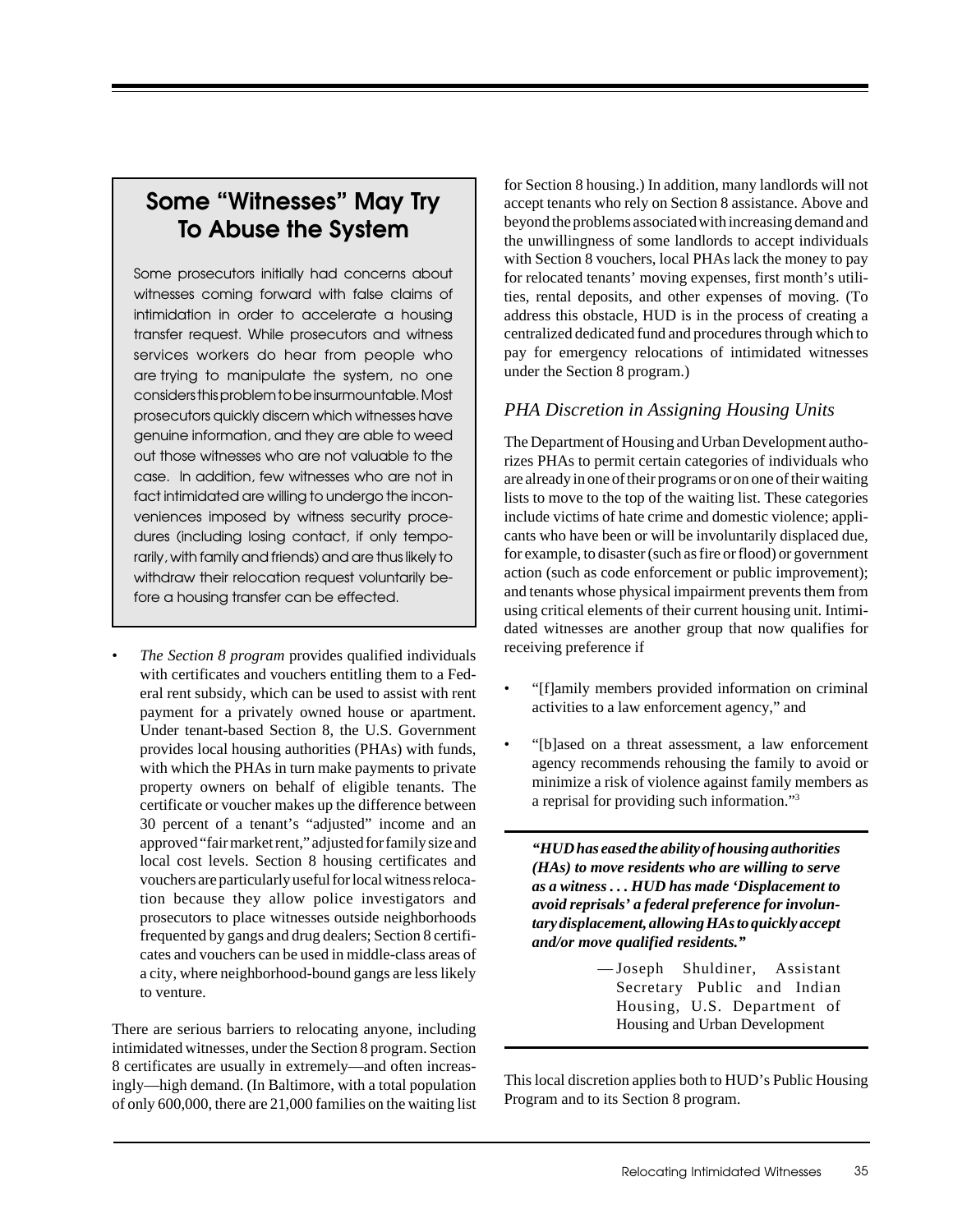# **Alameda County Housing Authority Proposal To Give Intimidated Witnesses Preferential Treatment**

The discussion in the text addresses providing relocation preferences to intimidated witnesses who are already in public housing or have Section 8 certificates, or who are already on the waiting list at a public housing authority to be placed in public housing or to obtain a Section 8 certificate. However, Ted Schwartz, Program Integrity Administrator for the Housing Authority of Alameda County in Hayward, California, has written a proposal, in collaboration with John Dupuy, a special agent with the Office of the Inspector General in the regional HUD office, to establish a Victims of Violence (VOV) Program which will enable intimidated witnesses who are not currently on a waiting list or in a HUD program to bypass—not jump—the list. According to the VOV proposal:

"The Housing Authority recognizes that, in most cases [of intimidated witnesses], time is of the essence . . . For the purposes of participants not currently on HUD Section 8 or Public Housing, staff will review the participant's ability to meet program requirements. If those requirements are met and space is available, staff will place that person in appropriate housing as soon as possible . . . As the above procedure is for non-program participants and will bypass the Housing Authority's waiting lists, the number of placements will be limited to an aggregate total of 25 participants (per year)."

The VOV program will accept only participants recommended by housing authority staff themselves, the Alameda County District Attorney Office's Protection Unit, or the HUD Office of the Inspector General. Under the new program, after 30 days' notice the housing authority will have the right to revoke the housing of any witness who refuses to testify. The proposal is currently being reviewed by the HUD regional Public Housing Office in San Francisco and by HUD's Office of Housing in Washington, D.C., which must approve any plan by PHAs to allow individuals who are not already on their waiting lists to bypass the list.

As shown in the box "Letter from the HUD Assistant Secretary," administrators at HUD have sought to clarify to PHAs that they have the legal authority to move intimidated witnesses to the top of the waiting list and have encouraged PHAs to do so. Notice PIH 94-51 (HA), which the assistant secretary sent to all local PHAs on August 3, 1994, also emphasized the eligibility of intimidated witnesses for preferential treatment and included a copy of the *Federal Register* of July 18, 1994, which incorporated the law. Furthermore, administrators at HUD, including G.L. Isdell, National Coordinator of Anti-Drug/Violent Crime Initiatives (Operation Safe Home), Elizabeth Cocke of the Office of Community Relations, and Richard Trebelhorn of the Office of Public and Assisted Housing Operations, have made clear that local PHAs have the discretion to set aside a designated number of units (under the Public Housing Program) or certificates (under the Section 8 program) for the exclusive use of intimidated witnesses who are on the waiting list for

public housing or Section 8 certificates or who are already participating in these programs. Finally, HUD's Anti-Drug/ Violent Crime Initiatives, known as Operation Safe Home, which makes an array of HUD resources available to local law enforcement to fight violent and white-collar crime, is another demonstration of HUD's policy to encourage PHAs to make units available, even on a priority basis, for witness relocation purposes.

Local PHAs have discretion about whether to move intimidated witnesses to the top of the list—or whether to move any tenant in *any* one of the preference categories to the top of the list. As a result, intimidated witnesses who need to be relocated swiftly must compete with other tenants in the other preference categories who may also merit priority handling. Furthermore, HUD officials warn that competition for relocation among preference categories is likely to increase. As the number of individuals approaching or falling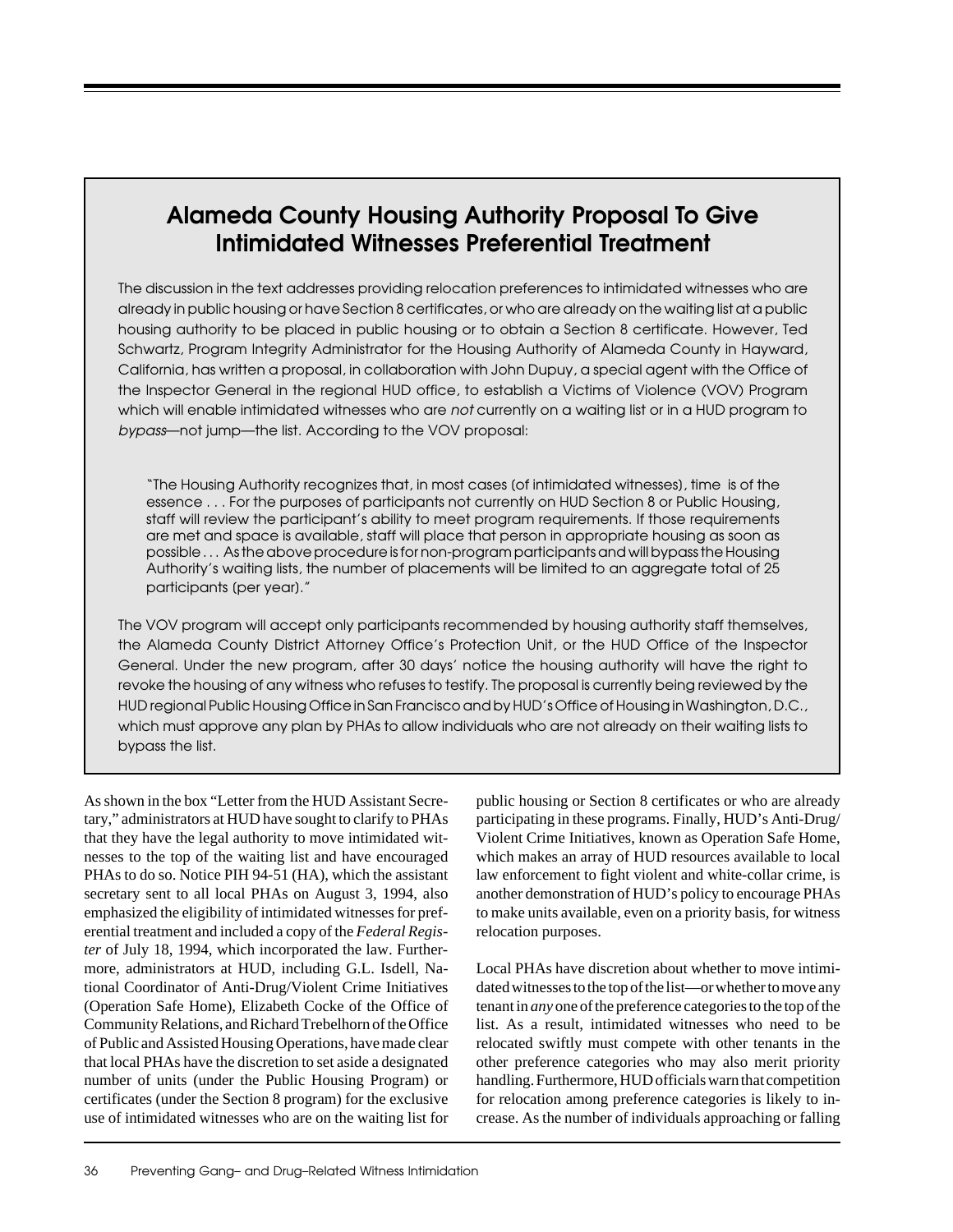below the poverty line in the country rises, the number of tenants who fall into one of the preference categories will also grow. As a result, PHAs will have to allocate a fixed or even decreasing number of available units among an increasing number of tenants eligible for preferential treatment.

The Federal Housing Administration, as authorized under the National Housing Act of 1934, allows HUD-owned single-family and multi-family properties that have been taken off the market to be made available temporarily by local HUD offices for temporary occupation by intimidated witnesses. Prosecutors in the District of Columbia, Maryland, and Virginia have used this option several times. The witness enters into a lease and pays a low rent to HUD through a property management company. This program has the advantage of making relocation available to individuals who are not currently receiving public housing or are not on a waiting list for it. However, only 100 such units are available for this purpose in the country. Furthermore, there have been instances in which witnesses who have been provided the option have damaged the property, demanded constant repairs, or been unwilling to move out once the house is ready for sale. For these reasons, this option is available only as a last resort. Further information about the program is available from Ann Sudduth, Director, Single-Family Property Disposition Division, at HUD's Washington, D.C., offices, (202) 708-0740.

#### *Some PHAs Provide Expedited Processing*

The Housing Authority of Alameda County (Hayward, California) has been able to relocate witnesses on Section 8 in only two weeks. In Baltimore, cooperative arrangements between the prosecutor's office and the public housing authority have occasionally reduced the time needed to transfer witnesses to between one to two weeks (although the wait is often longer for large housing units).

The New York City Housing Authority distributed a detailed set of instructions to all district directors, district supervisors, and project managers in 1991, setting out emergency transfer procedures for intimidated victims and witnesses. The memorandum (see appendix E) reviews the joint emergency transfer policy established among the housing authority's management department, the city's victim services agency, and the regional HUD Office of the Inspector General (OIG). The memorandum requires that "*the processing of all requests* [for transfer of victims of domestic violence, intimidated victims, and intimidated witnesses] *must be given the highest priority* [emphases in the original]." The procedures in the agreement include immediate processing once the referral is received from the district attorney's office, manager approval or disapproval of the transfer request within two working days (unless additional information is needed), and hand delivery of all transfer requests to the city housing authority's inspector general's office within two working days. The agreement provides that, after the completion of the rental interview, the tenant must be advised not to state on the move-out notice either the name of the new project or the address of the new apartment and that the Command Center for Relocated Families is to be given as the tenant's forwarding address.

For intimidated witnesses participating in all these programs, HUD has instituted security procedures to ensure that witness locations cannot be discovered by anyone accessing a central file or data base. In the HUD field office in Washington, D.C., a designated staff that handles all transfers (approximately 45 in 1994) keeps all the files coded and locked up. The HUD rules for witness protection in public housing published in the *Federal Register* explicitly make provision for establishing appropriate safeguards to protect the identity of threatened witnesses who have been relocated.

#### *Suggestions for Working With PHAs*

Delays in securing public housing transfers can jeopardize the safety of intimidated witnesses, compromise the police investigator's and prosecution's case, and increase the cost of witness management if in the meantime witnesses are housed for weeks or months in hotels at public expense. These are compelling reasons for expediting the process. It is critically important that prosecutors and investigators, or the jurisdiction's victim/witness program coordinator, learn about HUD's guidelines for witness relocation and try to secure cooperative agreements with PHAs (such as the one arranged in New York City and discussed above), including endorsement of the agreements from top State housing officials. For assistance in this collaborative effort and with the relocation of individual witnesses on an *ad hoc* basis, observers offer the following suggestions:

• **Defuse the waiting list barrier**. If a witness needs to be relocated from one public housing development to another development within the same jurisdiction (city or county), the waiting list issue should not be a problem. Relocating a witness to another development automatically makes the unit that the witness is vacating available to the next person on the list. As a result, relocating the witness to another development does not extend the wait for the family currently at the top of the list.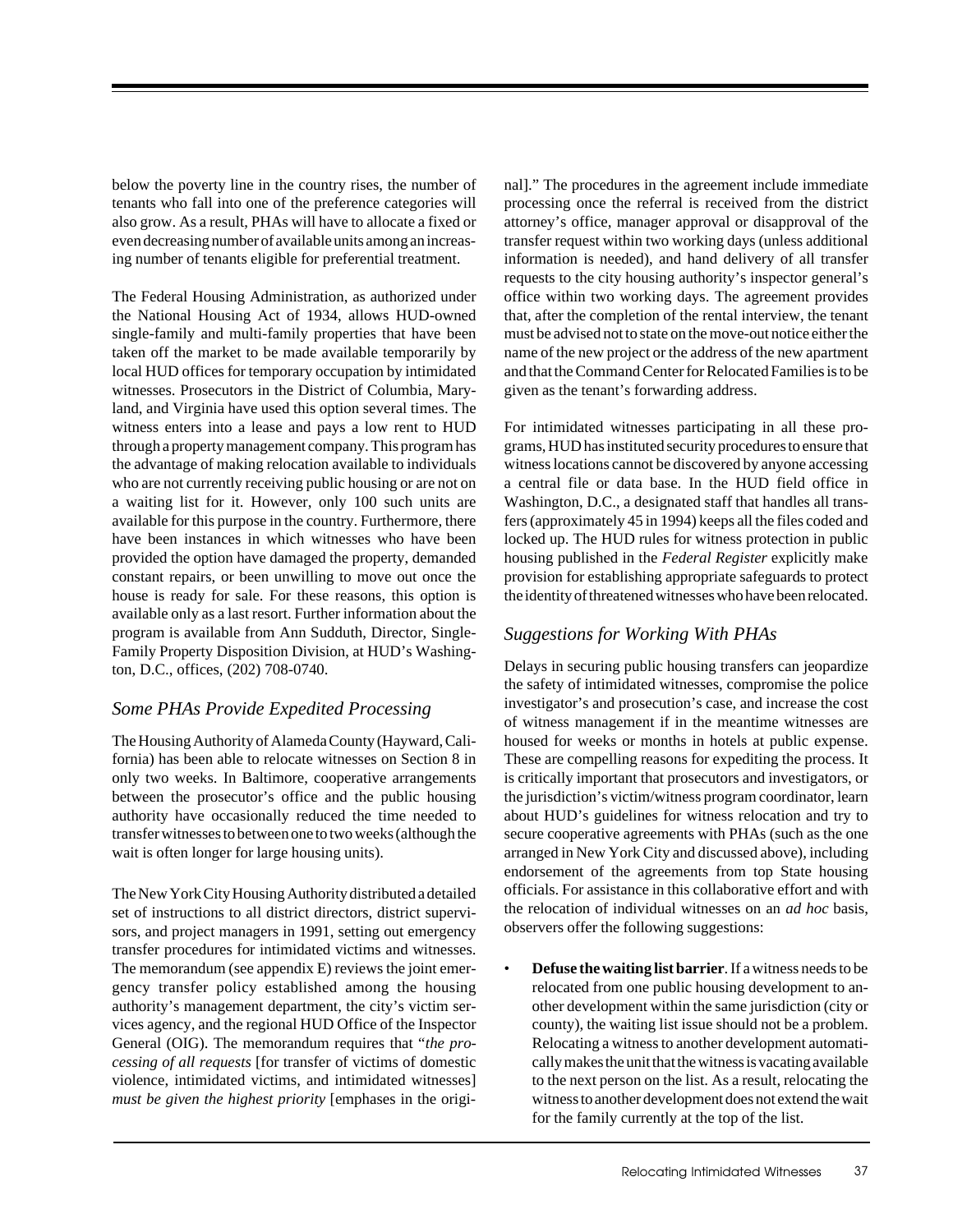- Ask about floating vouchers. If it is a Section 8 voucher that is being sought, ask the housing authority how many "floating vouchers" it has. Every public housing authority has some floating vouchers because vacancies are not filled immediately as tenants go off Section 8. Ask if the witness could be given one of these vouchers.
- **Advocate with landlords.** Point out to landlords who accept Section 8 tenants that intimidated witnesses are likely to make better than average tenants because they have shown they are willing to do their civic duty even at some personal risk.
- **Become informed about HUD requirements.** Familiarize yourself with the documentary requirements of the various HUD programs and look for ways to expedite the acquisition of these documents for witnesses. Housing authority officials have observed that they may experience delays in moving witnesses who do not have the appropriate documentation—for example, birth certificates or Social Security numbers.
- Get additional information. For clarification of the preference rule for intimidated witnesses, contact G.L. Isdell, National Coordinator, Anti-Drug/Violent Crime Initiatives (Operation Safe Home), at (202) 708-0390, by fax at (202) 708-1354, or by mail at:

Office of the Inspector General U.S. Department of Housing and Urban Development 451 7th Street, SW, Suite 8280 Washington, DC 20410.

## **Conclusion**

Most investigators and prosecutors consider it essential to have the option to relocate selected witnesses on an emergency or short-term basis. However, since it frequently involves a considerable commitment of monetary resources and staff time, as well as negotiation and frustration, relocation is not used as often as officials would like. While some of these barriers may be inevitable, police administrators and county attorneys can reduce them significantly by increasing the funding available for relocation activities and by negotiating personally for permanent assistance from the other agencies that this chapter has identified as sources of help with relocation activities, including local housing authorities, social services agencies, and out-of-jurisdiction law enforcement agencies.

## **Endnotes**

- 1. "Prosecutors Paying Millions To Protect Cowed Witnesses," *New York Times*, May 30, 1995.
- 2. A few jurisdictions were interested in establishing safe houses to use in place of hotels and motels in emergency situations—and to use as secure debriefing sites for witnesses—but none currently had a safe house in operation.
- 3. Preferences for Admission to Assisted Housing, Final Rule, 24 CFR Parts 880 et al., *Federal Register*, vol. 59, no. 136, July 18, 1994, pp. 36622, 36623, 36654.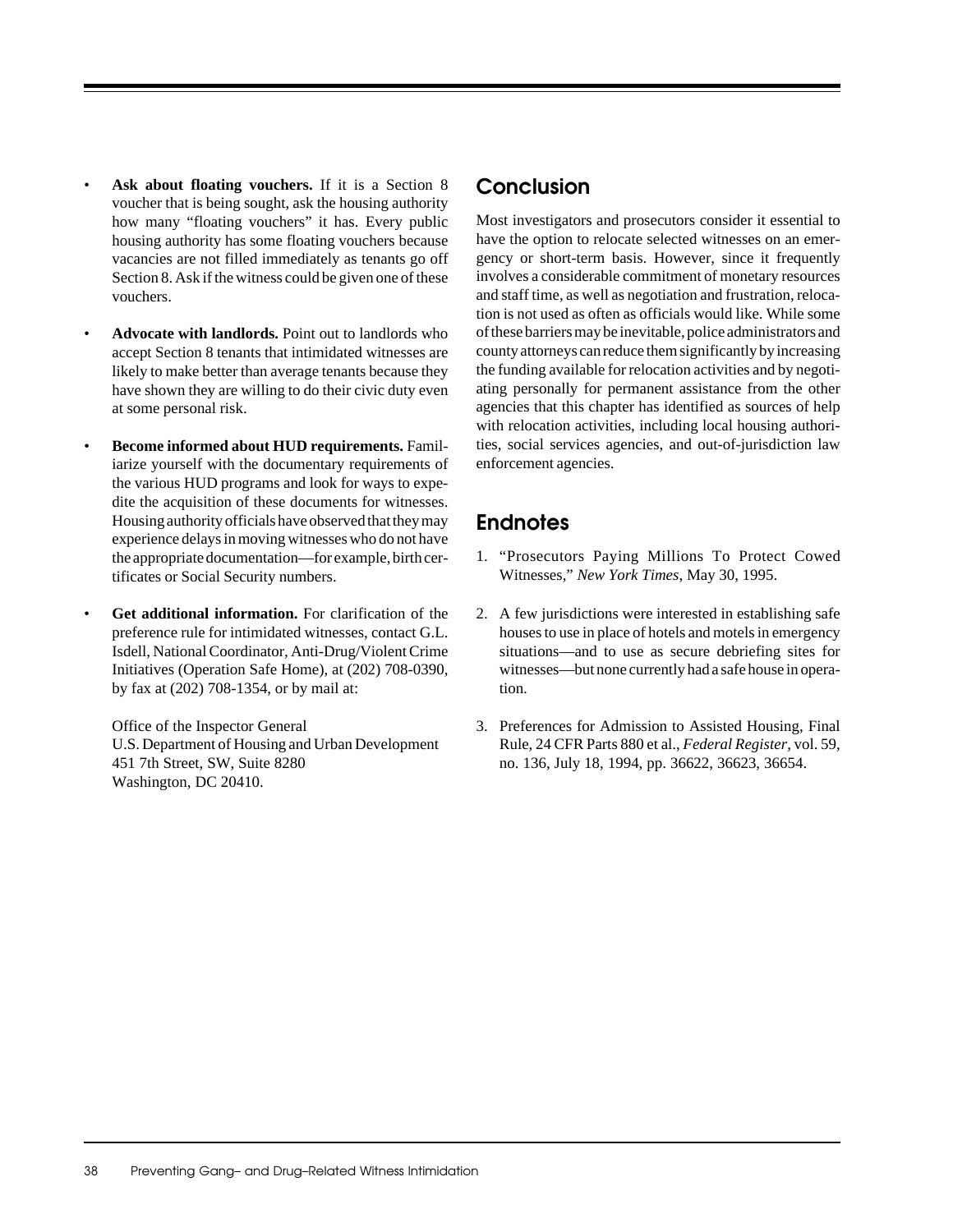# **Chapter 4 Preventing Intimidation in Courtrooms and Jails**

# **Key Points**

- Gang members and associates of defendants often show up in court with the express intention of discouraging witnesses from testifying.
- Courtroom intimidation can be very subtle and, partly as a result, can be missed by judges, bailiffs, and prosecutors. Even when they observe intimidation, judges often feel that preserving the constitutional entitlement to a public trial prevents them from removing the intimidator from the court.
- Nevertheless, there are actions that judges can legally take—and have taken—to prevent intimidation in the courtroom, including
	- removing gang members or other intimidating spectators from the courtroom,
	- segregating them in the courtroom, and
	- closing the courtroom.
- Prosecutors can also take action to prevent intimidation in the courtroom.
- Many intimidated witnesses in gang- and drug-related cases who are incarcerated (either as codefendant or in connection with other crimes) require special protection.
- Providing security for incarcerated witnesses requires a good working relationship between investigators or prosecutors and correctional administrators.
- Incarcerated witnesses are usually protected using one or more of the following three approaches:
	- separation of the witness from the defendant within the same correctional facility,
	- separation of the witness and the defendant by transferring the witness to a nearby correctional facility, and
	- separate transport of incarcerated witnesses and defendants to testify.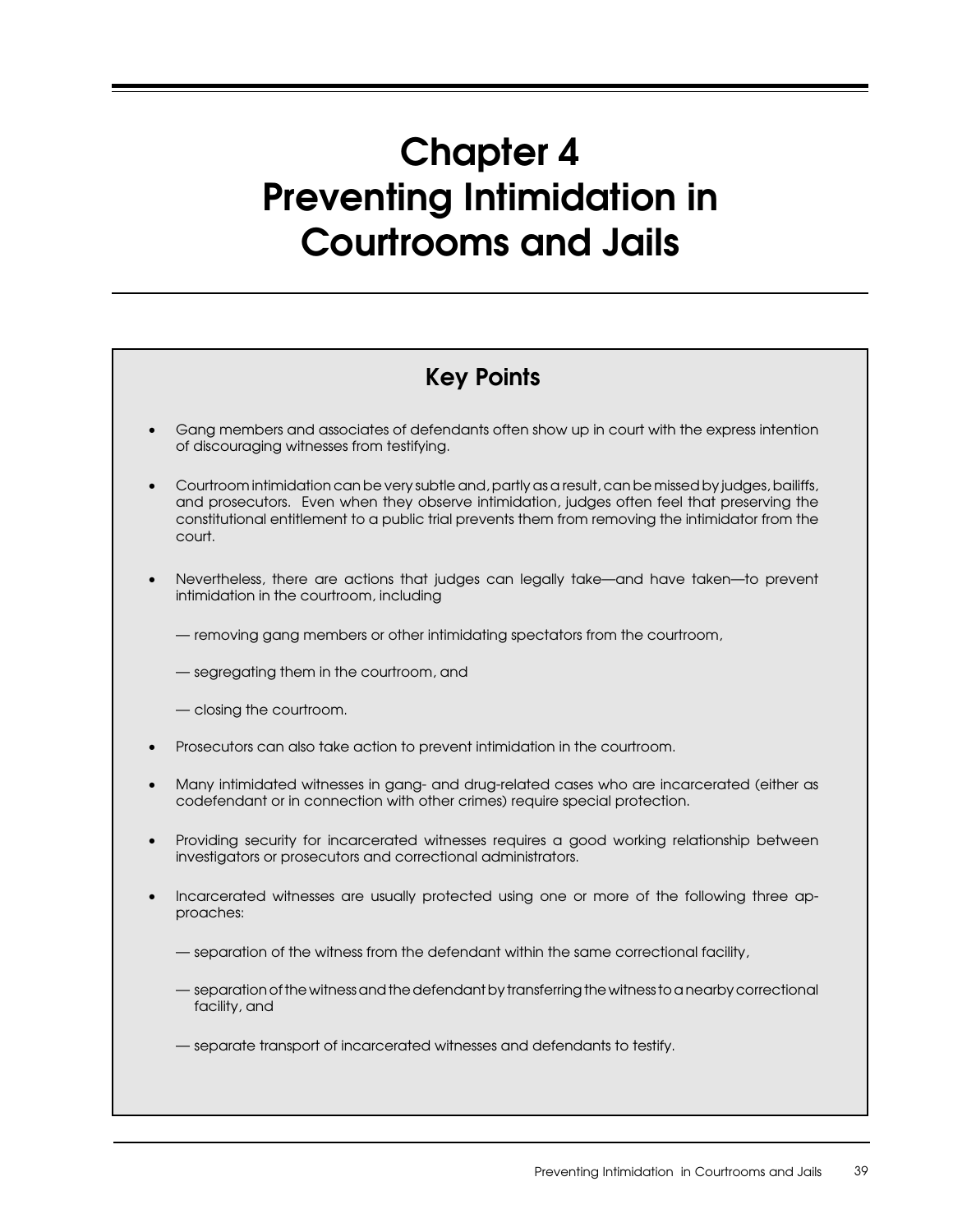## **Intimidation in the Courtroom**

Gang associates, family members, or friends of defendants often show up in court with the express intention of intimidating the witness—coercing the person through fear into "forgetting" or denying what happened, or refusing to testify at all. As a result, most professionals contacted for this report agree that preventing intimidation in the courthouse is an essential component of any witness security program. To be sure, the chief burden for preventing intimidation during hearings and trials rests with the court; however, prosecutors and police can also help prevent courtroom intimidation.

While intimidation can, of course, result from actual violence in the courtroom, no violence need take place for intimidation to occur—and be effective. The mere presence of gang members or friends or family of the defendant is often sufficient to frighten witnesses, and threatening insignia on clothing or the use of threatening gestures can intensify a witness's apprehension. The discussion below addresses ways of dealing with these more subtle forms of intimidation, which are reported to be the most common means of frightening witnesses in court and the most difficult to prevent. Courtroom security designed to control actual violence, while essential, is something most courts already pay very close attention to and is therefore given little emphasis in this section (see the box "Extra Security Measures Are Sometimes Needed").

### *Why Many Judges Are Reluctant To Act*

When judges fail to respond to courtroom intimidation, most observers agree it is because they must balance the constitutional requirement of a public trial against the need to prevent interference with the judicial process, and judges may give priority to avoiding any actions that might result in a successful appeal. As a result, unless spectators say or do something that is patently intimidating—and sometimes not even then—many judges will not remove them from the courtroom. However, as discussed in chapter 7, "Legal Issues," case law supports limited courtroom closure or spectator exclusion to prevent witness intimidation.

There are other reasons judges may fail to act to address intimidation in the courtroom. According to some prosecutors, judges may be aware of the intimidation spectators engage in but not see it as the court's problem unless it interrupts or delays the proceedings. Judges in Minneapolis and Oakland pointed out that the small size or particular arrangement of their courtrooms makes it difficult both to separate spectators from witnesses by any significant distance and to keep an eye on spectators, the witness, and jurors all at the same time.

Some judges are unfamiliar with gang colors, insignia, or signals that intimidate witnesses. According to Charles Grant, former chief of the homicide unit of the Philadelphia District Attorney's Office, "Intimidation—the signals and mouthed words—usually isn't obvious or can be understood only in context. 'Do you want some heat?' said by a gang member to a witness in the courthouse really means, 'I'm going to blow your brains out if you testify.'" In Washington, D.C., a silent, hard stare by a group of gang members seated in court—a practice called "gritting" on the witness—is tantamount to a death threat. According to Mike Berry, former security specialist in the Washington, D.C., U.S. Attorney's Office, "Gritting means, 'When you get off the witness stand [if you testified against us], you're dead.'"

*"If they [gang members] come in with insignia, it's a free speech problem. If you try to get them out through other means, you could be reversed. You have to feel it out on a case by case basis and know the criminal law."*

> — Judge Stanley Golde, Superior Court, Alameda County, California

In Alameda County, homicide prosecutor Jim Anderson reports that the defense does, indeed, object whenever the judge removes a spectator from the courtroom who is friendly to the defense, but "the objection is just for show—a *pro forma* part of every appeal counsel files in every capital case." The appeals court, he adds, treats the objection as just that—a *pro forma* complaint—and routinely rules against it. A judge in another jurisdiction, however, observed that defense counsel never objects when he removes someone because "if they did, I might rule against their objections, deny their requests for delays, and so forth whenever I had some legitimate leeway in how to respond."

### *Actions Judges Can Take*

On their own, or if approached properly by the prosecutor or police investigator, some judges will remove gang members or other intimidating spectators from the courtroom, segregate them in the courtroom, or, in extreme cases, close the courtroom.

**Remove intimidators from the courtroom.** Prosecutors and police investigators in almost every jurisdiction studied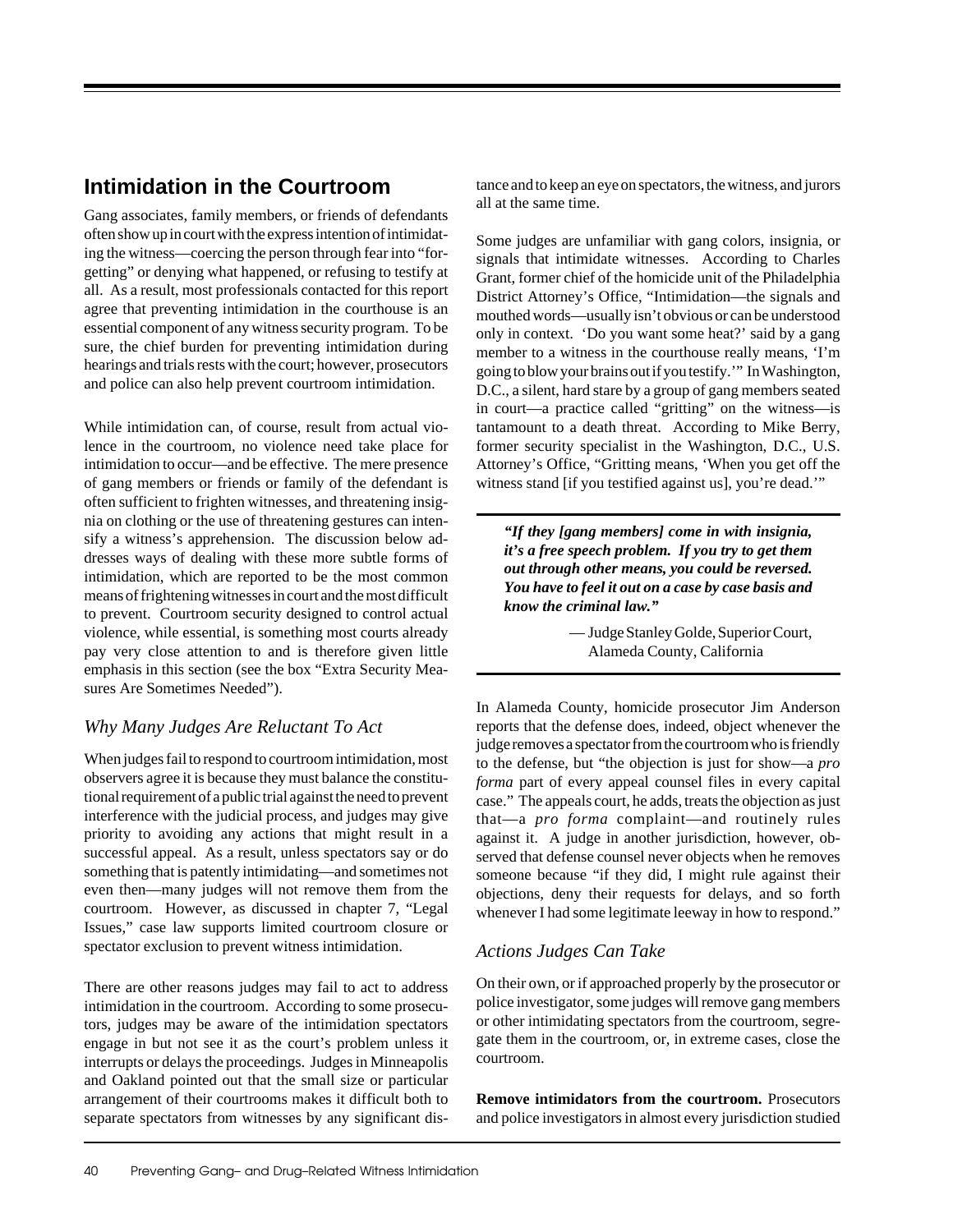for this report said that, although they are the exception, at least one or two judges in their court systems do remove gang or family members who try to intimidate witnesses. According to Victoria Villegas, Chief of the Major Violators Unit in the Clark County (Las Vegas) Attorney's Office, "Judges [here in Clark County] *will* remove gang members. In my first gang case, the judge and bailiff were unaware of the intimidation that was taking place, so I went up and told them that the jurors were getting nervous because of the spectators' behavior. And they did remove the offending gang members from the room." In another jurisdiction, one judge tells the bailiff to ask offending gang members for identification and, if the documents are insufficient, to eject them. Another judge calls a recess if he observes or is told about a gang member who is intimidating a witness, has the bailiff bring the spectator to the bench, conducts a warrant check, and tells him to leave.

*"Judges [here in Clark County]* **will** *remove gang members. In my first gang case, the judge and bailiff were unaware of the intimidation that was taking place, so I went up and told them that the jurors were getting nervous because of the spectators' behavior. And they did remove the offending gang members from the room."*

> — Victoria Villegas, Chief, Major Violators Unit, Clark County (Las Vegas) Attorney's Office

Whenever gang members are expected in the courtroom, one judge has the bailiff confront *all* would-be spectators as they walk in the courtroom, requesting identification and asking why they are present, so that gang members cannot say they are being singled out; typically, this alone discourages about half the gang members from remaining.

Lieutenant Teresa Lesney, Commander of the Las Vegas Police Department's Gang Investigation Section, says the best approach she ever saw to preventing intimidation was when a judge had a police officer in the court announce loudly to a gang member who had been directing threatening gestures at a witness, "You're under arrest *for intimidation*," whereupon the police officer escorted him out of the courtroom.

**Segregate intimidators in the courtroom.** Some judges keep all spectators out of the first and second rows of the courtroom, leaving these benches empty or allowing only police officers and the media to occupy them. This at least

# **Can the Prosecution Benefit From Witness Intimidation?**

Some observers feel that intimidation in the courtroom actually benefits the prosecution because jurors usually deduce what is going on and become less sympathetic toward the defendant. Homicide prosecutor Jim Anderson tells about a case in Oakland in which several gang members came to court during his closing argument and sat right behind the defendant; after the trial, some jurors reported that they felt intimidated, and Anderson concluded that the gang members' presence "sure didn't hurt my case and probably solidified it because it increased the credibility of my claim that the defendant was a gang member." San Francisco prosecutor Alfred Giannini had a very weak case against a gang member who had machine-gunned a crowd of people, killing 2 and injuring 14. Because there were gang members in the back of the courtroom, a key witness balked in front of the jury, saying he could not remember anything, but the jury convicted. Later, jury members told the press, "We could figure out what was going on—he was scared to testify." Victoria Villegas, a Clark County (Las Vegas) homicide prosecutor, reports that in one case she tried, the defendant's attorney also wanted the gang members removed because, by making the jurors nervous, they were hurting the defendant's case.

By contrast, Judge Stanley Golde in Oakland feels that gang intimidation in the courtroom works against the prosecutor because jurors will feel that "if the judge cannot prevent intimidation in his or her own courtroom, and if the witness is scared, I sure ought to be scared, too." But if the judge stops the intimidation, Golde believes, that helps the prosecutor because jurors not only then feel secure, they also conclude that anyone who has such menacing associates must be guilty.

puts some distance between potential intimidators and the witness.

**Close the courtroom.** On occasion judges will close the courtroom to spectators during the examination of a prosecution witness who is afraid to testify in front of gang members.

• An Illinois trial judge closed his courtroom during the testimony of an eyewitness to a murder allegedly committed by the defendant. The witness was afraid to testify because he had received threatening phone calls,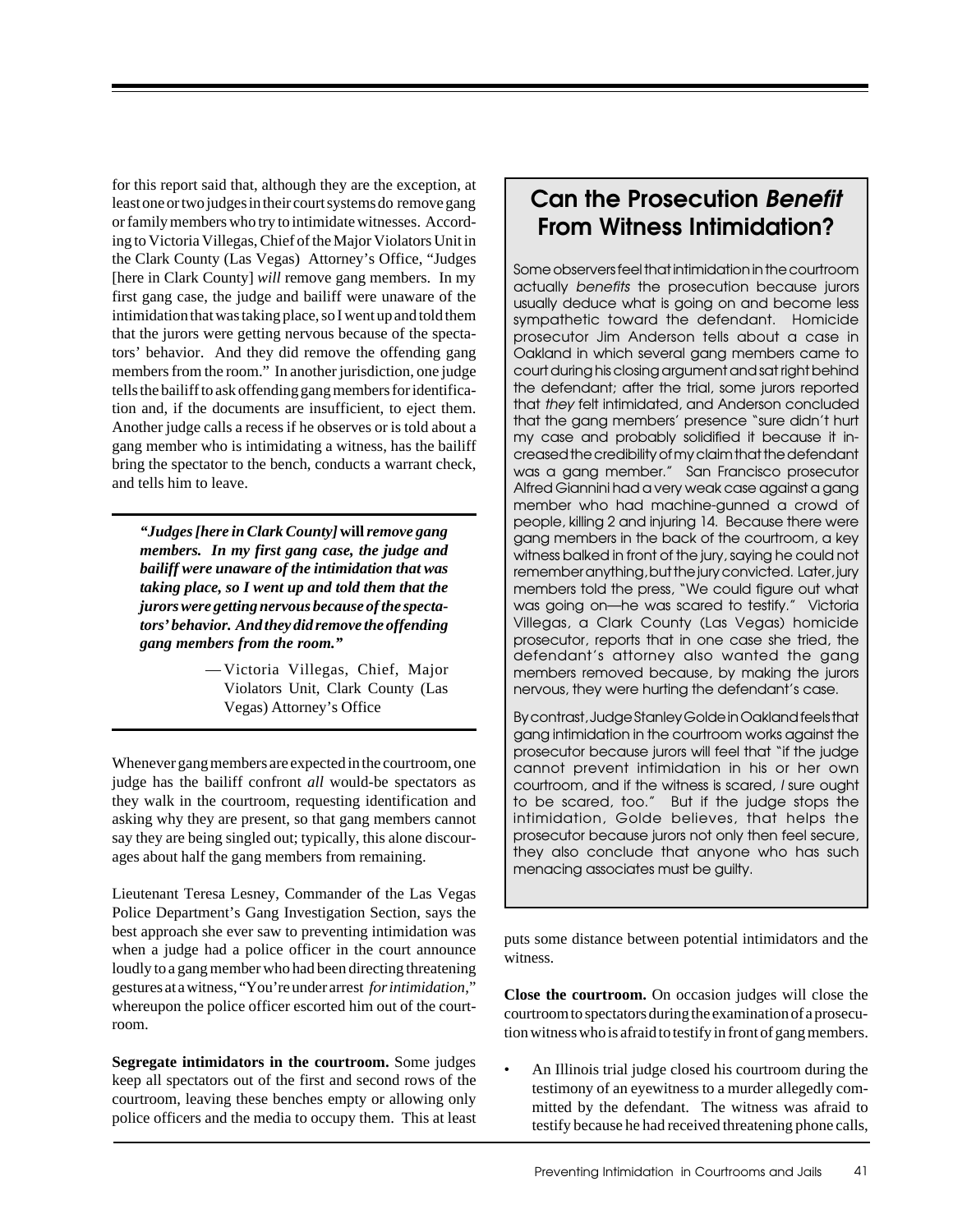shots had been fired at his front porch, and his automobile had been vandalized.<sup>1</sup>

• A New York State trial judge cleared all the spectators from the court after the State's sole identification witness became speechless when 30 or 40 people in the audience leaned forward and grinned and grimaced when he was sworn.<sup>2</sup>

The actions of both of these judges were upheld on appeal. Moreover, legislation in a few States, such as Arizona, California, and Indiana, expressly permits judges under certain circumstances to exclude some or all spectators from the courtroom in order to prevent witness intimidation. Prosecutors and law enforcement administrators may work to have similar statutes introduced in their own legislatures. The section "Preventing Courtroom Intimidation" in chapter 7, "Legal Issues," discusses existing statutes and case law on the exclusion of the public from the courtroom.

**Miscellaneous strategies some judges use.** Some judges make use of other strategies for protecting witnesses or giving them confidence to testify.

• Many judges make a special effort, often in conjunction with the local victim/witness assistance program, to

## **Manage the Witness**

"You need to take time to talk to and even coddle reluctant witnesses; they're touchy and hostile," one judge advises. If needed, this judge holds a hearing with witnesses before they are called to the stand. If the witnesses are coming from jail or prison, he tells them that he will not let the jury see the handcuffs, and he tells the bailiff to remove the cuffs when the witness is about to testify. When a witness recants in obvious reaction to the presence of gang members in the courtroom, he calls a recess and talks to the witness in chambers, explaining the law of contempt and making clear that the witness's previous testimony will come into the record anyway. He may also tell the witness, "We'll protect you." The same judge sometimes takes the opposite tack, becoming very hardnosed with a recalcitrant witness. On one occasion, he leaned over and whispered to a witness brought in to testify from the State prison, out of the jury's earshot, "Smarten up . . . You need to testify."

*provide safe waiting areas*, away from any possible intimidator, where witnesses can remain until called to testify. However, space in courthouses is often at a premium; A. Franklin Burgess, Deputy Presiding Judge of the Criminal Division of the Superior Court of the District of Columbia, commandeers an empty jury room or even the jail elevator for witnesses to wait in.

- Two judges reported that they *tell defense counsel not to inform their clients of the dates when intimidated witnesses will be testifying*. "If five gang members show up tomorrow when Mr. X comes to testify," one judge tells counsel, "I'll know it's because *you* told your client that Mr. X was scheduled to testify." While defense attorneys are free to ignore these warnings, they may lose some of a judge's goodwill by being defiant. These two judges also avoid giving defense counsel any more advance notice than necessary of the date when each prosecution witness who might experience intimidation will be testifying.
- In some jurisdictions, the court administrator *makes additional judicial resources available to expedite cases* involving witness intimidation. Prompt disposition of cases not only reduces the opportunity for intimidation before and during trial but also conserves witness protection resources, allowing more witnesses to benefit from short-term relocation or security services. For example, in New York City, one judge handles all gang cases involving multiple homicides in an effort to expedite these cases and limit the number of jurors vulnerable to intimidation. The Rhode Island statute establishing that State's witness protection program contains a subsection authorizing the State's attorney general to request that cases involving witness intimidation be expedited (see chapter 7, "Legal Issues," and appendix C1).
- When a spectator smirks, laughs, or tosses a hand indicating a witness's testimony is nonsense, some judges immediately *announce they will not tolerate such behavior*, and it usually stops. A study by the Victim Services Agency in New York City suggested that admonishments by judges might be associated with reductions in the recurrence of intimidation.<sup>3</sup> As one judge says, "You have to *watch* and *listen* at all times."

Whatever judges do, one judge warns, they need to put their actions on record in case there is an appeal.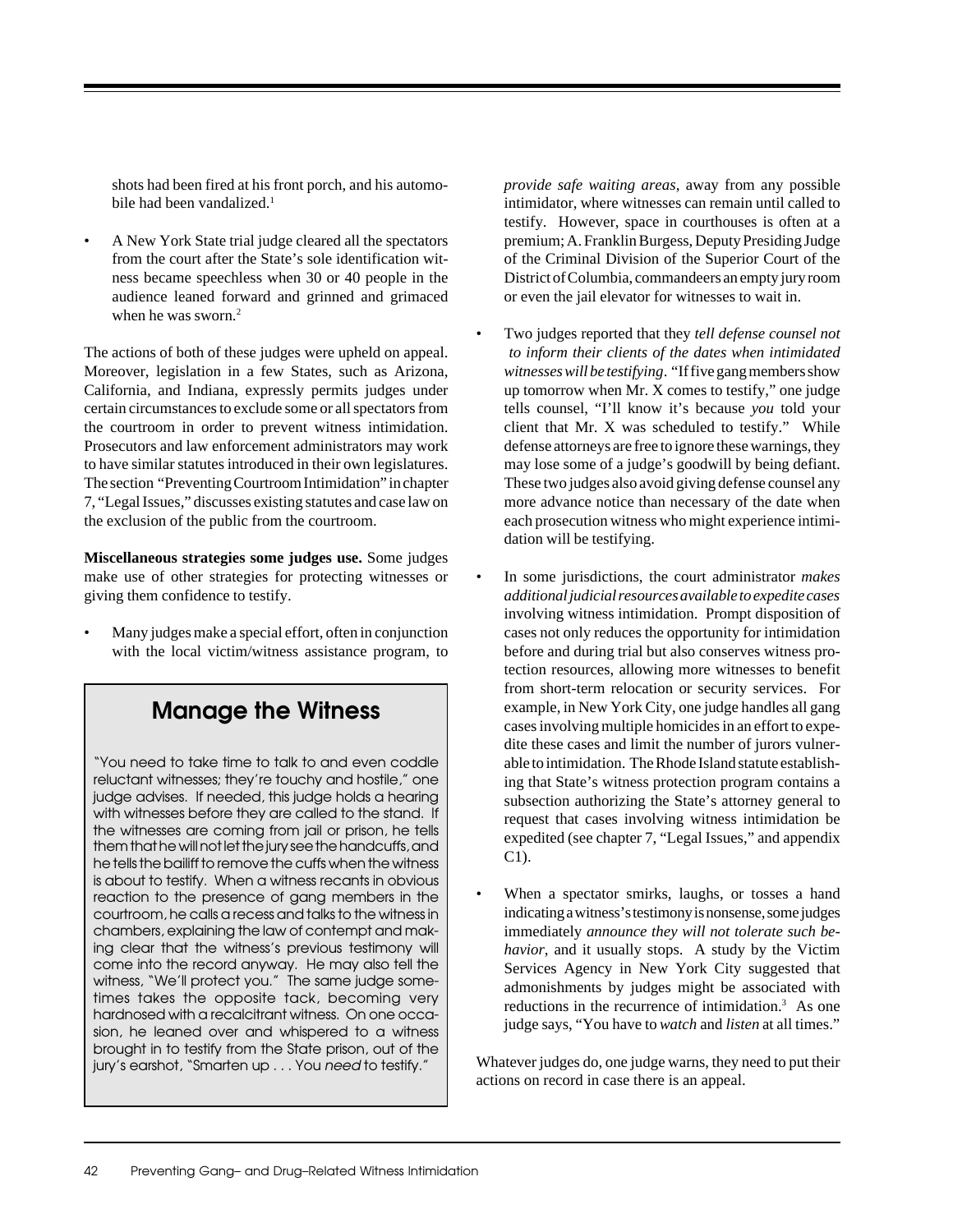# **Extra Security Measures Are Sometimes Needed**

Sometimes judges request, or police investigators offer, extra security measures when it appears that real violence might occur in the courthouse or courtroom. In a rape case in a jurisdiction in which gang members had threatened the lives of two witnesses, the judge had police authorities provide several armed officers in the courtroom, set up metal detectors at the entrance, place a video camera in the courtroom, and install an alarm system whereby he or his bailiff could summon a SWAT team concealed in a room across the corridor. The prosecutor wore a bulletproof vest. In other high-profile cases, special measures are needed for transferring witnesses to and from the court, including the use of decoy vehicles, back or basement entrances, and service elevators. See the description of Prince Georges County (Maryland) Sheriff's Office five-day course for forming a special witness protection team in the box "Special Security for Moving Witnesses," in chapter 3.

#### *The Role of Bailiffs*

Several observers point out that bailiffs (who may be retired police officers or deputy sheriffs on active duty) can be the weak link in preventing intimidation in the courtroom. If bailiffs are not careful to face and watch the spectators at all times, they may fail to spot intimidating gestures, yet they often have to turn their backs to the spectators to let the jury into the room, keep a close eye on witnesses being transported from jail or prison to testify, or pay attention to a request from the judge. In addition, as with judges, bailiffs may not be familiar with what the gang members' gestures mean. Finally, not all courts have bailiffs, although judges can usually request one in potentially dangerous cases.

The importance of the bailiff was underscored by one judge who is able to interview and handpick bailiffs for his court because he is on good terms with the sheriff. He reports that he chooses only bailiffs who are careful, firm without being provocative, and, above all, smart. He also looks for individuals who appear to be fit and capable of moving quickly to respond to dangerous situations. He tells each new bailiff, "I know your job is to protect me and the jury, but I also want you to protect witnesses against intimidation."

Colonel Gerry Powers, Assistant Sheriff of the Prince Georges County Sheriff's Office, who provides a five-day training course for law enforcement agencies on witness security (see the box "Special Security for Moving Witnesses" in chapter 3), argues that since "bailiffs often end up out of position with their back to the spectators or have their attention diverted doing something for the judge," they are unable to monitor intimidating behavior or prevent violence from occurring. He recommends that whenever security is a concern, a deputy sheriff should also be present to provide it.

### *Motivating Judges To Act*

Prosecutors and police investigators report they have found several ways of motivating at least some judges to become more aggressive about protecting witnesses from intimidation in the courtroom.

**Ask the judge's permission.** Often the judge does not need to take any action other than approving the efforts of prosecutors, police officers, or victim advocates for countering intimidation. For example, a prosecutor, police investigator, or victim advocate may only need to ask the judge for permission to allow an advocate to accompany and sit next to the witness in the courtroom (except when the person is testifying), to authorize the sheriff's department to use metal detectors or pat-down searches for anyone entering the courthouse or courtroom, or to authorize police officers or sheriff's deputies to arrest anyone in the courtroom with an outstanding warrant against them.

#### **Bring courtroom intimidation to the judge's attention.** When a prosecutor or police investigator observes intimidation in the courtroom that the bailiff and judge have not noticed or have misinterpreted as innocuous, he or she can bring the matter to the court's attention and ask that action be taken. If spectators are trying to intimidate the witness but are, in the process, also frightening jurors, emphasizing the impact of their behavior on the jury may be more effective than singling out its effect on the witness. Judges know that a frightened jury cannot render an impartial verdict—and allowing this fear to go unchecked suggests they are not in control of their own courtrooms.

**Make clear that the court is empowered to remove intimidators.** Prosecutors can make judges aware of pertinent statutory authority and case law to make clear that the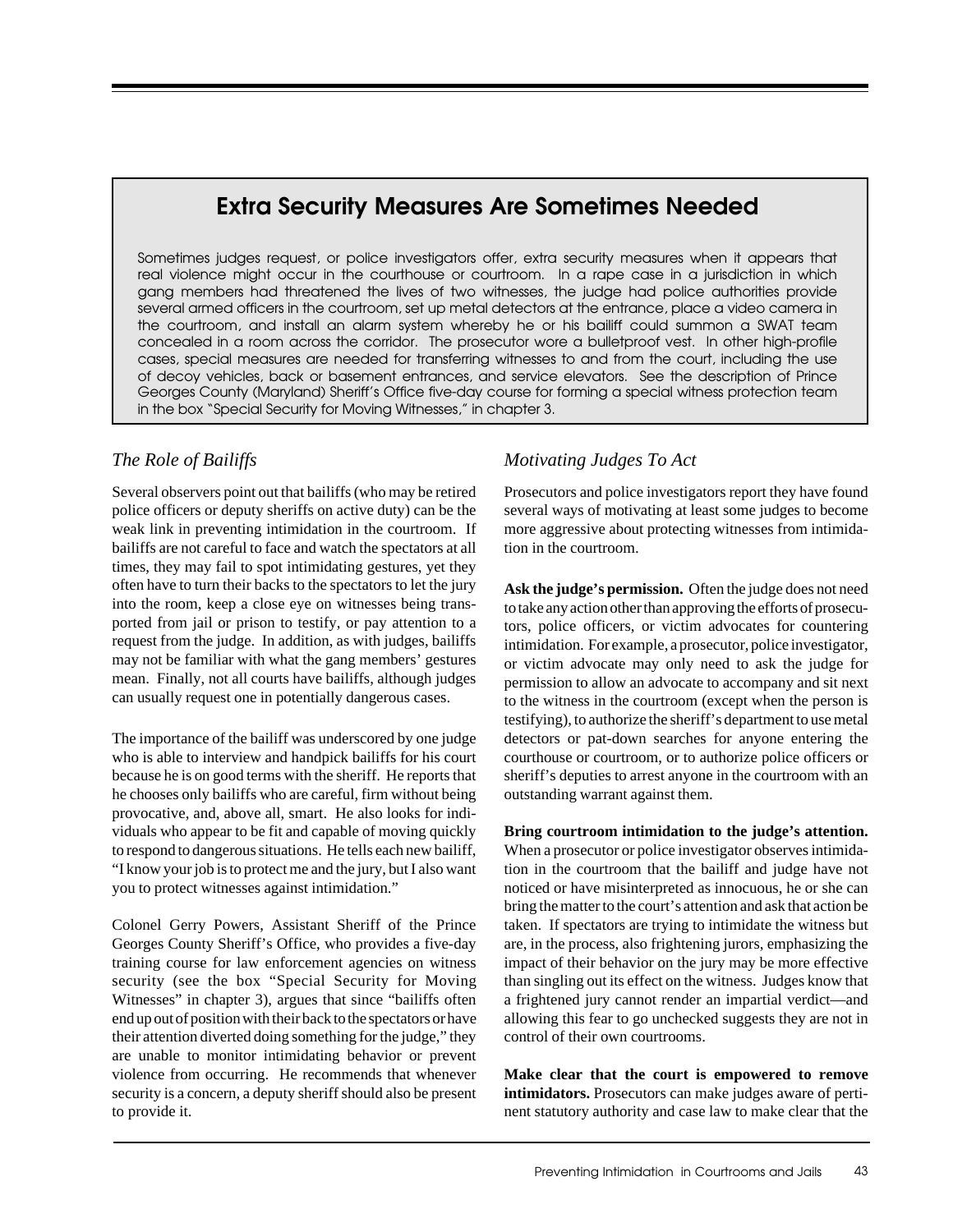court *can* remove intimidators from the courtroom, or close the court entirely, without violating the guarantee of a public trial in State criminal courts embodied in the Sixth and Fourteenth Amendments. (See below and chapter 7, "Legal Issues," for a discussion of pertinent case law.)

**Arrange for seminars and workshops.** Prosecutors and sympathetic judges can arrange for seminars and workshops for court personnel on protecting intimidated witnesses. Victoria Villegas arranged for two experienced judges and two police officers from Los Angeles to help her lead an allday seminar on courtroom security, gang signs, and measures for protecting witnesses. Several judges attended the voluntary session along with a number of bailiffs.

All of these steps, of course, require tact: judges may resist efforts to provide information or training as an attempt to undermine their impartiality or as a potential infringement on their autonomy.

#### *Court-Related Actions Prosecutors and Police Can Take on Their Own*

Prosecutors and investigators report that they can sometimes reduce courthouse intimidation without involving the court itself.

**Discourage gang members from entering the courthouse or courtroom.** Some professionals believe that the best intimidation prevention strategy is to keep those individuals who seem likely to threaten the witness from ever entering the courtroom.

- Prosecutors and police can *arrest gang members with outstanding warrants who come to court*. In one case, a prosecutor found outstanding arrest warrants on several gang members who had been attending the trial and had some of them arrested in the courthouse; the next day the others stopped coming to court. Another prosecutor arranges for gang-savvy street officers to come to court and take into custody any gang members who have outstanding warrants against them, even if their only offense is a traffic violation. When possible, Alfred Giannini in San Francisco also takes out new warrants on other gang members and has them arrested at the courthouse. "That way," he says, "you arrest people you wanted to catch anyway, and you give the impression that law enforcement controls the courts."
- Los Angeles has found that it can be effective to *videotape gang members* coming into the courtroom because

individuals who are on probation want to avoid documentary evidence of their association with other known gang members—typically a violation of probation conditions that could land them in jail.

- In several jurisdictions, sheriff's deputies *use metal detectors or pat-down searches* at the entrances to the courthouse or the courtroom. Often gang members will walk away rather than face these procedures.
- In the company of a law enforcement officer, one Texas prosecutor asks intimidating gang members in the courtroom or courthouse their names and, on occasion, photographs them. The prosecutor then has subpoenas drawn up to *call the intimidators as witnesses*. In the prosecutor's view, if the gang members are there to intimidate a witness, they must know something important about the case. Turning intimidators into witnesses makes it possible to exclude them from the courtroom during the testimony of other witnesses—including that of anyone targeted—without asking for the judge's approval.

**Escort and accompany witnesses.** This report has already pointed out that victim/witness program advocates are sometimes available to accompany frightened witnesses to court and even to sit next to them during the proceedings (see chapter 2, "Traditional Approaches to Witness Security"). Prosecutors and police investigators can also arrange for sworn officers, either in or out of uniform, to escort and stay with witnesses in the courtroom. (Of course, care must be taken to avoid having police officers who are going to testify in a case be present in the courtroom except when they are giving testimony.) Even if this show of force does not

## **Making Arrests in the Courthouse Requires Care**

Police and prosecutors need to be careful about the timing of courthouse arrests. One judge was infuriated when the sheriff's department executed warrants during an afternoon recess in a case, creating a commotion in the corridor, complete with cursing and shoving between deputies and the gang members they were trying to arrest. Because the jury had not yet been dismissed and was within earshot, he had to conduct a hearing with each juror to make sure that what he or she had heard would not affect his or her ability to judge the case fairly.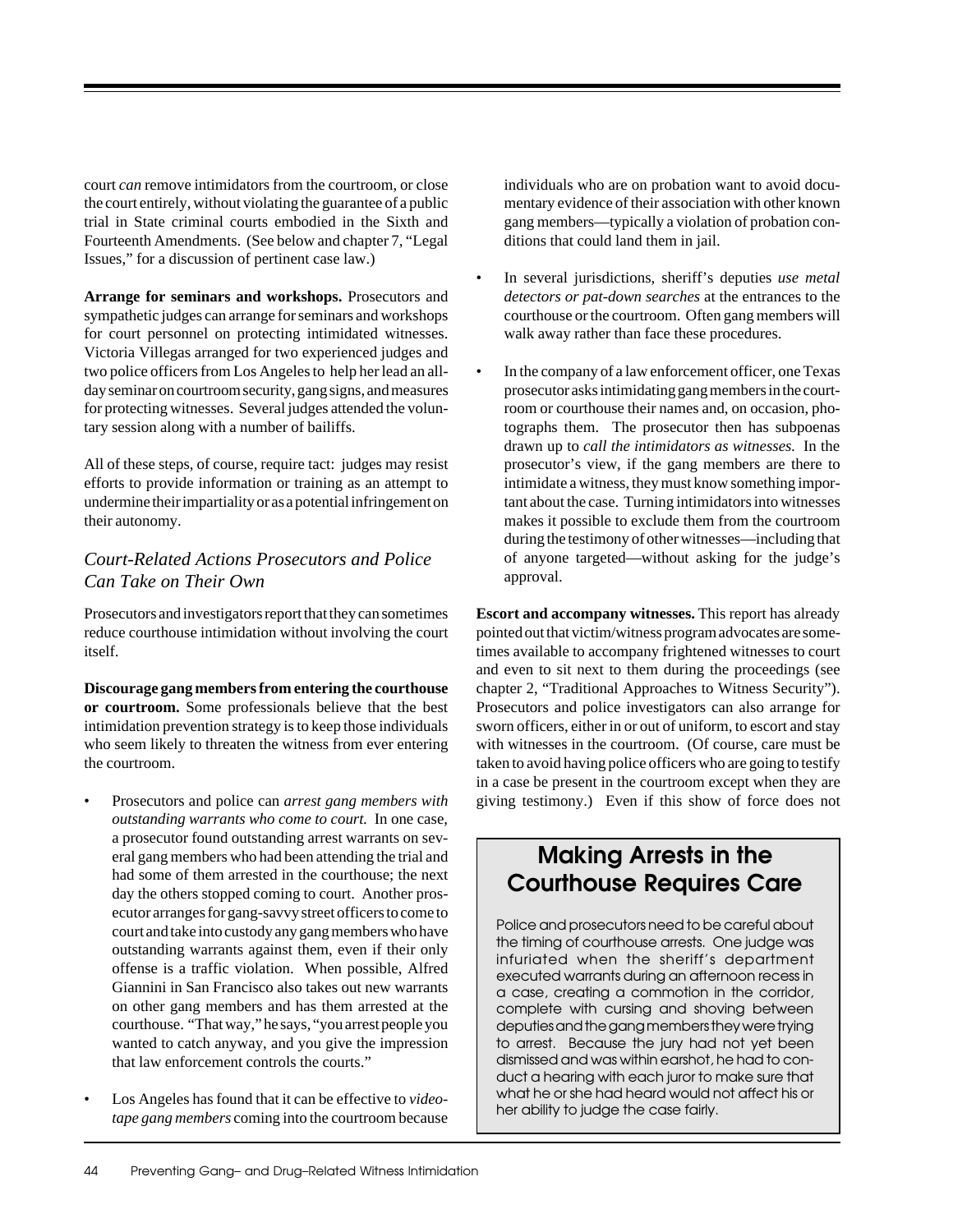# **The Witness's Own Associates or Family Members Can Be a Problem**

Prosecutor Alfred Giannini in San Francisco sometimes tells the victim's family and friends not to show up in court. "If you come in with your gang insignia yelling (profanities)," he tells them, "you and I will both lose the case because the jury won't like you and then they won't like your son. They'll decide your son started the problem, just as the defendant's lawyer is claiming." Or, after telling a mother or father that some family members can come, he might add, "But I don't want to hear a word from them, and I don't want 20 of your dead son's friends talking garbage outside the courtroom within earshot of the jury."

discourage gang members from trying to intimidate a witness, it may give him or her a feeling of security that makes it possible for the person to testify as planned. Officers can maintain eye contact with the witness as a form of reassurance, surround the witness when he or she enters or leaves the courthouse, mingle in the corridors with gang members, or sit right next to known gang members in the audience. In San Francisco, one officer helped a witness's neighbors form a community support group, who attended the trial so that the witness would see friendly as well as intimidating faces in court.

*[By executing arrest warrants for gang members in the courthouse,] "you arrest people you wanted to get anyway, and you give the impression that law enforcement controls the courts."*

> — Alfred Giannini Deputy District Attorney, Homicide Unit, San Francisco County District Attorney's Office

**Be creative.** Once when Victoria Villegas had her police gang expert on the stand in Clark County, Las Vegas, he brought photos of members of the gang that was alleged to be involved in the case. When the expert realized that a gang member happened to be seated in the front row of the audience, he answered a question from Villegas about how the gang could be identified by saying, "Well, they wear red bandannas, have a tiger insignia on their right sleeve, and have crew cuts—you know, just like that guy in the front row." According to Villegas, the jury was able to figure out that the spectator being referred to was the leader of the gang trying to intimidate the witness. No gang members showed up in court the next day.

Prosecutor Jim Anderson in Oakland tells witnesses who report that they can no longer recall what they saw or heard that they are free to take the stand and say, "I don't remember." That way the witness will not be held in contempt, Anderson can introduce the person's previous sworn statement from the preliminary hearing into evidence (see chapter 7, "Legal Issues"), and the jury can decide whether the discrepancy is based on fear of retaliation—all of which benefits the prosecution. In one of Anderson's cases, a man had hired two men to kill his former wife, but the witness, who had identified the killers at the preliminary hearing, had since been arrested himself and, afraid of retaliation if he testified at the trial, told Anderson he could no longer remember what he saw. Anderson told him he could answer questions at trial by saying, "I don't remember." Then Anderson had the police officers who audiotaped the witness's previous testimony take the stand and play the tape for the jury (evidence the defense had already obtained through discovery). The jurors decided that fear was preventing the witness from repeating his earlier testimony. Both defendants were found guilty and sentenced to death.

## **Intimidation in Jails and Prisons**

A significant number of intimidated witnesses will be behind bars either as codefendants in the same case or for an unrelated crime. "Witnesses in custody are a real problem," according to Alfred Giannini of the San Francisco District Attorney Office. "They demand attention now and will in the future ... A witness is in more danger of running into a friend or relative of the defendant in a California jail or prison than he is walking the entire city of San Francisco except for the defendant's own neighborhood." To secure the cooperation of incarcerated witnesses, some assurances must usually be given that they will be protected from retaliation. In addition, nonincarcerated witnesses may be afraid that jailed relatives will be harmed by other inmates who are gang or family members of the defendant.

Typical protective custody arrangements are described below.

• *Separation of the witness from the defendant within the*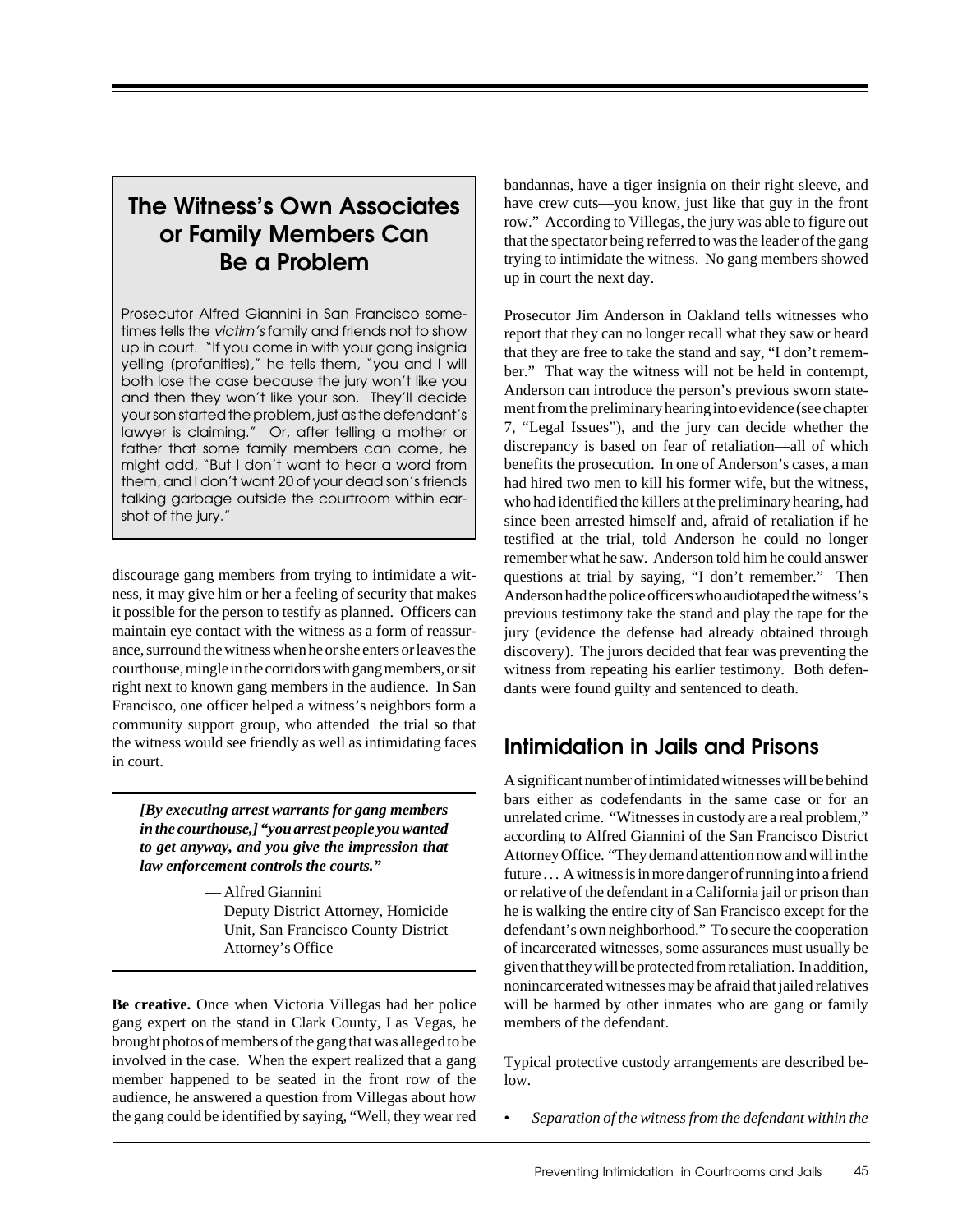*same correctional facility* by placing the defendant and the witness in different areas of the facility's general population or by placing the defendant in a special protective custody unit. In some correctional systems, such as New York City's, witnesses may prefer to remain in the general population due to a prison culture that encourages attacks on any incarcerated informant who is in protective custody. For this reason, prosecutors work quietly with prison officials to separate witnesses and defendants without formal separation orders (that are easily discovered evidence of a prisoner's cooperation with the prosecutor) and without the use of protective custody. Prosecutors also work with prison officials to avoid high concentrations of gang members in particular facilities.

*"Witnesses in custody are a real problem; they demand attention now and will in the future . . . A witness is in more danger of running into a friend or relative of the defendant in a California jail or prison than he is walking the entire city of San Francisco except for the defendant's own neighborhood."*

> — Alfred Giannini, Deputy District Attorney, Homicide Unit, San Francisco County District Attorney's Office

- *Separation of the witness and the defendant by transferring the witness to another correctional facility*, sometimes on a reciprocal basis. A few jurisdictions occasionally use Federal prisons on a cost-reimbursement basis to hide particularly endangered witnesses. Prosecutors in Washington, D.C., reported that incarcerated witnesses prefer to be transferred to suburban jails, where families and friends can still visit, or to a distant facility near out-of-town family members. Working to arrange such a transfer is one way the prosecutor can show goodwill toward an incarcerated witness who is willing to cooperate. If local gangs have affiliates in local jails or throughout the State prison system, it may be necessary to relocate a witness to an out-of-State facility.
- *Separate transport of witnesses and defendants to testify*. If arrangements have not been made to ensure the separate transport of incarcerated witnesses and defendants who are housed at the same correctional facility,

witnesses may refuse to testify once they arrive in court—the ride to and from the courthouse provides ample opportunity for a defendant to intimidate a witness.

Security for incarcerated witnesses hinges on good cooperative relationships among police investigators, prosecutors, and corrections officials, preferably as defined in a memorandum of understanding between the prosecutor's office or police department and the department of corrections. More commonly, however, cooperation is based on personal contacts and ad hoc arrangements: a deputy county attorney or police investigator calls a corrections administrator on a case-by-case basis for help in protecting key witnesses. Victoria Villegas calls the 12-story jail in Las Vegas to request that the administrator not house a witness on the same floor with a known family member or gang associate of the defendant and not transport them to court together. Alfred Giannini in San Francisco calls the jail watch commander in the sheriff's department and asks to have a witness who needs protection placed on the seventh floor with Federal detainees or in maximum security. When Giannini requests a transfer for an inmate to another jail or to San Quentin Prison, he must get a court removal order so that one warden will release the inmate and the other will accept him. Giannini has the declarations on his computer ready for him to fill in the blanks, and no judge has ever refused to sign an order. Nevertheless, he follows up with the watch commander to make sure the transfer happens. Giannini also arranges with the watch commander for district attorney investigators or police inspectors, instead of sheriff's deputies, to transport jailed witnesses to court to ensure their safety. In Iowa, since some inmates from Polk County's overcrowded jail in Des Moines are routinely housed in other county jails, prosecutor Daniel Voogt goes to the sheriff when an inmate witness needs to be protected and says, "You might as well do me a favor and select my witness as one of the inmates you transfer."

Police inspectors, too, sometimes make their own jail arrangements. When Lieutenant Earl Sanders in San Francisco needed to protect an inmate who had provided information about a defendant who was trying to kill a witness, the inspector went upstairs to the corrections department and talked to the captain in charge of the jail about having the inmate placed in another county jail; she arranged an inmate exchange with her counterpart in the San Mateo County jail, a few miles away. Sanders coordinates the movements of informants and witnesses who are incarcerated in the State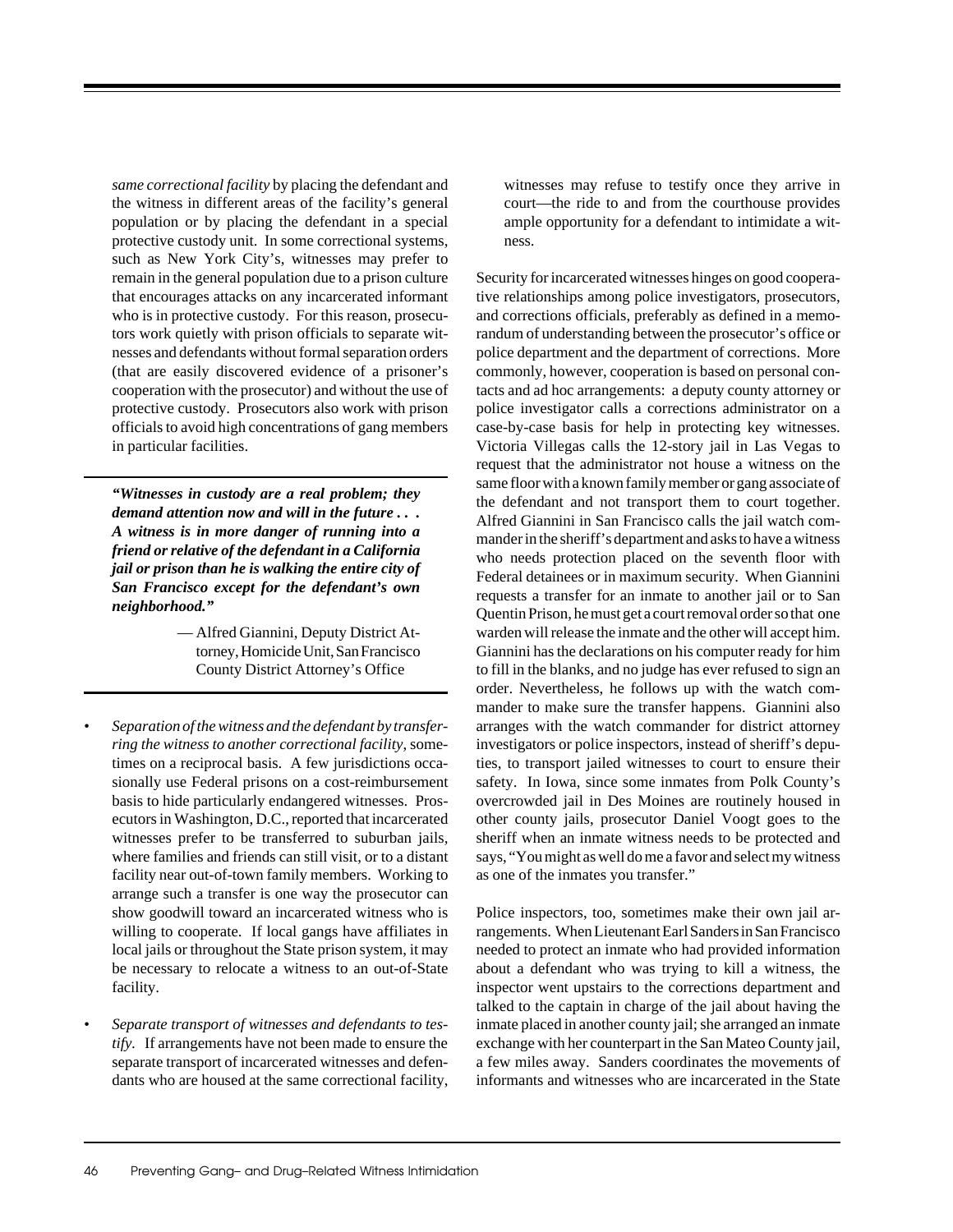# **Taking Innovative Action Against Inmate Intimidation**

Prosecutors in some jurisdictions have taken aggressive action against inmates intent on intimidating a witness.

• A prosecutor in one city developed an agreement with the regional telephone company to trace inmate telephone calls upon request so that charges could be brought against inmates for harassment by telephone. The prosecutor has on several occasions threatened inmates with having their phones removed and, working with the jail, arranged for phones to be removed on two occasions.

- In Washington, D.C., prosecutors have cooperated with corrections officials to execute search warrants in the jail to discover correspondence or other documentation of witness intimidation conspiracies. The U.S. attorneys were able to use the jailhouse correspondence of one gang member accused of murder to help convict him and an associate of intimidation and homicide charges.4
- Prosecutors in Los Angeles also make use of jailhouse searches when witness intimidation is suspected. In one case, the defendant had written witness information on his cell wall—in Arabic. The writing was photographed, translated, and used to prove intimidation.

prison system with fellow investigators he knows in the California Adult Authority's Corrections Investigations Division (CID), which deals with gangs. Sometimes Sanders calls to have an inmate transferred to the "safe yard" where everyone is a government witness or informant, but when one incarcerated gang member offered to finger 10 other shooters in a gang slaying if Sanders could protect him, the inspector arranged to have the inmate serve his time in the Nevada State Prison. Sanders has also been able to arrange to send inmates to Federal prisons for nonviolent offenders.

## **Conclusion**

Although preventing intimidation in the courtroom and in jails and prisons may appear to be beyond the control of prosecutors and police investigators, as this chapter makes clear, there are a variety of ways in which they can work with courts and correctional systems to significantly enhance the security of witnesses who will testify if they feel they can be protected against retaliation. Ultimately, however, correctional administrators and judges need to be made aware that it is *their* responsibility to prevent intimidation—jail and prison administrators because they have a legal duty to protect inmates, and judges because they are constitutionally mandated to ensure a fair trial. Prosecutors and investigators can help further this educational process.

## **Endnotes**

- 1. *People* v. *Rufus* (1982, 1st Dist) 104 Ill App 3d, 60 Ill Dec 190, 432 NE2d 1089.
- 2. *United States ex rel. Bruno* v. *Herold* (1969, CA2 NY) 408 F2d 125, cert den 397 US 957, 25 L Ed 2d 141, 90 S Ct 947.
- 3. Connick, E., and R.C. Davis, "Examining the Problem of Witness Intimidation," *Judicatur*e 66 (1983): 439–447.
- 4. "Letters From Gang Members Leave a Trail of Violence," *Washington Post*, May 24, 1995.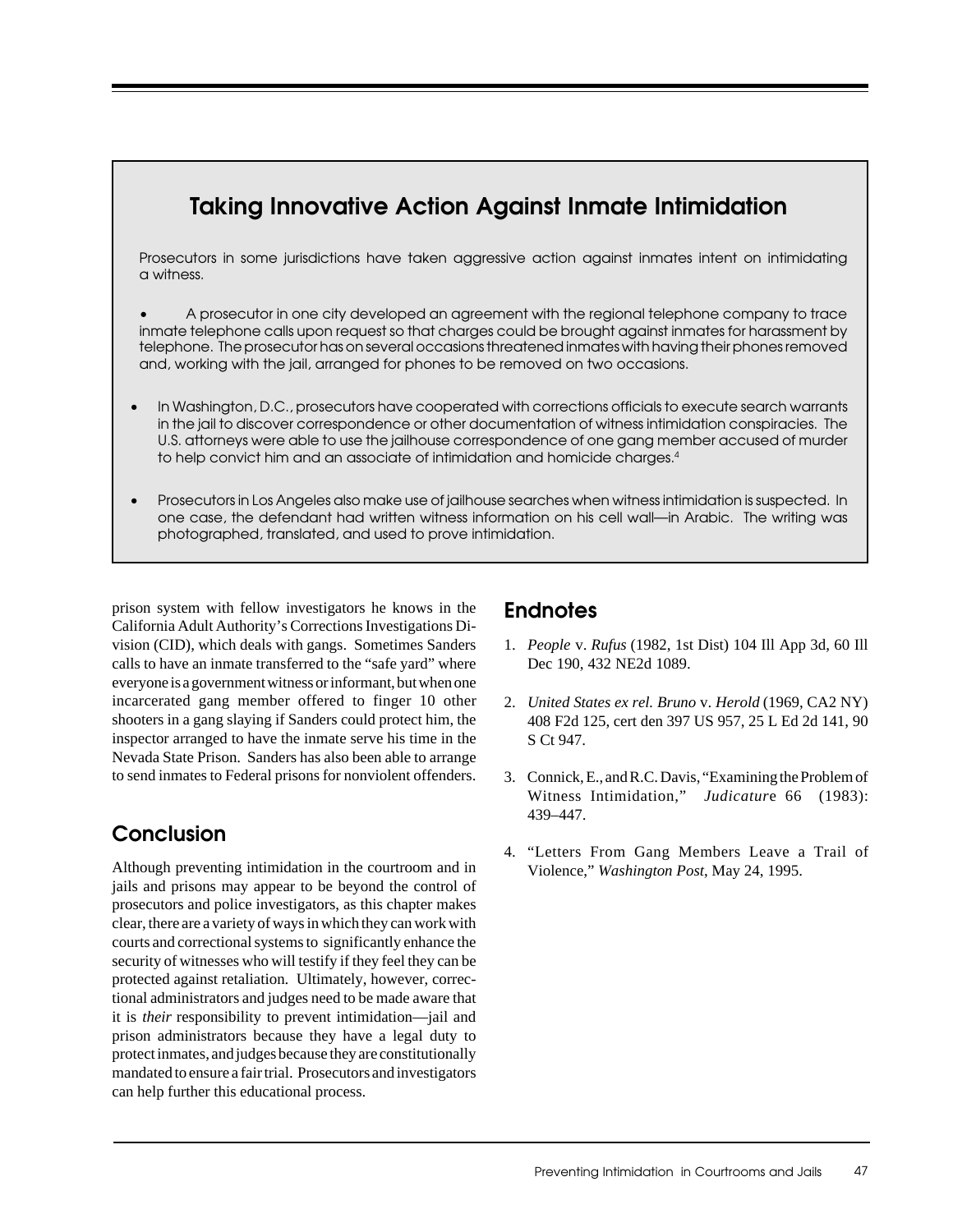# **Chapter 5 Reducing Community-wide Intimidation**

# **Key Points**

- Community-wide intimidation poses as serious a threat to the ability of police officers and prosecutors to obtain witness testimony as does an explicit threat against a witness in a specific case.
- Community-wide intimidation can be reduced in part through community outreach, including
	- community-based policing and prosecution strategies,
	- vertical prosecution of cases involving gangs or drug crimes,
	- matching language skills and cultural knowledge of police officers, prosecutors, and outreach personnel to the communities they serve,
	- community education and empowerment (including legal assistance in using civil remedies to combat gang and drug crime), and
	- public relations (including publicizing witness security program options).
- Following a high-profile gang or drug crime, intensive policing and prosecution tactics may help to reduce community-wide intimidation.

Community-wide intimidation is the fear, shared by a whole neighborhood, that the criminal justice system cannot protect residents from the gangs and drug dealers who dominate their community. This implicit but highly insidious form of intimidation frustrates prosecutors and police investigators because, while there is no specific threat or intimidator they can investigate, a community member who witnesses a crime may nevertheless be extremely fearful about testifying—and justifiably so. In fact, the most dramatic examples of community-wide intimidation concern not reluctant witnesses who need to be convinced to testify but the absence of *any* cooperative witnesses in crimes where both the victims and the perpetrators are well known to the community:

In the Pittsburgh case cited in chapter 1, no witnesses were willing to testify after a drug-related shooting at a softball game left three players dead in full view of dozens of spectators.

In San Francisco, although there were more than 50 witnesses to a homicide that took place at a public concert, including a woman identified as having stood next to the known shooter, no one was willing to identify the murderer in court.

## **Does Community-wide Intimidation Require Attention?**

In some jurisdictions, prosecutors and police investigators consider claims of nonspecific fear arising from communitywide intimidation a legitimate justification for witness relocation and security. In Washington, D.C., the U.S. Attorney's Office has proposed a new pilot program—separate from its participation in the Short-Term Witness Security Pilot Project (see chapter 3, "Relocating Intimidated Witnesses")—called the Citizens Assistance Program, to provide limited funding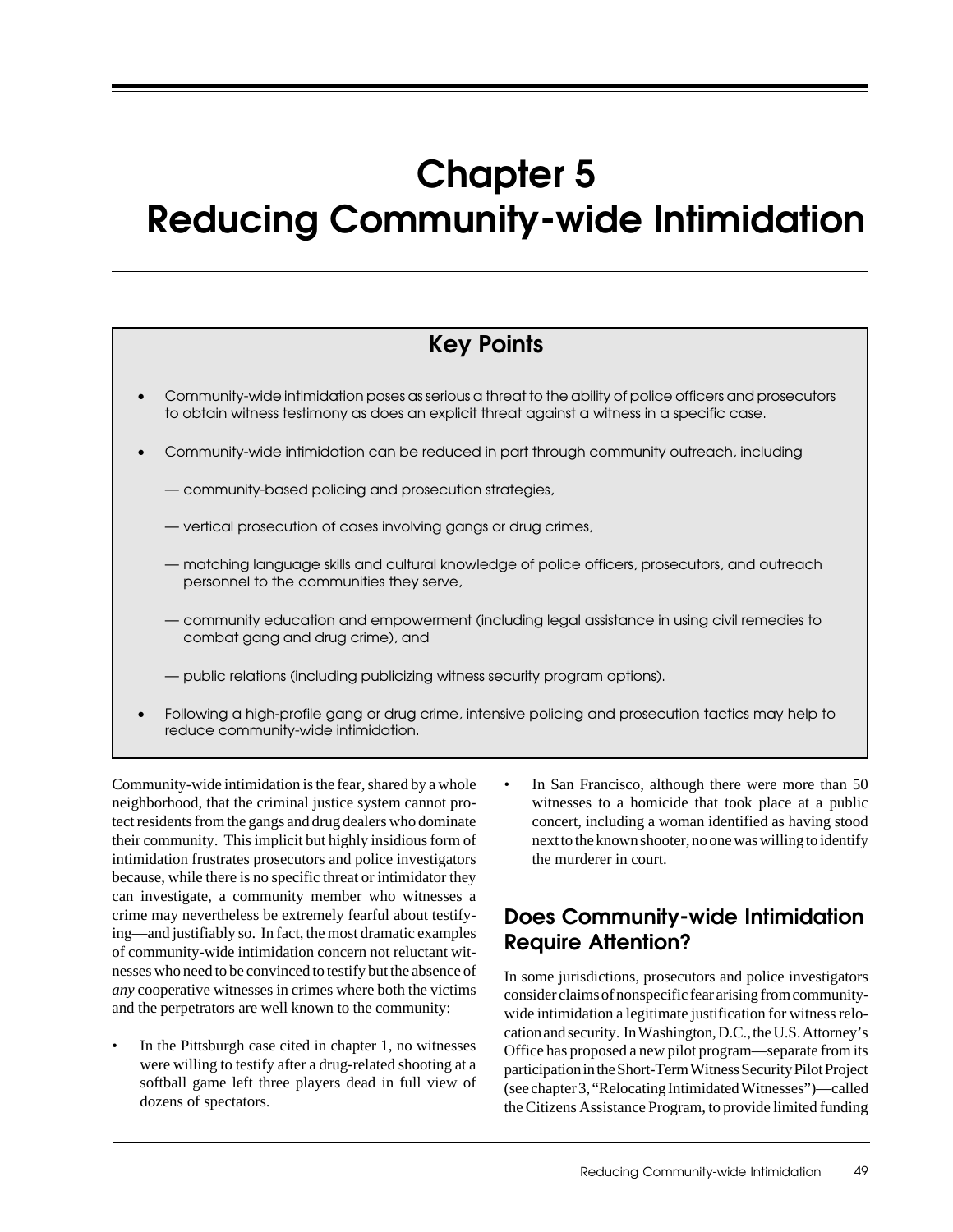# **Community Outreach Strategies**

The following outreach strategies were recommended by police and prosecutors interviewed for this report:

- ✔ **policing and prosecution strategies, such as**
	- community policing,
- assigning prosecutors to specific communities or police units,
- vertical prosecution of cases involving gangs or victim intimidation—that is, one prosecutor or team of prosecutors assumes responsibility for a case from start to finish,
- matching the cultural knowledge and linguistic skills of law enforcement officers and outreach personnel to the characteristics of the communities they serve (especially in Asian communities);
- ✔ **community education and empowerment** through, for example, speaking to civic groups and at schools or providing residents with legal assistance in bringing civil drug or gang abatement lawsuits;
- ✔ **public relations** concerning witness security options and about program successes such as the fact that no witnesses have been harmed or the number of gang members convicted as a result of testimony by intimidated witnesses.

to relocate citizens who have witnessed crimes and are afraid of retaliation by neighbors—not just by the defendant—if they testify. In contrast, in some smaller jurisdictions prosecutors and investigators do not feel that witnesses who have nonspecific fears need relocation or other protection, in most cases because the incidence of actual violence against witnesses is extremely low. However, Alfred Giannini, an assistant district attorney in the San Francisco District Attorney's Office, reports, "I focus on what will be necessary to help the witness to testify. It doesn't matter if there's a real threat or just a perception, because in either case I'll lose the witness."

*"I focus on what will be necessary to help the witness to testify. It doesn't matter if there's a real threat or just a perception, because in either case I'll lose the witness."*

> — Alfred Giannini, Assistant District Attorney, Homicide Unit, San Francisco District Attorney's Office

While official attitudes toward community-wide intimidation may differ from one jurisdiction to another, *every* community in which witness intimidation is an issue will benefit from community outreach. Respondents reported that, by building confidence in the justice system's ability to understand and prevent crime in their community, community outreach demonstrates to residents that witnesses are a valued civic resource, helps to defuse exaggerated apprehensions about gang power, and encourages civic participation by law-abiding community residents. Most importantly, outreach is the only way to reach "invisible" witnesses who are otherwise never known to investigators or prosecutors and to prevent the further spread of community-wide intimidation. Finally, outreach is an important adjunct to witness security programs, which must limit the number of witnesses receiving personalized security services due to limited resources. Community outreach assures residents of intimidated neighborhoods that, although funding may not be available to relocate or counsel *all* witnesses (especially those in "quality-of-life" crimes as opposed to homicides or major gang and drug cases), police investigators and prosecutors are aware of the burden of fear and general intimidation in neighborhoods dominated by gangs and drugs and are attempting to reduce it. As discussed below and summarized in the box, respondents use a number of outreach strategies.

## **Community Policing and Prosecution Strategies**

Community policing and prosecution strategies are critical to developing better working relationships with witnesses and potential witnesses in gang- and drug-dominated neighborhoods.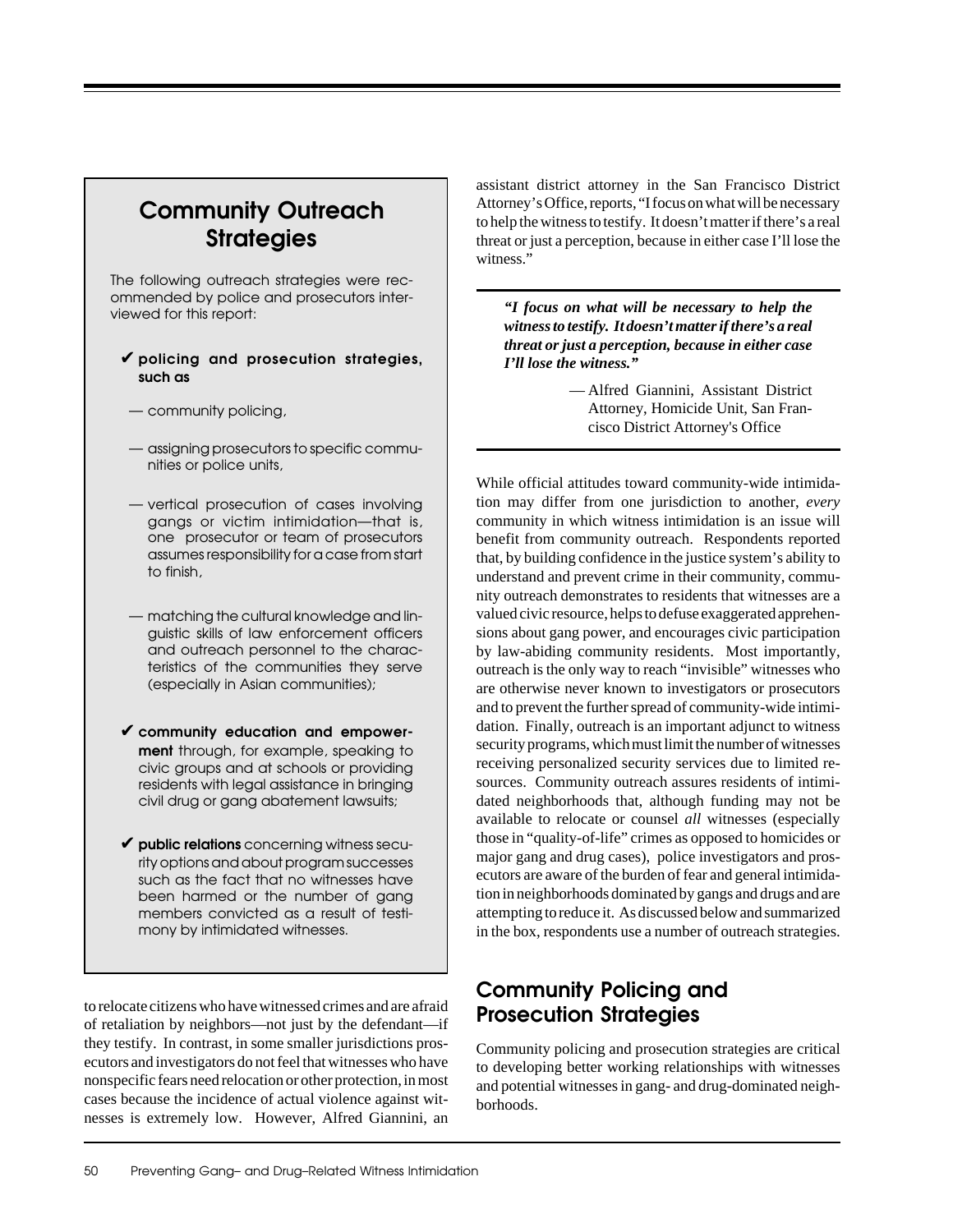| <b>Police and Prosecution Tactics That May Reassure</b><br><b>Communities and Witnesses</b>                                                                                                                                                                                                                                                                                                                                                                                                                                                      |  |  |  |  |  |  |  |
|--------------------------------------------------------------------------------------------------------------------------------------------------------------------------------------------------------------------------------------------------------------------------------------------------------------------------------------------------------------------------------------------------------------------------------------------------------------------------------------------------------------------------------------------------|--|--|--|--|--|--|--|
| Prosecutors and police investigators interviewed for this report recommend a variety of policing<br>techniques they have used to increase community confidence in law enforcement:                                                                                                                                                                                                                                                                                                                                                               |  |  |  |  |  |  |  |
| $\blacktriangleright$ Use mobile precincts to increase police visibility in gang-dominated areas where community-wide<br>witness intimidation is intensifying following a high-profile crime.                                                                                                                                                                                                                                                                                                                                                    |  |  |  |  |  |  |  |
| Establish storefront precincts in underserved neighborhoods or areas where police officers have<br>difficulty making contacts with residents and business people. Experts consider storefront precincts<br>to be a valuable tool in establishing better cooperation in many Asian communities in particular,<br>by increasing residents' familiarity with the police and allowing officers to gather the intelligence<br>necessary to combat Asian gang crime. <sup>1</sup>                                                                      |  |  |  |  |  |  |  |
| $\checkmark$ Give potential witnesses beeper numbers to contact police investigators or prosecutors, and avoid<br>using formal business cards so that potential witnesses are not compromised if the telephone<br>numbers or cards are found in their possession—one police agency gives out cards that read,<br>"Don't talk to me here, call me."                                                                                                                                                                                               |  |  |  |  |  |  |  |
| $\blacktriangleright$ Arrange for the prosecutor to be present when police officers plan to arrest alleged intimidators so<br>that the community will see that the district attorney is involved and able to protect witnesses.                                                                                                                                                                                                                                                                                                                  |  |  |  |  |  |  |  |
| Interview witnesses discreetly, either in large groups that include uncooperative witnesses or<br>secretly at a secure place, such as motel rooms, boats, and rarely frequented parking lots.                                                                                                                                                                                                                                                                                                                                                    |  |  |  |  |  |  |  |
| $\blacktriangleright$ Use intensive policing and prosecution tactics to demonstrate that law enforcement can be<br>effective following a gang or drug crime that is contributing to community-wide intimidation.                                                                                                                                                                                                                                                                                                                                 |  |  |  |  |  |  |  |
| Perhaps one of the most valuable ways in which prosecutors and police investigators can decrease<br>residents' hesitance to speak with them is to be a constant presence in the neighborhood and to be<br>seen speaking frequently with a wide range of residents—not just those involved in investigations.<br>Prosecutors also have a better chance of developing cooperative relationships with witnesses if<br>cases are prosecuted vertically, that is, with one prosecutor or team of prosecutors handling a case<br>from start to finish. |  |  |  |  |  |  |  |

While exact definitions differ, community policing is generally considered to have three ingredients: an orientation to problem solving within the community; police partnerships with neighbors, community groups, code enforcement agencies, and other resources; and the delegation of considerable decision-making authority within the law enforcement agency. Community-based prosecution, used in several jurisdictions interviewed for this report, involves pairing prosecutors with community policing units to provide similar problem-solving and partnership services to a neighborhood. In particular, certain prosecutors make themselves visible in the local community and may be assigned to litigate all the cases within a specific neighborhood. Community-based prosecutors interviewed for this report emphasized the need to be seen by the community at the scene of the crime whenever possible and to collect as much information about potential witnesses as possible at that time.

The advantages of community policing and prosecution are many:

• Prosecutors and police are able to build long-term relationships with tenant and other community groups,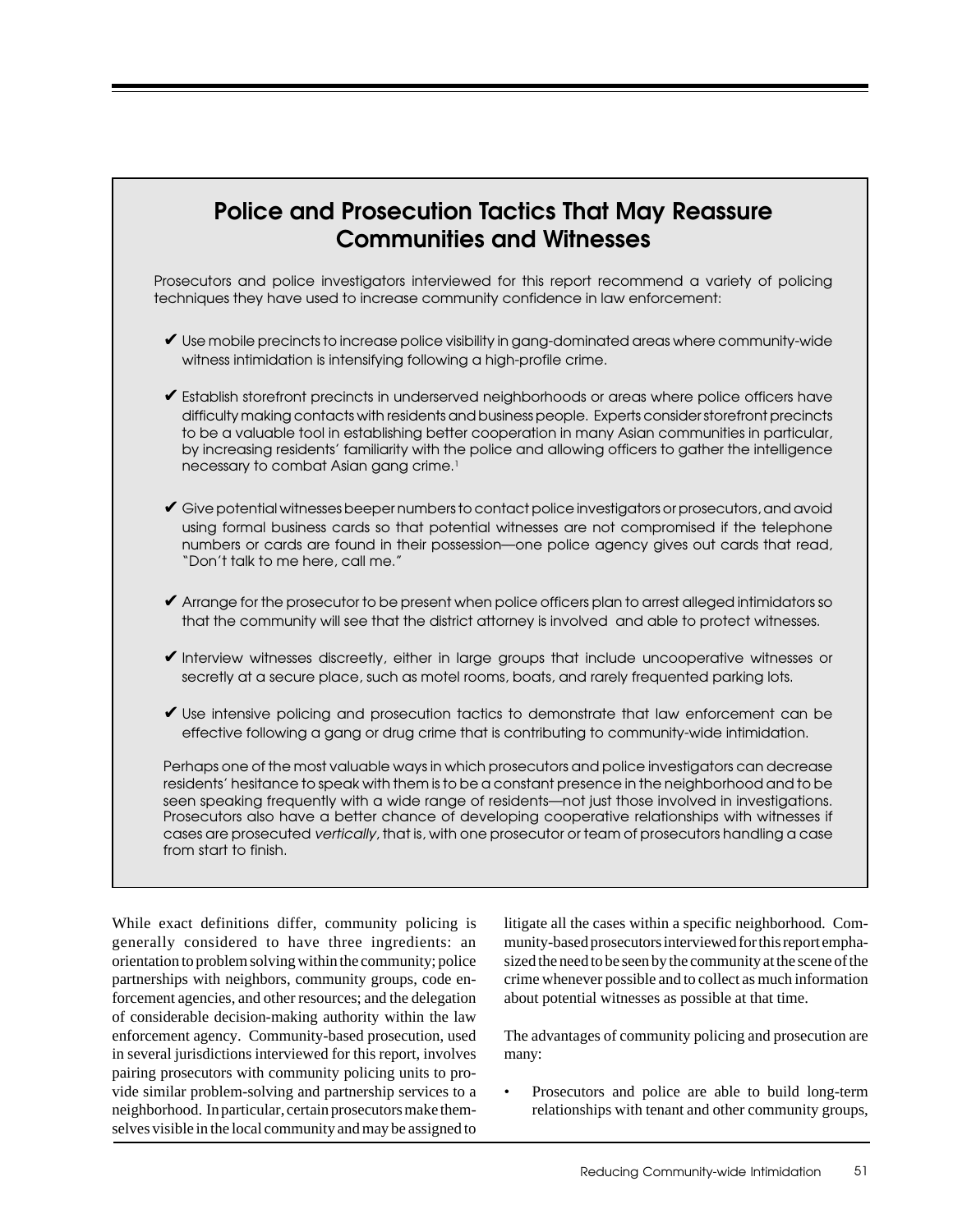and these contacts may lead to increased witness cooperation.

- A combined and consistent police and prosecutor presence can help to build a greater sense of trust and accountability between the community and the criminal justice system.
- Community-based police investigators and prosecutors are more likely to see links among related cases or to detect new crime trends before they have the opportunity to develop fully.
- Community-based investigators and prosecutors typically become attuned to the needs of victims and witnesses in their jurisdictions and can work with victim/witness advocacy programs to design responses tailored to local concerns.

## **Community Education and Empowerment**

Another approach to decreasing community-wide intimidation involves the empowerment of community groups to fight back against drug and gang crime and to reclaim their buildings and neighborhoods. Prosecutors and police officers can help empower community groups in a number of ways, including

- providing legal and clerical assistance to community groups interested in bringing civil suits under local drug nuisance statutes or gang nuisance laws (see chapter 7, "Legal Issues," and appendix B6, "Helping Communities With Nuisance Abatement Suits"),
- assisting tenant groups in organizing gate checks at public housing developments (a practice intended to discourage entry by outside gang members or drugselling organizations), and
- organizing neighborhood support groups for crime victims or families of homicide victims (in Baltimore, a support group which the prosecutor's office originally brought together at a bereavement center went on to become an independent, activist group dedicated to preventing violence).

Efforts to aid a community need not be formal. A police inspector in San Francisco reported that he had helped

organize an ad hoc neighborhood support group for an intimidated witness; as mentioned in a previous chapter, members of the group attended the trial each day so that the witness would see friendly as well as intimidating faces among the spectators.

## **Public Relations**

Almost every respondent emphasized the need for better public relations concerning witness security and assistance efforts. In general, prosecutors in smaller jurisdictions felt that, as bad as witness intimidation is, the public's perception of the danger involved in testifying is exaggerated and that public relations efforts to minimize irrational communitywide fears would be helpful. Most prosecutors in larger urban jurisdictions considered witnesses' fears to be well founded, but they too saw a need for aggressive public relations once a workable witness security program was in place in order to notify the community that the criminal justice system is prepared to protect them.

Prosecutors, police officers, and victim/witness program directors reported seeking or accepting speaking engagements with PTAs, teachers' groups, guidance counselors, community groups, and high-risk groups, like elderly Asian immigrants, to increase the community's awareness of the criminal justice process. Some victim services programs distribute printed material, sometimes in two or more languages, describing the prosecutor's programs and policies, the rights of the victim or witness, and support groups or other services available. While some speakers address the issue of intimidation directly, others feel that discussing it openly may raise fears rather than allay them, and so they attempt only to familiarize people with the law enforcement process and to make friendly contacts in the community. If they do discuss witness security issues, they are careful not to promise a level of protection they are not absolutely sure they can provide.

Police investigators and prosecutors from all parts of the country emphasized the need for special public relations efforts (combined with community outreach) to give Asian and other immigrant communities information about the American criminal justice system and immigration law. Asian communities are said to be particularly vulnerable to threats if they testify, because intimidation is often an institutionalized element of Asian gang extortion activities. The ability of Asian gangs to operate with impunity in many Asian communities depends on a lack of trust in the criminal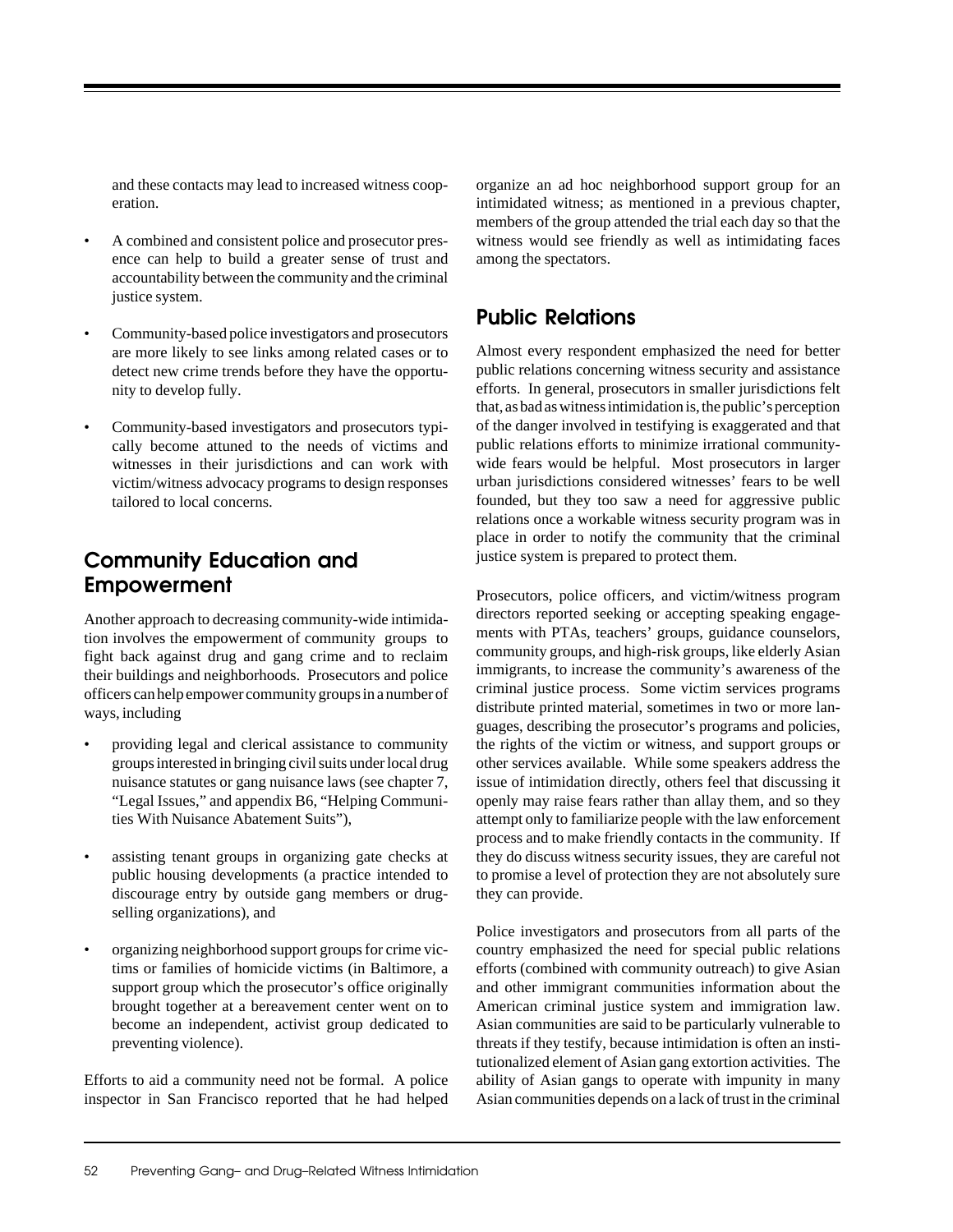# **The Private Sector Becomes Involved in Community Outreach**

Founded in 1993, the Wichita/Sedgwick County Neighborhood Initiative is a public-private effort to coordinate grassroots community organizations; public agencies including law enforcement, city government, and the schools; and interested for-profit and nonprofit private sector businesses, labor groups, and civic organizations to reduce gang-related violence. The Neighborhood Initiative is a process, not a structured organization. It supports goals and activities that emerge from neighborhoods rather than programs that are introduced by local government. For example, when there was a drive-by shooting in which a two-year-old child died, the Initiative responded to community requests for assistance by trying to arrange a truce among the rival gangs.

The Initiative's project director, Pat O'Donnell, is on loan to the community for three years from the Boeing Company. O'Donnell's goal is to assist neighborhoods to obtain needed resources to deal with gang violence by bringing all parties to the table regularly, including community police administrators, the city and county management representatives, the mayor, a former State legislator, grassroots anti-gang groups, and gang members themselves. In the past, O'Donnell writes, "communities have been accustomed to working with agencies or departments to get something done. The Initiative is successful only when collaborative efforts and nontraditional partnerships are formed to connect a neighborhood's need or request for service with existing community resources."

In addition to the International Brotherhood of Electrical Workers Local 271, Beeson Carpet Cleaning, Star Lumber, the Junior League of Wichita, and several other private sector organizations, the Initiative involves professional associations in its activities. The local chapter of the American Society for Quality Control, a professional organization whose members work in manufacturing, has volunteered to help develop evaluation measures to monitor levels of violence in neighborhoods and program impact; one society member devotes 10 to 15 hours per week to program evaluation. The American Society for Training and Development, an organization of professional trainers, has sent members to the community to ask what kind of training would be helpful. Three training focuses were developed in response to the expressed community needs:

- how to hold a community/tenant meeting,
- how to approach and communicate effectively with school administrators, and
- how to approach city hall.

Project manager O'Donnell emphasizes that these groups volunteered what they thought they could do best. O'Donnell advises, "If a group offers help, let it define its own involvement. Give it ownership."

The Neighborhood Initiative's office is a storefront space in a local mall, donated by Simon Property Management. The space is shared by the Neighborhood Initiative, community police, and another grassroots community organization. The shared space has fostered communication between community police officers and grassroots organizers, as well as with community residents who drop in to voice concerns about local issues.

O'Donnell's goal before he returns to Boeing is to hand over the leadership of the Neighborhood Initiative to the grassroots organizations that the program was founded to support. His advice to others organizing similar efforts: "Emphasize inclusivity and don't give up."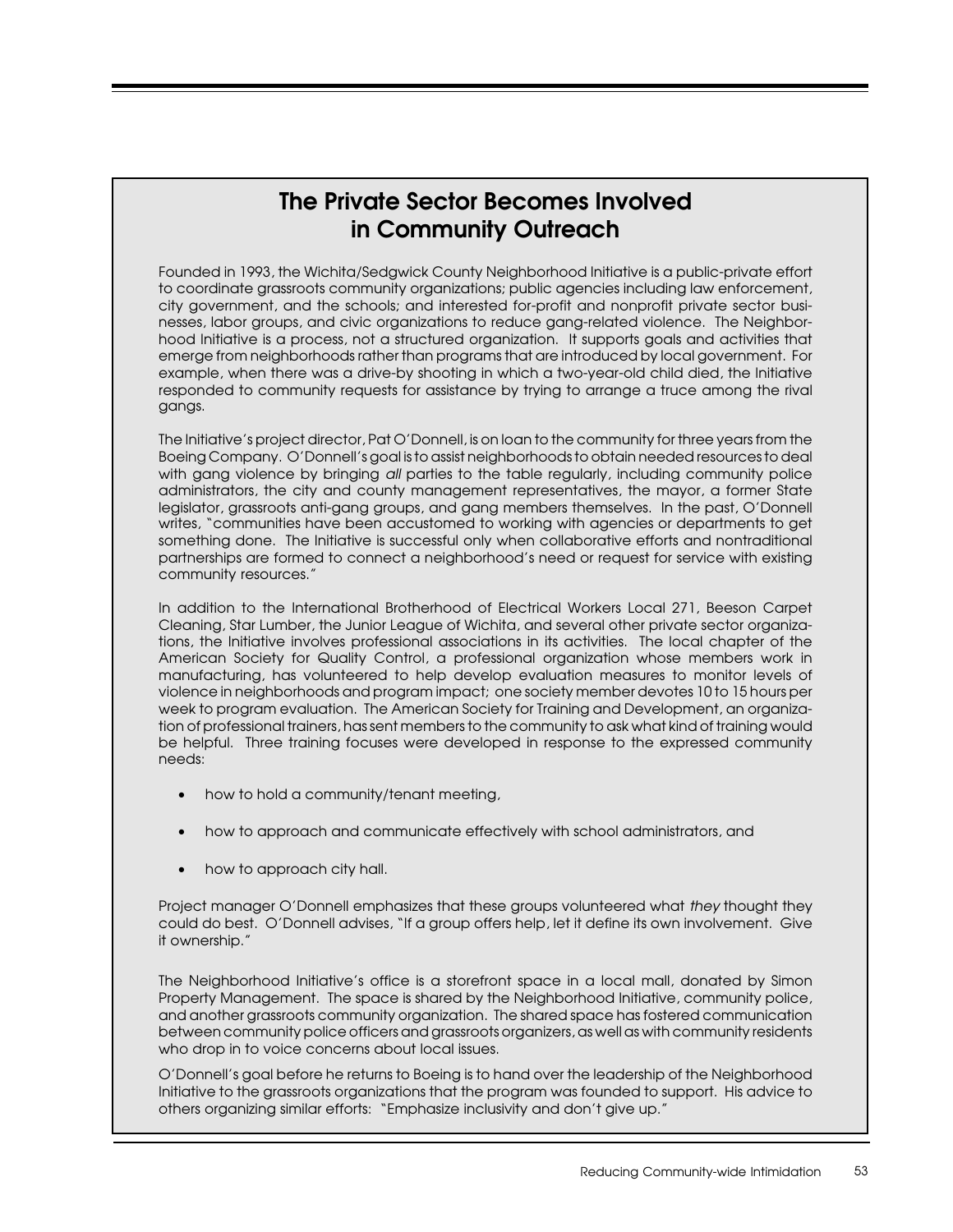# **Too Many Witnesses?**

Some prosecutors who undertake witness security with extremely limited resources were concerned that positive publicity of any sort would result in a deluge of cooperative witnesses requesting assistance. Rather than face the task of determining which witnesses were most valuable and most in need of assistance, they prefer to keep information concerning witness protection resources and successes relatively quiet. Other police investigators and prosecutors consider the prospect of "too many witnesses" an attractive scenario. San Francisco Lieutenant Earl Sanders supports publicity and is ready to cope with any overflow of witnesses: "You should let the public know you will protect them—I would love to be inundated with witness offers to testify. I would just screen the ones I would protect."

justice system, residents' unfamiliarity with the English language and American law, and law enforcement's difficulty in overcoming these cultural and linguistic barriers. As a result, speakers fluent in Asian languages and dialects, and good translations of information pamphlets, are important adjuncts to outreach efforts in these communities. For example, police officers in Las Vegas found it difficult to make contacts in the Asian community because there was no centralized vehicle—no newspaper, radio station, or community group—through which to do publicity and outreach. A gang officer who speaks Thai has helped forge some bonds with intimidated Asian witnesses, but the lieutenant in charge of gang investigations still feels that the department's outreach is hobbled by the diversity of Asian cultures and dialects, and by an absence of one-on-one relationships with community members.

Philadelphia's prosecutor-based victim services program hired a Vietnamese staff member to conduct outreach to the Vietnamese community. The advocate visits schools to talk about emergency services—how to call 911, for example, and how to use the Bell Telephone Language Line (which can detect a Vietnamese accent) to speak to someone who knows Vietnamese. He explains to students how to contact the victim services unit, provides them with a program brochure that he himself translated into Vietnamese, and arranges presentations to interested parents. The advocate also gives presentations several times a year—over 50 to date—to community-based organizations, often bringing with him a police sergeant who is a Vietnam veteran and speaks the language. The program director reports that as a result of these efforts more Vietnamese have been reporting crimes. The advocate provides Vietnamese victims with standard victim assistance services, such as explaining court procedures and encouraging them to testify, and, whereas other victims and witnesses are passed from advocate to advocate as they move through different court divisions, he remains with each Vietnamese victim from beginning to end (a case management approach similar to that of vertical prosecution).

The International Association of Asian Crime Investigators is sometimes able to assist police and prosecutors who are seeking advice concerning Asian gang crime and outreach to Asian communities (see chapter 8, "Sources of Help"). More generally, it is important for law enforcement agencies and prosecutors' offices to have a culturally diverse workforce, so they will be able to reach all types of minority citizens in the effort to protect victims and witnesses.

Prosecutors and police investigators emphasized that their most effective public relations activity is to remove powerful local gang or drug figures from the streets, even if the defendant's initial absence from the community is for only a few days. Respect for law enforcement—and willingness to testify—is further increased if the gang or drug leaders are successfully prosecuted and jailed.

Polk County prosecutor Daniel Voogt had an Asian gang leader arrested on the Friday of Thanksgiving Day weekend and asked that no bond be generated, charging that the defendant had already intimidated a witness. The judge agreed, and the man spent the long weekend in jail. A bond reduction hearing on Monday enabled him to post bail; however, the fact that the defendant was kept in jail for three days during a holiday period when judges normally do their best to allow defendants to spend the weekend with their families—began the process of convincing the Asian community that this gang leader was not as all-powerful as many had assumed. As a result, more witnesses have come forward from the community, allowing the police—for the first time—to make arrests in other cases, including home robberies, that might otherwise have gone unreported. Police officers attending an Asian community gathering were told, "Those gangsters have been a real problem, and we're glad you got the leader."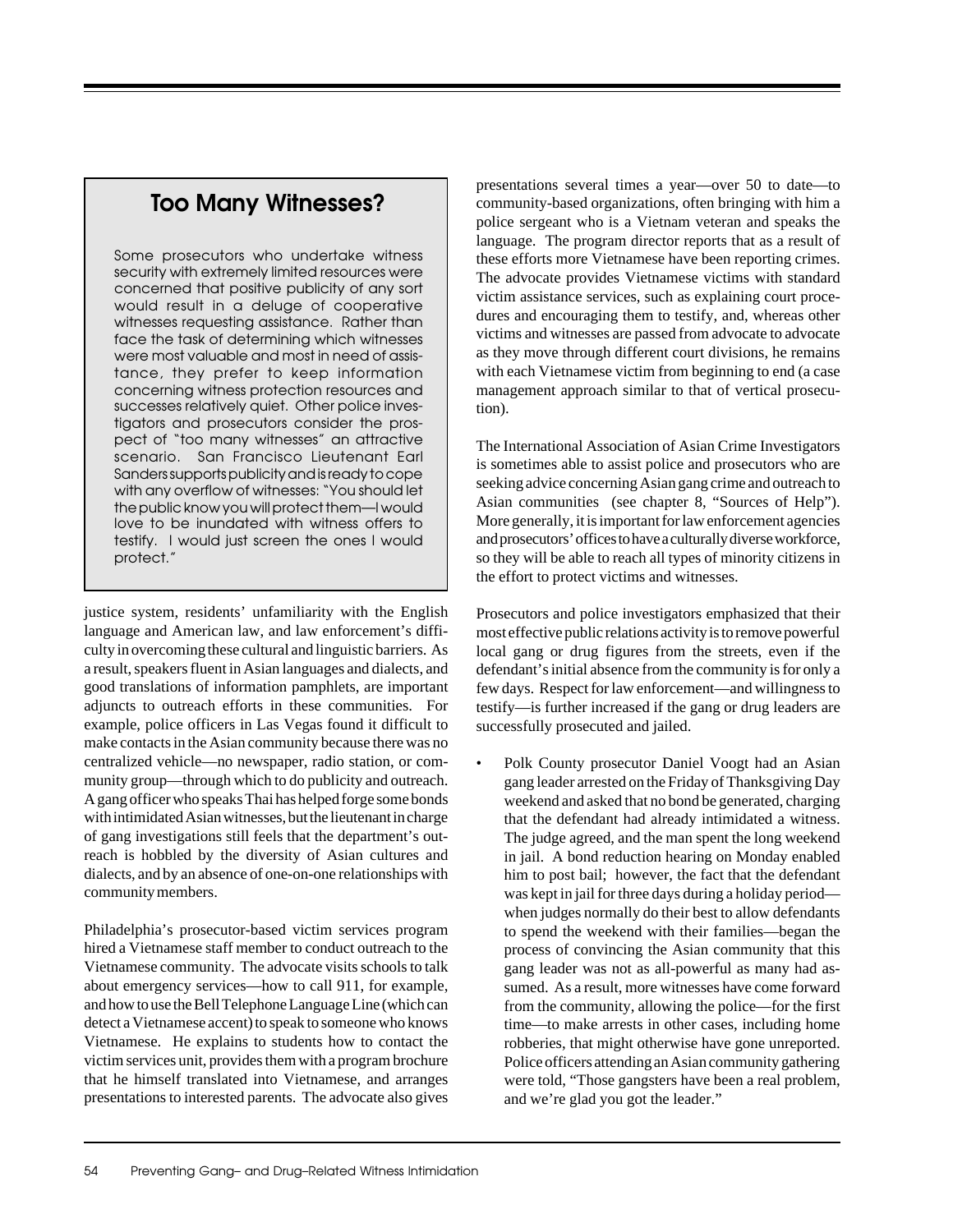In order to clear an intimidated neighborhood of gang activity, Walter Arsenault, chief of the Manhattan District Attorney's Homicide Investigation Unit, indicts the largest number of gang members possible in each gangrelated multiple homicide case. "The most important thing to do," he says, "is to bring down as many gang members as possible—you must take out the whole thing." According to Arsenault, large cases "tend to reduce the anger of ordinary citizens because large numbers of gang members are taken down at once," showing that the police are effective and that the streets can be cleared—at least temporarily—of gang activity. Arsenault and other prosecutors feel this approach can decrease witness intimidation because it both bolsters the image of law enforcement in the community and provides a pool of indicted co-defendants from which coopertive witnesses may emerge. By using co-defendants as government witnesses in gang cases, the prosecutor can avoid the need to ask—or depend on innocent neighborhood residents to testify and thus subject *them* to potential intimidation.

*In each gang-related multiple homicide case, "[t]he most important thing to do is to bring down as many gang members as possible—you must take out the whole thing . . . so you can show that the police can control the street—and because you can get a pool of indicted co-defendants who may decide to testify against each other."*

> — Walter Arsenault, Unit Chief, Homicide Investigation Unit, Manhattan District Attorney's Office

## **Conclusion**

Community-wide witness intimidation is one of the most frustrating and seemingly intractable problems for police and prosecutors. However, some jurisdictions report that community outreach efforts, especially community-based policing and prosecution, can improve relations between citizens and the criminal justice system and thereby increase witness cooperation. All of these efforts attempt to break down the community's isolation and increase the confidence of its residents in the ability of the criminal justice system to represent and protect them.

## **Endnote**

1. Hannum, P., "Police Storefronts Should Be Implemented in the East," *International Association of Asian Crime Investigators (IAACI) News* (January/February 1995): 3.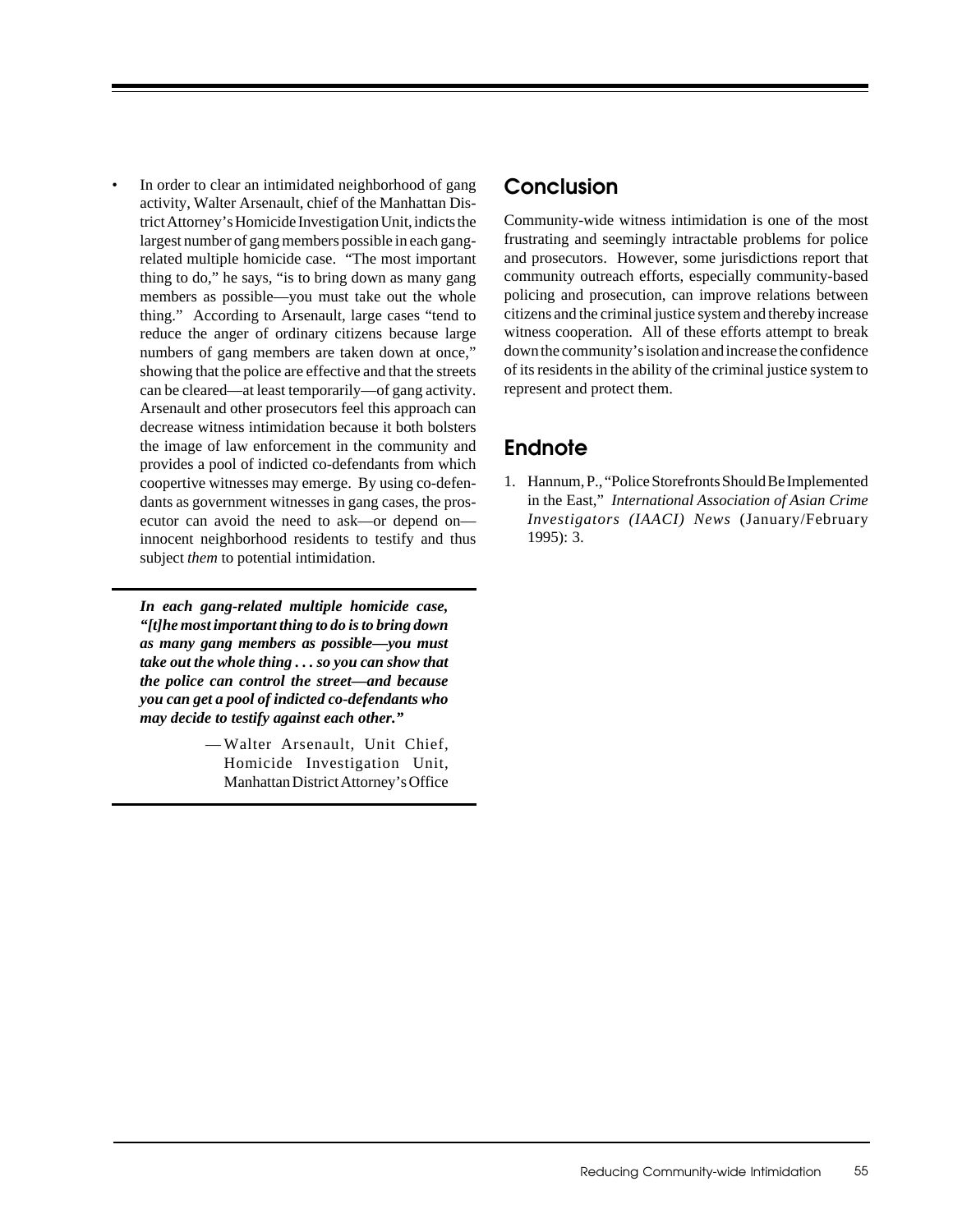# **PART II DEVELOPING OR IMPROVING THE PROGRAM**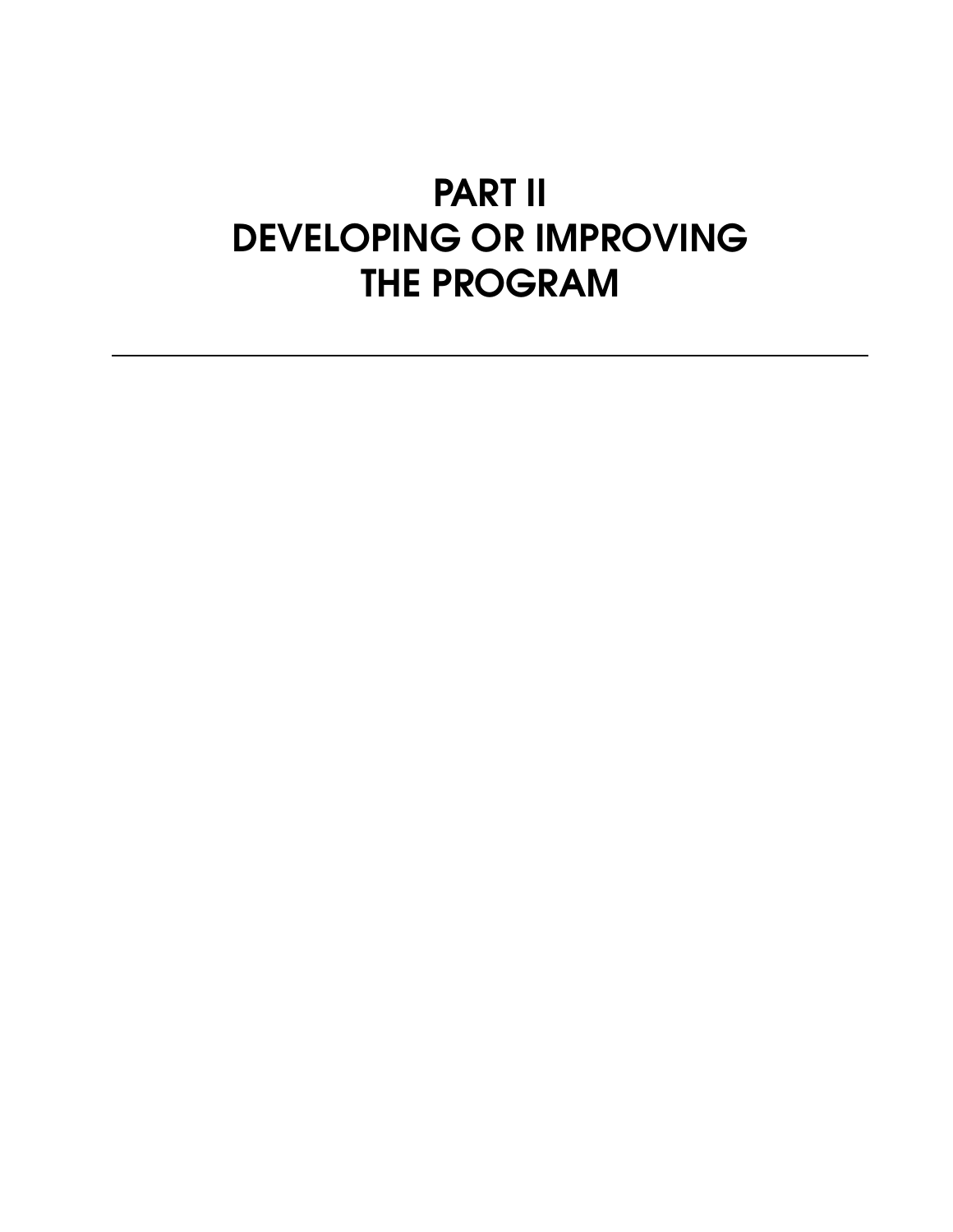# **Chapter 6 Developing a Comprehensive Witness Security Program**

| <b>Key Points</b> |                                                                                                                                                                                                |  |  |  |  |  |  |  |
|-------------------|------------------------------------------------------------------------------------------------------------------------------------------------------------------------------------------------|--|--|--|--|--|--|--|
|                   | Comprehensive witness security programs                                                                                                                                                        |  |  |  |  |  |  |  |
|                   | maximize use of shared resources.                                                                                                                                                              |  |  |  |  |  |  |  |
|                   | - reduce the involvement of prosecutors and law enforcement investigators with<br>time-consuming witness management tasks,                                                                     |  |  |  |  |  |  |  |
|                   | lower per-witness security costs,                                                                                                                                                              |  |  |  |  |  |  |  |
|                   | produce an optimal distribution of existing funding to eligible witnesses, and                                                                                                                 |  |  |  |  |  |  |  |
|                   | minimize the civil liability of the prosecutor's office and the police department.                                                                                                             |  |  |  |  |  |  |  |
|                   | A comprehensive witness security model includes                                                                                                                                                |  |  |  |  |  |  |  |
|                   | an organizing committee, composed of policy makers in key stakeholding institutions;                                                                                                           |  |  |  |  |  |  |  |
|                   | an operational team, including members of the key institutions involved in the day-to-day work of<br>the witness security program;                                                             |  |  |  |  |  |  |  |
|                   | a program administrator, often a victim services director or civilian with law enforcement<br>background in the prosecutor's office;                                                           |  |  |  |  |  |  |  |
|                   | case investigators, district attorney investigators, or a specially trained law enforcement investiga-<br>tions unit; and                                                                      |  |  |  |  |  |  |  |
|                   | point people in cooperating agencies, such as the police or sheriff's department, the public<br>housing authority, HUD, the courts, the victim services program, and social services agencies. |  |  |  |  |  |  |  |
|                   | Formal interagency cooperation is essential to an effective witness protection program. There are<br>several keys to successful cooperation:                                                   |  |  |  |  |  |  |  |
|                   | Gain public and written support from the administrator of each cooperating agency to make sure<br>teamwork occurs and endures.                                                                 |  |  |  |  |  |  |  |
|                   | Develop written memorandums of understanding among all participating agencies.                                                                                                                 |  |  |  |  |  |  |  |
|                   | Identify a point person within each cooperating agency who can ensure teamwork.                                                                                                                |  |  |  |  |  |  |  |
|                   | Cooperation is especially critical with the corrections system, local public housing authorities, and a                                                                                        |  |  |  |  |  |  |  |

variety of local and Federal social services agencies.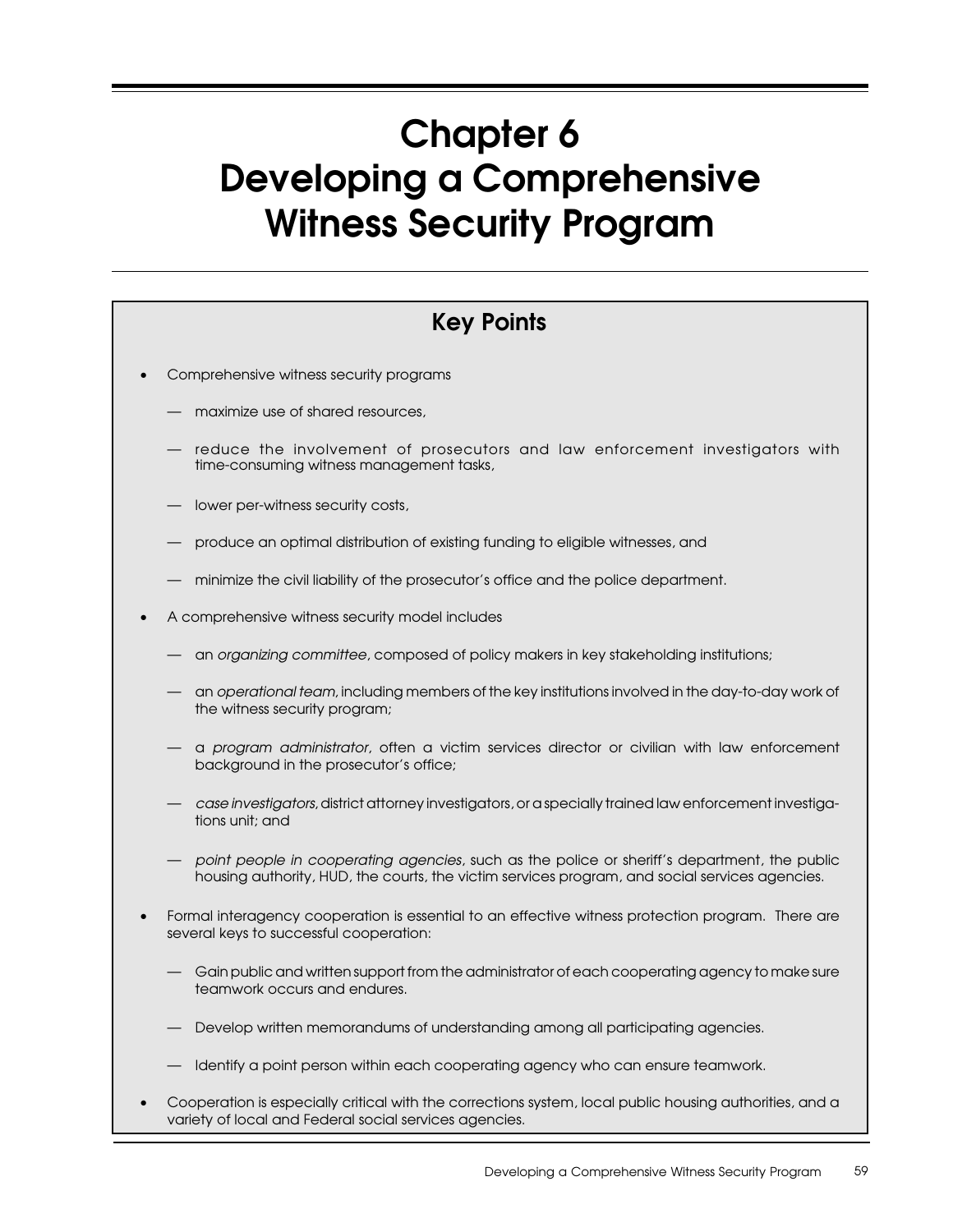The chapters in part 1 of this report present a range of traditional and innovative program options available to law enforcement officers and prosecutors for providing witness security. This chapter provides guidance for establishing a comprehensive and formal witness security program that can combine several or all of the previously described approaches.

While most of the witness security efforts examined for this report operate without explicit endorsement at the highest levels and without written guidelines, needs assessments, evaluations, or formal cooperative agreements with other agencies, new programs—as well as reorganized ones—will benefit substantially from a more formal structure that emphasizes interagency cooperation and efficient use of resources. Furthermore, although not every jurisdiction possesses the resources to establish the full-fledged formal program recommended in this chapter, even partial implementation of the suggestions below should contribute significantly to improved witness protection at reduced cost.

## **Why a Formal Structure Is Preferred**

Prosecutors and police officers interviewed for this study recommended structured programs for five reasons:

- (1) *To avoid inefficiencies.* A program that is structured can involve all key stakeholders in the planning process and thereby avoid breakdowns in cooperation, gaps in services to witnesses, and inefficient or ineffective procedures.
	- Programs that do not cooperate with the local public housing authority typically rely on effective, but very expensive, methods of relocation, such as short-term (or even long-term) placement of witnesses in hotels or motels.
	- Police officers and prosecutors frequently spend considerable time managing witnesses. Under the auspices of a formal program, most of these management activities can be conducted by nonprofessional or civilian personnel, such as victim services advocates or program case workers.
- (2) *To ensure the secrecy of witness security arrangements.* When social services or housing placement is trans-

ferred locally using unsecured data bases or other computerized records, new witness addresses may be available to anyone who has access to the system. A formal system can provide bureaucratic procedures designed to shield witness information from easy discovery. In Baltimore, where the department of social services cooperates formally with the prosecutor's office to shield witnesses, one staff member in the director's office handles all transfers of services for intimidated witnesses and keeps all witness files in a secure location separate from the general files.

- (3) *To maintain a constant commitment to program objectives by all cooperating agencies.* Ad hoc witness protection efforts are vulnerable to changes in personnel within the cooperating agencies and within the program. In one jurisdiction, a victim services advocate, recognizing the need for special services for witnesses in gang crimes, had implemented a witness protection effort with strong backing from the head of her department. However, because there was no formal program, when the department head left the job and the position was not filled, the effort was suspended.
- (4) *To provide a consistent contact person for intimidated witnesses.* A structured program assigns witnesses a single contact person (other than the police inspector or prosecutor in the case) who can provide the type of consistent, around-the-clock support that is most likely to encourage the witness to testify.
- (5) *To facilitate evaluation.* Well-planned evaluations are critical to monitoring program efficiency and success. Regular evaluations allow program administrators to fine-tune program operations and correct oversights in initial program planning. In addition, reliable data concerning the use of funds and program effectiveness are important in securing, renewing, or increasing funding. By arranging for access to records from every involved agency—and making it clearly understood what data each agency will collect—formal programs facilitate keeping track of at least such basic information as how many people have received assistance, whether any witnesses have been harmed, and whether convictions were obtained in cases in which witnesses received assistance.

The developmental steps described below and summarized in figure 6-1 are based on discussions with prosecutors, police investigators, and witness services directors, and represent an attempt to draw together the best aspects of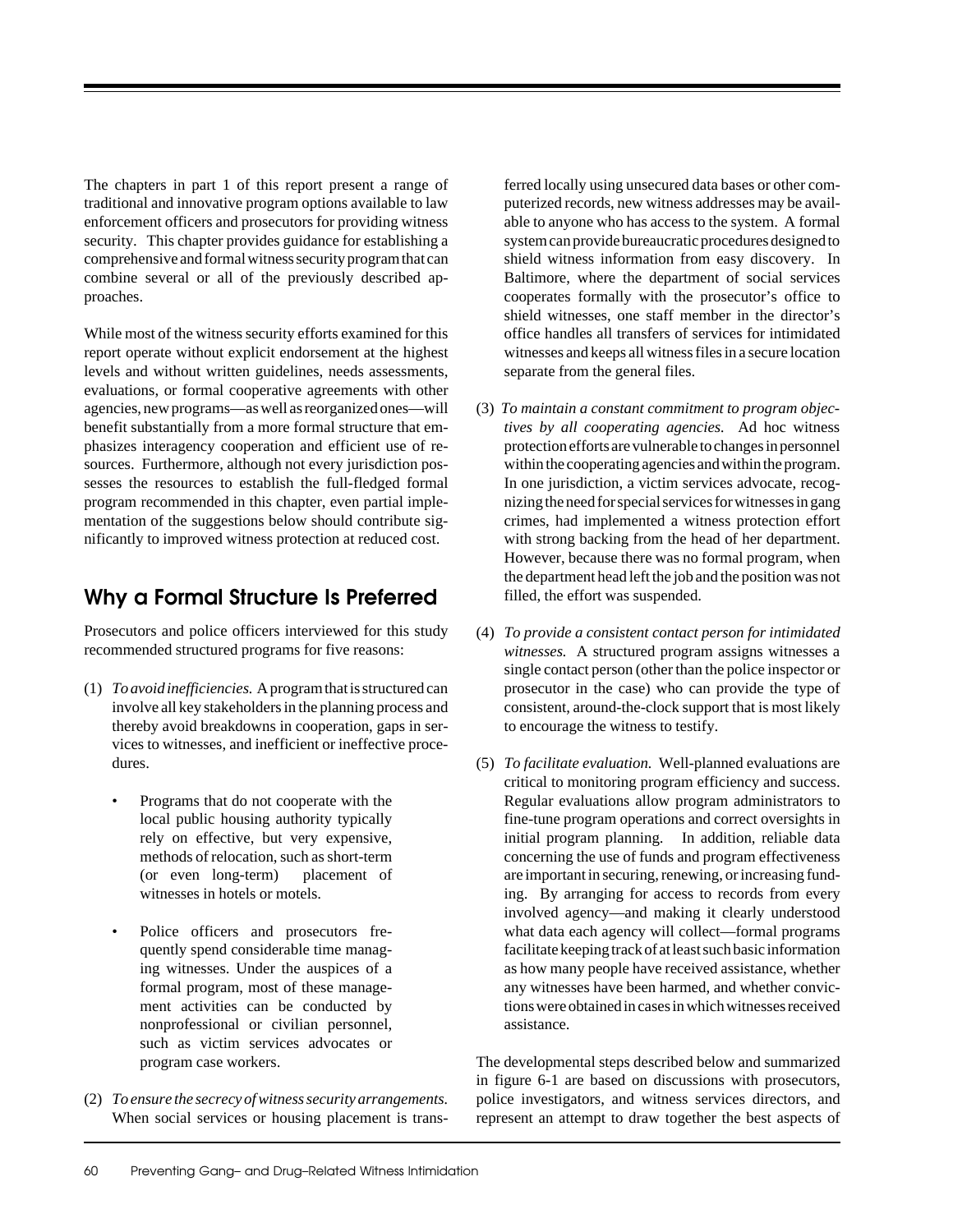*Figure 6-1 Comprehensive Witness Security Program Model*

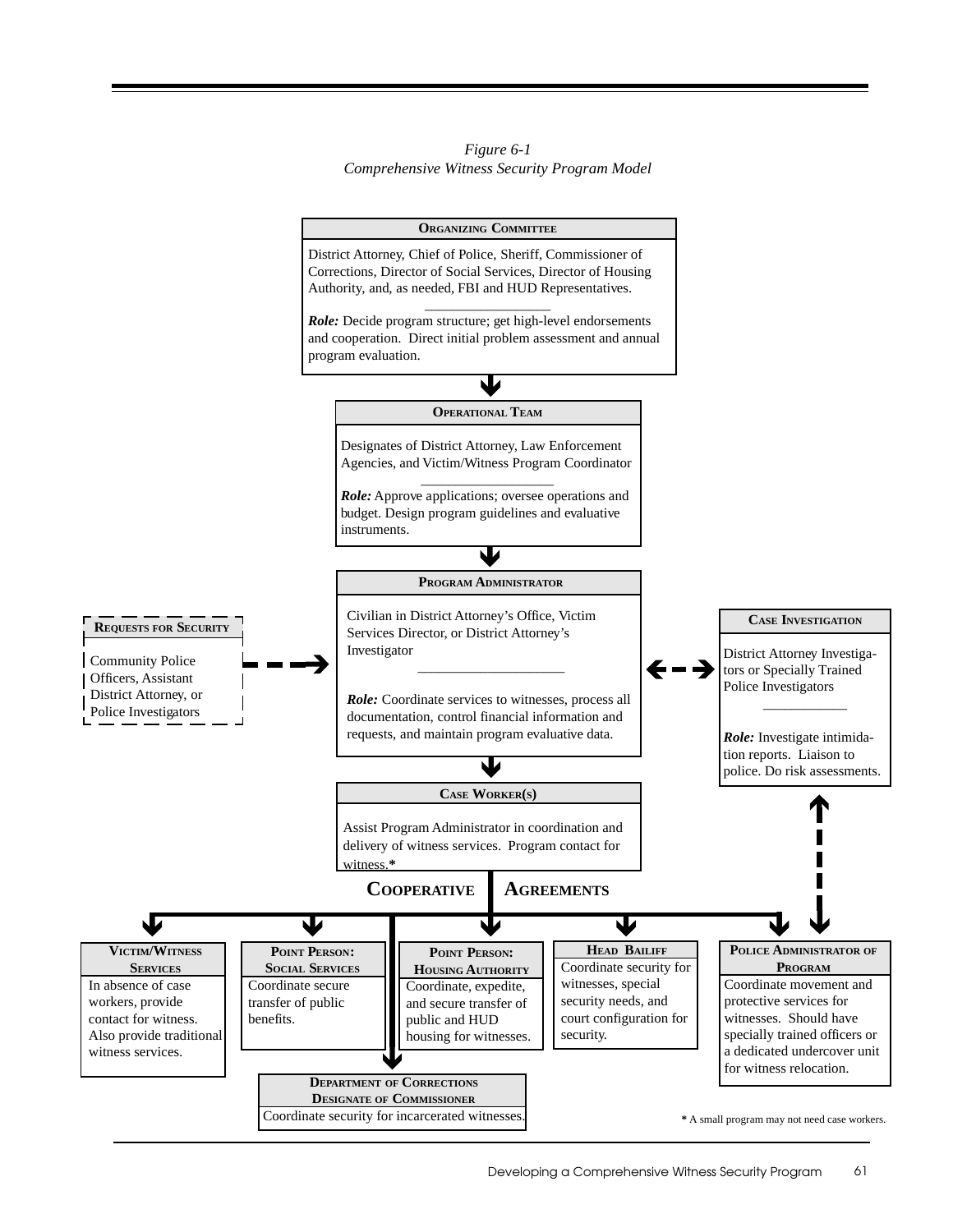current witness security efforts and to provide approaches for remedying common program deficiencies.

## **1. Getting Started: The Organizing Committee**

Program organization should begin with at least one meeting among the highest-ranking officials of all the agencies that will be involved with protecting witnesses. The district attorney, sheriff, or chief of police may take the lead in recruiting the organizing committee, scheduling the meeting(s), and preparing preliminary materials for the first meeting. Committee members should include

- the district attorney (and possibly the heads of the gang and homicide units),
- the chief of police,
- the sheriff (or the head of another law enforcement agency responsible for security in the courts), and
- directors of local corrections facilities, social services, and the public housing authority.

Other individuals who might be invited to join the committee or attend its meetings include HUD's special agent in charge for the regional office of the Inspector General (see chapter 8, "Sources of Help") and representatives from any other agencies whose cooperation is likely to be important to the program's success, such as the local FBI office, the public schools department, the mayor's office, and the State legislature.

The organizing committee, or its core members, may need to meet several times to accomplish the initial tasks discussed below.

#### *Conduct an Assessment of the Problem*

Before the organizing committee can begin to design the program, members need to understand the special characteristics of the local witness intimidation problem. In most jurisdictions studied for this report, prosecutors or police inspectors conducted a problem assessment informally without consulting with a wide range of agencies. However, police investigators, prosecutors, victim services counselors, corrections personnel, and social services and housing officials are all likely to have different—and valuable perspectives on the problem. As a result, a formal problem assessment by the organizing committee is likely to produce more thorough and accurate information than relying on the perspective of one or two agencies. Discussion points for the organizing committee's problem assessment are listed in the box "Assessing the Problem."

#### *Identify Appropriate Program Features*

The organizing committee should begin to match the local needs identified in its initial assessment with appropriate program responses. For example, a smaller jurisdiction that needs to relocate witnesses only once or twice a year might plan to move them out of the jurisdiction, providing bus or plane tickets and temporary accommodations, whereas a large jurisdiction, where 20 or more witnesses are expected to be moved each year, might favor procedures focused on relocating them within public housing whenever possible. In a smaller jurisdiction, community outreach needs might be met by greater attention to community-policing tactics alone; in a larger jurisdiction, a number of public relations approaches might need to be combined to reach intimidated residents. Figure 6-2 lists respondents' suggestions concerning possible matches between program components (described in part 1 of this report) and a range of witness security needs.

The organizing committee's recommendations concerning program content should be referred to the operations team (see below) as a guide for program design. If organizing committee members do not wish to delegate this task, they should choose a knowledgeable subcommittee rather than attempt to select or design precise program responses in a large committee setting.

#### *Identify Needed and Available Resources*

Once committee members understand the nature of the local problem and have tentatively chosen program components, the group will need to identify existing and needed staff and funding resources to implement the program. A crucial question is the availability of long-term renewable funding. Talking points concerning resources are listed in the box "Where Will the Resources Come From?" (See also chapter 8, "Sources of Help," for a listing of possible resources, relevant literature, and the names of individuals knowledgeable about witness security and gang issues.)

The committee also needs to find an appropriate home for the program. The majority of the witness security efforts contacted for this report are housed in the prosecutor's office under the direction of a victim services advocate or other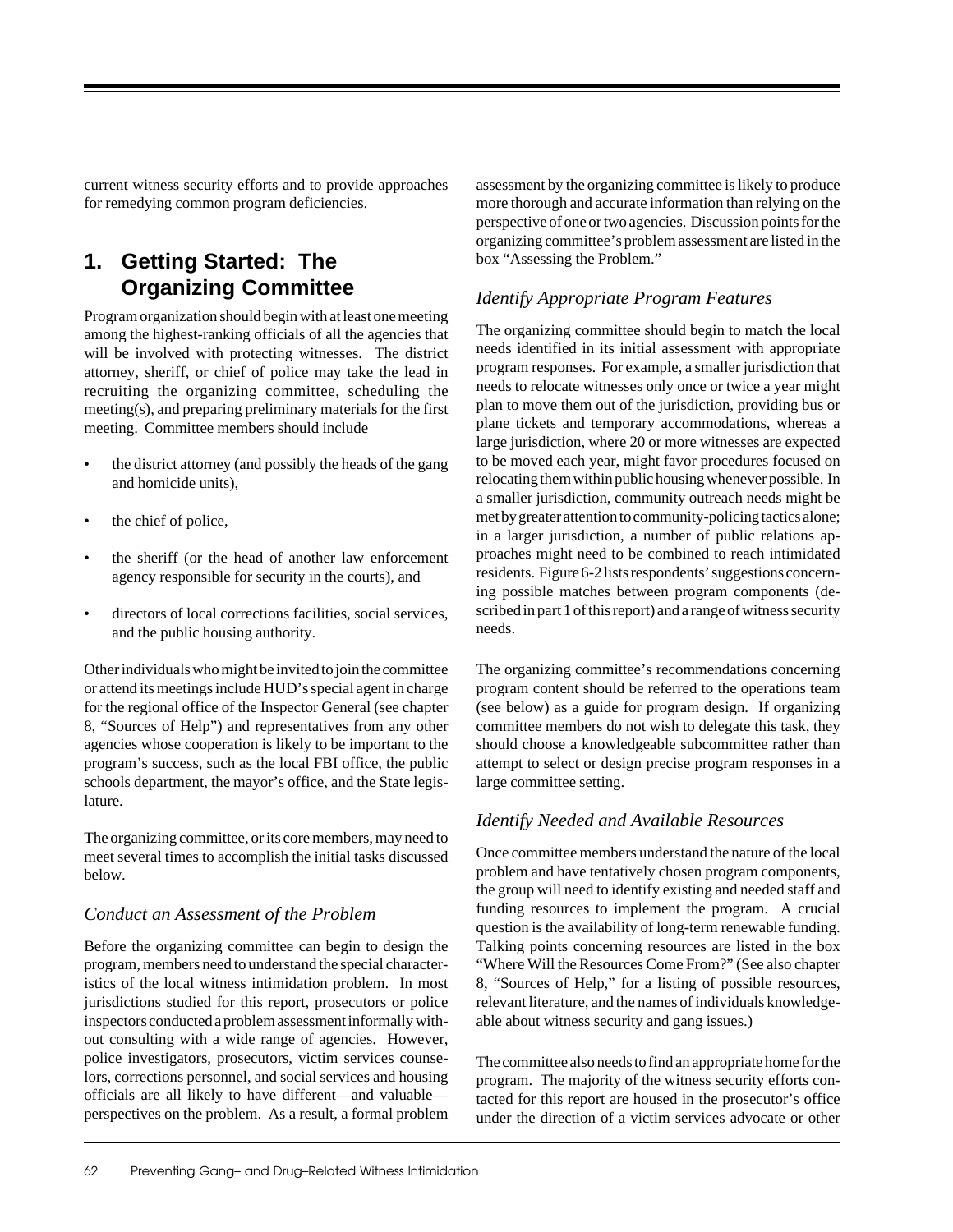## **Figure 6–2 Respondents' Perceptions Concerning the Effectiveness of Principal Approaches to Witness Security by Type of Intimidation**

The matrix below suggests the general effectiveness of the principal approaches to addressing different types of witness intimidation. The assessments reflect conversation will over 100 prosecutors, police investigators, judges, and victim/witness advocates. However, the assessments are generalizations which may not reflect all local conditions (such as local statues, bail schedules, or jail overcrowding), or the nature of a particular case which may enhance or weaken a particular approach in a particular jurisdiction, with a particular witness, or with a particular intimidation threat. Nevertheless, the assessments provide suggestions of which approaches may help either to prevent intimidation or to provide witnesses with enough reassurance to enable them to testify.

|                                                                                   | <b>Type of Intimidation</b> |           |           |                  |             |                           |
|-----------------------------------------------------------------------------------|-----------------------------|-----------|-----------|------------------|-------------|---------------------------|
| Type of Anti-<br><b>Intimidation Strategy</b>                                     | Overt                       | Implicit  | Imagined  | In the Courtroom | In the Jail | Committed<br>by Juveniles |
| high bail for defendant                                                           | poor                        | fair      | poor      | fair             | poor        | poor                      |
| vigorous prosecution of intimidators<br>(including vertical prosecution           | fair                        | fair      | poor      | fair             | poor        | poor                      |
| conscientious witness<br>management                                               | good                        | good      | excellent | good             | poor        | good                      |
| victim/witness assistance programs                                                | poor                        | good      | good      | fair             | poor        | poor                      |
| temporary relocation                                                              | excellent                   | excellent | excellent | NA               | NA          | excellent                 |
| permanent relocation                                                              | excellent                   | excellent | excellent | NA               | <b>NA</b>   | excellent                 |
| courtroom protection                                                              | excellent                   | good      | good      | good             | <b>NA</b>   | good                      |
| jail protection                                                                   | NA                          | <b>NA</b> | NA        | <b>NA</b>        | good        | <b>NA</b>                 |
| communitywide outreach (including<br>community-based policing<br>and prosecution) | fair                        | good      | good      | fair             | poor        | fair                      |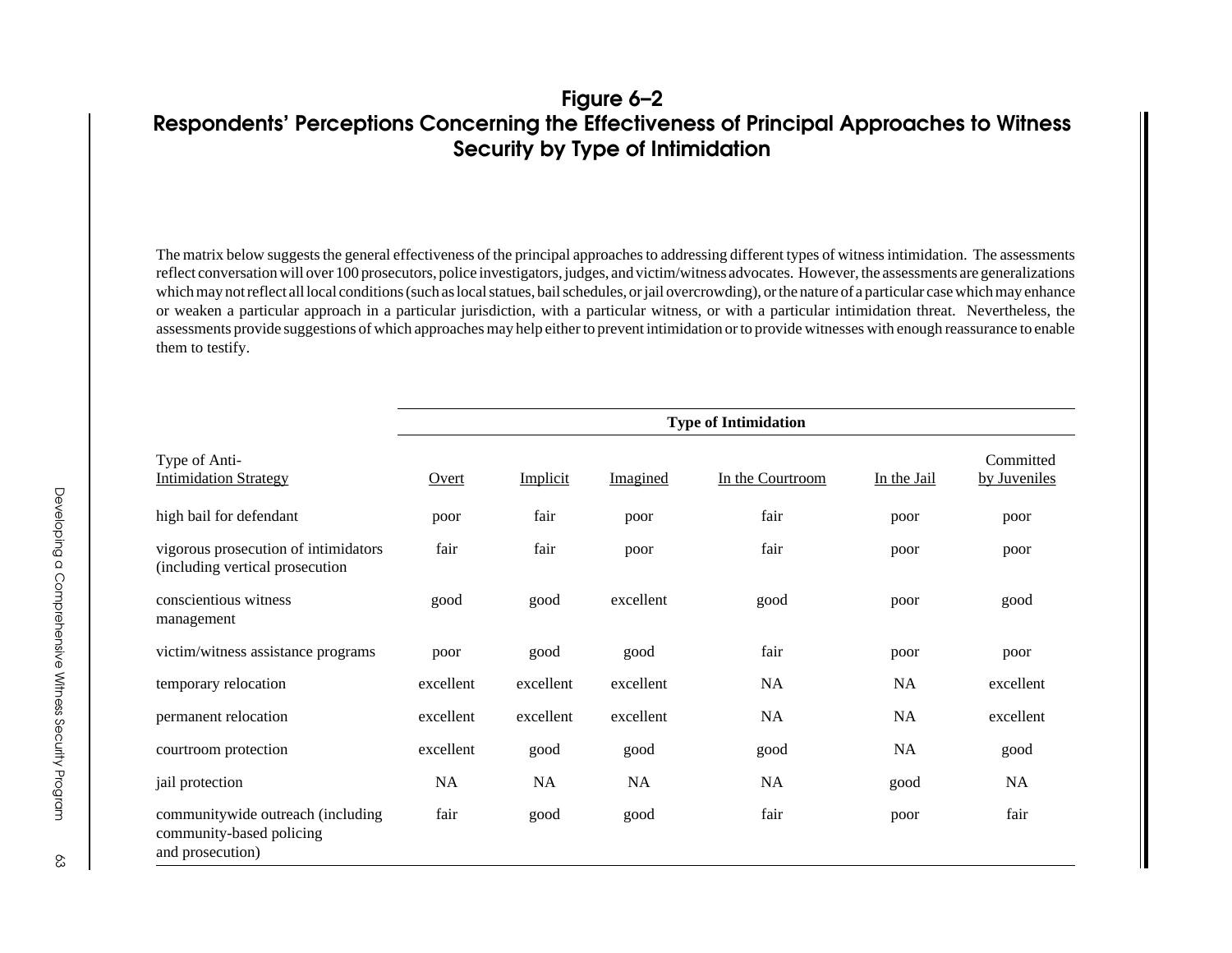# **Assessing the Problem**

The following questions can help focus discussion on the nature of the local witness intimidation problem.

- How serious is gang-related witness intimidation in our jurisdiction? Do we have well-organized and culturally entrenched gangs, neighborhood-based gangs, or loosely allied groups that have little structure and frequent changes in membership?
- Is witness intimidation linked with a specific type or types of crimes? For example, is intimidation common in gang- or drug-related crimes?
- Are important cases being lost due to witness intimidation?
- Are homicides going unsolved or unprosecuted due to lack of cooperative witnesses?
- Are there neighborhoods in the jurisdiction where noncooperation of witnesses is the norm?
- Are any other agencies currently providing services to intimidated witnesses? What advice and information can they offer?
- Are inmates or prison gangs engaging in intimidation from behind bars against witnesses outside or within correctional facilities?
- How many times per year do police investigators and prosecutors anticipate they will need to relocate intimidated witnesses? How far would the witnesses need to go—across town to another housing development or outside the jurisdiction? Would relocations need to be permanent?
- How could intimidated witnesses be reassured without being relocated? How many witnesses would be satisfied with this sort of witness management approach?
- Would witnesses need to leave their neighborhoods permanently or only for a period before and during the trial?
- What resources are at our disposal to reduce the problem?
- What should the first steps in our action plan be?

nonprosecutor with a law enforcement background. There are two common explanations for this approach:

• Prosecutors have the greatest stake in encouraging witness cooperation. While police departments are also concerned with witness cooperation in order to investigate crime, their agencies are not always secure or appropriate places for a witness security program since people in the police station or on the streets might observe a witness in the company or under the protection of the police and betray his or her identity or whereabouts to the defendant or to gang affiliates of the defendant.

• Many prosecutor offices already house victim services units which can be used as bases for extending services to intimidated witnesses. Victim services locations are natural places for conducting witness security efforts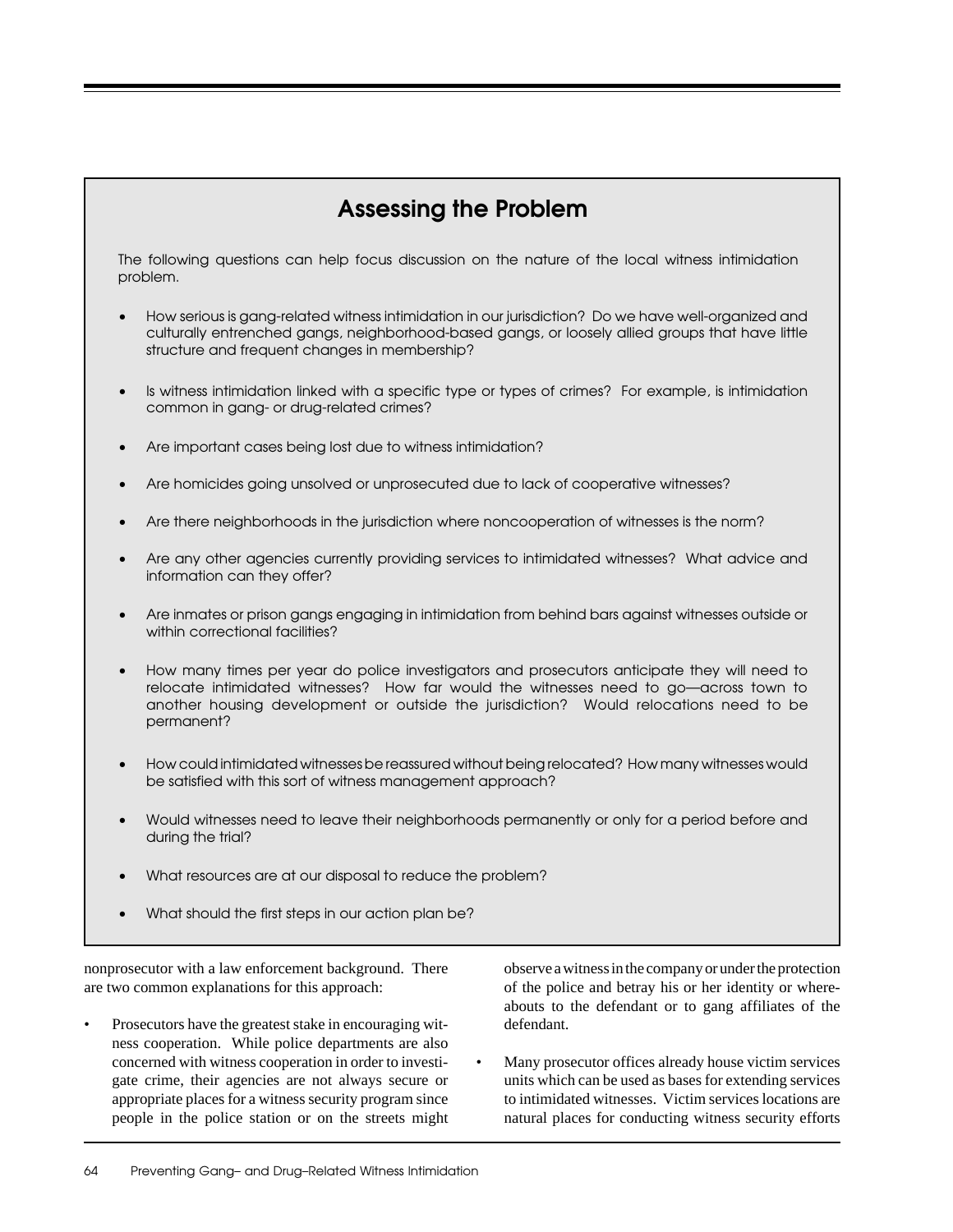# **Where Will the Resources Come From?**

The organizing committee can use the following talking points to help guide its discussion of cooperative funding solutions, the sharing of resources among agencies, and the identification of other important resources, such as key personnel and needed legal or administrative reforms.

- What sort of financial and bureaucratic resources will be needed to serve all intimidated witnesses in important cases? For example, will the program rely on public housing and HUD resources for witness relocation, or will it expect to fund some or all relocations itself? What sort of emergency relocation will be used?
- Are sufficient resources available from the agencies represented on the committee or from other known State or local funding sources? What sources could supply long-term renewable funding?
- Are there key agencies or individuals that are not represented on the committee that might be willing to assist with witness security efforts? Can the committee find a way to involve these agencies and individuals?
- Are there personnel in the police department, prosecutor's office, or victim/witness services agency who are qualified to administer the program, or must a leader be hired from the outside?
- Are there police officers or outreach personnel who can speak the language and understand the culture of every significant group of potential witnesses in the community? Can qualified individuals be found to act as liaisons to these communities?
- Is legislative reform or program funding needed from State legislators or local officials? Who will be responsible for seeking any needed legislative support?

because of staff experience assisting victims and existing contacts with social services agencies and community groups. In Washington, D.C., the witness security program is a section of the victim services unit and is overseen by the chief of the victim/witness assistance unit.

Witness security programs might also be run by an independent victim/witness services agency or cooperatively with the police department if adequate protection arrangements can be instituted.

#### *Decide on the Composition of the Operational Team*

The organizing committee should invite the core agencies that need to manage the day-to-day operation of the program (see below) to participate on the operational team. At a minimum, the team should consist of a senior prosecutor familiar with gang or homicide cases and an experienced member of law enforcement with expertise, if possible, in security operations. The operational team may also include the director or other senior personnel of the victim/witness services program if that program is going to be the principal provider of witness security services. Representatives of other agencies should be made members of the operational team only if they will play a significant and frequent role in witness security. The team that approves security applications and determines the level of security to be provided in Baltimore includes, at a minimum, the division chief of the prosecution unit involved, the deputy State's attorney for administration, and the chief of the community services/ victim witness unit. The teams also expect assistant State's attorneys in charge of narcotics, violent crimes, and trial divisions to be routine participants.

After completing these initial tasks, the remaining responsibilities of the organizing committee involve meeting at least annually to renew the memorandums of agreement (MOUs), review program evaluations, consider funding issues, and air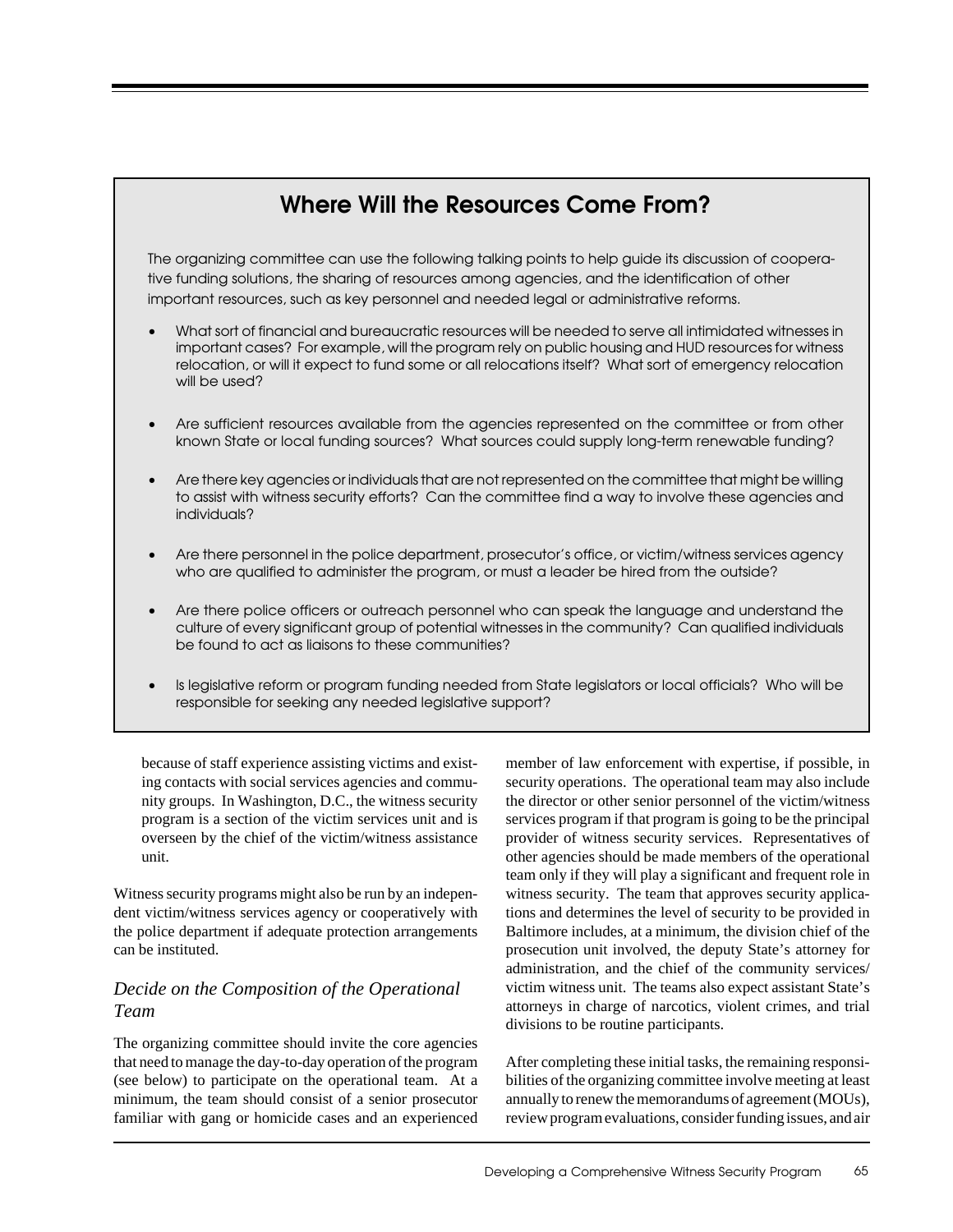### **Which Witnesses Receive Security Services?**

Witness security efforts around the country use very similar criteria in selecting witnesses for security services. In general, prosecutors emphasized that due to limited resources, the primary goal of witness security programs must be to obtain key witness testimony in major cases, not to provide security for all witnesses in all cases. In addition, as discussed in chapter 5, the limitations on resources available for witness security make it especially important to devote attention to community-wide tactics, such as community-based policing and prosecution, so that even intimidated witnesses in minor cases receive some services.

Common witness selection criteria include the following:

- The importance of the case. Most protected witnesses are involved in homicide, multiple homicide, or large drug cases.
- The importance of the witness's testimony to winning the case. Many protected witnesses are eyewitnesses to homicides or are expected to provide other essential testimony.
- A risk assessment suggesting that the threat to the witness is real or, if the witness is frightened by nonexplicit, community-wide intimidation, that the gang or drug trafficking organization involved has a history of violent behavior. Most programs accept automatically the assertion that a witness is intimidated in cases where the defendant or the defendant's associates are suspected of murdering other witnesses. More difficult are cases where threats have been made and seem credible but the defendant or gang involved has no history of violent behavior. In such cases, program staff rely on the judgment of program administrators and the risk assessment prepared by police investigators or district attorney investigators.
- A personal assessment of the witness's suitability for the program, including whether the person's testimony is credible and whether the person is emotionally stable, a substance abuser, or likely to engage in criminal activity while in the security program (such as engaging in drug use or sales, prostitution, or gang crimes). One program requires a psychological evaluation of witnesses seeking protection.

concerns about the design or operation of the program. After the program has been in operation for a year, the organizing committee may wish to consider publicizing the program's services and evidence of its success.

### **2. Program Oversight: The Operational Team**

Initially, the operational team will need to draft program guidelines and memorandums of understanding for signature by cooperating agency directors. The operational team will also be responsible for any applications or other documents needed to secure program funding (as proposed by the organizing committee).

The operational team has three ongoing responsibilities:

to review all requests for witness security services,

- to oversee program operations, and
- to monitor program expenditures.

#### *Reviewing Witness Security Requests*

The speed with which applications for witness protection can be approved is critical to program effectiveness. In some programs studied for this report, the administrator in charge of approving witness security applications or requests is on call 24 hours a day, while in programs utilizing a teamstyle authorization procedure, mechanisms exist to provide for the emergency security needs of witnesses based on the approval of one team member until the entire team can meet to review the application. With either arrangement, a protocol will be needed to provide for emergency *temporary* authorization of expenditures for witness security services and a prompt review (ideally within 48 hours) of the application by the operational team. (See appendix A3 for the Baltimore program guidelines concerning various approval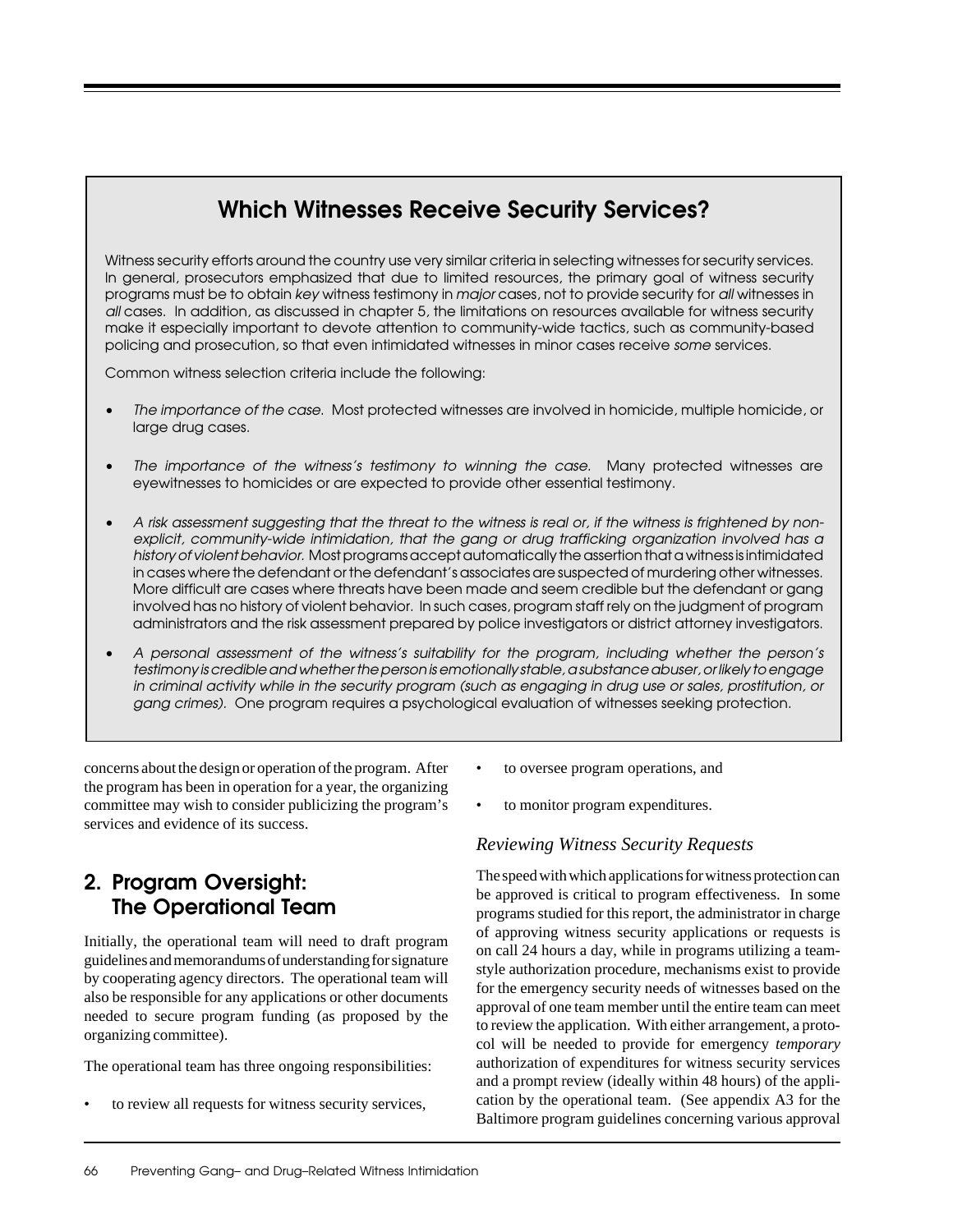processes.) As part of the program guidelines, the operational team also needs to develop written *selection criteria* for participation in the program. In general, programs studied for this report apply the selection criteria highlighted in the box "Which Witnesses Receive Security Services?"

#### *Overseeing Program Operations*

To monitor program operations effectively, the operations team must have a wide range of program information, including

- information pertaining to cases prosecuted with the assistance of protected witnesses (see the box "Evaluation Criteria");
- program expenditure information, including an accounting of all costs borne by other departments and shared resources used by the program;
- witness evaluations concerning the effectiveness, professionalism, and accessibility of the program; and
- data regarding the severity of witness intimidation, its manifestations, and its impact on communities.

If an independent evaluator will be used to assess the program, the operations team should consult with the evaluator *before* program operations begin to identify the data to be collected for the purpose of evaluation.

The operational team should also obtain the opinions of all point people or liaisons among the cooperating agencies concerning the program's actual operation (as opposed to how it was designed to operate), weaknesses of the program in terms of procedures and personnel, and further assistance program staff may need to do their jobs better. These perceptions should be summarized in a report submitted to the organizing committee for discussion at the annual meeting (at which the heads of all the cooperative agencies should be present).

The views of program point people are a very important part of the evaluation process. Often program administrators are aware of the faults in a system but feel powerless to change program policy or to influence policy or procedures outside their own agency—even when the policies of another agency are hampering their ability to do their jobs. For example, staff members in the Baltimore public housing authority were frustrated in their efforts to speed Section 8 housing transfers for intimidated witnesses by policies in the department of social services that disallowed third-party verification of specific social services information necessary to process the housing relocation applications; these policies forced intimidated witnesses to appear at the department of social services in person to acquire certain documents—a situation that was objectionable to social services department staff as well, because they were afraid to be near threatened witnesses. Had the concerns of the housing authority staff been brought to the attention of the heads of the two departments—both of whom were committed to assisting the State's attorney to protect intimidated witnesses—a more efficient method of handing social service verifications for intimidated witnesses might have been possible.

### **3. Coordinating Services: The Program Administrator**

The program administrator is at the heart of the witness security program model. Depending on where the effort is housed, the program administrator may be the director of a victim/witness services program, a non-attorney in the prosecutor's office (usually someone with a law enforcement or investigations background), or a police officer. Program staff at several sites felt that choosing a program administrator with a law enforcement background would help to bridge the gap between police departments and prosecutors and help in dealing with the majority of witnesses, who themselves have been involved with the criminal justice system as suspects, defendants, or convicted offenders.

The program administrator is responsible for

- receiving and processing requests for security, and
- coordinating services to witnesses from the cooperating agencies.

In addition, the program administrator is likely to be involved with processing program documentation, controlling the day-to-day disbursement of project monies for witness security needs, and maintaining and compiling evaluation data (except for the year-end interviews with agency point persons—see above).

Initially, the program administrator will need to write a manual for the assistant prosecutors, police investigators, and point people in other agencies, outlining program procedures, providing sample forms, and listing telephone numbers of the liaisons. Appendix A provides examples of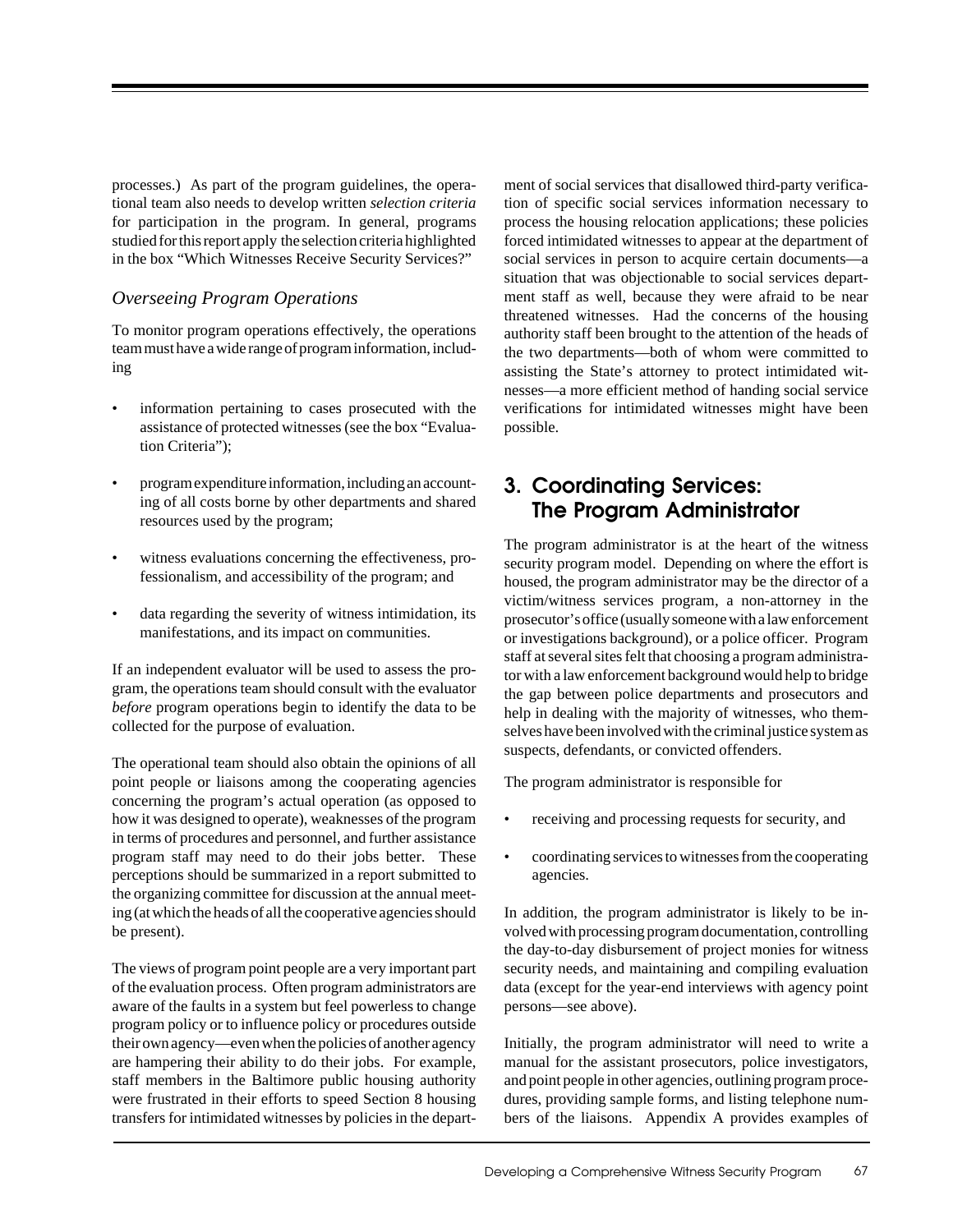### **Evaluation Criteria**

The district attorney's office in Manhattan reports semiannually on a wide range of measures concerning its witness protection program (see appendix D1 for the complete set of measures), including the following:

#### **Program Effectiveness for Prosecutors**

- number of witnesses protected
- number of cases receiving funding
- number of dispositions reached
- number of convictions by plea (to top and lesser charges)
- number of dismissals
- number of convictions by trial (to top and lesser charges)
- number of acquittals
- number of sentences
- overall conviction rate for witness protection cases
- trial conviction rate for witness protection cases

#### **Program Expenses**

- witness living expenses (food and other necessities)
- lodging expenses
- transportation
- protective custody
- other costs

A significant percentage of witness expenditures in Manhattan—23 percent—fell under the catch-all category "other." To avoid a similar vagueness, after a program has been operating for a short period it may be useful to readjust the expenditure categories being tracked to match typical expenses incurred.

program materials several jurisdictions have developed describing their witness security efforts, and appendix B contains sample program forms. For smaller programs, the "manual" might consist of a few pages of summarized procedures, sample forms, and contact numbers.

#### *Witness Security Requests*

The program administrator should receive and process all requests for witness security services. In the jurisdictions studied for this report, requests typically originate with a police investigator or prosecutor's office investigator. In some jurisdictions, requests for participation in the witness security program require the approval of an assistant district attorney, an endorsement that cannot usually be obtained until an arrest has been made. In other jurisdictions, police investigators either request security directly from the program administrator in the prosecutor's office or bypass the prosecutor entirely and use their own department's witness security resources. Occasionally, witnesses contact a program administrator or victim/witness advocate directly.

Whatever intake procedure is used, it is important that participating agencies route *all* requests for witness security resources through the program administrator. When it became known in one jurisdiction that intimidated witnesses were receiving priority housing transfers, the local housing authority was inundated with requests for transfers from other "witnesses." (The housing authority eventually required that a police report accompany each request.) If a formal witness security program had existed, all requests could have been processed centrally by the program admin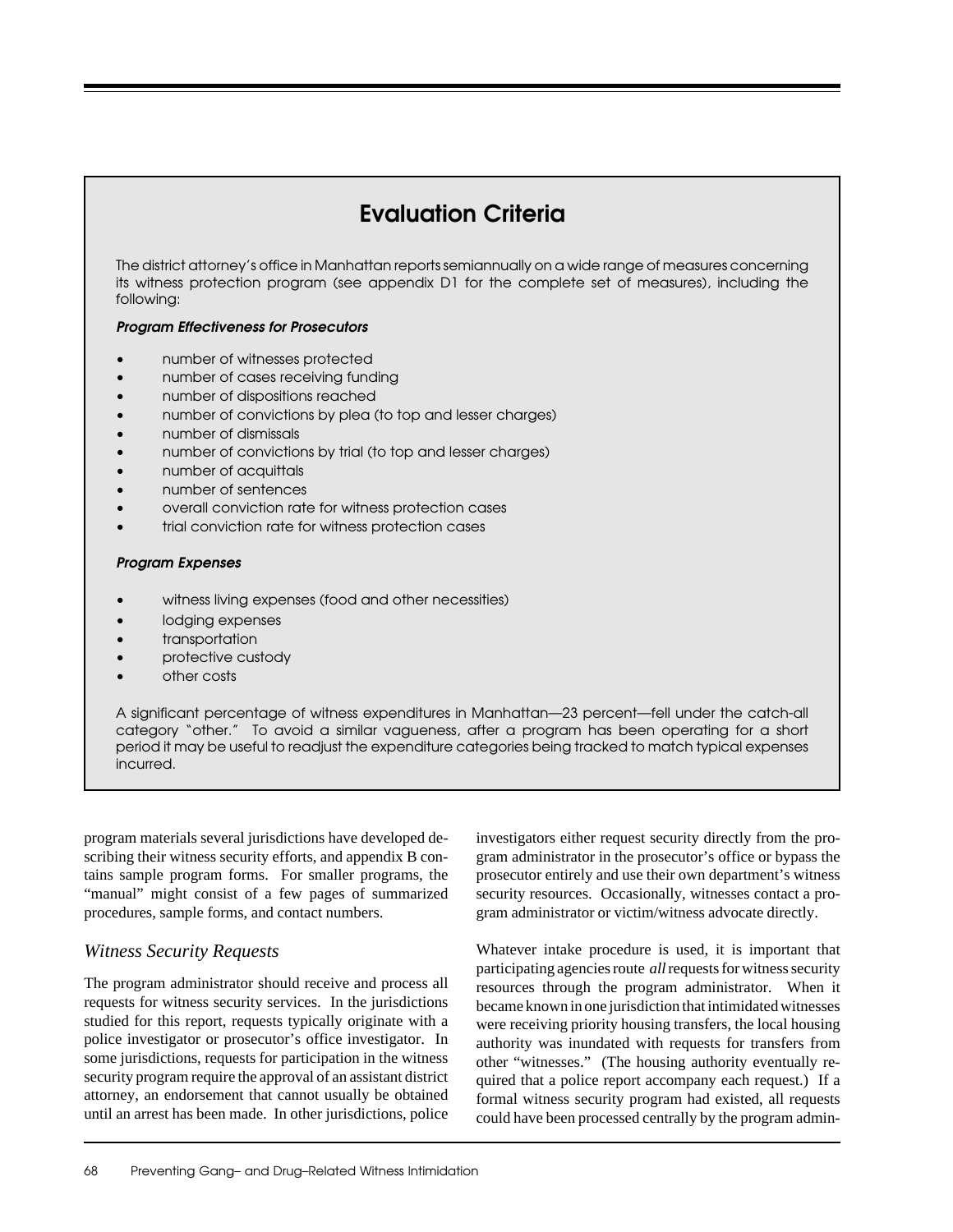istrator, not the housing authority, ensuring that only the most essential and endangered witnesses received priority. (See appendix B for sample witness intake forms.)

#### *Coordination of Witness Services*

The primary job of the program administrator is to coordinate the delivery of appropriate services to intimidated witnesses. After the operational team accepts a witness into the program, the program administrator designs a service plan for the witness, using the risk assessment provided by the police or district attorney investigator (see below). The service plan should specify which agencies need to be contacted, what services each is to provide, and what these services will cost. The program administrator then needs to contact the agencies to arrange for the appropriate services.

In one jurisdiction, the program administrator was sent to serve internships in various social service agencies whose cooperation the program would need. In another jurisdiction, the director of social services said he wanted someone from the prosecutor's witness security program to intern with his agency long enough to become familiar with the documentary requirements for the various social services available. Although time-consuming, the internship approach offers two significant advantages: not only will the administrator come to understand the needs and culture of the cooperating agencies, he or she will also have the opportunity to establish personal contacts within that agency, which may be critical to the program's future success if high-level support for the program wanes. In a large jurisdiction, the program administrator may need the assistance of one or more case workers who can serve as additional contact persons for intimidated witnesses and share the responsibility of coordinating the delivery of witness services.

### **4. Case Investigation: Police Unit or District Attorney Investigators**

Each witness security program will need assistance from investigators to perform risk assessments, validate witness claims, and locate potential witnesses. In many jurisdictions, police investigators perform these tasks on an as-needed basis. There are a number of reasons why both police investigators and prosecutors prefer that witness security investigations be handled either by an experienced witness security investigations unit within the police department or by independent, armed investigators from the district attorney's office.

- Witness security programs rely on secrecy. Whether it is the location of the witness or the names of the witness's family or friends, the fewer people with access to witness information, the more secure the program will be. As a result, many police officers and prosecutors do not consider it safe either to use an inexperienced investigator, who might unintentionally betray witness information, or to involve a series of investigators, which expands the pool of people who have access to sensitive information.
- Some prosecutors use their own investigators to obtain independent witness risk assessments in order to have another perspective on the witness's claims in addition to the opinions of the police department.
- In other jurisdictions, police investigators are too burdened with other duties to provide full assistance to the prosecutor, so county attorneys augment police services with their own investigators.

### **5. Law Enforcement: The Indispensable Partner in the Witness Security Effort**

Because law enforcement support is critical to any witness security effort, the program administrator needs to consider police investigators as indispensable partners. The chief executive of the participating law enforcement agency should designate a point person (preferably a law enforcement witness security specialist) to coordinate the agency's internal witness protection activities and to coordinate them with the witness security program administrator and any district attorney investigators. The police department point person should oversee

- the escort and transportation of witnesses in a secure manner,
- the swift response of officers to calls for help from intimidated witnesses, and,
- in extreme cases, the guarding of witnesses for short periods.

Law enforcement officers and investigators support witness security programs in several other ways. First, as participants in community-policing efforts, police officers not only help to deter community-wide intimidation but also may be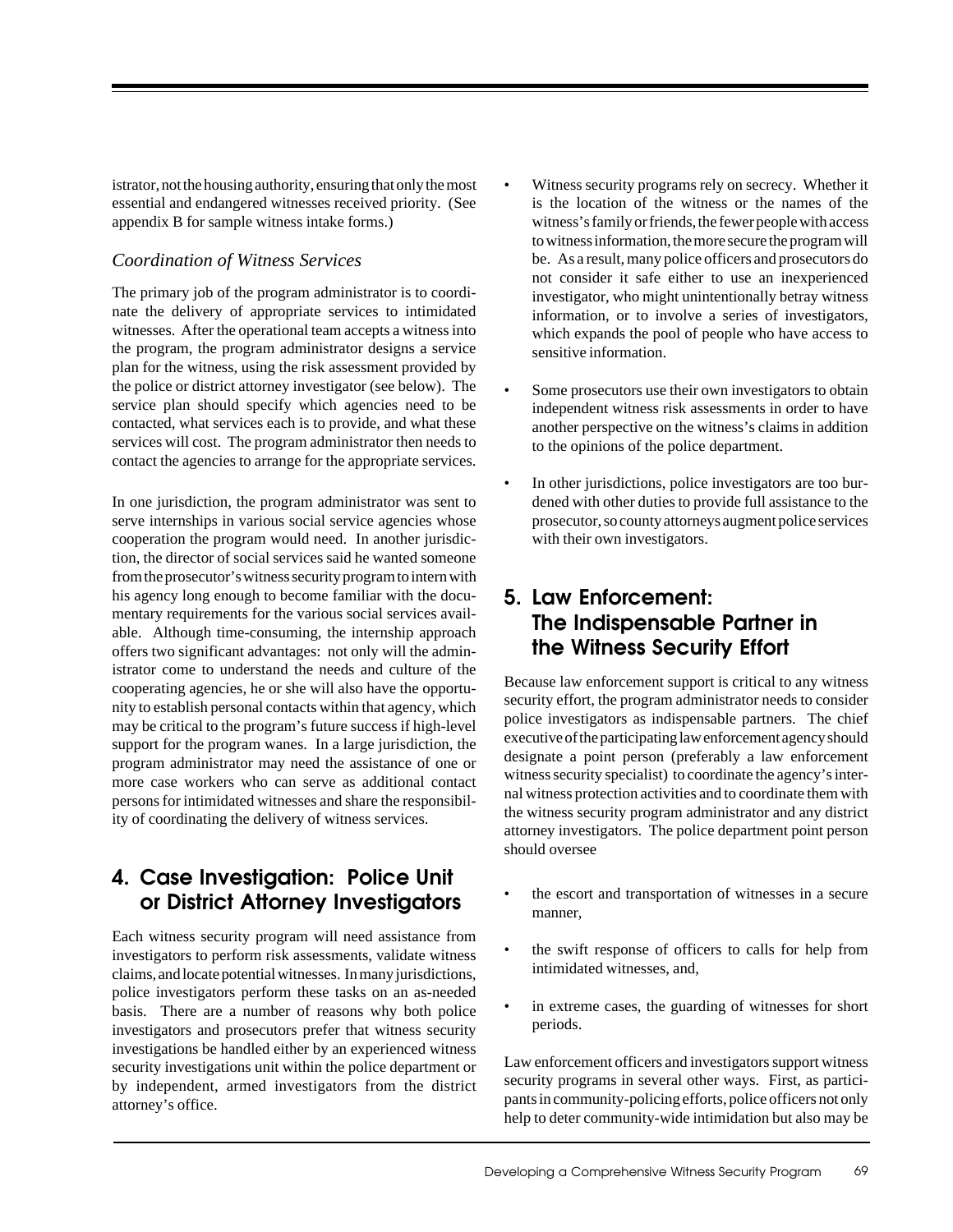### **Cooperation Between Police and Prosecutors To Curb Intimidation**

Cooperation between the Polk County Attorney's Drugs and Gang Unit prosecutors and the Des Moines Police Department's Special Investigations Unit is very close when it comes to protecting witnesses. Assistant County Attorney Daniel Voogt has asked police investigators to call him at any time of the day or night for any gang-related crime, so he can go to the scene immediately. Voogt periodically sends a memo to the chiefs of every law enforcement agency in Polk County to inform their officers and dispatchers about his interest in going on scene. He gives them his home telephone number as well as his pager number. While not every officer calls him, the inspectors in the Des Moines Police Department's Special Investigations Unit almost always do because they find he is invariably of assistance; police investigators call the unit of three drug and gang prosecutors three to five times a week, sometimes three or four times in a single day.

Voogt may interrogate witnesses on the scene in conjunction with police officers, but usually he is just present while the officers lead the questioning. (However, Voogt has to be careful to make sure he does not let himself become a witness. In fact, the Hennepin County [Minneapolis] Attorney's Office has a rule forbidding assistants from going to the scene of the crime while it is still hot, but Michael Freeman, the county attorney, feels such a blanket prohibition may be too strong.) Voogt's presence gives him an opportunity to size up potential witnesses and affords witnesses a chance to recognize his concern and availability. Voogt may suggest individuals the investigators should interview, or he may identify evidence to collect—people or materials that may seem unimportant to the police but that Voogt knows he will need in order to win the case later on.

Most of all, Voogt familiarizes himself with the case—and possible witnesses—from the ground up. This makes it unnecessary for the inspectors to fill him in later and provides him with a "feel" for the case that no amount of subsequent verbal or written information from the police can provide. When the investigators send their notes and paperwork to Voogt months later, he does not have to interpret them: he was there at the scene. With murder cases, even the county attorney gets involved from the start: he is called by dispatchers whenever a murder occurs, and he sometimes beats the police officers to the scene.

the first people contacted by intimidated witnesses seeking protection. Police officers can supply information on neighborhood gangs, gang leaders, and drug dealers that investigators need for preparing risk assessments for witnesses, and they can also reduce gang intimidation by disrupting gang operations with intensive, interdictive policing tactics. By establishing field precincts in empty apartments or storefronts or by bringing in a mobile precinct, police officers have been able to counter gang members' claims that the police cannot respond quickly enough to protect intimidated witnesses in gang-dominated housing developments.

Police investigators and prosecutors strongly prefer that officers assigned to guard and transport witnesses be experienced personnel in a dedicated unit. Officers who guard and transport witnesses need to be highly professional, well trained, and discreet. Several prosecutors recommended that to avoid any appearance of impropriety, whenever possible female officers should be used to guard female witnesses.

Witness security programs can foster cooperation between prosecutors and police by

- taking reports of intimidation seriously (for example, issue arrest warrants against individuals who engage in intimidation and, if there is preventive detention legislation, seek revocation of bail for defendants accused of witness intimidation),
- making sure that search warrants are properly drafted, and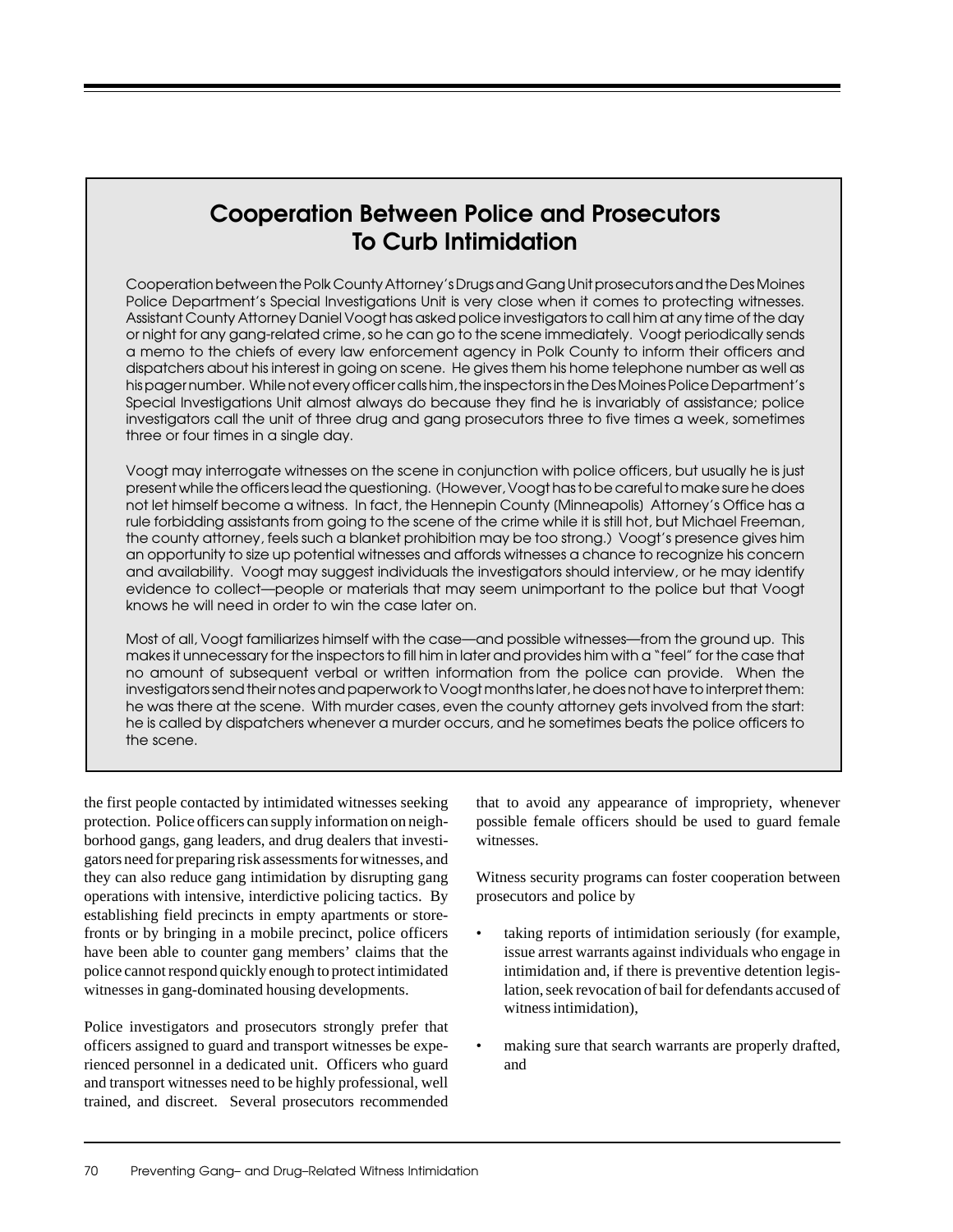designing procedures for the protection of potential witnesses in cases where an arrest has not yet been made but police investigators are confident that a witness has critical information in a serious case.

### **6. Cooperation: Coordinating Services With Other Agencies**

Witness intimidation requires coordinated and confidential services from a broad range of providers. Interagency cooperation among these providers should begin with the organizing committee but is the ongoing responsibility of the program administrator. While the model witness security effort presented in this chapter relies on formal cooperative agreements, the degree of formality of these cooperative arrangements may in practice vary widely among jurisdictions.

- Urban jurisdictions may find it helpful to have written memorandums of understanding to which they can refer, while smaller jurisdictions may rely successfully on more informal, personal guarantees of cooperation among agency heads.
- The level of involvement for each agency should be commensurate with the significance and frequency of the assistance the agency will provide. Depending on local conditions, some agencies, such as the jail and the local public housing authority, should be made an integral part of the program through a written memorandum of agreement and public support from top administrators. Other agencies, such as the school system or the FBI, whose contribution may be less important or less frequent, can be involved as part-time "associates" on the basis of a verbal agreement.

Prosecutors and police officers identify a number of important elements in establishing and maintaining effective interagency cooperation.

#### *Identify a Point Person Within Each Agency*

It is extremely helpful to have a point person within each cooperating agency who is in a position to take or initiate action each time cooperation is requested. In some agencies, it may be important to establish several liaisons because a single contact person may be on vacation or sick leave, may be transferred to another position or retire, or may find it a burden to be the only person prosecutors and police investigators ask for assistance.

There appear to be three approaches to identifying contact persons:

- a systematic approach in which pertinent agency heads (or their representatives on the planning committee) formally designate contact persons within their respective agencies;
- the designation of a witness security coordinator who, in turn, identifies contact persons within each participating agency; or
- ad hoc relationships established by individual deputy county attorneys and police investigators with individuals in other agencies.

An example of the systematic approach can be found in Washington, D.C. The program's structure involves the cooperation of a number of Federal and local agencies. Within each cooperating agency there is a "head" of the witness security program; these point people are formally responsible for coordinating witness services. As an example of the second approach, one prosecutor's office hired a single person to act as case manager for all witness intimidation cases, and, before putting the person to work, sent him on internships to various city, county, and Federal agencies to learn what it takes to cut through bureaucratic red tape and to establish relationships with liaisons for the future. As a result, this case manager has developed relationships with at least one person in every agency from whom he can expect cooperation.

Most of the jurisdictions studied follow the third, ad hoc, approach—prosecutors and police investigators have on their own initiative established personal relationships with individuals in other agencies whom they can telephone for assistance.

- A police inspector who knew the executive director of the local housing authority personally could write him a letter about the need to relocate a witness and "it was a done deal."
- An advocate in one prosecutor-based victim/witness assistance program had a friend who was the secretary of the local school district; the secretary would arrange the transfer of juvenile witnesses, or the children of adult witnesses, to other school systems when relocation was required.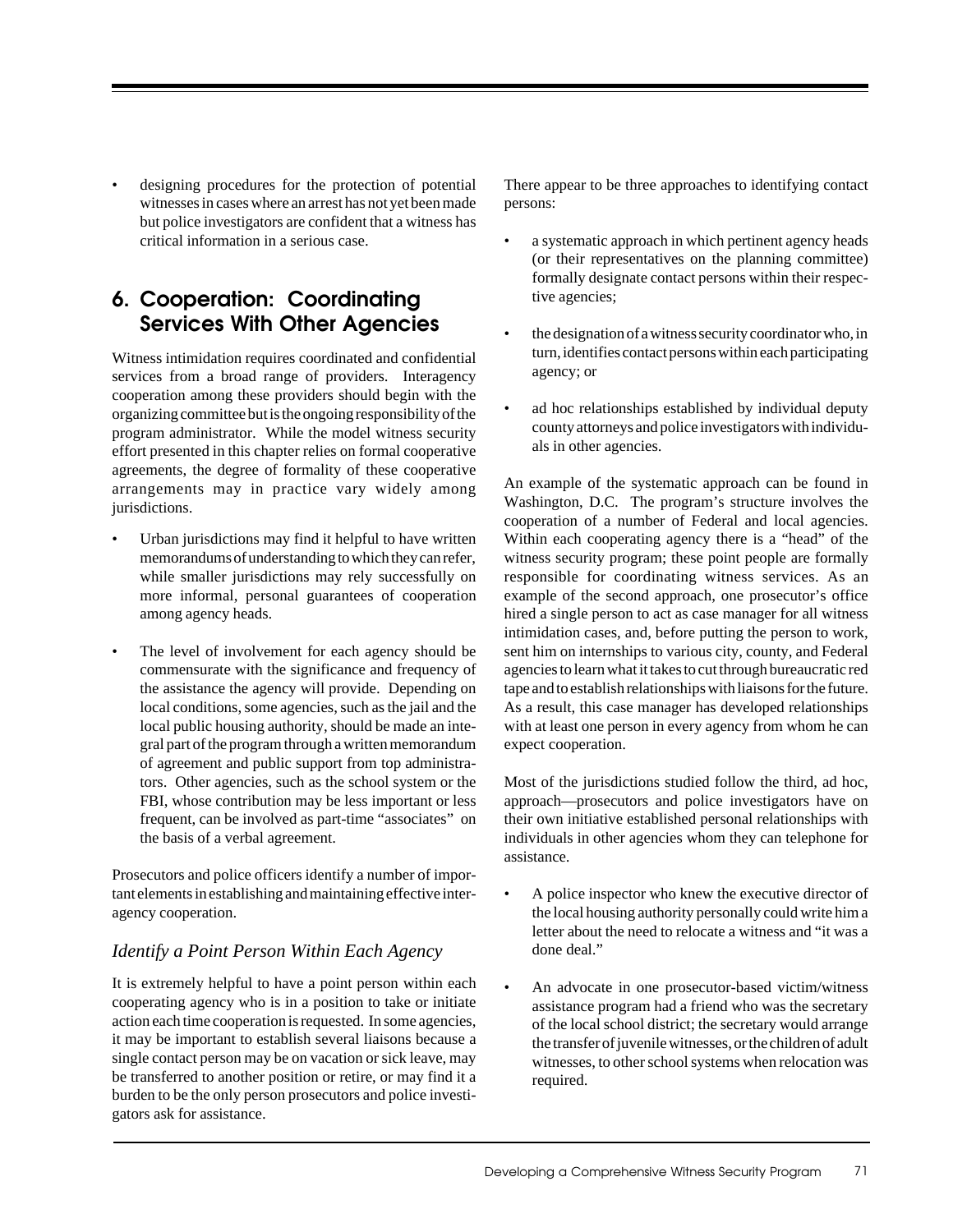### **Reasons for Using Memorandums of Understanding**

- Administrators, like point people, come and go. One prosecutor-based victim/witness program director had established a good working relationship with a person in the local public housing authority, but when the agency's administrator was replaced, the contact would no longer cooperate until he knew what to expect from the new head; as a result, the program director says, "we are now at an impasse in terms of getting help in relocating witnesses." A written agreement might have committed the new administrator to the arrangement and given the contact a basis for continuing to cooperate.
- When they make a commitment in writing, administrators are less likely to shirk their responsibilities later on because they will have been careful to agree to perform only those actions they are truly prepared to undertake.
- If a document is available for public inspection, it is more difficult for signatories to deny their obligations than if the agreement is merely verbal.
- A written agreement can assure administrators that their agency will not be responsible for any duties or costs to which they have not formally agreed.
- Administrators can use a written document to explain that their hands are tied if third parties object to the new arrangement.
- A written document reduces misunderstandings and uncertainty about each party's role and responsibilities.
- Documentation can also be used to explain the agreement to new staff and authenticate the importance of the arrangement.
- One police inspector reported that she is able to call on the local housing authority director to move witnesses between developments because she had "greased the skids based on the working relationship I had with some housing cops"; the director puts the family that is currently at the top of the waiting list into the apartment that the relocated family vacates. (See chapter 3 for information concerning relocation of witnesses within public housing.)

#### *Gain Support From the Top*

In order to avoid the instability and possible appearance of impropriety that may result from relying on a point person system that is based on favors and personal relationships, it is important to gain support for the witness security program from all key agency heads. Micky Cook, Director of the Hennepin County (Minnesota) Victim Witness Program, observes, "We work with public housing by making inroads with individuals there, but they change, so we really need an agreement from the top down about how we can cooperate."

*"We work with public housing by making inroads with individuals there, but they change, so we really need an agreement from the top down about how we can cooperate."*

> — Micky Cook, Director, Hennepin County (Minnesota) Victim Witness Program

#### *Develop Memorandums of Understanding*

One means of promoting ongoing cooperation among agencies, especially when personnel within agencies may change, is to prepare a formal written understanding about each organization's responsibilities. These agreements can help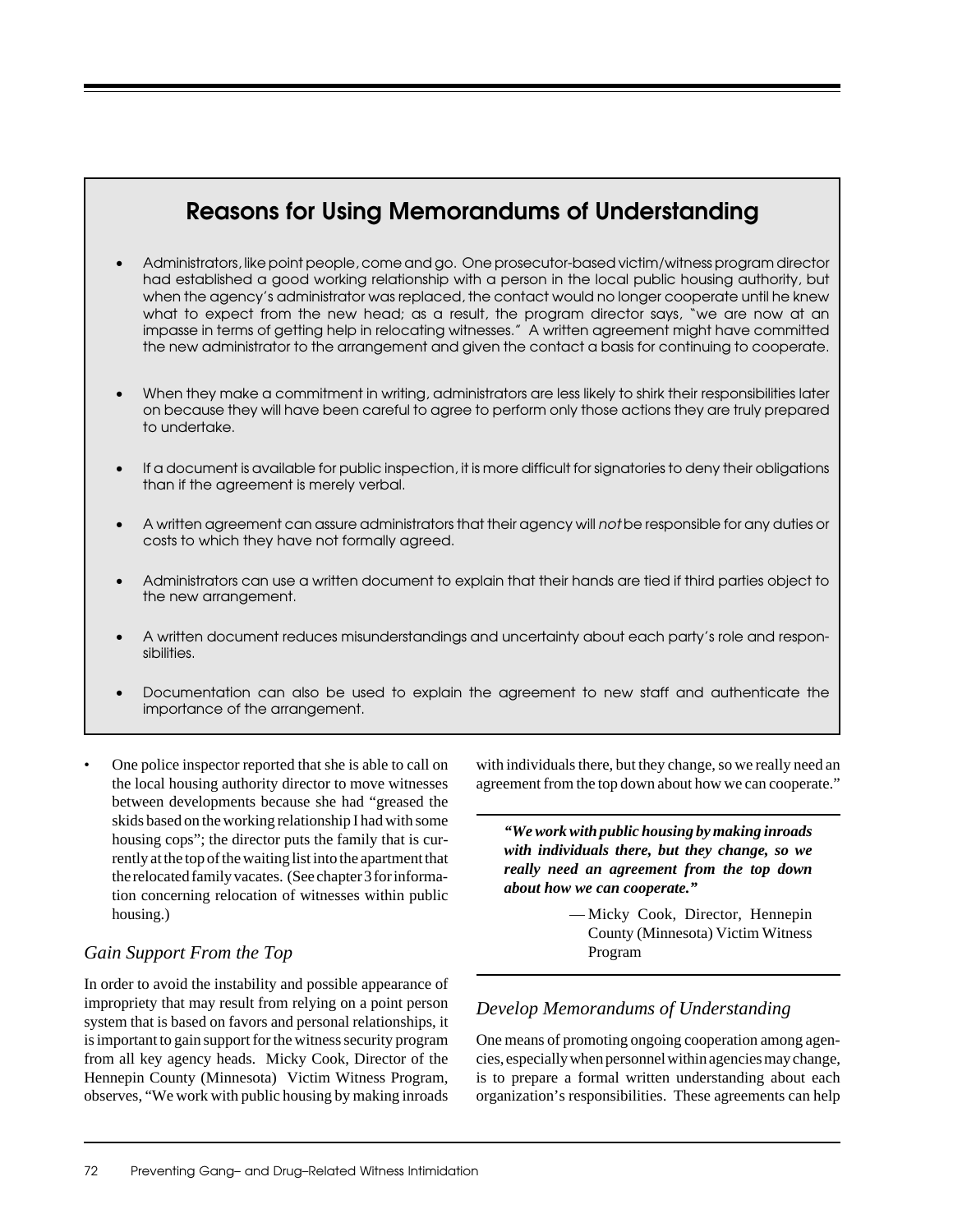### **Developing Memorandums of Understanding for Witness Security in Baltimore: A Case Study**

In Baltimore, a comprehensive set of memorandums of understanding (MOUs) was drawn up by the State's attorney to serve as the backbone of a new witness security program. The memorandums provided in appendix A3 list the agencies involved—the State's Attorney's Office, Sheriff's Office, Police Department, Department of Corrections, Department of Housing, and the Department of Social Services. The MOUs detail each agency's duties and financial responsibilities. The memorandums are contained in a general program description that includes procedures for witness relocation, transportation, witness fees, and the allocation of other program costs. The program description also lays out the responsibilities of the witness.

By combining the MOUs with the program description, Baltimore has made it easy for participating agencies to

- understand their role in the program,
- understand the overall scope and goals of the program, and
- see that the program has broad institutional support from each participating agency (for example,  $II.D.1$ ).

Baltimore's MOUs (see appendix A3) illustrate three other important ingredients of the most effective possible witness protection program:

- providing for a single witness protection coordinator (see II.A 5 of the MOU)
- providing for a contact person or liaison within each participating agency (for example, see II.D.1)
- providing an arrangement for furnishing emergency services when the important participants cannot meet or be reached (see II.A.4)

Because Baltimore's witness security program was begun only in 1994, institutional awareness of the program outside the State's Attorney's Office was still limited. The challenge facing the witness security program administrator was to build contacts in each of the cooperating agencies and ensure that the actual program structure matched that of the agreements in the memorandums.

speed and coordinate emergency services for victims and witnesses, and place a broader array of resources at the disposal of prosecutors and police. In the organizing committee model, these memorandums would be prepared by the operating team for signature by the key agency heads. While some observers feel they retain more flexibility if agreements are not committed to paper so they may adapt the arrangements to changing resources and needs, most observers agree that in the long run a written document promotes cooperation and provides support for the individual point people within each agency (see the box "Reasons for Using Memorandums of Understanding").

The specific agencies with which agreements are needed will vary from jurisdiction to jurisdiction, but all agreements should identify

- the services each agency will provide,
- the staff and funding each agency will make available to the effort, and
- the allowable expenses or services.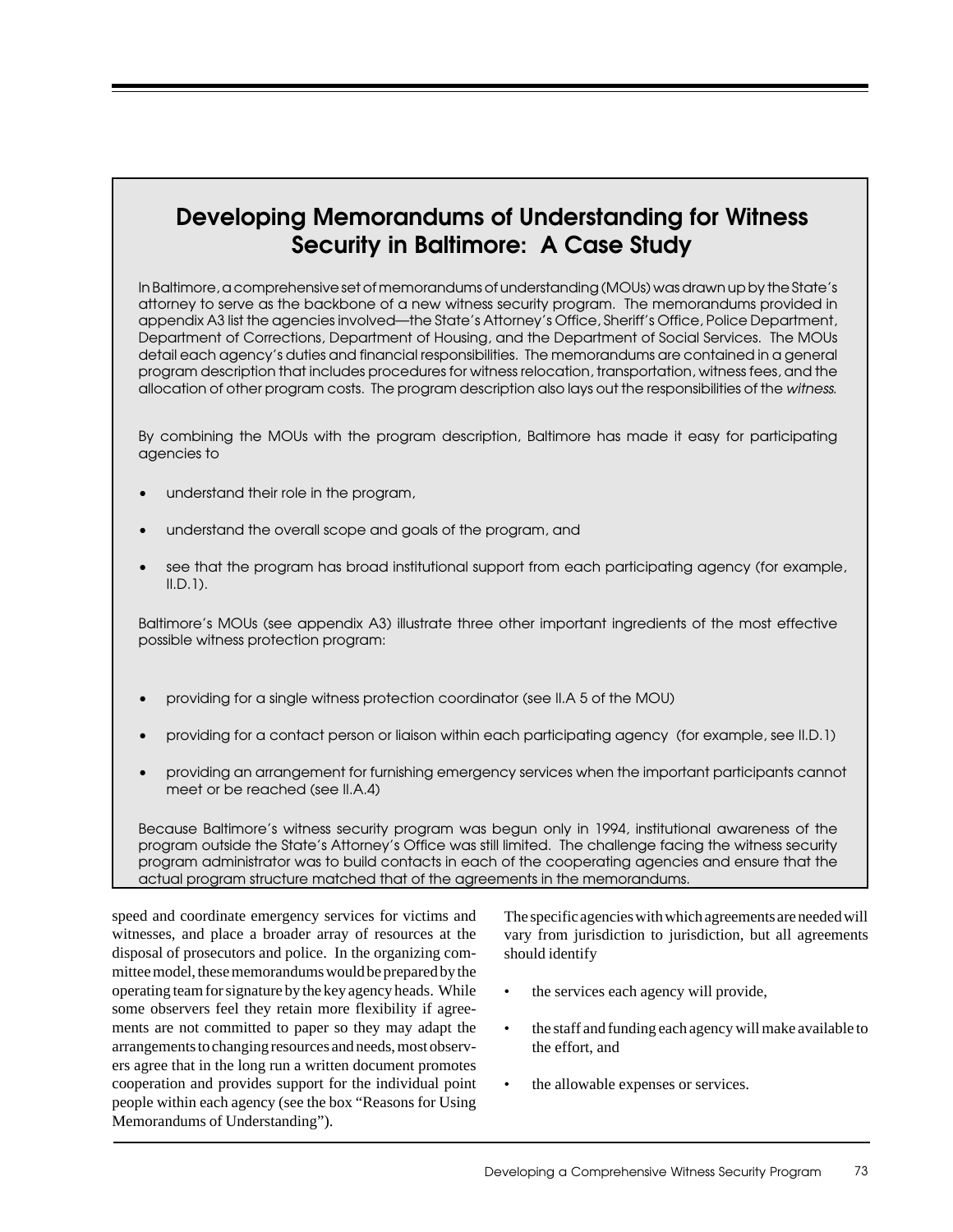It is also a good idea to reevaluate each agreement periodically to make sure that all parties are still comfortable with their commitments in light of changes in personnel, resources, political conditions, and the number of witnesses for whom services are needed. Finally, it is essential that the terms of any executive-level agreement be communicated clearly to all those who will be responsible for program implementation.

Examples of program coordination with other agencies are provided in chapter 3 (cooperation with local public housing authorities and HUD, and cooperation with social service providers), and in chapter 4 (cooperation with judges, bailiffs, and correctional officials).

### **Conclusion: Putting the Pieces Together**

This chapter has provided a road map for setting up a new witness security program or restructuring an ad hoc effort (see figure 6-3, "Program Implementation Checklist"). In practice, the specific role and responsibilities assigned to each management level may be very different from the ones described here, depending on a jurisdiction's needs and the talents of the individuals filling each position. However, with interagency cooperation and an efficient use of existing resources, most jurisdictions should be able to provide at minimal cost an increased level of security for witnesses in gang- and drug-related cases.

### **Figure 6-3 Program Implementation Checklist**

- 1. Form the Organizing Committee
	- D Perform problem assessment
	- Identify appropriate responses
	- Identify needed and available resources
	- $\Box$  Get high-level endorsements from all key agencies
	- □ Name point people in all cooperating agencies
	- $\Box$  Decide on the composition of the operational team
- 2. Convene the Operational Team
	- $\Box$  Prepare memorandums of understanding
	- $\Box$  Draft program guidelines and expense forms
	- Identify and prepare to collect program evaluation data
- 3. Name a Program Administrator
	- $\Box$  Notify all agencies of procedures for initiating requests for witness security
	- $\Box$ Coordinate with investigating agency or unit (dedicated police unit or district attorney investigators)
- 4. Review Program Operations and Renew Memorandums of Understanding Annually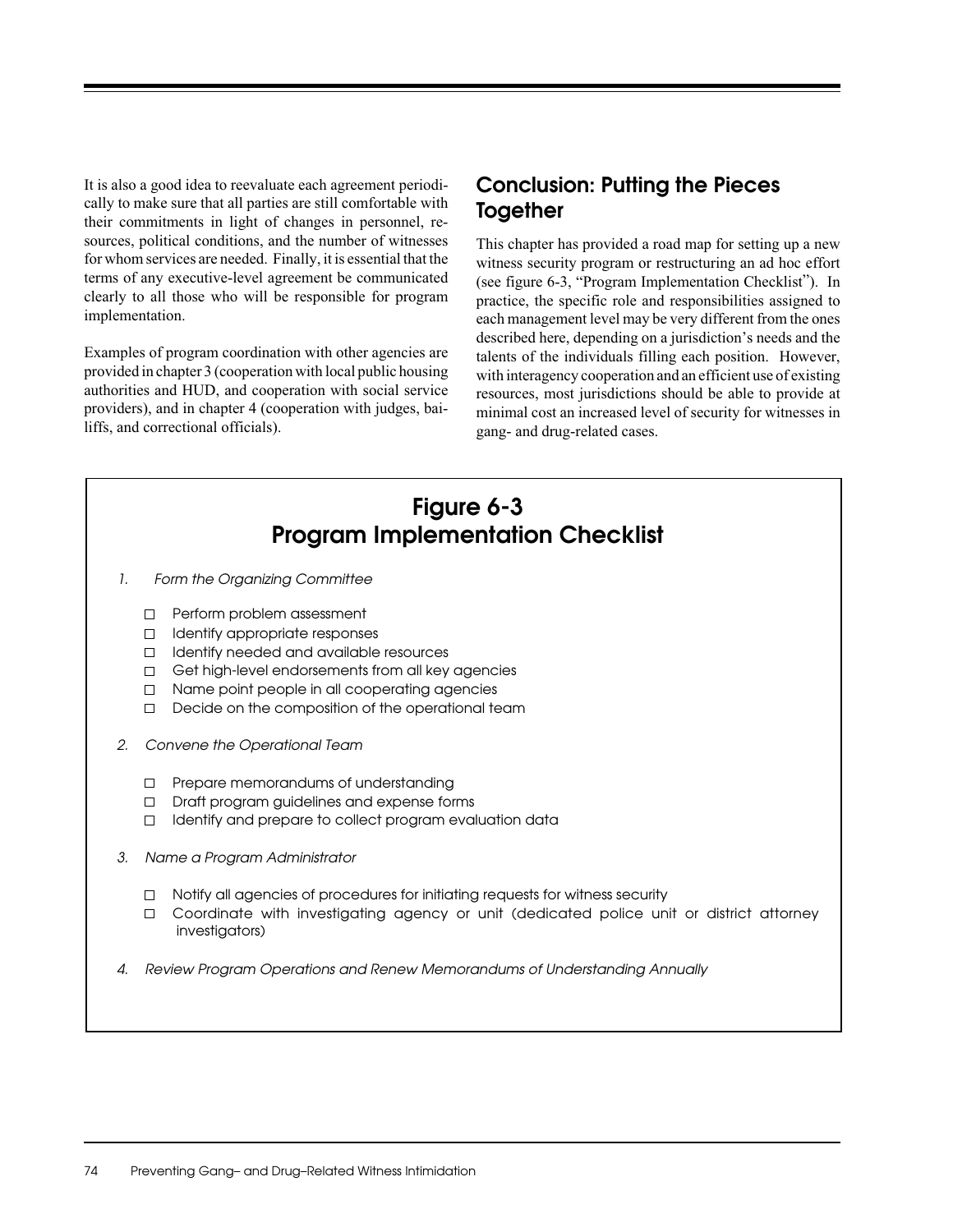# **Chapter 7 Legal Issues**

## **Key Points**

- While laws and rules of evidence vary from State-to-State, prosecutors are concerned about many of the same legal issues.
- Some prosecutors are able to take advantage of State statutes to prevent intimidation.
	- Intimidators can be excluded from the courtroom if their presence compromises witness testimony.
	- One jurisdiction is allowing hearsay testimony by police officers at preliminary hearings—a practice that shields witnesses from intimidation.
	- Some jurisdictions permit prosecutors to impeach their own witness if the person's testimony changes between deposition or preliminary hearing and the trial—a practice that allows prosecutors to highlight possible intimidation.
	- A number of individual prosecutors and jurisdictions have developed procedures that safeguard witness information until trial.
- Gang suppression legislation is considered a useful adjunct to the witness protection efforts by some prosecutors.
- A number of jurisdictions have passed new, or strengthened old, witness intimidation statutes.
- Community-wide intimidation can be combated with several types of civil remedies.
- Some jurisdictions have used RICO prosecutions of highly organized drug-selling gangs to remove large numbers of gang members from a neighborhood—an approach that also decreases community-wide intimidation.
- Local governments and police departments may be liable for the safety or misconduct of witnesses participating in witness security programs. To prevent successful suits, police investigators, prosecutors, and victim advocates should never promise any protection they cannot actually provide and should screen witnesses carefully before providing security.

While witness tampering statutes, obstruction of justice laws, and rules of evidence vary from State to State, prosecutors across the country expressed interest in the following legal issues related to dealing with witness intimidation:

- legal barriers to preventing courtroom intimidation, including
	- exclusion of the public from the courtroom,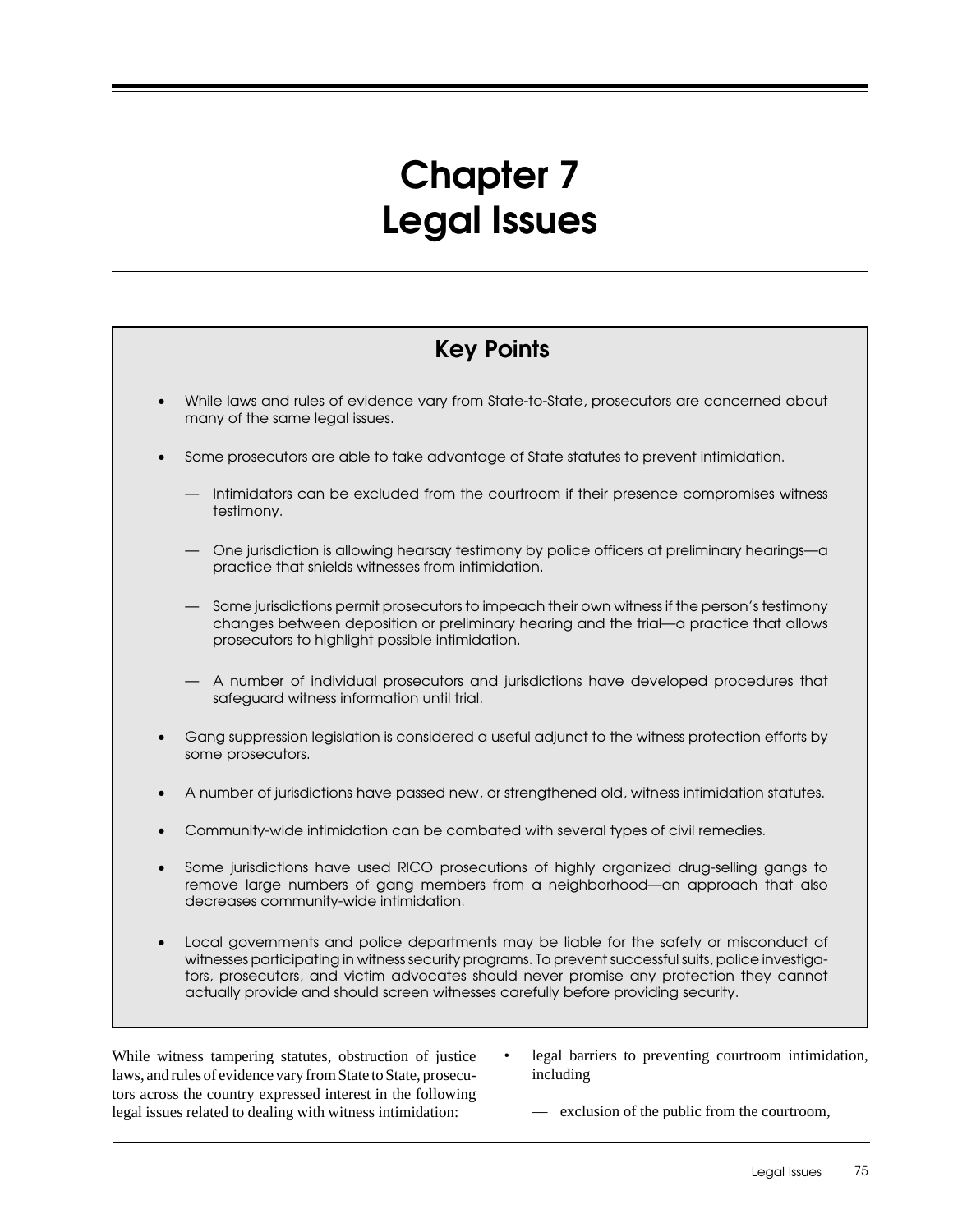- using hearsay testimony from law enforcement officers,
- impeaching inconsistent witness testimony, and
- keeping witness and jury information confidential;
- anti-intimidation legislation;
- gang suppression statutes;
- laws to combat community-wide intimidation; and
- liability issues.

The following discussion summarizes these issues and highlights innovative legal approaches some States and individual prosecutors are using to address witness intimidation.

### **Preventing Courtroom Intimidation**

Prosecutors are using a number of approaches to prevent witness intimidation in the courtroom by defendants or their associates. The approaches attempt to balance the constitutional right of the defendant to a fair, public trial with the right of a witness to testify without fear of retaliation. Balancing defendant and witness rights is often difficult because the legal system gives the highest priority to the rights of the accused and lesser weight to the rights of victims and witnesses. The greater number of rights afforded defendants compared with those given to witnesses concerns many prosecutors and police officers. Lieutenant Earl Sanders of the San Francisco Police Department observes, "The accused has the right to face his accuser. If witnesses are intimidated out of the justice equation, our justice system is left with what amounts to a wagon with only three wheels." The following legal approaches have been used in some jurisdictions to give greater security and reassurance to witnesses while not infringing on the rights of the defendant.

#### *Exclusion of the Public From the Courtroom*

Because the Sixth and Fourteenth Amendments to the Constitution (and often State constitutions or statutes) guarantee the defendant's right to a public trial, judges are understandably reluctant to exclude individuals from the courtroom or to close it entirely. However, case law supports *limited* court closure or the *temporary* exclusion of specific individuals if adequate evidence is shown that an open court

would endanger a witness or compromise the court's ability to elicit full and accurate testimony from a witness.<sup>1</sup> The practice of closing the court or restricting attendance to prevent intimidation has been upheld on appeal where

- the witness has been threatened or harassed outside the courtroom, especially when the witness becomes upset or refuses to testify in the presence of the intimidator;<sup>2</sup>
- the witness has been or feels threatened, and the defendants have a history of violent retaliation against witnesses;<sup>3</sup>
- the witness feels intimidated by the presence of the defendant's family in court, especially when an explicit threat has been made and is reported to the court;<sup>4</sup> and
- the witness asserts the privilege against self-incrimination to avoid giving testimony in public because he or she fears the defendant's associates will retaliate (see below).5

Prosecutors—and judges—who wish to close the courtroom or exclude specific individuals from the courtroom can diminish the likelihood that a higher court will find that the defendant's right to a public trial has been violated by

- establishing for the record that a legitimate threat or fear of reprisal exists for a specific witness (this may include establishing a history of violent intimidation by the defendant or his or her associates),
- limiting the number of witnesses requesting exclusions,
- limiting the percentage of time that court proceedings are conducted before a restricted audience,
- establishing that the level of exclusion requested is the *minimum* necessary to reassure the witness and that no other available security measure would suffice, and
- using closed court and audience exclusion selectively that is, only for witnesses who are intimidated, and no others.

As discussed in chapter 4, "Preventing Intimidation in Courtrooms and Jails," because some of the intimidation that gangs practice in the courtroom is subtle, judges and prosecutors need to learn how to identify gang members in court and understand the nonverbal meaning of their hand signs,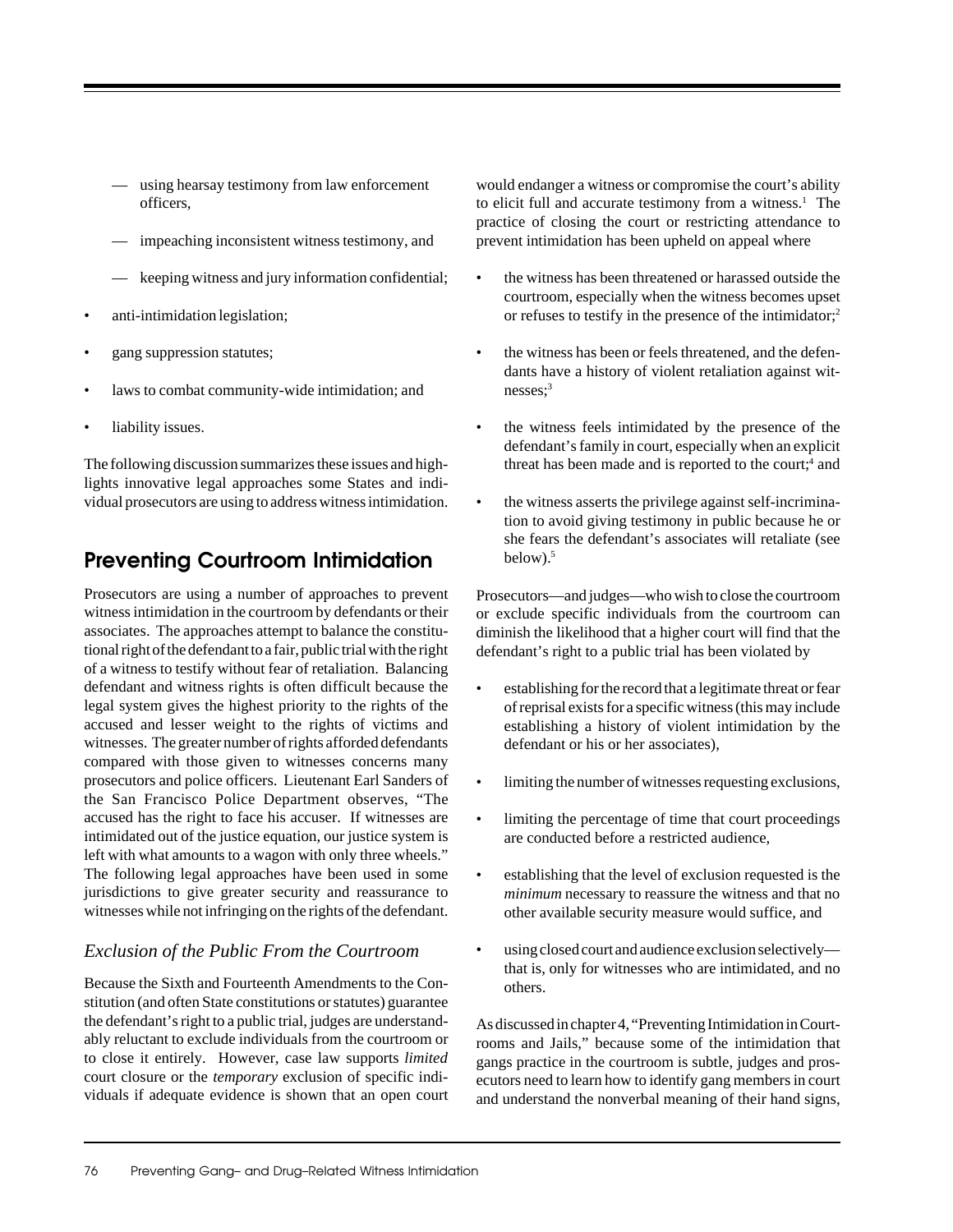clothing colors, posture, and stares. Prosecutors need to be able to identify and enter nonverbal intimidation in the court record so that it can form the basis of a request for excluding the intimidating gang members.<sup>6</sup>

In a few jurisdictions, legislation explicitly permits removing spectators who intimidate witnesses or closing the courtroom to prevent witness intimidation. For example, in California the court may, after holding a hearing, order the removal of any spectator who is intimidating a witness if it finds clear and convincing evidence that

- the spectator to be removed is actually intimidating the witness,
- the witness will not be able to give full, free, and complete testimony unless the spectator is removed, and
- removal of the spectator is the only reasonable means of ensuring that the witness will give complete testimony.<sup>7</sup>

This statute may not be used to exclude the press or the defendant from any part of the trial.

As of 1997, California prosecutors will also be able to request that a courtroom be closed during a witness's testimony if public testimony would endanger the person's life and if no other precautions—such as disguises, weapons searches, or exclusion of individual spectators—are sufficient to minimize the perceived threat.8

The North Carolina State Code allows presiding judges to "impose reasonable limitations on access to the courtroom when necessary to ensure the orderliness of the courtroom proceedings or the safety of the persons present."9 The judge may also order spectators to be searched for weapons and their belongings inspected.

#### *Using Hearsay Testimony From Law Enforcement Officers in Lieu of Direct Witness Testimony*

In addition to expanding the use of the grand jury, the California public initiative Proposition 115 (the Crime Victims Justice Reform Act of 1990) also authorized experienced or specially trained police officers to testify in criminal preliminary hearings in lieu of victims and witnesses who are unavailable to testify. This legislation enables prosecutors to use the statements of witnesses in gang cases—especially witnesses who are reluctant to confront the defendant—to establish probable cause.<sup>10</sup> The use of hearsay at preliminary hearings—including the use of "multiple level" hearsay, such as an officer reading the statement of a victim from a police report which that particular officer did not prepare has been upheld in a number of appeals.<sup>11</sup> However, the California Supreme Court expressed particular concern about the use of "officer readers" who had no involvement in the case except to read the report of another officer into the court record. In one such case, the trial court was frustrated because the officer reading the report was unable to explain apparent discrepancies in the investigating officer's report.<sup>12</sup> As a result, the court and the district attorney discourage the use of hearsay testimony by police officers not directly involved in the case being heard.<sup>13</sup>

In a memorandum concerning the proper use of hearsay testimony in preliminary hearings, the Los Angeles chief deputy district attorney advised his staff *not* to use hearsay testimony to

- perpetuate the testimony of a witness who might be unavailable for trial,
- memorialize testimony of a witness who might change his or her testimony at trial,
- test the credibility of a witness whose story might be open to question,
- present a witness or officer who has some special knowledge of complicated facts to which the investigating officer might not be able to testify adequately,
- obtain the testimony of a witness given immunity,
- test the witness's ability to identify a defendant rather than waiting for trial, or
- obtain testimony that may encourage a favorable disposition.<sup>14</sup>

Obviously, most intimidated witnesses are likely to fall into one or more of these categories. As a result, a prosecutor who is considering using officer testimony to shield a witness at a preliminary hearing would need to decide which is more important to winning the case—reassuring the witness by sparing him or her confrontation with the defendant, or eliminating the possible danger that an intimidated witness might later recant his or her testimony or be unavailable to testify.15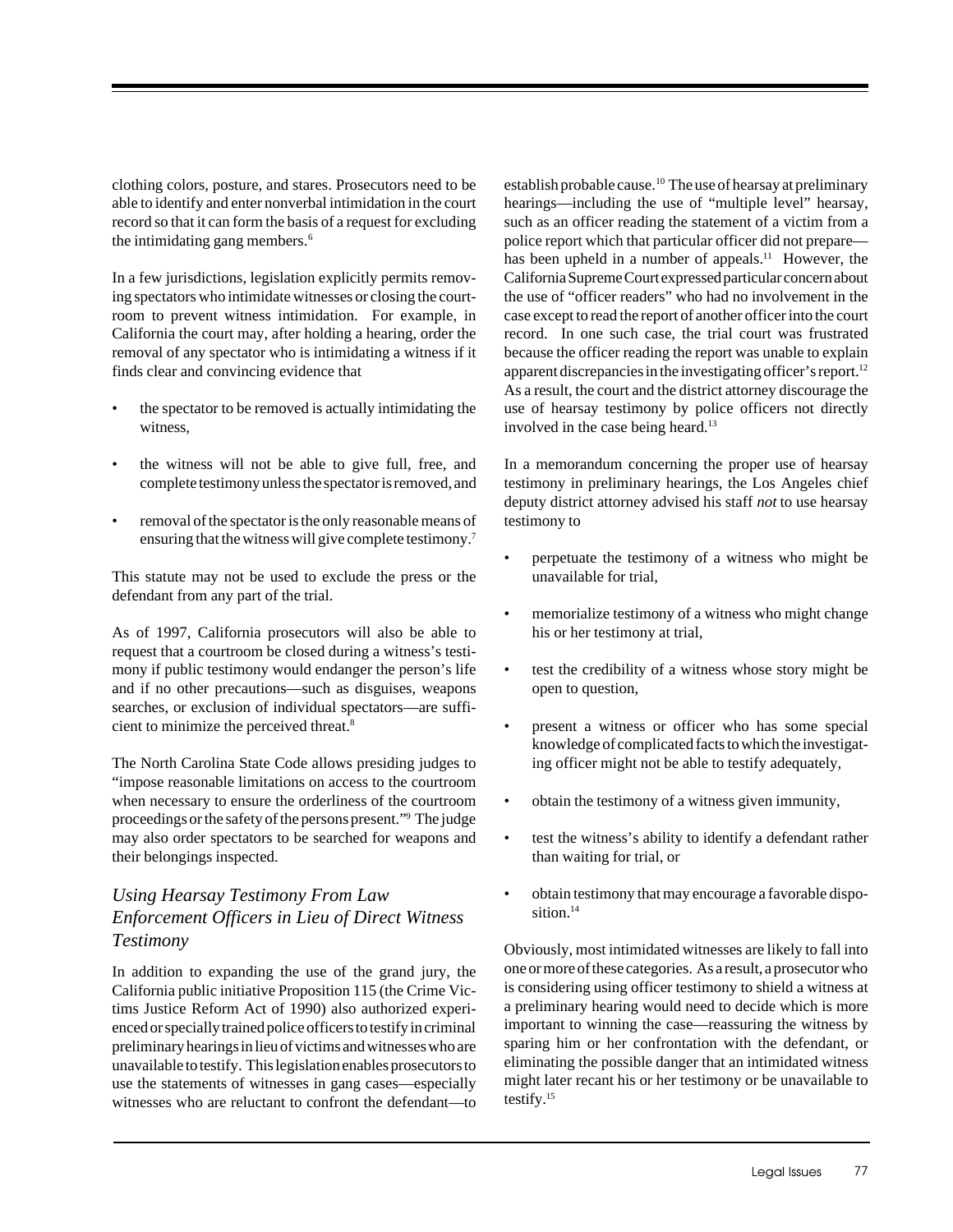A Vermont statute permits depositions to be used as substantive evidence at trial if the deponent is unavailable or if the witness gives inconsistent testimony at trial, including forgetting previous testimony (see below).16

#### *Impeaching Inconsistent Witness Testimony*

A number of prosecutors reported that, due to pretrial intimidation, witnesses often alter their testimony between the pretrial hearing, grand jury appearance, or deposition, and trial; in many cases, witnesses claim to have forgotten their previous testimony. In response to this problem, some jurisdictions have amended their rules of evidence so that prior inconsistent testimony given by the witness under oath at a hearing, deposition, or other proceeding can be admitted at trial as substantive evidence. This change allows inconsistent statements to be admitted as evidence of the matters stated, not merely as evidence of the witness's unreliability.

For example, the District of Columbia Code was recently amended to permit any party to impeach the witness, including the party calling the witness. In addition to allowing the introduction of prior inconsistent statements as substantive evidence, the code also allows witnesses to introduce prior *consistent* statements to rebut allegations that they had recently been influenced improperly to give testimony or identify a defendant.<sup>17</sup> California law has permitted the introduction of inconsistent statements by witnesses as substantive evidence since 1967. At that time, the California Law Review Commission observed that permitting the introduction of inconsistent statements by witnesses posed no real threat to the fairness of the trial process; in particular, the commission noted that the witness is in court and available for cross-examination, and that in many instances earlier statements by witnesses are more likely to be true than are later ones (which may be influenced by controversy surrounding the trial).<sup>18</sup> The latter observation is even more cogent today, as witness intimidation becomes ever more common as an additional factor that may render later testimony less credible.

#### *Keeping Witness and Jury Information Confidential*

A number of prosecutors and investigators expressed concern about defendants obtaining the names, addresses, and testimony of witnesses before trial and using the information to intimidate them. In some jurisdictions, prosecutors have found ways of avoiding this danger. New York State criminal procedure rules allow the prosecutor in extraordinary circumstances to withhold the names of witnesses until they take the stand. The courts have permitted this exception in cases involving violent gang- and drug-related crime. Prosecutors in New York City also reported that jurors are required by State rules to provide only the part of Manhattan in which they live, not their precise address. In Hennepin County, Minnesota, in cases involving intimidation the district attorney routinely asks for indictments, grand jury presentations, wiretap applications, complaints (until served), and search warrants to be sealed until trial. While judges do not consider such motions unusual, only some of them give approval. When they have secretly relocated a witness, some district attorneys use their own offices as the witness's mailing address or arrange to have his or her mail forwarded to a secure post office address. Many prosecutors say that addresses need not be disclosed as long as the witness can be made available to the defense. In a trial in Des Moines involving seven defendants charged with murder and terrorism, Polk County prosecutors kept the names of several witnesses secret until deposition and even then revealed only their names, keeping their addresses secret until trial.

In 1994, prosecutors in Montgomery County, Maryland, took the unusual step of providing a witness's name to the defense but obtained a protection order barring the defense attorney from revealing the identity of the witness to the defendant, his brother, or their acquaintances. According to the prosecutors, the witness—who was listed only as John Doe in court documents but whose identity was known to the defense—had solid evidence connecting the defendant to a double murder that had been witnessed by more than 300 other people, none of whom were willing to testify because they feared retaliation from the defendant and his associates. Because the one cooperative witness was also terrified of reprisal, the prosecutor asked the court to allow him to testify under a pseudonym and to clear the courtroom of spectators during his testimony.19 David Schertler, chief of the U.S. Attorney's Office's homicide unit in Washington, D.C., reported that his unit had used similar witness protection orders in two drug-related murder cases.

In California, Proposition 115 restored to the grand jury the authority to indict without a subsequent preliminary hearing. Because witnesses and testimony are kept secret, some prosecutors favor grand jury indictment over a preliminary hearing in organized crime cases, murder cases that need to be expedited, and cases where the identity of a victim or witness needs to be protected temporarily. However, evidence given by a witness in a preliminary hearing, unlike evidence presented before a grand jury, can be used during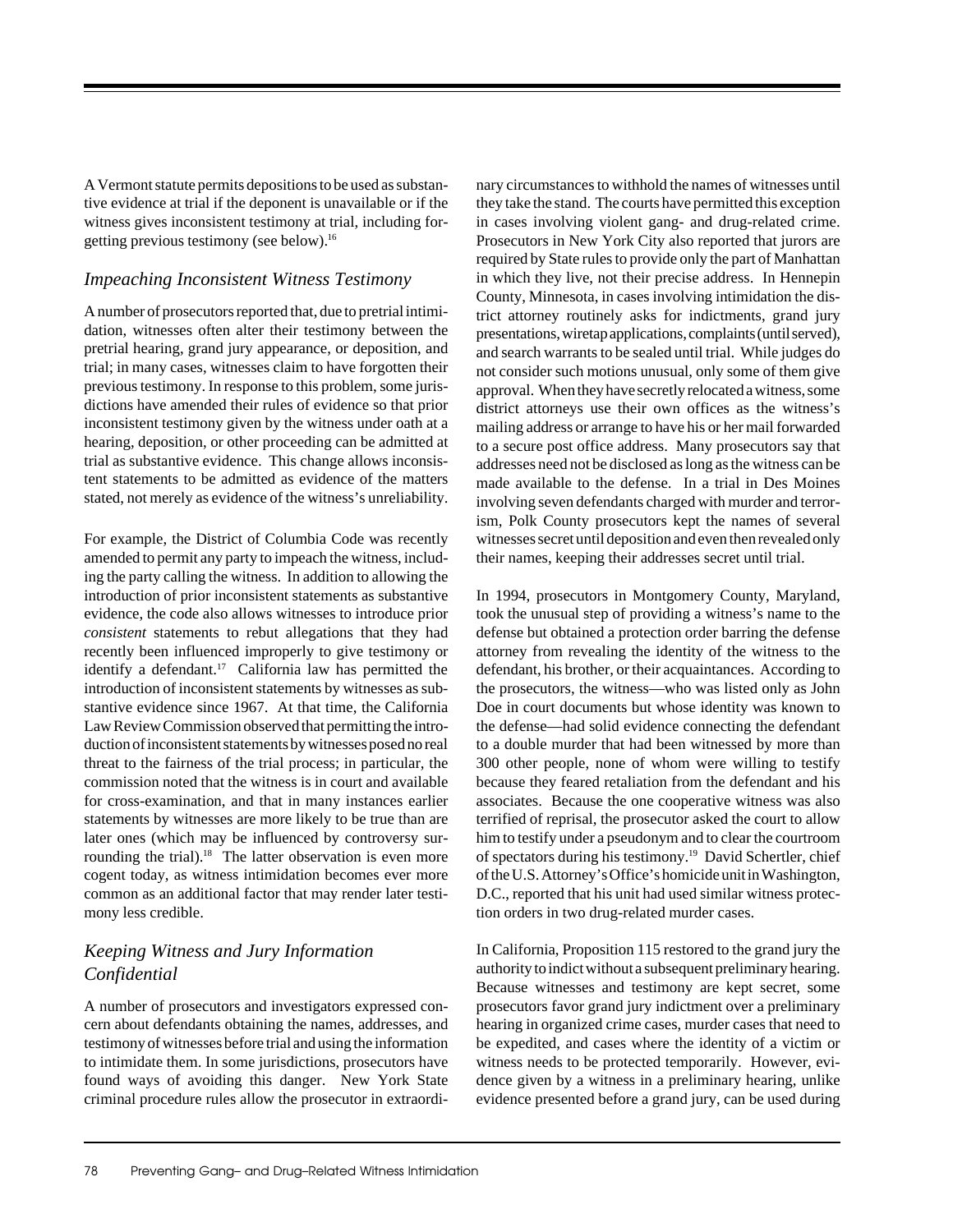trial because of the opportunity afforded the defense during the hearing for cross-examination.

In Washington, D.C., preliminary hearings, witnesses are often identified by number only. However, because the defendant has access to the descriptions of each witness's testimony, the defendant is often able to deduce who that witness is. In one case, a witness who had been shielded in this manner was assassinated the day after the preliminary hearing.

### **Legislation Designed To Prevent Intimidation**

Most gang-related witness intimidation occurs in connection with violent crimes such as attempted murder or homicide, which carry potentially long prison sentences. In a number of jurisdictions, statutes against witness tampering, suborning perjury (encouraging perjury by threats or inducements), or obstruction of justice do not carry high enough penalties to either deter or substantially punish witness intimidation in cases that already involve a serious violent crime. As a result, defendants are reported to feel they have little to lose—and a great deal to gain—from even the most violent attempts at witness intimidation (for example, attempting to murder anyone even suspected of cooperating with the police in a homicide case). The following statutes are examples of legislation which address some of the concerns most frequently voiced by prosecutors about this type of legislation: the need for stronger sanctions, the need to be able to prove intimidation using hearsay evidence and to get the intimidator off the streets quickly, and the need to contain witness protection costs and limit witness risks by expediting trials involving intimidation.

• After the gang execution of a police officer in 1993, the prosecutor in Hennepin County (Minneapolis) deliberately introduced a somewhat archaic accomplice-afterthe-fact bill into the legislature rather than a "modern" obstruction of justice bill. Because the latter type of statute applies to people who impede an ongoing investigation, the possible penalties are relatively light; however, someone who is an accessory after the fact to any felony crime of violence (which, by statutory definition, includes drug crimes in Minnesota) is considered in effect to have aided in the commission of the crime, a considerably more serious offense. As a result, under the Minnesota accomplice-after-the-fact statute, the punishment is up to one-half the statutory prison sentence or fine that could be imposed on the principal offender for the original crime of violence. Furthermore, the accomplice-after-the-fact statute is broader than the obstruction-of-justice statute because it includes such activities as destroying evidence, accepting proceeds of the crime, and providing false information to a law enforcement officer (see appendix C4).

- The Council of the District of Columbia amended the Theft and White Collar Crimes Act of 1982 to raise the maximum penalty for obstruction of justice from 10 years' imprisonment to the maximum penalty for the underlying offense.20 The changes quadrupled the maximum sentence for obstruction of justice and made it easier for prosecutors to show that a witness might have been intimidated.
- The District of Columbia's criminal code also permits the pretrial detention of defendants who, among other things, pose a danger to any other person in the community. If the hearing judge finds clear and convincing evidence that there is a serious risk that the person will intimidate, or attempt to threaten, injure, or intimidate, a prospective witness or juror, $21$  and no conditions of bail will reasonably ensure the safety of others in the community, then the defendant may be detained before trial. In conjunction with similar detention provisions for defendants accused of crimes of violence, defendants with pending felony actions against them, and defendants on parole or probation, pretrial detention can serve as a potent disincentive for potential intimidators. (Of course, pretrial detention of a defendant does not deter intimidation by that defendant's gang or associates.)
- Nevada has an intimidation statute whose effectiveness is increased when used in combination with the State's gang enhancement statute. The gang membership statute doubles the punishment for intimidation. While the punishment for intimidation is one to six years, if the defendant can be shown to be a gang member, another one to six years are added, to be served consecutively. In addition, with only limited exceptions, the court may not grant probation or suspend the sentence of a person convicted of a gang-related felony.<sup>22</sup>
- The Pennsylvania victim and witness intimidation statute (see appendix C2) authorizes any criminal court, following a hearing, to issue a protection order directing that the defendant and any other named persons not violate the statute, keep a prescribed distance from the witness, and have no unauthorized communication with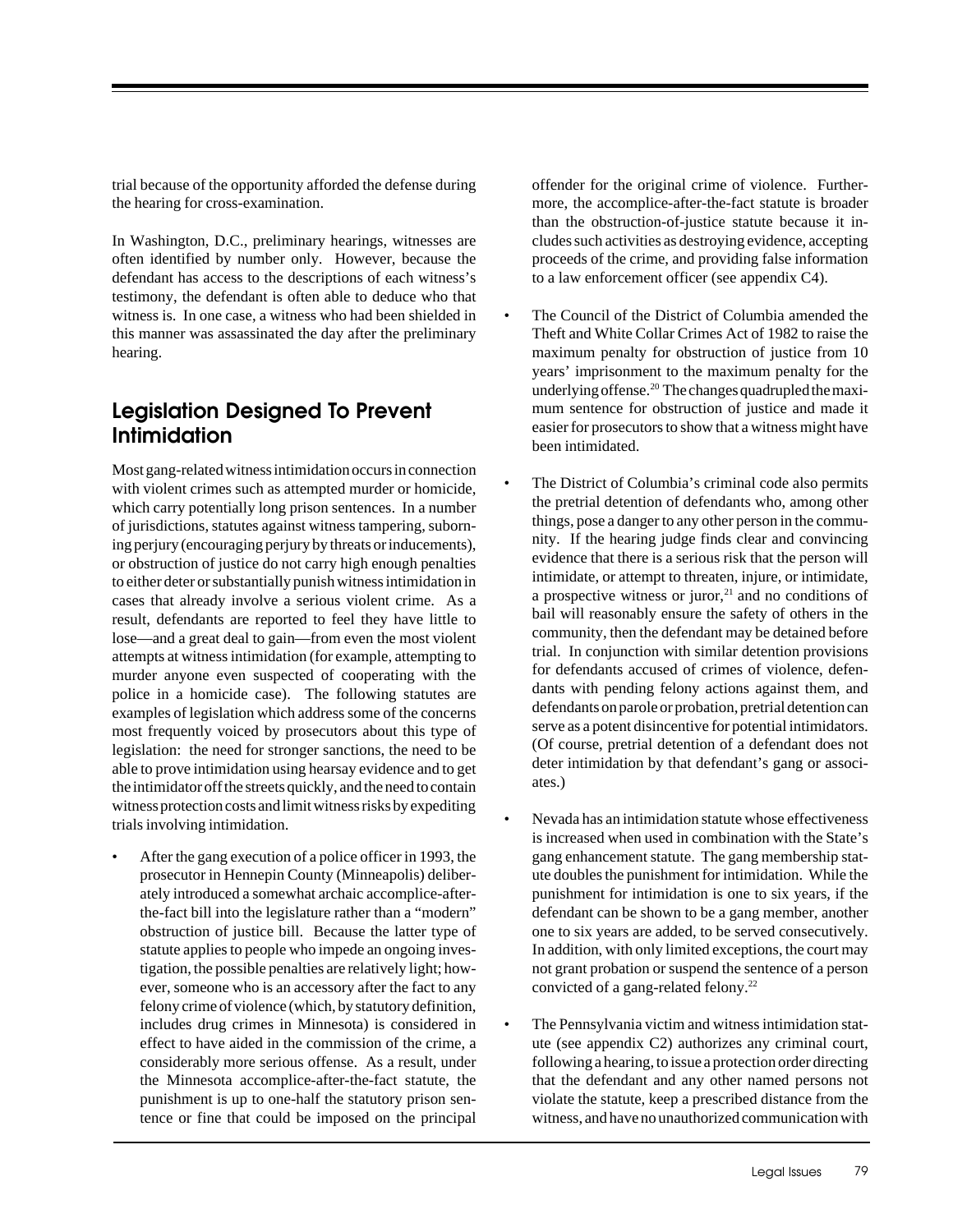### **Arizona's Statewide Gang Suppression Initiative**

In response to a dramatic escalation in gang activity in Arizona, the State legislature provided \$6 million to the Department of Public Safety in 1994 and \$9 million in 1995 to set up and run the multiagency, statewide Gang Intelligence Team Enforcement Mission (G.I.T.E.M.), intended to bring together law enforcement agencies in a coordinated approach to dealing with gangs. The team supplements local gang enforcement efforts, which are frequently ineffective because of lack of adequate resources, by sending in teams to assist in cases and by training local personnel to deal with their gang problems on their own. An advisory group of agency heads from a cross section of the partnership agencies develops policy and establishes priorities for the use of G.I.T.E.M. assets in response to requests for assistance from law enforcement agencies statewide.

The program established a core group of trained gang investigators, deployed from two locations in the State, that responds to calls for service from any law enforcement agency in the State with both planned responses and crisis intervention . The team consists of 85 Federal, State, county, municipal, and Indian tribal officers from 41 jurisdictions. Personnel from other law enforcement agencies are assigned for a one-year commitment to the team, with the program reimbursing the agencies for the officers' salaries, equipment, overtime, training, and travel. In addition to the full-time year's commitment, local law enforcement agencies can assign an officer to the task force for intensive 30-day field training in gang recognition and intervention techniques (the program reimburses agencies for personnel costs). The Federal Bureau of Investigation; Bureau of Alcohol, Tobacco, and Firearms; Bureau of Immigration and Naturalization; and Drug Enforcement Administration have all contributed personnel or other assets to the effort.

A major focus of the team is the gathering of intelligence on gang members and gangs in order to target them for enforcement most effectively. The team includes full-time personnel who analyze gang data and disseminate them to other law enforcement agencies, using a data base that catalogs over 700 gang sets statewide and several thousand gang members and associates.

Another G.I.T.E.M. focus is rural areas, where law enforcement officers often lack the personnel or skills to respond effectively to gang problems. Four G.I.T.E.M. squads are stationed in rural counties where, according to Captain David Gonzales, the team coordinator, "We get good cooperation because the communities are closely knit and because, having seen the increased gang activity in Phoenix and Tucson, residents say,'We don't want that coming here.'" Distance is not a problem because the task forces officers live in the local communities. The program also brings rural officers into Phoenix for training in gang enforcement and observation of the types of gangs and gang activities present in the city. In each of the four counties, an advisory board of local law enforcement administrators and the county attorney meet monthly with the G.I.T.E.M. squad to discuss trends and strategies so that the local task squad can determine how best to address each gang problem and share information on new gangs and gang members.

The program also targets witness intimidation. Team personnel establish ties with community leaders to encourage them to make clear to youngsters that it is all right to testify against gang members—they will not be violating any street code of silence—and that the community will support them if they do, including accompanying them to court to testify. Team members also meet with youngsters themselves to encourage them to report gang activity and testify against gang offenders. Since July 1, 1995, G.I.T.E.M. has responded to 228 service requests from 72 different agencies and participated in the arrest of 2,251 individuals and the seizure of 472 firearms.

For additional information about G.I.T.E.M., contact the coordinator, Captain David Gonzales, at 2828 North Central Avenue, Suite 1060, Phoenix, Arizona 85004, (602) 223-2561, fax (602) 223-2588.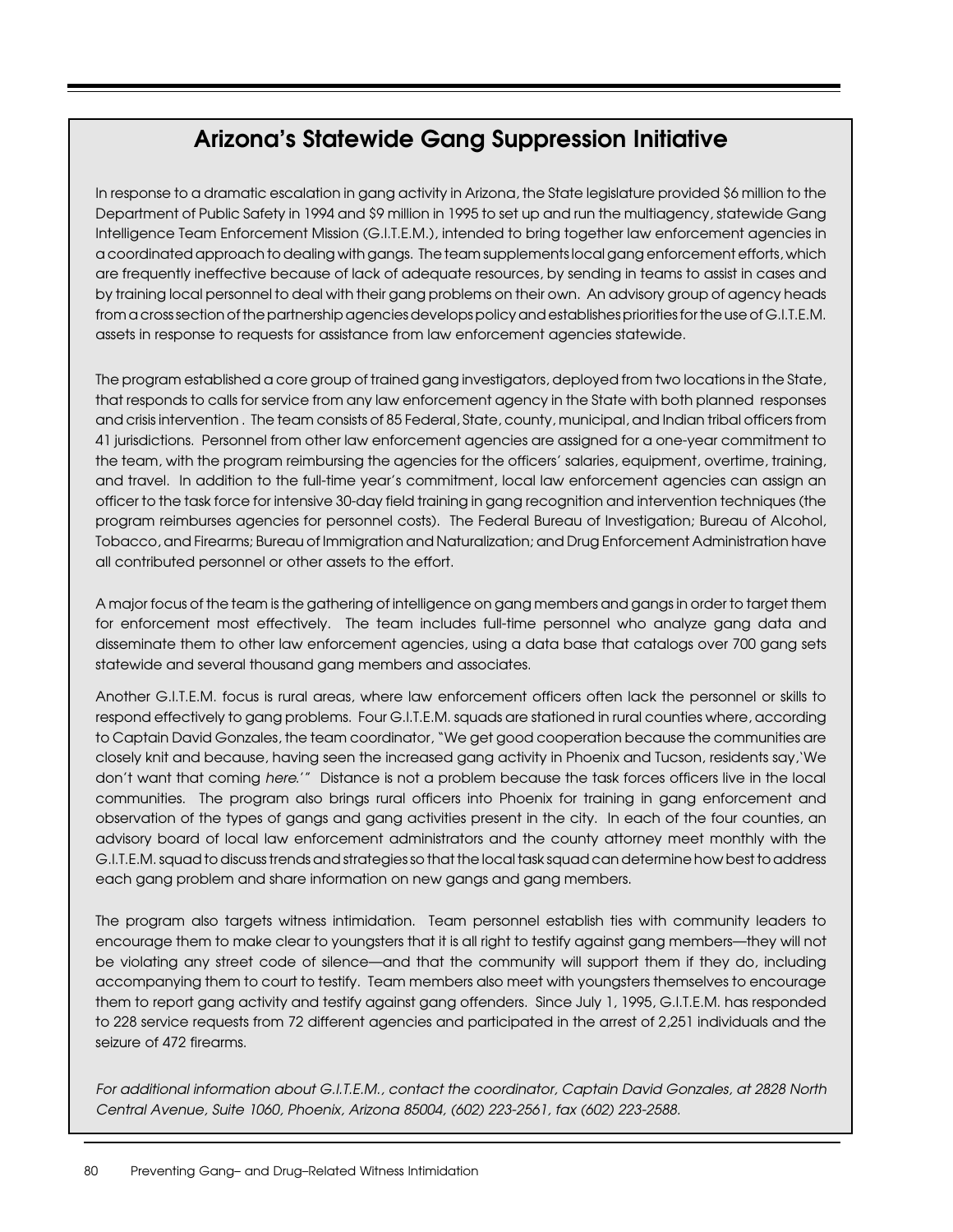the witness. If the order is violated, the defendant and other persons named in the order can be prosecuted for the underlying activity if it is a separate crime (such as threatening the witness), be held in contempt of court, or have their pretrial release revoked. The statute also makes compliance with laws relating to witness intimidation and retaliation against witnesses a condition of any release.<sup>23</sup>

The Rhode Island witness protection statute stipulates that, at the request of the State's attorney general (the prosecuting authority for Rhode Island), cases with protected witnesses must be given priority on the criminal trial calendar.<sup>24</sup>

Prosecutors and police investigators can determine whether their States have similarly useful legislation and, if not, work with their legislatures to have such statutes enacted.

### **Gang Suppression Initiatives**

Efforts to limit gang-related witness intimidation cannot be undertaken in isolation from the broader issue of gang suppression. A growing number of States have enacted legislation that increases penalties for crimes committed by gang members as part of gang-related criminal activity (socalled gang enhancement statutes),25 permits the prosecution of juveniles as adults in certain gang-related cases, <sup>26</sup> or creates a separate offense of membership in a criminal street gang.27 In the absence of such special legislation, the admissibility in court or at sentencing of evidence of gang membership and gang practices varies from jurisdiction to jurisdiction.<sup>28</sup>

The California Street Terrorism Enforcement and Prevention Act has served as a model for some of the most stringent anti-gang legislation nationally.29 The act creates, as a separate felony offense, the crime of membership in a criminal street gang if the gang member has knowledge of a pattern of criminal activity by the gang and willfully promotes or assists in felonious crimes by other gang members. The act provides for sentence enhancements for participants in gang crimes, authorizes gang nuisance abatement lawsuits, and regulates weapon possession by gang members. Prosecutors in California report that they have made effective use of the gang membership, gang enhancement, and nuisance abatement provisions of the act.

At the urging of Michael Freeman, Hennepin County Attorney, the Minnesota legislature enacted legislation authorizing counties to establish standard curfews, replacing a patchwork of municipal curfews. According to Freeman, a countywide curfew makes it impossible for teenagers from communities in Hennepin County to claim in Minneapolis (a popular destination), "But in *my* town there's no curfew," or "In my town I can stay out *until midnight*." In addition, the legislation funded curfew and truancy centers to act as liaisons between law enforcement and parents of teens with curfew or truancy violations. These centers are expected to provide an early warning for parents and law enforcement officers concerning potentially delinquent or neglected youths. A number of other prosecutors emphasized that added attention to the enforcement of truancy laws and curfews could significantly hinder gang participation by minors. Prosecutors should be aware, however, that the use of curfews is controversial and might not find support in every community.

### **Legal Barriers to Relocating Some Witnesses**

Some prosecutors encounter legal difficulty relocating minors whose noncustodial parent refuses to agree to the relocation. Parental objections are especially vehement when the proposed relocation is part of the Federal Witness Security Program, because noncustodial parents stand to lose all contact with their children permanently. However, parental rights can complicate any plan to relocate a juvenile outside the jurisdiction. In particular, no juvenile can be relocated without the permission of an adult guardian, but when the adult custodian of a juvenile witness is a foster parent, step-parent, or a single parent, the juvenile's natural mother or father may be especially likely to object.

Some jurisdictions, such as Washington, D.C., have residency requirements for probationers and parolees which do not allow intimidated witnesses on probation or parole to relocate outside that jurisdiction. These requirements preclude participation not only in the Federal Witness Security Program but also in any local relocation program utilizing out-of-town relatives or safe houses.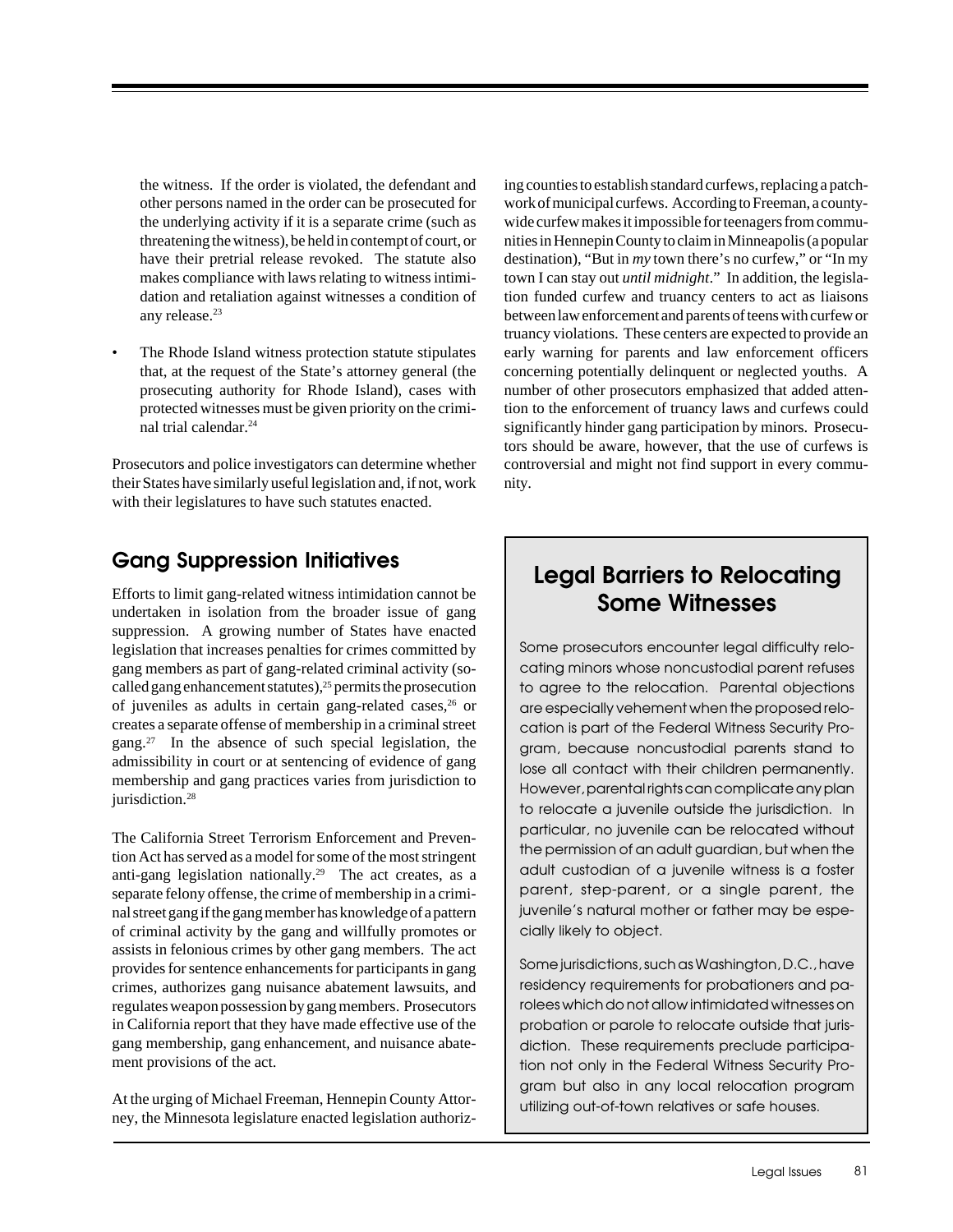For a thorough review of past and current gang research and a discussion of related policy issues, see the literature recommended in chapter 8, "Sources of Help." For a sample gang information form for police use, see appendix B2.

### **Statutory Aids to Combating Community-wide Intimidation**

#### *Using Civil Remedies: Nuisance Abatement*

The use of civil remedies to combat gang-related criminal behavior is becoming more common because civil remedies can be easier to use than criminal sanctions, may provide swifter punishment, and often do not require victims to testify.30 As discussed below, several types of civil actions have been used to decrease the impact of gang- and drugrelated crime on specific neighborhoods.

#### **Nuisance Abatement Orders Against Street Gangs**

The newest and perhaps most controversial civil approach is nuisance abatement lawsuits against entire street gangs as opposed to charging individual gang members with specific illegal activities. A number of California municipalities, including Los Angeles, Van Nuys, and Santa Clara, have attempted to use nuisance abatement lawsuits, authorized under the California Street Terrorism Enforcement and Prevention Act, to eliminate gang presence and gang intimidation on the streets of specified areas or neighborhoods (one preliminary injunction prohibited gang assembly in a 180 square-block zone).<sup>31</sup>

The list of activities prohibited to gang members in nuisance abatement orders varies but often includes some acts that are already illegal, such as possession and showing of illegal weapons, intimidating or battering residents, and trespassing, as well as a number of otherwise noncriminal acts, such as possessing a glass bottle or carrying a pager, marker, undocumented car part, or screwdriver. In general, abatement orders attempt to limit the possession of deadly weapons, fighting, and aggressive gang behaviors such as blocking streets, forcibly entering apartments and intimidating residents, defacing property with graffiti, and drinking in public. Some orders impose curfews on underage gang members. Most importantly, most gang abatement orders forbid members from gathering on the streets for any purpose, without any determination of individual misconduct.

### **Baltimore's Anti-Drug Project/Nuisance Abatement Task Force**

In Baltimore, the Community Anti-Drug Project provides support and training for community groups that are interested in filing nuisance abatement lawsuits against drug-dealing tenants or their landlords. The project's staff—which consists of a project director, paralegal, and pro bono attorneys—helps community members to assemble cases against drug-dealing neighbors, which are then filed by the State's attorney in district court. Nuisance abatement actions generally receive expedited trial dates and are heard within 15 days. In 1994, its second year of operation, the program handled almost 300 applications, of which 133 were closed for lack of evidence or support, 78 were still actively being assembled, 68 were resolved through landlord action, and the rest were filed and pending. Donald Todd, chief of the General Services Division of the Baltimore City State's Attorney's Office, praised the effect of the nuisance abatement project on community-prosecutor relations, saying that it empowers the community and gives it more faith in government.

T.R. Boga, a legal analyst who has reviewed the effect of gang abatement injunctions in these communities, reports,

In those communities where an abatement injunction has been in effect, authorities consider it an unqualified success. [For example,] law enforcement officers report a total cessation of gang incidents in the 100 block of West Elmwood Avenue six months after [the city of] Burbank's *Acosta* injunction was issued. Whether these court orders actually reduce the incidence of criminal gang activity or merely replace it to other neighborhoods is unclear.<sup>32</sup>

Despite anecdotal evidence of the effectiveness of nuisance abatement orders, Boga expresses reservations about the constitutionality and legal necessity of gang abatement or-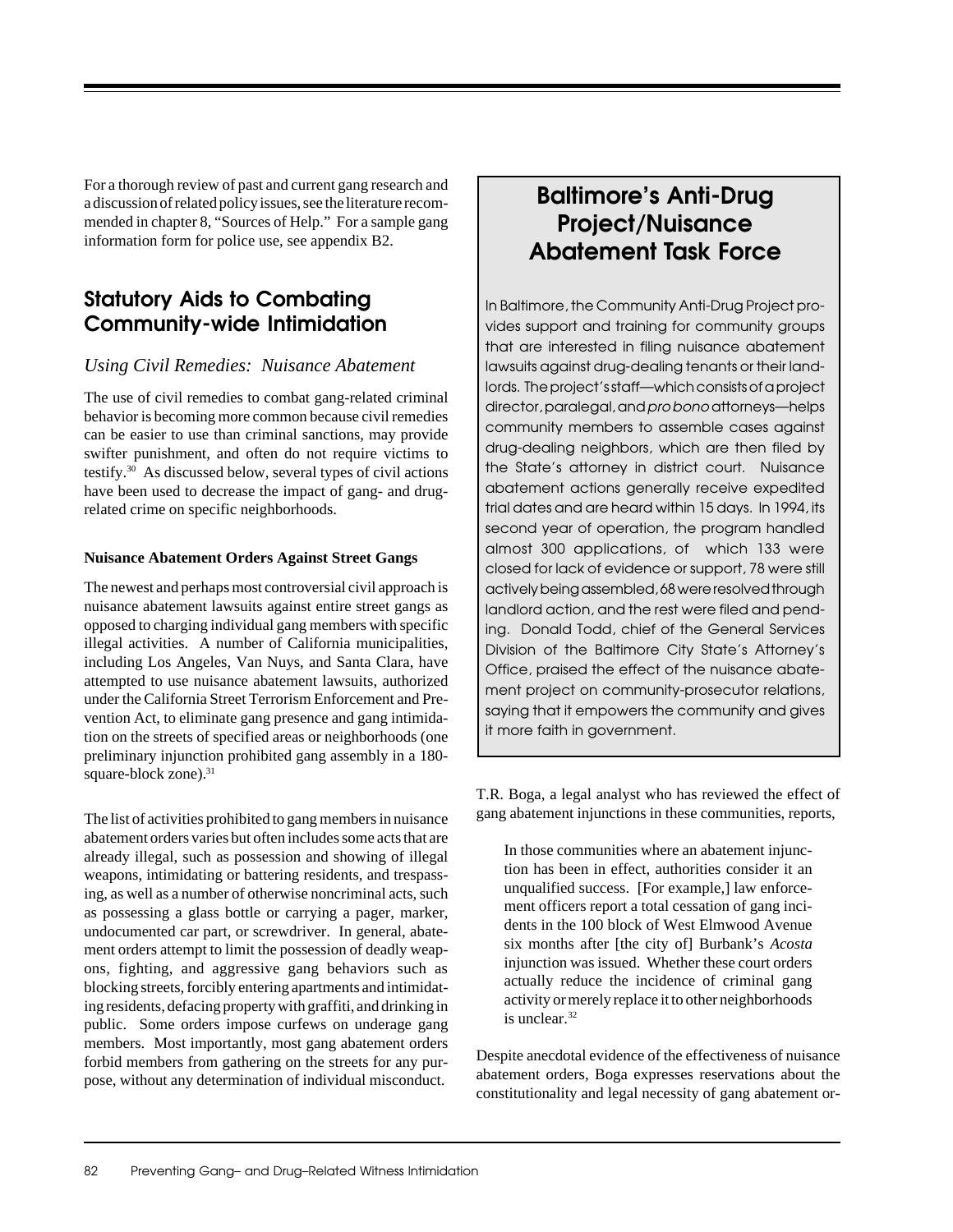### **How Gang Members May Exploit the Legal Process**

Prosecutors reported that gang members have learned to exploit the legal process in a number of ways that make getting witness testimony more difficult.

- **Asserting privilege against self-incrimination.** Both gang members and some intimidated witnesses use their Fifth Amendment right against self-incrimination as a means to avoid testifying. Some judges suggested that granting a witness immunity was one method of compelling testimony. In cases in which the witness is cooperative but genuinely intimidated, clearing the court or excluding gang members may solve the problem.
- **Anonymously hiring attorneys for inmates who are potential witnesses.** U.S. attorneys in Washington, D.C., reported that gangs had hired attorneys to represent inmates who were codefendants or incarcerated on unrelated charges and who might be interviewed about or called to testify in a gang case. By providing its own attorney, the gang hopes to control access to the witness, deprive the inmate of privacy in his or her discussions with the U.S. attorney, or influence the nature of the witness's testimony. While nothing improper may occur under these circumstances, the mere presence of the gang's lawyer during an interview with the prosecutor may dissuade the witness from cooperating. U.S. attorneys noted that inmates are often unaware that the gang lawyer is claiming to represent them. In such cases, it is useful to speak directly to an inmate to determine what counsel, if any, he or she would like.
- **Attending court.** Gang members may take advantage of the constitutional guarantee of an open trial to attend trials in groups or individually in the hope of influencing testimony or frightening witnesses. As discussed in chapter 4 and elsewhere in this chapter, a number of interventions, such as excluding gang members or closing the courtroom to the public, videotaping or photographing spectators, searching spectators for weapons, and increasing the presence of uniformed officers or gang detail officers in the courtroom, may prevent or dilute this form of witness intimidation.
- **Using discovery to identify witnesses for intimidation.** Several jurisdictions reported that defendants use witness information in court documents made available to the defense during discovery to target key witnesses for intimidation. Even when witnesses' names are not included in these documents, descriptions of the testimony to be given may be sufficiently specific to identify the source. With free access to phones and private correspondence, even incarcerated defendants can use such information to arrange the murder or intimidation of key witnesses. In Washington, D.C., U.S. attorneys successfully used the jailhouse correspondence of a murder defendant to help convict him and a fellow gang member of the murder of a government witness who was scheduled to testify against him.<sup>33</sup> Prosecutors also searched jail cells in order to uncover suspected intimidation plots; one search produced confidential court documents with the name of a person handwritten next to each anonymous description of key witness testimony.

ders that prohibit innocent association and assembly among gang members, arguing that only criminal gang activity should be prohibited and that other more limited civil and criminal justice tools are adequate to combat gang and drug crime. Drug loitering ordinances, discussed below, are among the more focused measures Boga favors over gang abatement orders.

#### **Nuisance Abatement Orders Against Drug Dealers or Their Landlords**

A number of prosecutors and community groups have used nuisance abatement lawsuits to remove drug dealers from gang- and drug-dominated neighborhoods.<sup>34</sup> These evictions aim to bolster community confidence in the justice system, foster ties between the prosecutor's office and local residents, and empower law-abiding residents to reclaim an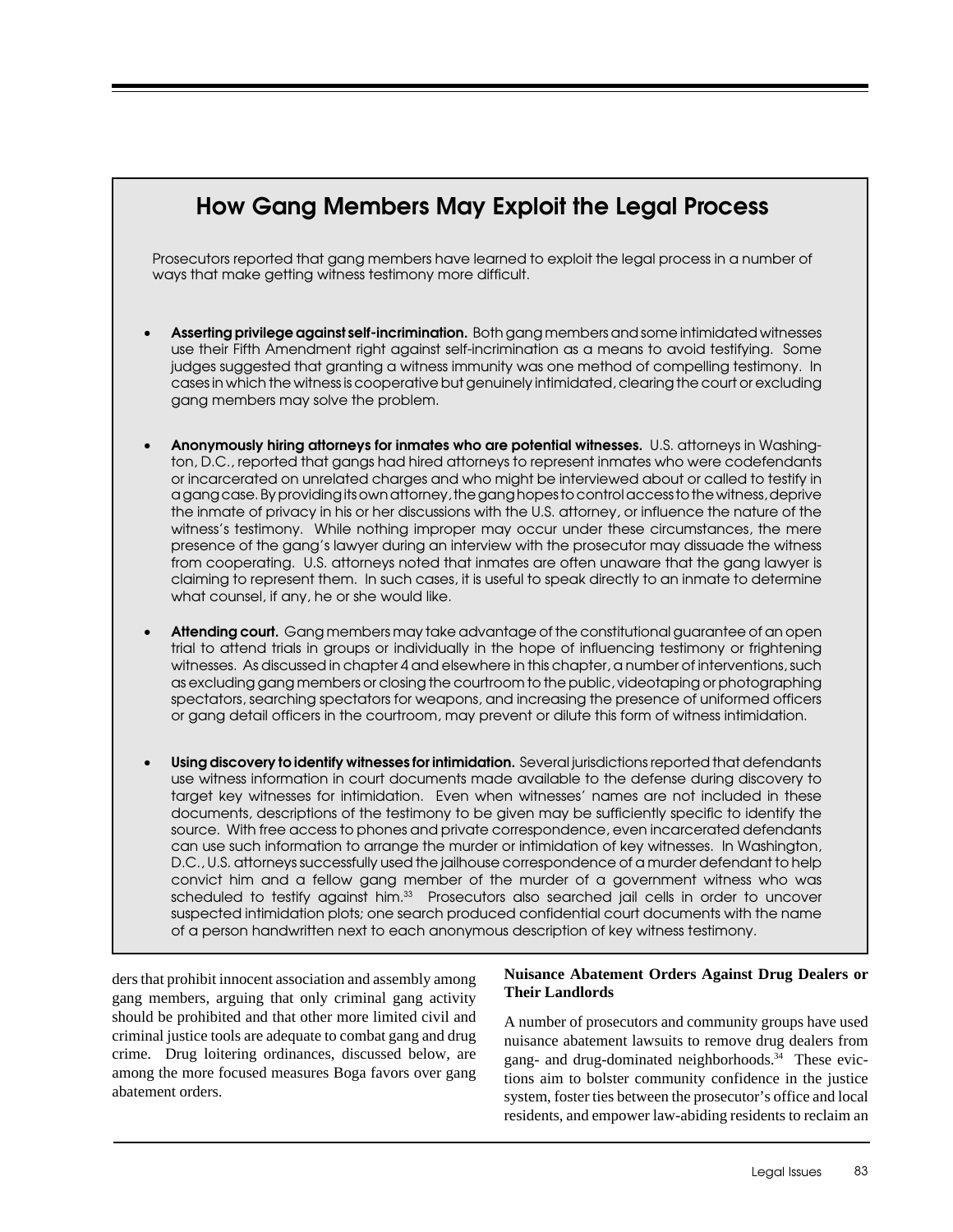interest in their neighborhood. All of these goals are also useful for breaking the cycle of noncooperation in intimidated communities. In Baltimore, the State's attorney established the Community Anti-Drug Project to help educate community organizations about how to use the local drug nuisance abatement law and to offer training, assistance, and legal support to organizations interested in filing suits. (See appendix B6, "Helping Communities With Nuisance Abatement Suits.")

#### *Drug Loitering Ordinances*

Drug loitering ordinances have also been used to help disperse gangs and drug dealers in gang-dominated neighborhoods. These ordinances usually include a list of noncriminal activities that may be indicative of illicit purpose as a guide for law enforcement officials, and they have the advantage of permitting purely social assembly by gang members while discouraging criminal drug-related activity in public.<sup>35</sup>

#### *RICO Prosecutions*

Some jurisdictions have begun to bring charges against large numbers of gang members under the racketeering and conspiracy provisions of the Federal Racketeer Influenced and Corrupt Organizations Act (RICO).<sup>36</sup> In Washington, D.C., and Chicago, Illinois, Federal prosecutors and investigators have cooperated with local authorities to prosecute gangs using RICO. In Chicago, Federal prosecutors obtained convictions against 52 members of one gang. $37$  Prosecutors in Kansas City have used the State RICO act to indict multiple defendants in cases concerning gang-controlled drug operations.<sup>38</sup>

### **Liability Issues: Witness Safety and Witness Misconduct**

Many witness security programs are just beginning to address the complex issues of liability associated with caring for intimidated witnesses. Only a handful of witnesses or their families have sued municipalities, the police, or prosecutors in relation to witness security. $39$  However, these early cases—some of which involved large court-ordered awards—suggest that liability for the safety and conduct of witnesses in local witness security programs should be considered carefully when structuring a program and training prosecutors and police officers to work with witnesses.

#### *Governmental Responsibility To Protect Threatened Victims and Witnesses*

There is no consensus among courts concerning the liability of government entities for failure by law enforcement agencies to provide adequate protection to the public as a group. Many courts have held that, where there is no statute to the contrary, government entities are *not* liable for injuries caused by the negligence of its law enforcement agencies.<sup>40</sup> However, exceptions to this general standard of governmental immunity exist when courts have found, by an examination of the facts of individual cases, that a "special relationship" had been created between the injured individual often a threatened victim or witness—and the governmental entity.

A special relationship may arise from

- a report to the police agency by a third party of a specific threat to the witness,
- a promise by the prosecutor or a police officer to provide added security to a threatened victim or witness,
- a promise by the police department to alert the victim to the release from jail of a known intimidator, or
- in some cases, a request for protection directly from the intimidated victim or witness.<sup>41</sup> (Requests from frightened individuals are sometimes not considered sufficient by the courts to create a special relationship between the government entity and the potential vic $tim.<sup>42</sup>$ )

Given these criteria, it seems likely that participation in a witness security program—whether it is managed by a law enforcement agency or by a prosecutor's office—is likely to create the very sort of special relationship between the threatened victim or witness and the government entity that may make the agency or office liable if the program does not handle the case conscientiously.

In Los Angeles, witness protection lawsuits have reached the courts. *Carpenter* v. *the City of Los Angeles*<sup>43</sup> concerned a robbery in which a police officer was aware that a defendant had contracted to have Carpenter, a prosecution witness, killed but did not inform the witness of the potential danger or provide security. Carpenter was subsequently wounded by the defendant (and the police officer who had failed to warn Carpenter was fatally shot by the defendant following his own testimony in the case). The court awarded Carpenter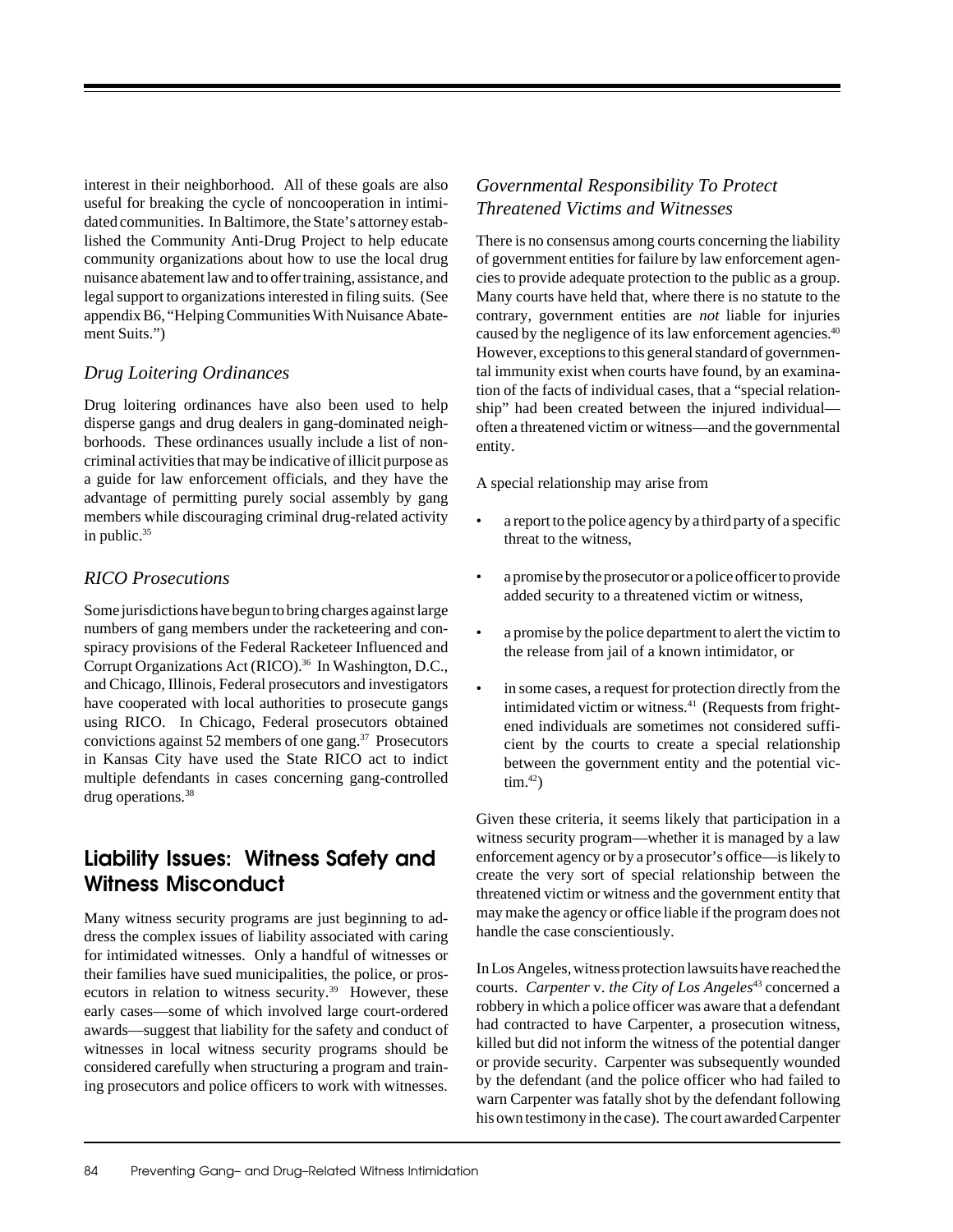

\$1.2 million in damages. *Wallace* v. *the City of Los Angeles*<sup>44</sup> concerned a young woman who had been enlisted to testify in a homicide case that the district attorney subsequently declined to prosecute. The woman received no warning and no security services despite death threats from the defendant, the defendant's known history of witness intimidation, and his suspected involvement in two other homicides. The witness was killed before she could testify. The court awarded the plaintiff, the murdered witness's mother, \$750,000 in damages, ruling that a special relationship had been created between the detective and the witness by her cooperation and that a duty to warn her of danger arising from that special relationship had been breached. The court established a duty to protect a witness once the person has been enlisted to testify even if the case is later declined.

Early experience suggests that, if police investigators and prosecutors are conscientious about the protection they are offering and promising to victims and witnesses, they can avoid liability even where a special relationship has been established. For example, in a case in Washington State, the City of Seattle was held not to be liable for the death of a female victim with whom the police investigator had established a special relationship but who had refused an offer to be taken to a safe location. The court ruled that although a special relationship had existed between the police department and the woman, it had been terminated when she refused its offer to take her to a place of safety.<sup>45</sup> Similarly, Lieutenant Earl Sanders in San Francisco reported that a drug-addicted witness who had helped the police identify gang members in her project and who was to testify against them in an upcoming trial had been murdered after refusing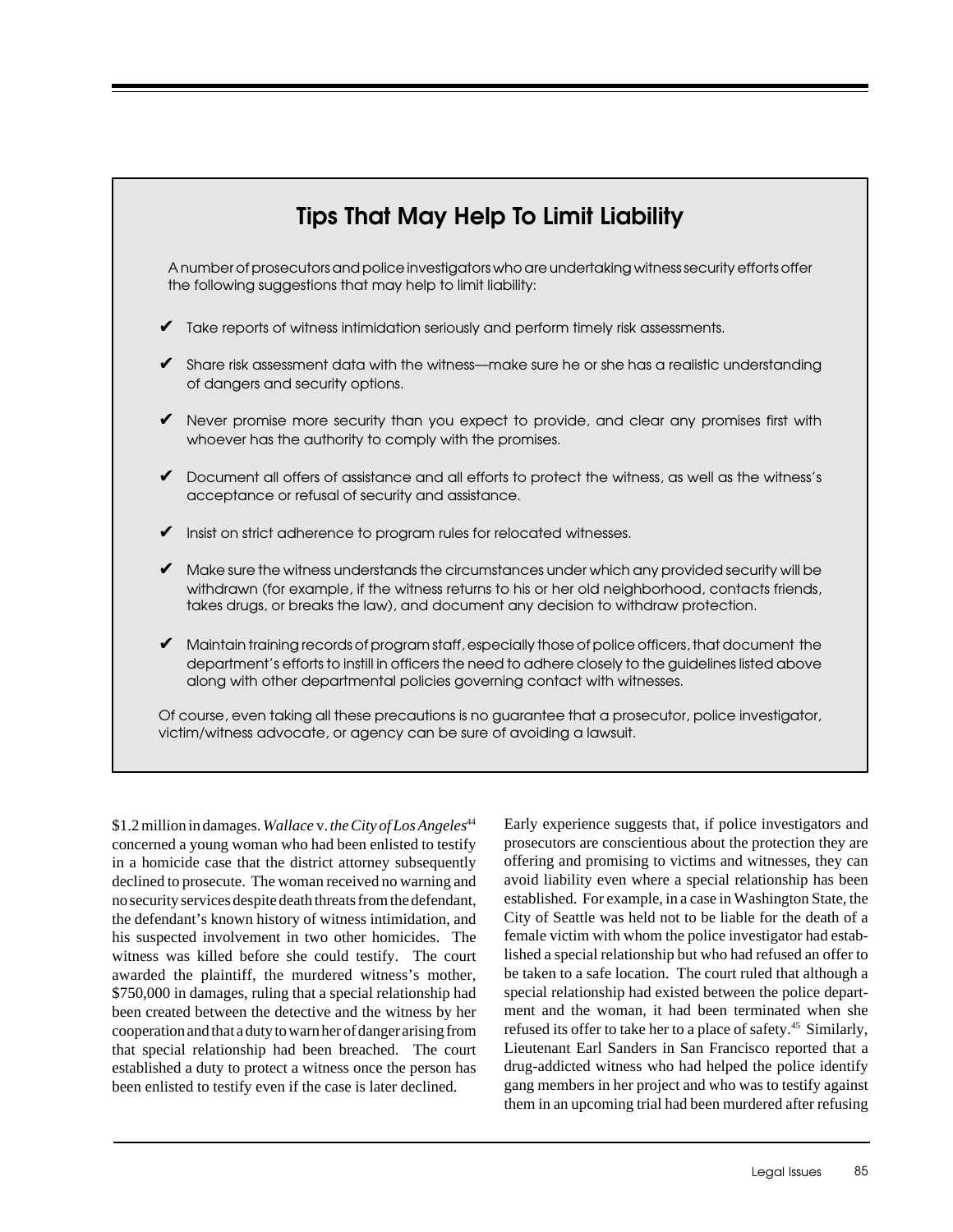protection and drug treatment. Because the police department had audiotaped its offers of protection and assistance, and her refusal to accept them, her family did not sue the department.

Police investigators and prosecutors in smaller jurisdictions often observed that intimidation attempts rarely escalate into actual physical violence. In such jurisdictions, prosecutors and police should exercise special care in their risk assessments and subsequent discussions with witnesses, so they can identify cases in which the threat is genuine rather than simply assuming that all claims are exaggerated.

It is also important to note that these early liability cases do not involve witnesses who were receiving protection from police investigators or prosecutors but were nevertheless harmed; rather, they concern decisions by investigators or prosecutors not to inform witnesses of a threat or not to provide security to a threatened witness who had been promised protection. The U.S. marshals interviewed for this report emphasized that no witness enrolled in the Federal Witness Security Program who has obeyed the rules has ever been killed. Similarly, prosecutors reported that no witnesses relocated under their protection had been harmed unless they themselves had breached security. In short, a well-run program that includes careful ongoing risk assessment should have little exposure to liability awards arising from failure to protect intimidated witnesses, even though claims of liability by witnesses alleging improper termination from such programs can be frequent and time-consuming to defend against.

#### *Governmental Liability for Actions of Protected Witnesses*

The U.S. Government has had extensive experience with liability issues arising from misconduct by protected witnesses because it administers the Federal Witness Security Program (see the box in chapter 3).<sup>46</sup> These cases are of interest to local prosecutors and police investigators because they highlight issues that are likely to arise as the provision of witness security becomes more common at the local level.

The most serious liability issue the U.S. Government has faced resulted from the relocation of children without the consent of noncustodial parents (see above).<sup>47</sup> While local police departments and prosecutors are unlikely to change a witness's name or ask the person to not contact relatives on a permanent basis, administrators of local programs must be aware of parental rights, including court-ordered visitation rights, when relocating an intimidated family or juvenile witness and guardian.

There have also been suits against the U.S. Government alleging negligence in its supervision or selection of participants in the Federal Witness Security Program who committed crimes (including murder and fraud) while under U.S. Government protection. In general, courts have rejected these claims citing the discretionary function exception to the Federal Tort Claims Act (FTCA) (28 USCS s. 2680[a]).48

A number of local prosecutors and police investigators expressed concern about crimes committed by their own

### **State-Level Liability Issues**

When drafting funding legislation, several States have included clauses limiting State or administrative liability in relation to locally administered witness security programs. For example, a Minnesota statute that funds and coordinates security services for victims and witnesses includes the following immunity clause:

This section does not create a civil cause of action. Persons authorized to act pursuant to this section are not liable for damages resulting from a decision to provide or not to provide protective services. This section does not impose liability upon the state, the commissioner, the director, or other persons acting pursuant to this section for the death, injury, or other losses to a witness or victim receiving protective services under this section.<sup>49</sup>

Because legislation designed to grant the State immunity confers immunity only on fund–granting agencies, it continues to be important for local administrators to consider taking steps to shield themselves from civil actions in witness protection cases, such as the steps highlighted in the text.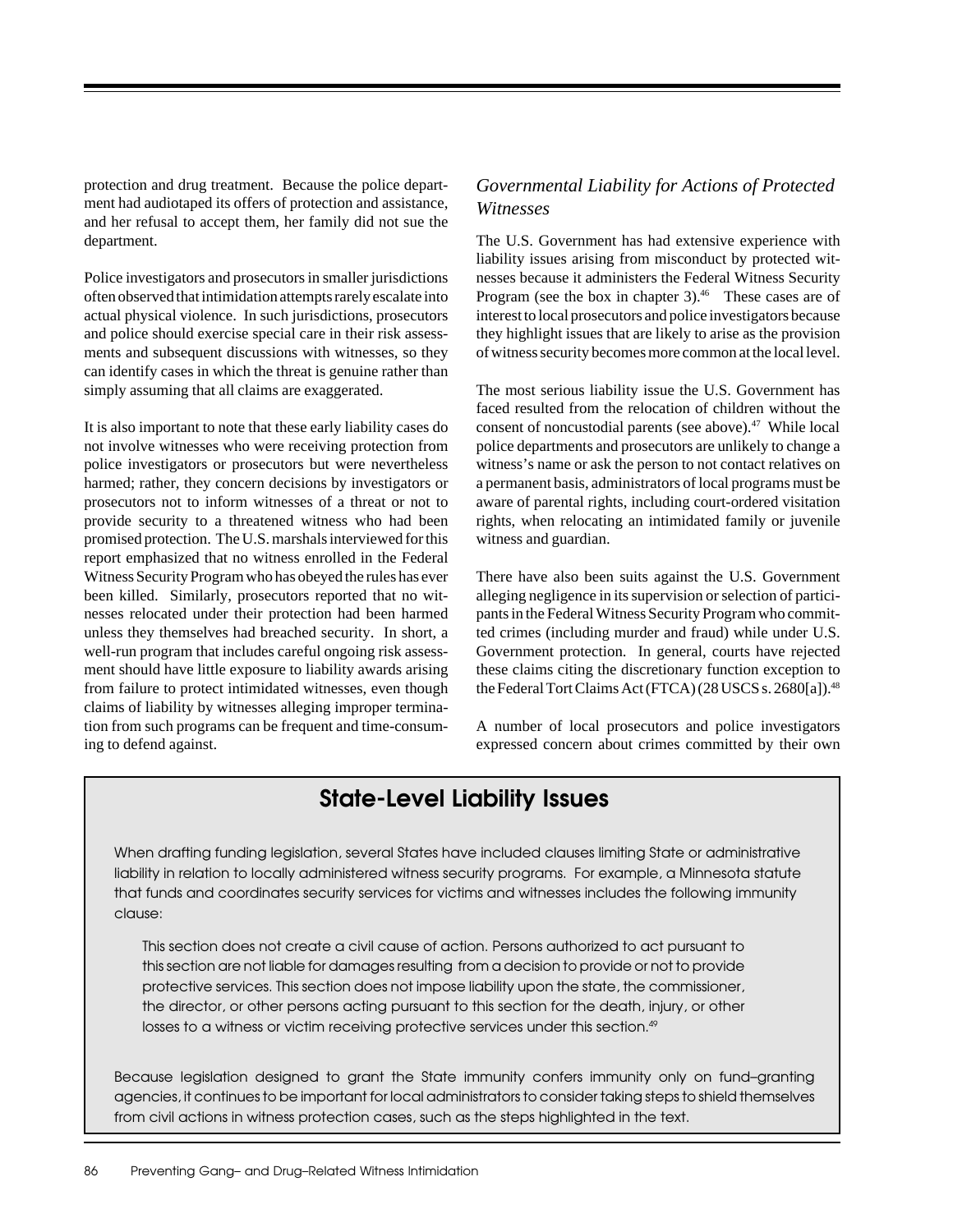protected witnesses. Given the common observation that today's witness is often tomorrow's defendant, local programs need to consider carefully whether and how to protect the community from government witnesses. Investigators and prosecutors reported an array of crimes committed by witnesses under their care, including destruction or theft of property from hotels and motels where witnesses were housed; engaging in prostitution out of a motel room rented by the prosecutor; destruction of temporary housing or illicit use of housing for drug buying, dealing, and use; shoplifting; and assault. One prosecutor reported that protected witnesses had robbed the motel in which they had been placed for safety. While courts have generally not held the U.S. Government responsible for the actions of relocated witnesses (because, among other reasons, it is the U.S. Marshal Service's statutory responsibility to protect the witness, not the public), State and local programs have the *dual* responsibility to protect both witnesses *and* the public in their jurisdictions.

The possibility that a protected witness may engage in conduct that will leave the prosecutor, police department, or city or county vulnerable to tort claims reemphasizes the need for clear guidelines for participation in any witness program, strict application of program rules, and excellent documentation of any agreements with witnesses—including the decision to terminate services. In Washington, D.C., as part of the witness protection approval process, witnesses are required to undergo a psychological examination to help assess their suitability for inclusion in the program. While this step slows the approval process, it may help to limit prosecutor and police department liability by alerting them to potentially violent, addicted, or severely unstable witnesses. (See chapter 6 for a complete discussion of admission criteria.)

### **Conclusion**

There are a growing number of legal approaches to combating witness intimidation. Stronger anti-intimidation statutes may be helpful in some jurisdictions, but of equal interest are laws that make it easier to admit hearsay testimony by police officers in order to shield intimidated witnesses, civil remedies that can be used to fight community-wide intimidation, and gang suppression statutes that may discourage or raise the stakes in gang crimes. Legislators, prosecutors, and community outreach workers need to look at the full spectrum of legal tools available to them in the fight against witness intimidation.

### **Endnotes**

- 1. See 55 ALR 4th 1196 (1987 and 1994 Supp.).
- 2. *People* v. *Angel* (1989, Colo App) 790 P2d 844; *People* v. *Ortiz* (1991, App Div, 1st Dept) 569 NYS2d 81; *Commonwealth* v. *Penn* (1989) 386 Pa Super 133, 562 A2d 833, 16 Media L R 2439.
- 3. *People* v. *Simpson* (1989, 2d Dept) 153 App Div 2d 596, 544 NYS2d 381, app den 75 NY2d 776, 551 NYS2d 918, 551 NE2d 199.
- 4. *People* v. *Woods* (1989, 2d Dept) 156 App Div 2nd 609,549 NYS2d 116, app den 75 NY2d 971, 556 NYS2d 256, 555 NE2d 628; *People* v. *Baldwin* (1987, 2d Dept) 130 App Div 2d 666, 515 NYS2d 597; *People* v. *Thomas* (1987, 2d Dept) 130 App Div 2d 692, 515 NYS2d 615; *People* v. *Bumpus* (1990, App Div, 2d Dept) 558 NYS2d 553, 562 NE2d 878; *People* v. *Mack* (1991, App Div, 2d Dept) 577 NYS2d 892, app den 79 NY2d 950.
- 5. *People* v. *Bumpus* (1990, App Div, 2d Dept) 558 NYS 587, app den 76 NYS2d 553, 562 NE2d 878.
- 6. See two cases concerning exclusions based on "close watching" and "grinning and grimacing": *People* v. *Hargrove* (1977, 2d Dept) 60 App Div 2d 636, 400 NYS2d 184, cert den 439 US 846, 58 L Ed 2d 147, 99 S Ct 144 (where trial court was found in error [harmless under the circumstances] for excluding two spectators who were allegedly harassing a witness by closely watching him from the front row of the courtroom); and *Bruno* v. *Herold* (1969, CA2 NY) 408 F2d 125, cert den 397 US 957, 25 L Ed 2d 141, 90 S Ct 947 (where the courtroom was cleared of all spectators after a "gang" of 40 spectators leaned forward and grinned and grimaced while a witness was being sworn in, causing the witness "mortal dread").
- 7. California Penal Code s. 686.2 (1990).
- 8. Title 3, s.868.7 (Examination-Commitment). Section to go into effect January 1, 1997.
- 9. North Carolina Code, s. 15A-1034 (Maintenance of Order) (1977).
- 10. California Constitution, sec. 30(b) (adopted by public initiative [Prop. 115] at the June 5, 1990, primary election, operative June 6, 1990).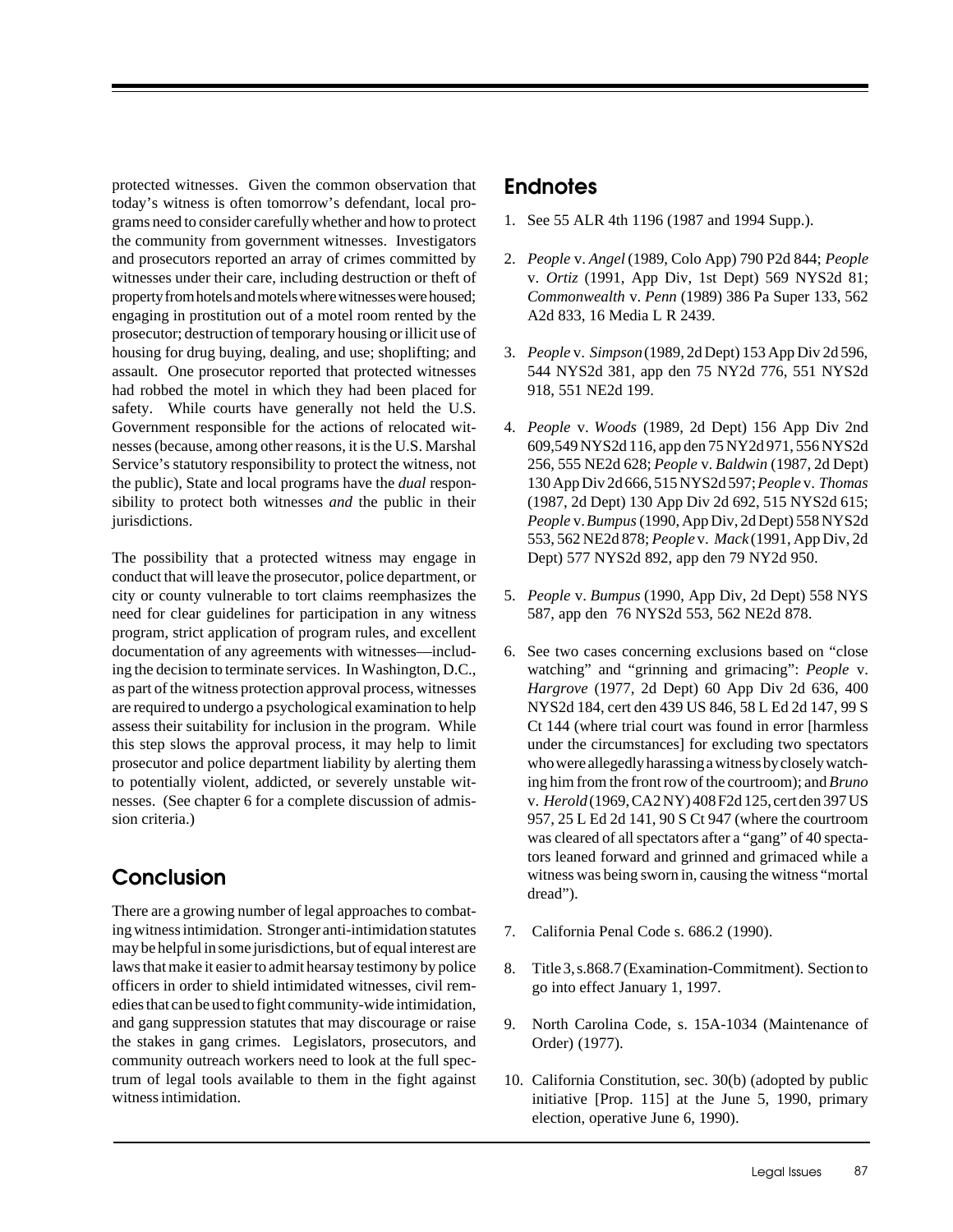- 11. See, for example, *Nollins* v. *Superior Court* (1990) 224 CA 3d 1171; *Meeks* v. *Superior Court* (1991) 230 CA 3d 698; *Martin* v. *Superior Court* (1991) 230 CA 3d 1192; and *Montez* v. *Superior Court* (1991) 91 Daily Journal D.A.R. 10559; but see *People* v. *Gandara* (1991) 91 *Daily Journal* D.A.R. 10722, limiting "multiple level" hearsay relating to chemical analysis of a controlled substance.
- 12. "Justices Warn to Hearsay Use Under Prop. 115: Questions Raised on 'Reading Officers' in Preliminary Hearings," *Daily Journal*, September 11, 1991.
- 13. General Office Memorandum 91-27, Greg Thompson, Chief Deputy District Attorney, Los Angeles, May 14, 1991.
- 14. Ibid.
- 15. California law also permits police officers to introduce hearsay evidence at the preliminary hearing and trial if the victim or witness who has provided police with a signed, notarized statement is then kidnapped or murdered prior to trial. For hearsay testimony by a police officer to be admissible in such cases, among other requirements there must be clear and convincing evidence that the witness's kidnapping or death was knowingly caused by the party against whom the witness gave the statement and that the statement was not coerced. There must also be corroborating evidence connecting the defendant with the serious felony with which he or she is charged. See California Evidence Code, Article 15, Sec. 1350 (1985).
- 16. Vermont Rules of Criminal Procedure (V.R.Cr.P.) 15 (h-j) (1991).
- 17. D.C. Act 10–375, December 27, 1994, amending District of Columbia Code Title 14-102, Impeachment of Witnesses.
- 18. California Enacted Stats. 1965 ch 299 ss. 2. (Section 1235. Inconsistent statement.)
- 19. "Identity of Witness Is Shielded: Fear of Retaliation Cited in Murder Trial," *Washington Post*, March 13, 1994.
- 20. D.C. Act 10-375, December 27, 1994. (Amending D.C. Code s. 22-722; D.C. Law 4–164.)
- 21. D.C. Code 28-1322 (detention prior to trial).
- 22. Nevada Criminal Law, 193.168 (1991) (Additional penalty: Felony committed to promote activities of criminal gang).
- 23. Pennsylvania Public Administration Offenses, Subchapter B. Victim and Witness Intimidation, ss. 4951-56 (1980).
- 24. Rhode Island Criminal Procedure, s. 12-30-11 (1990).
- 25. See, for example, Ill.Rev.Stat. ch. 37, para. 805-4 (3.1), et. seq. (1993); Cal. Penal Code S. 186.20 et seq. (West Supp. 1993); Fla. Stat.Ann. s. 874.02, et seq. (West 1993); Ga. Code Ann. s. 16-15-2, et seq. (1993); La.Rev.Stat.Ann. s. 15.1402, et seq. (West 1993); Ariz.Rev.Stat.Ann. ss. 13-2308.F & 13-3102.A.9 (1993); Iowa Code Ann. s. 723A.2 (West 1993),; Minn.Stat.Ann. s. 609.229 (West 1993); Nev.Rev.Stat. s. 193.168 (1993); Okla.Stat.Ann. tit. 21 s. 856.D. (West 1993); S.D. Codified Laws Ann. s. 22-10-15 (1993); Tex. Penal Code Ann s. 71.02 (West 1993); cited in Finlay, Michael D., "Anti-Gang Legislation: How Much Will It Take?", 14 *Journal of Juvenile Law* 47 (1993).
- 26. Ill.Rev.Stat. ch. 705, para. 405/5-4 (3.1) (1993).
- 27. Cal. Penal Code s. 186.20 (1988) et seq.
- 28. See Burrell, S.L., "Gang Evidence: Issues for Criminal Defense," 30 *Santa Clara Law Review*, 739 (1990): 784–790. The article, which focuses on California case law and defense issues, provides a table comparing rulings on the admissibility of evidence of gang membership and practices in gang-related cases.
- 29. Ibid.
- 30. See Finn, P., and M.O. Hylton, *Using Civil Remedies for Criminal Behavior: Rationale, Case Studies, and Constitutional Issues*, Issues and Practices, Washington, D.C.: U.S. Department of Justice, National Institute of Justice, October 1994.
- 31. See *People* v. *Blythe Street Gang*, No. LC20525 (Cal. Super. Ct. L.A. County Apr. 27, 1993) (modified order preliminary injunction), cited in Boga, T.R., "Turf Wars: Street Gangs, Local Governments, and the Battle for Public Space," *Harvard Civil Rights-Civil Liberties Law Review*, 29 (1994): 478–485.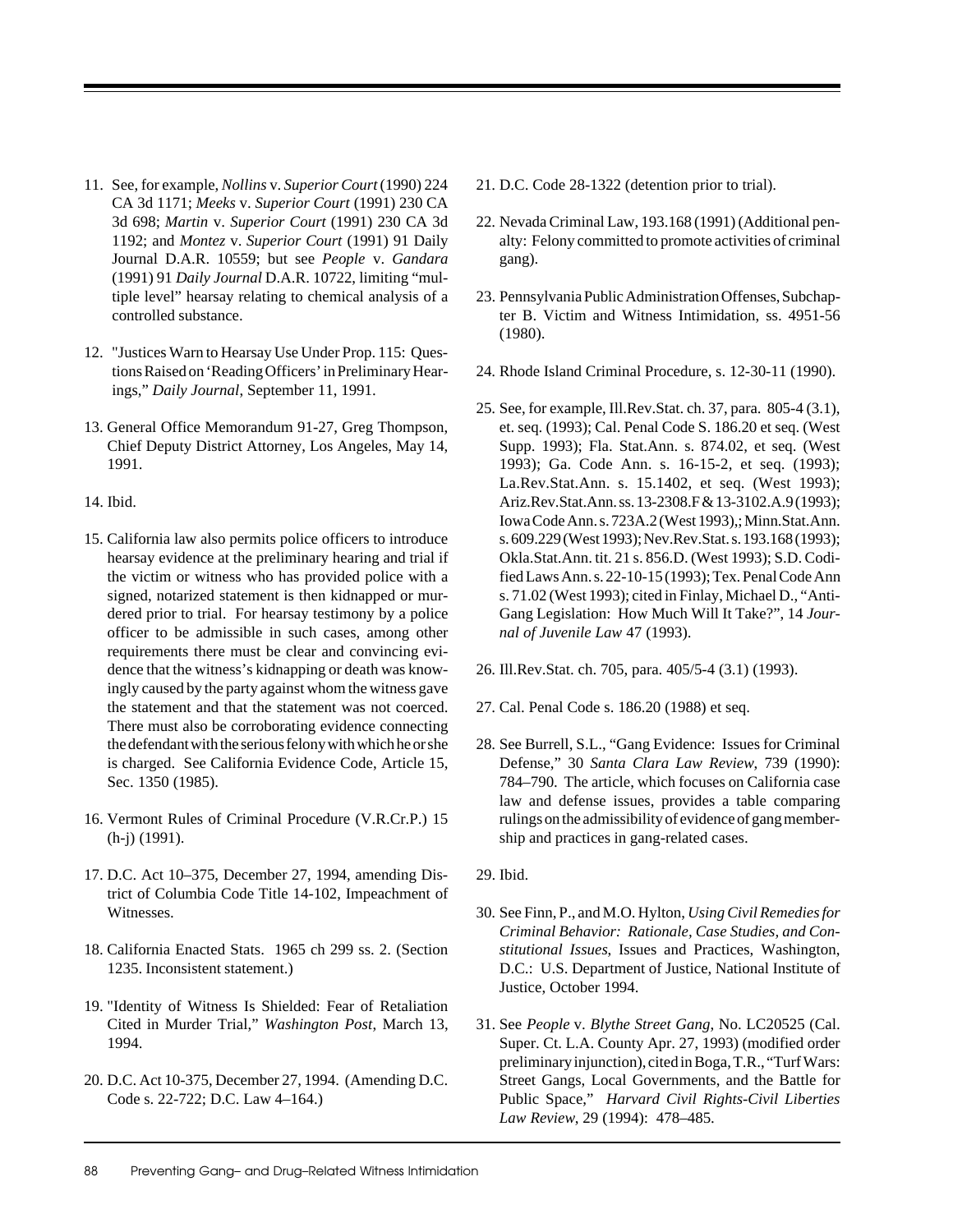32. Ibid., 485.

- 33. See Skalitsky, W.G., "Aider and Abettor Liability, the Continuing Criminal Enterprise, and Street Gangs: A New Twist in the Old War on Drugs," *Journal of Criminal Law and Criminology,* 81 (1990): 348–365.
- 34. See "Letters From Gang Members Leave a Trail of Violence," *Washington Post,* May 24, 1995.
- 35. For a discussion of related legal issues see LaForte, R., "The Constitutional Implications of Anti-Drug Loitering Ordinances in Ohio," *University of Dayton Law Review,* 18 (1993): 423; and Trosch, W., "The Third Generation of Loitering Laws Goes to Court: Do Laws That Criminalize Loitering With Intent To Sell Drugs Pass Constitutional Muster?" *North Carolina Law Review,* 71 (1993): 513.
- 36. See Finn and Hylton, *Using Civil Remedies,* 46–50.
- 37. 18 U.S.C. s. 1961 et seq.
- 38. Finlay, "Anti-Gang Legislation," 55–56.
- 39. While litigation is not common nationally, cases were reported in California, New York, and Florida. See *Carpenter* v. *City of Los Angeles,* 230 Cal. App. 3rd 923, 1991; *Wallace* v. *City of Los Angeles*, 12 Cal App 4th 1385, 1993; *Parrotino* v. *Jacksonville* (1992, Fla App D1) 612 So 2d 586, 18 FLW D 61, review gr (Fla) 621 So 2d 432 (certified questions to Supreme Court regarding Office of State Attorney and immunity); and *Greene* v. *New York* (1992) 152 Misc 2d 786, 583 NYS2d 766.
- 40. 57 Am Jur 2d, Municipal, School, and State Tort Liability, section 27, cited in 46 ALR4th 948, section 2 (Police Protection-Crime Victim).
- 41. 46 ALR4th 948, section 3.
- 42. See *Feise* v. *Cherokee County* (1993) 209 Ga App 733, 434 SE2d 551, cert den (Ga) slip op.; *Jane Doe* v. *Calumet City* (1992, 1st Dist) 240 Ill App 3d 911, 182 Ill Dec 155, 609 NE2d 689, app gr 151 Ill 2d 562, 186 Ill Dec 379, 616 NE2d 332; *Morgan* v. *District of Columbia* (1983, Dist Col App) 468 A2d 1306; and *Hartzler* v. *San Jose* (1975, 1st Dist) 46 Cal App 3d 6, 120 Cal Rptr 5 (disagreed with *Whitcombe* v. *County of Yolo* (3d Dist) 73 Cal App 3d 698, 141 Cal Rptr 189.) The majority of these cases concern domestic assaults.

43. 230 Cal. App. 3rd 923, 1991.

- 44. 12 Cal App. 4th 1385, 1993; 16 Cal Rptr 2d 113, 93 CDOS 757, 93 *Daily Journal* DAR 1399, review den *Wallace* v. *Los Angeles* (1993, Cal) 1993 Cal LEXIS 2944.
- 45. *Donaldson* v. *Seattle* (1992) 65 Wash App 661, 831 P2d 1098, review pending (Wash) 1992 Wash LEXIS 234 and review dismd 120 Wash 2d 1031, 847 P2d 481.
- 46. See 98 ALR Fed 545 (1990).
- 47. See 18 USCS ss. 3524. For a related case, see *Prisco* v. *US*, Department of Justice (1988, CA3 Pa) 851 F2d 93, cert den (US) 104 L Ed 2d 985, 109 S Ct 2428, 98 ALR Fed 533 (Federal Government interfered with noncustodial parent rights by accepting child into the Federal Witness Protection Program/deprivation of relationship with child).
- 48. 98 ALR Fed 533, p. 563: "[C]ongress has specifically excluded liability for claims based on acts or omissions of governmental agency in the exercise of a discretionary function. In determining whether a particular act or omission falls within the discretionary function exception, the court noted that it must focus on the nature of the act rather than the status of the actor. The court concluded that the selection and supervision of participants in the Federal Witness Protection Program constituted a discretionary function . . . ."
- 49. Minnesota Statutes, 1994, section 299C.065, subd. 6. See also New York Executive Law s. 837-h, ss. 8 (1987; expired Nov. 1, 1992).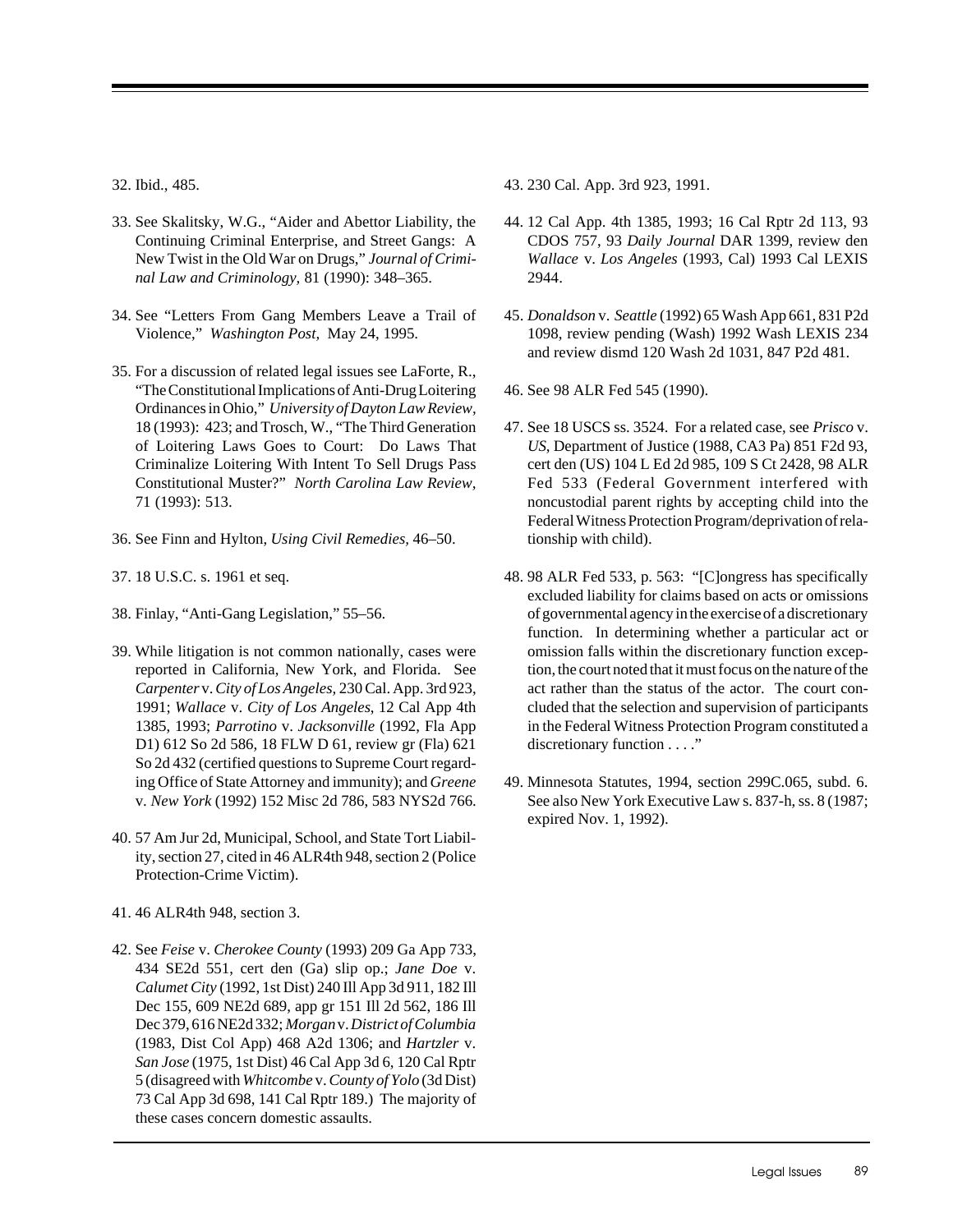## **Chapter 8 Sources of Help**

### **Key Points**

- Some written materials, organizations, and funding sources are available to provide assistance with witness protection.
- Prosecutors, police investigators, and victim advocates who have extensive experience with providing witness protection can provide useful guidance to other jurisdictions in setting up or improving a witness protection program.

Resources that were identified during this study are summarized below under the headings "Organizations," "Potential Funding Sources," "Literature," and "Individuals."

### **Organizations**

**Prince Georges County Sheriff's Office.** Offers five-day training course on witness security. See the program description in chapter 3. Call Colonel Gerry Powers, Assistant Chief, (301) 952-4000.

**The International Association of Asian Crime Investigators (IAACI).** Devoted to the fight against Asian organized crime and Asian gangs. Promotes the exchange of information and intelligence among law enforcement officers, offers network of Asian investigators who will assist agencies, and publishes bimonthly newsletter on cultural issues and articles on cases solved by IAACI members. Write to IAACI, 1333 South Wabash, Box 53, Chicago, IL 60605, or call (312) 413-0458.

**U.S. Department of Housing and Urban Development (HUD).** Provides assistance in using HUD programs and resources (see chapter 4) through the agency's Office of the Inspector General (OIG). The regional OIG special agent in charge can familiarize prosecutors and police with HUD programs and resources, and assist with cooperative security arrangements with local public housing authorities. A list of regional OIG agents follows.

#### **Massachusetts, Connecticut, Rhode Island, New Hampshire, Maine, Vermont**

Mr. Raymond A. Carolan Special Agent in Charge—Investigation Dept. of Housing and Urban Development Thomas P. O'Neill, Jr., Federal Building 10 Causeway Street, Room 360 Boston, MA 02222-1092 Office: (617) 565-5293

#### **Iowa, Nebraska, Kansas, Missouri**

Ms. Nancy S. Brown Special Agent in Charge—Investigation Dept. of Housing and Urban Development Gateway Tower II, 5th Floor 400 State Avenue Kansas City, KS 66101-2406 Office: (913) 551-5866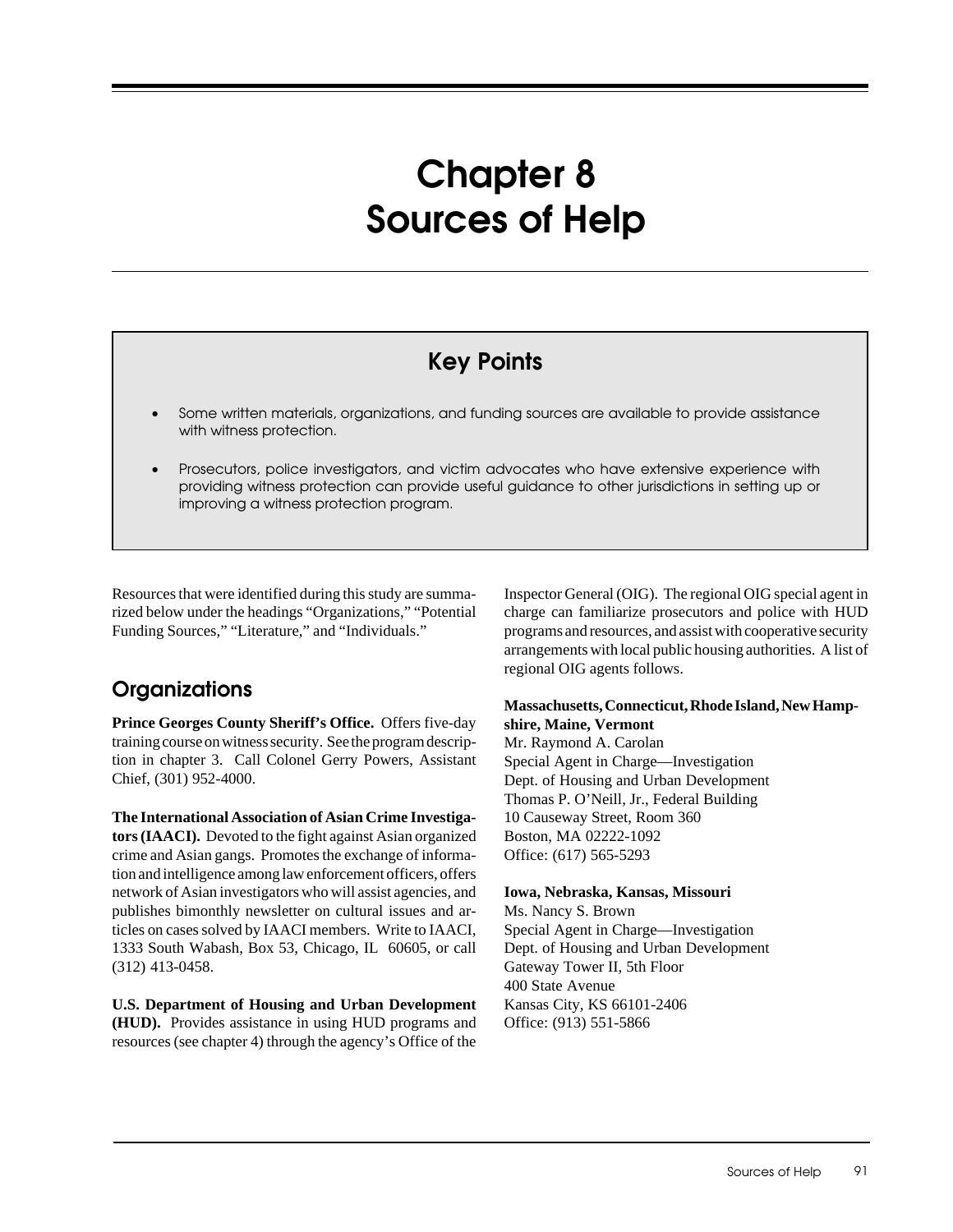#### **New York, New Jersey**

Mr. Frank Deconstanzo Special Agent in Charge—Investigation Dept. of Housing and Urban Development 26 Federal Plaza, Room 3430 New York, NY 10278-0068 Office: (212) 264-8062

#### **Montana, North Dakota, Wyoming, South Dakota, Colorado, Utah**

Mr. Joe Haban Special Agent in Charge—Investigation Dept. of Housing and Urban Development First Interstate Tower 633 7th Street, 14th Floor Denver, CO 80202-2349 Office: (303) 672-5449

#### **Pennsylvania, Delaware, West Virginia, Maryland, Virginia, Washington, D.C.**

Mr. Robert J. Brickley Special Agent in Charge—Investigation Dept. of Housing and Urban Development The Wannamaker Building Philadelphia, PA 19107-3390 Office: (215) 656-3410

#### **Arizona, California, Nevada, Hawaii**

Mr. Daniel G. Pifer Special Agent in Charge—Investigation Dept. of Housing and Urban Development 450 Golden Gate Avenue, Room 8–5140 P.O. Box 36003 San Francisco, CA 94102-3448 Office: (415) 436-8108

#### **Kentucky, Tennessee, North Carolina, Georgia, South Carolina, Florida, Alabama, Mississippi, Puerto Rico, Virgin Islands**

Mr. Emil J. Schuster Special Agent in Charge—Investigation Dept. of Housing and Urban Development Richard B. Russell Federal Building 75 Spring Street, SW, Room 740 Atlanta, GA 30303–3388 Office: (404) 331–5155

#### **Washington, Oregon, Idaho, Alaska**

Mr. Noel Tognazzini Special Agent in Charge—Investigation

Dept. of Housing and Urban Development 909 First Avenue, Suite 125 Seattle, WA 98140-1000 Office: (206) 220-5380

#### **Minnesota, Wisconsin, Michigan, Illinois, Ohio, Indiana**

Mr. Robert C. Groves Special Agent in Charge—Investigation Dept. of Housing and Urban Development 77 West Jackson Blvd., 26th Floor P.O. Box 2505 Chicago, IL 60690-2505 Office: (312) 353-4196

#### **Washington, D.C., Metro Area, Northern Virginia, Suburban Maryland**

Mr. Kenneth J. Darnall Special Agent in Charge—Investigation Dept. of Housing and Urban Development 451 7th Street, SW, Room 3162 Washington, DC 20410 Office: (202) 708-0387

#### **New Mexico, Texas, Oklahoma, Arkansas, Louisiana**

Mr. Larry D. Chapman Special Agent in Charge—Investigation Dept. of Housing and Urban Development 1600 Throckmorton P.O. Box 1839 Ft. Worth, TX 76101-2905 Office: (817) 885-5561

### **Potential Funding Sources**

- **Victims of Crime Act** (VOCA). The Victims of Crime Act establishes criteria that all programs that receive VOCA victim assistance grant funds must meet. These funds are restricted to costs directly related to providing services to victims of crime and may contribute to an administrator's salary.
- State-level victim/witness assistance funds.
- Local drug-related asset forfeiture programs.
- Cooperative work with the FBI, local U.S. attorney, or Drug Enforcement Administration (DEA).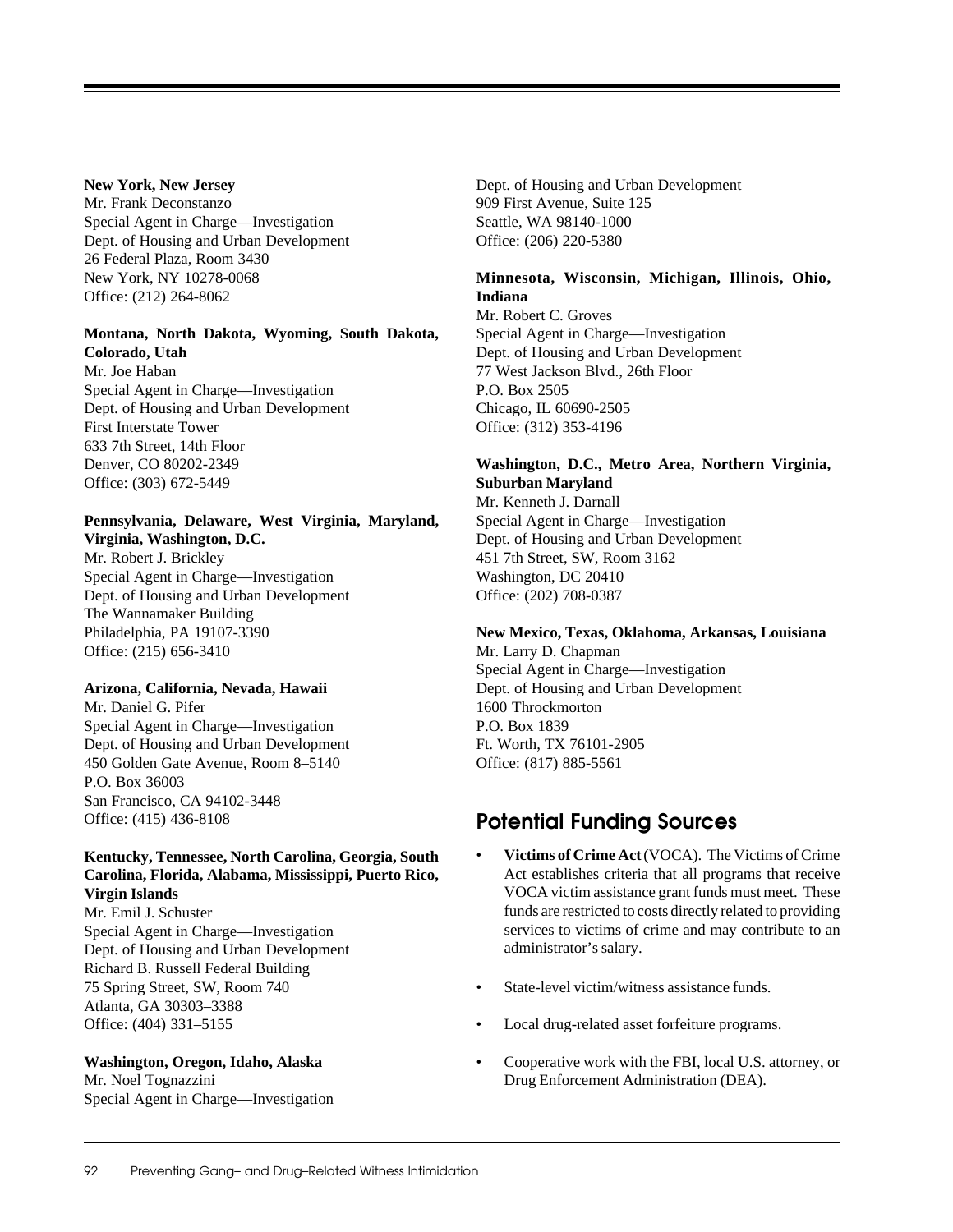- Borrowed equipment from the U.S. Marshals Service, the FBI, or the military.
- Cooperative arrangements with a consortium of local agencies to share the cost of providing witness protection (such as prosecutor's office, sheriff's office, corrections, and police and housing departments).

### **Literature**

#### *Witness Security*

- Connick, E., and R. Davis. "Examining the Problem of Witness Intimidation." *Judicature*, 66 (1983): 439–447.
- Finn, P. "Collaboration Between the Judiciary and Victim-Witness Assistance Program." *Judicature,* 69 (1986): 192–198.
- Finn, P., and M.H. O'Brien. *Using Civil Remedies: Rationale, Case Studies, and Constitutional Issues,* Issues and Practices. Washington, D.C.: U.S. Department of Justice, National Institute of Justice, October 1994.
- Healey, K.M. *Victim and Witness Intimidation: New Developments and Emerging Responses*. Research in Action. Washington, D.C.: U.S. Department of Justice, National Institute of Justice, October 1995.
- Henderson, J.D. *Protective Custody Management in Adult Correctional Facilities*. Washington, D.C.: U.S. Department of Justice, National Institute of Corrections, 1991.

#### *Gangs*

- Conly, C.H., P. Kelly, P. Mahanna, and L. Warner. *Street Gangs: Current Knowledge and Strategies*. Issues and Practices. Washington, D.C.: U.S. Department of Justice, National Institute of Justice, August 1993.
- Curry, G.D., and S.H. Decker. "The Impact of Gang Membership on Participation in Crime and Delinquency: A Review of the Literature"; Curry, G.D. "Responding to Gang-Related Crime and Delinquency: A Review of the Literature"; and Decker, S.H. "Gangs, Gang Members, and Drug Sales." Papers presented to the National Institute of Justice Workshop on Gangs,

August 6, 1995, and available from the authors at the Department of Criminology and Criminal Justice, University of Missouri at St. Louis.

- Johnson, C., B. Webster, and E. Connors. *Prosecuting Gangs: A National Assessment*. Research in Brief. Washington, D.C.: U.S. Department of Justice, National Institute of Justice, February 1995.
- Maxson, C. *Street Gangs and Drug Sales in Two Suburban Cities.* Research in Brief. Washington, D.C.: U.S. Department of Justice, National Institute of Justice, September 1995.

### **Individuals**

The list and matrix below identify individuals—either members of the project advisory board or individuals who were interviewed in the preparation of this report—who have agreed to respond to telephone calls for technical assistance with witness security.

The following people may be contacted for information about both *program evaluation and gangs*:

G. David Curry Criminology and Criminal Justice Department University of Missouri at St. Louis 598 Lucas Hall 8001 Natural Bridge Road St. Louis, MO 63121 (314) 516–5038 (314) 516–5048 (fax)

Cheryl Maxson Social Science Research Institute University of Southern California University Park, MC–0375 Los Angeles, CA 90089 (213) 740–4285 (213) 740–8077 (fax)

Scott Decker Criminology and Criminal Justice Department University of Missouri at St. Louis 598 Lucas Hall 8001 Natural Bridge Road St. Louis, MO 63121 (314) 516–5038 (314) 516–5048 (fax)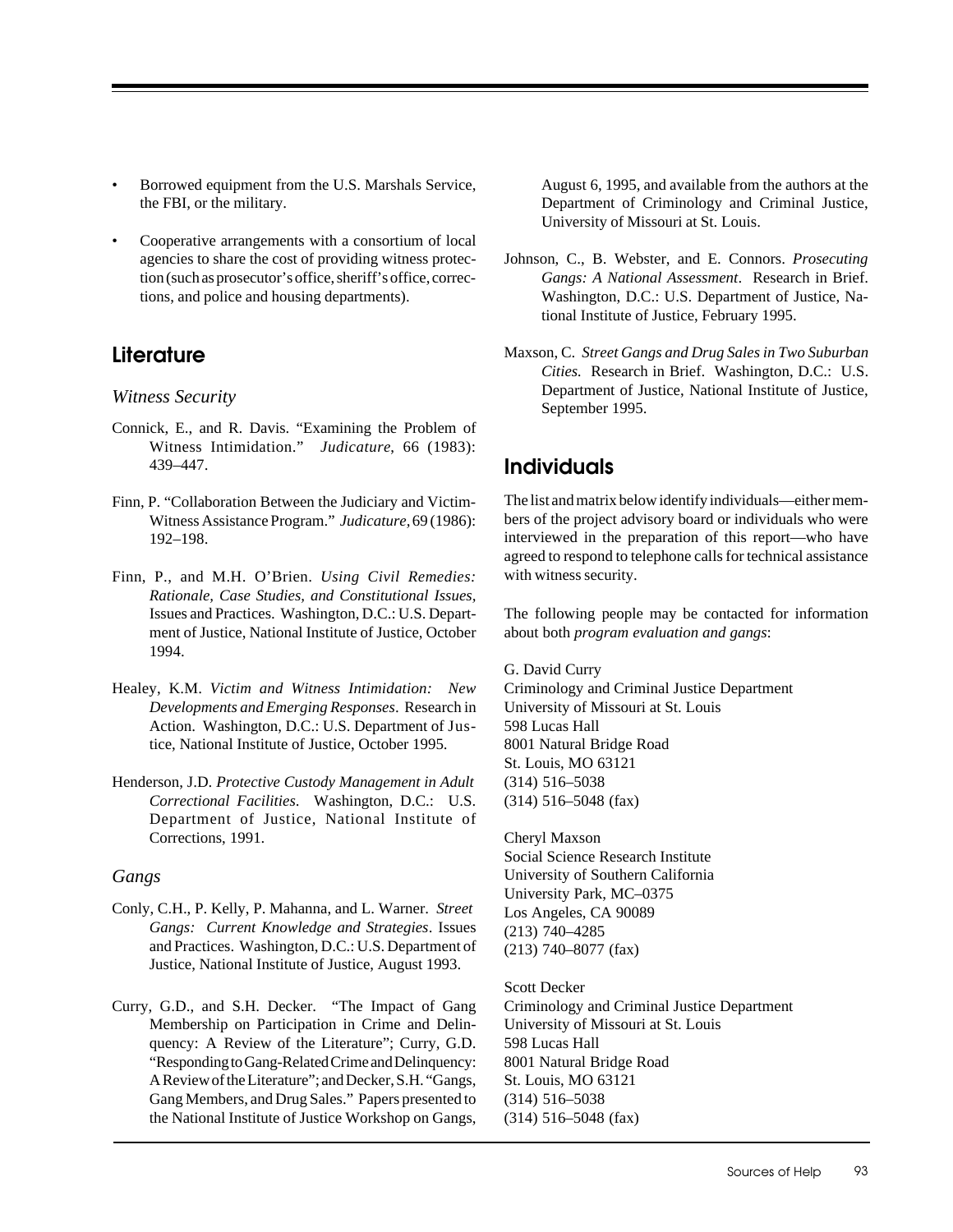Carl S. Taylor Department of Family and Child Ecology Director of Community Youth Development Programs Institute for Children, Youth, and Families Michigan State University 27 Kellogg Center East Lansing, MI 48824 (517) 353–6617 (517) 432–2022 (fax)

John Hagedorn Urban Research Center University of Wisconsin at Milwaukee Physics Building, #450 Milwaukee, WI 53201 (414) 229–5332

Kenneth Trump Assistant Director of Tri-City Task Force Director of Safety and Security Parma City Schools 6726 Ridge Road Parma, OH 44129 (216) 885–2495 (216) 885–2497 (fax)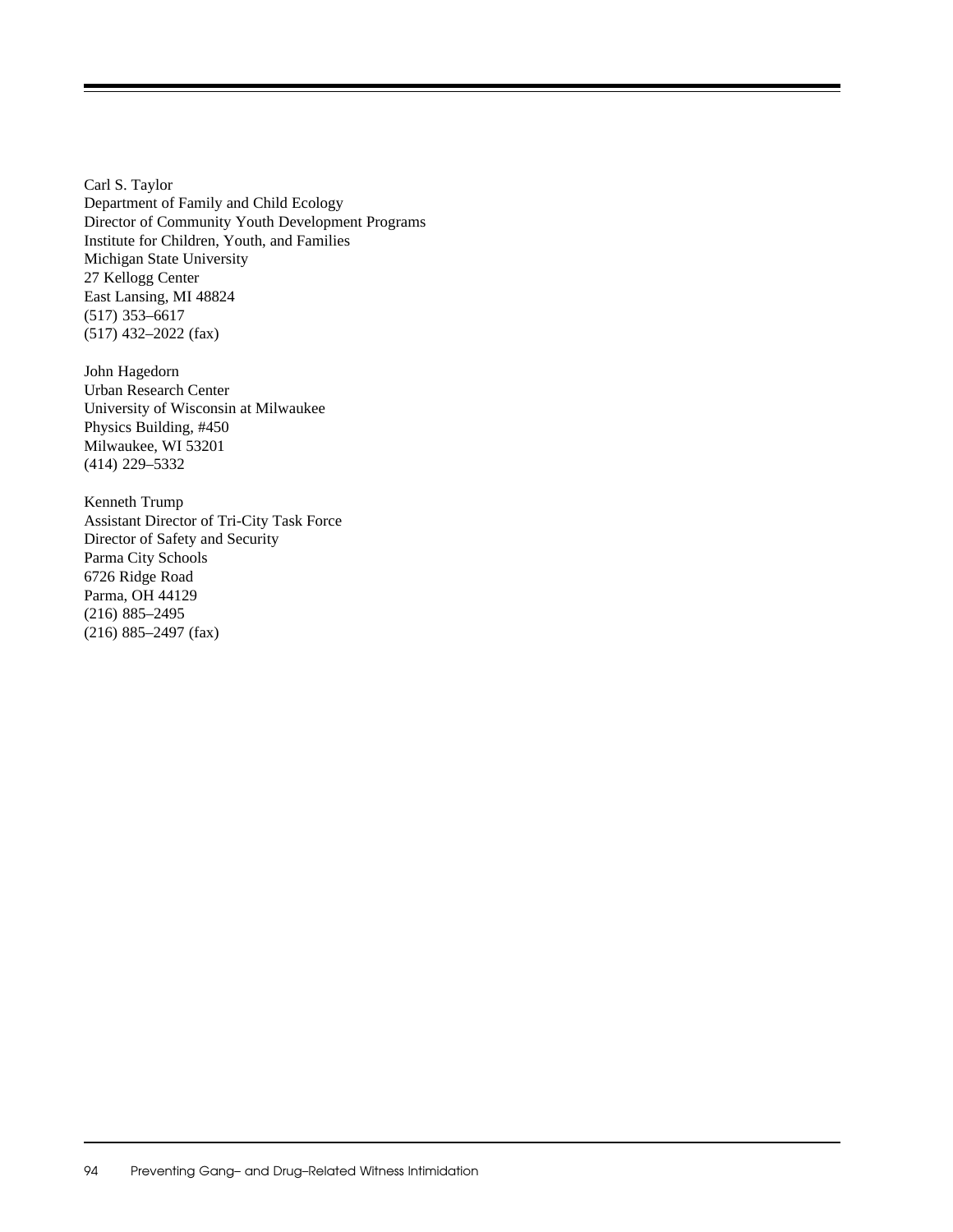### **Individuals With Expertise in Witness Security**

| <b>Name</b>         | <b>Title or Position</b>                          | <b>Address</b><br><b>Number</b>                                                                                                                                                                             | <b>Telephone</b><br><b>Number</b>                                          | Fax<br><b>Experience</b> | <b>Special</b>                                    |
|---------------------|---------------------------------------------------|-------------------------------------------------------------------------------------------------------------------------------------------------------------------------------------------------------------|----------------------------------------------------------------------------|--------------------------|---------------------------------------------------|
| Arsenault, Walter   | Unit Chief, Homicide<br><b>Investigation Unit</b> | Manhattan District Attorney's Office<br>One Hogan Place<br>New York, NY 10013                                                                                                                               | $(212)$ 335-9262                                                           | $(212)$ 335-9293         | $\cdot$ gang<br>prosecution<br>• witness security |
| Cleveland, John     | Acting Chief, Witness<br><b>Services Division</b> | U.S. Marshals Service<br>600 Army Navy Drive<br>Arlington, VA 22202                                                                                                                                         | $(202)$ 307-9150                                                           | $(703)$ 603-0354         | • witness security                                |
| Darnall, Kenneth J. | Special Agent in Charge,<br>Capital District      | U.S. Department of Housing and<br><b>Urban Development</b><br>451 7th Street, SW<br>Room 3162<br>Washington, DC 20410                                                                                       | $(202)$ 708-0387<br>(Darnall)<br>$(202)$ 708-0390<br>(HUD)<br>information) | $(202)$ 708-7718         | • witness protec-<br>tion using HUD<br>resources  |
| Dupuy, John Edward  | Special Agent                                     | U.S. Department of Housing and<br><b>Urban Development</b><br>Office of Inspector General (OIG) for<br>Investigation<br>450 Golden Gate Avenue<br>P.O. 36003<br>Room 8-5139<br>San Francisco, CA 94102-3448 | $(415)$ 436-8108                                                           | $(415)$ 436-8114         | • relocation in<br>public housing                 |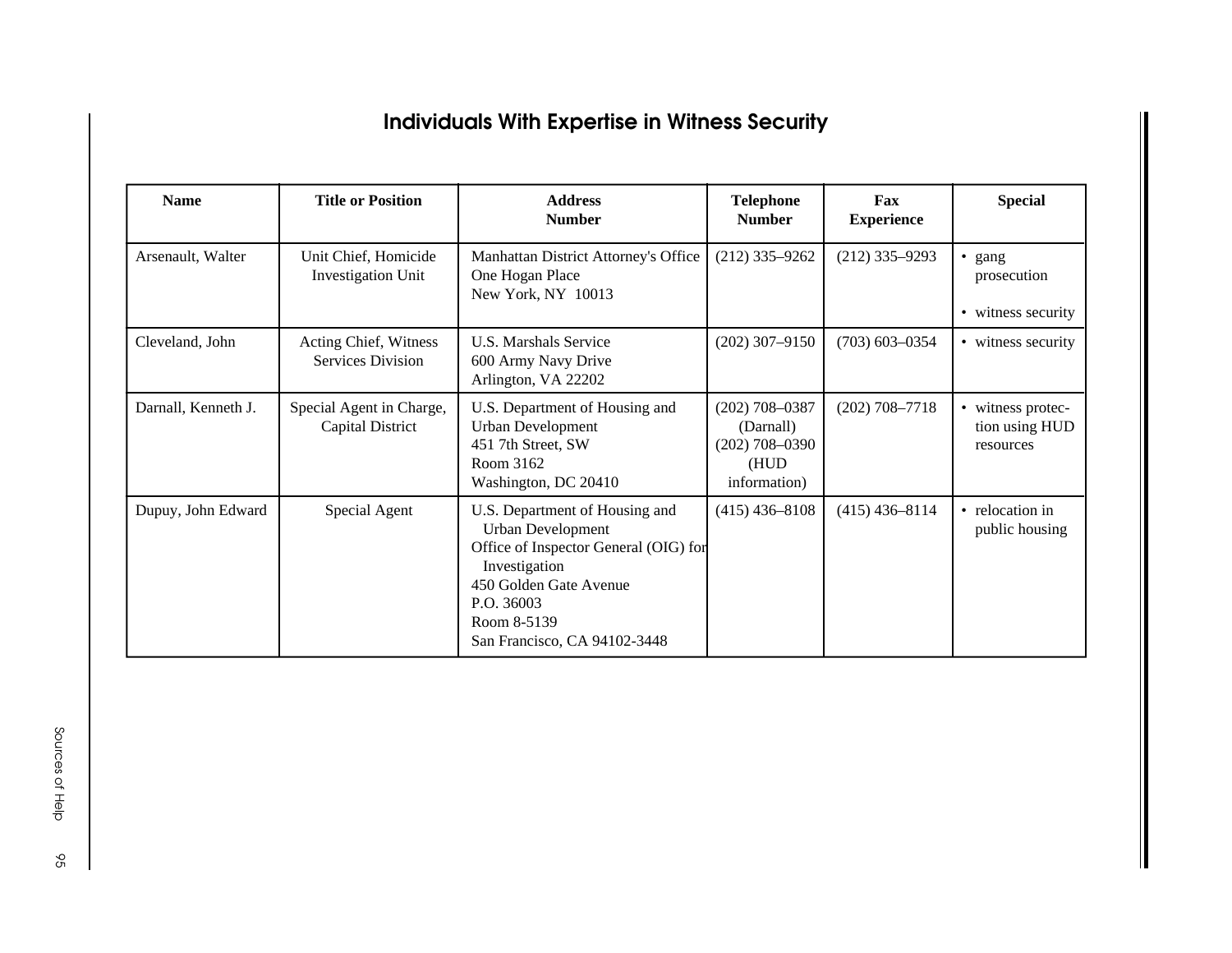| <b>Name</b>          | <b>Title or Position</b>                                             | <b>Address</b><br><b>Number</b>                                                                                                                                        | <b>Telephone</b><br><b>Number</b> | Fax<br><b>Experience</b> | <b>Special</b>                                                                                     |
|----------------------|----------------------------------------------------------------------|------------------------------------------------------------------------------------------------------------------------------------------------------------------------|-----------------------------------|--------------------------|----------------------------------------------------------------------------------------------------|
| Genelin, Michael     | <b>Head Deputy</b>                                                   | <b>Criminal Courts Building</b><br>Hard Core Gang Unit<br>17th Floor, Room 1118<br>Los Angeles District Attorney's<br>Office<br>210 W. Temple<br>Los Angeles, CA 90012 | $(213)$ 974-3901                  | $(213) 687 - 3128$       | $\bullet$<br>gang<br>prosecution<br>using gang<br>$\bullet$<br>statutes<br>• witness<br>protection |
| Giannini, Alfred     | <b>Assistant District Attorney</b>                                   | San Francisco District Attorney's<br>Office<br>Homicide Unit<br>850 Bryant Street<br>Room 322<br>San Francisco, CA 94103                                               | $(415) 553 - 1780$                | $(415) 553 - 1539$       | • relocation<br>• gang homicide<br>prosecution                                                     |
| Isdell, G. Lee       | <b>National Coordinator</b><br>Anti-Drug/Violent<br>Crime Initiative | Office of the Inspector General<br>U. S. Department of Housing and<br><b>Urban Development</b><br>451 7th Street, SW Suite 8280<br>Washington, DC 20410                | $(202)$ 708-0430                  | $(202) 708 - 1354$       | • public<br>housing<br>relocation                                                                  |
| Jessamy, Patricia C. | State's Attorney,<br>City of Baltimore                               | The Clarence Mitchell Courthouse<br>110 N. Calvert Street<br>Baltimore, MD 21202                                                                                       | $(410)$ 396-4000                  | $(410)$ 539-5215         | • witness security<br>program<br>$\bullet$<br>structure                                            |
| Rice, James          | Special Agent                                                        | Federal Bureau of Investigation<br>Violent Crimes and Gang Unit<br>1900 Half Street, SW<br>Washington, DC 20535                                                        | $(202)$ 252-7801                  | $(202)$ 252-7545         | gang investi-<br>gations, intel-<br>ligence, and<br>homicides                                      |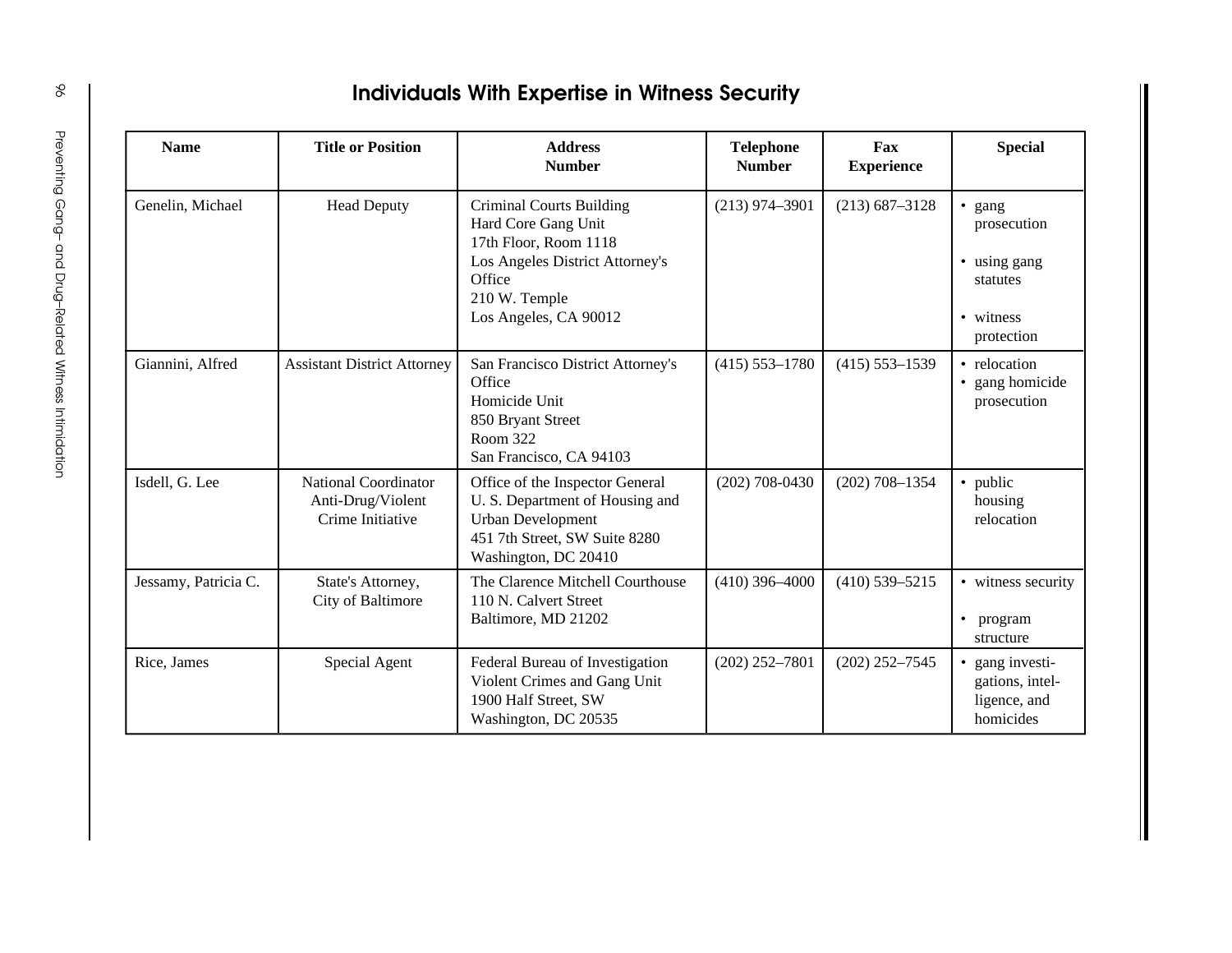## **Individuals With Expertise in Witness Security**

| <b>Name</b>     | <b>Title or Position</b>              | <b>Address</b><br><b>Number</b>                                                                                                                     | <b>Telephone</b><br><b>Number</b> | Fax<br><b>Experience</b> | <b>Special</b>                                                |
|-----------------|---------------------------------------|-----------------------------------------------------------------------------------------------------------------------------------------------------|-----------------------------------|--------------------------|---------------------------------------------------------------|
| Sanders, Earl   | Lieutenant                            | Central Warrant Bureau<br>San Francisco Police Department<br>850 Bryant Street<br>Room 460<br>San Francisco, CA 94103                               | $(415) 553 - 1780$                | $(415) 553 - 1539$       | • relocation                                                  |
| Schell, Barbara | Victim/Witness Program<br>Coordinator | Victim Witness Assistance Center<br>200 South Third Street<br>Suite 545<br>Las Vegas, NV 89155-2220                                                 | $(702)$ 455-4204                  | $(702)$ 455-5101         | • witness<br>relocation                                       |
| Schwartz, Ted   | Program Integrity<br>Administrator    | Housing Authority of Alameda County<br>22941 Atherton Street<br>Hayward, CA 94541-6613                                                              | $(510)$ 727-8519                  | $(510)$ 727-8554         | • relocation in<br>public housing<br>and Section 8<br>housing |
| Tellis, Blaine  | Investigator                          | Criminal Investigation Division<br>Special Investigations Unit<br>Des Moines Police Department<br>25 East First Street<br>Des Moines, IA 50309      | $(515)$ 237-1515                  | $(515)$ 237-1642         | • Asian gangs                                                 |
| Voogt, Daniel   | <b>Assistant County Attorney</b>      | Drug and Gang Unit<br>Polk County Attorney's Office<br><b>Third Floor</b><br><b>Midland Building</b><br>206 6th Avenue<br>Des Moines, IA 50309-4025 | $(515) 286 - 2120$                | $(515)$ 286-3428         | • vertical<br>prosecution of<br>gangs<br>• Asian gangs        |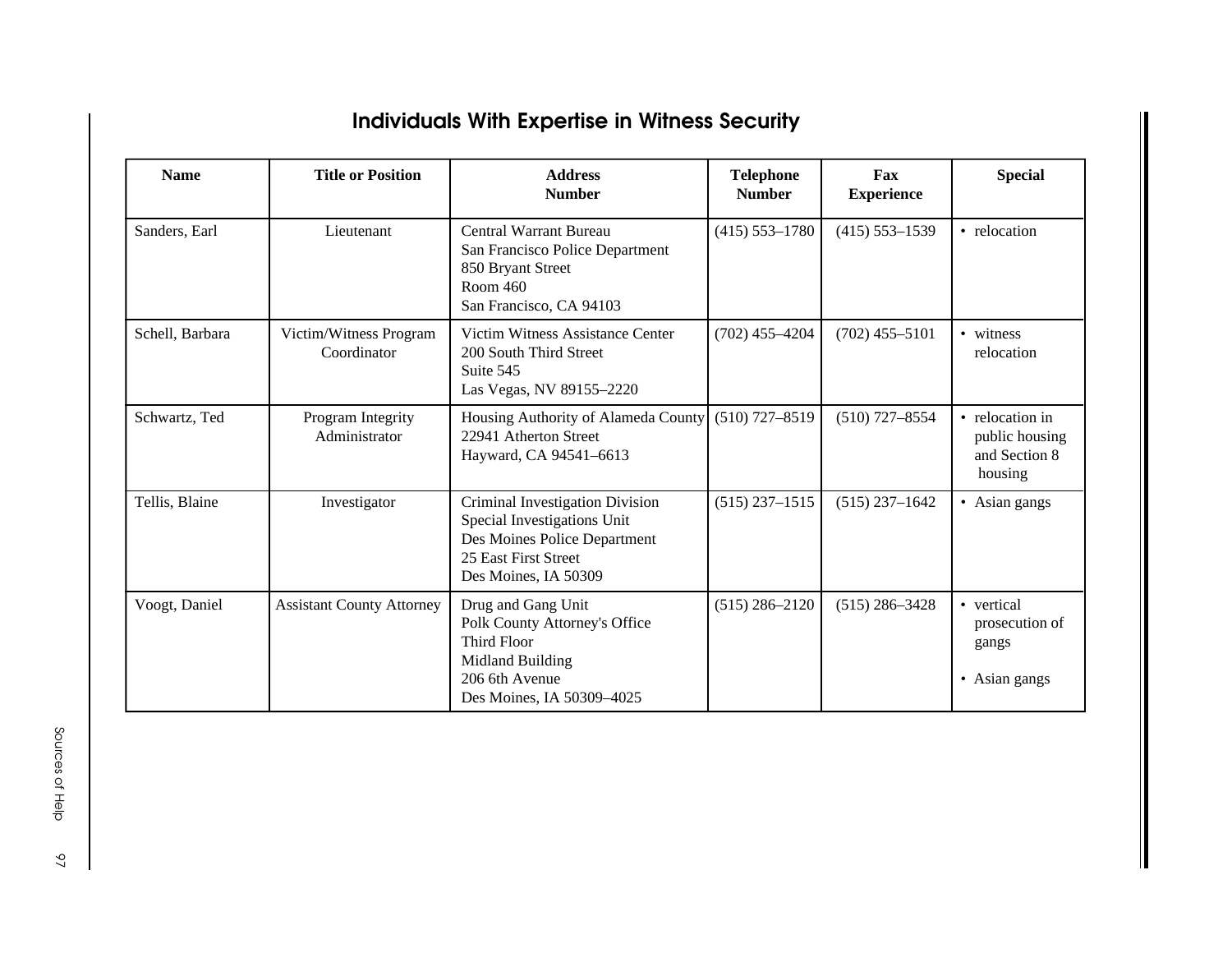## **Appendix A Sample Program Guidelines**

### **Appendix A1 Intimidation Interview Guide**

*Philadelphia District Attorney's Office Victim Services Division*

*Recommendations for Victim Service Agencies on the Handling of Complaints of Threats, Intimidation, and Harassment*

- 1. *WHO is the intimidator?*
	- a. defendant;
	- b. defendant's family member;
	- c. defendant's friend or sympathizer;
	- d. defense attorney.

*Inquiries*: Is the victim or witness acquainted with the intimidator? Is the victim or witness able to identify the perpetrator?

- 2. *What is the type of intimidating conduct?*
	- a. actual force or physical violence;
	- b. threats of force or physical violence;
	- c. acts of coercion towards victim/witness or third party's veiled threats;
	- d. acts of harassment, e.g., telephone communications, written correspondence, loitering with no legitimate purpose);
	- e. offers of money or other pecuniary benefits to persuade victim/witness to withdraw charges.
- 3. *WHEN did the act of intimidation occur?*
	- a. pre-preliminary hearing;
	- b. pretrial;
	- c. during trial;
	- d. post-trial;
	- e. presentence;
	- d. post-sentence.
- 4. *WHERE did the act of intimidation occur?*
	- a. in or near courtroom?
		- bring to the attention of trial judge;
		- insist on revocation of bail or a substantial increase;
		- place facts of intimidation on record;
		- move that perpetrator be held in contempt.
	- b. elsewhere? where?
- 5. *OTHER important questions.*
	- a. Is there an open case in the system?
	- b. If so, what is defendant's name and case number, and where is the case listed?
	- c. Is the victim or witness acquainted with the intimidator?
	- d. Is the victim or witness able to identify the perpetrator?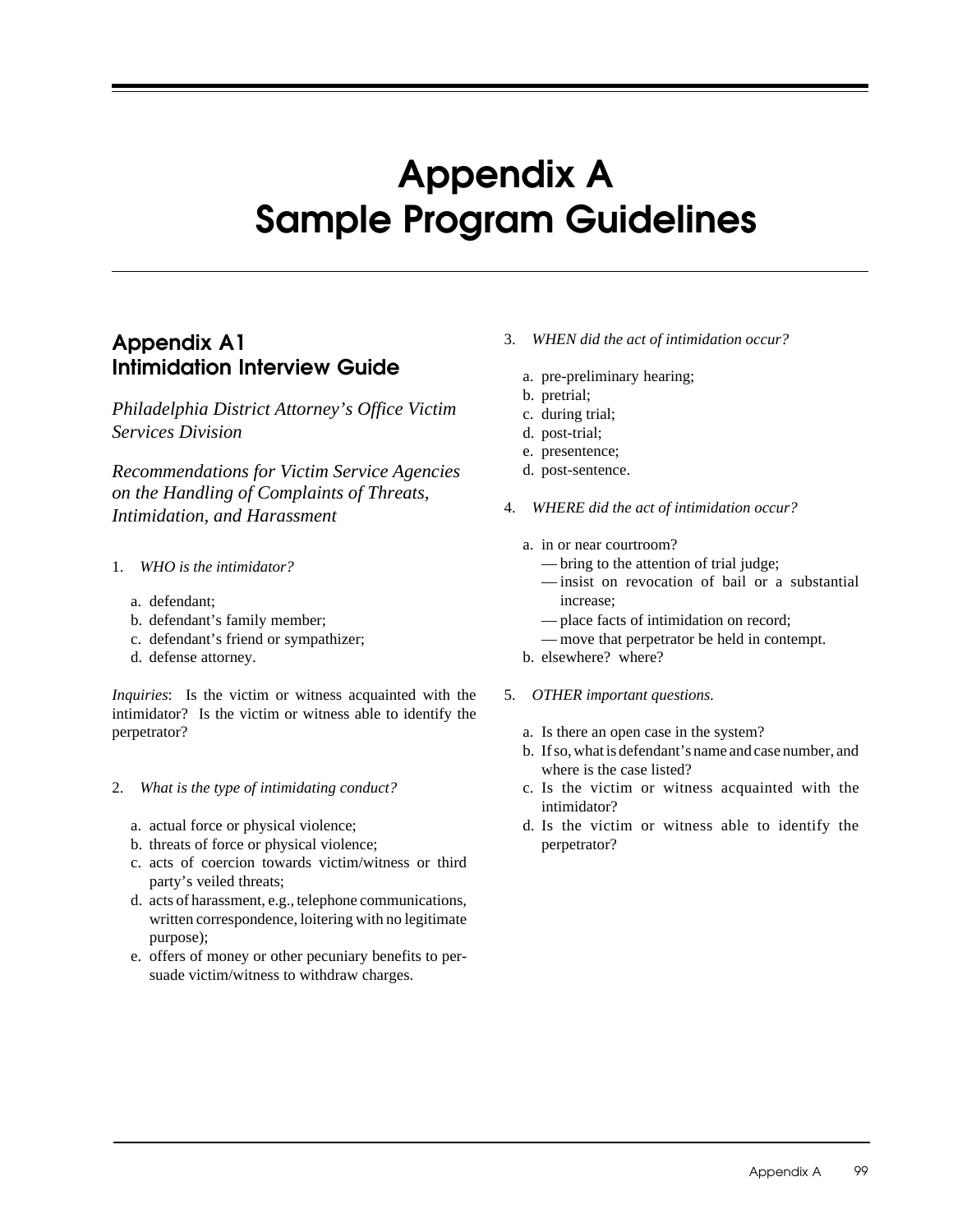### **Appendix A2 California Victim/Witness Assistance Program**

*Program Guidelines July 1, 1994 through June 30, 1995*

#### **Witness Protection**

Arranging for law enforcement protection when a witness' safety is threatened.

A maximum of one (1) percent of the total grant award may be allocated for witness protection, unless otherwise approved by OCJP.

### **Witness Protection Services**

California Penal Code Section 13835.5 authorizes victim/ witness assistance centers, funded with grant funds administered by the Office of Criminal Justice Planning (OCJP), to budget a portion of the project's funds for witness protection. Witness protection is an *optional* service which may be provided only when the effective provision of the statutorily mandated services listed in PC 13835.5 are not precluded. Witnesses may not be denied witness protection services based solely on the type of criminal activity (crime type) that made the testimony of the witness necessary.

The purpose of witness protection services in victim/witness assistance centers is to reduce the emotional, and potential physical, trauma when a threat is demonstrated. The benefits to law enforcement and the prosecution, while desirable, are secondary and, as such, should never be the determining factor in rendering witness protection services. In screening potential witness protection clients the project must give the priority consideration based on the needs of the client and the degree of risk. Actual victims of violent crime who are witnesses and witnesses at extreme risk, such as a witness of a gang homicide, should be given priority consideration.

Projects may budget up to one (1) percent of the total grant award amount to provide witness protection services. If more than one (1) percent of the grant award is requested for witness protection, the amount must be approved by OCJP and extensive written justification is required which must address:

- 1. the impact of additional witness protection funds being diverted from delivering mandated services;
- 2. data (type of crime requiring witness protection, number of witnesses protected in the previous grant period, cost of protection per witness, the number and percentage of actual crime victims receiving witness protection services, etc.) supporting the need for additional witness protection funding; and,
- 3. the anticipated impact on witnesses if funding above the one (1) percent level is not authorized.

### **Witness Protection Requirements**

The person (project coordinator) designated by the project director to have day-to-day oversight of the victim/witness assistance project must oversee the administration of the disbursement of witness protection funds. However, projects may assign the actual disbursement responsibilities to other personnel within the implementing agency if the following procedures are enforced:

- 1. A quarterly report of expenditures *must* be submitted to *both* the project coordinator and project director for each quarter of the grant year. The report must include the following information for each witness protected:
	- a. the name of witnesses protected during the quarter (the court case number may be used if the case number can be reconciled, by OCJP during an audit, with a specific witness in the confidential witness protection files).
	- b. the type of crime.
	- c. the reason the protection was required.
	- d. the amount expended.
	- e. state whether the witness protected was the actual victim; and
- 2. The project must report all information required for the witness protection services in the OCJP Progress Report. All expenditure reports will be reviewed and verified by OCJP staff during site and monitoring visits.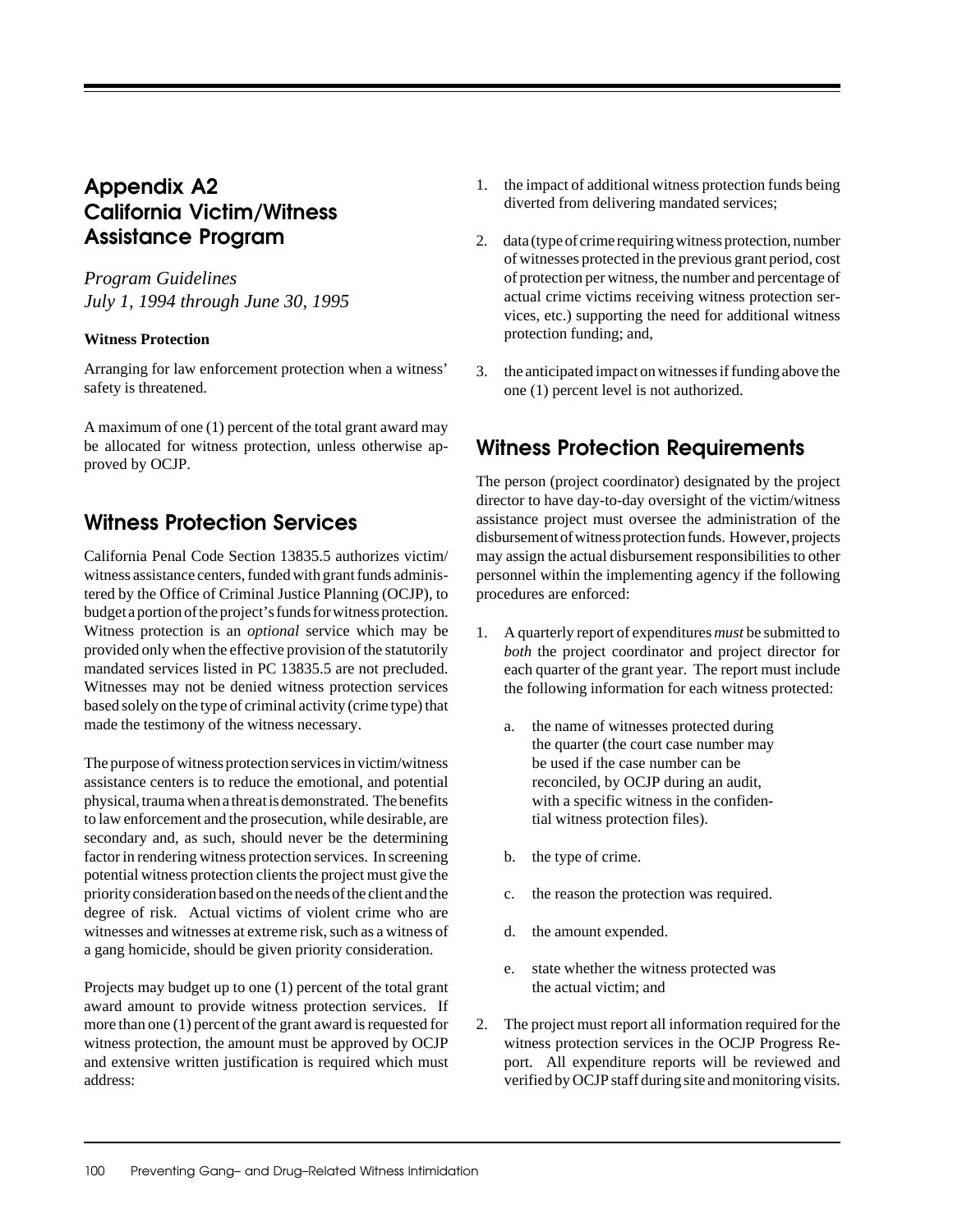- Projects must maintain documentation for *all* expended funds (receipts, vouchers, invoices, etc.). All documentation must include the date of the expenditure, the name of the witness receiving protection, the case number, the purpose and reason for the expenditure, and the business location of the expenditure. The project records must also indicate if the person receiving witness protection services is the actual crime victim.
- The chief executive officer and his/her designee have the authority to approve and make payment of witness protection funds.
- Projects must establish and maintain separate accounts and record keeping systems for OCJP witness protection funds and all other victim/witness assistance funds.

### **Witness Protection Accountability Procedures**

The nature of witness protection funds require that they be accessible. It is also necessary that safeguards and accountability of the funds be maintained. For effective management and audit purposes, the following procedures must be followed:

- This fund may only be used in the absence of another witness protection funding source;
- Cash allotments to witnesses or law enforcement are *not* allowable without documentation of an allowable expense;
- The witness protection fund and the regular grant allocation must be kept separate, each with its own account within the general ledger.
- Vouchers, receipts, cancelled checks and/or bank statements must be maintained for audit purposes;
- Authority to make payments from witness protection fund rests with the chief executive of the agency. Au-

thority to draw on the witness protection funds may be delegated by the chief executive. The project must identify the designated personnel by name and position. Each check requires a counter signature. The project is required to give OCJP written notification, within ten (10) working days, of any changes in personnel authorized to approve and make payments;

- Grant funds must not be commingled with other funds;
- As checks are drawn against the fund, a copy of the checks must be sent to the person designated as the project's fiscal officer;

### **Witness Protection Eligibility Requirements**

The following parties are eligible for witness protection assistance:

- Witnesses or their families who have received documented threats or have been assaulted as a direct result of their participation as a witness.
- The project must document information that indicates the witness or the witness's immediate family are in present danger.

Additionally, the following *must* occur:

- The witness must be a willing participant in providing testimony in a criminal or juvenile court case.
- The witness must have testified or must be called upon to testify in a case where criminal charges have been filed.

### **Witness Protection Non-allowable Use of Funds**

Witness protection funds from the Victim/Witness Assistance Center Program may *not* be utilized for the following:

- To pay cash allotments to witnesses or law enforcement;
- To pay for expenses, goods or services for incarcerated witnesses;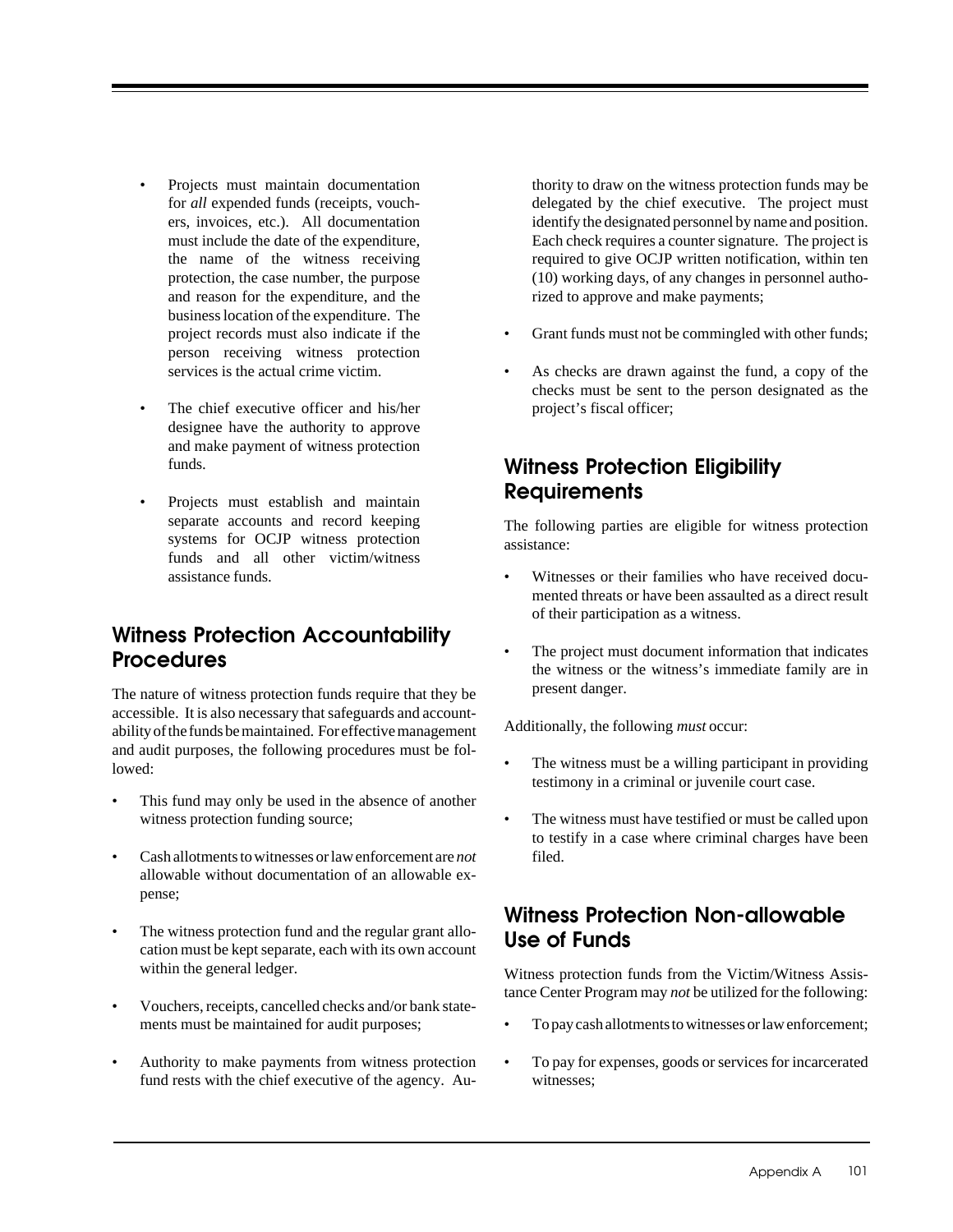- To pay informants for testimony, reimburse informants for expenses, or to purchase goods or services for informants;
- To pay or reimburse costs associated with expert witness testimony;
- To reimburse or support any costs associated with protecting witnesses who were active or passive participants in the criminal act which made the witnesses' testimony necessary;
- To pay or reimburse witnesses for public or private transportation not related to relocating the witness for protective reasons;
- To pay or reimburse expenses associated with providing security, police escorts, or policy vehicles,
- To pay or reimburse medical or dental expenses (including medication) for the witness or family member.
- To pay or reimburse long-distance telephone bills;
- To pay or reimburse non-essential items such as alcoholic beverages, tobacco, pet supplies, candy, cosmetics, books/magazines, clothing/shoes, furniture, real or personnel property, etc.;
- To pay for non-essential relocation cost such as cable television services.

### **Witness Protection Allowable Costs**

Victim/witness assistance funds may be utilized for the following activities associated with witness protection services:

- Victim/witness assistance funds may be used to reimburse witnesses and/or law enforcement agencies for documented expenses related to the provision of temporary lodging of witnesses and their families. All temporary lodging must be expressly for the protection of witnesses and their families during the court process. Please see Appendix form section for maximum rates allowed by OCJP.
- Victim/witness funds may be used to reimburse witnesses or law enforcement for documented expenses related to providing meals to witnesses while under

protection during the court process. Please see Appendix in the forms section for maximum rates allowed by OCJP.

• Victim/witness assistance funds may be used to reimbursement witness or law enforcement for documented costs related to relocating witnesses, their families and their belongings due to a documented threat to their personal well-being. Documentation of the threat may be justified by a crime report in which law enforcement supports there is a threat and/or the project records in which project staff determine and document there is a justifiable threat. Projects must maintain documentation that no relocating expenditures exceed the prevailing local cost for such expenditure and that the expenditures is related to witness protection.

The costs of temporary lodging and meals for the purpose of witness protection may be reimbursed for a duration of 21 calendar days per witness (including the family of the witness). The twenty-one (21) calendar days are cumulative. All witnesses and/or families of witnesses requesting more than a total of twenty-one days of witness protection funds must have prior written authorization of OCJP. The project must submit a written request to OCJP for additional witness protection funds on a case by case basis prior to the expiration of the initial twenty-one days of OCJP funded witness protection. The request *must* include the reason for extended funding, the amount of additional funds needed and the additional amount of time that witness protection services will be required. Witness protection services may *not* extend beyond the time required to protect the witness and/or the family of the witness during the court process.

Failure to maintain documentation of all expenditures may lead to questions and/or disallowed costs. All expenditures are subject to review and approval by OCJP. All records must be maintained consistently with the requirements of *OCJP Grantee Handbook*.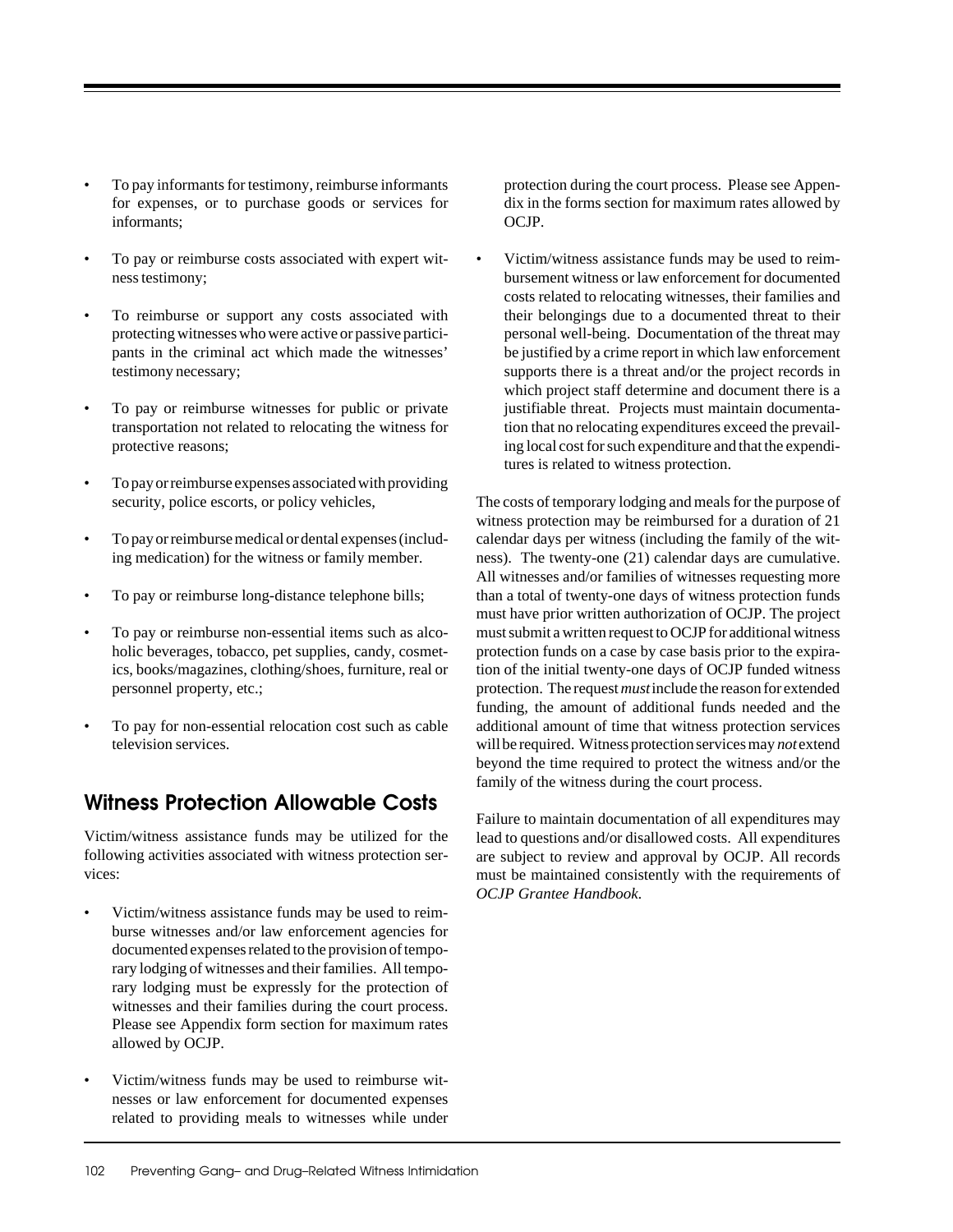### **Appendix A3 Baltimore City Witness Protection Program**

#### *I. Purpose*

To create a formal Witness Security Program to provide security and protection of witnesses in Circuit Court felony matters who have been threatened, intimidated or harassed because they have information which is vital to the State's case; to create a formal network with protocols and Memoranda of Understanding between the State's Attorney's Office and law enforcement and other agencies which set forth each agency's responsibility under the program; to establish policy and procedures for the expenditure and/or reimbursement of funds specially provided for witness security; and to improve witness cooperation in violent crime matters.

#### *II. Agencies Involved*

- **A. State's Attorney's Office** The Office of the State's Attorney will be the operating agency for the Witness Security Program.
	- 1. The criteria for inclusion of witnesses in the program will be developed and approved by the State's Attorney's Office, but each case will be evaluated on a case by case basis.
	- 2. A team approach will be utilized to determine if the witness is in need of security and the level of security (in consultation with law enforcement agencies involved). The Team, at a minimum, will consist of the Division Chief of the unit involved, the Chief of Community Services/Victim Witness Unit and the Deputy State's Attorney for Administration. Other individuals who may routinely participate in team reviews will be the Chiefs of the following units: Narcotics, Violent Crimes and Trial; depending upon their availability. Others may be asked from time to time to present any information which they may have which influences or bears upon the security of the witness. [All of this information, if possible, should be obtained from the witness, Assistant State's Attorney assigned to the case and any law enforcement officer assigned to the matter or having information directly relating to the matter]. The Witness Security Coordinator will always participate and coordinate efforts of all persons listed above.
- 3. The initiation of the *Request for Security* should be by the Assistant State's Attorney through the Division Chief. Any attorney who is aware that a security issue exists with a witness in a matter pending before the Courts or being investigated by any law enforcement agency in this jurisdiction, should, with the advice of their Division Chief, complete a RE-QUEST For Security Form.
- 4. Team determinations should be made within 12 hours. In situations where a determination cannot be made within 12 hours but the Division Chief feels that the witness's security is at immediate risk, he/ she can and should make a temporary determination with approval of the Deputy State's Attorney designee and notification to Chief of Community Services/Victim Witness. Temporary security measures based upon the Division Chief's findings will last a maximum of 72 hours. A Team review should take place as soon as possible to determine another short term or long range solution to the security problem.
- 5. The State's Attorney's Office will provide one individual who will be down as the "Witness Security Coordinator." This individual should have a law enforcement background and shall be responsible for the following:
	- a. Securing housing and transportation for witnesses in need of security.
	- b. Coordinating all Witness Security activities with the agencies involved.
	- c. Helping to locate witnesses in major felony cases when requested by the units to do so.
	- d. Securing all expense and reimbursement requests for proper filing with the funding source. (Does this in conjunction with the Fiscal Administrator).
- **B. Sheriff's Office** The Sheriff's Office will be the chief law enforcement agency utilized for witness Security services. Services provided may range from 100% 24 hour security to something less depending upon the security needs of the witness. The level of security should be outlined as to the number of deputies, where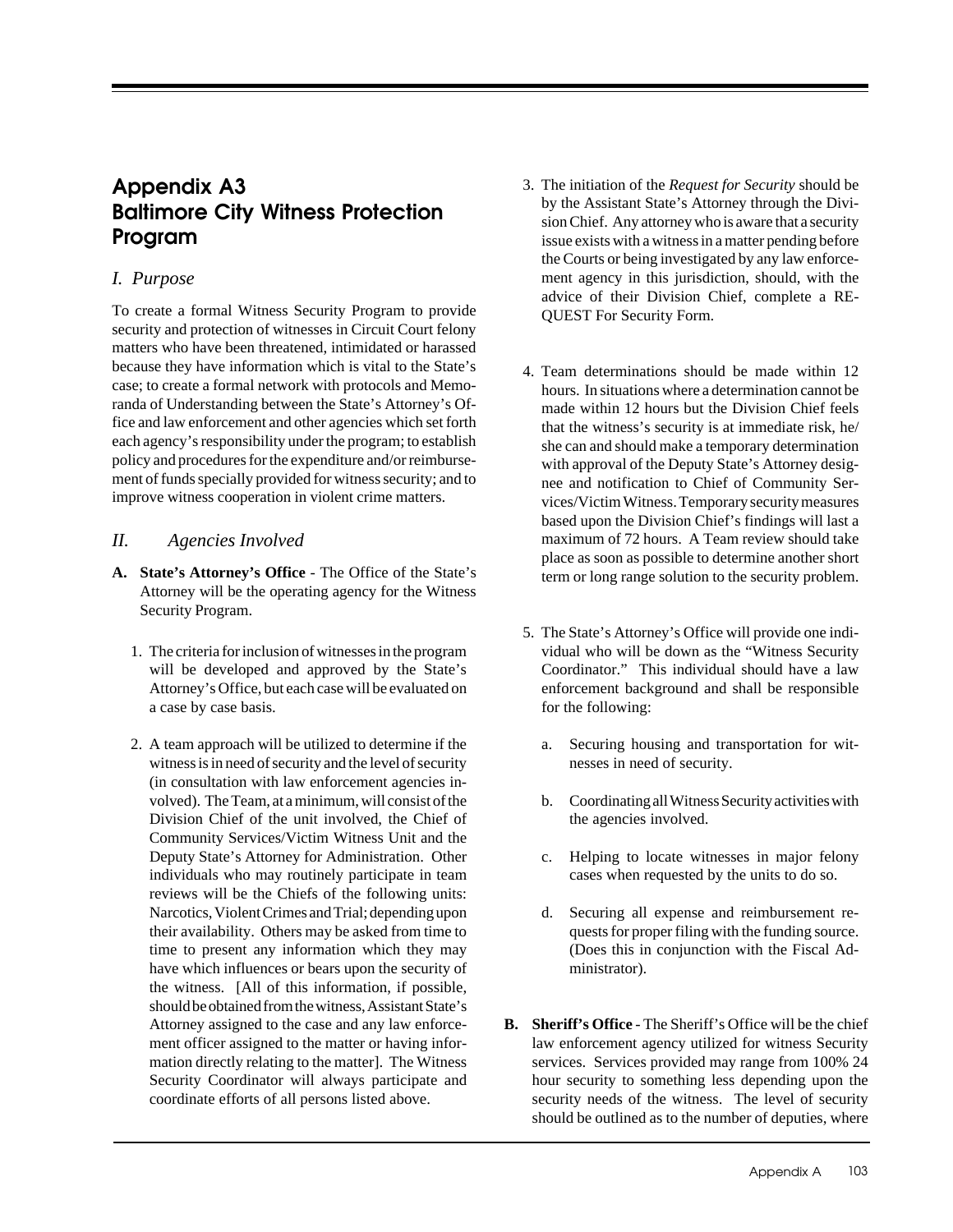services are to be provided and the number of hours services are to be utilized. The degree of security should be determined after consultation with the Sheriff's representative, law enforcement agency and State's Attorney team. The following will be needed from the Sheriff's Office:

- 1. Training The Sheriff's Office will provide a minimum of eight deputies, with an equal distribution as to sex, to be specially trained to provide witness security when the need arises. Specialized training of Deputies in "executive protection" should be approved in consultation with the State's Attorney's Office.
- 2. Protocol The State's Attorney's Office and Sheriff's Office shall develop a formal protocol and/or memorandum of understanding to be followed by the agencies in a witness security situation. This protocol shall designate the individual within the Sheriff's Office who will begin implementation from the Sheriff's end.
- 3. Expenses -
- a. The Sheriff's Office will be responsible for the training of these deputies. All of their salaries and related expenses while assigned to witness protection duties, however, will be reimbursed to the Sheriff's Office by the State's Attorney's Office. Initial funds for the purchase of equipment (guns, vests, etc.) and supplies to be used by Deputies in witness security will be paid for out of witness security funds.
- b. The Sheriff's Office shall provide the salary schedules of all trained officers and submit a time sheet outlining the hours during which the deputy provided witness security services along with receipts and/or itemization of all other expenses incurred. Once submitted, the Sheriff's Office will be reimbursed through normal City procedures (forms may or may not be developed for these purposes).
- 4. The Sheriff's Office will provide summaries and reports during the security period as requested by the State's Attorney's Office.
- **C. The Police Department** The Police Department will continue to provide witness related services which they now provide. They will provide witness security ser-

vices over and above their normal responsibilities only in "special circumstances". These "special circumstances" will be determined by the State's Attorney's Office Team. When it is determined that the Police Department will provide witness security due to "special circumstances", the following will be the Department's responsibilities.

- 1. Protocol The State's Attorney's Office and the Police Department will develop a special protocol and/or memorandum of understanding for the handling of these cases. When it is determined that "special circumstances" exist and the Police Department will provide witness security, the protocol will be activated.
- a. A named individual within the department will be responsible for implementation.
- b. All matters will be coordinated by this individual and the Witness Security Coordinator.
- 2. Expenses All expenses incurred for Witness Security by the Department over and above the normal/ regularly scheduled duties of a Police Department officer will be reimbursed from the State's Attorney's Witness Security Fund.

The department shall submit a reimbursement request which shows the regular "on duty hours" of the officer and the "off duty hours" during which the officer provided witness security along with the annual salaries of the officer involved. Receipts for all other expenses should also be attached. Reimbursement will be through normal City channels.

- 3. Reports Witness security reports should be filed with the witness coordinator as determined to be necessary by the State's Attorney's Office Team. A "form" to be completed by the protecting officers should be provided by the State's Attorney's Office. Any special requirements of the witness should also be indicated thereon, i.e., medical notations, etc.
- **D. The Department of Corrections** The Department of Corrections houses inmates in the Detention Center (jail) as well as all other correctional facilities (prisons) within the State. On occasion, an inmate at the Deten-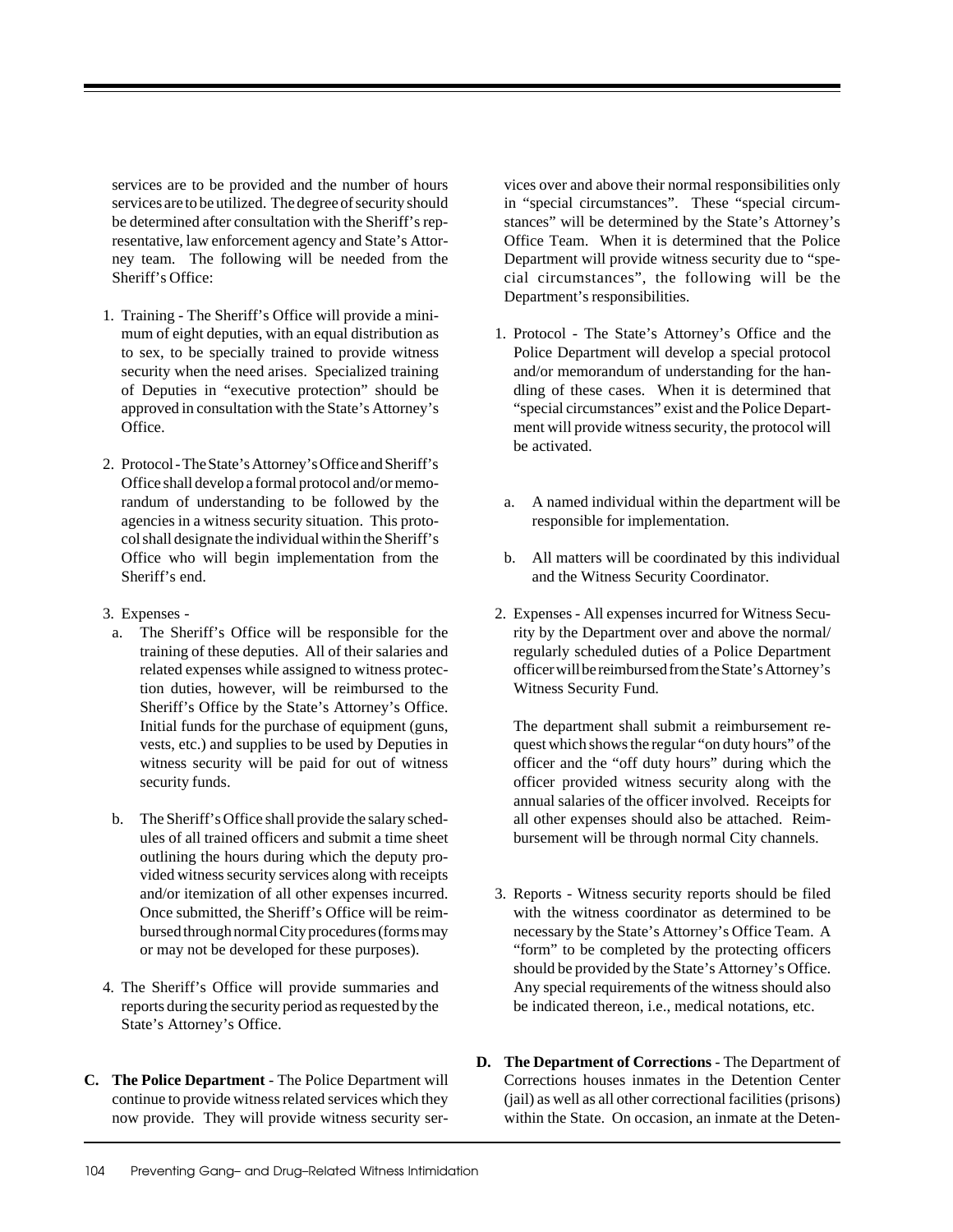tion Center or DOC will need additional security due to his witness status. Should it be determined by the Team that a Detention Center or DOC inmate is in need of additional security, the following will take place:

- 1. *Protocol* The DOC and State's Attorney's Office will develop a protocol to be utilized in the event a DOC or Detention Center (jail) inmate needs special security. This protocol will name an individual within DOC and/or jail who will implement the program within the agency.
- 2. This individual and the Witness Security Coordinator in the State's Attorney's Office shall implement a program of security within the DOC facility which meets all agencies' guidelines for maximum security of the witness. Any special needs or requests by the State's Attorney's Office in reference to this witness should be provided by the State's Attorney's Office to the DOC.
- 3. Expenses Unless the services provided are so extraordinary, no reimbursement of expenses will be made by the State's Attorney's Office to the DOC for additional witness security.
- 4. Any "extraordinary" services must be approved beforehand by the State's Attorney's Office Team if they are to be provided and if reimbursement is to be requested. This does not include services which the DOC consider emergency. The DOC should act in emergency situations to protect the witness.
- 5. Any problems experienced by the DOC in reference to the witness being protected should be immediately communicated by the DOC representative to the State's Attorney's Office Witness Security Coordinator.
- **E. Housing** The Department of Housing and Community Development (HCD) and the Housing Authority operate public housing facilities and City owned housing units. Many citizens in need of security are occupants of public housing and/or qualify for public housing in one capacity or another.

Currently, HCD and the Housing Authority work with the Community Services Division of the State's Attorney's Office to transfer witnesses in need of security from one housing facility to another. The Witness Security Program has formalized these arrangements with the development of a special protocol and/or memorandum of understanding to handle these cases.

The Housing Authority will provide support services for the witness in need of security who meets HUD guidelines as follows:

- 1. Transfer witnesses from one housing unit upon request to another housing unit across town or across the State, if needed; and
- 2. Secure the expedited placement of witnesses who meet eligibility requirements into public housing; and
- 3. Train the witness protection coordinator on the eligibility requirements for housing. The determination being made prior to the referral will expedite the process; and
- 4. Provide, if needed, the assistance needed to secure housing outside the city limits.
- **F. Department of Social Services** the Local Department of Social Services will provide expedited assistance to the witness security program for those witnesses meeting DSS eligibility requirements as follows:
	- 1. Temporary shelter when not provided by Witness Security Program. This option may be utilized when there is a low-security risk.
	- 2. Upon referral, complete the application process to secure general public assistance, medical assistance, and food.
	- 3. Train Witness Security Program staff on the eligibility requirements and application process for public assistance.
	- 4. Maintain client's information in a confidential manner.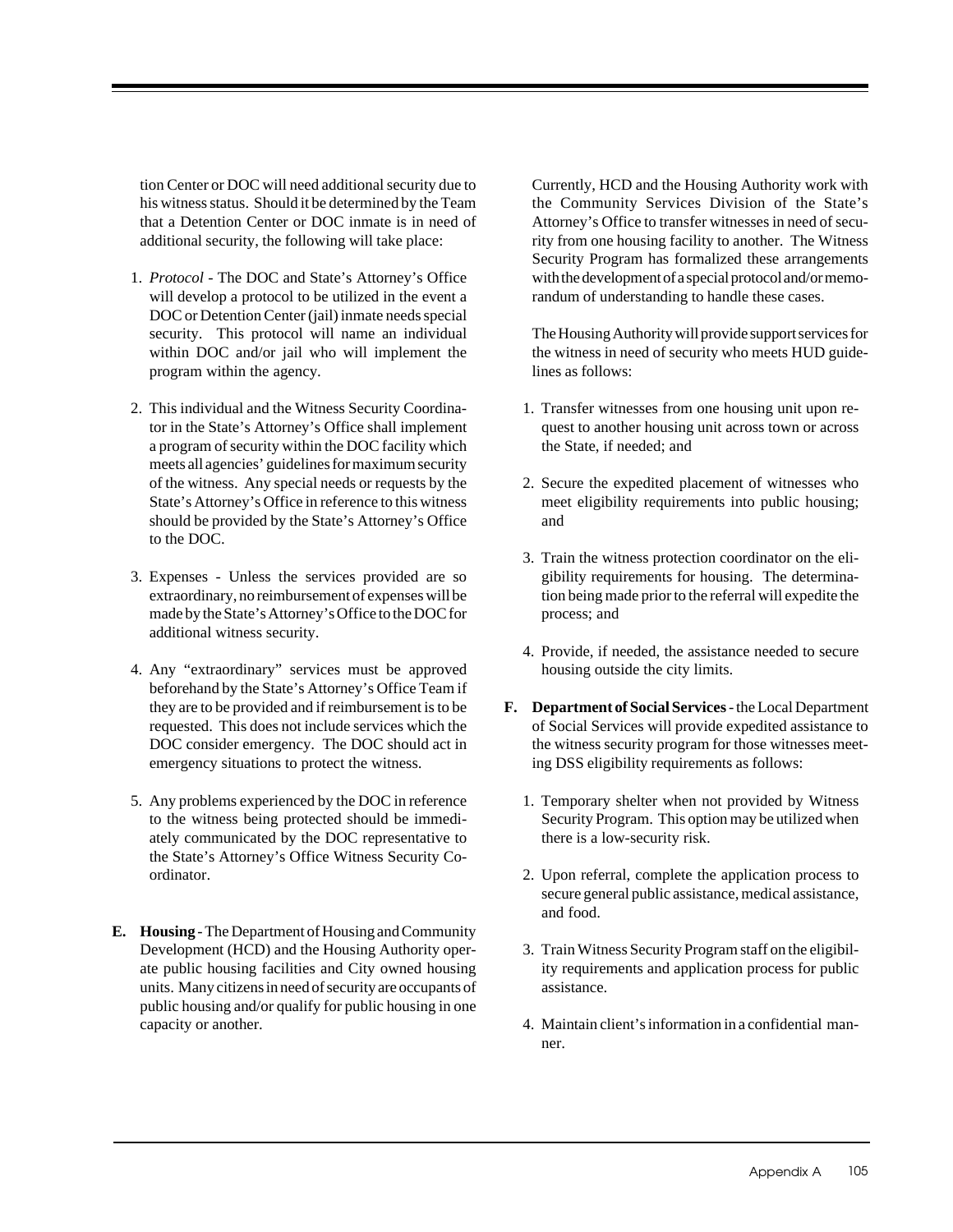5. Provide a designated staff member to assist Witness Security Program staff with all of the above.

#### *III. Witness Location*

Where possible, witness location will be handled as it has been in the past with the following exceptions:

- A. Police Department, other law enforcement agencies, detectives or officers assigned to a case shall to the extent possible utilize everything at their disposal to locate witnesses in every criminal matter.
- B. If a witness has been initially located by law enforcement, but fails to show up for trial, the State's Attorney's Office unit investigators should attempt to locate the witness by utilizing everything at their disposal.
- C. If the witness cannot be located through conventional means, the Witness Security Coordinator and occasionally the Sheriff's Office may be requested to assist with this endeavor. If the matter is a felony and the witness's testimony is vital to the State's case, the Witness Security Coordinator will utilize every available resource at his/her disposal to locate the witness even if the witness is not a witness in need of security.

#### *IV. Transportation*

Witness transportation will be provided as follows:

- A. Moving Relocation If the witness is to be relocated whether, in the City, outside the City or outside the State on a permanent basis and cannot afford to pay for relocation, the State's Attorney's Office Witness Security Program shall bear the costs of relocation. The Witness Security Coordinator should handle the arrangements with the assistance of the Fiscal Officer.
- B. If the witness is to be relocated temporarily, the travel arrangements of the witness and any necessary family members should be handled by the State's Attorney's Office. Moving and/or storage expenses may need to be approved pending permanent arrangements. Whatever expenses are approved, however, will be paid for by the State's Attorney's Office if the witness is financially unable to cover them.

C. To and From Court - Transportation to and from Court or for interviews by the State will be provided in cases of 100% security. In all other matters, the State's Attorney's Office Team will determine if it is needed, and if so, to what extent.

#### *V. Reward/Award–Witness Fee.*

- A. No witness fee will be provided by the State's Attorney's Office for a witness's testimony under this program. Any expert witness who testifies in a matter which has a witness under security will be paid for out of expert witness fees and not witness security.
- B. No award or reward for information leading to the arrest and conviction of a defendant will be offered under this program unless all avenues to secure witnesses and information have failed. If it is determined by the State's Attorney's Office Team that circumstances exist which warrant a reward, a determination of how much should be offered will be made and that amount hopefully can be added to an existing program. This determination of an award will be made only if extreme circumstances exist, but no one has come forward and the perpetrator has not been identified.
- *VI. Costs*
- A. Salaries/OPCs
	- 1. Witness Protection Coordinator this individual will be hired at the "investigator" level in the State Attorney's Office.
	- 2. Sheriff's Deputies State's Attorney's Office will pay for all hours in which a Sheriff's deputy provides witness protection. Reimbursement will be based on annual salary.
	- 3. Police Department O/T only when specially requested.
	- 4. Salary and Over Time of other officers of law enforcement agencies may be paid in extraordinary circumstances when approved beforehand by the State's Attorney's Office Team.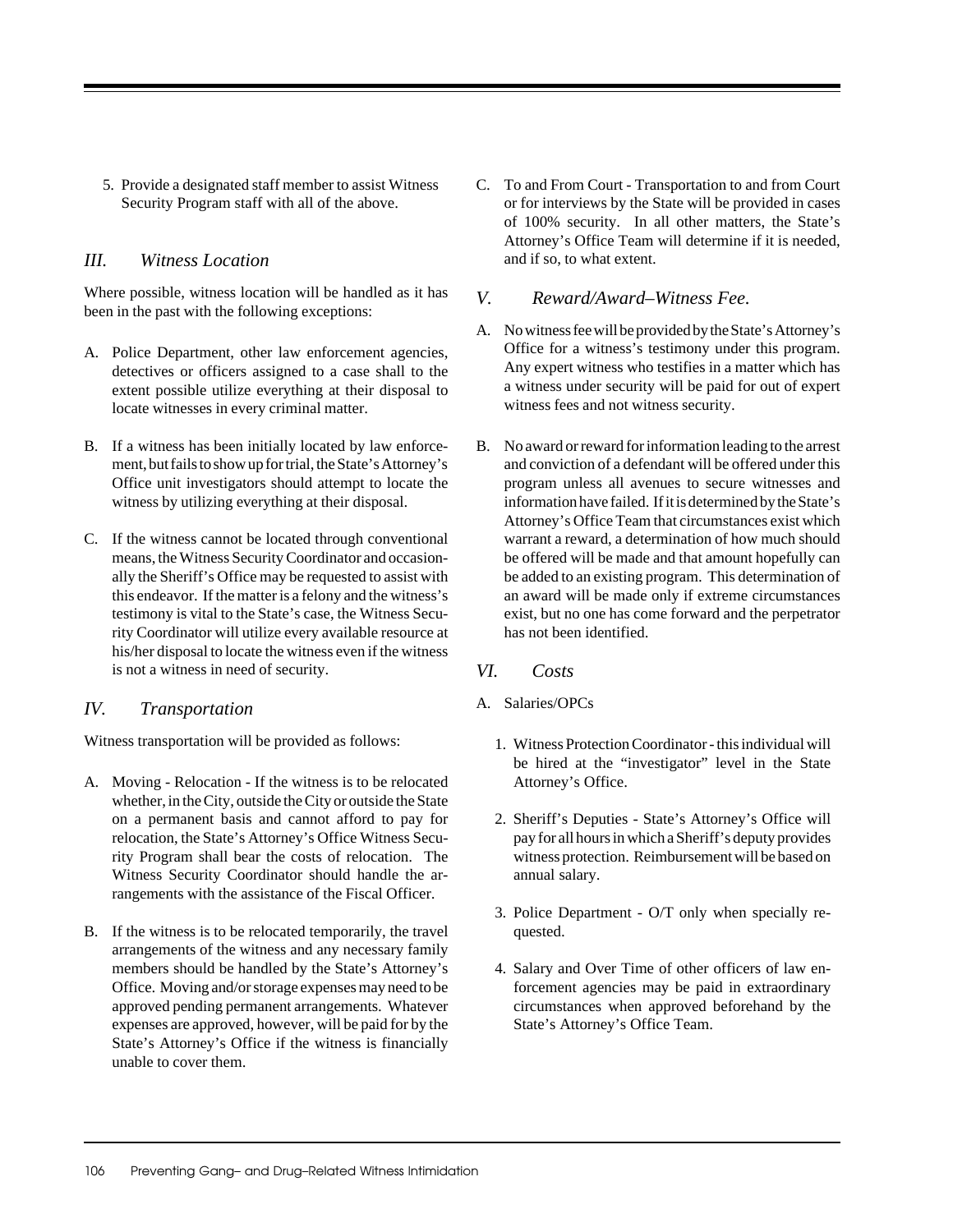#### B. Housing

- 1. Hotel temporary witness accommodations.
- 2. Apartment, house, etc. more long term witness accommodations.
- 3. Other housing related allowance.

#### C. Transportation

- 1. To and from out of town location (air, bus, train, car mileage, etc.)
- 2. To and from courthouse for trial, interviews, hearings, etc. (cab, bus, subway, tokens, etc.)
- 3. Mileage reimbursement to law enforce agency providing transportation from and to whatever location - (would like to see agencies absorb this cost).

#### D. In Courthouse Security Facility

- 1. Renovation
- 2. Maintenance
- 3. Furnishings, equipment and supplies.

#### E. Other Expenses

- 1. Moving
- 2. Storage
- 3. Per diem food, etc.
- 4. Utilities for private apartment or home if needed (telephone, gas and electric, city water, sewage, etc.)
- 5. Equipment for Sheriff's Deputies (guns, vests, etc.)
- 6. Miscellaneous expenditure for special needs witnesses. Reimbursement will be made with receipts, if prior authorization acquired.

#### *VII. Witness Responsibilities*

The program is only as effective as the witness allows it to be.

- A. Participation All witnesses who are in need of security (as determined by the State's Attorney's Office Team) will be offered participation in the program. Witnesses must be willing to participate.
- B. Guidelines All witnesses who wish to participate in the program must sign an acknowledgment that they were given a copy of the guidelines which state their responsibilities under the program. These guidelines will be prepared by the State's Attorney's Office in conjunction with the protecting agency.
- C. Financial All witness who participate in the program and are able to contribute to their expenses will be asked to do so to the extent of their financial abilities.
- D. Any witness who violates the terms and conditions of the program may bring danger to themselves or others. As a result may be denied further assistance through the program.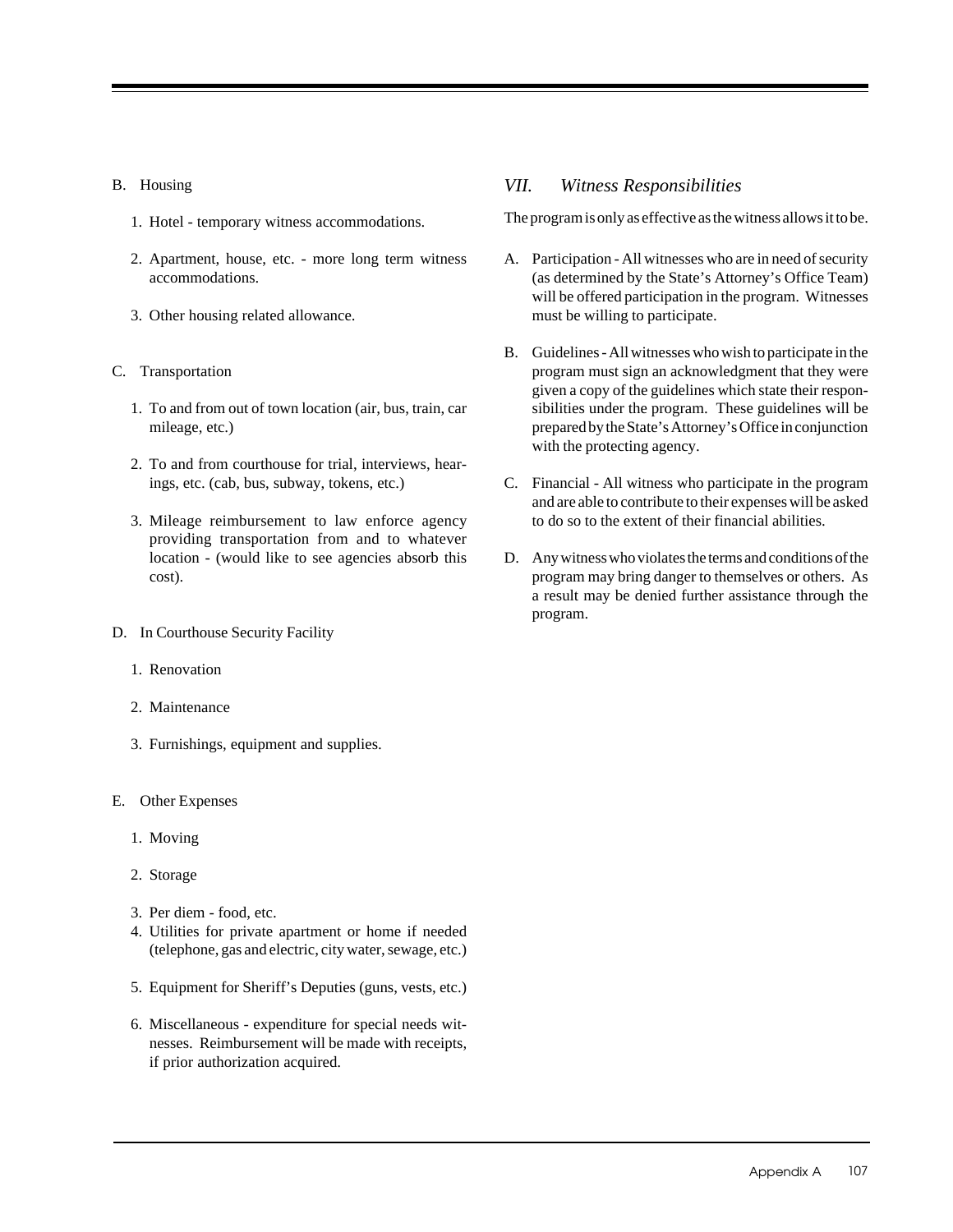## **Appendix A4 Los Angeles District Attorney's Office: VIctim Witness Assistance Program Witness Protection Fund**

#### **A. Program Objectives**

- 1. The overall goal of the Witness Protection Program is to expand the capability of local law enforcement to successfully prosecute criminals on trial through the protection of witnesses and their families.
- 2. The program will enable the District Attorney's Office to make funds available to local law enforcement and prosecution agencies in Los Angeles County for this purpose in an expeditious manner.

#### **B. Policies and Procedures**

- 1. The Witness Protection Program is intended to assist local agencies and prosecutors who do not have other resources available to protect witnesses. When such assistance is needed, this program will make possible a rapid response.
- 2. Under the direction of the Chief Deputy District Attorney of the Los Angeles County District Attorney's Office, the Bureau of Investigation will administer the Witness Protection Program. The policies and procedures for disbursement of project funds to requesting agencies are denoted in the following paragraphs.

#### **C. Policies**

- 1. The following criteria must be met in order to obtain approval of funding for the relocation of the witness and/or the family of the witness.
- a. Witness or witness' family *has* been threatened, *or*
- b. An actual threat to the safety of witness or witness' family exists, *and*
- c. Criminal charges have been filed against a defendant, *and*
- d. This witness will be called or has been called to testify against the defendant.
- 2. Only law enforcement agencies and prosecutors and their investigators are eligible for assistance under the provisions of the Witness Protection Program.
- 3. When a case is under the -jurisdiction of the Superior Court, a Count Order approving the expenditure of funds for the subject relocation, may be required.
- 4. Request for funding will be reviewed as long as funds are available.
- 5. Reports or other records, which document the subject threat or witness intimidation, must be submitted with the relocation requests.
- 6. Assisted agencies will be required to formally account for funds expended for witness protection in the form of a letter accompanied by original vouchers or receipts which will substantiate expenditures. Every effort should be made to ensure the receipts are legitimate and correctly reflect the approved expenses.
- 7. Except in unusual circumstances, requests for witness relocations must be processed by the investigating officer from the law enforcement agency which requested the filing of the case. This should be done as soon as possible after the threatening situation develops.
- 8. The witness protection funds are limited to endangered witnesses only and *cannot* be used for indigent witnesses.
- 9. All requests for witness relocations must be approved in advance and *no promises or commitments should be made to witnesses prior to approval.*
- 10. Only those expenses articulated in the agreement, in the amounts approved, are reimbursable. Any other additions, modifications or changes *must* be approved in advance (see attachment #2).
- 11. The final decision as to whether the request for a witness relocation is necessary or appropriate lies with the Program Director or his designee.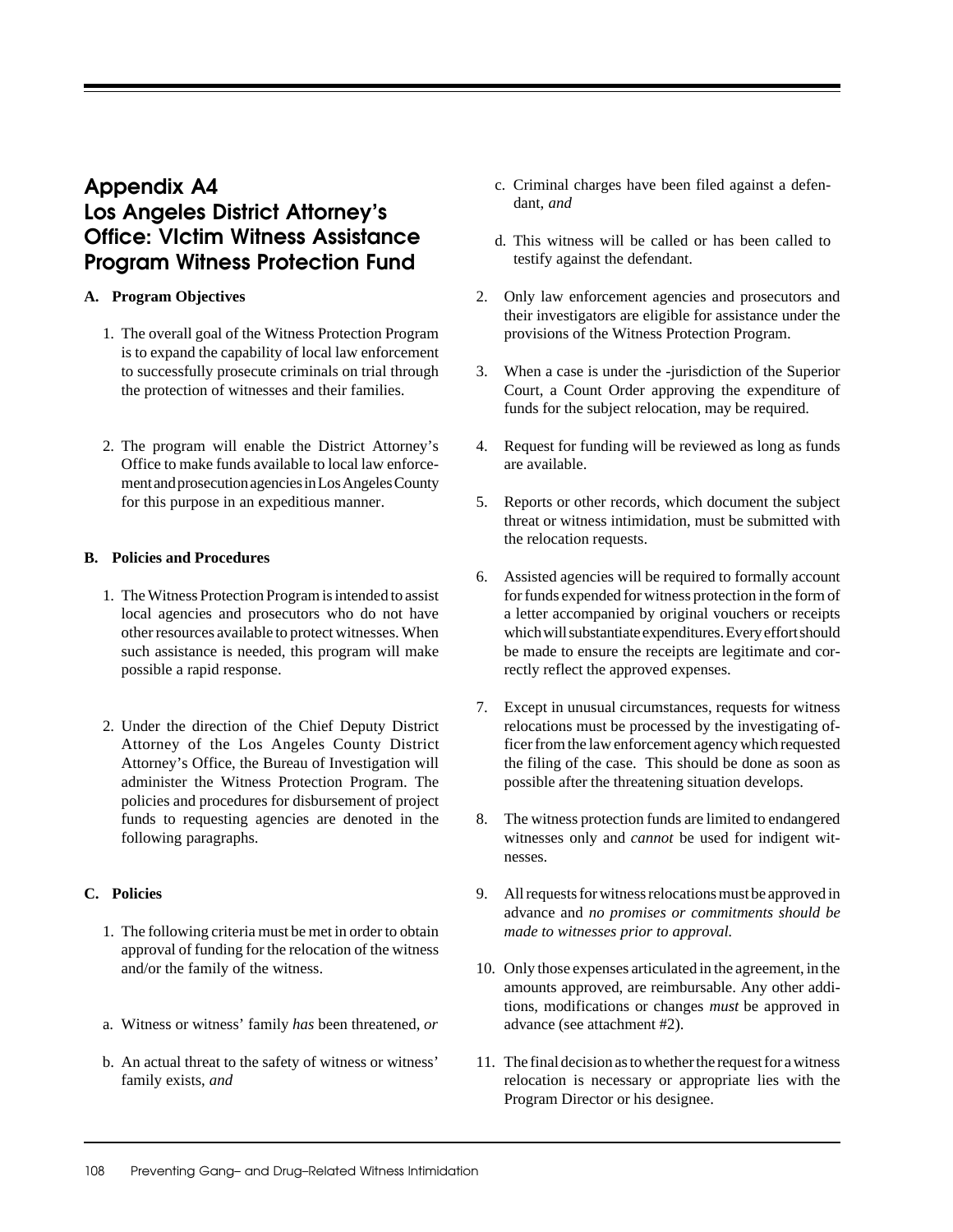12. Any exceptions to the stated policies and/or procedures, as set forth in this guide, will be at the discretion and authority of the Program Director or his designee.

#### **D. Procedures**

The procedures detailed below are intended to assist law enforcement agencies and prosecutors in applying for assistance under provisions of the Witness Protection Program. In applying these procedures, law enforcement agencies and prosecutors should keep in mind the policies of the Witness Protection Program and requirements of the State of California.

- 1. Absent emergency situations, payments to agencies requesting assistance will only be on a reimbursable basis.
- 2. Reimbursements will be only for monies expended for costs related to witness' relocation, and any other essential expenses determined to be appropriate and related to the security of the witness and/or witness' family.
- 3. Requesting agencies must substantiate expenditures with original receipts.
- 4. Receipts must be those issued in the normal course of business and contain sufficient information to allow for identification of approved expense, including date, place (address), nature of expense, and person issuing receipt, if appropriate.
- 5. It shall be the Investigating Officer's responsibility to make a reasonable effort to confirm that the witness did in fact relocate to a specified location and paid the agreed move-in costs, in addition to securing the required receipts.

#### **E. Methodology**

- 1. The process of obtaining assistance under the witness protection program commences with the submission of an Assistance Request Form (attachment 1) *in person*. The requests are to be submitted to the Program Director or one of his designees.
- 2. Unless other arrangements have been made, all requests *must* be made in person and *all* elements

shown in attachment 1 must be answered. In all cases, the requests must be sufficiently detailed and informative in order for a decision to be made. Insufficient details will result in delays in the processing of requests.

- 3. Requests for assistance will be reviewed promptly and on a "first-come, first-served" basis. The review will be conducted to insure that the requesting agencies have provided sufficient detail to allow for approving action to be taken and that witnesses meet the program's conditions.
- 4. Following review, requesting agencies will be notified immediately as to whether their requests have been approved or disapproved.

#### **F. Reimbursements Allowed**

Agencies, whose requests for assistance are approved, will be reimbursed for costs related to the relocation, as per the agreement, for the protected witnesses and their families. Any change or modification to the original agreement must be approved in advance by the Program Director or his designee.

- 1. Relocation Costs (Food. Transportation, and Related Costs)
	- a. Other potential costs associated with an emergency witness relocation (i.e., food, transportation/travel expenses, emergency lodging, moving expenses, etc.) must be justified and approved separately.
	- b. Individual receipts for food may be waived in lieu of the officer obtaining a receipt from the witness for the approved amount of cash given directly to the witness exclusively for food as per the agreement.
	- c. Reimbursements for transportation will be limited to travel from the jurisdiction in which the witnesses are located to the secure areas where they are being safeguarded and their return trip(s).
	- d. With prior approval, agencies may be reimbursed for the rental of trailers and vans required for permanent relocation and movement of household goods.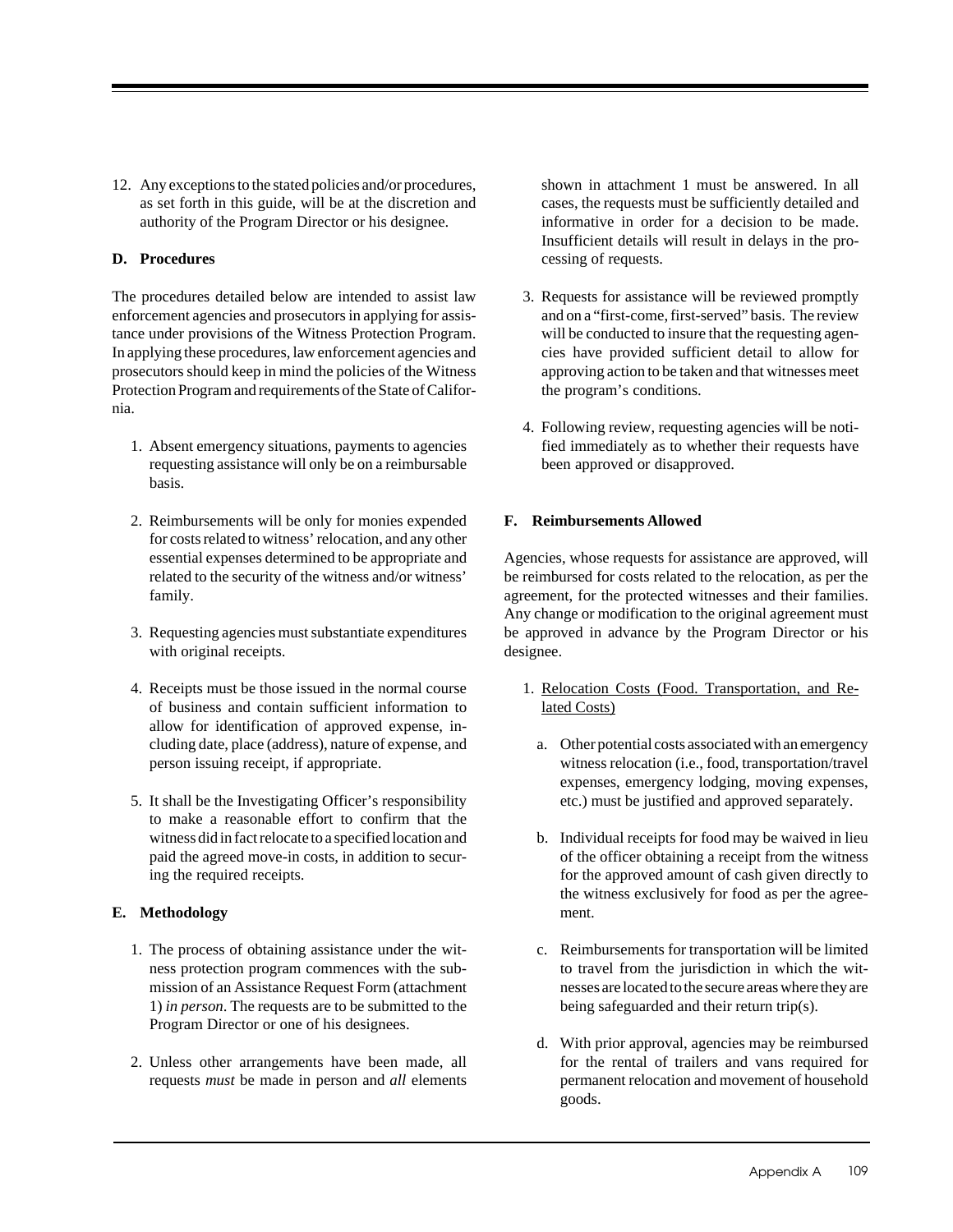e. ONLY THOSE EXPENDITURES SUBSTANTI-ATED BY ORIGINAL RECEIPTS WILL BE RE-IMBURSED.

#### **G. Reimbursement Procedures**

- 1. Agencies may be reimbursed on a one-time full payment or in partial payments. Partial payments are authorized to assist agencies whose budgets do not allow for prolonged outputs of funds in protecting witnesses. In either case, one-time payment or partial payments, the same procedures shown below apply in requesting payment.
- 2. Agencies requesting payment should prepare letter(s) under the agencies' letterhead containing the elements shown in Attachment 3 (Request for Payment Letter). The letter(s) should be signed by the agency head or a ranking officer.
- 3. Reimbursement requests submitted in person will be reviewed within 24 hours and payment will be made shortly thereafter.
- 4. Payment of claims for reimbursement submitted by requesting agencies will be authorized by the Pro-

gram Director (or a person acting in his behalf). All materials will be reviewed for accuracy and propriety of expenditure and as to form.

#### **H. Project Personnel**

*Program Director:* Robert L. Hilleary Assistant Chief, Bureau of Investigation Los Angeles County District Attorney's Office 210 West Temple Street, Room 17-1103 Los Angeles, California 90012 (213) 974-3603

*Program Manager*: John Paccione Fiscal Officer II Bureau of Management and Budget Los Angeles County District Attorney's Office 320 West Temple Street, Room 540 Los Angeles, California 90012 (213) 974-3521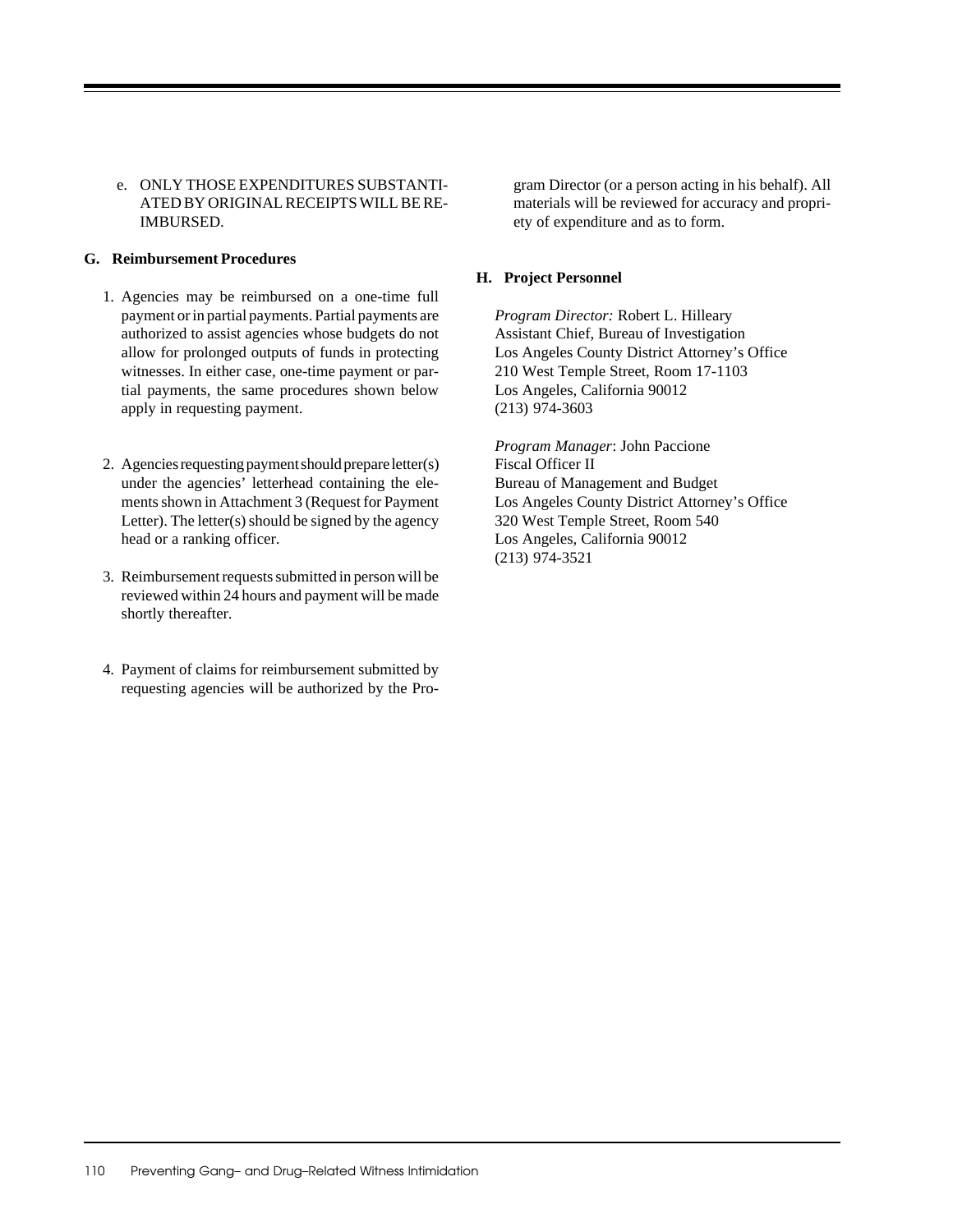## **Appendix A5 Policy for Handling Complaints of Victim/Witness Intimidation**

### *Philadelphia District Attorney's Office*

POLICY FOR HANDLING VICTIM/WITNESS COM-PLAINTS OF HARASSMENT, INTIMIDATION AND/ OR THREATS ON OPEN CASES IN THE TRIAL DIVI-SION

Starting immediately, all Complaints of harassment, intimidation and/or threats will be directed to the Witness Security Coordinator, Marcia Thomas, at 686-8023.

Upon referral of complaints, the following steps will be taken:

- 1. All complaints will be taken seriously until further investigation.
- 2. The working file will be located and any statements taken from the witness copied for the file. *Whether or not* an arrest is warranted, the complaint will be available to the assigned A.D.A. by a statement or memo to the file.
- 3. If following the initial interview (using the new victim contact sheet attached), a statement is deemed necessary, the Witness Security Coordinator will:
	- a. at pre-preliminary stage, make an appointment for the complainant with the investigating police detective. The detective will be supplied with a copy of the statement and any background information (*i.e.*, priors, probation status, etc. of the accused);
	- b. if the case has been held for court, the Witness Security Coordinator will make an appointment with D.A. Detectives (immediately, if possible) to have a statement taken, again supplying all background information on the accused, the-case file and a list of possible questions to be asked based on information received during the initial interview;
- 4. The Witness Security Coordinator will present all information to the appropriate Unit Chief for immediate approval or disapproval.
- 5. Following approval by the Unit Chief, the Witness Security Coordinator will present the information to the Deputy of Trials for approval of charges and a warrant placed against the accused.
- 6. The Witness Security Coordinator will then present the approved order for a warrant and all information to the D.A. Detectives for immediate initiation of arrest warrant procedures.
- 7. If it is determined that an arrest is unwarranted and a determination that a Private Criminal Complaint is the correct step, the Witness Security Coordinator will prepare a Private Criminal Complaint immediately for approval by the Deputy and the complainant can proceed directly to 34 S. Street, Room 480, with a payment of the \$16.00 for the court clerk and a court date assigned forthwith. A copy of the private criminal complaint will be forwarded to the Private Criminal Complaint Unit.
- 8. If at any stage of the proceedings the Probation Department should be alerted, it will be done.
- 9. A memo and/or copy of the statement will be placed in the working file to alert the assigned A.D.A. to all problems.
- 10.A log of all complaints and dispositions will be kept in a complaint log book cross filed under both the complainant's and accused's names (new procedure).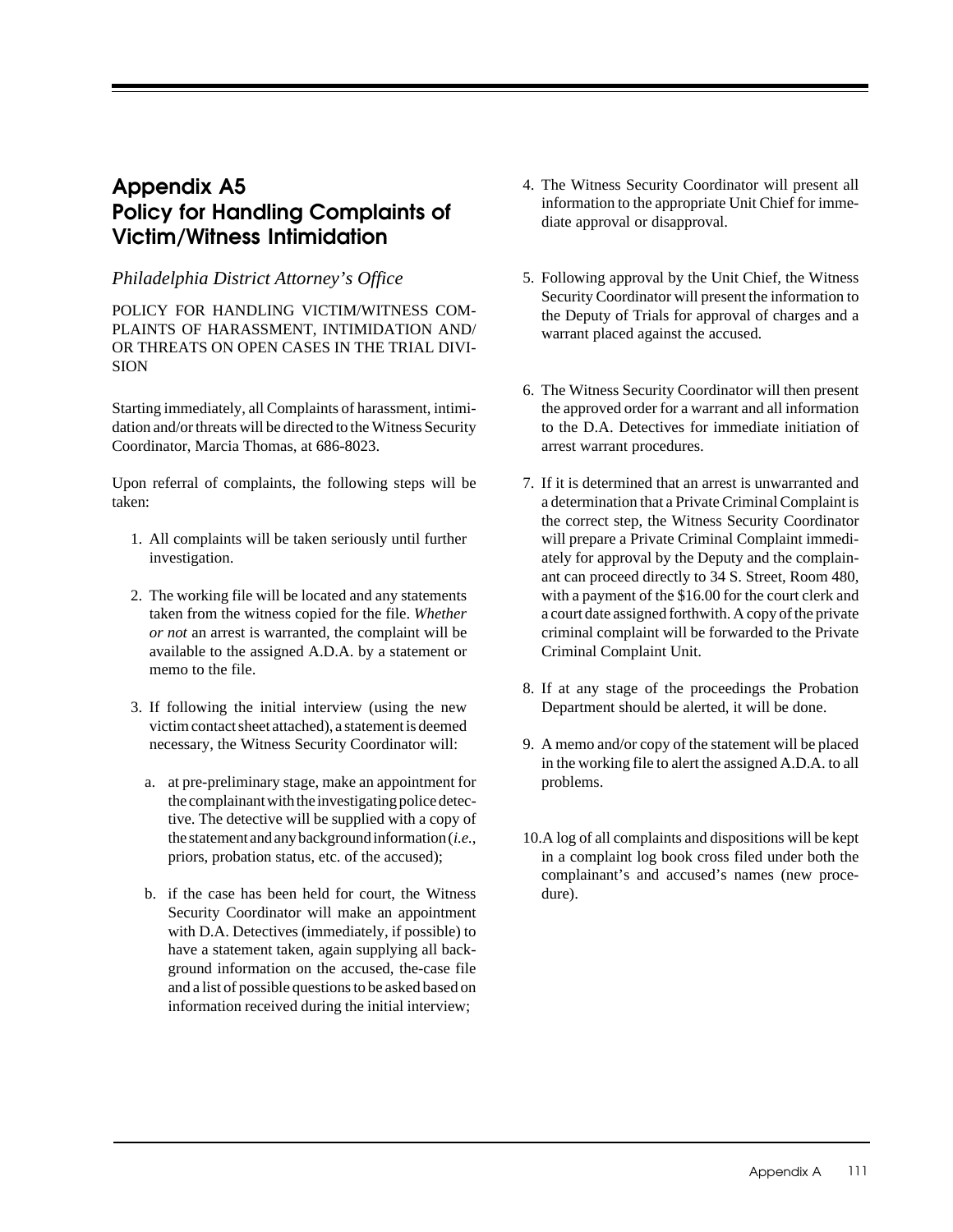# **Appendix B Sample Program Forms**

## **Appendix B1 Witness Assistance Request Form**

*Alameda County District Attorney's Office*

| I. REQUESTING INSPECTOR                                                                                                                                                                                                              |                  |            |                                                                                                                                     |                      |                      |
|--------------------------------------------------------------------------------------------------------------------------------------------------------------------------------------------------------------------------------------|------------------|------------|-------------------------------------------------------------------------------------------------------------------------------------|----------------------|----------------------|
|                                                                                                                                                                                                                                      |                  |            |                                                                                                                                     |                      |                      |
| Phone: <u>contract the contract of the contract of the contract of the contract of the contract of the contract of the contract of the contract of the contract of the contract of the contract of the contract of the contract </u> |                  |            |                                                                                                                                     |                      |                      |
| <b>II. CASE INFORMATION</b>                                                                                                                                                                                                          |                  |            |                                                                                                                                     |                      |                      |
| Briefly describe the case in which the witness is testifying.                                                                                                                                                                        |                  |            |                                                                                                                                     |                      |                      |
| Has a complaint been filed? Yes_______ No_____                                                                                                                                                                                       |                  |            |                                                                                                                                     |                      |                      |
| Defendant(s) Name(s)                                                                                                                                                                                                                 | DOB <sub>2</sub> | <b>PFN</b> |                                                                                                                                     | <b>Charges Filed</b> | In Custody<br>Yes/No |
| List person(s) previously protected/assisted relative to this case.<br>Name                                                                                                                                                          |                  |            | <u> 1989 - Johann Harry Barn, mars and de Branch and de Branch and de Branch and de Branch and de Branch and de B</u><br><b>DOB</b> |                      |                      |
| <u> 1999 - Jan James James, Amerikaansk politiker (d. 1989)</u>                                                                                                                                                                      |                  |            |                                                                                                                                     |                      |                      |

#### **III. THREAT INFORMATION**

Circle the degree of threat to the witness. Low  $1 \quad 2 \quad 3 \quad 4 \quad 5$  High. Explain how the threat was delivered and who threatened the witness.

Explain how the threat was substantiated. (*Attach any police or investigative reports substantiating threats)*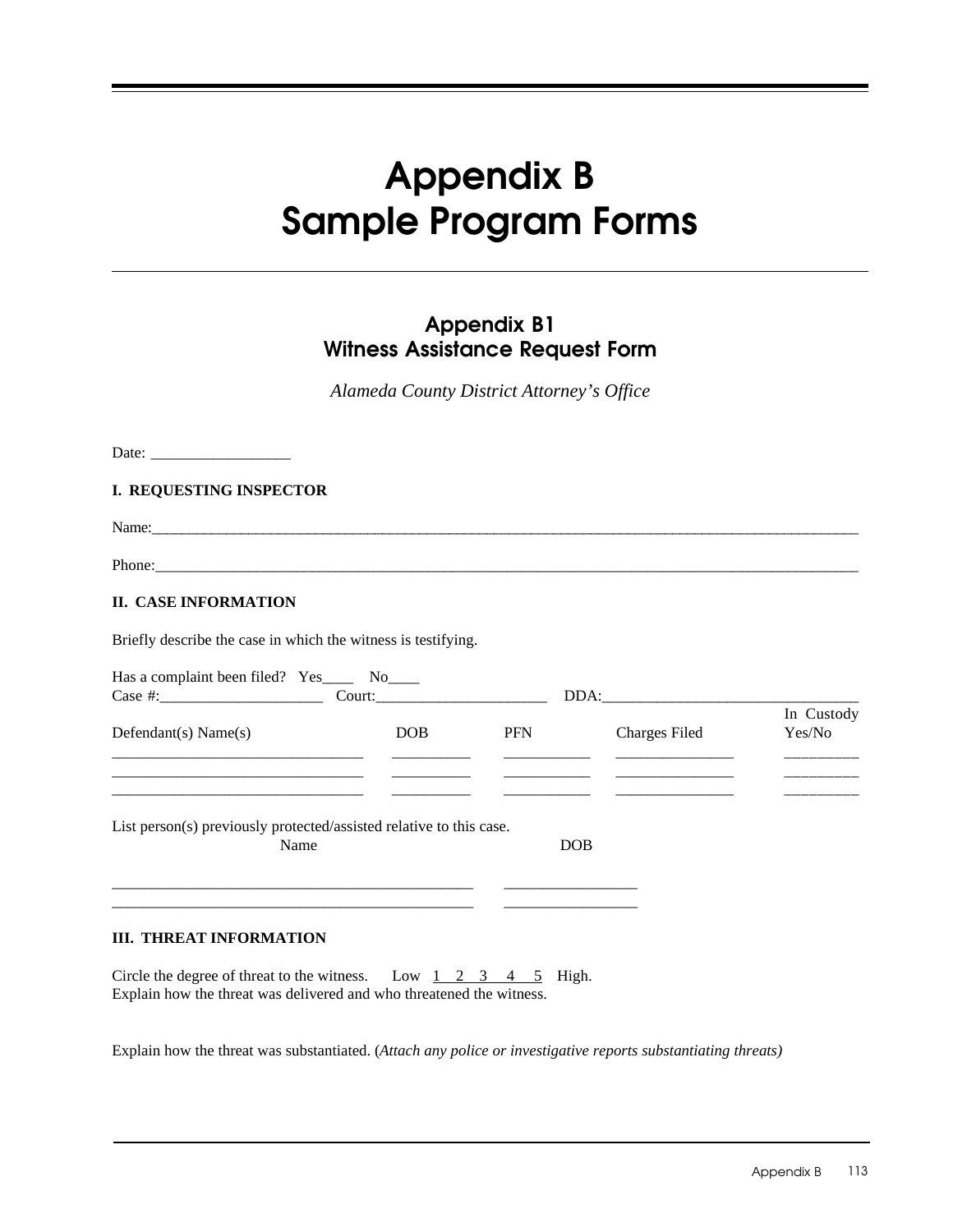#### **IV. WITNESS INFORMATION**

| AKA:<br>DOB:<br>PFN/CII:<br><u> 1989 - Jan James James Jan James James Jan James James Jan James James Jan Jan James James Jan Jan Jan Jan Ja</u><br>CDL:                                                                                                      |            |                                |
|----------------------------------------------------------------------------------------------------------------------------------------------------------------------------------------------------------------------------------------------------------------|------------|--------------------------------|
| List family and/or household members who will also be protected:<br>Name<br><u> 1980 - Jan Barbarat, martin amerikan basar dan berasal dalam pengaran basar dalam pengaran basar dalam penga</u><br><u> 1989 - John Stein, Amerikaansk politiker (</u> † 1920) | DOB        | <b>Relationship to Witness</b> |
| How has the witness' credibility been previously established and can he/she provide competent,<br>reliable testimony?                                                                                                                                          |            |                                |
| What is the importance and type of the witness' testimony?                                                                                                                                                                                                     |            |                                |
| Can you go to trial without the witness' testimony? Yes____ No____                                                                                                                                                                                             |            |                                |
| V. WITNESS ASSISTANCE FUND                                                                                                                                                                                                                                     |            |                                |
| Period of time that assistance is needed (21 day limit):<br>Has witness been relocated? Yes____ No____                                                                                                                                                         |            |                                |
| Estimated amount needed:                                                                                                                                                                                                                                       |            |                                |
| Relocation costs: \$<br>(air, car, bus, train)                                                                                                                                                                                                                 | (location) |                                |
| Per Diem (lodging and food):\$_______/day for____________days.<br>Note: Per Diem costs may not exceed \$79/day/witness;<br>\$119/day/witness & spouse; \$26/day for each child.<br>Total Amount: \$                                                            |            |                                |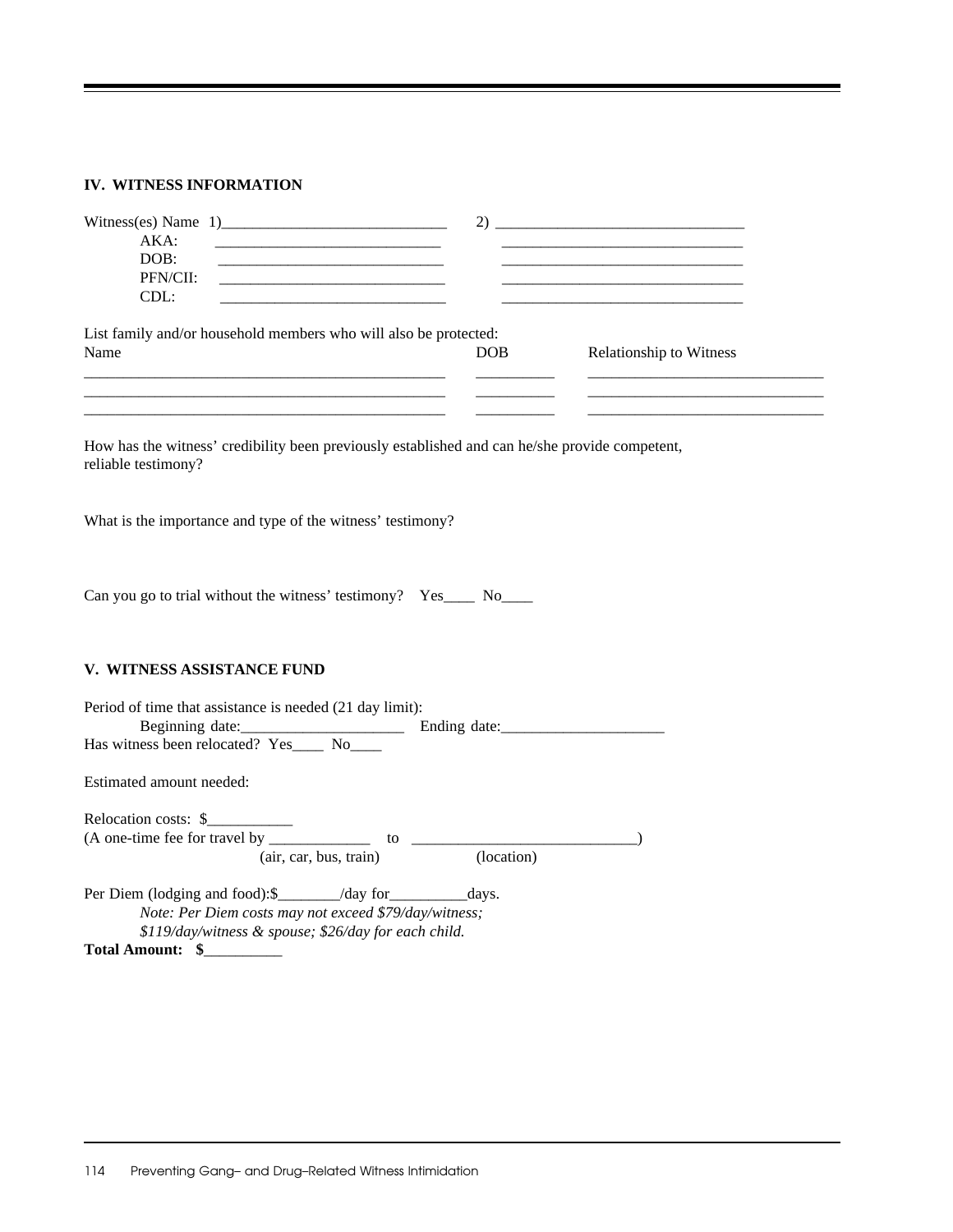## **Appendix B2 Organized Crime Intelligence Report**

*Des Moines Police Department*

| <b>NAMIK</b> |                                                                                                  | <b>DATK</b>                                                                                                    |
|--------------|--------------------------------------------------------------------------------------------------|----------------------------------------------------------------------------------------------------------------|
|              | <b>ALLASIES</b>                                                                                  | <b>INTELLIGENCE SOURCE</b>                                                                                     |
|              |                                                                                                  | <b>AGENCY AFFILIATION</b>                                                                                      |
|              | <b>ADDRESS</b>                                                                                   | LAW ENFORCEMENT INFORMATION ONLY                                                                               |
| <b>SSN</b>   | <b>DOB</b>                                                                                       | THIS INVESTIGATIVE MATERIAL IS NOT TO BE DISTRIBUTED<br>TO NON-LAW ENPORCEMENT INDIVIDUALS WITHOUT COURT ORDER |
| <b>Hgt</b>   | Wnight Eyes<br>Hair<br>Sex<br>Race                                                               |                                                                                                                |
|              |                                                                                                  | EVIDENCE OF ORGANIZED CRIME INVOLVEMENT                                                                        |
|              | Tattoos depicting gang affiliations (explain).                                                   |                                                                                                                |
|              | Mode of dress consistent with gangs (explain).                                                   |                                                                                                                |
|              | Gang graffiti on personal property, clothing, etc. (explain).                                    |                                                                                                                |
|              |                                                                                                  |                                                                                                                |
|              |                                                                                                  | Possession of writings attributable to a particular gang which may indicate membership (explain).              |
|              | Admissions which indicate gang affiliation (explain).                                            |                                                                                                                |
|              |                                                                                                  |                                                                                                                |
|              |                                                                                                  |                                                                                                                |
|              |                                                                                                  | Arrest(s) arising from a criminal act in which known gang members participated (explain).                      |
|              |                                                                                                  |                                                                                                                |
|              | Attendance at functions sponsored by the gang or by known gang members (explain).                |                                                                                                                |
|              | Information from a reliable named informant. (Name of informant, if possible)_________           |                                                                                                                |
|              | (Explain).                                                                                       |                                                                                                                |
|              |                                                                                                  |                                                                                                                |
|              |                                                                                                  | Statements from family members indicating their belief that the individual is a gang member (explain).         |
|              |                                                                                                  | Information from other law enforcement agencies identifying the subject as a gang member (explain, using       |
|              |                                                                                                  |                                                                                                                |
|              |                                                                                                  |                                                                                                                |
|              | Method of operation consistent with gang activity (explain).                                     |                                                                                                                |
|              |                                                                                                  |                                                                                                                |
|              | supply specific times and dates).                                                                | Observed loitering, riding or meeting with known gang members (explain, naming the known gang members -        |
|              |                                                                                                  |                                                                                                                |
|              | explain)._                                                                                       | Involved in the sales and distribution of narcotics for a known gang member (name known gang member -          |
|              |                                                                                                  |                                                                                                                |
|              |                                                                                                  | Indirectly associated in a criminal activity committed by a known gang member (lookout, runner, etc.).         |
|              |                                                                                                  |                                                                                                                |
|              | Information supplied by this subject about the involvement of others in gang activity (explain). |                                                                                                                |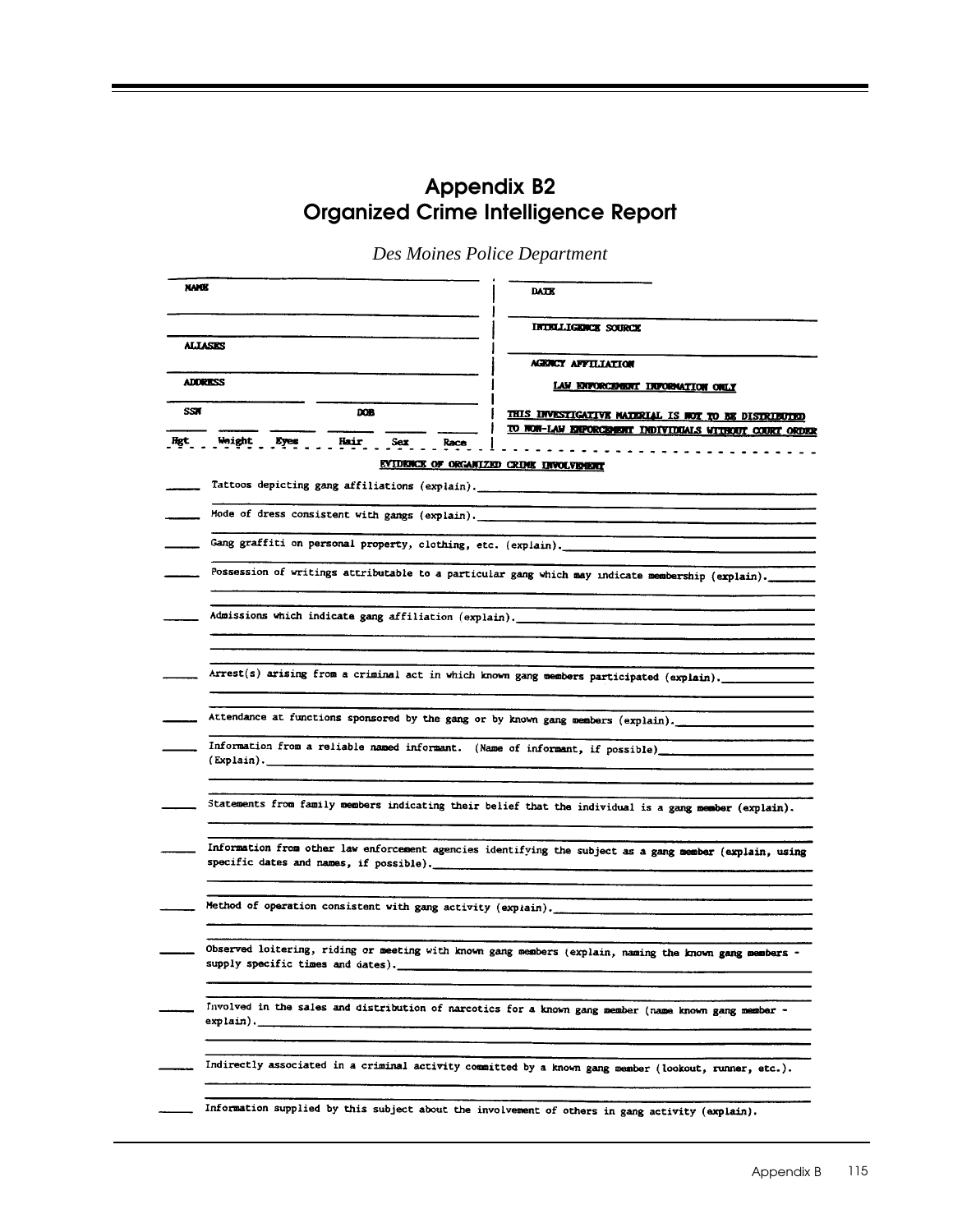# **Appendix B3 Witness Security Program Application**

Philadelphia District Attorney's Office

| Date:                                                                                                                                                                                                                                                                                                                                                                                                        |                                                                                                                                                                      |  |  |
|--------------------------------------------------------------------------------------------------------------------------------------------------------------------------------------------------------------------------------------------------------------------------------------------------------------------------------------------------------------------------------------------------------------|----------------------------------------------------------------------------------------------------------------------------------------------------------------------|--|--|
| I. BIOGRAPHICAL                                                                                                                                                                                                                                                                                                                                                                                              |                                                                                                                                                                      |  |  |
|                                                                                                                                                                                                                                                                                                                                                                                                              |                                                                                                                                                                      |  |  |
|                                                                                                                                                                                                                                                                                                                                                                                                              |                                                                                                                                                                      |  |  |
|                                                                                                                                                                                                                                                                                                                                                                                                              |                                                                                                                                                                      |  |  |
|                                                                                                                                                                                                                                                                                                                                                                                                              | $SS$ #:                                                                                                                                                              |  |  |
|                                                                                                                                                                                                                                                                                                                                                                                                              |                                                                                                                                                                      |  |  |
| Weight: $\frac{1}{\sqrt{1-\frac{1}{2}}\sqrt{1-\frac{1}{2}}\sqrt{1-\frac{1}{2}}\sqrt{1-\frac{1}{2}}\sqrt{1-\frac{1}{2}}\sqrt{1-\frac{1}{2}}\sqrt{1-\frac{1}{2}}\sqrt{1-\frac{1}{2}}\sqrt{1-\frac{1}{2}}\sqrt{1-\frac{1}{2}}\sqrt{1-\frac{1}{2}}\sqrt{1-\frac{1}{2}}\sqrt{1-\frac{1}{2}}\sqrt{1-\frac{1}{2}}\sqrt{1-\frac{1}{2}}\sqrt{1-\frac{1}{2}}\sqrt{1-\frac{1}{2}}\sqrt{1-\frac{1}{2}}\sqrt{1-\frac{1}{$ | HT.:                                                                                                                                                                 |  |  |
| Address History (List all prior addresses):                                                                                                                                                                                                                                                                                                                                                                  |                                                                                                                                                                      |  |  |
|                                                                                                                                                                                                                                                                                                                                                                                                              | ,我们也不能在这里,我们也不能在这里,我们也不能不能不能不能不能不能不能不能不能不能不能不能不能。""我们,我们也不能不能不能不能不能不能不能不能不能不能不能不<br>,我们也不会有什么?""我们的人,我们也不会有什么?""我们的人,我们也不会有什么?""我们的人,我们也不会有什么?""我们的人,我们也不会有什么?""我们的人 |  |  |
|                                                                                                                                                                                                                                                                                                                                                                                                              | ,我们也不会有什么。""我们的人,我们也不会有什么?""我们的人,我们也不会有什么?""我们的人,我们也不会有什么?""我们的人,我们也不会有什么?""我们的人                                                                                     |  |  |
|                                                                                                                                                                                                                                                                                                                                                                                                              |                                                                                                                                                                      |  |  |
|                                                                                                                                                                                                                                                                                                                                                                                                              | II. FAMILY INFORMATION (GIVE FULL NAMES)                                                                                                                             |  |  |
|                                                                                                                                                                                                                                                                                                                                                                                                              |                                                                                                                                                                      |  |  |
|                                                                                                                                                                                                                                                                                                                                                                                                              |                                                                                                                                                                      |  |  |
|                                                                                                                                                                                                                                                                                                                                                                                                              | Phone $\#$ :                                                                                                                                                         |  |  |
|                                                                                                                                                                                                                                                                                                                                                                                                              |                                                                                                                                                                      |  |  |
|                                                                                                                                                                                                                                                                                                                                                                                                              |                                                                                                                                                                      |  |  |
|                                                                                                                                                                                                                                                                                                                                                                                                              |                                                                                                                                                                      |  |  |
|                                                                                                                                                                                                                                                                                                                                                                                                              | Parents: <u>International Communication</u>                                                                                                                          |  |  |
|                                                                                                                                                                                                                                                                                                                                                                                                              |                                                                                                                                                                      |  |  |
|                                                                                                                                                                                                                                                                                                                                                                                                              | Phone#:                                                                                                                                                              |  |  |
| Brothers/Sisters:                                                                                                                                                                                                                                                                                                                                                                                            | <u> 1980 - Jan James James James James James James James James James James James James James James James James Ja</u>                                                |  |  |
|                                                                                                                                                                                                                                                                                                                                                                                                              |                                                                                                                                                                      |  |  |
|                                                                                                                                                                                                                                                                                                                                                                                                              |                                                                                                                                                                      |  |  |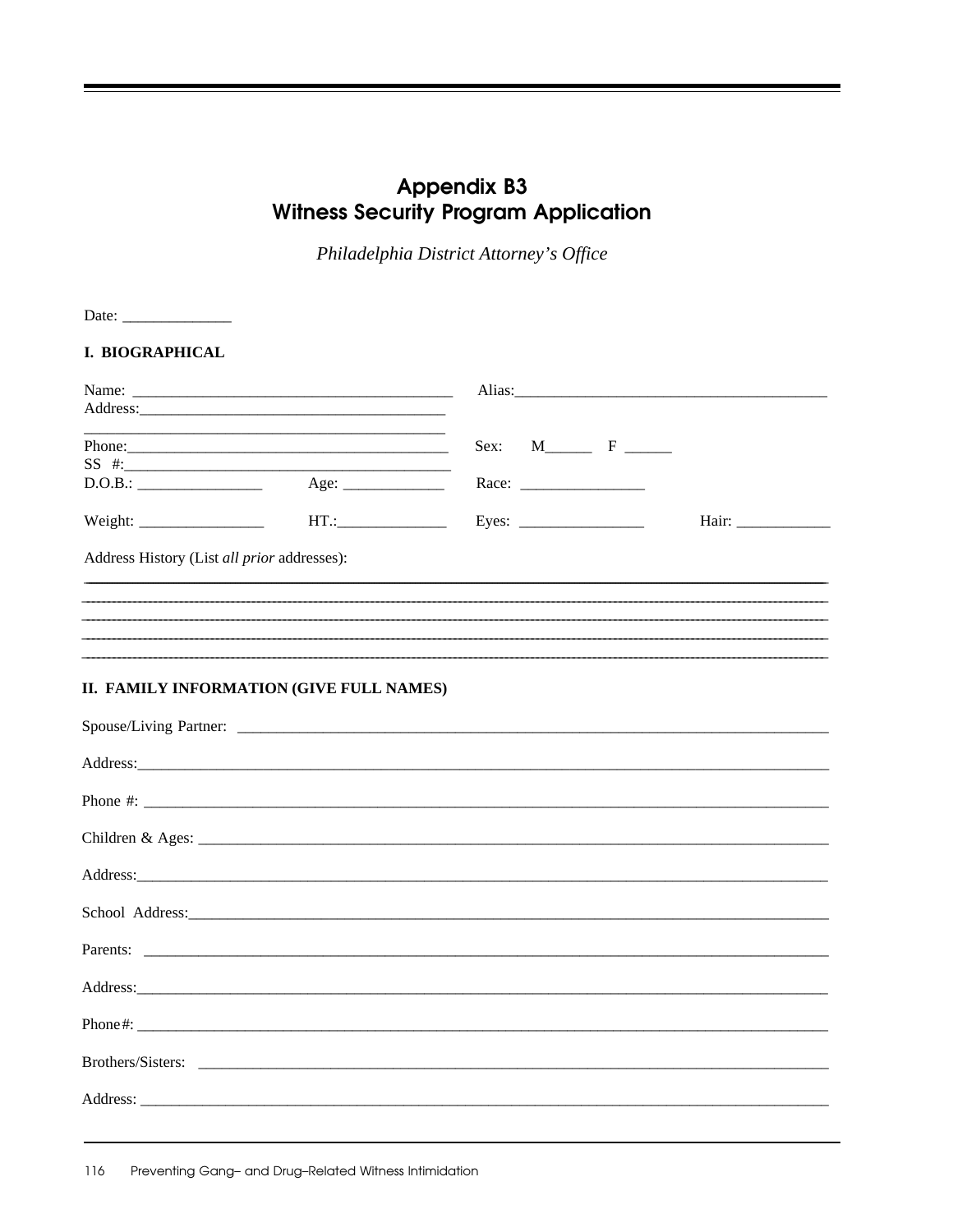| $Phone \#:$                                                                                                                                                                                                                                                                                            |
|--------------------------------------------------------------------------------------------------------------------------------------------------------------------------------------------------------------------------------------------------------------------------------------------------------|
|                                                                                                                                                                                                                                                                                                        |
|                                                                                                                                                                                                                                                                                                        |
|                                                                                                                                                                                                                                                                                                        |
|                                                                                                                                                                                                                                                                                                        |
|                                                                                                                                                                                                                                                                                                        |
| Phone #: $\angle$                                                                                                                                                                                                                                                                                      |
|                                                                                                                                                                                                                                                                                                        |
|                                                                                                                                                                                                                                                                                                        |
| Phone #: $\frac{1}{2}$ = $\frac{1}{2}$ = $\frac{1}{2}$ = $\frac{1}{2}$ = $\frac{1}{2}$ = $\frac{1}{2}$ = $\frac{1}{2}$ = $\frac{1}{2}$ = $\frac{1}{2}$ = $\frac{1}{2}$ = $\frac{1}{2}$ = $\frac{1}{2}$ = $\frac{1}{2}$ = $\frac{1}{2}$ = $\frac{1}{2}$ = $\frac{1}{2}$ = $\frac{1}{2}$ = $\frac{1}{2}$ |
| <b>III. EMPLOYMENT HISTORY</b>                                                                                                                                                                                                                                                                         |
|                                                                                                                                                                                                                                                                                                        |
|                                                                                                                                                                                                                                                                                                        |
|                                                                                                                                                                                                                                                                                                        |
|                                                                                                                                                                                                                                                                                                        |
|                                                                                                                                                                                                                                                                                                        |
|                                                                                                                                                                                                                                                                                                        |
| Provide names & address of all your employers and spous/partner's employers over last twenty (20) years.                                                                                                                                                                                               |

#### IV. SUPPORT HISTORY

Provide all sources of income for the past ten (10) years, including welfare, gift, loans, illegal sources, etc. for you and your spouse/partner.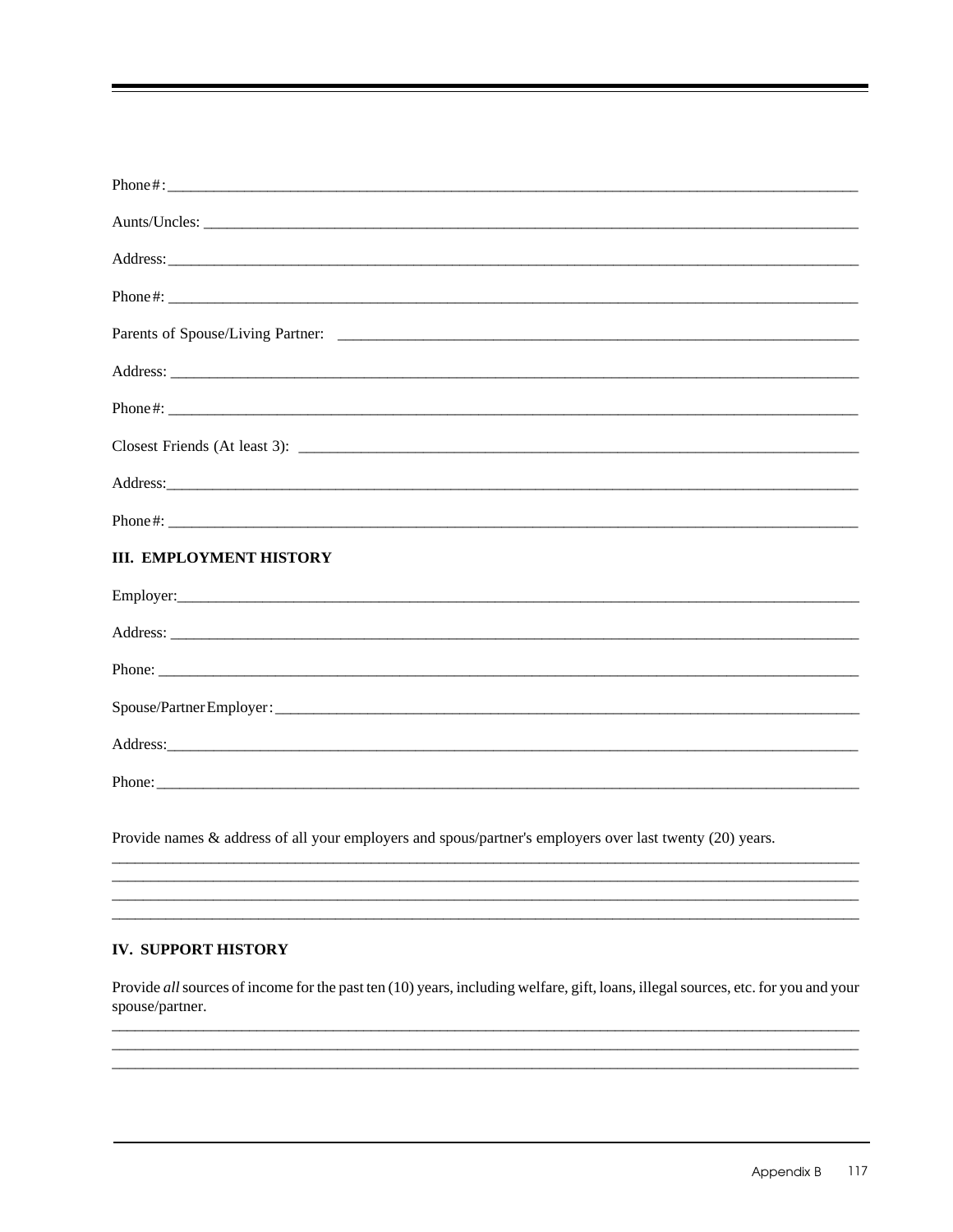If no income for past ten  $(10)$  years, how were you able to live?

#### V. MEDICAL BACKGROUND

| Address: <u>Address</u> : Address: Address: Address: Address: Address: Address: Address: Address: Address: Address: Address: Address: Address: Address: Address: Address: Address: Address: Address: Address: Address: Address: Addr                                                                                                                                                                          |
|---------------------------------------------------------------------------------------------------------------------------------------------------------------------------------------------------------------------------------------------------------------------------------------------------------------------------------------------------------------------------------------------------------------|
| VI. CRIMINAL JUSTICE HISTORY                                                                                                                                                                                                                                                                                                                                                                                  |
|                                                                                                                                                                                                                                                                                                                                                                                                               |
|                                                                                                                                                                                                                                                                                                                                                                                                               |
|                                                                                                                                                                                                                                                                                                                                                                                                               |
|                                                                                                                                                                                                                                                                                                                                                                                                               |
|                                                                                                                                                                                                                                                                                                                                                                                                               |
| When? $\frac{1}{\sqrt{1-\frac{1}{2}}\sqrt{1-\frac{1}{2}}\sqrt{1-\frac{1}{2}}\sqrt{1-\frac{1}{2}}\sqrt{1-\frac{1}{2}}\sqrt{1-\frac{1}{2}}\sqrt{1-\frac{1}{2}}\sqrt{1-\frac{1}{2}}\sqrt{1-\frac{1}{2}}\sqrt{1-\frac{1}{2}}\sqrt{1-\frac{1}{2}}\sqrt{1-\frac{1}{2}}\sqrt{1-\frac{1}{2}}\sqrt{1-\frac{1}{2}}\sqrt{1-\frac{1}{2}}\sqrt{1-\frac{1}{2}}\sqrt{1-\frac{1}{2}}\sqrt{1-\frac{1}{2}}\sqrt{1-\frac{1}{2}}$ |
|                                                                                                                                                                                                                                                                                                                                                                                                               |
| Disposition of case(s):                                                                                                                                                                                                                                                                                                                                                                                       |
|                                                                                                                                                                                                                                                                                                                                                                                                               |
| Where?                                                                                                                                                                                                                                                                                                                                                                                                        |
| When? $\frac{1}{2}$ $\frac{1}{2}$ $\frac{1}{2}$ $\frac{1}{2}$ $\frac{1}{2}$ $\frac{1}{2}$ $\frac{1}{2}$ $\frac{1}{2}$ $\frac{1}{2}$ $\frac{1}{2}$ $\frac{1}{2}$ $\frac{1}{2}$ $\frac{1}{2}$ $\frac{1}{2}$ $\frac{1}{2}$ $\frac{1}{2}$ $\frac{1}{2}$ $\frac{1}{2}$ $\frac{1}{2}$ $\frac{1}{2}$ $\frac{1}{2}$ $\frac{1$                                                                                         |
|                                                                                                                                                                                                                                                                                                                                                                                                               |
| VII. RELOCATION POSSIBILITIES                                                                                                                                                                                                                                                                                                                                                                                 |
| Who must relocate with you?                                                                                                                                                                                                                                                                                                                                                                                   |
|                                                                                                                                                                                                                                                                                                                                                                                                               |

Indicate if there is any relative or close friend whom you can trust and with whom you can live with in Philadelphia.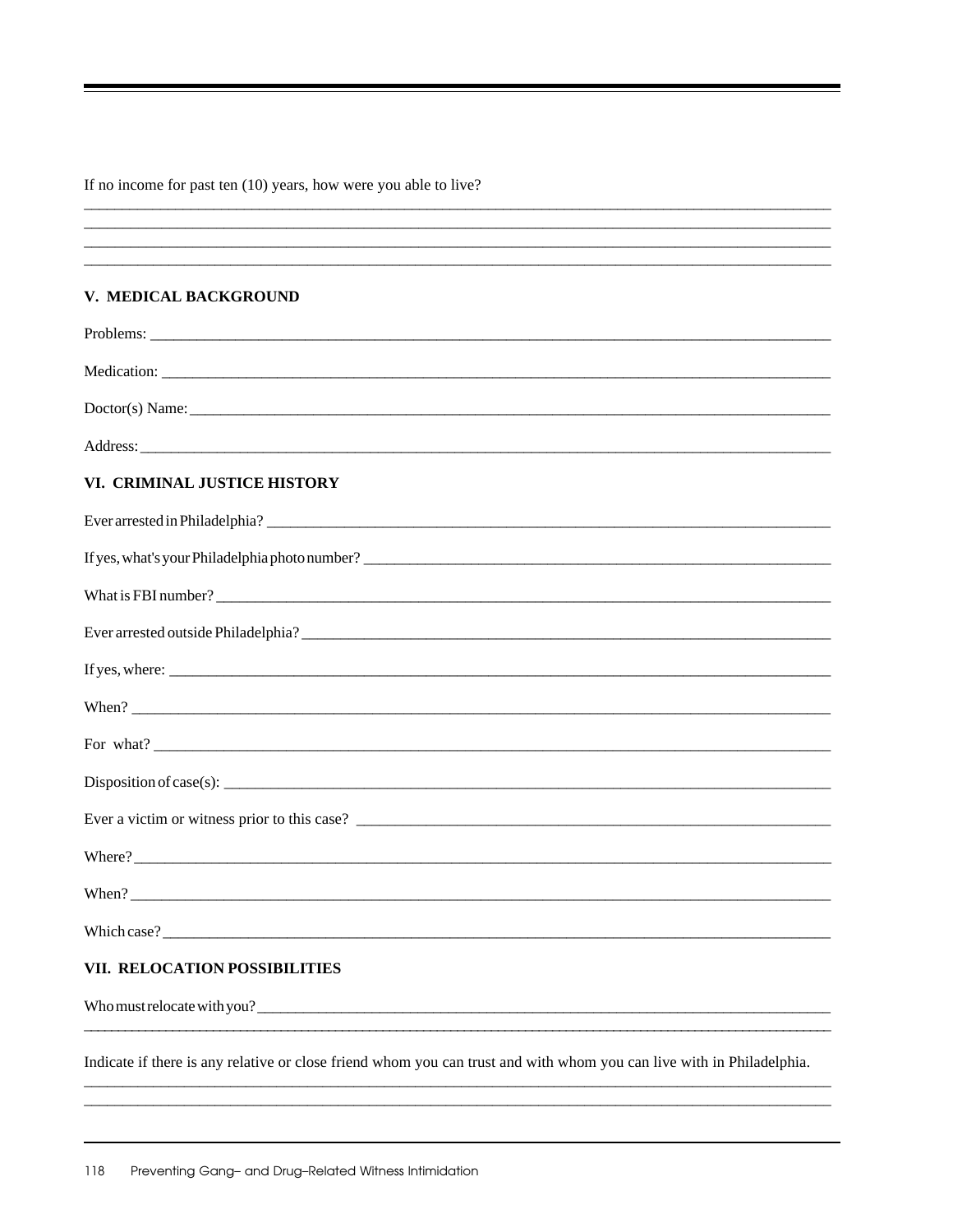| Any relative or friend outside Philadelphia? |  |
|----------------------------------------------|--|
|                                              |  |

Can the relative/friend afford financial support for you and your family?\_\_\_\_\_\_\_\_\_\_\_\_\_\_\_\_\_\_\_\_\_\_\_\_\_\_\_\_\_\_\_\_\_\_\_\_\_\_\_\_\_\_

#### **IX. WITNESS INTIMIDATION HISTORY**

As a result of being a witness in this case, what threats, retaliation, etc. have you experienced so far:

\_\_\_\_\_\_\_\_\_\_\_\_\_\_\_\_\_\_\_\_\_\_\_\_\_\_\_\_\_\_\_\_\_\_\_\_\_\_\_\_\_\_\_\_\_\_\_\_\_\_\_\_\_\_\_\_\_\_\_\_\_\_\_\_\_\_\_\_\_\_\_\_\_\_\_\_\_\_\_\_\_\_\_\_\_\_\_\_\_\_\_\_\_\_\_\_\_\_\_\_\_\_\_\_\_\_\_\_\_\_\_\_\_\_\_\_\_\_\_\_\_\_\_\_ \_\_\_\_\_\_\_\_\_\_\_\_\_\_\_\_\_\_\_\_\_\_\_\_\_\_\_\_\_\_\_\_\_\_\_\_\_\_\_\_\_\_\_\_\_\_\_\_\_\_\_\_\_\_\_\_\_\_\_\_\_\_\_\_\_\_\_\_\_\_\_\_\_\_\_\_\_\_\_\_\_\_\_\_\_\_\_\_\_\_\_\_\_\_\_\_\_\_\_\_\_\_\_\_\_\_\_\_

\_\_\_\_\_\_\_\_\_\_\_\_\_\_\_\_\_\_\_\_\_\_\_\_\_\_\_\_\_\_\_\_\_\_\_\_\_\_\_\_\_\_\_\_\_\_\_\_\_\_\_\_\_\_\_\_\_\_\_\_\_\_\_\_\_\_\_\_\_\_\_\_\_\_\_\_\_\_\_\_\_\_\_\_\_\_\_\_\_\_\_\_\_\_\_\_\_\_\_\_\_\_\_\_\_\_\_\_\_\_\_\_\_\_\_\_\_\_\_\_\_\_\_\_ \_\_\_\_\_\_\_\_\_\_\_\_\_\_\_\_\_\_\_\_\_\_\_\_\_\_\_\_\_\_\_\_\_\_\_\_\_\_\_\_\_\_\_\_\_\_\_\_\_\_\_\_\_\_\_\_\_\_\_\_\_\_\_\_\_\_\_\_\_\_\_\_\_\_\_\_\_\_\_\_\_\_\_\_\_\_\_\_\_\_\_\_\_\_\_\_\_\_\_\_\_\_\_\_\_\_\_\_

\_\_\_\_\_\_\_\_\_\_\_\_\_\_\_\_\_\_\_\_\_\_\_\_\_\_\_\_\_\_\_\_\_\_\_\_\_\_\_\_\_\_\_\_\_\_\_\_\_\_\_\_\_\_\_\_\_\_\_\_\_\_\_\_\_\_\_\_\_\_\_\_\_\_\_\_\_\_\_\_\_\_\_\_\_\_\_\_\_\_\_\_\_\_\_\_\_\_\_\_\_\_\_\_\_\_\_\_\_\_\_\_\_\_\_\_\_\_\_\_\_\_\_\_ \_\_\_\_\_\_\_\_\_\_\_\_\_\_\_\_\_\_\_\_\_\_\_\_\_\_\_\_\_\_\_\_\_\_\_\_\_\_\_\_\_\_\_\_\_\_\_\_\_\_\_\_\_\_\_\_\_\_\_\_\_\_\_\_\_\_\_\_\_\_\_\_\_\_\_\_\_\_\_\_\_\_\_\_\_\_\_\_\_\_\_\_\_\_\_\_\_\_\_\_\_\_\_\_\_\_\_\_

\_\_\_\_\_\_\_\_\_\_\_\_\_\_\_\_\_\_\_\_\_\_\_\_\_\_\_\_\_\_\_\_\_\_\_\_\_\_\_\_\_\_\_\_\_\_\_\_\_\_\_\_\_\_\_\_\_\_\_\_\_\_\_\_\_\_\_\_\_\_\_\_\_\_\_\_\_\_\_\_\_\_\_\_\_\_\_\_\_\_\_\_\_\_\_\_\_\_\_\_\_\_\_\_\_\_\_\_\_\_\_\_\_\_\_\_\_\_\_\_\_\_\_\_

If no threats, retaliation so far, what are your expectations of such intimidations?

What is the basis for you expectation of intimidation?

Name(s) of intimidators:

\_\_\_\_\_\_\_\_\_\_\_\_\_\_\_\_\_\_\_\_\_\_\_\_\_\_\_\_\_\_\_\_\_\_\_\_\_\_\_\_\_\_\_\_\_\_\_\_\_\_\_\_\_\_\_\_\_\_\_\_\_\_\_\_\_\_\_\_\_\_\_\_\_\_\_\_\_\_\_\_\_\_\_\_\_\_\_\_\_\_\_\_\_\_\_\_\_\_\_\_\_\_\_\_\_\_\_\_ Open Case Name: \_\_\_\_\_\_\_\_\_\_\_\_\_\_\_\_\_\_\_\_\_\_\_\_\_\_\_\_\_\_\_\_\_\_\_\_\_\_\_\_\_\_\_\_\_\_\_\_\_\_\_\_\_\_\_\_\_\_\_\_\_\_\_\_\_\_\_\_\_\_\_\_\_\_\_\_\_\_\_\_\_\_ Assigned Detective:\_\_\_\_\_\_\_\_\_\_\_\_\_\_\_\_\_\_\_\_\_\_\_\_\_\_\_\_\_\_\_\_\_\_\_\_\_\_\_\_\_\_\_\_\_\_\_\_\_\_\_\_\_\_\_\_\_\_\_\_\_\_\_\_\_\_\_\_\_\_\_\_\_\_\_\_\_\_\_\_

LT. Detective: \_\_\_\_\_\_\_\_\_\_\_\_\_\_\_\_\_\_\_\_\_\_\_\_\_\_\_\_\_\_\_\_\_\_\_\_\_\_\_\_\_\_\_\_\_\_\_\_\_\_\_\_\_\_\_\_\_\_\_\_\_\_\_\_\_\_\_\_\_\_\_\_\_\_\_\_\_\_\_\_\_\_\_\_\_

#### **VERIFICATION**

I hereby verify the facts set forth in this witness security application are true and correct to the best of my knowledge, information and belief, and this verification is made subject to the penalties for unsworn falsification to authorities under PA Crime Code Section 4904 (18 PA C.S.A. S.4904).

\_\_\_\_\_\_\_\_\_\_\_\_\_\_\_\_\_\_\_\_\_\_\_\_\_\_\_\_\_\_\_\_\_\_\_\_\_\_\_\_\_\_\_\_\_\_ \_\_\_\_\_\_\_\_\_\_\_\_\_\_\_\_\_\_\_\_\_\_\_\_\_\_\_\_\_\_\_\_\_\_\_\_

\_\_\_\_\_\_\_\_\_\_\_\_\_\_\_\_\_\_\_\_\_\_\_\_\_\_\_\_\_\_\_\_\_\_\_\_\_\_\_\_\_\_\_\_\_\_ \_\_\_\_\_\_\_\_\_\_\_\_\_\_\_\_\_\_\_\_\_\_\_\_\_\_\_\_\_\_\_\_\_\_\_\_

Witness' Signature Applicant's Signature

Date Date Date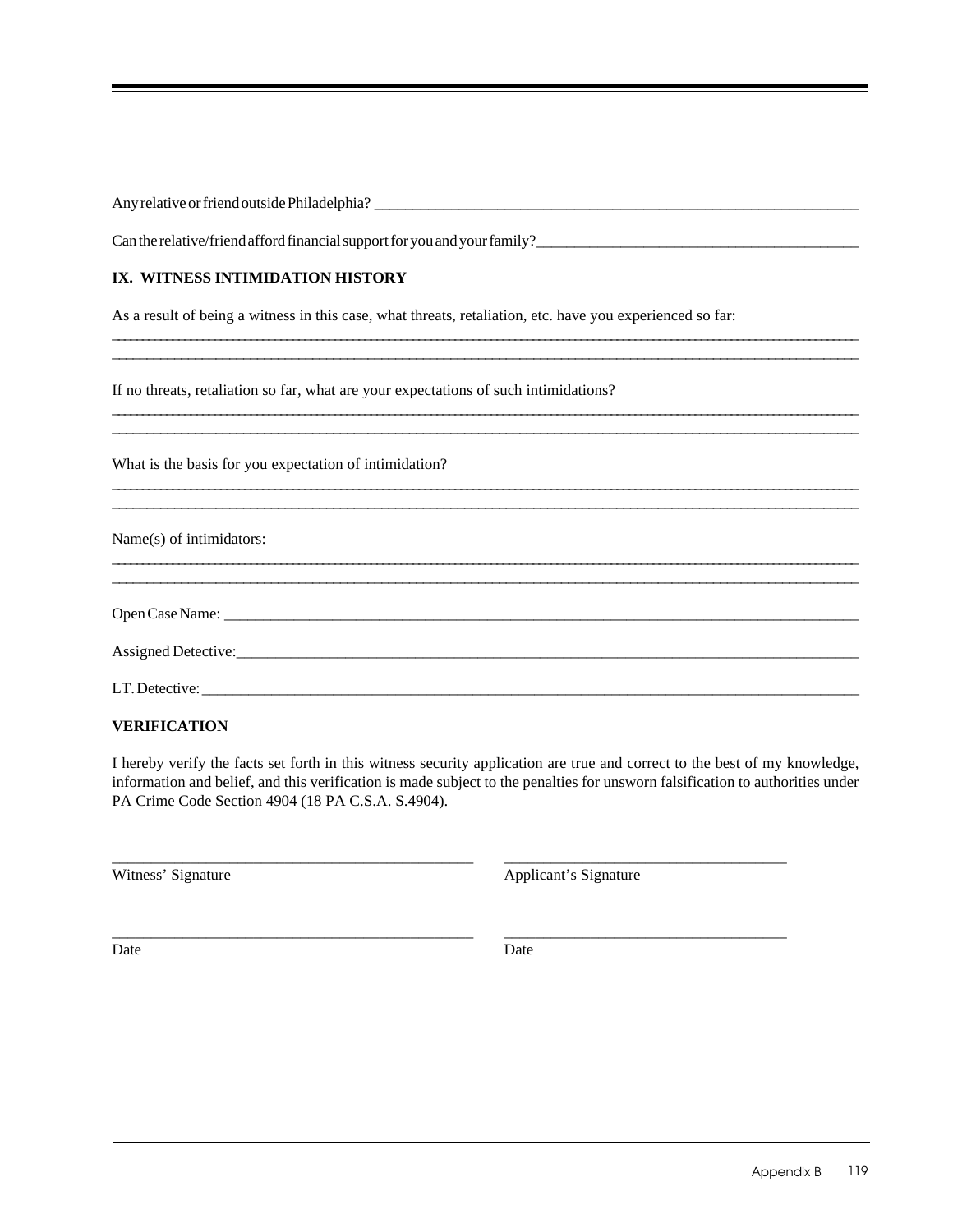## **Appendix B4** Victim Contact Sheet **Intimidation Report**

Philadelphia District Attorney's Office

| Date:<br><u> 1980 - Jan James James Barnett, fransk politik (d. 1980)</u>                                             |               |                     |                |  |
|-----------------------------------------------------------------------------------------------------------------------|---------------|---------------------|----------------|--|
|                                                                                                                       |               |                     |                |  |
| <u> 1989 - Johann John Stone, meilich aus der Stone und der Stone und der Stone und der Stone und der Stone und d</u> |               |                     |                |  |
|                                                                                                                       |               |                     |                |  |
| Age:                                                                                                                  |               |                     |                |  |
| Sex:                                                                                                                  |               |                     |                |  |
| Race:                                                                                                                 |               |                     |                |  |
|                                                                                                                       |               |                     |                |  |
|                                                                                                                       |               |                     |                |  |
|                                                                                                                       |               |                     |                |  |
|                                                                                                                       |               |                     |                |  |
| WHO:                                                                                                                  |               |                     |                |  |
| Intimidator(s):                                                                                                       |               | Defendant:          |                |  |
|                                                                                                                       |               |                     | Juvenile Adult |  |
|                                                                                                                       |               | Defendant's Friend: |                |  |
| Does C/W know intimidator?                                                                                            |               |                     |                |  |
| Can C/W identify intimidator?                                                                                         | $Yes$ No $No$ |                     |                |  |
| What type of intimidating conduct?                                                                                    |               |                     |                |  |
| Physical force or violence?                                                                                           | $Yes$ No $N$  |                     |                |  |
| Threats of force or violence?                                                                                         | Yes No        |                     |                |  |
| Acts of coercion toward C/W or third party veiled threats?                                                            |               | Yes No              |                |  |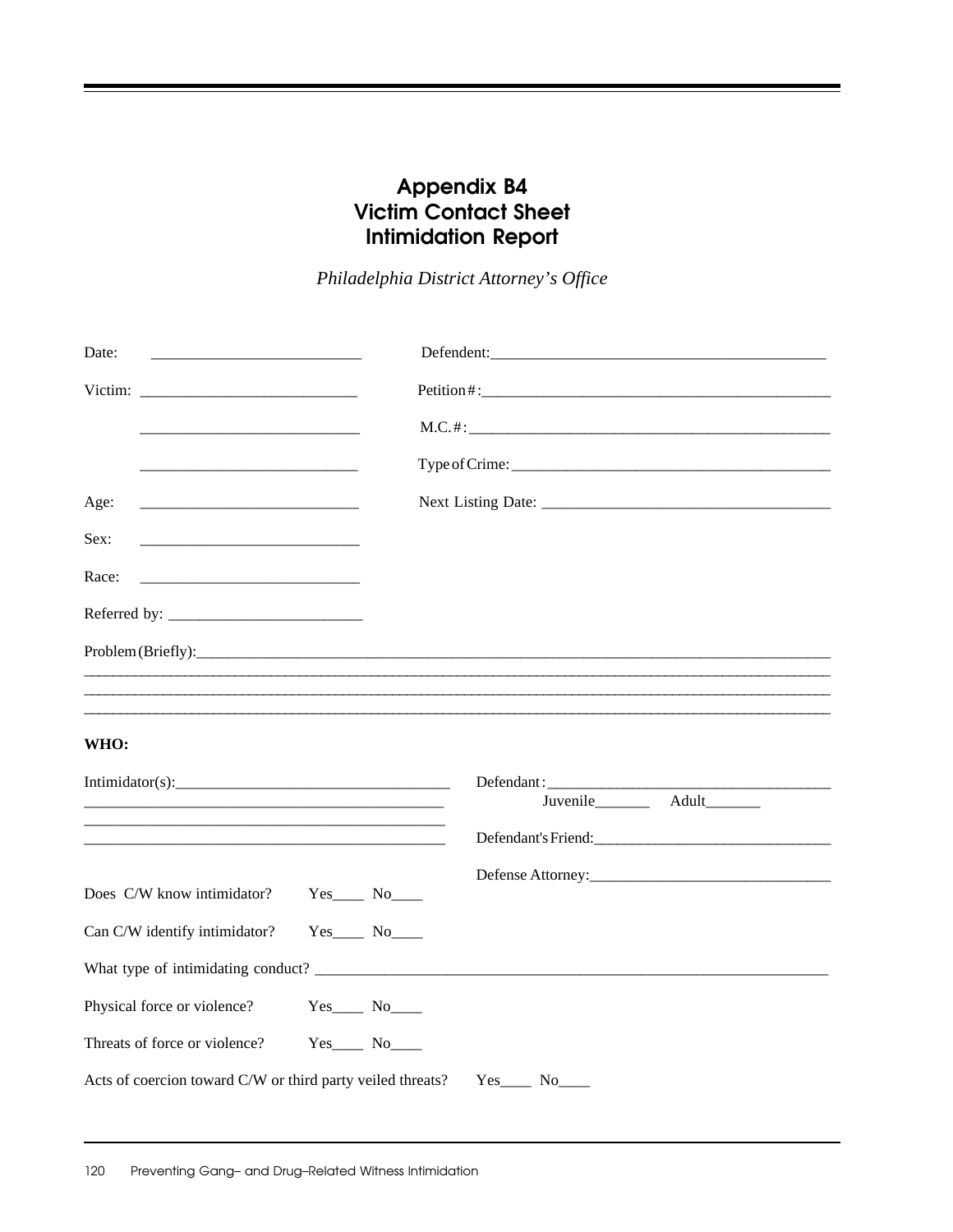| Telephone Communication?                                                                                                                                                                     | $Yes$ No $No$ |  |
|----------------------------------------------------------------------------------------------------------------------------------------------------------------------------------------------|---------------|--|
| Written Communication?                                                                                                                                                                       |               |  |
| Signed?                                                                                                                                                                                      |               |  |
| Loitering with no purpose?                                                                                                                                                                   | $Yes$ No $No$ |  |
| Offers of money or other pecuniary benefits to withdraw charges? Yes____ No___                                                                                                               |               |  |
| WHEN:<br>Preliminary Hearing<br>Pre-Trial<br>During Trial<br>Post Trial<br>Pre-Sentencing<br>Post-Sentencing<br><b>WHERE:</b><br>In or Near Courtroom<br>At C/W'S Home<br>On Street<br>Other |               |  |
| <b>STATEMENT:</b><br>Statement taken by D.A.D.? Yes____ No____<br>Which D.A.D.?                                                                                                              |               |  |
|                                                                                                                                                                                              |               |  |
|                                                                                                                                                                                              |               |  |
|                                                                                                                                                                                              |               |  |
| Decision of Deputy D.A.<br><u> 1989 - Johann Stoff, deutscher Stoff, der Stoff, der Stoff, der Stoff, der Stoff, der Stoff, der Stoff, der S</u>                                             |               |  |
| <b>Other Alternatives</b>                                                                                                                                                                    |               |  |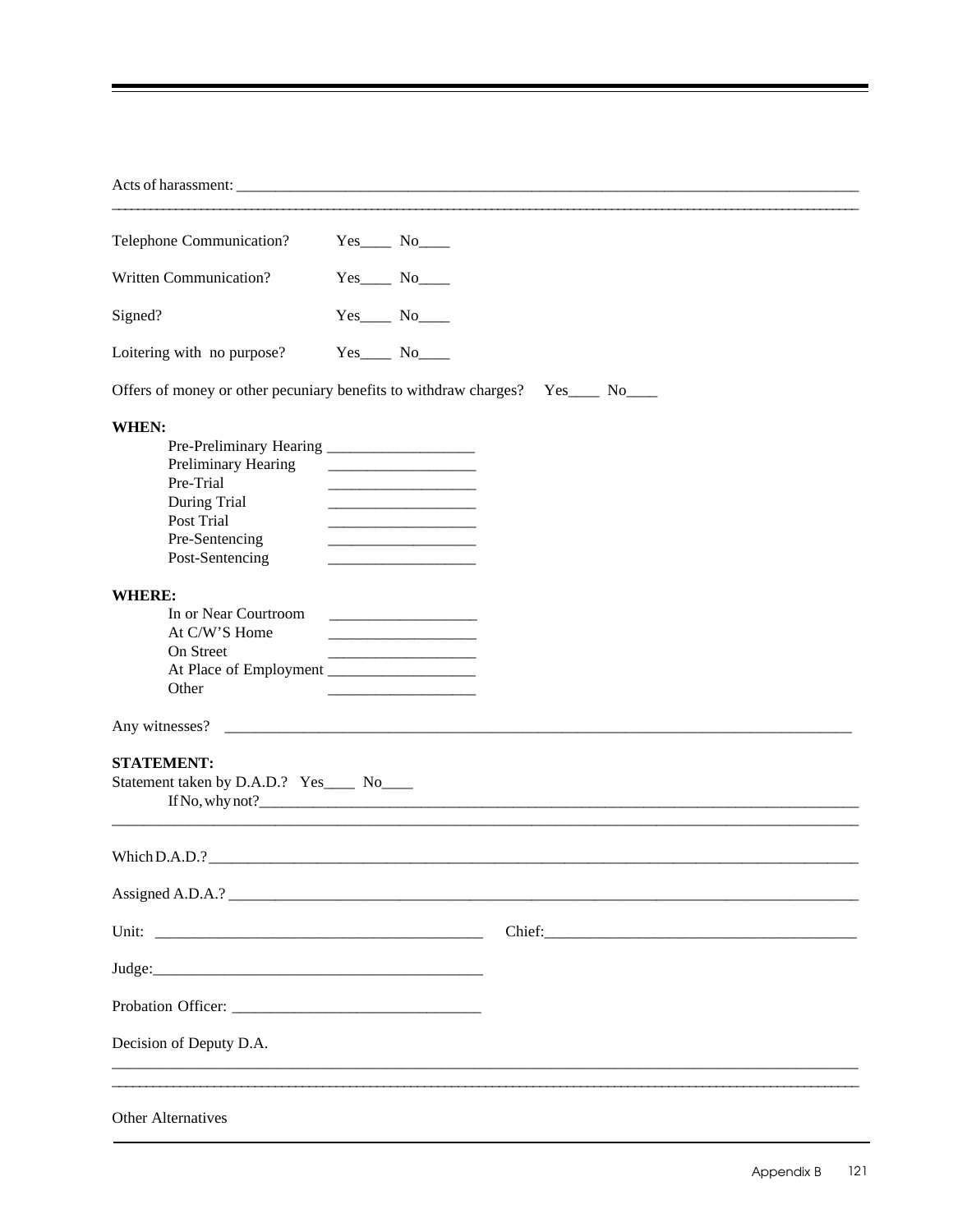# **Appendix B5 Witness Protection Program Assistance Request**

*Los Angeles County*

**CONFIDENTIAL**

### *WITNESS PROTECTION PROGRAM ASSISTANCE REQUEST*

#### 1. REQUESTING AGENCY

| DR/FILE #: $\frac{1}{2}$ = $\frac{1}{2}$ = $\frac{1}{2}$ = $\frac{1}{2}$ = $\frac{1}{2}$ = $\frac{1}{2}$ = $\frac{1}{2}$ = $\frac{1}{2}$ = $\frac{1}{2}$ = $\frac{1}{2}$ = $\frac{1}{2}$ = $\frac{1}{2}$ = $\frac{1}{2}$ = $\frac{1}{2}$ = $\frac{1}{2}$ = $\frac{1}{2}$ = $\frac{1}{2}$ = $\frac{1}{$ | Phone #: $\frac{1}{2}$ $\frac{1}{2}$ $\frac{1}{2}$ $\frac{1}{2}$ $\frac{1}{2}$ $\frac{1}{2}$ $\frac{1}{2}$ $\frac{1}{2}$ $\frac{1}{2}$ $\frac{1}{2}$ $\frac{1}{2}$ $\frac{1}{2}$ $\frac{1}{2}$ $\frac{1}{2}$ $\frac{1}{2}$ $\frac{1}{2}$ $\frac{1}{2}$ $\frac{1}{2}$ $\frac{1}{2}$ $\frac{1}{2}$ $\frac{1}{2}$ $\$ |
|--------------------------------------------------------------------------------------------------------------------------------------------------------------------------------------------------------------------------------------------------------------------------------------------------------|--------------------------------------------------------------------------------------------------------------------------------------------------------------------------------------------------------------------------------------------------------------------------------------------------------------------|
| 2. DESCRIPTION OF WITNESS(ES)                                                                                                                                                                                                                                                                          |                                                                                                                                                                                                                                                                                                                    |
|                                                                                                                                                                                                                                                                                                        |                                                                                                                                                                                                                                                                                                                    |
|                                                                                                                                                                                                                                                                                                        | CII:                                                                                                                                                                                                                                                                                                               |
| DOB:                                                                                                                                                                                                                                                                                                   | CDL:                                                                                                                                                                                                                                                                                                               |

Description of other family and/or household members to be given witness protection assistance (include name, DOB, CDL, addresses, and relationship to witness)

\_\_\_\_\_\_\_\_\_\_\_\_\_\_\_\_\_\_\_\_\_\_\_\_\_\_\_\_\_\_\_\_\_\_\_\_\_\_\_\_\_\_\_\_\_\_\_\_\_\_\_\_\_\_\_\_\_\_\_\_\_\_\_\_\_\_\_\_\_\_\_\_\_\_\_\_\_\_\_\_\_\_\_\_\_\_\_\_\_\_\_\_\_\_\_\_\_\_\_\_\_\_\_\_\_\_\_\_\_\_\_\_\_\_\_\_\_\_\_\_\_\_\_\_\_\_\_\_\_\_\_\_\_\_\_

\_\_\_\_\_\_\_\_\_\_\_\_\_\_\_\_\_\_\_\_\_\_\_\_\_\_\_\_\_\_\_\_\_\_\_\_\_\_\_\_\_\_\_\_\_\_\_\_\_\_\_\_\_\_\_\_\_\_\_\_\_\_\_\_\_\_\_\_\_\_\_\_\_\_\_\_\_\_\_\_\_\_\_\_\_\_\_\_\_\_\_\_\_\_\_\_\_\_\_\_\_\_\_\_\_

3. Describe the circumstances of the crime(s) committed in this case and how the witness is involved (note any special significance to the deft(s) or the nature of their criminal activity such as street gang involvement, organized crime affiliation.)

 $\ldots \ldots \ldots \ldots \ldots$  $\Box$ \_\_\_\_\_\_\_\_\_\_\_\_\_\_\_\_\_\_\_\_\_\_\_\_\_\_\_\_\_\_\_\_\_\_\_\_\_\_\_\_\_\_\_\_\_\_\_\_\_\_\_\_\_\_\_\_\_\_\_\_\_\_\_\_\_\_\_\_\_\_\_\_\_\_\_\_\_\_\_\_\_\_\_\_\_\_\_\_\_\_\_\_\_\_\_\_\_

4. Specifically, what will this witness testimony be and its importance to the case (e.g., eyewitness to murder and under what circumstances, co-conspirator and nature of involvement)

 $\ldots \ldots \ldots \ldots \ldots$ 

\_\_\_\_\_\_\_\_\_\_\_\_\_\_\_\_\_\_\_\_\_\_\_\_\_\_\_\_\_\_\_\_\_\_\_\_\_\_\_\_\_\_\_\_\_\_\_\_\_\_\_\_\_\_\_\_\_\_\_\_\_\_\_\_\_\_\_\_\_\_\_\_\_\_\_\_\_\_\_\_\_\_\_\_\_\_\_\_\_\_\_\_\_\_\_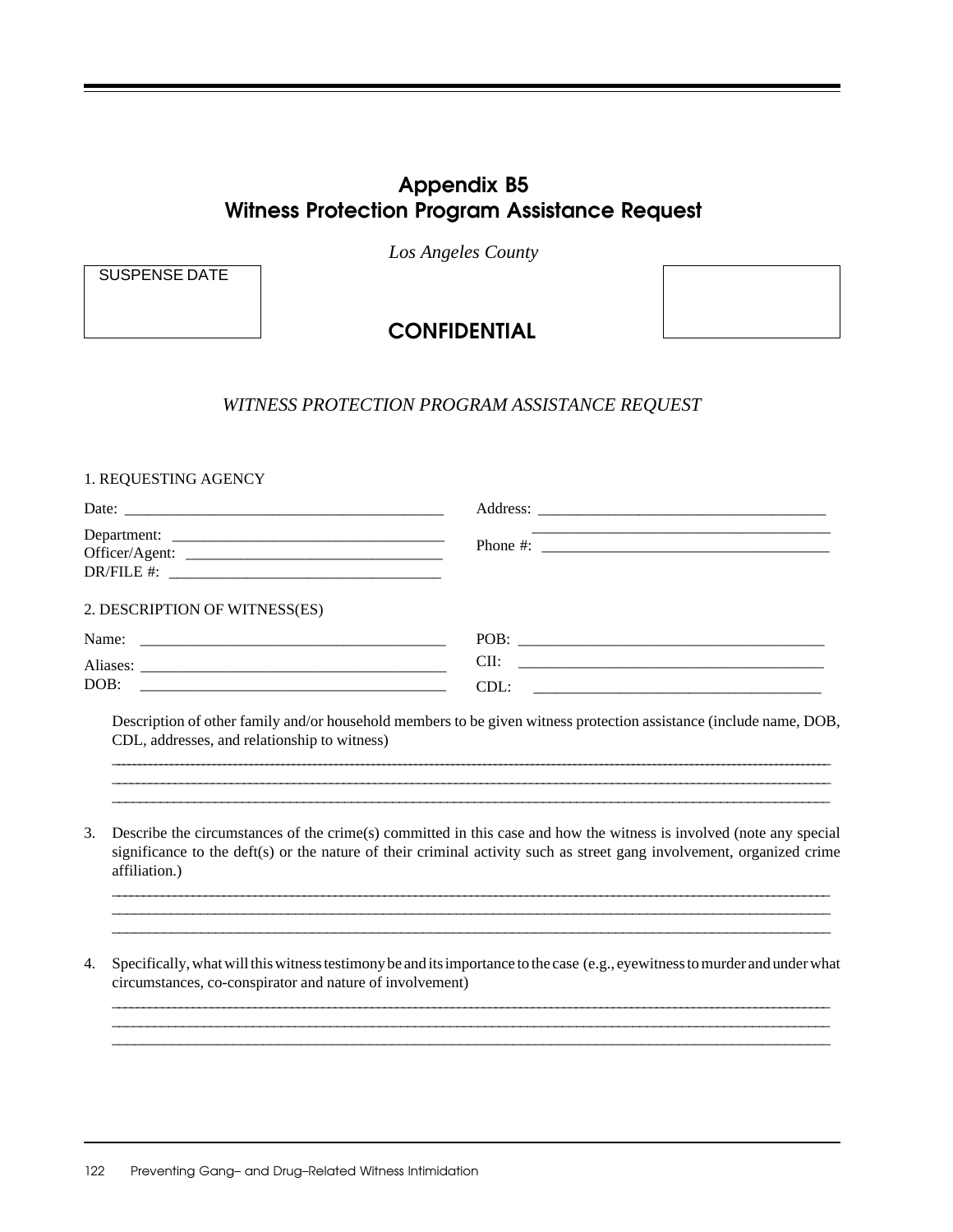| 5. | Has this witness or family been threatened?                                                                                                                                                                                                                                                                                                                                                                                                                                                                                              | $\sqcap$ YES         | $\Box$ No |  |  |  |
|----|------------------------------------------------------------------------------------------------------------------------------------------------------------------------------------------------------------------------------------------------------------------------------------------------------------------------------------------------------------------------------------------------------------------------------------------------------------------------------------------------------------------------------------------|----------------------|-----------|--|--|--|
|    |                                                                                                                                                                                                                                                                                                                                                                                                                                                                                                                                          |                      |           |  |  |  |
|    | Describe the threats, how they were delivered, and how they were substantiated by the<br>requesting agency:                                                                                                                                                                                                                                                                                                                                                                                                                              |                      |           |  |  |  |
|    | Do the deft(s) or their associates know where the witness lives, works, or goes to school?                                                                                                                                                                                                                                                                                                                                                                                                                                               | $\Box$ YES           | $\Box$ No |  |  |  |
| 6. | If no threats, why do you feel this witness is endangered and must be relocated?                                                                                                                                                                                                                                                                                                                                                                                                                                                         |                      |           |  |  |  |
|    | Have funds been requested on this case before?                                                                                                                                                                                                                                                                                                                                                                                                                                                                                           | $\Box$ YES $\Box$ NO |           |  |  |  |
|    | If so, name of witnesses and date funds were requested.                                                                                                                                                                                                                                                                                                                                                                                                                                                                                  |                      |           |  |  |  |
| 7. | $Charges: \_\_\_\_\_\_\_\_\_\_\_\_\_\_\_\_\_\_\_\_\_\_\_\_\_\_\_\_\_$                                                                                                                                                                                                                                                                                                                                                                                                                                                                    |                      |           |  |  |  |
| 8. | Reliability of the witness (has the witness' reliability been previously established in court, can<br>witness provide credible, competent testimony, etc.)                                                                                                                                                                                                                                                                                                                                                                               |                      |           |  |  |  |
| 9. | Willingness of witness to testify without provided protection:                                                                                                                                                                                                                                                                                                                                                                                                                                                                           |                      |           |  |  |  |
|    | 10. Is the witness/family currently receiving financial assistance from any governmental agency?                                                                                                                                                                                                                                                                                                                                                                                                                                         | $\Box$ YES           | $\Box$ NO |  |  |  |
|    | It is hereby acknowledged and agreed these funds are requested for the emergency relocation of<br>the witness(es) for the reasons outlined in this request. I understand only those expenses approved<br>below, in the indicated amounts are reimbursable only through the subsequent submittance of<br>original requests, unless otherwise indicated in this agreement. No other substitution of expenses<br>is allowed. I have received approval from my department to seek these funds from<br>$\overline{\phantom{a}}$ (supervisor). |                      |           |  |  |  |
|    |                                                                                                                                                                                                                                                                                                                                                                                                                                                                                                                                          |                      |           |  |  |  |
|    | FOR OFFICIAL USE ONLY - DO NOT WRITE BELOW THIS LINE                                                                                                                                                                                                                                                                                                                                                                                                                                                                                     |                      |           |  |  |  |
|    | Agreement between parties as how the funds will be utilized and amount(s) authorized:                                                                                                                                                                                                                                                                                                                                                                                                                                                    |                      |           |  |  |  |
|    |                                                                                                                                                                                                                                                                                                                                                                                                                                                                                                                                          |                      |           |  |  |  |

Total amount approved: \_\_\_\_\_\_\_\_\_\_\_\_\_\_ Approving Authority: \_\_\_\_\_\_\_\_\_\_\_\_\_\_\_\_ Date \_\_\_\_\_\_\_\_\_\_\_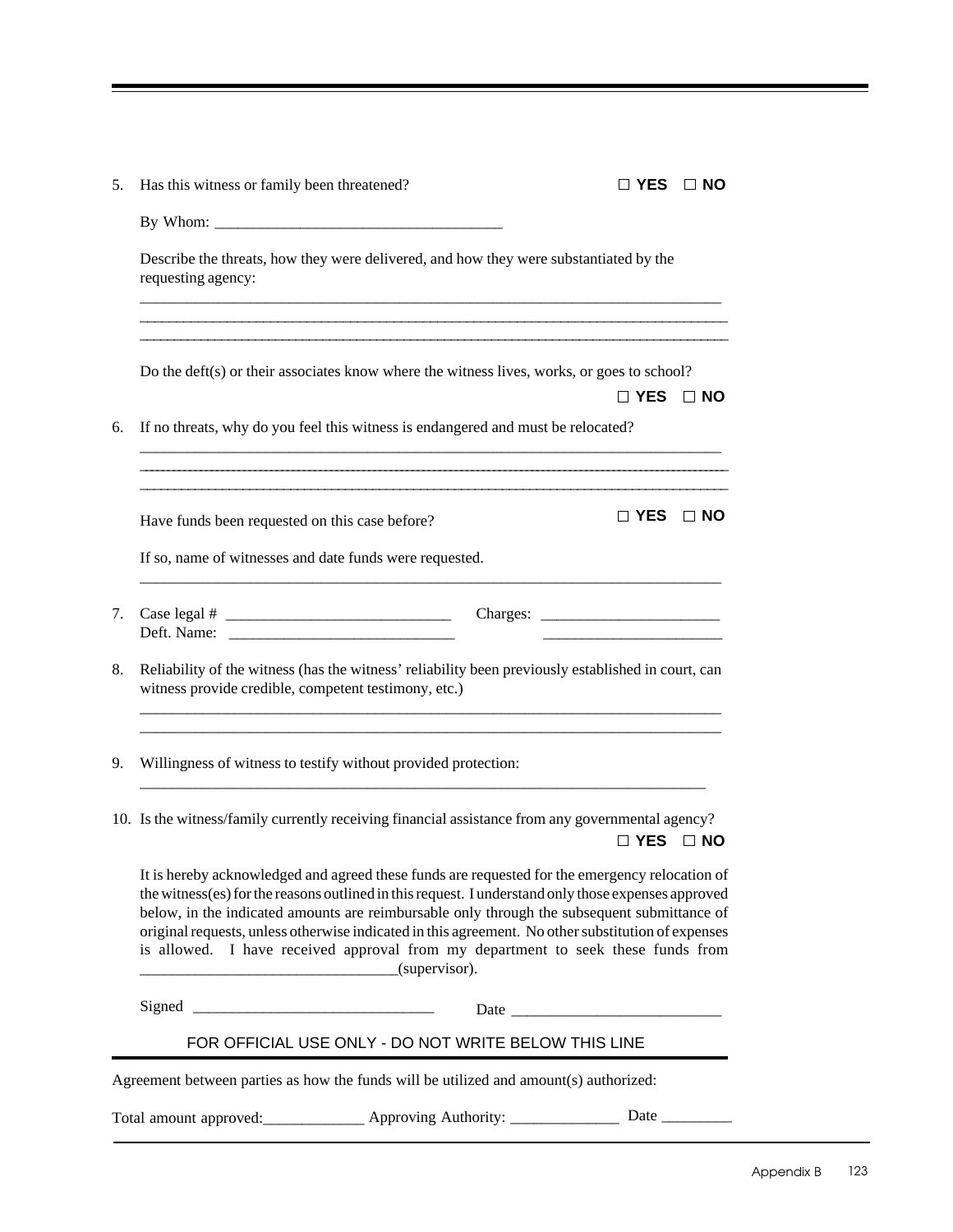| WITNESS PROTECTION PROGRAM ASSISTANCE REQUEST<br>AGREEMENT CHANGES/MODIFICATIONS | CASE#                                                                                                |  |
|----------------------------------------------------------------------------------|------------------------------------------------------------------------------------------------------|--|
| NEW SUSPENSE DATE,<br>IF APPLICABLE                                              | DATE:                                                                                                |  |
| Nature of requested change or modification:                                      |                                                                                                      |  |
|                                                                                  |                                                                                                      |  |
| Q                                                                                | Change(s) approved. To be carried out within the original amount authorized under above criteria.    |  |
| Q                                                                                | Change(s) approved. An additional \$                                                                 |  |
|                                                                                  |                                                                                                      |  |
| WITNESS PROTECTION PROGRAM ASSISTANCE REQUEST<br>AGREEMENT CHANGES/MODIFICATIONS |                                                                                                      |  |
| NEW SUSPENSE DATE,<br>IF APPLICABLE                                              | DATE:                                                                                                |  |
|                                                                                  |                                                                                                      |  |
| Nature of requested change or modification:                                      |                                                                                                      |  |
|                                                                                  |                                                                                                      |  |
| Q                                                                                | Change(s) approved. To be carried out within the original amount authorized under above criteria.    |  |
| Q                                                                                | Change(s) approved. An additional $\frac{1}{2}$ is authorized to be spent within the above criteria. |  |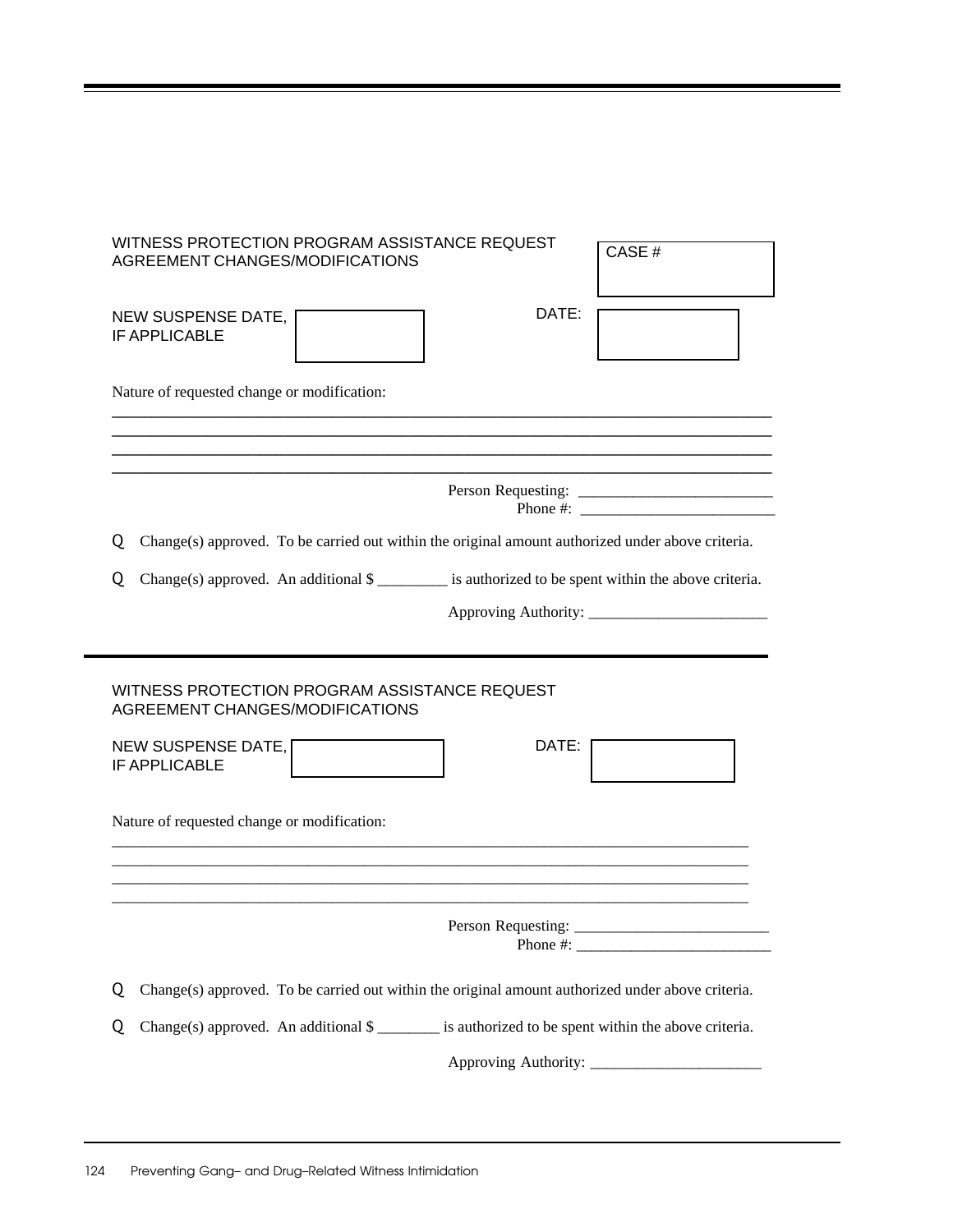## **Appendix B6 Helping Communities With Nuisance Abatement Suits**

## **A MESSAGE FROM THE STATE'S ATTORNEY**

This brochure has been prepared to inform citizens on the use of the Drug Nuisance Abatement Law. We see the use of this law as another tool for neighborhoods in the "neighborhood reclamation" effort.

Drug users, sellers and buyers create nuisances in our neighborhoods. Their activities disrupt the quality of life that we've established for our families and often destroy the sense of community that ties neighbors to neighbors.

With the help of a grant from the Governor's Drug and Alcohol Abuse Commission, we have established the Community Anti-Drug Project to help the citizens of Baltimore rid their neighborhoods of the nuisances that are brought on by drug activity. We will be assisting neighborhood organizations throughout the city with learning the necessary skills to use the Drug Nuisance Abatement Law.

All of us have been affected by the drug activity that has marred many of Baltimore's neighborhoods. It is our hope that the Community Anti-Drug Project will be a valuable tool in the continuing effort to rid our neighborhoods of drugs and drug activities.

#### **Stuart O. Simms**

State's Attorney for Baltimore City

#### **YOUR NEIGHBORHOOD**

#### **THE LAW:**

. . . . . . . . . .

*The Drug Nuisance Abatement Law says that a privately owned property that is being used for drug activity is a nuisance.*

- a building where people deal drugs
- a building where drugs are stored in large quantities, or
- a building where people gather to take drugs.

#### **WHO CAN SUE?**

*A drug nuisance suit can be brought by:*

- a non-profit community association
- the State's Attorney's Office, or
- the City Solicitor's Office

#### **WHO CAN BE SUED?**

*The law allows a suit against either:*

- OWNER of the property
- TENANTS who are using the property for drug dealing, or • BOTH
- 

aaaaaaaaaaaaaaaaaaaaaaaaaaaaaaaaaaaaaaaaaaaaaaaaaaaaaaaaaaaaa

#### **WHAT DOES THE LAW ALLOW US TO DO?**

*In a drug nuisance suit, the court has the power to:*

- order the owner to submit a plan of correction to ensure that the drug dealing stops;
- order a tenant to vacate the property within 72 hours, if the tenant knew about the drug activity;
- order a tenant to cease any drug related activity and evict the tenant if the tenant continues;
- any other relief the court thinks necessary.
- **HOW DO WE FILE SUIT?**

. . . . . . . . . .

aaaaaaaaaaaaaaaaaaaaaaaaaaaaaaaaaaaaaaaaaaaaaaaaaaaaaaaaaaaaa

- Determine the ownership of properties;
- Collect information submitted by community associations;
- Document related drug activity;
- Notify landlord and/or tenant; and
- Formalize a civil suit.

#### **RESPONSIBILITIES OF THE COMMUNITY ORGANIZATION**

- Organize community effort in your neighborhood;
- Identify property where drugs are being stored, used and/or sold;
- Maintain and document a daily log of activity;
- Report activity to your neighborhood representative; and
- Prepare for trial.

#### **PROJECT ASSISTANCE TO NEIGHBORHOODS**

*Staff members of the Community Anti-Drug Project can assist your neighborhood effort to rid drugs in your community by:*

- Providing the necessary training;
- Supplying technical assistance;
- Furnishing legal support;
- Supporting your neighborhood effort; and
- Monitoring results.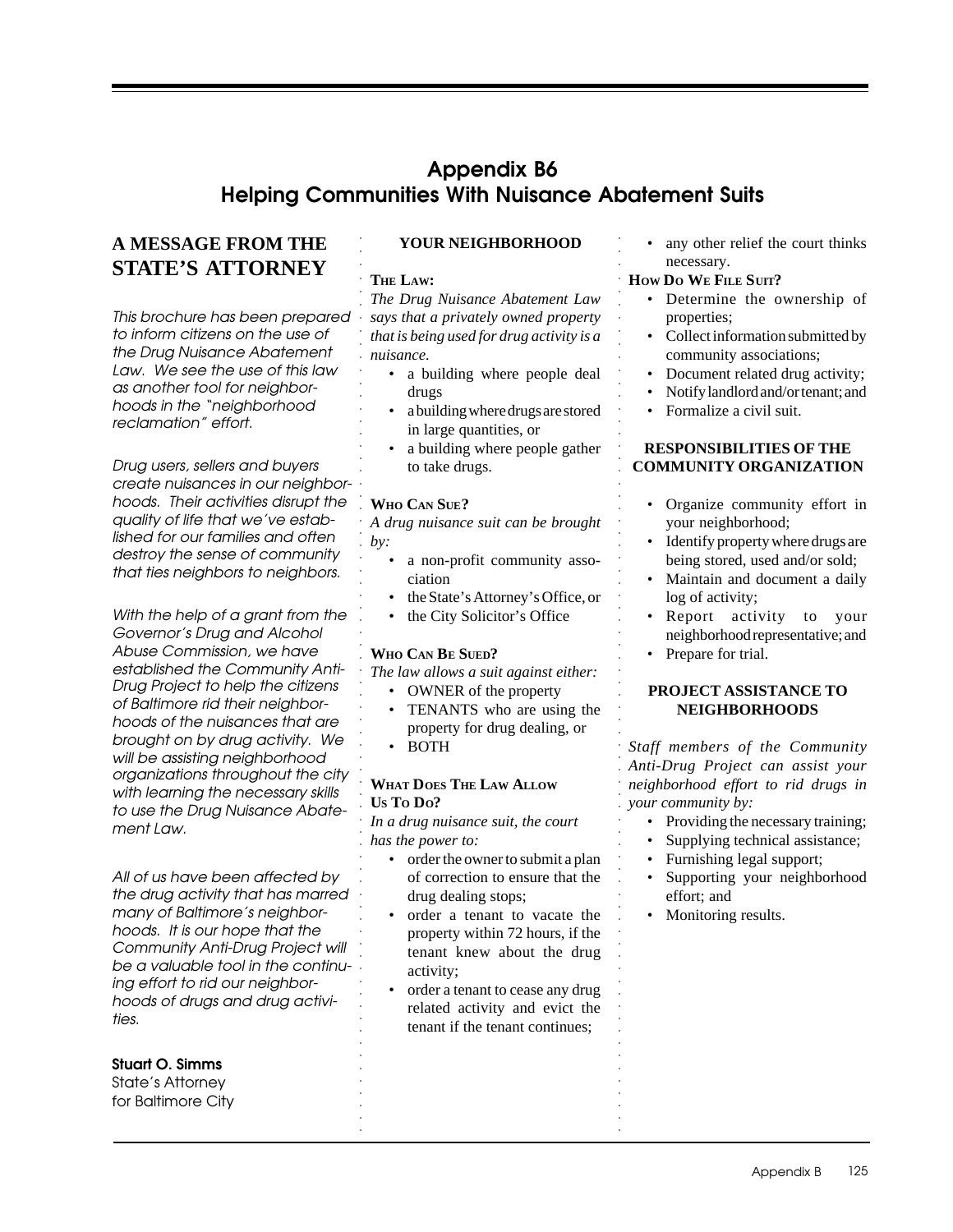# **Appendix C Sample Legislation**

## **Appendix C1 Rhode Island**

*12-30-1 Criminal Procedure*

**12-30-1. Statement of purpose.** The effective prosecution of persons involved in organized criminal activity requires the development and use of testimony obtained from witnesses who were themselves involved in crime. The standards set forth herein are intended (1) to encourage the cooperation of potential witnesses with law enforcement authorities, (2) to assure the safety and security of those witnesses, (3) to provide accountability in the cost and operation of the witness program, and (4) to protect the community from those with a history of criminal behavior.

History of Section. P.L. 1990, ch. 331, § 1.

**12-30-2. Agreement with witness.** Whenever any law enforcement official of the state of Rhode Island or any city or town thereof determines that a person who is either (1) incarcerated upon conviction for a felony, (2) indicted or informed against for a felony, or (3) the subject of a felony investigation, is-willing to give evidence regarding the commission of felony offenses within the state in exchange for a reduction of his or her sentence, and/or assistance in obtaining parole, and/or the dismissal or reduction of charges pending against him or her, and/or immunity from prosecution said official shall notify the department of attorney general forthwith. An assistant attorney general and the law enforcement official shall interview the prospective witness to determine what information he or she possesses and what consideration he or she is seeking for his or her testimony. If they determine that the evidence proffered is reliable and that the consideration sought is reasonable, the assistant attorney general shall prepare a written memorandum setting forth all of the terms of the agreement which shall be signed by the witness, a representative of the law enforcement agency initiating the case, and representative of the attorney general's office. The terms of said agreement shall include the length and manner of custodial supervision to be provided in order to accomplish both the protection and incarceration of the criminal witness. The document shall explicitly state that the agreement will become void if the criminal witness violates the terms of his or her confinement, or fails to provide the promised information and assistance to the prosecution, or commits a new crime. The prospective witness shall be afforded the right to counsel during the negotiation and execution of said agreement. The memorandum shall not become binding and enforceable by the parties until approved in accordance with the procedures set forth in § 12- 30-3.

Historyof section. P.L. 1990, ch. 331, § 1.

**12-30-3. Witness protection review board. —** There is hereby created within the department of attorney general a witness protection review board consisting of an assistant attorney general appointed by the attorney general, an officer of the state police appointed by the superintendent of state police, and a municipal police chief appointed by the president of the Rhode Island police chiefs' association. No agreement which obligates any law enforcement agency of the state or its municipalities to provide protection for and/ or to release from custody or dismiss pending charges against any criminal witness (person who is incarcerated upon conviction for a felony or who is indicted or informed against for a felony or who is the subject of a felony investigation) in exchange for his or her testimony shall take effect until it has been approved by a majority vote of said review board. The board shall review each such agreement to determine whether (1) the evidence proffered justifies the reduction of sentence and/or dismissal of charges, (2) adequate provision has been made to insure the safety of the witness and his or her immediate family, if any, during the times in which he or she will be cooperating with law enforcement authorities and during his or her resettlement thereafter, (3) the witness will serve any sentence of confinement imposed upon him or her for his or her crimes in a sufficiently restrictive environment, (4) the cost of maintaining the witness in the protection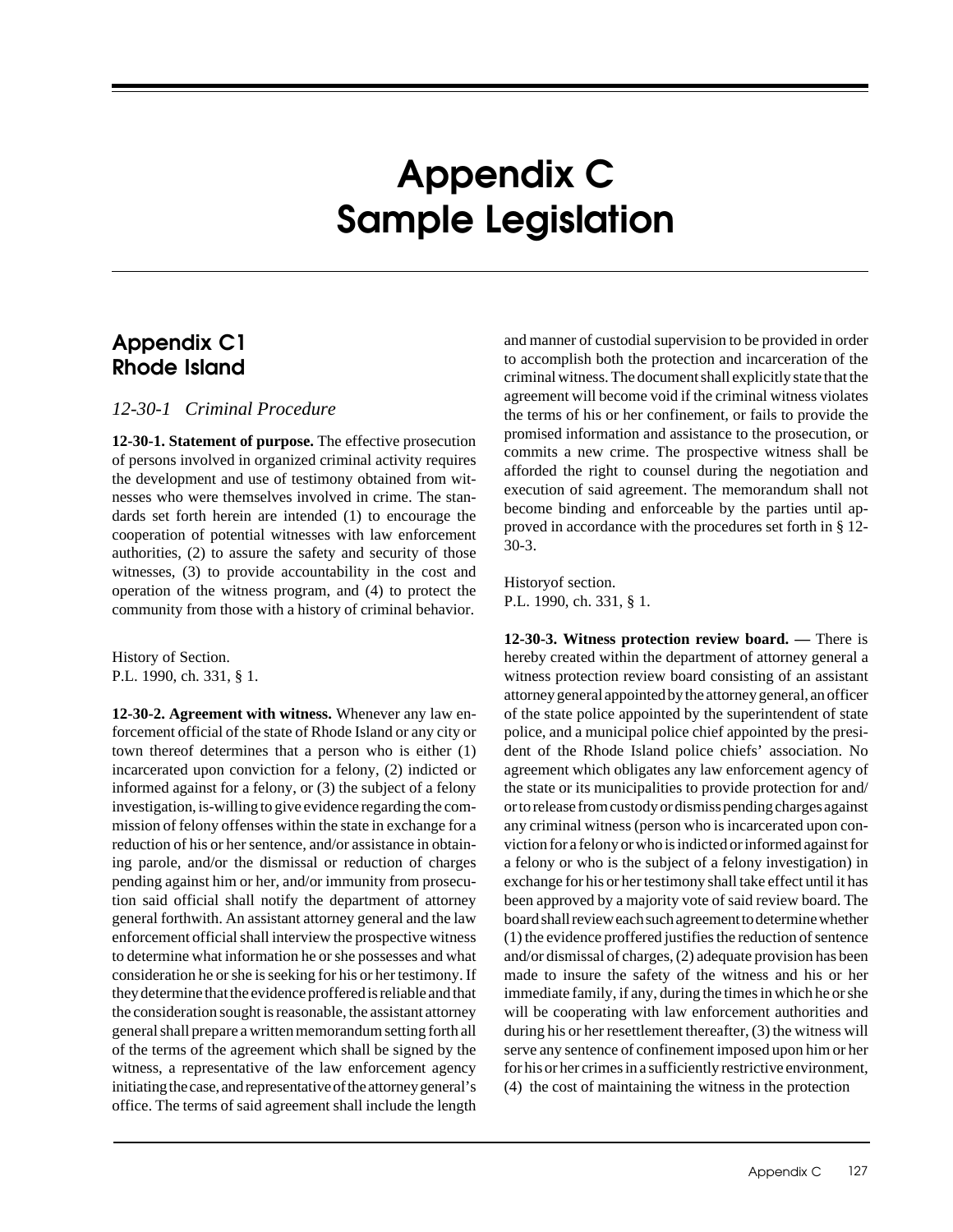program is reasonable, 5) the witness will pose any threat of future criminality if released into the community pursuant to the terms of the agreement. In determining whether to approve the agreement, the board shall consider whether the particular witness could be better managed if responsibility for his or her custody were transferred to the, witness protection program, operated by the United States justice department. The recommendation of the review board shall be presented to the attorney general, whose approval shall be required prior to implementation of the agreement. Once approved by the review board and the attorney general, any provision of the agreement reducing the sentence of, transferring the custody of, dismissing the charges against and/or agreeing to immunize the witness must be presented to the superior court for its approval in accordance with applicable statutes and the rules of said court.

History of Section. P.L. 1990, ch. 331, § 1.

**12-30-4. Non-criminal witnesses.** Whenever any law enforcement official of the state or any city or town thereof determines that a prospective witness who is not incarcerated, charged, or under investigation for commission of a felony requires custodial protection and/or assistance with relocation due to a threat to the safety of that witness or his or her family, said official shall notify the department of attorney general forthwith. An assistant attorney general and the law enforcement official shall interview the prospective witness to determine what information he or she possesses and what level of protection is required. If they determine that the evidence proffered is reliable and that the protection is necessary, the assistant attorney general shall prepare a written memorandum setting forth a summation of the information to be provided and the nature and cost of the protection to be afforded. Said memorandum shall be presented to the witness protection review board for its review and approval pursuant to § 12-30-3.

History of Section. P.L. 1990, ch. 331, § 1.

**12-30-5. Supervision of witness.** Whenever the terms of an agreement with a criminal witness provide for him or her to serve a period of incarceration in the state of Rhode Island, his or her confinement shall be either at the adult correction institution or at a facility maintained and supervised by the state police. The court by order shall set forth whether custody of the criminal witness shall be maintained by the department of corrections or the state police. If the place of confinement is other than at the ACI, the witness shall be under guard by law enforcement officials at all times. He or she shall not be permitted to leave the place of confinement unless escorted by a law enforcement guard. The officers selected to guard the witness shall have no other involvement in the case or cases in which the witness is providing evidence.

History of Section.

P.L. 1990, ch. 326, § 3; P.L. 1990, ch. 327, § 3; P.L. 1990, ch.331, § 1.

*Compiler's Notes.* This section was enacted by three Acts (P.L. 1990, ch. 326, § 3; P.L. 1990, ch. 327, § 3; P.L. 1990, ch. 331, § 1) passed by the 1990 General Assembly. Chapters 326, § 3 and 327, § 3 both enact identical versions of this section. However, the version enacted by P.L. 1990, ch. 331, § 1 differs from the other versions in that it substitutes "state marshalls" for both "state police" and "law enforcement officials" throughout the section. The law revision officer of the joint committee on legislative affairs, pursuant to § 43-2-2.1, has determined that the enactment of this section by P.L. 1990, ch. 326, § 3, and P.L. 1990, ch. 327, § 3, supercede the enactment by P. L. 1990, ch. 331, § 1. The section is set out above as enacted by P.L. 1990, ch. 326, § 3, and P.L. 1990, ch. 327, § 3.

As enacted by P.L. 1990, ch. 326, § 3; P.L. 1990, ch. 327, § 3; and P.L. 1990, ch. 331, § 1

**12-30-9. Monitoring of witness.** The witness protection review board shall examine the status of each case involving a protected criminal witness at three (3) month intervals. Any change in the terms of confinement of the witness must be reported to the board within five (5) days of its occurrence.

History of Section. P.L. 1990, ch. 331, § 1.

**12-30-10. Rules and regulations.** The department of attorney general and the state police shall promulgate rules and regulations in furtherance of the administration of their responsibilities pursuant to this chapter. Said rules and regulations shall be submitted to the witness protection review board within six (6) months of the effective date of this statute. Any amendment of or addition to said rules shall be submitted to the board within thirty (30) days of their promulgation.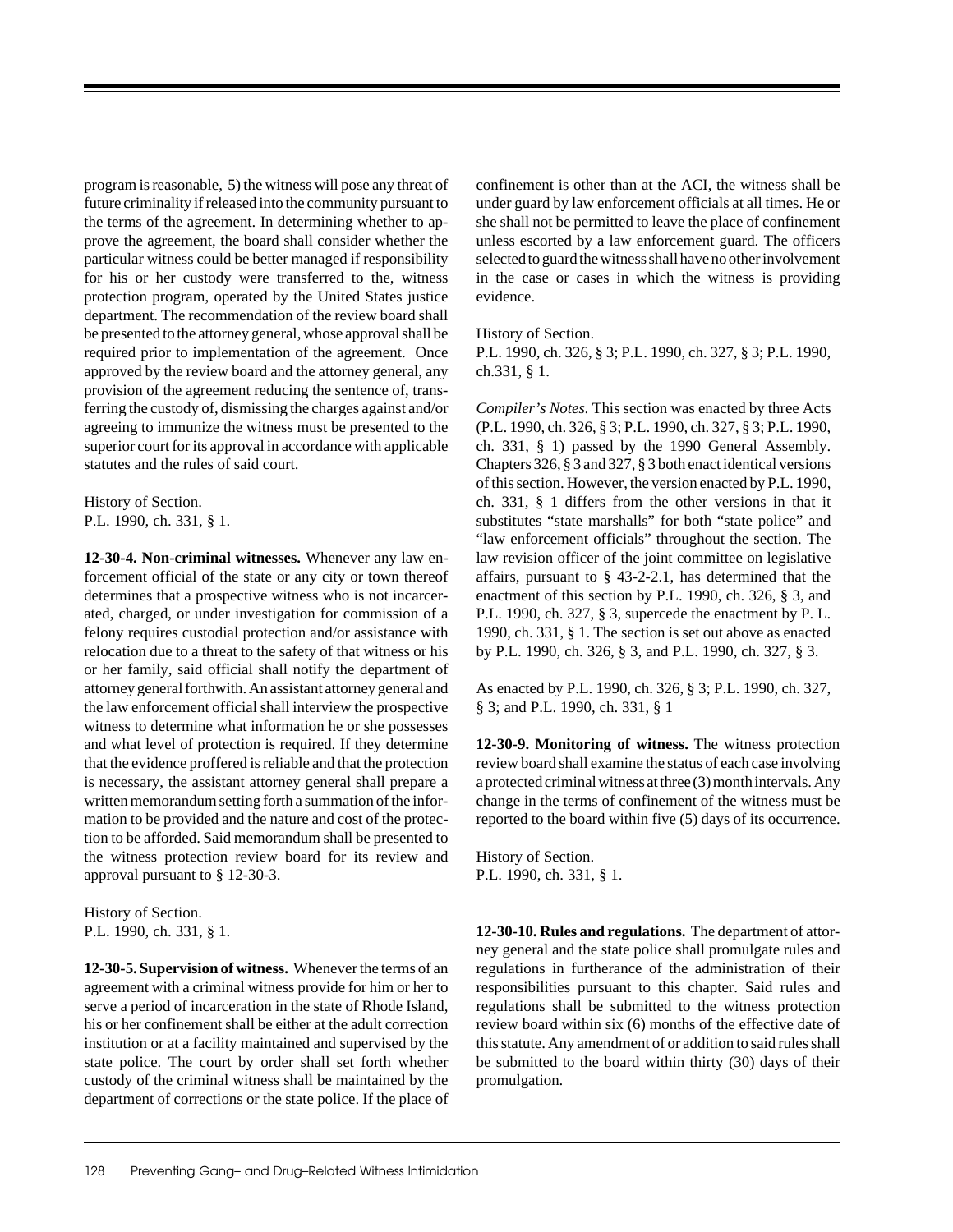History of Section. P.L. 1990, ch. 326, § 3; P.L. 1990, ch. 327, § 3; P.L. 1990, ch. 331, § 1.

*Compiler's Notes.* This section was enacted by three Acts (P.L. 1990, ch. 326, § 3; P.L. 1990, ch. 327, § 3; P.L. 1990, ch. 331, § 1) passed by the 1990 General Assembly Chapters 326, § 3 and 327, § 3 both enact identical versions of this section. However, the version enacted by P.L. 1990, ch. 331, § 1 differs from the other versions in that it substitutes "state marshalls" for "state police" in the first sentence of the section. The law revision officer of the joint committee on legislative affairs, pursuant to § 43-2-2.1, has determined that the enactment of this section by P.L. 1990, ch. 326, § 3, and P.L. 1990, ch. 327, § 3, supercede the enactment by P.L. 1990, ch. 331, § 1. The section is set out above as enacted by P.L. 1990, ch. 326, § 3, and P.L. 1990, ch. 327, § 3.

**12-30-11. Priority for trial.** In order to minimize the period of time during which protection must be provided for the witness, the trial of cases in which a protected witness will be testifying shall, upon application of the attorney general, be given priority on the criminal trial calendar by the superior court.

History of Section. P.L. 1990, ch. 331, § 1.

**12-30-12. Annual report.** On the second Friday of January of each year, the attorney general shall submit a report to the general assembly stating the number of proposed agreements submitted to the witness protection review board during the previous year and the number of agreements approved by said review board and the attorney general.

In addition the report shall provide 1) the number of witnesses currently in the program; 2) the number of witnesses in the custody of the department of corrections and in the custody of the state police; 3) the charges pending against each witness and the proposed disposition resulting from his or her cooperation; 4) the number of indictments that have resulted from information obtained from each witness; 5) the number of convictions that have resulted from the information obtained from each witness and the sentences imposed by the court; 6) an itemization of all expenditures of public funds made by or on behalf of each witness listed by the purpose of the expenditure.

Said report shall not disclose the identity of any witness not already publicly known to be participating in the program nor shall it disclose any specific information that might tend to reveal the location of the witness.

#### History of Section.

P.L. 1990, ch. 326, § 3; P.L. 1990, ch. 327, § 3; P.L. 1990, ch. 331, §

*Compiler's Notes.* This section was enacted by three Acts (P.L. 1990, ch. 326, § 3; P.L. 1990, ch. 327, § 3; P.L. 1990, ch. 331, § 1) passed by the 1990 General Assembly. Chapters 326, § 3 and 327, § 3 both enact identical versions of this section. However, the version enacted by P.L. 1990, ch. 331, § 1 differs from the other versions in that it substitutes "state marshalls" for "state police near the beginning of the second paragraphs of the section. The law revision officer of the joint committee on legislative affairs, pursuant to § 43-2-2.1, has determined that the enactment of this section by P.L. 1990, ch. 326, § 3, and P.L. 1990, ch. 327, § 3, supercede the enactment by P.L. 1990, ch. 331, § 1. The section is set out above as enacted by P.L. 1990, ch. 326, § 3, and P.L. 1990, ch. 327, § 3.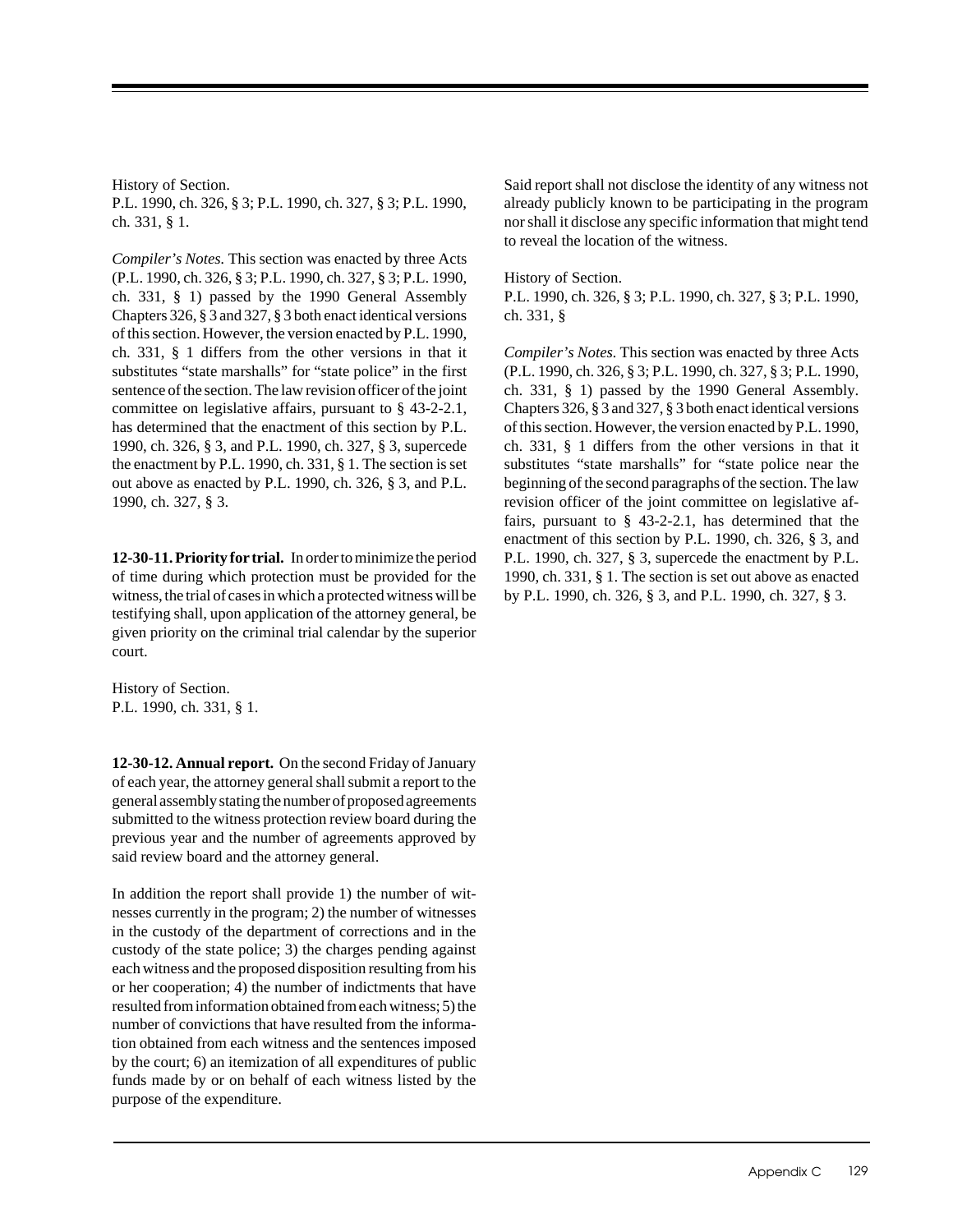## **Appendix C2 Victim and Witness Intimidation**

Sec.

| ----- |                                              |
|-------|----------------------------------------------|
|       | 4951. Definitions.                           |
|       | 4952. Intimidation of witnesses or victims.  |
|       | 4953. Retaliation against witness or victim. |

- 4954. Protective orders.
- 4955. Violation of orders.
- 4956. Pretrial release.

Historical Note

Subchapter B was added by Act 1980, Dec. 4, P.L. 1097, No. 187, § 4, eff. in 60 days.

#### **§ 4951. Definitions**

The following words and phrases when used in this subchapter shall have, unless the context clearly indicates otherwise, the meanings given to them in this section:

"Victim." Any person against whom any crime as defined under the laws of this State or of any other state or of the United States is being or has been perpetrated or attempted.

"Witness." Any person having knowledge of the existence or nonexistence of facts or information relating to any crime, including but not limited to those who have reported facts or information to any law enforcement officer, prosecuting official, attorney representing a criminal defendant or judge, those who have been served with a subpoena issued under the authority of this State or any other state or of the United States, and those who have given written or oral testimony in any criminal matter; or who would be believed by any reasonable person to be an individual described in this definition.

1980, Dec. 4, P.L. 1097, No. 187, § 4, effective in 60 days.

#### **Library References**

Obstructing Justice - 1,4. C.J.S. Obstructing Justice or Governmental Administration §§ 2 to 4, 9, 16, 17, 20, 21.

#### **§ 4952. Intimidation of witnesses or victims**

A. Offense defined. - A person commits an offense if, with the intent to or with the knowledge that his conduct will obstruct, impede, impair, prevent or interfere with the administration of criminal justice, he intimidates or attempts to intimidate any witness or victim to:

- 1. Refrain from informing or reporting to any law enforcement officer, prosecuting official or judge concerning any information, document or thing relating to the commission of a crime.
- 2. Give any false or misleading information or testimony relating to the commission of any crime to any law enforcement officer, prosecuting official or judge.
- 3. Withhold any testimony, information, document or thing relating to the commission of a crime from any law enforcement officer, prosecuting official or judge.
- 4. Give any false or misleading information or testimony or refrain from giving any testimony, information, document or thing, relating to the commission of a crime, to an attorney representing a criminal defendant.
- 5. Elude, evade or ignore any request to appear or legal process summoning him to appear to testify or supply evidence.
- 6. Absent himself from any proceeding or investigation to which he has been legally summoned.
- B. Grading. The offense is a felony of the third degree if:
	- 1. The actor employs force, violence or deception, or threatens to employ force or violence, upon the witness or victim or, with the requisite intent or knowledge upon any other person.
	- 2. The actor offers any pecuniary or other benefit to the witness or victim or, with the requisite intent or knowledge, to any other person.
	- 3. The actor's conduct is in furtherance of a conspiracy to intimidate a witness or victim.
	- 4. The actor solicits another to or accepts or agrees to accept any pecuniary or other benefit to intimidate a witness or victim.
	- 5. The actor has suffered any prior conviction for any violation of this title or any predecessor haw hereto, or has been convicted, under any Federal statute or statute of any other state, of an act which would be a violation of this title if committed in this State.

Otherwise the offense is a misdemeanor of the second degree.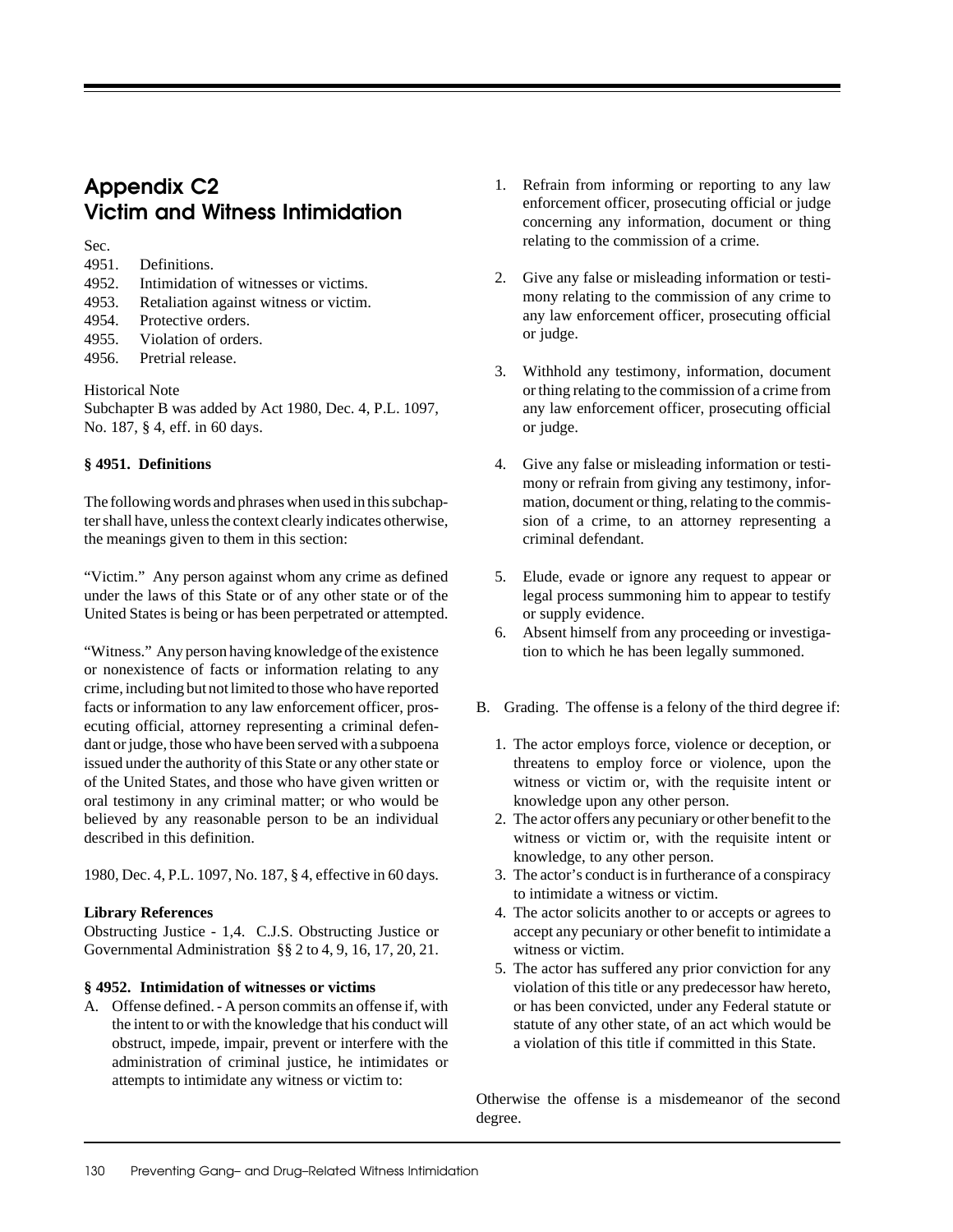1980, Dec. 4, P.L. 1987, No. 1987, § 4, effective in 60 days.

#### **Cross References**

Limitation of prosecutions for crime committed under this section, see 42 Pa.C.S.A. § 5552.

#### **§ 4953. Retaliation against witness or victim**

- A. Offense defined. A person commits an offense if he harms another by any unlawful act in retaliation for anything lawfully done in the capacity of witness or victim.
- B. Grading. The offense is a felony of the third degree if the retaliation is accomplished by any of the means specified in section 4952(b)(1) through (5) (relating to intimidation of witnesses or victims). Otherwise the offense is a misdemeanor of the second degree.

1980, Dec. 4, P.L. 1097, No. 187, § 4, effective in 60 days.

#### **Cross References**

Limitation of prosecutions for crime committed under this section, see 42 Pa.C.S.A. § 5552.

#### **§ 4954. Protective orders**

Any court with jurisdiction over any criminal matter may, after a hearing and in its discretion, upon substantial evidence, which may include hearsay or the declaration of the prosecutor that a witness or victim has been intimidated or is reasonably likely to be intimidated, issue protective orders including but not limited to the following:

- 1. An order that a defendant not violate any provision of this subchapter.
- 2. An order that a person other than the defendant, including but not limited to a subpoenaed witness, not violate any provision of this subchapter.
- 3. An order that any person described in paragraph (1) or (2) maintain a prescribed geographic distance from any specified witness or victim.
- 4. An order that any person described in paragraph (1) or (2) have no communication whatsoever with any speci-

fied witness or victim, except through an attorney under such reasonable restrictions as the court may impose.

1980, Dec. 4, P.L. 1097, No. 187, § 4, effective in 60 days.

#### **§ 4955. Violation of orders**

Any person violating any order made pursuant to section 4954 (relating to protective orders) may be punished in any of the following ways:

- 1. For any substantive offense described in this chapter, where such violation of an order is a violation of any provision of this subchapter.
- 2. As a contempt of the court making such order. No finding of contempt shall be a bar to prosecution for a substantive offense under section 4952 (relating to intimidation of witnesses or victims) or 4953 (relating to retaliation against witness or victim), but:
	- i. any person so held in contempt shall be entitled to credit for any punishment imposed therein against any sentence imposed on conviction of said substantive offense; and
	- ii. any conviction or acquittal for any substantive offense under this title shall be a bar to subsequent punishment for contempt arising out of the same act.
- 3. By revocation of any form of pretrial release, or the forfeiture of bail and the issuance of a bench warrant for the defendant's arrest or remanding him to custody. Revocation may, after hearing and on substantial evidence, in the sound discretion of the court, be made whether the violation of order complained of has been committed by the defendant personally or was caused or encouraged to have been committed by the defendant.

1980, Dec. 4, P.L. 1097, No. 187, § 4, effective in 60 days.

#### **§ 4956. Pretrial release**

A. Conditions for pretrial release.- Any pretrial release of any defendant whether on bail or under any other form of recognizance shall be deemed, as a matter of law, to include a condition that the defendant neither do, nor cause to be done, nor permit to be done on his behalf, any act proscribed by section 4952 (relating to intimidation of witnesses or victims) or 4953 (relating to retaliation against witness or victim) and any willful violation of said condition is subject to punishment as prescribed in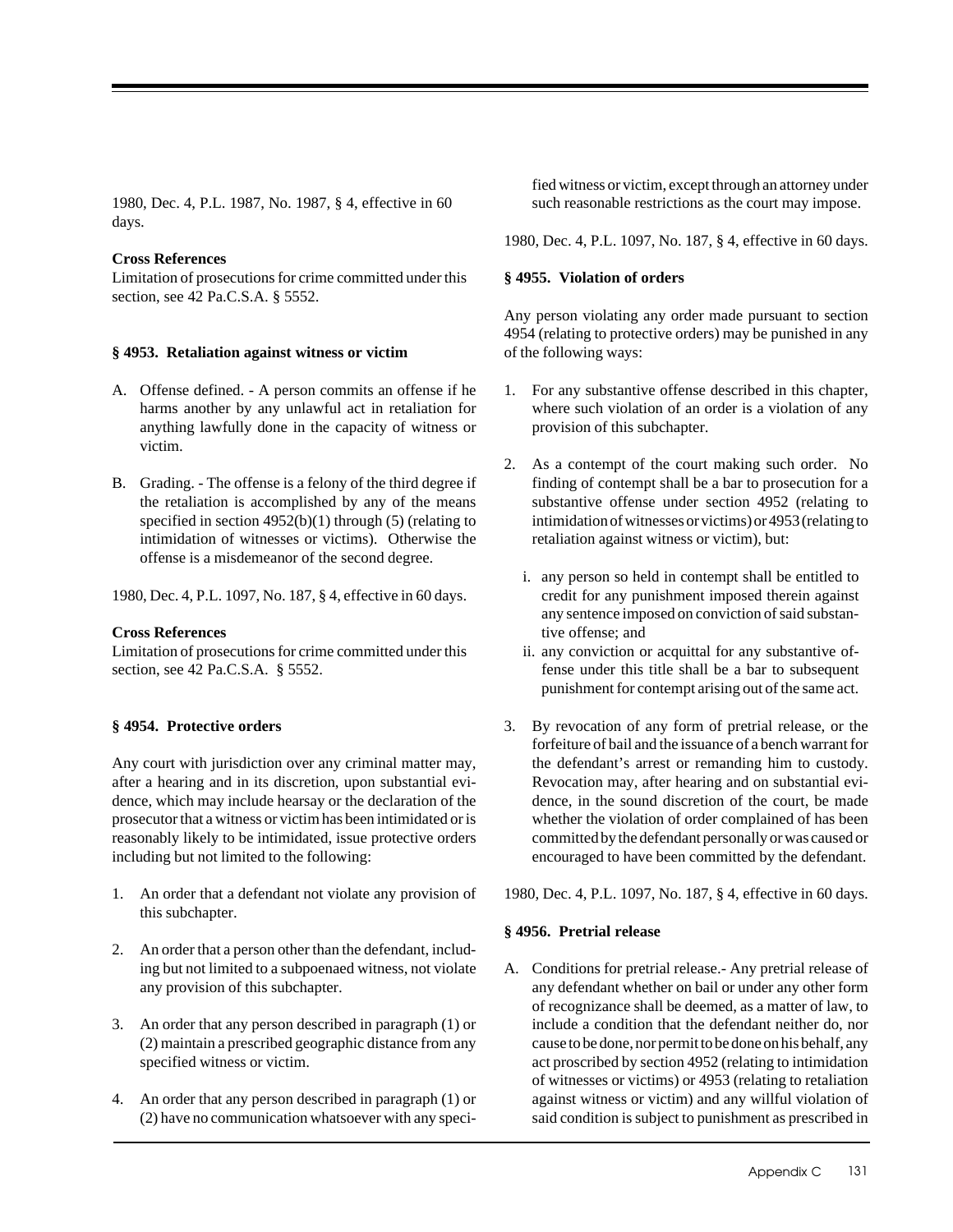section 4955(3) (relating to violation of orders) whether or not the defendant was the subject of an order under section 4954 (relating to protective orders).

B. Notice of condition.- From and after the effective date of this subchapter, any receipt for any bail or bond given by the clerk of any court, by any court, by any surety or bondsman and any written promise to appear on one's own recognizance shall contain, in a conspicuous location, notice of this condition.

1980, Dec. 4, P.L. 1097, No. 187, § 4, effective in 60 days.

#### **Cross References**

Conditions of bond, see Pa.R.Crim.P., Rule 4014, 42 Pa.C.S.A.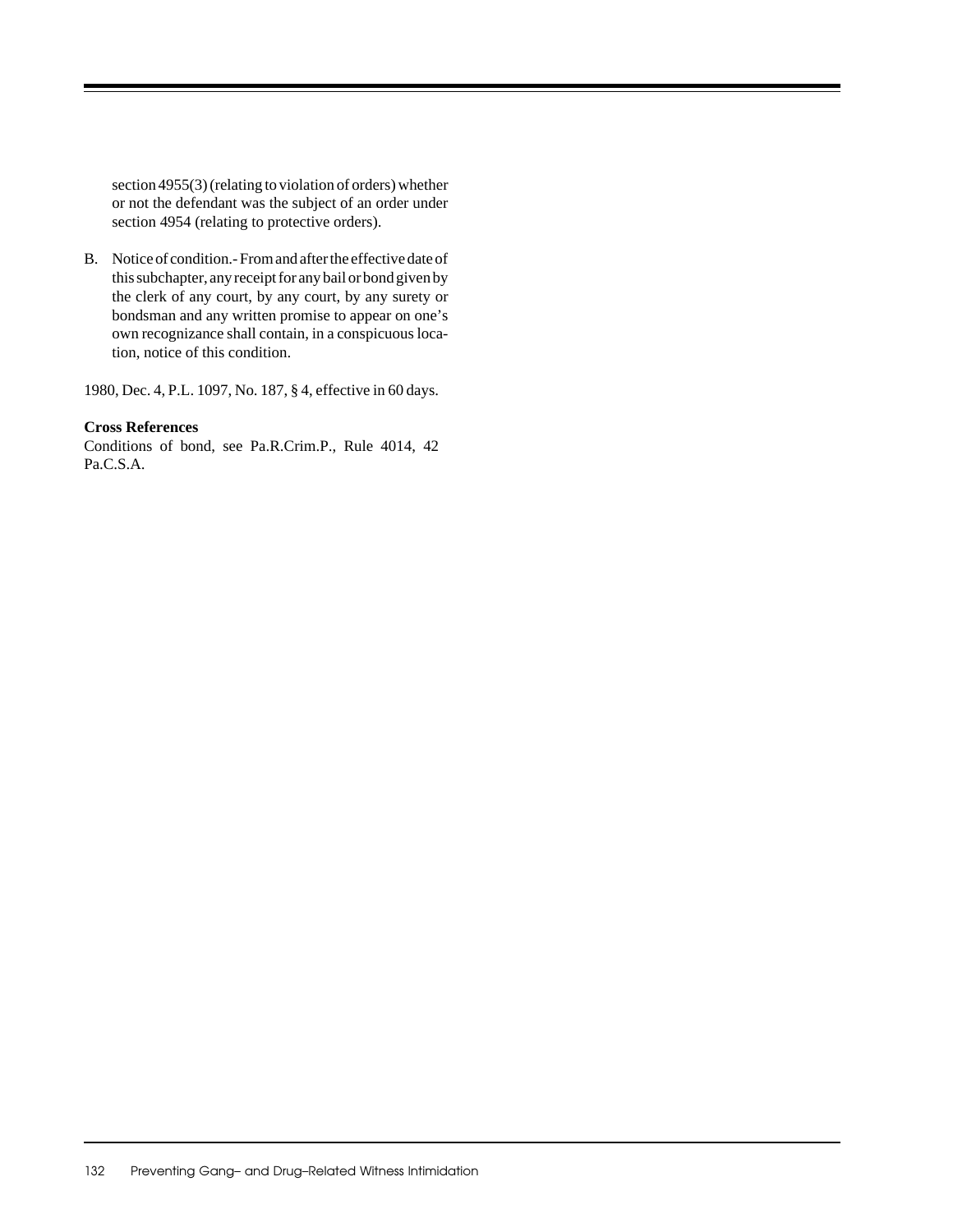## **Appendix C3 California**

*Chapter 11. Street Terrorism Enforcement and Prevention Act*

#### Section

- 186.20 Citation.
- 186.21 Legislative findings and declaration.
- 186.22 Participation in criminal street gang; punishment; felony conviction; sentence enhancement; commission on or near school grounds; pattern of criminal gang activity.
- 186.22a. Buildings or places used by criminal street gangs; nuisance; additional remedies; confiscation of firearms or deadly or dangerous weapons owned or possessed by gang members.
- 186.23 Mutual aid activities; labor organizations.
- 186.24 Severability.
- 186.25 Local laws; preemption.
- 186.26 Criminal street gang; violent coercion to participate; offense.
- 186.27 Duration of chapter.
- 186.28 Firearms; supply, sell or give possession; participation in criminal street gangs.

#### **Repeal**

*Chapter 11 is repealed Jan. 1, 1997, by the provisions of §186.27.*

#### **§ 186.20. Citation**

This chapter shall be known and may be cited as the "California Street Terrorism Enforcement and Prevention Act." *Added by Stats. 1988, c. 1242, § 1. eff. Sept. 26, 1988; Stats. 1988, c. 1256, § 1 eff. Sept. 26, 1988.)*

#### **§ 186.21. Legislative findings and declaration**

The Legislature hereby finds and declares that it is the right of every person, regardless of race, color, creed, religion, national origin, sex, age, sexual orientation, or handicap, to be secure and protected from fear, intimidation, and physical harm caused by the activities of violent groups and individuals. It is not the intent of this chapter to interfere with the exercise of the constitutionally protected rights of freedom of expression and association. The Legislature hereby recognizes the constitutional right of every citizen to harbor and express beliefs on any lawful subject whatsoever, to lawfully associate with others who share similar beliefs, to petition lawfully constituted authority for a redress of perceived grievances, and to participate in the electoral process.

The Legislature, however, further finds that the State of California is in a state of crisis which has been caused by violent street gangs whose members threaten, terrorize, and commit a multitude of crimes against the peaceful citizens of their neighborhoods. These activities, both individually and collectively, present a clear and present danger to public order and safety and are not constitutionally protected. The Legislature finds that there are nearly 600 criminal street gangs operating in California, and that the number of gangrelated murders is increasing. The Legislature also finds that in Los Angeles county alone there were 328 gang-related murders in 1986, and that gang homicides in 1987 have increased 80 percent over 1986. It is the intent of the Legislature in enacting this chapter to seek the eradication of criminal activity by street gangs by focusing upon patterns of criminal gang activity and upon the organized nature of street gangs, which together, are the chief sources of terror created by street gangs. The Legislature further finds that an effective means of punishing and deterring the criminal activities of street gangs is through forfeiture of the profits, proceeds, and instrumentalities acquired, accumulated, or used by street gangs. *(Added by Stats. 1988, c. 1242, § 1, eff. Sept. 26, 1988: Stats. 1988, c. 1256, § 1, eff. Sept. 26, 1988.)*

#### **§ 186.22. Participation in criminal street gang; punishment; felony conviction; sentence enhancement; commission on or near school grounds; pattern of criminal gang activity**

- A. Any person who actively participates in any criminal street gang with knowledge that its members engage in or have engaged in a pattern or criminal gang activity, and who willfully promotes, furthers, or assists in any felonious criminal conduct by members of that gang, shall be punished by imprisonment in a county jail for a period not to exceed one year, or by imprisonment in the state prison for 16 months, or 2 or 3 years.
- B. 1. Except as in paragraph (2), any person who is con-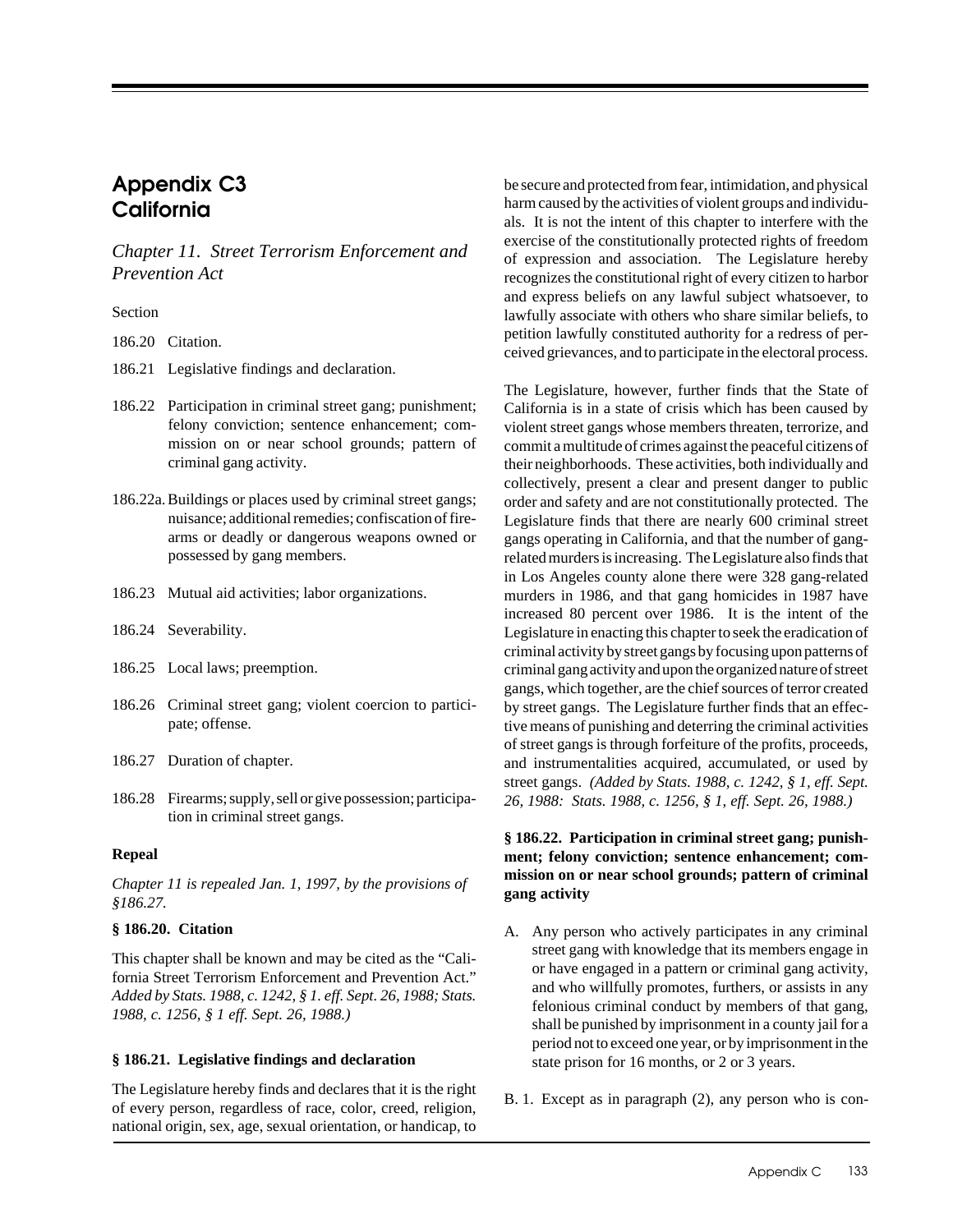victed of a felony committed for the benefit of, at the direction of, or in association with any criminal street gang, with the specific intent to promote, further, or assist in any criminal conduct by gang members, shall, upon conviction of that felony, in addition and consecutive to the punishment prescribed for the felony or attempted felony of which he or she has been convicted, be punished by an additional term of one, two, or three years at the court's discretion. However, if the underlying felony is committed on the grounds of, or within 1,000 feet of, a public or private elementary, vocational, junior high, or high school, during hours in which the facility is open for classes or school related programs or when minors are using the facility, the additional term shall be two, three, or four years, at the court's discretion. The court shall order the imposition of the middle term of the sentence enhancement, unless there are circumstances in aggravation or mitigation. The court shall state the reasons for its choice of sentence enhancements on the record at the time of the sentencing.

- 2. Any person who violates this subdivision in the commission of a felony punishable by imprisonment in the state prison for life, shall not be paroled until a minimum of 15 calendar years have been served.
- C. If the court grants probation or suspends the execution of sentence imposed upon the defendant for a violation of subdivision (a), or in cases involving a true findings of the enhancement enumerated in subdivision (b), the court shall require that the defendant serve a minimum of 180 days in a county jail as a condition thereof.
- D. Notwithstanding any other law, the court may strike the additional punishment for the enhancements provided in this section or refuse to impose the minimum jail sentence for misdemeanors in an unusual case where the interests of justice would best be served, if the court specifies on the record and enters into the minutes the circumstances indicating that the interests of justice would best be served by that disposition.
- E. As used in this chapter, "pattern or criminal gang activity" means the commission, attempted commission, or solicitation of two or more of the following offenses, provided at least one of those offenses occurred after the effective date of this chapter and the last of those offenses occurred within three years after a prior offense, and the offenses are committed on separate occasions, or by two or more persons:
- 1. Assault with a deadly weapon or by means of force likely to produce great bodily injury, as defined in Section 245.
- 2. Robbery, as defined in Chapter 4 (commencing with Section 211) of Title 8 or Part 1.
- 3. Unlawful homicide or manslaughter, as defined in Chapter 1 (commencing with Section 187) of Title 8 of Part 1.
- 4. The sale, possession for sale, transportation, manufacture, offer for sale, or offer to manufacture controlled substances as defined in Sections 11054, 11055, 11056, 11057, and 11058 of the Health and Safety Code.
- 5. Shooting at an inhabited dwelling or occupied motor vehicle, as defined in Section 246.
- 6. Discharging or permitting the discharge of a firearm from a motor vehicle, as defined in subdivisions (a) and (b) of Section 12034.
- 7. Arson, as defined in Chapter 1 (commencing with Section 450) of Title 13.
- 8. The intimidation of witnesses and victims, as defined in Section 136.1.
- 9. Grand theft, as defined in Section 487, when the value of the money, labor, or real or personal property taken exceeds ten thousand dollars (\$10,000).
- 10. Grand theft of any vehicle, trailer, or vessel, as described in Section 487h.
- 11. Burglary, as defined in Section 459.
- 12. Rape, as defined in Section 261.
- 13. Looting, as defined in Section 463.
- 14. Moneylaundering, as defined in Section 186.10.
- 15. Kidnapping, as defined in Section 207.
- 16. Mayhem, as defined in Section 203.
- 17. Aggravated mayhem, as defined in Section 205.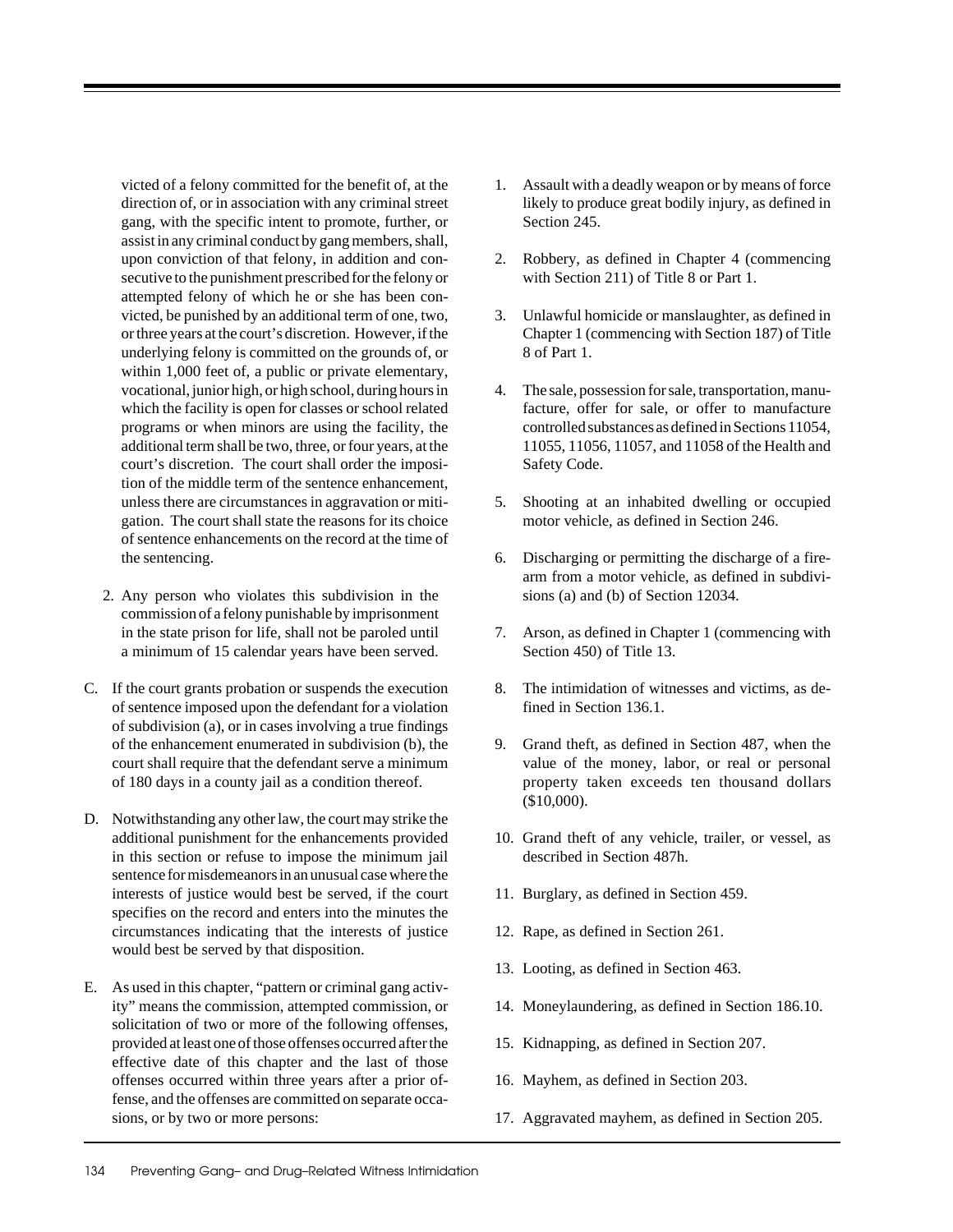- 18. Torture, as defined in Section 206.
- 19. Felony extortion, as defined in Sections 518 and 520.
- 20. Felony vandalism, as defined in paragraph (1) of subdivision (b) of Section 594.
- 21. Carjacking, as defined in Section 215.
- 22. *The sale, delivery, or transfer of a firearm as described in Section 12072.*
- 23. *Possession of a pistol, revolver, or other firearm capable of being concealed upon the person in violation of paragraph (1) of subdivision (a) of Section 12101.*
- F. As used in this chapter, "criminal street gang" means any ongoing organization, association, or group of three or more persons, whether formal or informal, having as one of its primary activities the commission of one or more of the criminal acts enumerated in paragraphs (1) to (23), inclusive, of subdivision (e), having a common name or common identifying sign or symbol, and whose members individually or collectively engage in or have engaged in a pattern of criminal gang activity.
- G. This section shall remain in effect only until January 1, 1997, and on that date is repealed. *(Added by Stats. 1989, c. 930, § 5.1, operative Jan. 1, 1993. Amended by Stats. 1991, c. 201 (A.B.1135), § 1, operative Jan. 1, 1993; Stats.1991, c. 661 (A.B.1866), § 2, operative Jan. 1, 1993; Stats.1993, c. 601 (S.B.724), § 1; Stats.1993, c. 610 (A.B.6), § 3, eff. Oct. 1, 1993; Stats.1993, c.611 (S.B.60), § 3, eff. Oct. 1, 1993; Stat.1993, c. 1125 (A.B.1630), § 3; Stats.1994, c. 47 (S.B.480), § 1, eff. April 19, 1994; Stats.1994, c. 451 (A.B.2470), § 1.)*

#### **Repeal**

*Section 186.22 is repealed by its own terms on Jan. 1, 1997.*

#### **Cross References**

Firearm possession during street gang crimes, sentence enhancement, see § 12021.5.

Juvenile court rules related to this section, see California Rules of court, rule 1404.

**§ 186.22a. Buildings or places used by criminal street gangs; nuisance; additional remedies; confiscation of firearms or deadly or dangerous weapons owned or possessed by gang members.**

- A. Every building or place used by members of a criminal street gang for the purpose of the commission of the offenses listed in subdivision (c) of Section 186.22 or any offense involving dangerous or deadly weapons, burglary, or rape, and every building or place wherein or upon which that criminal conduct by gang members takes place, is a nuisance which shall be enjoined, abated, and prevented, and for which damages may be recovered, whether it is a public or private nuisance.
- B. any action for injunction or abatement filed pursuant to \* \* \* *subdivision (a)* shall proceed according to the provisions of article 3 (commencing with Section 11570) or Chapter 10 of Division 10 of the Health and Safety Code, except that all of the following shall apply:
	- 1. The court shall not assess a civil penalty against any person unless that person knew or should have known of the unlawful acts.
	- 2. No order of eviction or closure may be entered.
	- 3. All injunctions issued shall be limited to those necessary to protect the health and safety of the residents or the public or those necessary to prevent further criminal activity.
	- 4. Suit may not be filed until 30-day notice of the unlawful use or criminal conduct has been provided to the owner by mail, return receipt requested, postage prepaid, to the last known address.
- C. No nonprofit or charitable organization which is conducting its affairs with ordinary care or skill, and no governmental entity, shall be abated pursuant to \* \* \* *subdivisions (a) and (b).*
- D. Nothing in this chapter shall preclude any aggrieved person from seeking any other remedy provided by law.
- E. 1. Any firearm, ammunition which may be used with the firearm, or any deadly or dangerous weapon which is owned or possessed by a member of a criminal street gang for the purpose of the commission of any of the offenses listed in subdivision (c) of Section 186.22,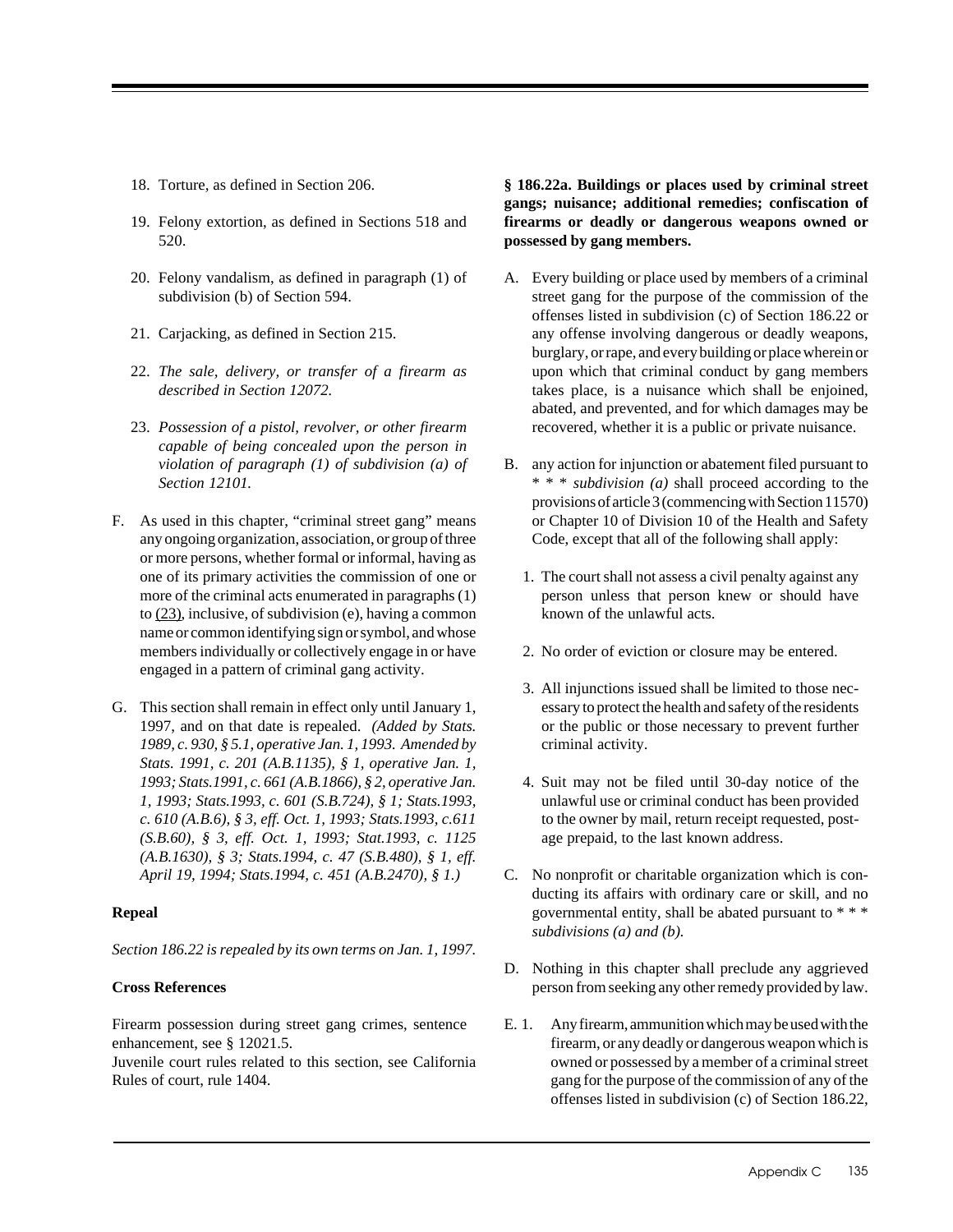or the commission of any burglary or rape, may be confiscated by any law enforcement agency or peace officer.

- 2. In those cases where a law enforcement agency believes that the return of the firearm, ammunition, or deadly weapon confiscated pursuant to this subdivision, is or will be used in criminal street gang activity or that the return of the item would be likely to result in endangering the safety of others, the law enforcement agency shall initiate a petition in the superior court to determine if the item confiscated should be returned or declared a nuisance.
- 3. No firearm, ammunition, or deadly weapon shall be sold or destroyed unless reasonable notice is given to its lawful owner if his or her identity and address can be reasonably ascertained. The law enforcement agency shall inform the lawful owner, at that person's last known address by registered mail, that he or she has 30 days from the date of receipt of the notice to respond to the court clerk to confirm his or her desire for a hearing and that the failure to respond shall result in a default order forfeiting the confiscated firearm, ammunition, or deadly weapon as a nuisance.
- 4. If the person requests a hearing, the court clerk shall set a hearing no later than 30 days from receipt of that request. The court clerk shall notify the person, the law enforcement agency involved, and the district attorney of the date, time, and place of the hearing.
- 5. At the hearing, the burden of proof is upon the law enforcement agency or peace officer to show by a preponderance of the evidence that the seized item is or will be used in criminal street gangs activity or that return of the item would be likely to result in endangering the safety of others. All returns of firearms shall be subject to subdivision (d) of Section 12072.
- 6. If the person does not request a hearing within 30 days of the notice or the lawful owner cannot be ascertained, the law enforcement agency may file a petition that the confiscated firearm, ammunition, or deadly weapon be declared a nuisance. If the items are declared to be a nuisance, the law enforcement agency shall dispose of the items as provided in Section 12028. *(Added by Stats.1988, c. 1256, § 1,*

*eff. Sept. 26, 1988. Amended by Stats.1990, c. 223 (A.B.3485), § 1; Stats. 1991, c. 260 (S.B.809), § 1.)*

#### **§ 186.23. Mutual aid activities; labor organizations**

This chapter does not apply to employees engaged in concerted activities for their mutual aid and protection, or the activities of labor organizations or their members or agents. *(Added by Stats.1988, c. 1242, § 1, eff. Sept. 26, 1988; Stats. 1988, c. 1256, § 1, eff. Sept. 26, 1988).*

#### **§ 186.24. Severability**

If any part or provision of this chapter, or the application thereof to any person or circumstance, is held invalid, the remainder of the chapter, including the application of that part or provision to other persons or circumstances, shall not be affected thereby and shall continue in full force and effect. To this end, the provision of this chapter are severable. *(Added by Stats.1988, c. 1242, § 1, eff. Sept. 26, 1988; Stats.1988, c. 1256, § 1, eff. Sept. 26, 1988.)*

#### **§ 186.25. Local laws; preemption**

Nothing in this chapter shall prevent a local governing body from adopting and enforcing laws consistent with this chapter relating to gangs and gang violence. Where local laws duplicate or supplement this chapter, this chapter shall be construed as providing alternative remedies and not as preempting the field. *(Added by Stats.1988, c. 1242, § 1, eff. Sept. 26, 1988: Stats.1988, c. 1256, § 1 eff. Sept. 26, 1988.)*

#### **§ 186.26 Criminal street gang; violent coercion to participate; offense**

- a) Any adult who utilizes physical violence to coerce, induce, or solicit another person who is under 18 years of age to actively participate in any criminal street gang, as defined in subdivision f) of Section 186.22, the members of which engage in a pattern of criminal gang activity, as defined in subdivision (c) of Section 186.22, shall be punished by imprisonment in the state prison for one, two, or three years.
- b) Any adult who threatens a minor with physical violence on two or more separate occasions within any 30-day period with the intent to coerce, induce, or solicit the minor to actively participate in a criminal street gang, as defined in subdivision (f) of Section 186.22, the mem-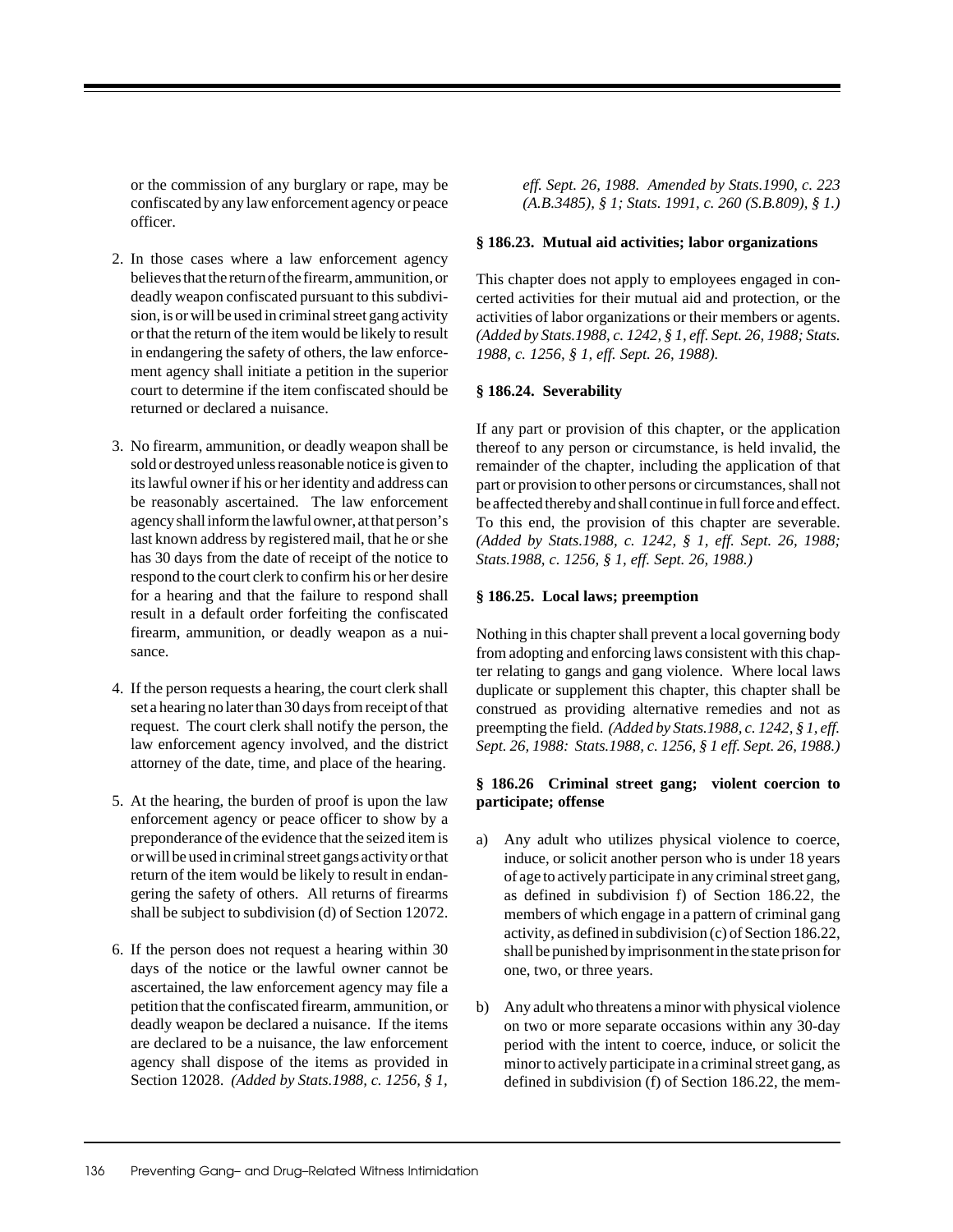bers of which engage in a pattern of criminal gang activity, as defined in subdivision (e) of Section 186.22, shall be punished by imprisonment in the state prison for one, two, or three years or in a county jail for up to one year.

- C. A minor who is 16 years of age or older who commits an offense described in subdivision (a) or (b) is guilty of a misdemeanor.
- D. Nothing in this section shall be construed to limit prosecution under any other provision of the law.
- E. No person shall be convicted of violating this section based upon speech alone, except upon a showing that the speech itself threatened violence against a specific person, that the defendant had the apparent ability to carry out the threat, and that physical harm was imminently likely to occur. *(Added by Stats.1993, c. 557 (A.B.514, § 1.)*

#### **§ 186.27. Duration of chapter**

This chapter shall remain in effect only until January 1, 1997, and as of that date is repealed, unless a later enacted statute, which is chaptered before January 1, 1997, deletes or extends that date. *(Added by Stats.1988, c. 1242, § 1, eff. Sept. 26, 1988; Stats.1988,c. 1256, § 1, eff. Sept. 26, 1988. Amended by Stats.1991, c. 201 (A.B.1135), § 2.)*

#### **§ 186.28. Firearms; supply, sell or give possession; participation in criminal street gangs**

A. Any person, corporation, or firm who shall knowingly supply, sell, or give possession or control of any firearm to another shall be punished by imprisonment in the state prison, or in a county jail for a term not exceeding one year, or by a fire not exceeding one thousand dollars (\$1,000), or by both that fine and imprisonment if all of the following apply:

- 1. The person, corporation, or firm has actual knowledge that the person will use the firearm to commit a felony described in subdivision (e) of Section 186.22, while actively participating in any criminal street gang, as defined in subdivision (f) of Section 186.22, the members of which engage in a pattern of criminal activity, as defined in subdivision (e) of Section 186.22.
- 2. The firearm is used to commit the felony.
- 3. A conviction for the felony violation under subdivision e) of Section 186.22 has first been obtained of the person to whom the firearm was supplied, sold, or given possession of control pursuant to this section.
- B. This section shall only be applicable where the person is not convicted as a principal to the felony offense committed by the person to whom the firearm was supplied, sold, or given possession or control pursuant to this sections. *(Added by Stats.1992, c. 370 (S.B.437), § 1.)*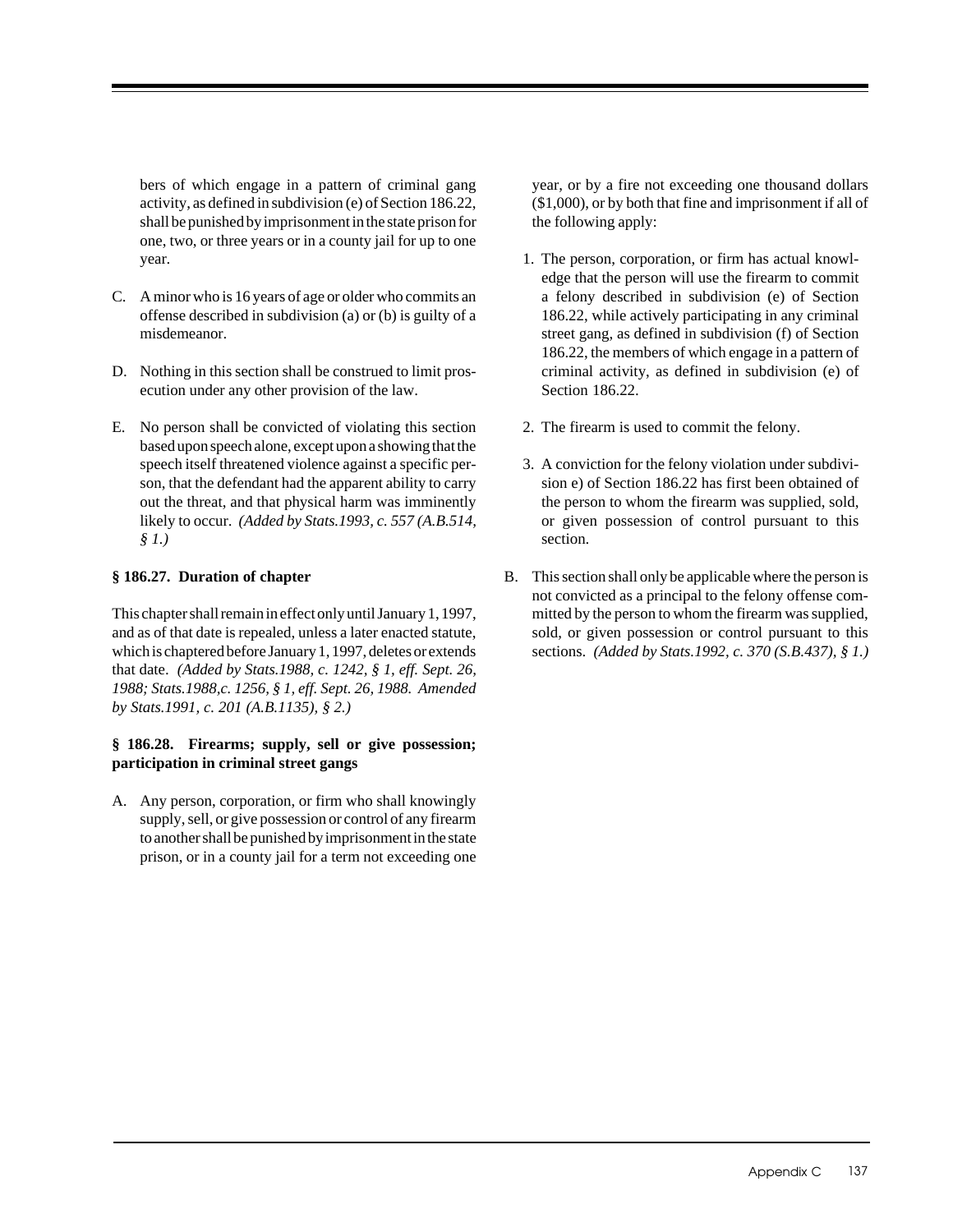## **Appendix C4 Minnesota**

*609.495 Aiding An Offender*

**Subdivision 1.** Whoever harbors, conceals, or aids another known by the actor to have committed a felony under the laws of this or another state or of the United States with intent that such offender shall avoid or escape from arrest, trial, conviction, or punishment, may be sentenced to imprisonment for not more than three years or to payment of a fine of not more than \$5,000, or both.

**Subdivision 2.** This section does not apply if the actor at the time of harboring, concealing, or aiding an offender in violation of subdivision 1, or aiding an offender in violation of subdivision 3, is related to the offender as spouse, parent, or child.

**Subdivision 3.** Whoever intentionally aids another person known by the actor to have committed a criminal act, by destroying or concealing evidence of that crime, providing false or misleading information about that crime, receiving the proceeds of that crime, or otherwise obstructing the investigation or prosecution of that crime is an accomplice after the fact and may be sentenced to not more than one-half of the statutory maximum sentence of imprisonment or to payment of a fine of not more than one-half of the maximum fine that could be imposed on the principal offender for the crime of violence. For purposes of this subdivision, "criminal act" means an act that is a crime listed in section 609.1 1, subdivision 9, under the laws of this or another state, or of the United States, and also includes an act that would be a criminal act if committed by an adult.

History

1963 c 753 art 1 s 609: 495; 1984 c 628 art 3 s 11; 1986 c 444; 1993 c 326 art 4 s 25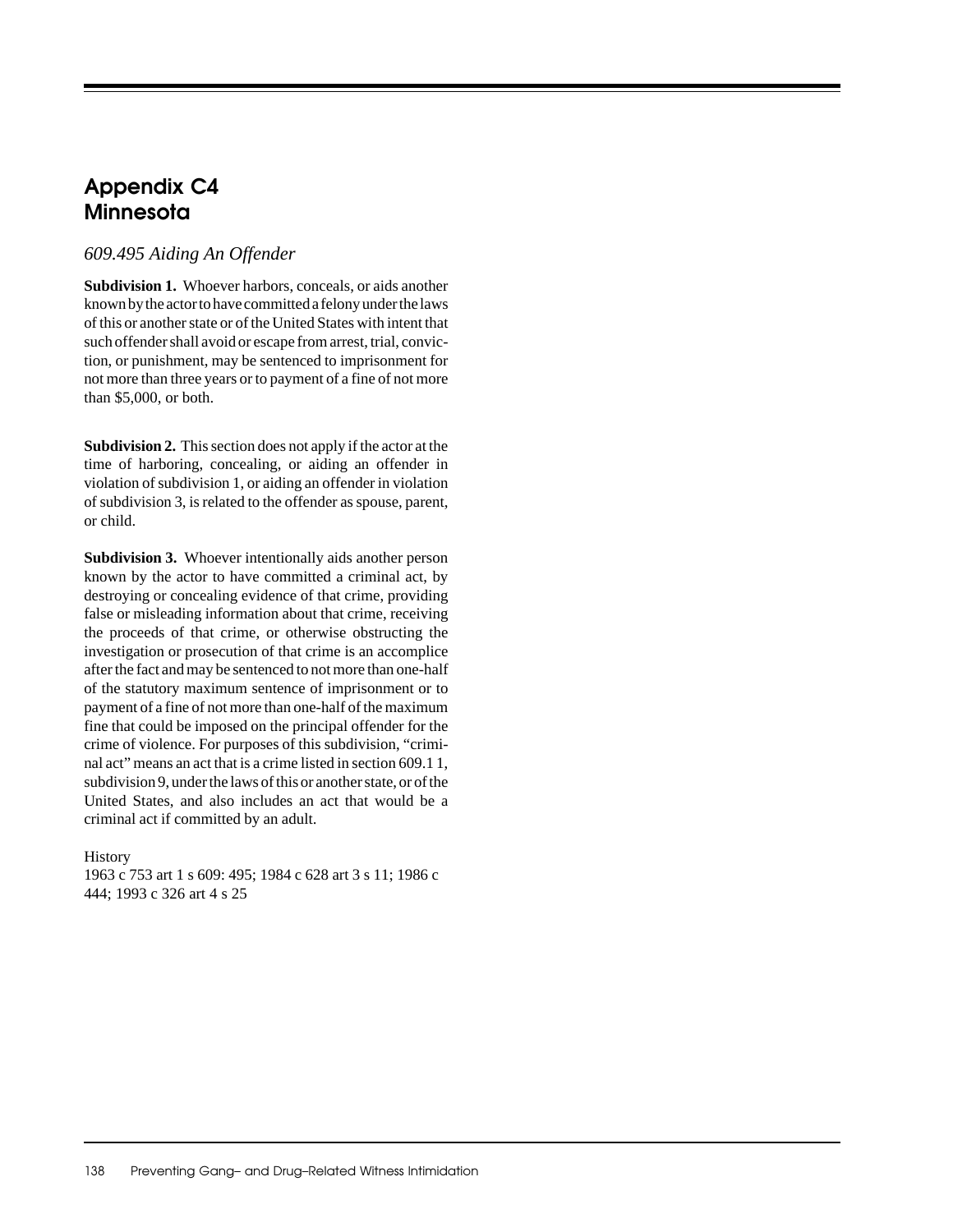# **Appendix D Sample Evaluative Reports**

# **Appendix D1 New York District Attorney's Office**

| WITNESS PROTECTION PROGRAM<br><b>Statistical Summary</b><br>July 1, 1994 through December 31, 1994 |                                                                                                                                    |                          |          |
|----------------------------------------------------------------------------------------------------|------------------------------------------------------------------------------------------------------------------------------------|--------------------------|----------|
|                                                                                                    |                                                                                                                                    | 3rd & 4th<br><b>QTRS</b> | YTD      |
| 1.                                                                                                 | Number of Witnesses Protected                                                                                                      | 103                      | 134      |
| 2.                                                                                                 | Number of Cases Receiving Funding                                                                                                  | 37                       | 64       |
| 3.                                                                                                 | Number of Dispositions Reached                                                                                                     | 12                       | 22       |
| 4.                                                                                                 | Number of Convictions by Plea to Top Charge<br>Number of Convictions by Plea to Lesser Charge<br><b>Total Convictions By Plea</b>  | 4<br>5                   | 6<br>13  |
| 5.                                                                                                 | <b>Number of Dismissals</b>                                                                                                        |                          |          |
| 6.                                                                                                 | Number of Convictions by Plea to Top Charge<br>Number of Convictions by Plea to Lesser Charge<br><b>Total Convictions By Trial</b> | 4<br>2<br>6              | 6<br>8   |
| 7.                                                                                                 | Number of Acquittals                                                                                                               | $\Omega$                 | $\Omega$ |
| 8.                                                                                                 | <b>Number of Sentences</b>                                                                                                         | 11                       | 18       |
| 9.                                                                                                 | <b>Overall Conviction Rate for Witness Protection Cases</b>                                                                        | 92%                      | 95%      |
| 10.                                                                                                | <b>Trial Conviction Rate for Witness Protection Cases</b>                                                                          | 100%                     | 100%     |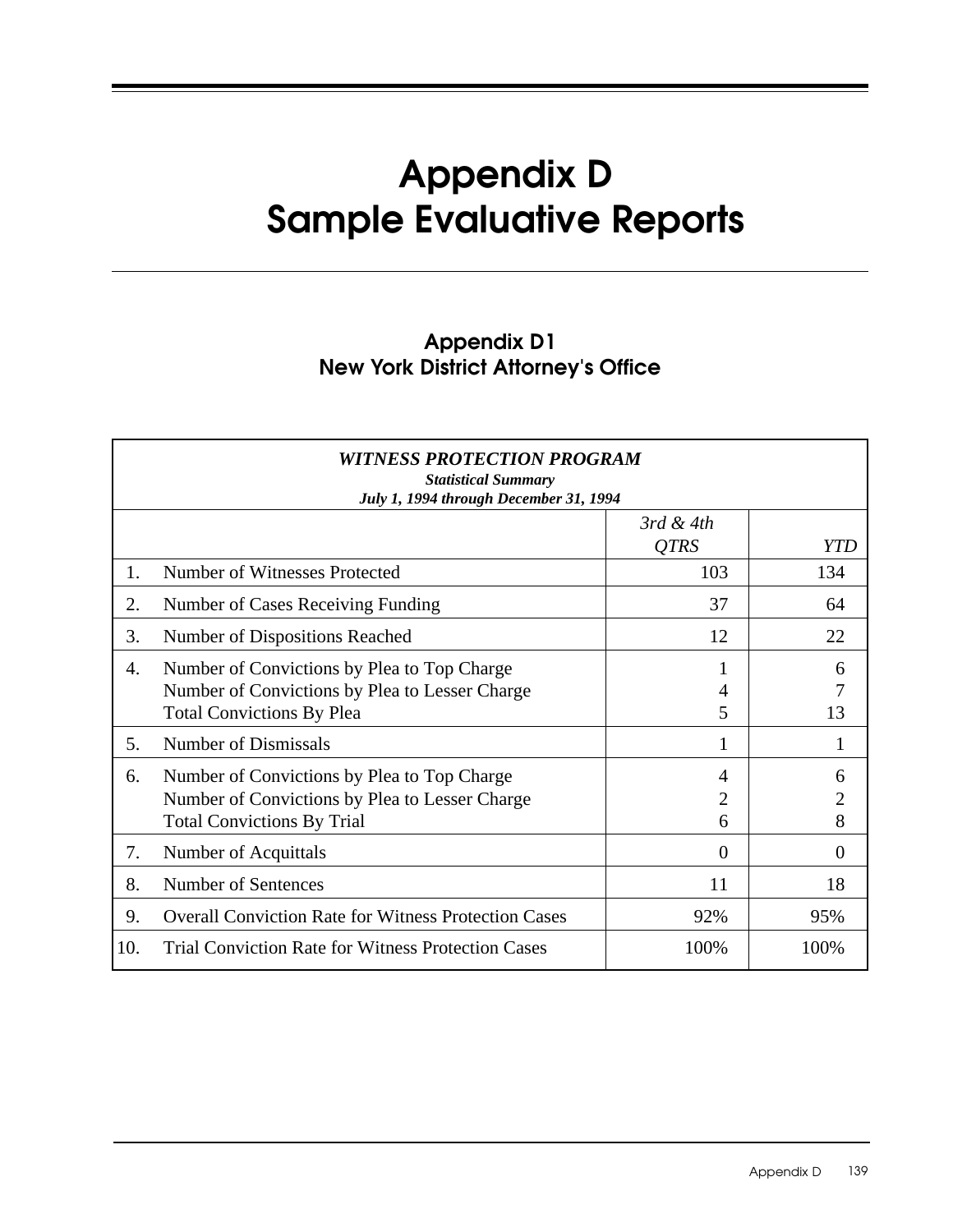| <b>WITNESS PROTECTION FUNDS SPENT</b><br><b>By Type of Expense</b><br>July 1, 1994 through December 31, 1994 |            |                      |            |      |  |  |
|--------------------------------------------------------------------------------------------------------------|------------|----------------------|------------|------|--|--|
|                                                                                                              |            | 3rd and 4th Quarters |            | YTD  |  |  |
| <b>Expense Type</b>                                                                                          | \$         | %                    | \$         | %    |  |  |
| Living Expenses                                                                                              | 45,155.86  | 25%                  | 76,415.03  | 24%  |  |  |
| Lodging                                                                                                      | 81,280.55  | 45%                  | 144,286.46 | 46%  |  |  |
| Transportation                                                                                               | 9,031.17   | 5%                   | 17,106.10  | 5%   |  |  |
| Protective                                                                                                   |            |                      |            |      |  |  |
| Custody                                                                                                      | 3,612.47   | 2%                   | 5,612.47   | 2%   |  |  |
| Other                                                                                                        | 41,543.39  | 23%                  | 71,180.88  | 23%  |  |  |
| <b>TOTAL</b>                                                                                                 | 180,623.44 | 100%                 | 314,600.94 | 100% |  |  |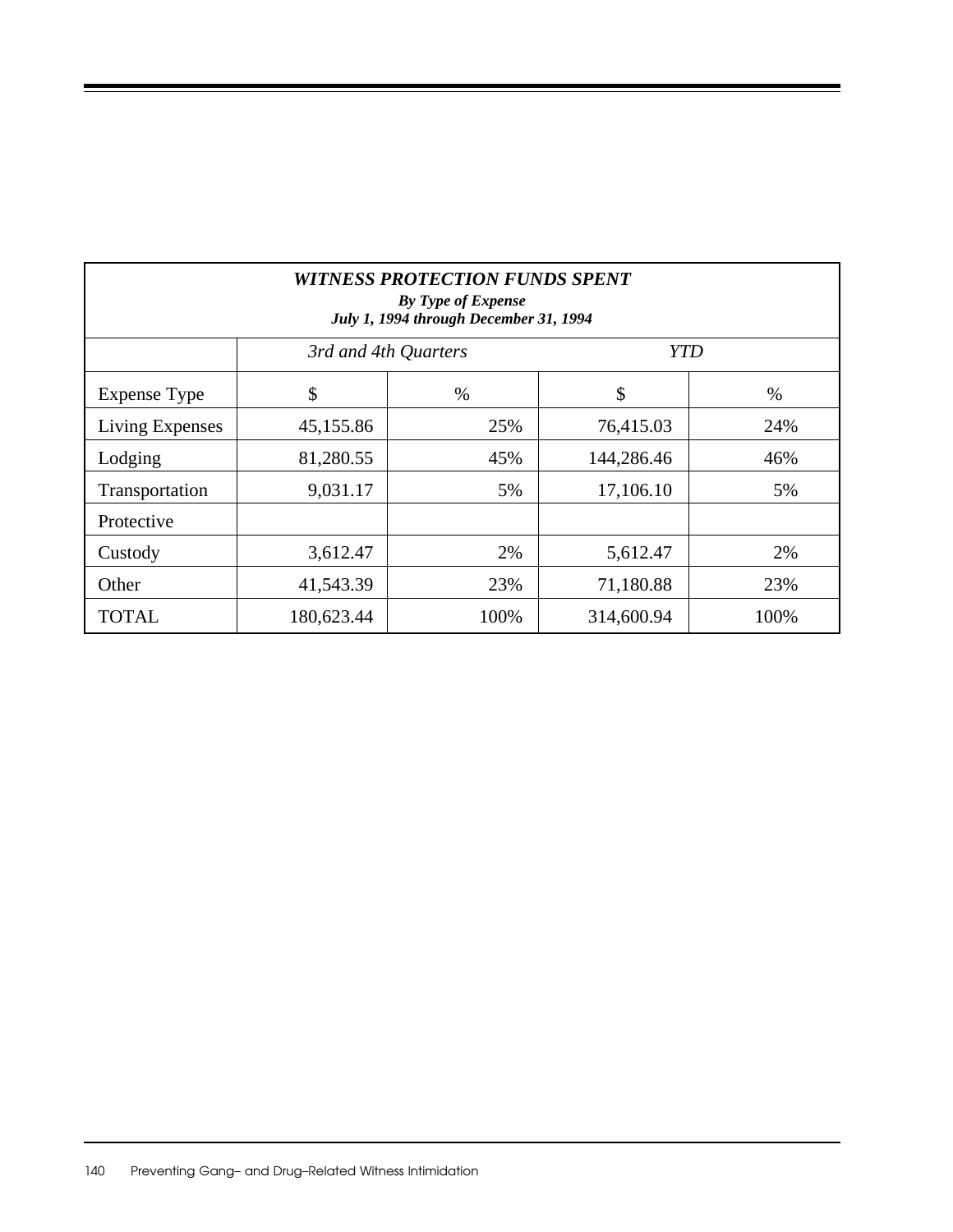## **Appendix D2 LOS ANGELES COUNTY DISTRICT ATTORNEY'S OFFICE VICTIM WITNESS ASSISTANCE PROGRAM**

### *WITNESS PROTECTION—FISCAL YEAR 1993–1994 STATISTICS FOR 1 YEAR PERIOD (JULY 1, 1993 THRU JUNE 30,1994)*

| Number of cases requiring relocation of victims and witnesses        | $=$      | 142            |
|----------------------------------------------------------------------|----------|----------------|
| Percentage <i>decrease</i> over fiscal year 1992/93                  | $=$      | 3.2%           |
| Number of victims, witnesses, and family members actually relocated  | $=$      | 374            |
| Percentage <i>decrease</i> over fiscal year 1992/93                  | $=$      | 16%            |
| Average number of individuals relocated per authorization            | $=$      | 2.6            |
| Number of cases in which victim(s) and/or family members             |          |                |
| required relocation                                                  | $=$      | 49             |
| Percentage of all cases approved for this fiscal period              | $=$      | 34.5%          |
| Percentage <i>decrease</i> over fiscal year 1992/93                  | $=$      | 12.5%          |
| Number of cases in which witnesses to a crime required relocation    | $\equiv$ | 93             |
| Percentage <i>increase</i> over fiscal year 1992/93                  | $=$      | 3.5%           |
| Number of relocations directly attributed to gang related activities | $=$      | 111            |
| Percentage of cases involving gang related crimes                    | $=$      | 78%            |
| Percentage <i>decrease</i> over fiscal year 1992/93                  | $=$      | 1.75%          |
| Number of Superior Court Order relocations                           | $=$      | 59             |
| Percentage of cases supported by Court Order                         | $=$      | 41.5%          |
| Amount authorized by program directors for fiscal year               | $=$      | \$190,973.25   |
| Average authorized amount per case                                   | $=$      | 1,345.00<br>S. |

Compared to previous year 10.75% DECREASE in funding authorizations.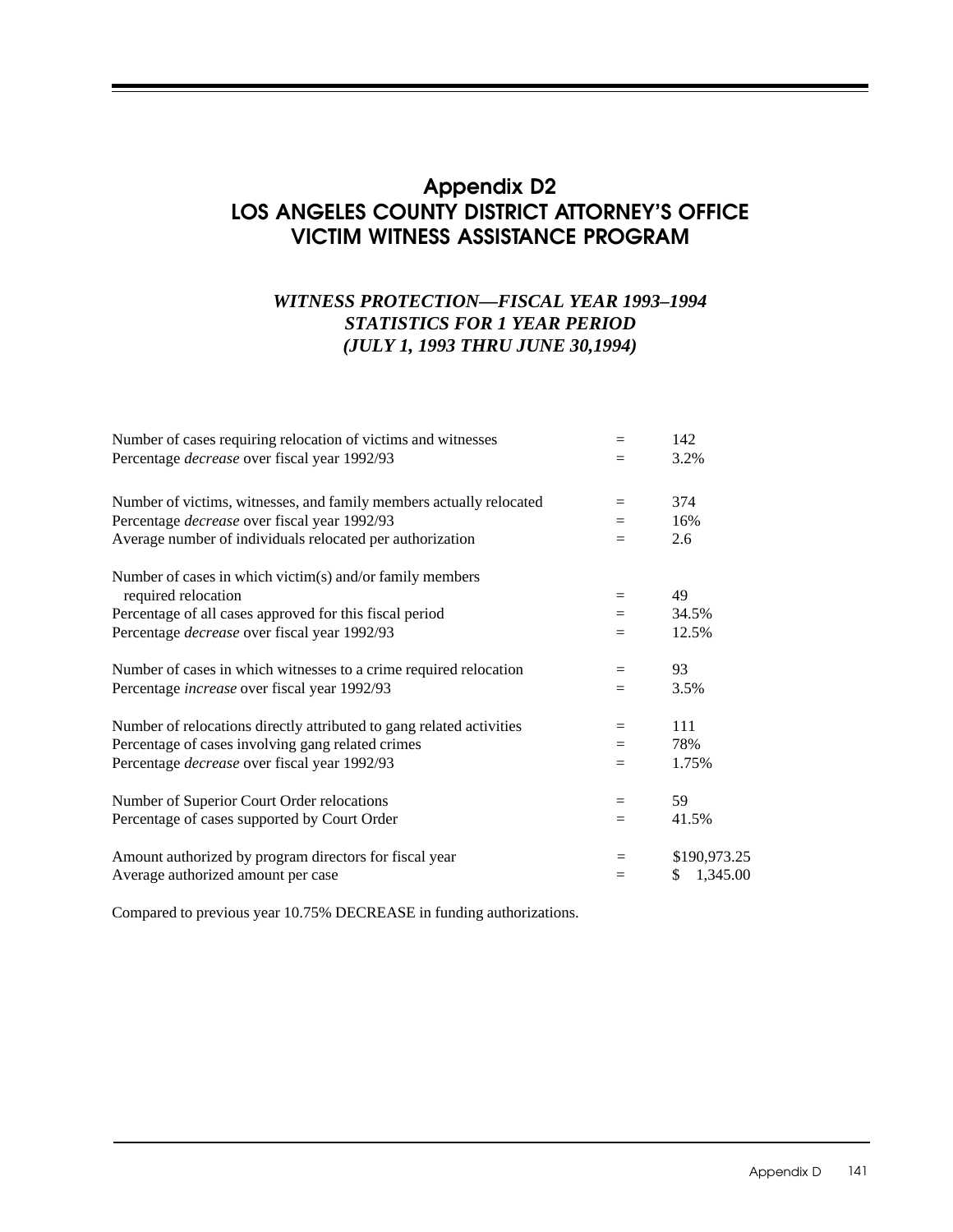| <b>Witness Protection Totals</b> |     |                                     |
|----------------------------------|-----|-------------------------------------|
| <b>TOTAL CASES</b>               | 59  | SUPERIOR COURT ORDERS               |
| 142                              | 83  | MUNICIPAL COURT CASES               |
| PEOPLE RELOCATED                 | 144 | RELOCATED WITH SUPERIOR COURT ORDER |
| 374                              | 230 | WITHOUT SUPERIOR COURT ORDER        |
| <b>GANG CASES</b>                | 47  | SUPERIOR COURT ORDERS               |
| 111                              | 64  | WITHOUT SUPERIOR COURT ORDER        |
| <b>RELOCATED VICTIMS</b>         | 21  | SUPERIOR COURT ORDERS               |
| 49                               | 28  | WITHOUT SUPERIOR COURT ORDER        |

**\_\_\_\_\_\_\_\_\_\_\_\_\_\_\_\_\_\_\_\_\_\_\_\_\_\_\_\_\_\_\_\_\_\_\_\_\_\_\_\_\_\_\_\_\_\_\_\_\_\_\_\_\_\_\_\_\_\_\_\_\_\_\_\_\_\_\_\_\_\_\_\_\_\_\_\_\_\_\_\_\_\_\_\_\_\_\_\_\_\_\_\_\_**

# *Agencies Requesting Relocations For Fiscal Year*

| <b>LAPD</b>          | $= 91$                |                      |
|----------------------|-----------------------|----------------------|
| <b>LASD</b>          | $= 19$                |                      |
| LONG BEACH PD        | 14<br>$=$             |                      |
| <b>COMPTON PD</b>    | $\overline{4}$<br>$=$ |                      |
| POMONA PD            | $\mathcal{E}$<br>$=$  |                      |
| PASADENA PD          | 2<br>$=$              |                      |
| <b>CLAREMONT PD</b>  | $\mathcal{L}$<br>$=$  |                      |
| LADA Bofl            | -1<br>$=$             | $.7\%$               |
| CULVER CITY PD       | $\overline{1}$<br>$=$ | .7%                  |
| <b>BEVERLY HILLS</b> | $\overline{1}$<br>$=$ | $.7\%$               |
| <b>GARDENA PD</b>    | $\overline{1}$<br>$=$ | $.7\%$               |
| EL SEGUNDO PD        | $\overline{1}$<br>$=$ | .7%                  |
| SIGNAL HILL PD       | $\overline{1}$<br>$=$ | $.7\%$               |
| <b>METRO GANG TF</b> | $=$                   | .7%                  |
|                      |                       |                      |
| 14 AGENCIES          | 142                   | 100%<br><b>CASES</b> |
|                      |                       |                      |
|                      |                       |                      |

GM# 3395

June 18, 1991 (OBSOLETES GM 3358)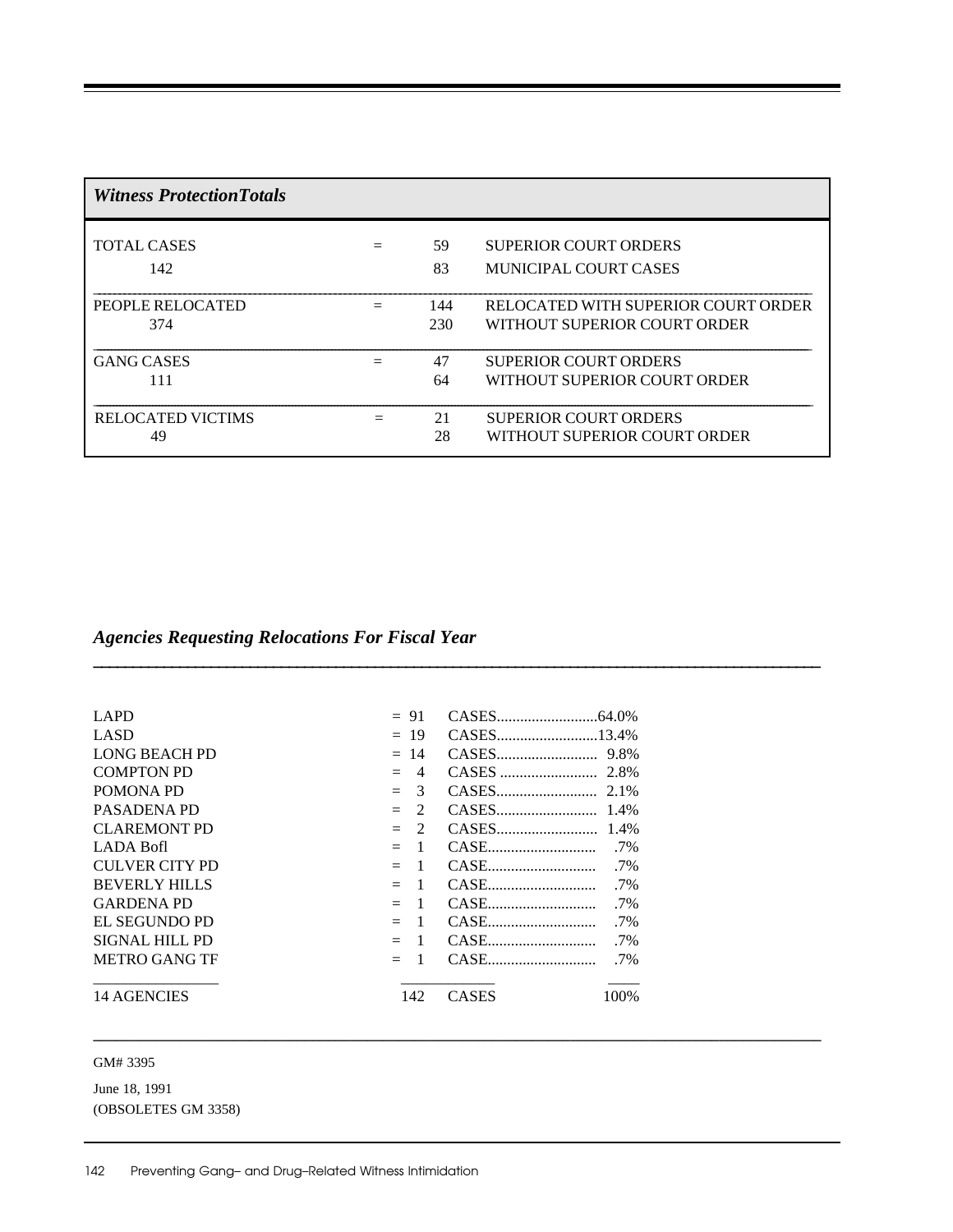# **Appendix E Sample Public Housing Authority Procedures for Expediting Transfers of Intimidated Witnesses**

# **New York City Housing Authority**

| T()   | <b>District Directors</b><br>District Supervisors & Project Mangers                                                              |
|-------|----------------------------------------------------------------------------------------------------------------------------------|
| FROM: | Donald Matthews, Director of Management                                                                                          |
|       | <b>SUBJECT:</b> Emergency Transfer Procedure for<br>Victims of Domestic Violence, Intimidated<br>Victims & Intimidated Witnesses |

# *Background*

In 1988, the Office of the Inspector General (OIG) established a Witness Relocation program to deal with relocation requests of both non-tenants and tenants. A formal liaison with the prosecutor's offices was established by the OIG to assume responsibility for all agency relocation requests. In 1989, the Management Department implemented an emergency transfer policy for victims of domestic violence and intimidated victims and witnesses.

The Management Department, Victim Services Agency, and the OIG, are now coordinating the relocation process through a joint emergency transfer policy which establishes uniformity in the steps taken by residents for all categories of emergency transfers.

# *Statement of Purpose*

In order to reduce as much as possible the possibility of violence and to ensure the safety of our tenants, *the processing of all requests must be given the highest priority by staff at all levels for victims of domestic violence, intimidated victims and intimidated witnesses*.

# *Definitions*

In order to clarify the emergency transfer policies, the following terms which are applicable to this procedure have been defined below:

- A. VSA refers to the Victim Services Agency (see attached list of community offices and court programs).
- B. DA- refers to District Attorney's Office or any other prosecutor's office with offices within the city of New York (see attached list of District Attorney's liaison contacts).
- C. LEA Law Enforcement Agency such as Police, Corrections, Probation Department(s).
- D. IV Intimidated Victim refers to a person against whom a violent crime has been committed or threatened but for which no arrest has been effected. The circumstances surrounding the commission of the crime or the threat against the intimidated victim are such as to constitute a continuing threat to the safety of the intimidated victim and/or members of the immediate family if such person(s) continue(s) to live in the home. Facts which must be assessed to demonstrate the existence of a continuing threat are:
	- 1. The prior relationship, if any, between the victim and person(s) committing the crime or making the threat.
	- 2. A determination by an outside agency that the nature of the threat is one which instills in the intimidated victim a fear that there is a substantial risk of a repeat offense or continued intimidation of a serious nature.
	- 3. A fear that the person who committed the crime or made the threat will cause physical injury to the intimidated victim or to members of his or her immediate family if the intimidated victim cooperates with law enforcement authorities in the investigation, apprehension and prosecution of such person(s).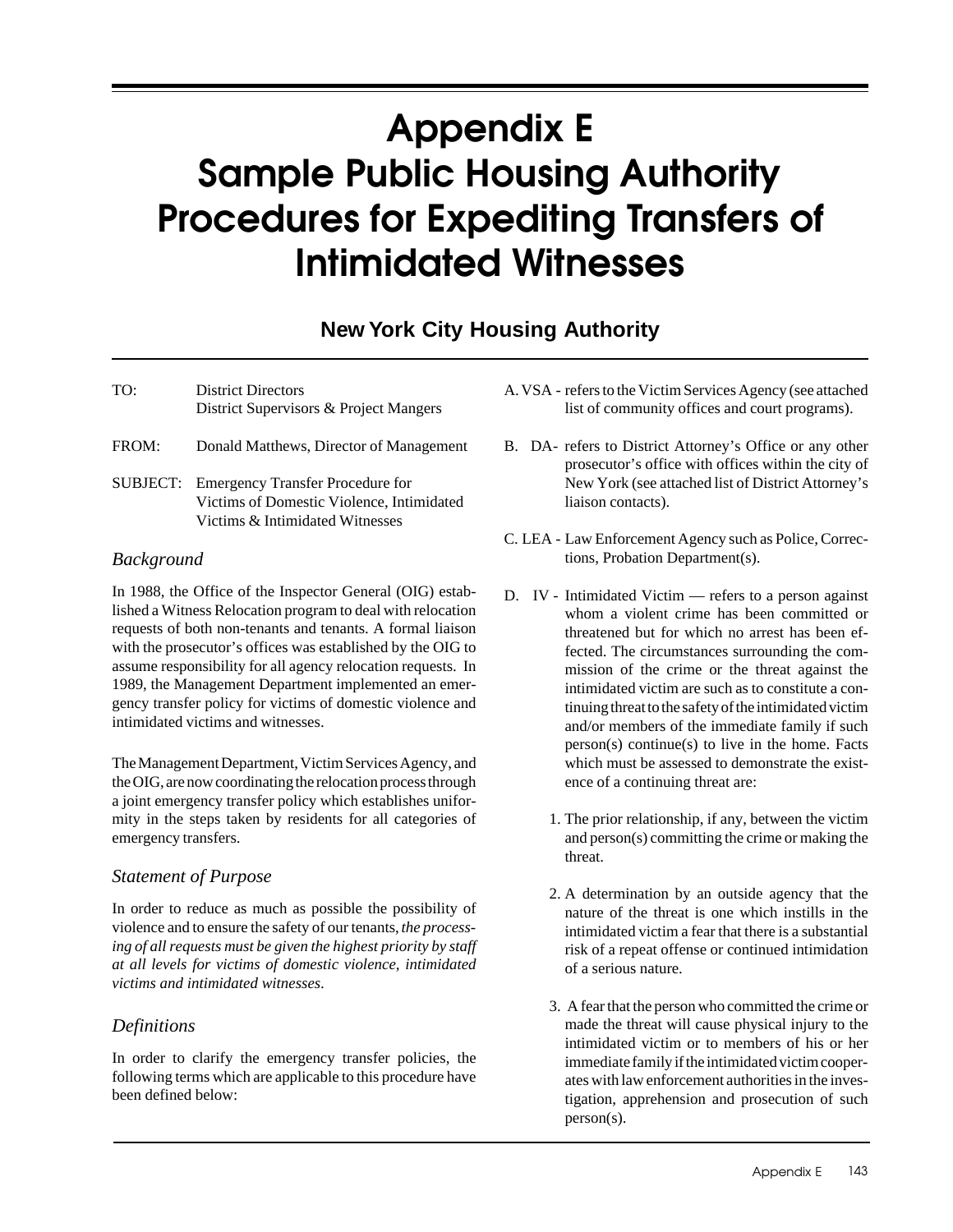- 4. A demonstration of facts which make it likely that the person(s) who committed the crime or made the threat know or possess facts which make it likely that such person(s) or associate(s) of such person(s) know where the intimidated victim lives.
- 5. Where an actual crime has been committed, the intimidated victim has made a commitment to cooperate and assist in the apprehension and conviction of such person(s).
- E. VDV -Victim of Domestic Violence refers to a person(male or female) who has suffered serious or repeated abuse from a family member or close associate and who fears that the potential of violence continues to exist for the individual from the abuser.
- F. IW- Intimidated Witness refers to a person against whom a violent crime has been committed in which there has been an arrest or a person who has witnessed the commission of a violent crime committed against someone else in which there has been an arrest. The circumstances surrounding the commission of the crime witnessed by the intimidated witness or committed against the intimidated witness are such to constitute a continuing threat to the safety of the intimidated witness and/or members of the immediate family if such person(s) continues to live in the home in which they lived prior to the commission of the crime. Facts which must be assessed to demonstrate the existence of a continuing threat are:
	- 1. The prior relationship between the victim of the crime and the person(s) committing the crime.
	- 2. A determination by the DA of a threat which instills in the intimidated witness a fear that the defendant or others associated with the defendant will cause physical injury to the intimidated witness or members of the immediate family if that individual cooperates or continues to cooperate with law enforcement authorities in the prosecution of the defendant.
- G. Order of Protection An order of the court prohibiting a member of the family or other person from engaging in certain behavior. To be valid, for purposes of this directive, *it must be exclusionary, denying access to the home, in all cases where the*

*defendant in the action has legal rights to the apartment. In those VDV and IV cases, where the order of protection is appropriate, it must be in effect at the time of the transfer request.*

*Note: Transfers are not to be delayed because the order of protection is temporary.* If the order of protection is in effect at the time of the request, it is to be processed and the tenant is to submit proof of the next court appearance date.

H.DRRC-refers to Department of Resident Review and Counseling.

# **The Procedure**

There are different ways in which Managers receive requests for emergency transfers. Many IV/IW/VDV cases will be referred to the Manager from an outside agency. In other instances, the tenant will request the transfer directly and the project Manager must carefully evaluate the request in line with the definitions outlined above. If applicable, the tenant is to be referred to an appropriate agency for substantiating documentation. If the resident clearly does not qualify as an emergency transfer, the provisions of the Management Manual, Chapter IV, Subdivision XIII (Transfers - all programs) should be discussed with the tenant so that a transfer may be applied for through normal channels. If, however, the tenant believes that his/her request is a legitimate VDV/IW/ IV case, a referral to an appropriate agency is to be made.

On the following pages, are the steps to follow for the different types of cases. Most victims of domestic violence (VDV) and intimidated victims (IV) will be referred from VSA or a law enforcement agancy (LEA) such as Police, Corrections, or Probation. However, in some instances, where serious crimes are involved, referrals for VDV and IV cases may be forthcoming from the District Attorney's Office. *Under no circumstances, are these cases to be delayed while the tenant obtains an order of protection, ets. Once the referral is received from the DA's office, it is to be processed immediately.*

# **Attachments**

Attached to this procedure are the following:

Attachment 1 — District Attorney's Office Liaison Contacts — Intimidated Witnesses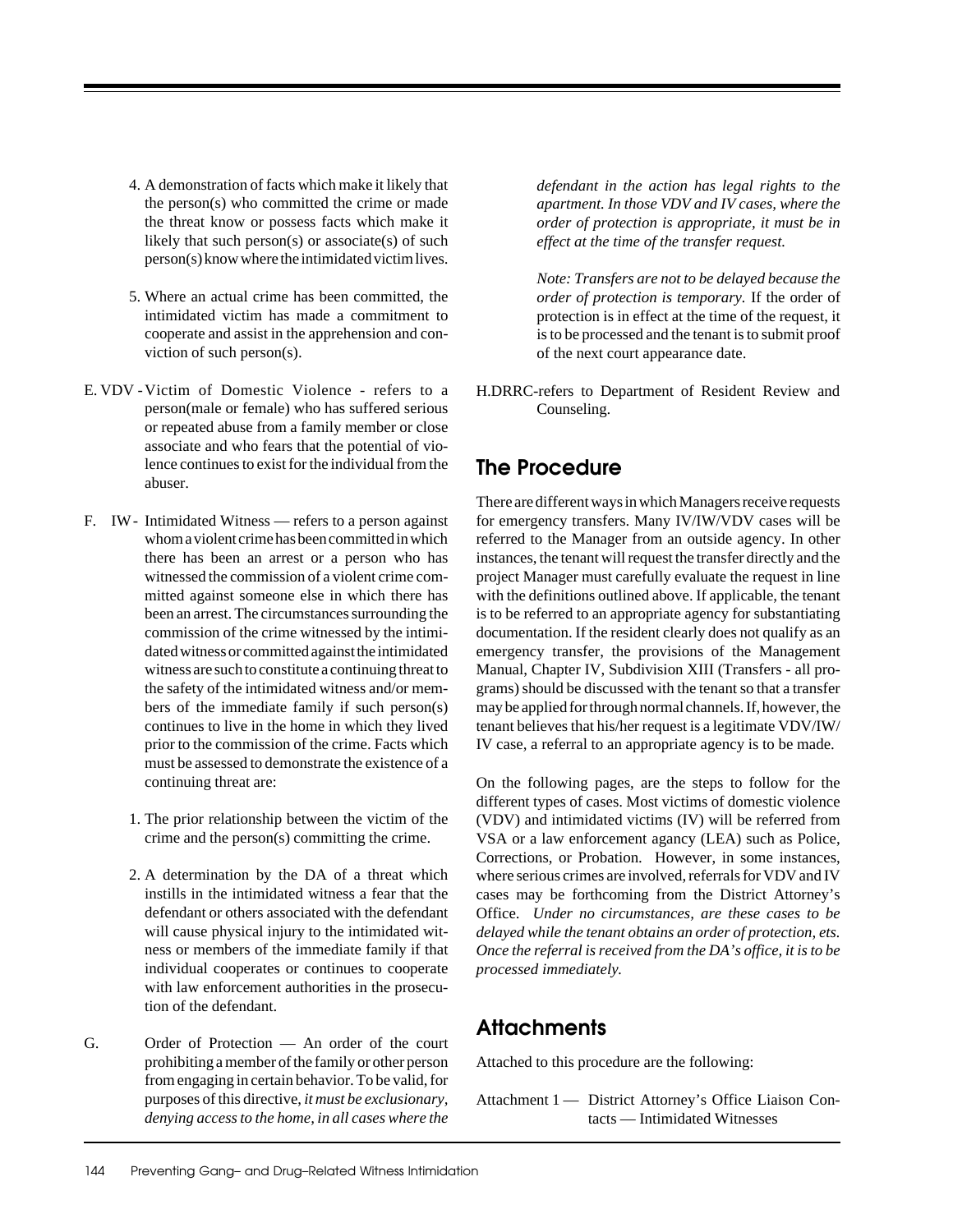- Attachment 2 Victim Services Agency Community Ofices and Court Programs
- Attachment 3 VSA Request for an Expedited N.Y.CH.A. Emergency Transfer for Victims of Domestic Violence (sample form)
- Attachment 4 Victim Services Agency (VSA) Request for an Expedited NYCHA Transfer for Intimidated Witnesses and Victims (sample form)
- Attachment 5 NYCHA Form 040.050, Tenant Request for Transfer
- Attachment 6 Map of NYCHA Management Districts

# **Steps in the Emergency Transfer Request**

*Tenant Transfer Request–VDV/IV from VSA or LEA*

**Step 1.** Tenant completes 040.050, Tenant Request for Transfer and submits to Project Manager with 3 District choices.

> *Note: This procedure does not allow individual project choices.* The tenant must request 3 Districts (see attached map with geographic boundaries). Inappropriate choices should not be made, i.e., district of current residence or area where friends or relatives of abuser or perpetrator reside.

- **Step 2.** VDV Cases Submission to Manager of VSA referral form or referral from LEA.
- Step 3. IV Cases referral from VSA or LEA is submitted to Manager.
- **Step 4.** For both IV and VDV cases, submission of supporting documentation, if required, from Police, Correction, Probation etc.(including any copy of incident reports).

**Step 5.** Tenant submits valid order of protection to Manager for most VDV cases *(many IV cases will not require an order of protection).*

> *Note:* If an Order of Protection, (exclusion or vacate order) has been obtained, project staff shall under no circumstances provide lock-out service or change the lock at the request of the person cited as the abuser or perpetrator in the Order of Protection.

**Step 6.** If serving of the Order of Protection at the time of transfer request will present a clear and present danger to the tenant, plans for obtaining possession of the apartment must be included in the VSA referral. *It is not the intent of this procedure to leave any residual tenant in the apartment.*

*Tenant Transfer Request—IW From Office of District Attorney\**

**Step 1.** Tenant completes 040.050 Tenant Request for Transfer and submits to Project Manager with 3 District choices.

> *Note: This procedure does not allow individual project choices.* The tenant must request 3 Districts(see attached map with geographic boundaries). Inappropriate choices should not be made, i.e., district of current residence or area where friends or relative of abuser or perpetrator reside.

**Step 2.** Letter from liaison in the DA's office requesting tenant's transfer must be submitted to Manager if case is to be processed as an intimidated witness.

> Note: Other supporting documentation such as Police incident reports is optional and an order of protection is not required for cases referred from DA's office.

- **Step 3.** The Manager may contact the D.A. liaison (see attached list) directly, if further discussion of case is required.
	- \* Once action is begun on a case by the DA, the tenant is considered an intimidated witness, even if the case originated as an intimidated victim or victim of domestic violence.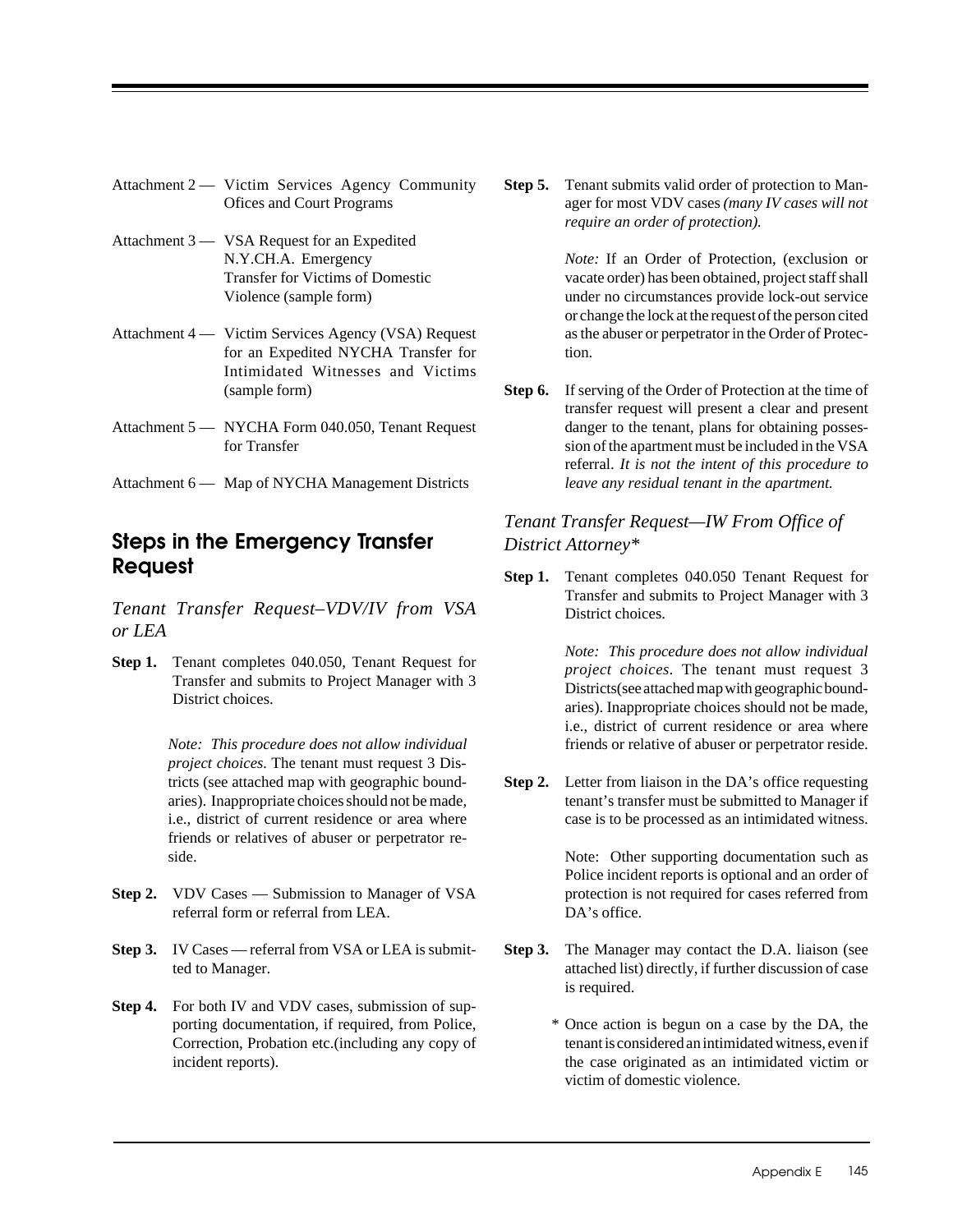# **DV/IV cont.**

# *Role of Project Manager*

- **Step 1.** Manager evaluates transfer request and approves or disapproves transfer (unless additional information is needed) within 2 working days.
- **Step 2.** If the Manager determines that additional information (a.i.) is needed , a request is to be made with the VSA or LEA contact to submit a.i. within 7 working days.
- **Step 3.** If a.i. is still pending after seven working days, informs VSA/LEA to submit information immediately to the appropriate Deputy Dir. of Mgmt.(Room 305 B) and approves or disapproves transfer.
- **Step 4.** Manager prepares inter-project transfer request 040.059R.
	- a. Only original prepared-no copy
	- b. Appropriate background information given whereabouts of abuser in VDV case, social problems, status of DRRC and other legal actions, etc.
	- c. Plan for payment of rent, charges, etc. must be included.
	- d. Referral letters (VSA or LEA) with substantiating documentation — *if required*.
	- e. Copy of Order of Protection *if required*.
- **Step 5.** *Manager hand delivers all transfer requests to District, approved or disapproved.*

# *Role of District Director*

- **Step 1.** The District Director or designee reviews all transfer requests (approved or disapproved) submitted from Managers.
- **Step 2.** District Director or designee approves or disapproves transfer request.
- **Step 3.** Submits all transfer requests approved or disapproved to Deputy Director of Management in 2 working days.
- **Step 4.** Logs dates of submission in District Control Log.

# **IW cont.**

# *Role of Project Manager*

- **Step 1.** Manager evaluates transfer request and approves or disapproves transfer within 2 working days.
- **Step 2.** Manager prepares inter-project transfer request 040.059R.
	- a. Only original prepared copy.
	- b. Appropriate background information given whereabouts, social problems status of DRRC and other legal actions etc.
	- c. Plan for payment of rent, charges, etc. must be included.
	- d. DA's referral letter and any other substantiating documentation attached.\*
- **Step 3.** Manager submits transfer request to District within 2 working days.
- **Step 4.** Manager hand delivers all transfer requests to District, approved or disapproved.

\* If a referral letter is not attached from a liaison D.A., then case cannot be considered as an IW case. *No cases are to be delayed for information in addition to the DA's referral letter.*

# *Role of District Director*

- **Step 1.** The District Director or designee reviews all transfer requests (approved or disapproved) submitted from Manager.
- **Step 2.** District Director or designee approves or disapproves transfer request.
- **Step 3.** Submits all transfer requests, approved or disapproved, to Deputy Director of Management in 2 working days.
- **Step 4.** Logs dates of submission in District Control Log.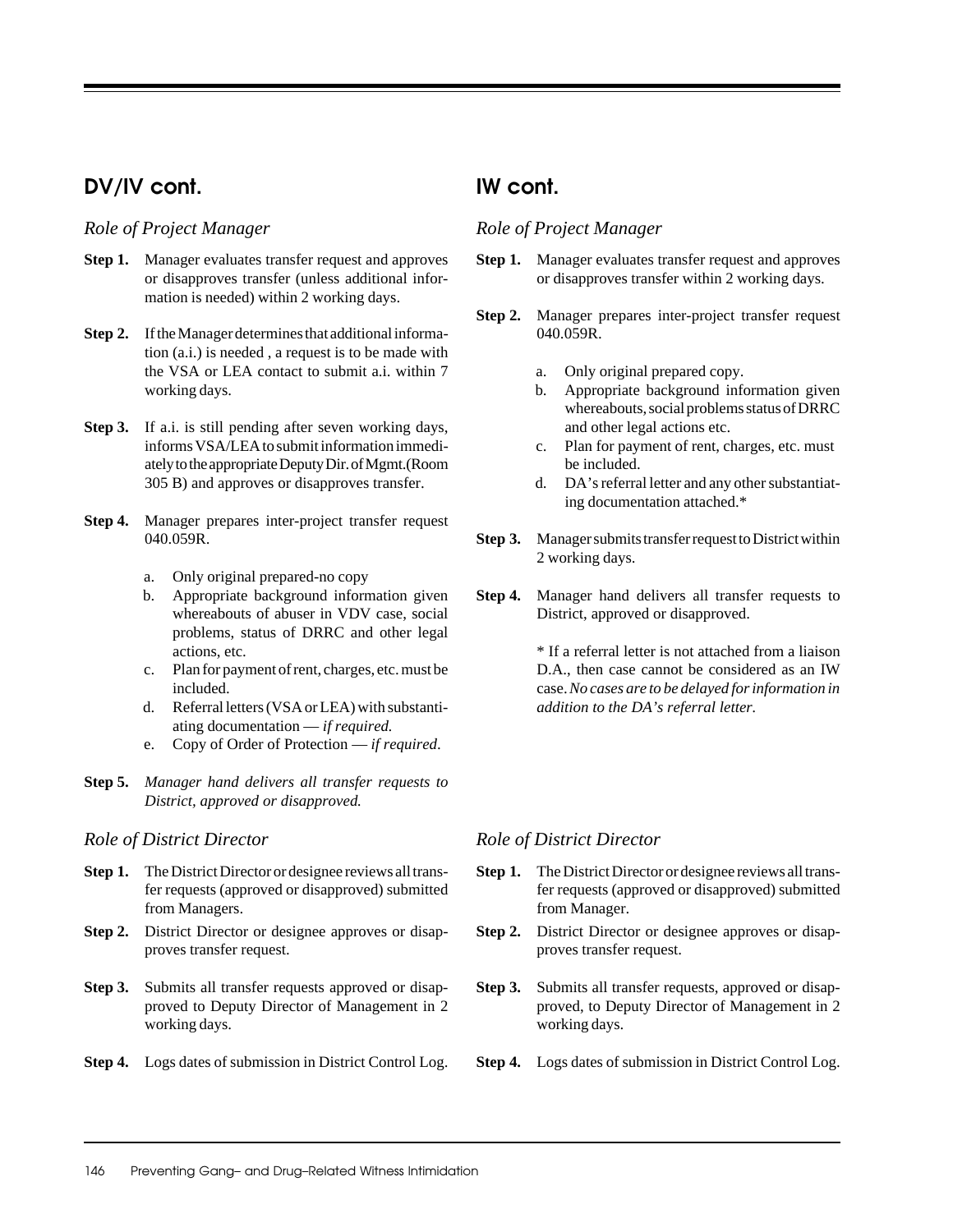# **VDV/IV cont.**

# *Role of Deputy Director of Management for Field Operations*

A. *Transfer Requests With No A.I. Pending*

The Deputy Director of Management reviews all complete transfer requests submitted from District Directors:

### *APPROVED DISAPPROVED*

Step 1 Step 1 The Deputy Director The DeputyDirector approves request. disapproves request

**Step 2 Step 2** Submits to OCD. Submits disapproval

# **Step 3 Step 3**

OCD certifies *Negative decision*  to Command Center of Mgmt. of decision.

# transfers and delivers DRRC informs Deputy Dir. for Relocated Families. Transfer request returned to Deputy who informs VSA or referring agency(LEA).

requests to DRRC, reasons for disapproval are reviewed.

# **Step 4**

*DRRC resolves issues*. Transfer returned to Deputy, who approves and sends to OCD.

### **Step 5**

OCD sends to Command Center for Relocated Families.

### B. *Incomplete Transfer Request:*

If pending information is not obtained within 2 working days, the Field Deputy will refer the case to the Deputy Director of Mgmt. for Tenant Relations. If necessary, the referring agency will be contacted in order to resolve any outstanding issues. The transfer request will then be returned to the field Deputy with a recommendation for approval or disapproval and the steps outlined in A. above will be followed.

**I.W. cont.**

# *Role of Deputy Director of Management for Field Operations*

A. *I.W. Transfer Request\**

The Deputy Director of Management *reviews all I.W. transfer requests submitted from District Directors:*

### *APPROVED DISAPPROVED*

**Step 1 Step 1** The Deputy Director The DeputyDirector approves request. disapproves request

**Step 2 Step 2**

**Step 3 Step 3** OCD certifies *Negative decision*  to Command Center of Mgmt. of decision.

Submits to OCD. Submits disapproval requests to DRRC, reasons for disapproval are reviewed.

transfers and delivers DRRC informs Deputy Dir. for Relocated Families. Transfer request returned to Deputy who informs DA's office.

**Step 4**

*DRRC resolves issues.* Transfer returned to Deputy, who approves and sends to OCD.

### **Step 5**

OCD sends to Command Center for Relocated Families.

No transfer requests are to be submitted to the Deputy Director of Management for Field Operations as an I.W. case without a referral letter from a D.A. If this verification is not forthcoming the case may be re-evaluated to see if it fits the criteria for a VDV or IV case and may be submitted as per this procedure.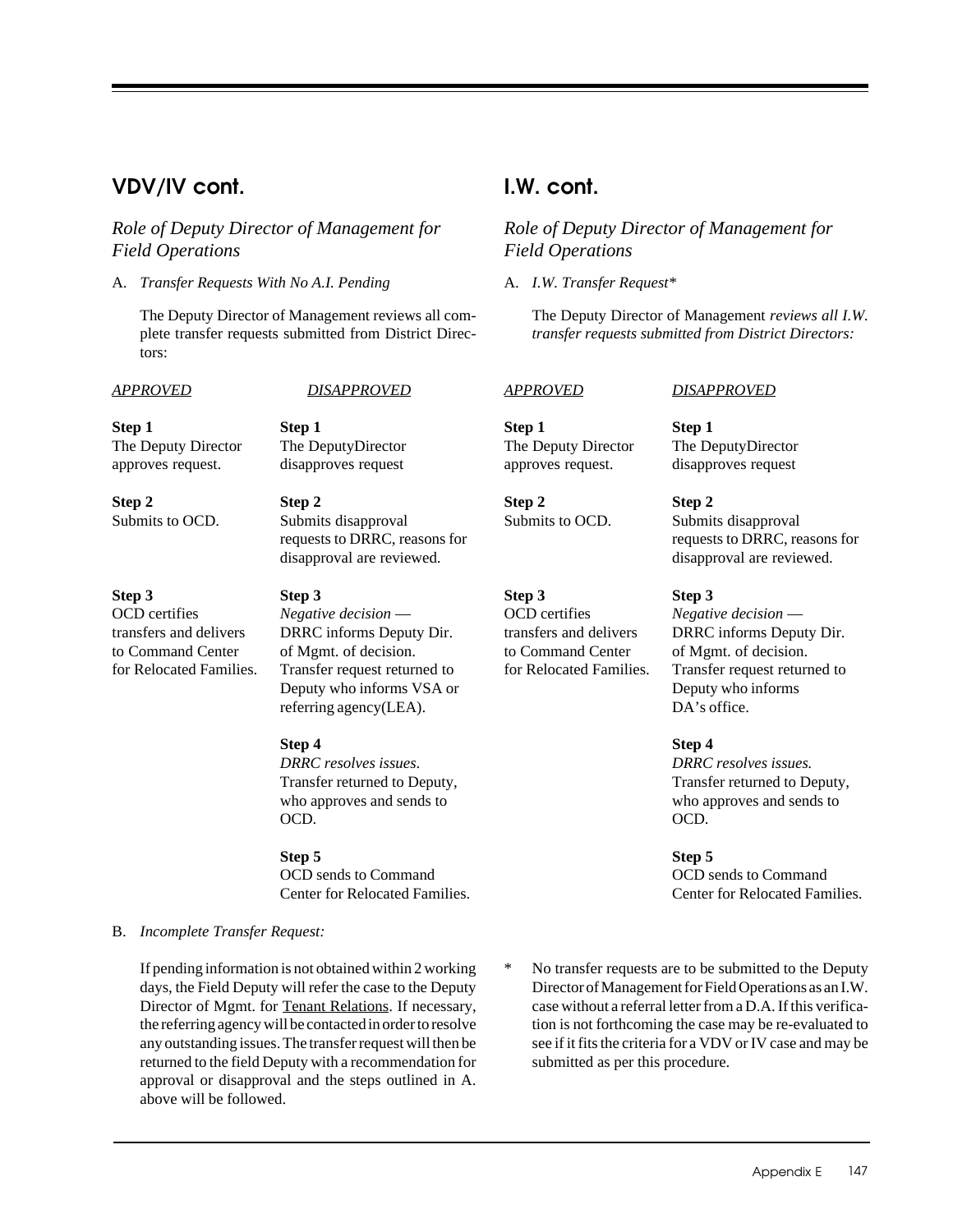# **VDV/IV cont.**

# *Role of Command Center*

**Step 1.** Command Center assigns transfer to project and notifies VSA or referring agency of assignment.

> *All contacts with the tenant must be made through VSA or the referring agency. Under no circumstances, should the receiving project contact the tenant or the move-out project directly. If for any reason, staff is unable to reach the agency contact person after several attempts, the Emergency Transfer Coordinator at VSA (212 577-3870) is to be contacted immediately.*

- **Step 2.** As soon as assignment is made, the Command Center immediately transmits application directly to the receiving project.
- **Step 3.** If tenant refuses project, application is returned to Command Center, and second project will be offered.
- **Step 4.** If tenant refuses both choices, project returns case to Command Center for Relocated Families who forwards it to Deputy Director of Management/ Tenant Relations who evaluates reasons for return.
- **Step 5.** If approval is given for the offer of a third choice, transfer request is returned to Command Center for reassignment.
- **Step 6.** If District reassignment is not approved, transfer request returned to Command Center who notifies *VSA or referring agencies (LEA) of decision.*
- **Step 7.** The Command Center then returns transfer request to Deputy Director of Management for Field Operations who returns request to originating project and logs it in the computer.

# **IW cont.**

# *Role of Command Center*

**Step 1.** Command Center assigns transfer to project and notifies DA of assignment.

> *All contacts with the tenant must be made through the DA. Under no circumstances should the receiving project contact the tenant move-out project directly.*

- **Step 2.** As soon as assignment is made, the Command Center immediately transmits application directly to to the receiving project.
- **Step 3.** If tenant refuses project, application is returned to Command Center, and second project will be offered.
- **Step 4.** If tenant refuses both choices, project returns case to Command Center for Relocated Families who forwards it to Deputy Director of Management/ Tenant Relations who evaluates reasons for return.
- **Step 5.** If approval is given for the offer of a third choice, transfer request is returned to Command Center for reassignment.
- **Step 6.** If District reassignment is not approved, transfer request returned to Command Center who notifies liaison DA of decision.
- **Step 7.** The Command Center then returns transfer request to Deputy Director of Management for Field Operations who returns request to originating project and logs it in the computer.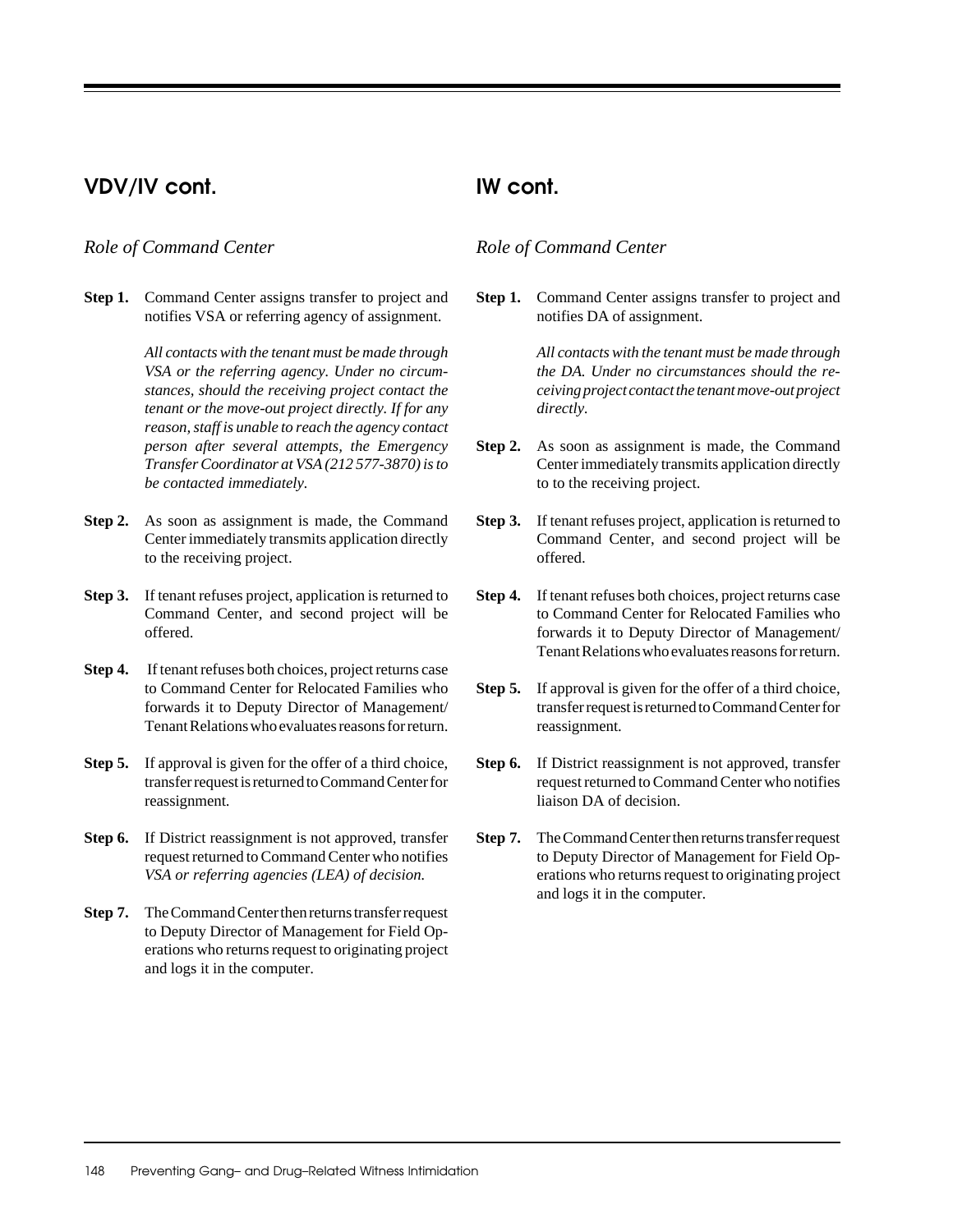# **IMPLEMENTATION OF TRANSFER**

After the tenant accepts an assignment, the receiving project conducts the rental interview:

# *A. Payment of Rent and Security*

Rent and security for the new apartment must be paid according to procedure. The payment of an additional deposit prior to transfer is hereby waived [Management Manual, Chapter IV, Subdivision XIII page 14, 11a(l)]. If the payment of a new security deposit in full prior to occupancy in the new apartment would create an undue hardship or delay the move, the current procedure regarding installment payments for the security deposit will be used [Management Manual, Chapter IV Subdivision XIII9 Page 15, -11b (2)]. If any problems arise in obtaining the required monies, security or rent, the project will immediately notify the referring agency. *Extensive efforts must be undertaken by the Manager of the move-out project to obtain all rents due at the old project before the transfer is effected.* In VDV cases, even if the tenant is in residence at a shelter, VSA will assist project staff in obtaining the required monies and resolving rent problems.

# *B. Move-Out Notices and Procedures*

- 1. After the completion of the rental interview (leases signed, monies paid for the tenant's transfer in the new apartment), the tenant must sign a move-out notice at that time. The tenant must also be advised not to state on the move-out notice either the name of the new project or the address of the new apartment. The Command Center for Relocated Families at 250 Broadway, Rm.301, is to be given an the tenant's forwarding address. An employee other than the Manager should sign the move-out notice (the name of the new project must not appear on this notice). The receiving project will forward the signed move-out notice to the Command Center, who will then forward it to the old project and continue, to monitor the completion of the moveout.
- 2. The receiving project must notify the Command Center when keys are issued. The Command Center will, in turn, notify the originating project that the keys have been issued (the date of this telephone contact is to be entered in the Command Center log).
- 3. The tenant is to be instructed to return the keys immediately after the move is completed. The tenant may return keys to the new Management Office who will immediately notify the Command Center by phone and then forward the keys to the C.C. by mail. The Command Center will, in turn, notify the move-out project.
- 4. On the space inventory card, only VDV/IW/IV is to be entered. No forwarding address is to be entered.
- 5. All communication concerning the move-out (including the move-out folder and move-out charges) is to be forwarded by the old project to the Command Center who will then forward it to the receiving project.
- 6. The importance of confidentiality is to be emphasized by project staff at the new rental interview. The tenant should be encouraged to inform hospitals, schools, etc. not to give new address. The DSS must also be informed of the need for confidentiality and this need should also be discussed with family members and friends.
- 7. A notation in the new tenant folder is to be made in red with the letters VDV or IW/IV so that staff will be aware of the ongoing need to be cautious in disclosing information concerning the tenant.
- 8. If social problems arise in the tenant's adjustment to the new environment, a referral should be made to the District social worker (the VSA referring agency worker should be contacted in cases of domestic violence).
- 9. If charges are owed by the vacating tenant, the "Vacating Tenants Final Refund Balance Due", NYCHA Form # 132.039 is forwarded to the Command Center who forwards it to the move-in project. The move-out project will handle the move-in charges as per procedure. The forwarding address of the Command Center must be written on this form in place of the new project and a notation in red "VDV/IW/IV."
- 10. When transferring tenants end up with a credit balance after processing of the move-out, the vacating project must also note in red "VDV or IV/ IW" and must inform Disbursements of the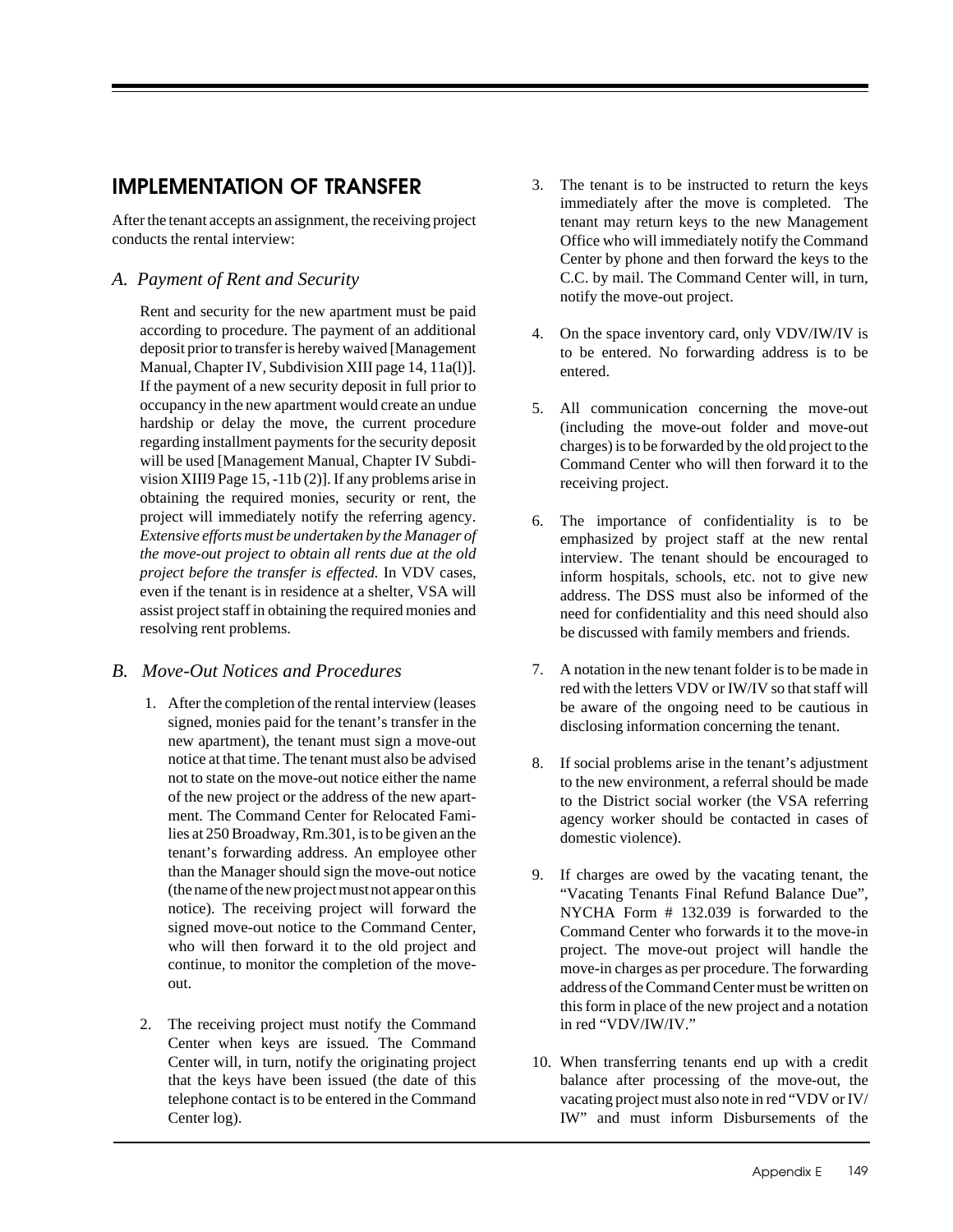forwarding address of the Command Center on the "Vacating Tenants Final Refund/Balance Due," NYCHA Form # 132.039. Disbursements will issue the refund check to the Command Center who will then forward it directly to the tenant.

# *C. Reporting*

- 1. On the Manager's Monthly Report, the move-out project is to enter under the section entitled "Reason for Vacating (if inter-project transfer give name of receiving project)," the name of the Command Center with the notation VDV or IW/ IV. At the receiving project, the Manager's Monthly Report is to include "Inter" and the project and account the tenant is transferring from in the reason column.
- 2. Tenant Transcripts

When a VDV or IW/IV tenant transfers, the following procedure should be followed with respect to the Tenant Transcripts:

- a. *Receiving Project:* a "Transcript of Tenant Data Admission and Income" (NYCHA form 047.004) should be prepared as for a new tenant. For "Basis for Selection" use the same code that the tenant was originally admitted under.
- b. *Move-Out Project:* prepare a "Report on Tenant Move-out" (NYCHA form 047.006). For "Moved To" circle "7," which is used for unknown, as well as Deceased, Institutionalized; for "Reason for Moving" circle "9" and write "VDV" or "IW/IV" in the space provided.
- 3. When staff from Research & Policy Development call for move-out or admission information on VDV/IW/IV cases, information is to be given to them as described above and confidentiality will be maintained.

*Donald A. Matthews*

*\_\_\_\_\_\_\_\_\_\_\_\_\_\_\_\_\_\_\_\_\_\_\_\_\_\_\_\_\_*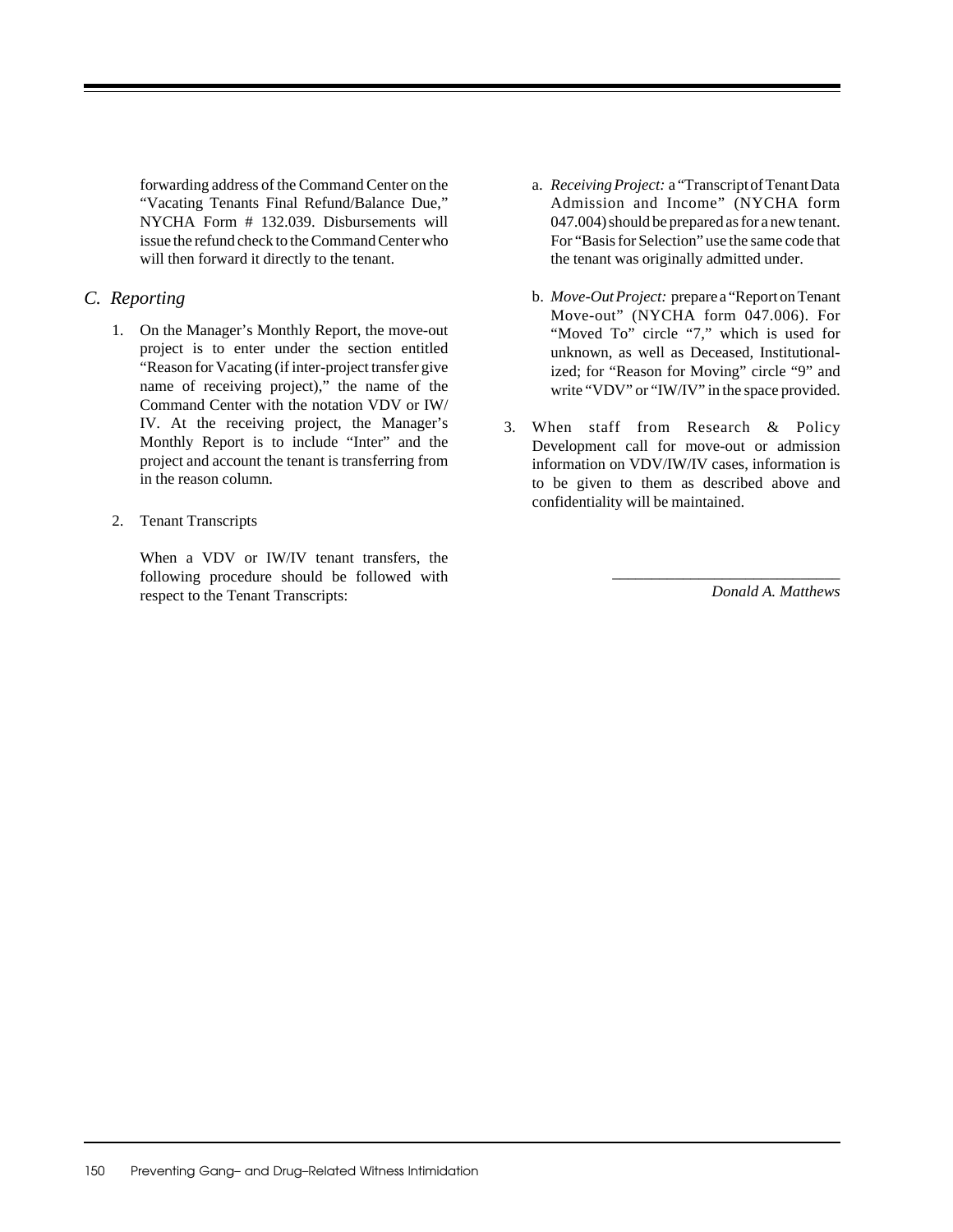# **Index**

### **A**

Assessing the problem, 64

**B**

Bail, 13–14 Bailiffs, 43

### **C**

Community education, 52 Community policing, 50–52 Community prosecution, 50–52 Community-wide intimidation, 2–3, 49–55 Coordination of services, 67–69, 71–74 Courtroom intimidation, 7, 39–45, 76–79

# **E**

Evaluation, 67, 68, 93–94

# **F**

Federal Witness Security Program, 33, 91 Funding, 65, 92–93

# **G**

Gang suppression, 80–83, 93

# **J**

Jails, 45–49 Judges, 40–44 Jurors, 16

# **L**

Legal issues, 75–89 Legislation, 79, 81, 82–84 Liability issues, 84–87

### **M**

Management strategies — See Witness management

# **N**

Nuisance abatement orders, 82–84

# **P**

Police role, 69–71 Prisons, 45–47 Program development, 59–74 coordination, 67–69, 71–74 evaluation, 67, 68, 93–94 implementation checklist, 74 model, 61 monitoring, 66–67 oversight, 66–67 resources, 65, 92–93 funding, 65, 92–93 individuals, 93–97 literature, 93 organizations, 91 public housing agencies, 91–92 Prosecution, 14–16 Public housing, 32–38, 91–92 Public relations, 52-55

# **R**

Research on intimidation, 4–5, 93 Relocation, 23–38 emergency, 24–32 family members, 29–30 funding, 30 hotels and motels, 28–29 legal barriers, 81; 84–87 options, 25 permanent, 32–38 public housing, 32–38 short-term, 24–32 special security 27, 34 Rural intimidation, 5, 7, 20